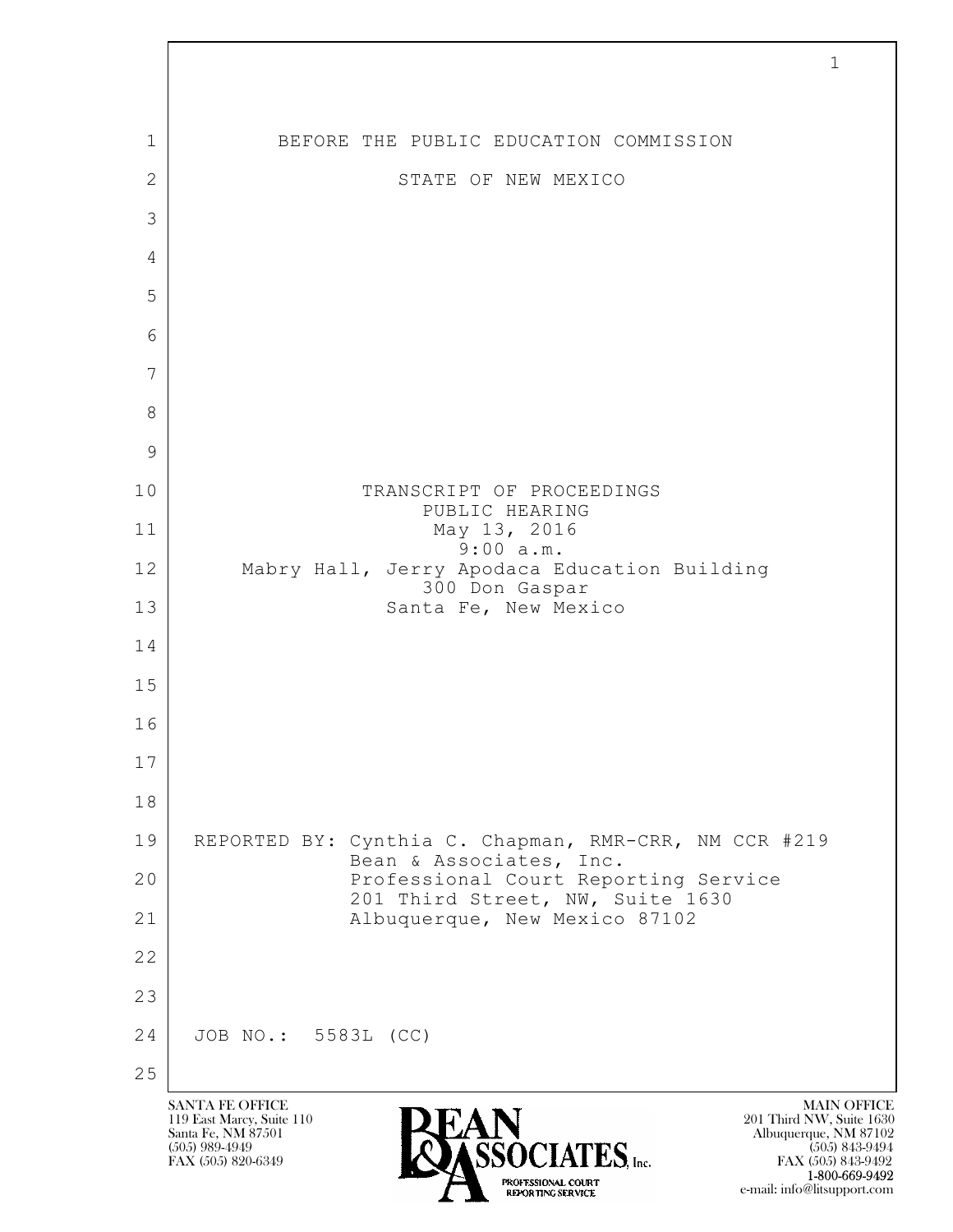| $\mathbf{1}$ | A P P E A R A N C E S                                                                                                                                                                                     |
|--------------|-----------------------------------------------------------------------------------------------------------------------------------------------------------------------------------------------------------|
| 2            | COMMISSIONERS:                                                                                                                                                                                            |
| 3            | MR. VINCE BERGMAN, Chair                                                                                                                                                                                  |
| 4            | MS. PATRICIA GIPSON, Vice Chair<br>MR. GILBERT PERALTA, Secretary                                                                                                                                         |
| 5            | MS. KARYL ANN ARMBRUSTER, Member<br>MR. JEFF CARR, Member                                                                                                                                                 |
| 6            | MS. ELEANOR CHAVEZ, Member<br>MR. JAMES CONYERS, Member                                                                                                                                                   |
| 7            | MS. MILLE POGNA, Member<br>MS. CAROLYN SHEARMAN, Member<br>MS. CARMIE TOULOUSE, Member                                                                                                                    |
| 8            | STAFF:                                                                                                                                                                                                    |
| 9            | MS. KATIE POULOS, Director, Charter School Division                                                                                                                                                       |
| 10           | MR. DYLAN LANGE, Assistant Attorney General                                                                                                                                                               |
| 11           | Counsel to the PEC                                                                                                                                                                                        |
| 12           | MS. BEVERLY FRIEDMAN, PED Custodian of Record<br>and Liaison to the PEC                                                                                                                                   |
| 13           |                                                                                                                                                                                                           |
| 14           |                                                                                                                                                                                                           |
| 15           |                                                                                                                                                                                                           |
| 16           |                                                                                                                                                                                                           |
| 17           |                                                                                                                                                                                                           |
| 18           |                                                                                                                                                                                                           |
| 19           |                                                                                                                                                                                                           |
| 20           |                                                                                                                                                                                                           |
| 21           |                                                                                                                                                                                                           |
| 22           |                                                                                                                                                                                                           |
| 23           |                                                                                                                                                                                                           |
| 24           |                                                                                                                                                                                                           |
| 25           |                                                                                                                                                                                                           |
|              | <b>SANTA FE OFFICE</b><br><b>MAIN OFFICE</b><br>119 East Marcy, Suite 110<br>201 Third NW, Suite 1630<br>Santa Fe, NM 87501<br>Albuquerque, NM 87102<br>REACLATER<br>$(505)$ 989-4949<br>$(505)$ 843-9494 |

FAX (505) 820-6349 **FAX (505)** 820-6349 **1-800-669-9492** e-mail: info@litsupport.com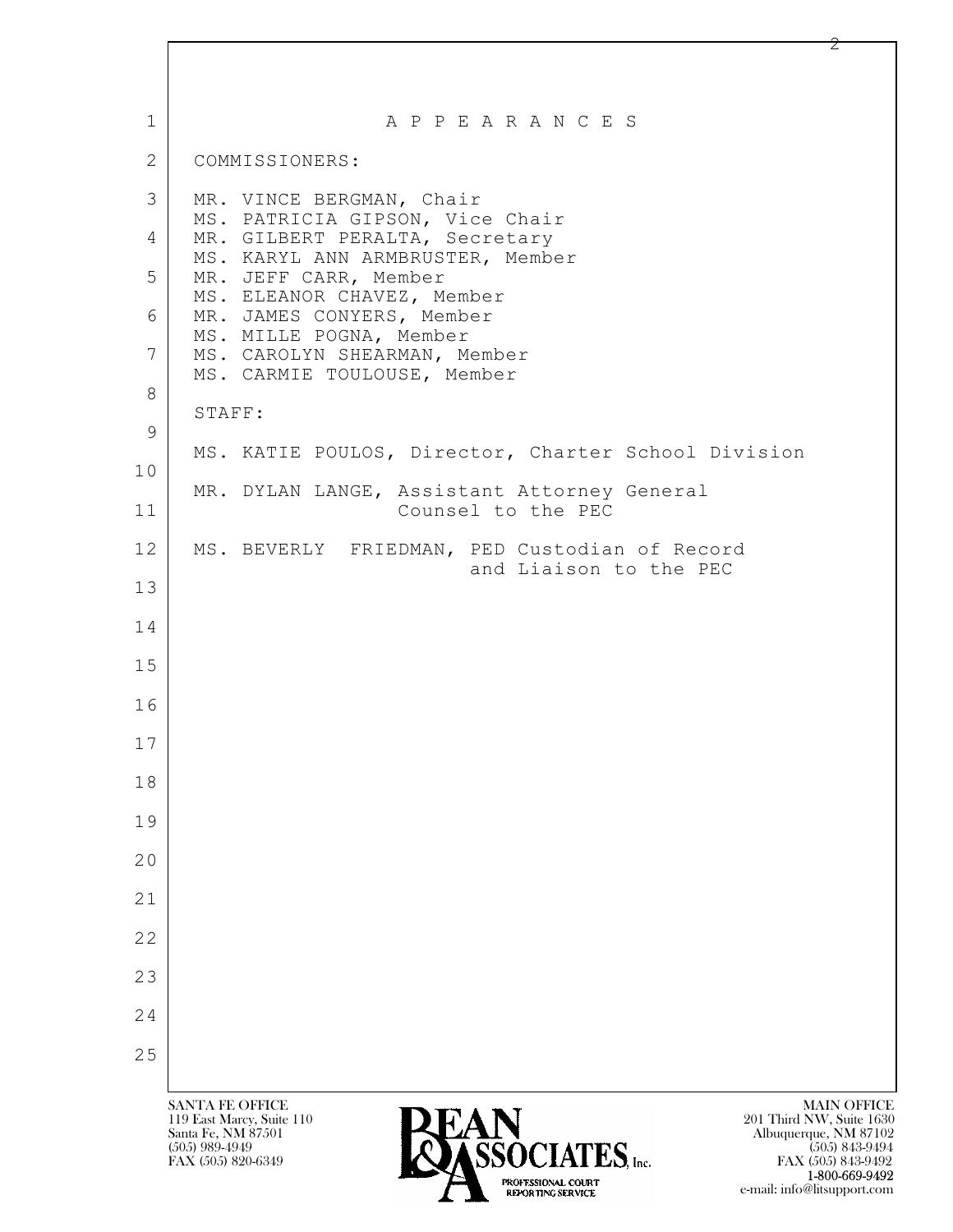| 1            |                | I N D E X<br>TO PROCEEDINGS                                                                    |            |
|--------------|----------------|------------------------------------------------------------------------------------------------|------------|
| $\mathbf{2}$ | $\mathbf{1}$   | Call to Order, Roll Call, Pledge of<br>Allegiance and Salute to the New Mexico Flag            | 5          |
| 3            | 2              | Approval of Agenda                                                                             | 7          |
| 4            | 3              | Approval of Minutes and Transcript                                                             | 8          |
| 5            |                |                                                                                                |            |
| 6            | $\overline{4}$ | Recognition of the 2015 New Mexico Milken<br>Educator of the Year                              | 12         |
| 7            | 5              | Discussion and Possible Action on Approval                                                     | 21         |
| 8            |                | of the SY2016-17 State Carl D. Perkins Plan<br>Revision                                        |            |
| 9            | 6              | Discussion and Possible Action on<br>Charter School Amendments                                 | 33         |
| 10           |                | A School of Dreams Academy                                                                     | 33         |
| 11           |                | B Walatowa Charter School                                                                      | 82         |
| 12           |                | Taos Integrated School for the Arts<br>$\mathbb C$<br>North Valley Academy Charter School<br>D | 114<br>123 |
| 13           | 7              | Discussion and Possible Action on Newly                                                        | 130        |
| 14           |                | Negotiated Performance Contracts and<br>Performance Frameworks                                 |            |
| 15           | 8              | Discussion and Possible Action on<br>Performance Contract Protocol                             | 145        |
| 16           | 9              | Discussion and Possible Action on a                                                            | 147        |
| 17           |                | Definition of High Performing Schools                                                          |            |
| 18           | 10             | Report from Options for Parents and<br>the Charter School Division - Discussion                | 156        |
| 19           |                | and Possible Actions                                                                           |            |
| 20           | 11             | Discussion and Possible Action on Renewal<br>Application Timeline for 2016                     | 165        |
| 21           |                |                                                                                                |            |
| 22           | 12             | Discussion and Possible Action on<br>Charter School Improvement Plans and                      | 169        |
| 23           |                | Charter Contract Provisions Relating to<br>Improvement Plans                                   |            |
| 24           | 13             | Discussion and Possible action on a<br>Position Paper Regarding Negotiations with              | 180        |
| 25           |                | Charter Schools                                                                                |            |

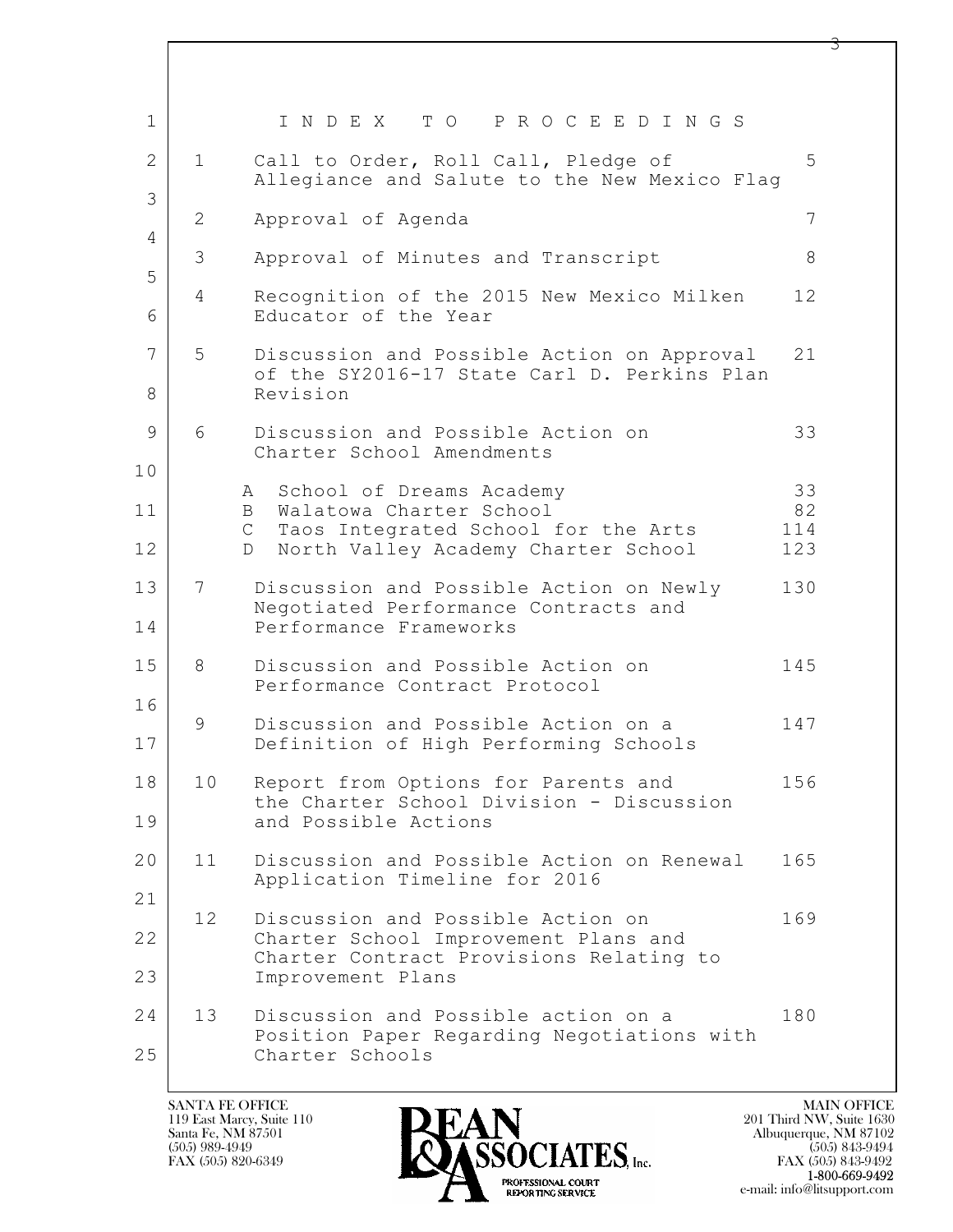| $\mathbf 1$    |                                                                           | INDEX TO PROCEEDINGS, Continued   |                                                                         |
|----------------|---------------------------------------------------------------------------|-----------------------------------|-------------------------------------------------------------------------|
| $\mathbf{2}$   | 14                                                                        | Report from the Chair             | 185                                                                     |
| $\mathfrak{Z}$ | 15                                                                        | PEC Comments                      | 195                                                                     |
| $\overline{4}$ | 16                                                                        | Open Forum                        | 201                                                                     |
| 5              |                                                                           | 17 Adjourn                        | 205                                                                     |
| $6\,$          |                                                                           | REPORTER'S CERTIFICATE            | 207                                                                     |
| $\overline{7}$ |                                                                           | ATTACHMENTS:                      |                                                                         |
| $\,8\,$        | 1                                                                         | Sign-In Sheet, Visitors Attending |                                                                         |
| $\overline{9}$ | $\overline{2}$                                                            | Sign-In Sheet, Open Forum         |                                                                         |
| $10$           |                                                                           |                                   |                                                                         |
| 11             |                                                                           |                                   |                                                                         |
| 12             |                                                                           |                                   |                                                                         |
| 13             |                                                                           |                                   |                                                                         |
| 14             |                                                                           |                                   |                                                                         |
| $15$           |                                                                           |                                   |                                                                         |
| 16             |                                                                           |                                   |                                                                         |
| 17             |                                                                           |                                   |                                                                         |
| 18             |                                                                           |                                   |                                                                         |
| 19             |                                                                           |                                   |                                                                         |
| 20             |                                                                           |                                   |                                                                         |
| 21             |                                                                           |                                   |                                                                         |
| 22             |                                                                           |                                   |                                                                         |
| 23             |                                                                           |                                   |                                                                         |
| 24             |                                                                           |                                   |                                                                         |
| 25             |                                                                           |                                   |                                                                         |
|                | <b>SANTA FE OFFICE</b><br>119 East Marcy, Suite 110<br>Santa Fe, NM 87501 |                                   | <b>MAIN OFFICE</b><br>201 Third NW, Suite 1630<br>Albuquerque, NM 87102 |

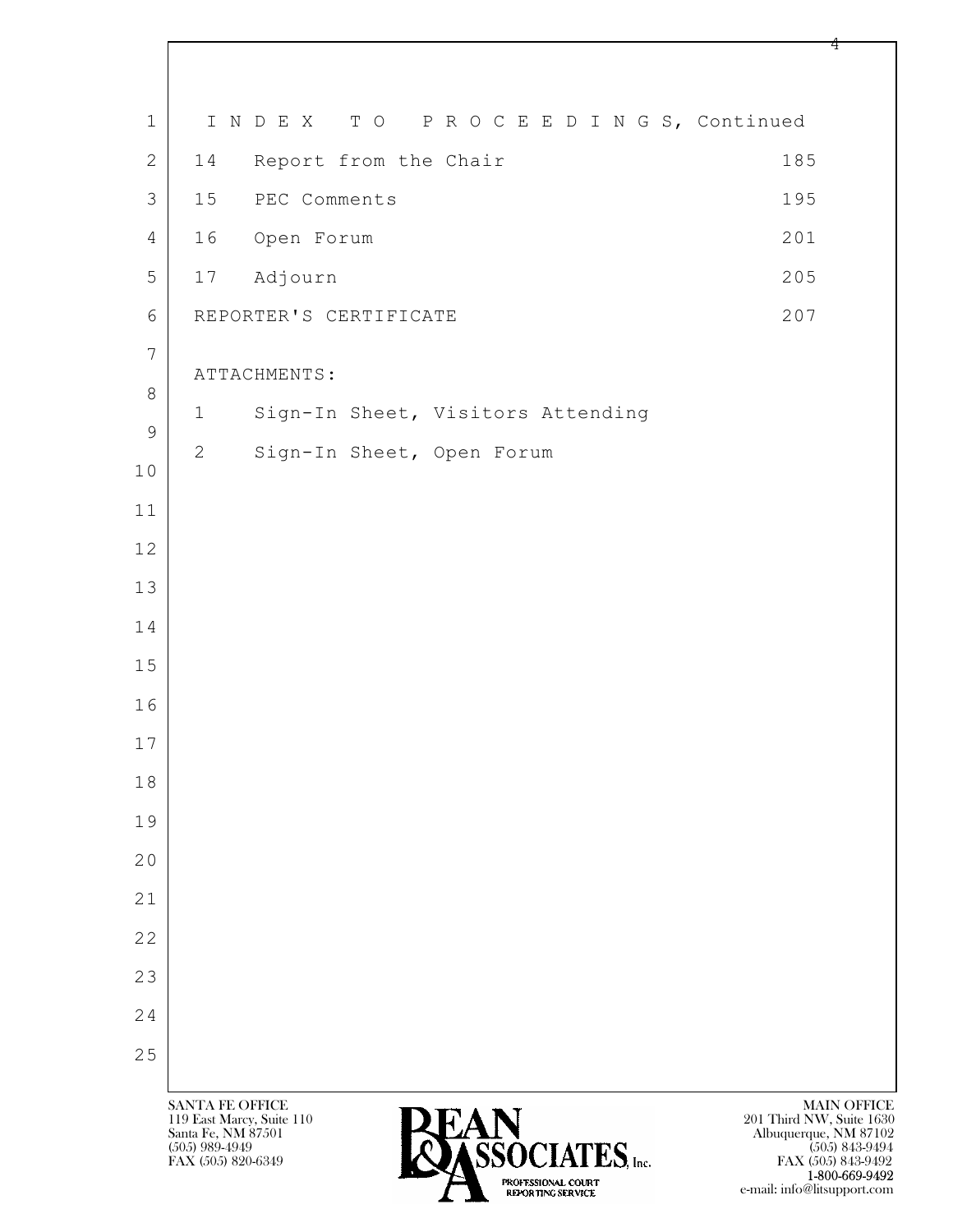$\mathbf{L}$  1 THE CHAIR: I'm going to call this regular 2 meeting of the New Mexico Public Education 3 Commission into -- I don't think I need to use my 4 microphone. Can you not hear me out there? Most 5 people can hear me fine. Mark, can you hear me? 6 MR. TOLLEY: Got you. 7 THE CHAIR: I'm going to call this meeting 8 into session. Today's date is May 13th, 2016. 9 Before I launch into the agenda, I would like to 10 ask, one, that if -- please mute your cell phones or 11 | your devices, or turn them off, whatever is more 12 convenient for you. 13 Two, I'm not -- I think you can hear me 14 | fine. But we have had a request -- some of my 15 fellow Commissioners are soft-spoken. I ask them to 16 | use their microphones. And when you're up here at 17 | the table, please use the one at the table there. 18 | Rand once again, I have sad news to start 19 this meeting with. For those of you that are not 20 aware, about the time of our last meeting 21 Commissioner Carr's mother passed away. For all of 22 us who have lost our mothers, we all know how 23 difficult and trying and sad that is. 24 Condolences to Commissioner Carr. Very 25 difficult. We have the memories; but sometimes that

119 East Marcy, Suite 110<br>Santa Fe, NM 87501

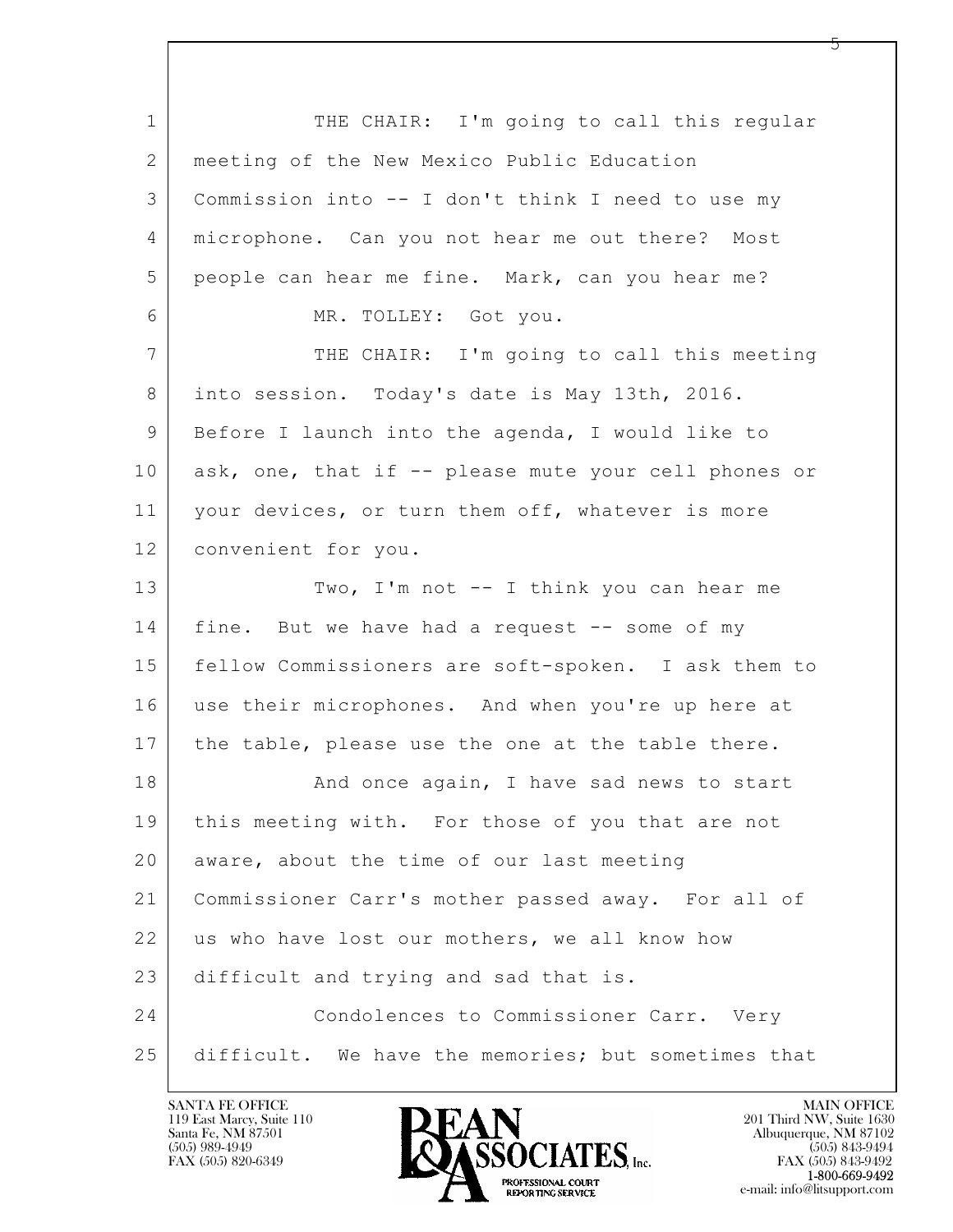$\mathbf{L}$  1 doesn't sustain us, totally. 2 | All right. First order of business is 3 | Call to Order. And I have done that. 4 Second order of business, Secretary 5 Peralta, can we have a roll call vote, please? 6 COMMISSIONER PERALTA: Commissioner Pogna? 7 COMMISSIONER POGNA: Here. 8 COMMISSIONER PERALTA: Commissioner 9 | Toulouse? 10 | COMMISSIONER TOULOUSE: Present. 11 COMMISSIONER PERALTA: Commissioner 12 Ambruster? 13 COMMISSIONER ARMBRUSTER: Present. 14 COMMISSIONER PERALTA: Commissioner 15 Conyers? 16 COMMISSIONER CONYERS: Here. 17 COMMISSIONER PERALTA: Commissioner 18 Peralta is here. 19 Commissioner Shearman? 20 | MS. SHEARMAN: Here. 21 COMMISSIONER PERALTA: Commissioner 22 Chavez? 23 (No response.) 24 Commissioner Carr? 25 COMMISSIONER CARR: Here.

119 East Marcy, Suite 110<br>Santa Fe, NM 87501



 $FAX (505) 843-9492$ <br>1-800-669-9492 e-mail: info@litsupport.com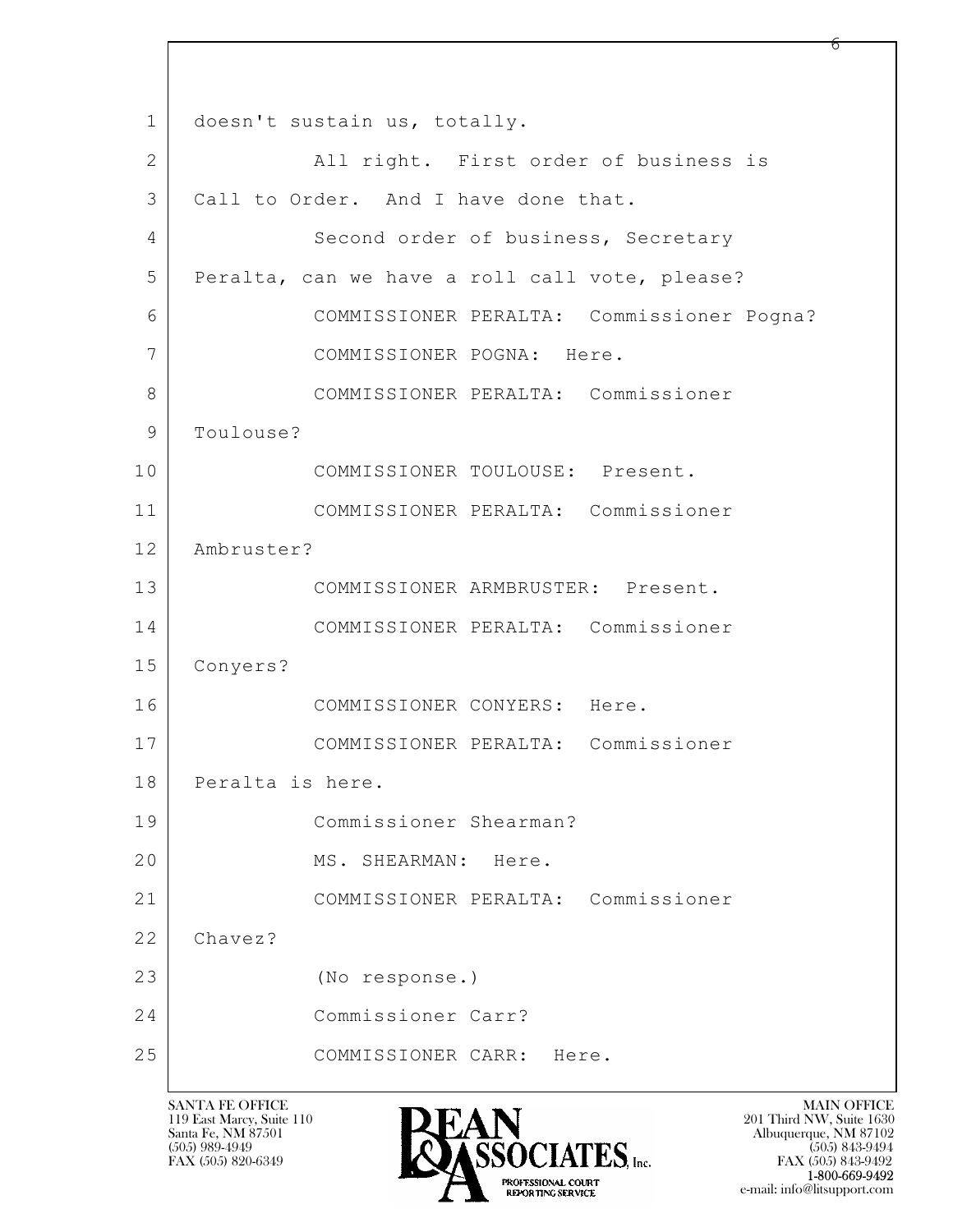$\mathbf{L}$  1 COMMISSIONER PERALTA: Commissioner 2 Gipson? 3 COMMISSIONER GIPSON: Here. 4 COMMISSIONER PERALTA: Commissioner 5 Bergman? 6 THE CHAIR: Here. 7 COMMISSIONER PERALTA: Mr. Chair, you have 8 | nine members of the Commission present. 9 THE CHAIR: Thank you, Mr. Secretary. I 10 will note for the record that we do have a quorum 11 | today, so we can conduct our business. 12 Our next order of business is the Pledge 13 of Allegiance. Commissioner Toulouse, would you 14 lead that? And the Salute to the New Mexico Flag, 15 Commissioner Gipson? 16 (Pledge of Allegiance and Salute to the 17 New Mexico Flag conducted.) 18 THE CHAIR: Thank you for that. The next 19 item on our agenda is Item 2, approval of our 20 agenda. 21 Do we have any suggested changes to the 22 agenda today? 23 I have none. I believe it's a busy 24 agenda. 25 COMMISSIONER SHEARMAN: Mr. Chair, I move

119 East Marcy, Suite 110<br>Santa Fe, NM 87501

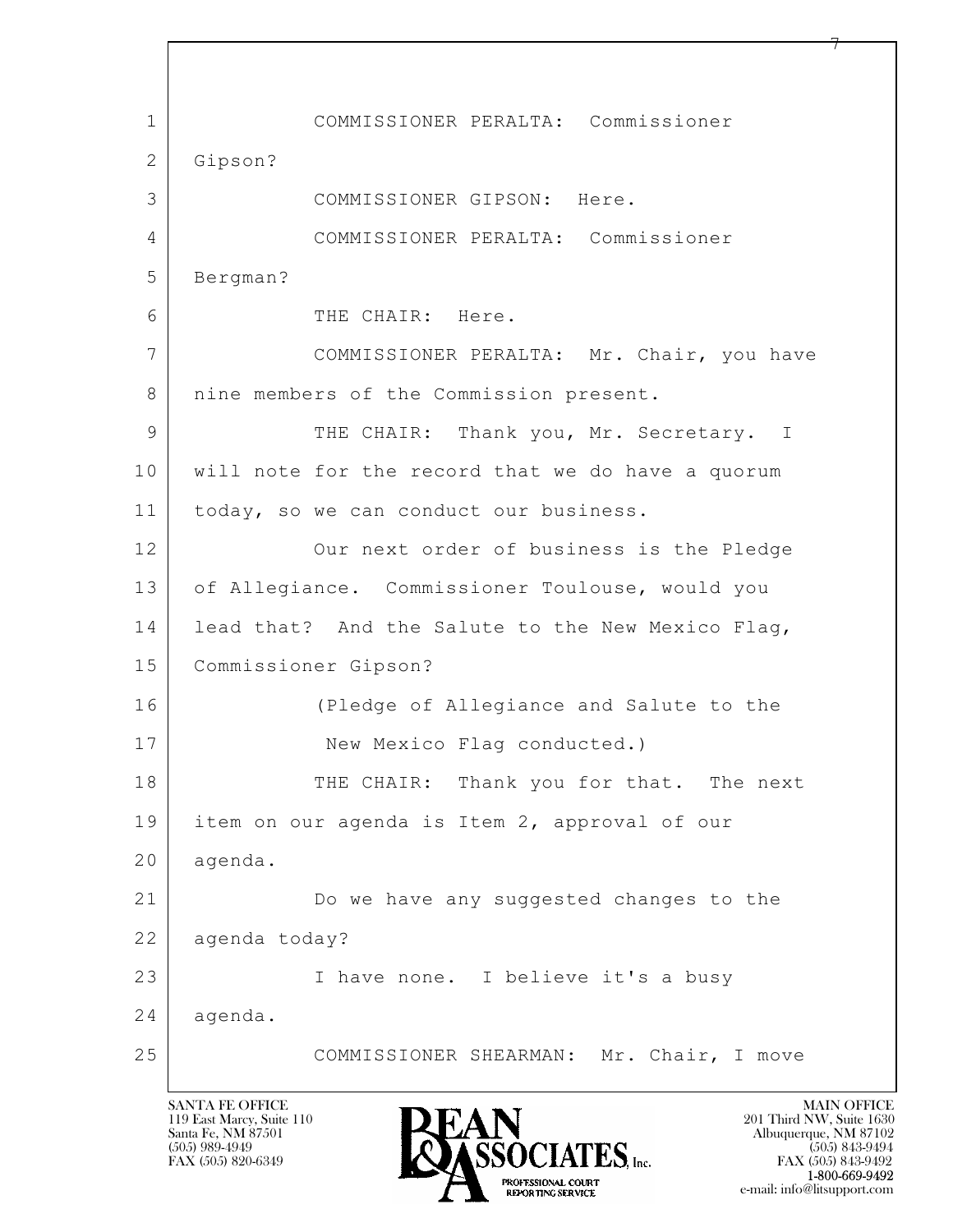$\mathbf{L}$  1 for approval of the agenda, as presented. 2 THE CHAIR: We have a motion to approve 3 the agenda. Do I have a second? 4 COMMISSIONER POGNA: Second. 5 THE CHAIR: Commissioner Pogna has a 6 second. 7 | All in favor, say "Aye." 8 (Commissioners so indicate.) 9 | THE CHAIR: Any opposition? 10 (No response.) 11 THE CHAIR: That is a unanimous vote in 12 favor of approving the agenda. Thank you. 13 Item 3, Approval of Minutes and 14 Transcript. 15 | Item A under Item 3 is the approval of the 16 PEC Work Session minutes for April the 7th, 2016. 17 Let me get there, and then -- do we have any changes 18 to the minutes for that work session? 19 | I'm looking around. I see no changes. I 20 would accept a motion to approve those minutes. 21 COMMISSIONER CARR: So move. 22 THE CHAIR: Commissioner Carr has made a 23 | motion to approve. Do I have a second? 24 COMMISSIONER TOULOUSE: Second. 25 THE CHAIR: Commissioner Toulouse?

119 East Marcy, Suite 110<br>Santa Fe, NM 87501



FAX (505) 843-9492 e-mail: info@litsupport.com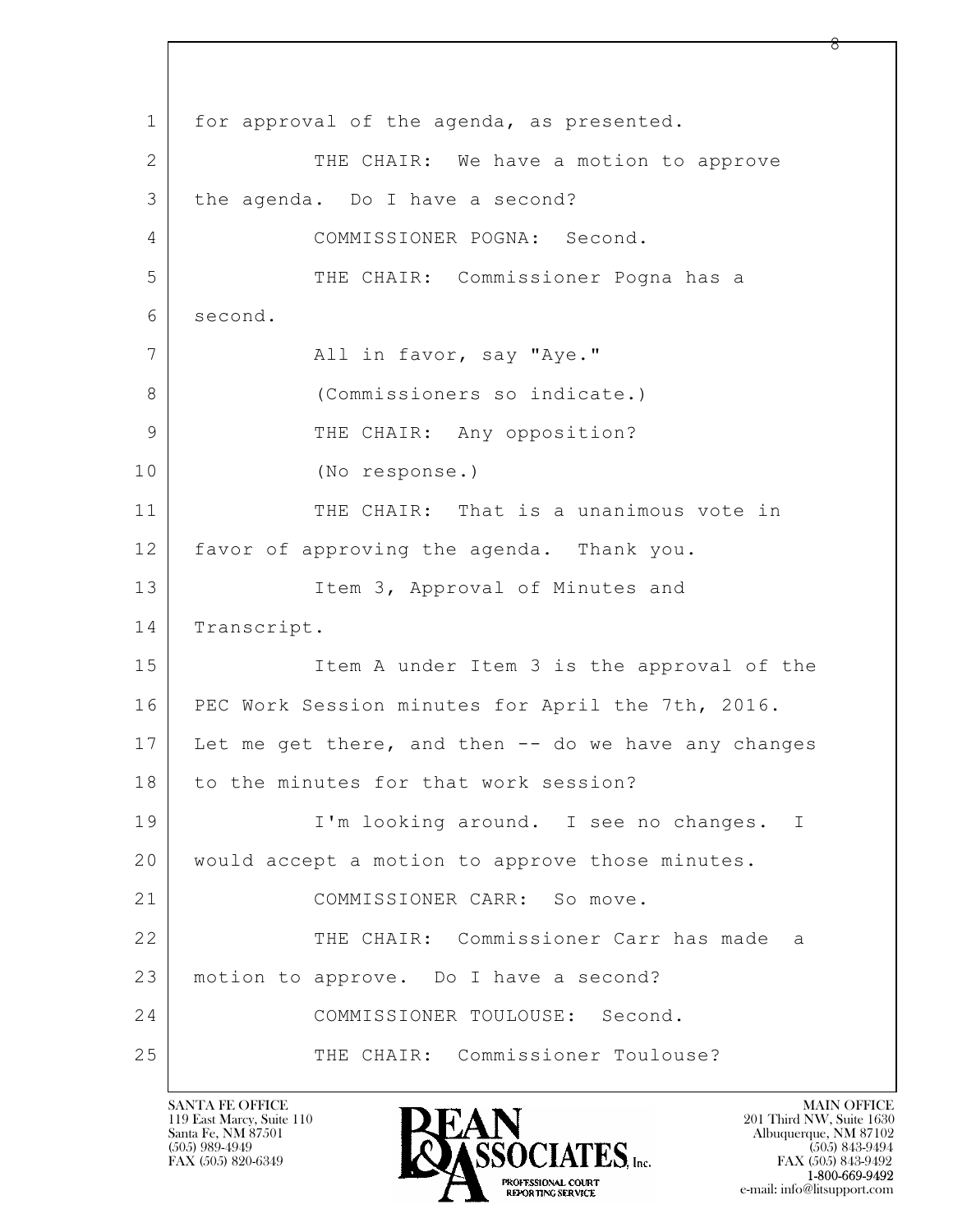$\mathbf{L}$  1 | All in favor, say "Aye." 2 (Commissioners so indicate.) 3 THE CHAIR: Any opposition? 4 (No response.) 5 THE CHAIR: None noted. That motion has 6 passed unanimously to accept the April 7th, 2016, 7 minutes. 8 Item B is the approval of the PEC Meeting 9 | Minutes for April 8th, 2016. 10 Do we have any changes that need to be 11 made to those minutes? 12 I see none. Here again, I would welcome a 13 motion to approve those minutes. 14 COMMISSIONER GIPSON: So moved. 15 COMMISSIONER SHEARMAN: Second. 16 THE CHAIR: Commissioner Gipson, motion to 17 approve; Commissioner Shearman has seconded. 18 | The Contract Contract All in favor, say "Aye." 19 (Commissioners so indicate.) 20 THE CHAIR: Any opposition? 21 (No response.) 22 THE CHAIR: None noted. Those minutes 23 have been approved. 24 Item C, under that, is approval of the PEC 25 Meeting Summary minutes for April 8th, 2016.

119 East Marcy, Suite 110<br>Santa Fe, NM 87501

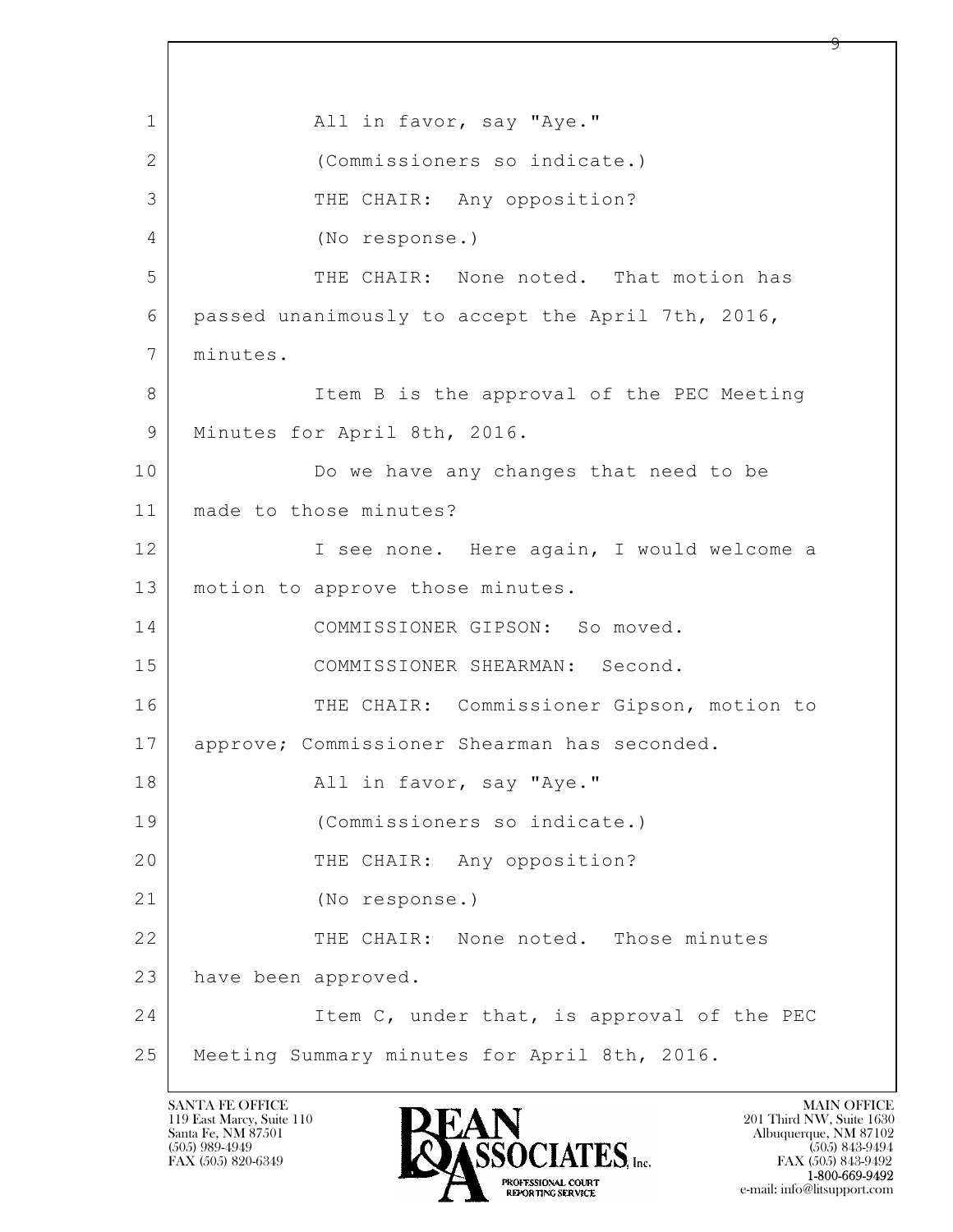$\mathbf{L}$  1 | Are there any changes to those minutes to 2 be noted? 3 | Seeing none, I would --4 COMMISSIONER TOULOUSE: Mr. Chair, move 5 approval. 6 THE CHAIR: Commissioner Toulouse has 7 moved for approval. Do I have a second? 8 COMMISSIONER ARMBRUSTER: Second. 9 THE CHAIR: Commissioner Armbruster has 10 | made a second. 11 | All in favor, say "Aye." 12 (Commissioners so indicate.) 13 THE CHAIR: Any opposition? 14 (No response.) 15 THE CHAIR: None noted; so those minutes 16 are approved. 17 The next thing is there was a special 18 meeting for the McCurdy Charter School, and we need 19 to approve the minutes of that Special Meeting, 20 which was held on April 12th, 2016. And I would 21 | like to thank those, on short notice, who were able 22 to make that meeting and get that very necessary 23 work done. So I'm going to rely on those of you 24 | that were there. 25 | The there any changes to those minutes?

119 East Marcy, Suite 110<br>Santa Fe, NM 87501



1 ი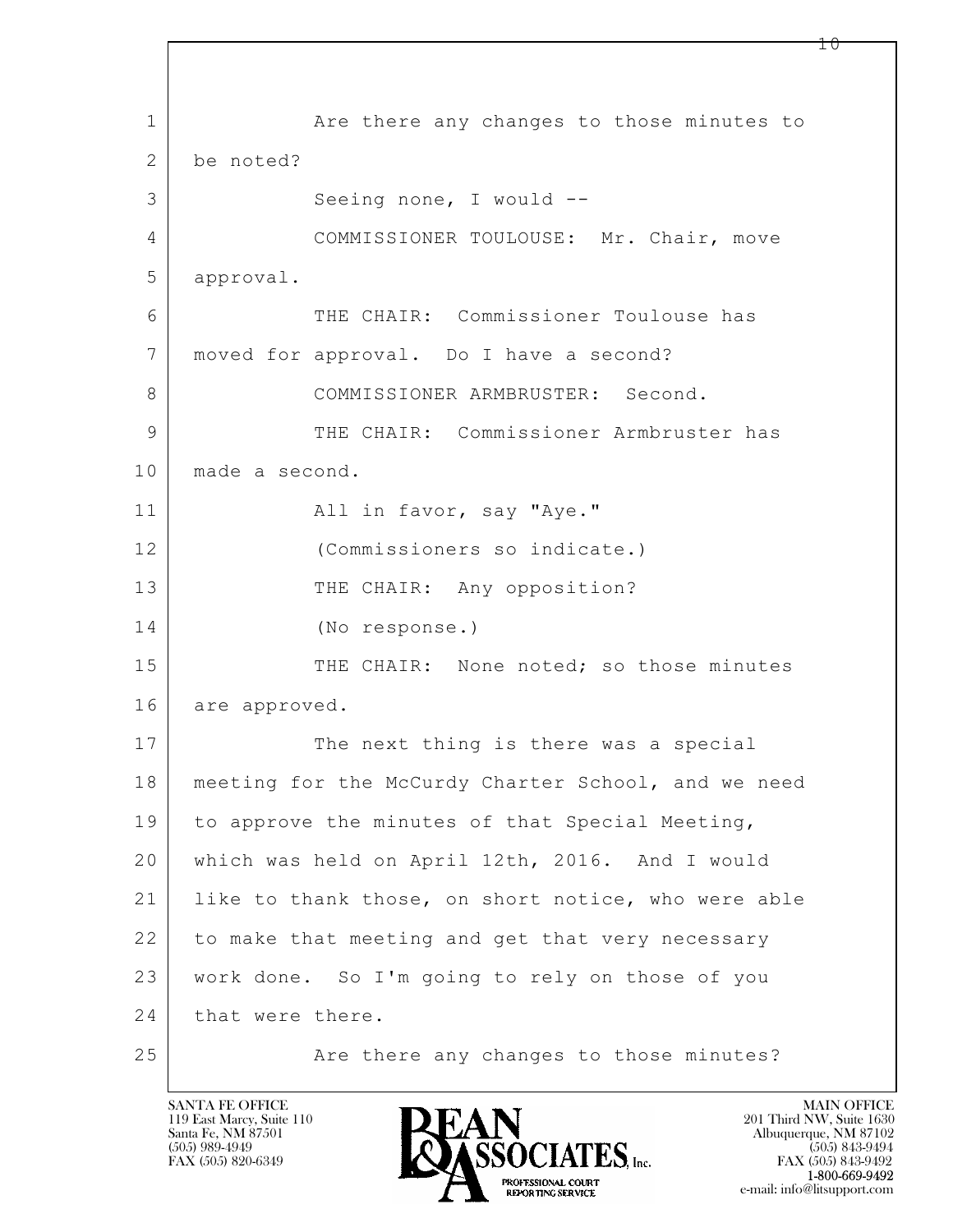$\mathbf{L}$  1 COMMISSIONER GIPSON: Can I just ask 2 Commissioner Peralta, have we -- do you know if 3 they've heard if they've received the funding? 4 COMMISSIONER PERALTA: Not to my 5 knowledge. I haven't received anything, 6 Commissioner. 7 COMMISSIONER GIPSON: It came to my mind 8 today. I haven't heard. 9 COMMISSIONER PERALTA: I can make a note. 10 I'll follow up on that. 11 THE CHAIR: Excellent. I entertain a 12 | motion to approve those minutes. 13 COMMISSIONER GIPSON: So moved. 14 THE CHAIR: Commissioner Gipson? 15 COMMISSIONER CONYERS: Second. 16 THE CHAIR: Commissioner Conyers has a 17 second. 18 | The Contract Contract All in favor, say "Aye." 19 (Commissioners so indicate.) 20 THE CHAIR: Any opposition? 21 (No response.) 22 THE CHAIR: None noted. Those minutes are 23 approved. 24 And then the final item is the approval of 25 the Special Meeting Summary Minutes for the McCurdy

119 East Marcy, Suite 110<br>Santa Fe, NM 87501



FAX (505) 843-9492 e-mail: info@litsupport.com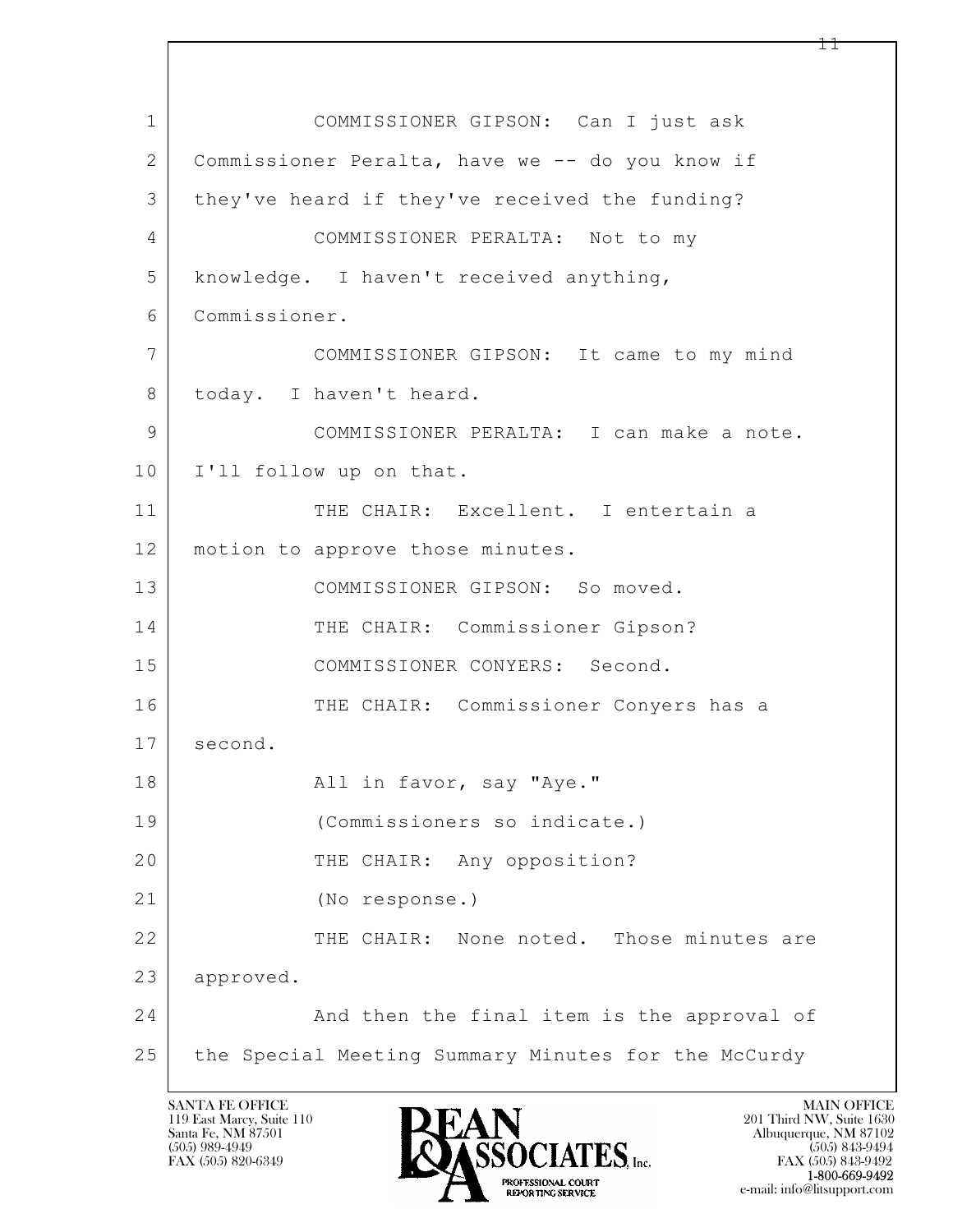$\mathbf{L}$  1 Charter School on April the 12th, 2016. 2 Are there any changes to those minutes? 3 Seeing none, I would accept a motion. 4 COMMISSIONER CONYERS: (Indicates.) 5 THE CHAIR: Commissioner Conyers moves to 6 approve. Do I have a second? 7 COMMISSIONER POGNA: Second. 8 THE CHAIR: Commissioner Pogna? 9 We have a motion and a second. 10 All in favor, say "Aye." 11 (Commissioners so indicate.) 12 THE CHAIR: Any opposition? 13 (No response.) 14 THE CHAIR: None noted. So those various 15 minutes have been approved officially. 16 Item No. 4. We occasionally have a 17 | special occasion like this. And it's always fun 18 to -- it's not something we have the opportunity to 19 do very often. So I'm going to turn this over to 20 Ms. Beverly Friedman, and she's going to recognize 21 the 2015 New Mexico Milken Educator of the Year. 22 Ms. Friedman, go ahead, please. 23 MS. FRIEDMAN: Mr. Chair and 24 Commissioners, it's my pleasure today to recognize 25 our 2015 Milken Educator of the Year, Mr. Colin

119 East Marcy, Suite 110<br>Santa Fe, NM 87501

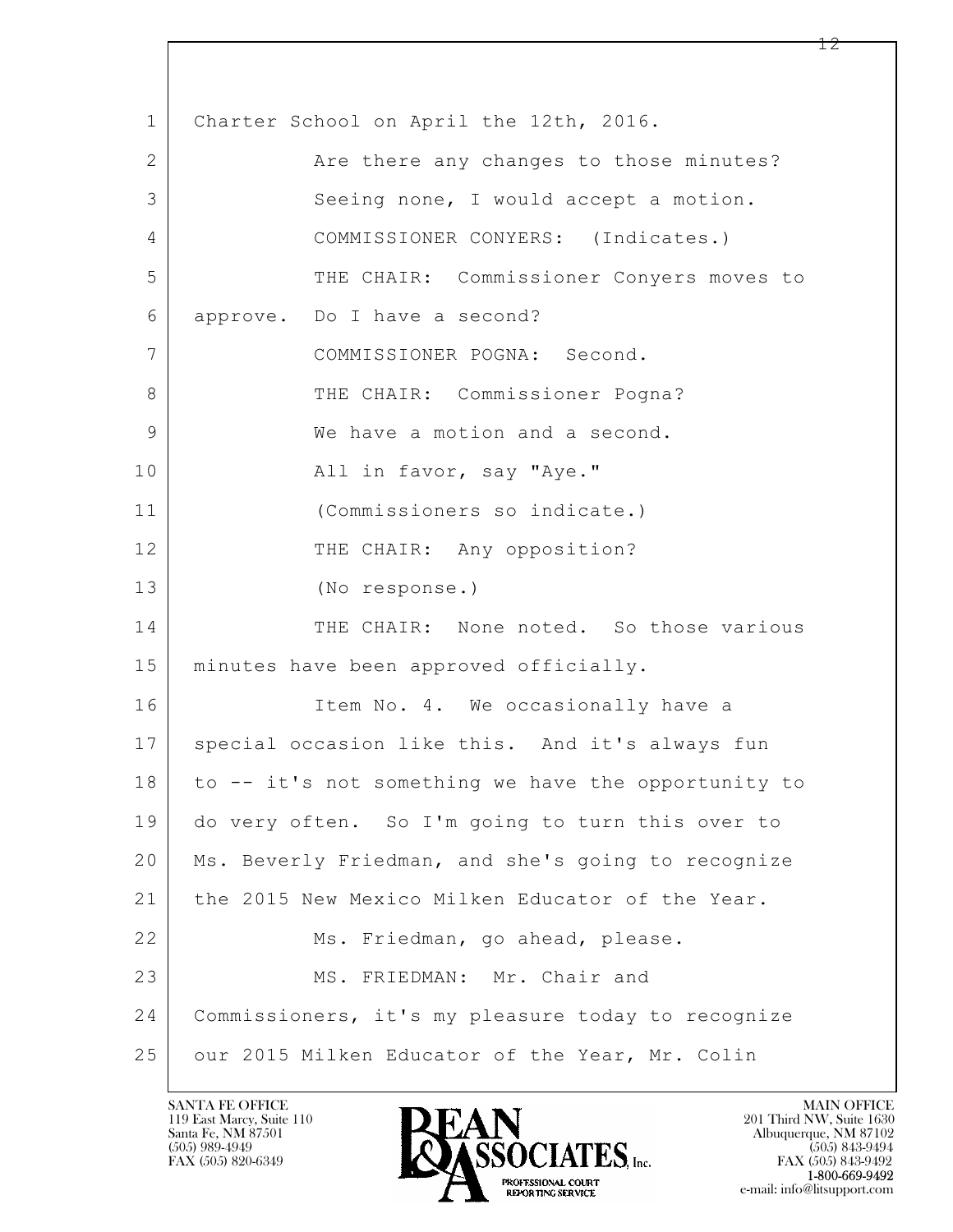$\mathbf{L}$  1 DeGroot. And if Mr. DeGroot would please come up to 2 the front and sit with me? 3 THE CHAIR: I would just note -- you may 4 have noticed -- he's a teacher at one of our 5 authorized schools; so --6 MS. FRIEDMAN: Yes. Colin DeGroot -- if 7 you want to pull up a chair. You're there, too? 8 Both of you --9 COMMISSIONER GIPSON: You're surrounded. 10 MS. FRIEDMAN: I worked with both of these 11 gentleman for the actual celebration of 12 Mr. DeGroot's announcement. 13 | Would you like to pull up a chair? 14 UNIDENTIFIED SPEAKER: No, I would like to 15 | stand. 16 MS. FRIEDMAN: Okay. Colin DeGroot is a 17 science and engineering teacher at a State-chartered 18 | charter school, the ASK Academy in Rio Rancho, 19 New Mexico. And he was selected as New Mexico's 20 2015 Milken Educator. 21 Mr. DeGroot was surprised on February 24th 22 with a school assembly in the newly constructed ASK 23 Academy. Governor Susana Martinez announced his 24 | name, to the surprise and spontaneous applause of 25 everyone in attendance.

119 East Marcy, Suite 110<br>Santa Fe, NM 87501

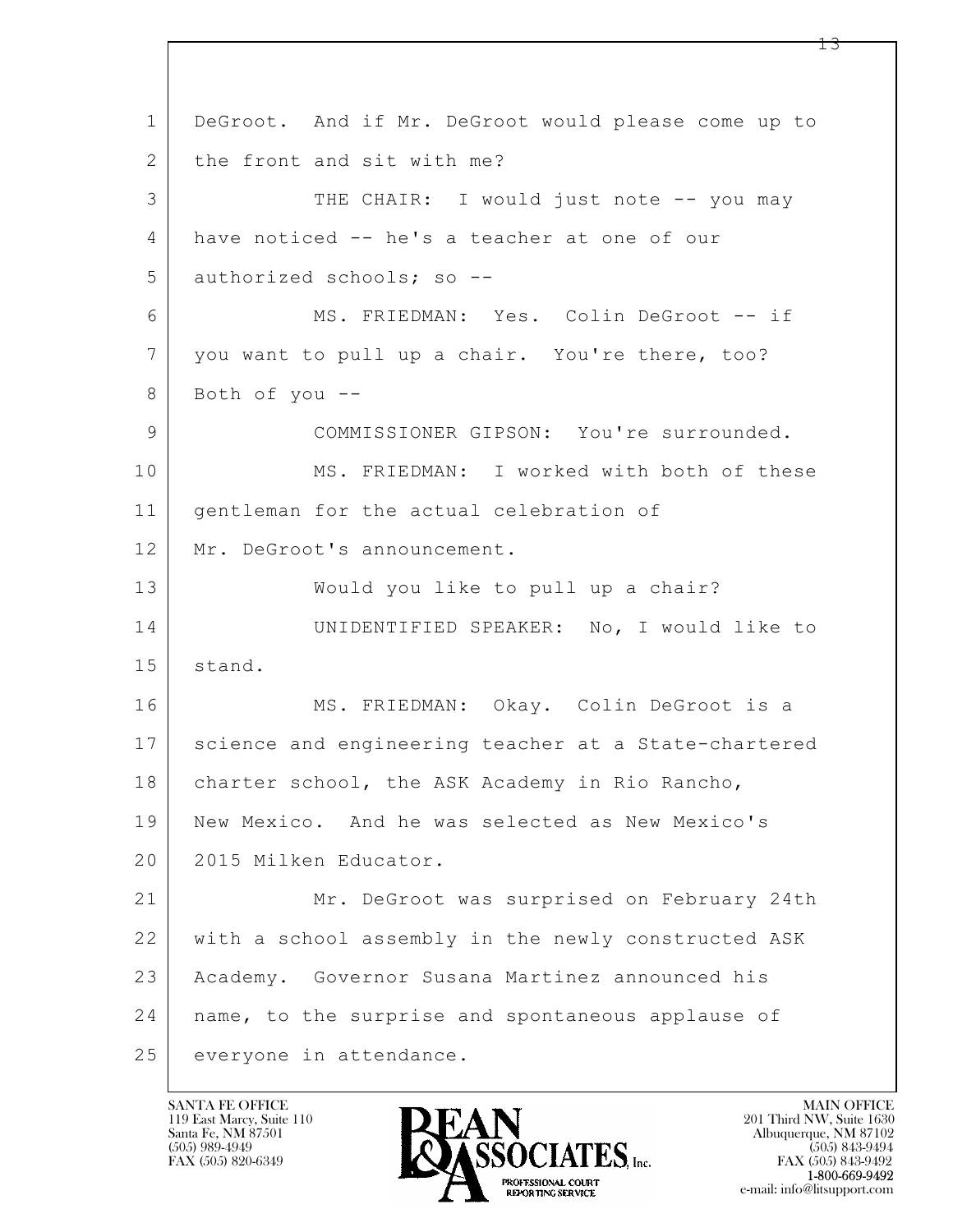1 Secretary Hanna Skandera, the Mayor of Rio 2 | Rancho, founders of the ASK Academy, and other 3 dignitaries and "scholars," as the students are 4 called at the Academy, congratulated Mr. DeGroot on 5 being selected to this elite group of educators in 6 the state and the nation.

7 As part of his award, Mr. DeGroot received 8 a check for \$25,000 that he could use for whatever 9 he wished. He was also selected to attend a Milken 10 Educators forum in conjunction with the 2016 11 national TAP conference in New Orleans in March and 12 will represent Milken and New Mexico at the National 13 Charter Schools conference in Nashville in June.

14 Attached to this particular document, you 15 found a resume from Mr. DeGroot highlighting some of 16 his many accomplishments.

 $\mathbf{L}$  17 | At this time, I would like to ask Mr. Dan 18 Busse, the general manager for the ASK Academy, to 19 say a few words about and introduce Mr. DeGroot. 20 MR. BUSSE: Good morning, 21 Mr. Commissioner, members of the Commission. We 22 would also -- we would also like to thank you all 23 for your support in getting our beautiful facility 24 funded and built and finally moved into in February, 25 just prior to this great event.

119 East Marcy, Suite 110<br>Santa Fe, NM 87501

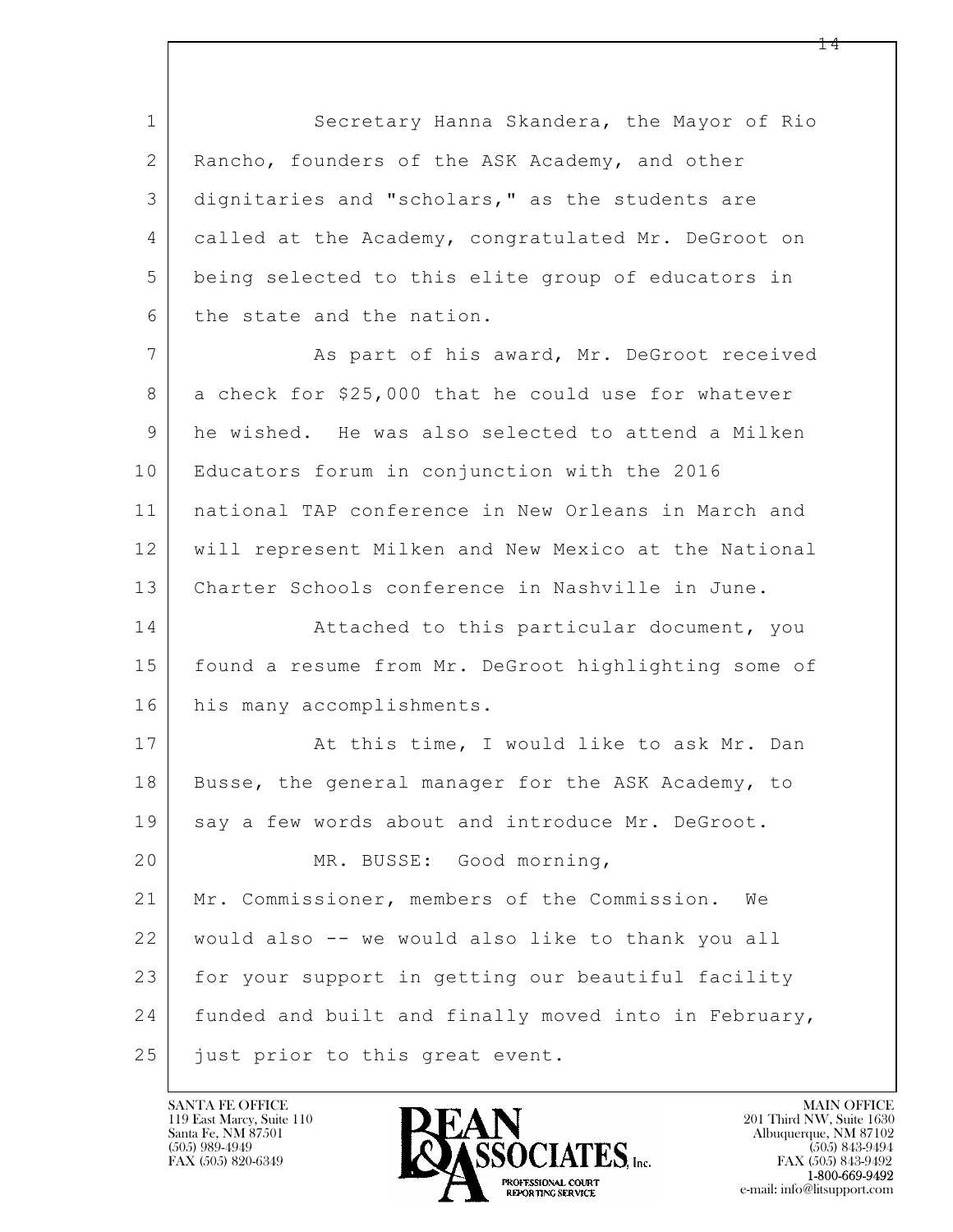$\mathbf{L}$  1 We're so fortunate to have an educator 2 such as Mr. DeGroot. In the past three weeks, I've 3 been in his classroom a bunch of times for formal 4 observations, but also informal; because when you go 5 into his classroom, you enter another world. You 6 enter a workspace. You enter an engineering lab. 7 You have kids that are 14 and 15 years old talking 8 about trajectory of rockets and "What kind of engine 9 can we build?" 10 | Toh, and can we do a double-stage rocket? 11 If we do that, can we get -- if you're talking about 12 that, you're going to get 600 feet of vertical 13 lift." 14 These kids are thriving on it. They're 15 into it. And then just in the past week, the 16 seniors, their final was to launch their rockets; 17 and some, in fact, did link several engines 18 together. 19 | And there is Mr. DeGroot, the biggest kid 20 in the bunch, watching them. 21 These kids, they're running around; 22 they're having a great time. But they're applying 23 what they learned in our STEM education program to 24 what they're doing. Their final project is going up 25 in smoke in a really good way.

119 East Marcy, Suite 110<br>Santa Fe, NM 87501



 $FAX (505) 843-9492$ <br>1-800-669-9492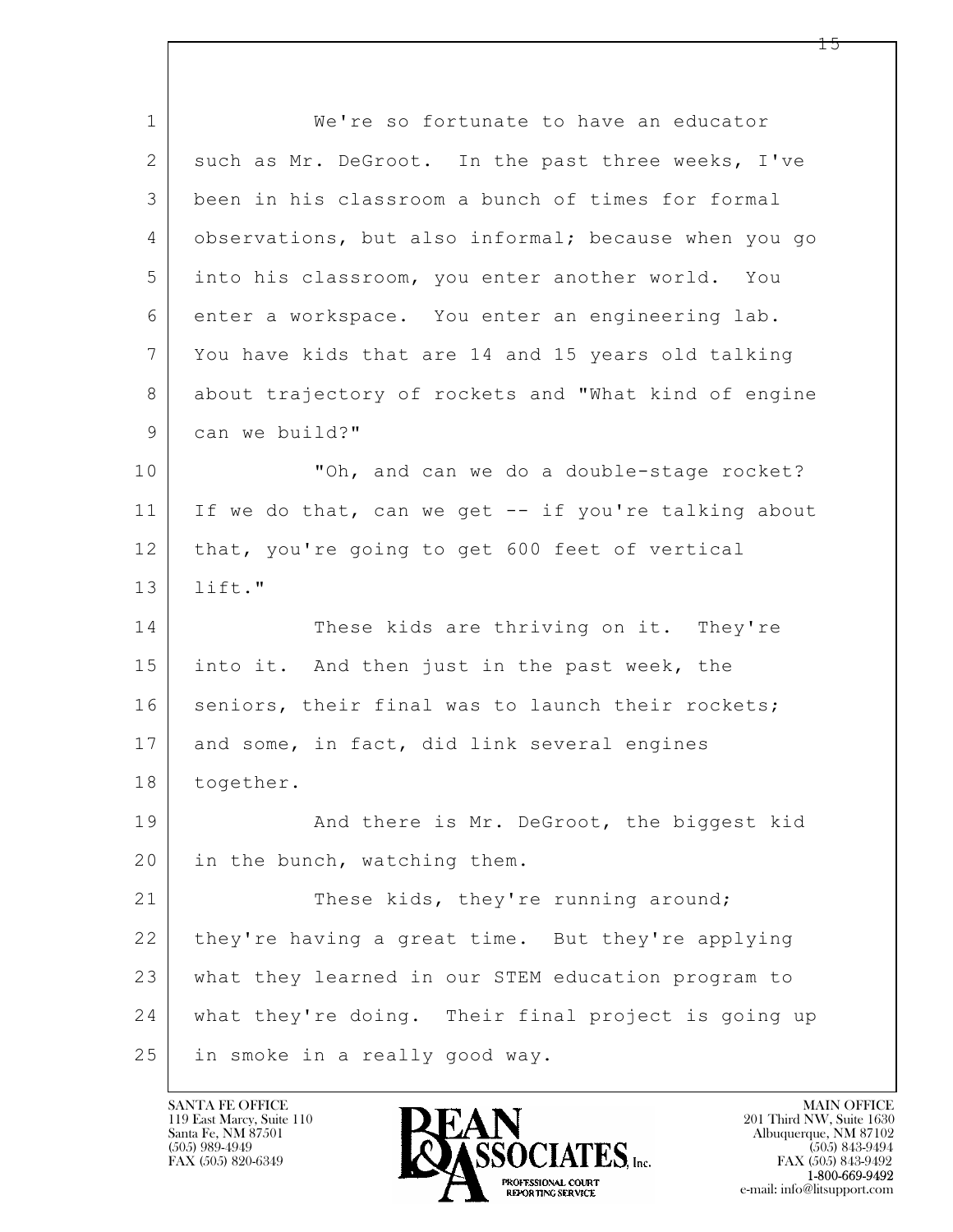$\mathbf{L}$  1 So we consider ourselves very fortunate to 2 have an educator that epitomizes work, school, work, 3 ultimately career, and further, higher education. 4 So we consider ourselves fortunate. 5 And with that, I'd like to turn it over to 6 Mr. Colin DeGroot. 7 MR. DeGROOT: I guess I'll take a minute 8 to thank the Commission for having me today. 9 I'd like to thank the ASK Academy for 10 providing me the opportunities and freedom to try to 11 engage students in authentic learning experiences 12 the best way I can. And then, obviously, I would 13 | like to thank the Milken Foundation for recognizing, 14 I guess, the hard work that I've put into helping 15 all my students learn, access curriculum, but also 16 find ways to apply science and engineering to their 17 lives. 18 | I'm honored by what Mr. Busse said. I am 19 the biggest kid in my classroom. I spend my days 20 trying to find ways to get kids, students, scholars, 21 young adults, really engaged in thinking about their 22 future in terms of careers and science and 23 engineering. And the charter schools in New Mexico 24 have been really well [verbatim] to me to provide me 25 with the freedom to experiment and find out what

119 East Marcy, Suite 110<br>Santa Fe, NM 87501

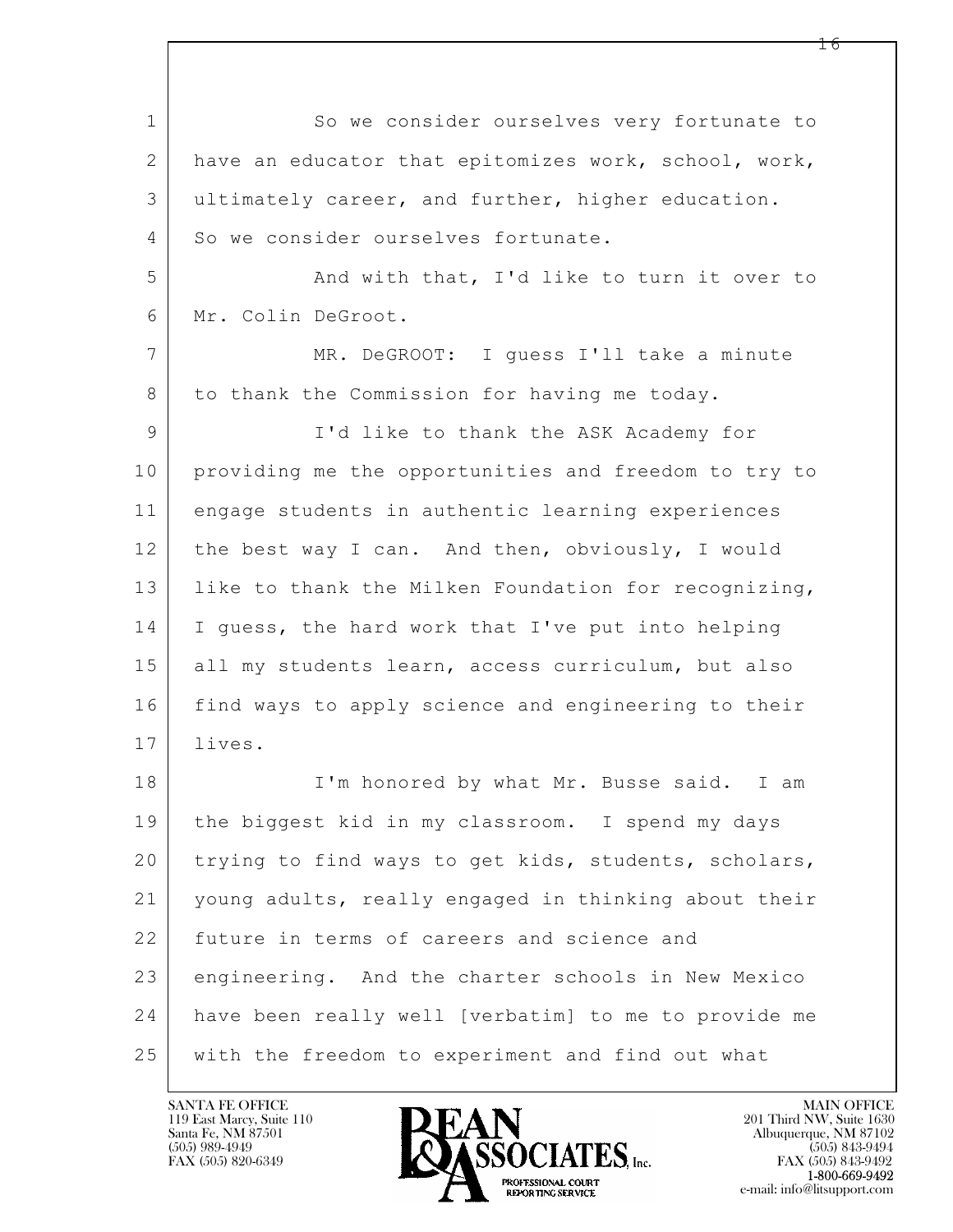$\mathbf{L}$  1 | works with students. 2 This award has been very humbling to me. 3 I'm very honored by it. And so, once again, I would 4 just like to thank all of you for taking part in it 5 and allowing me to be here today. 6 So thank you. 7 | THE CHAIR: Thank you, Mr. DeGroot. 8 (Applause.) 9 (Commissioner Chavez enters the meeting.) 10 THE CHAIR: Thank you, Mr. DeGroot. Let 11 the record show that Commissioner Chavez is here 12 | now; so we have all ten Commissioners present. 13 Do any of my fellow Commissioners have 14 comments or questions for Mr. DeGroot? 15 | MS. FRIEDMAN: Mr. Bergman, we have one 16 presentation to make. And then can we have the 17 comments? 18 THE CHAIR: All right. Please don't allow 19 me to get in the way. 20 MS. FRIEDMAN: I'm sorry. I'm very sorry. 21 | THE CHAIR: Don't be sorry. 22 MS. FRIEDMAN: We have a special 23 presentation that will made by our Secretary, 24 | Ms. Hanna Skandera. 25 SECRETARY SKANDERA: Good morning.

119 East Marcy, Suite 110<br>Santa Fe, NM 87501



FAX (505) 843-9492 e-mail: info@litsupport.com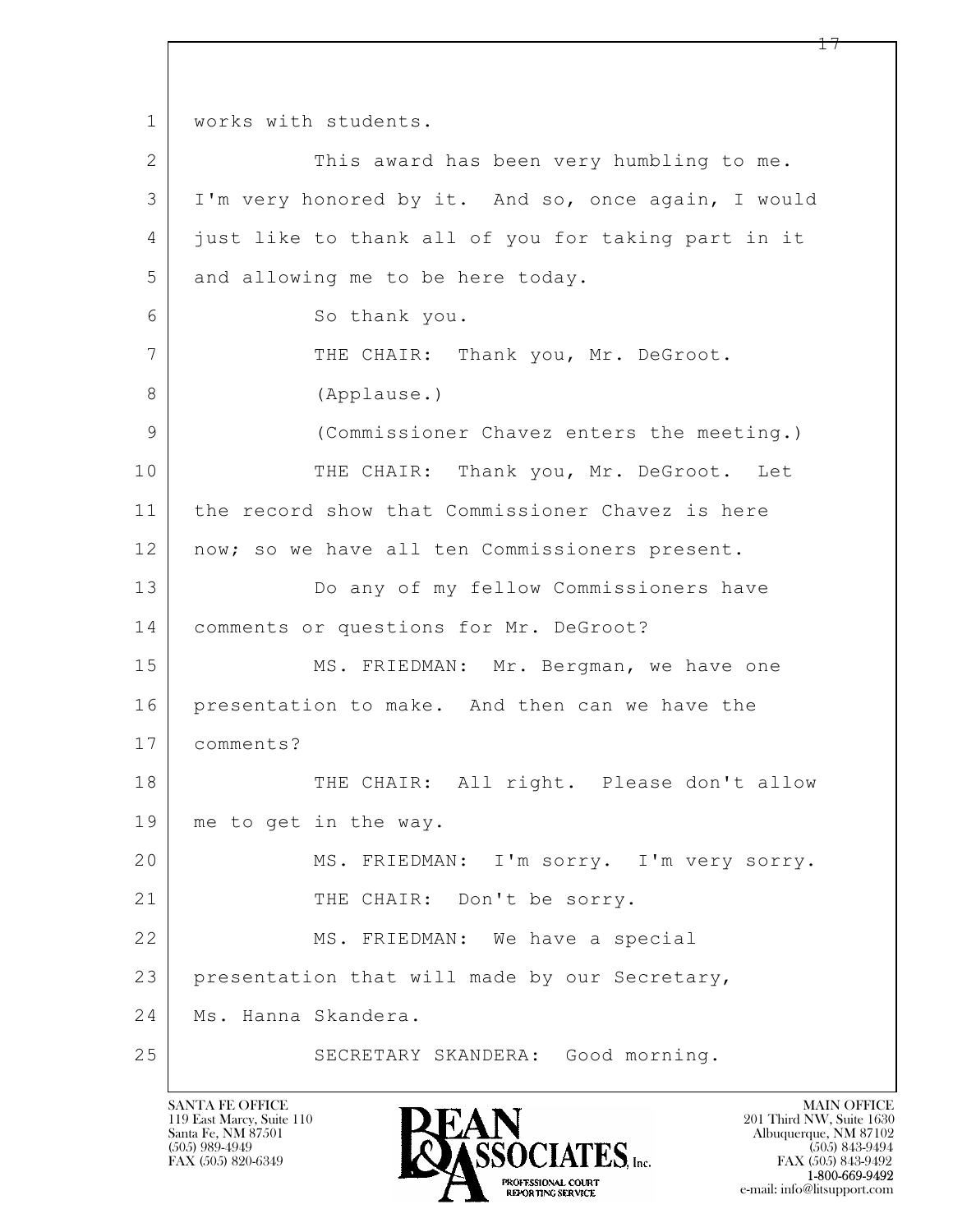$\mathbf{L}$  1 | Commissioners. Good morning. 2 So I have had the honor and privilege of 3 visiting Colin at the ASK Academy earlier this year 4 with the Governor and acknowledging his excellence 5 and just celebrating his great work, particularly in 6 the Senate bill. 7 But this is the follow-up to a \$25,000 8 check. And just to -- we're grateful for your 9 service in our state, to your kids in your school, 10 and are excited to celebrate you. 11 So thank you for all you've done. 12 MR. DeGROOT: Thank you. 13 SECRETARY SKANDERA: There you are. 14 (Applause.) 15 (Photos taken.) 16 MS. FRIEDMAN: Have a seat. 17 THE CHAIR: Beverly, does that finish --18 MS. FRIEDMAN: I -- yes. Thank you very 19 much. The Milken -- 20 THE CHAIR: Always know to ask the boss. 21 MS. FRIEDMAN: The Milken Foundation 22 always makes a presentation of the check and the 23 other celebrations of his announcement, at the time 24 of the announcement; but they also provide a very 25 nice obelisk as a remembrance to him.

119 East Marcy, Suite 110<br>Santa Fe, NM 87501

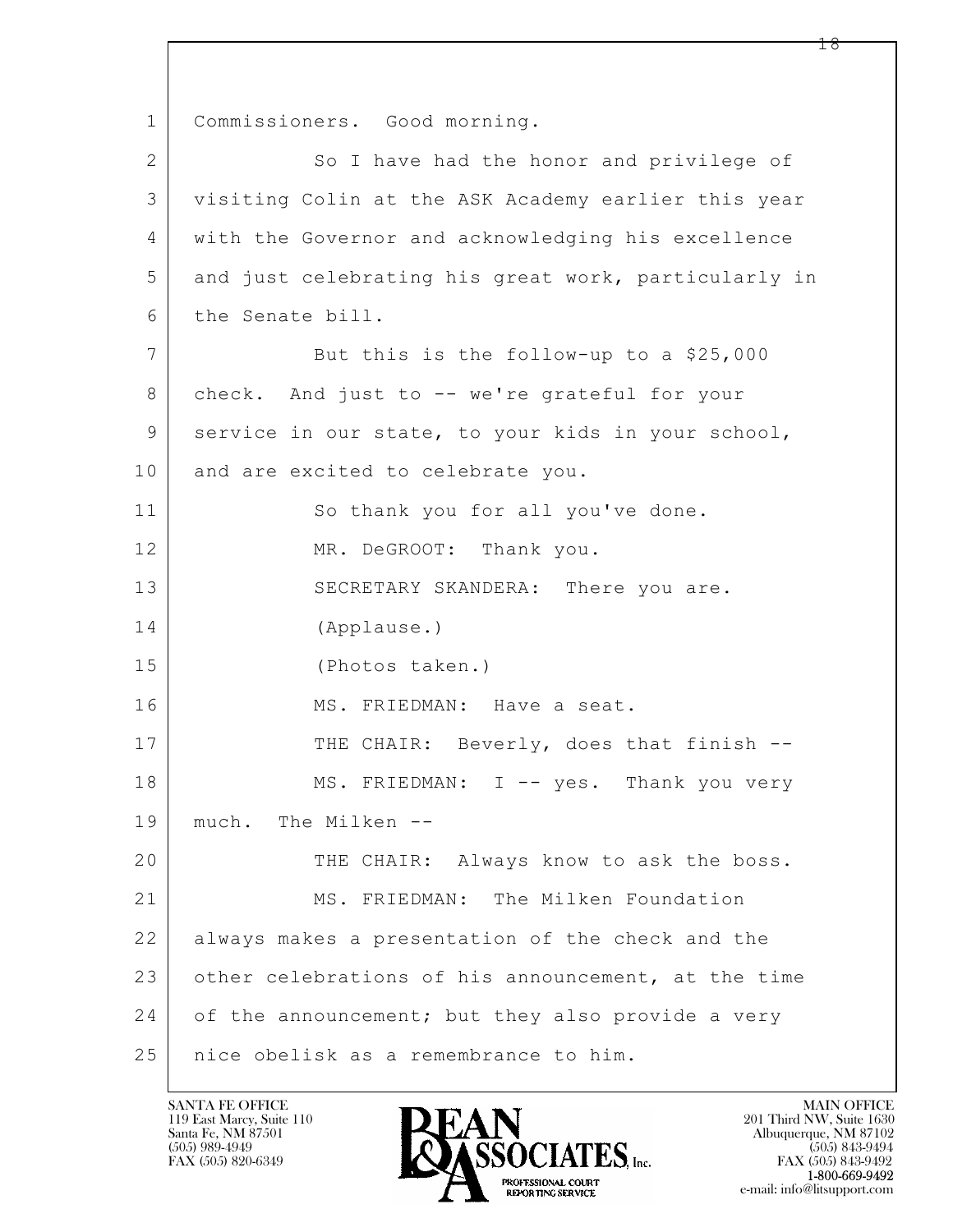$\mathbf{L}$  1 and there are many, many good positive 2 experiences that all of our Milken Educators in the 3 State of New Mexico share with each other throughout 4 the school year and continually over the years. 5 Thank you very much. 6 THE CHAIR: Thank you very much. I 7 suspect you'll have to keep an eye on your students 8 so they don't attach a motor to that and see if 9 things --10 MR. DeGROOT: That would be -- if they 11 could prove to it to me, I might let them get it up 12 into space. That would be pretty cool. 13 THE CHAIR: I will do it again. Are there 14 any other Commissioners that have comments or 15 questions for Mr. DeGroot? 16 I'm always curious about how do they 17 feel -- why are they succeeding when perhaps some 18 others don't. Anything? 19 Commissioner Toulouse? 20 COMMISSIONER TOULOUSE: Well, Mr. Chair, I 21 just want to say, having a bunch of grandsons who 22 | like to do projects and work on gimmicks and all, I 23 appreciate what you do to keep them involved and in 24 being excited enough about your classes to fight to 25 get into them.

119 East Marcy, Suite 110<br>Santa Fe, NM 87501

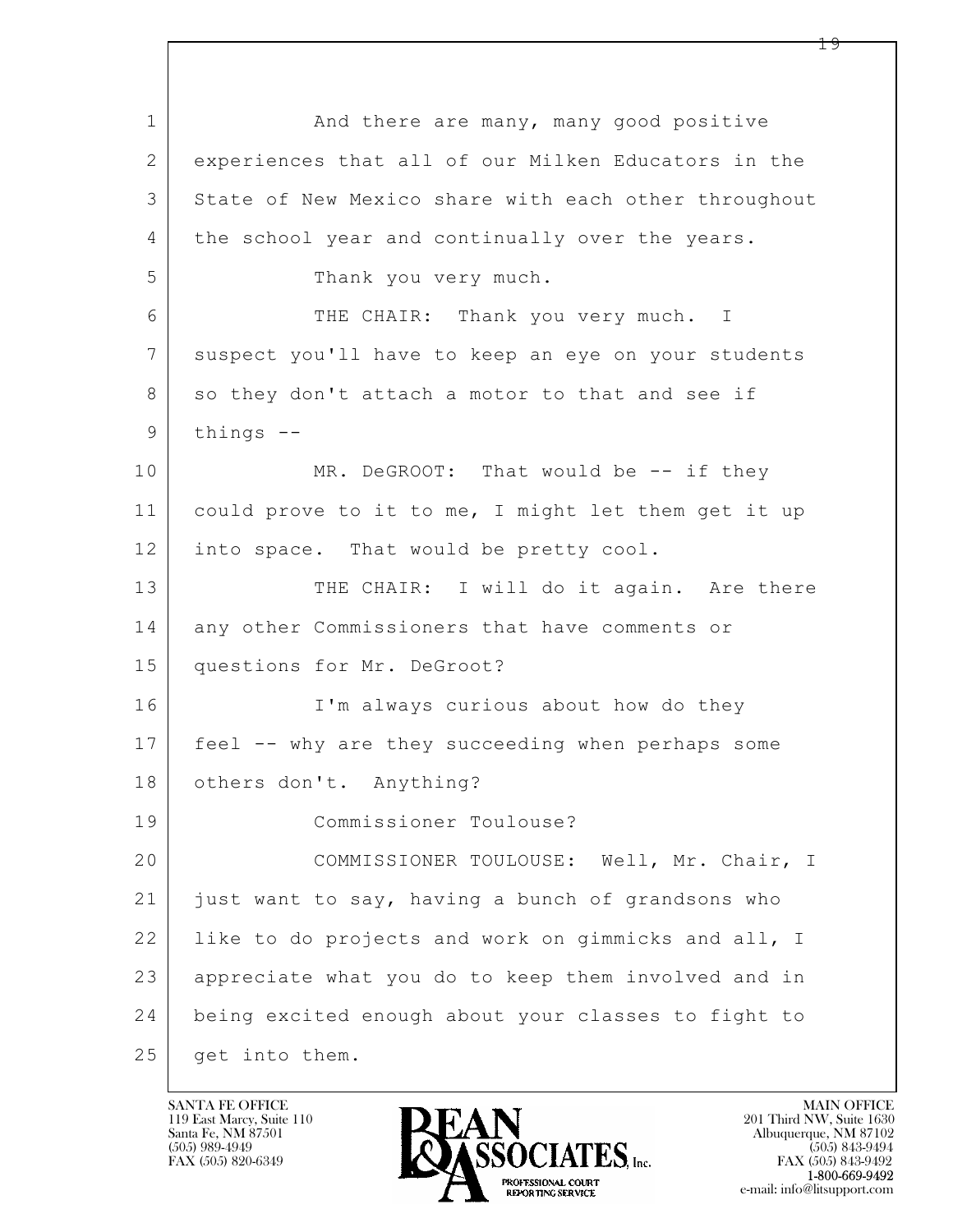$\mathbf{L}$  1 and it's okay for you to be a big kid, as 2 long as when you go home, you behave. 3 MR. DeGROOT: Right. 4 COMMISSIONER TOULOUSE: But I also want to 5 say, for the record, I think it would have been nice 6 if the authorizers would have been invited to the 7 presentation at the school. I know it's not in my 8 district; but I have been out to the school. I'm 9 very supportive of the school. And I would like to 10 have -- and I didn't receive one. If we did get 11 | them, I didn't get one. 12 | And I would just like to say I'm sorry; 13 because I would have enjoyed it. We're proud of 14 you. Thank you. 15 THE CHAIR: Thank you, Commissioner 16 Toulouse. 17 Anyone else? 18 | I think it's an outstanding achievement. 19 It is something, really, I know you cherish it. And 20 like I say, we are always excited to be part of 21 | something like that. So congratulations, 22 Mr. DeGroot. Thank you for taking the time to be 23 here today. 24 MR. DeGROOT: Thanks for having me. 25 THE CHAIR: We are now down to Item 5,

119 East Marcy, Suite 110<br>Santa Fe, NM 87501

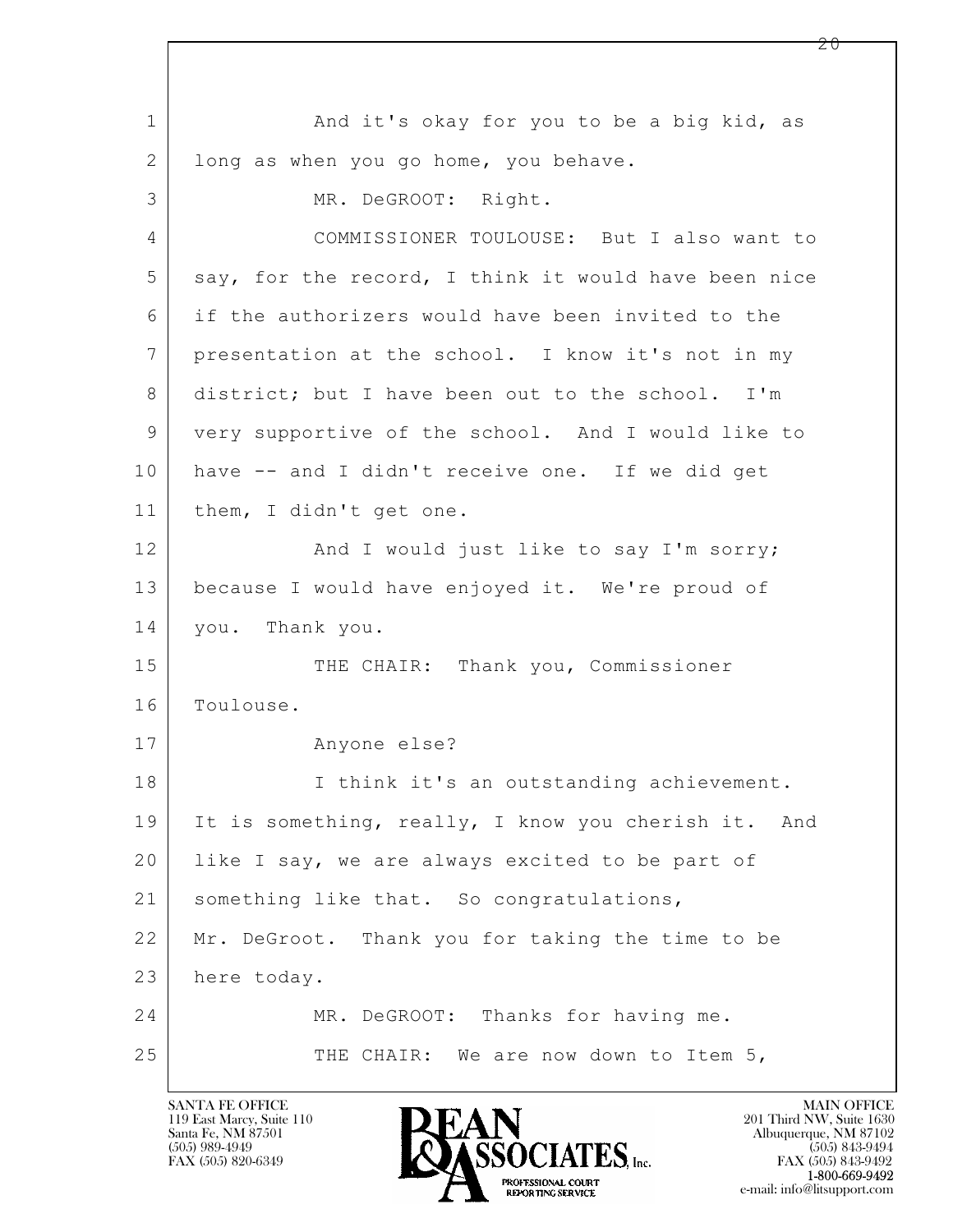| $\mathbf 1$    | which is Discussion and Possible Action on Approval  |
|----------------|------------------------------------------------------|
| 2              | of the School Year 2016-17 State Carl D. Perkins     |
| 3              | Plan Revision.                                       |
| $\overline{4}$ | Mr. Spencer, I know I saw you out there.             |
| 5              | There you are. Come forward, please. As always,      |
| 6              | identify yourself, and then go ahead.                |
| $\overline{7}$ | MR. SPENCER: Good morning, Mr. Chair,                |
| 8              | members of the Commission. I'm Eric Spencer the      |
| $\mathsf 9$    | Director of the College and Career Readiness Bureau. |
| 10             | And on your agenda today is, as already              |
| 11             | discussed, the possible approval of the State Plan   |
| 12             | Revision for the Carl D. Perkins grant application   |
| 13             | for School Year 2016-2017. As you know, each year    |
| 14             | we bring forth a revision to the State Plan for the  |
| 15             | PEC approval.                                        |
| 16             | You have in your -- in your board packet             |
| 17             | the letter that was sent and signed from me to       |
| 18             | Edward R. Smith, the Chief Program Administrator of  |
| 19             | the Division of Academic and Technical Education at  |
| 20             | the Office of Vocational Adult Education at the U.S. |
| 21             | Department of Education, seeking an approval and     |
| 22             | extension of the State's application for Year 10 of  |
| 23             | the Carl D. Perkins Career Technical Education Act   |
| 24             | of 2006.                                             |
| 25             | With that particular letter, we are                  |

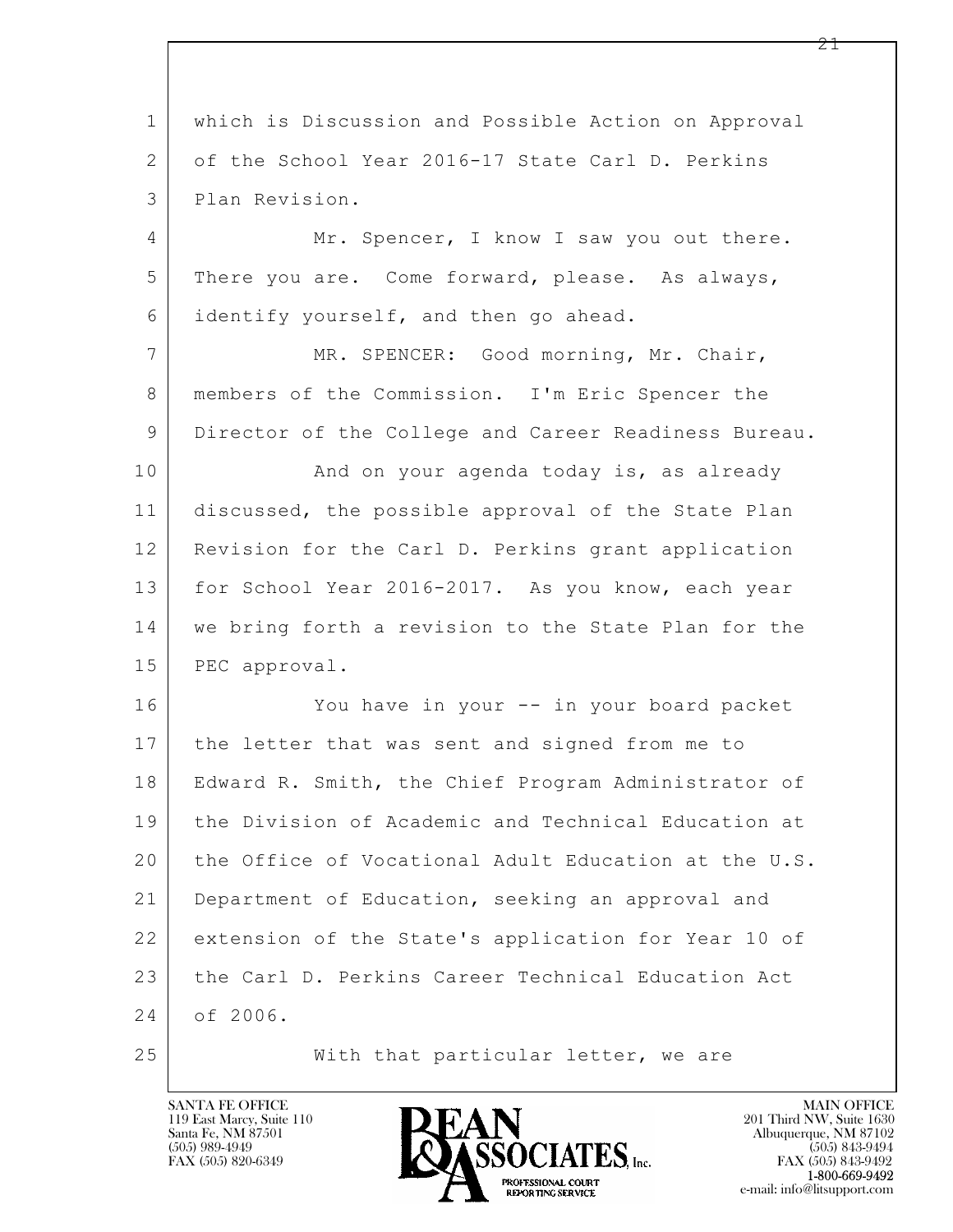$\mathbf{L}$  1 required to provide any revision to the narrative 2 component of the State Plan. This year, New Mexico 3 is not proposing and did not submit a revision to 4 | the narrative of the State Plan, as we did not feel 5 that there was needed revision at this time. 6 In addition to the requested revision, if 7 necessary, U.S. Department of Education requires 8 that the State submit a proposed budget for the 9 school year. The amount that is provided for this 10 particular budget is provided by the U.S. Department 11 of Education; and I included it within your board 12 | packet the letter from the U.S. Department of 13 Education -- or memoranda, rather -- dated 14 March 25th, 2016, that indicates that New Mexico's 15 Planning Allocation will be \$8,017,422. 16 And in your summary, you will see that 17 that is a reduction of \$81,200 from the current year 18 | allocation, or a 1 percent decrease. 19 The allocation is broken up into multiple 20 parts. If you are looking at the budget allocation, 21 | we start with the allocation title of the  $22$  \$8,017,422. Pursuant to the requirements of the 23 Perkins Act, 85 percent of those dollars must be 24 disseminated to the local institutions through what 25 we call a "local formula distribution." And within

119 East Marcy, Suite 110<br>Santa Fe, NM 87501



FAX (505) 843-9492 e-mail: info@litsupport.com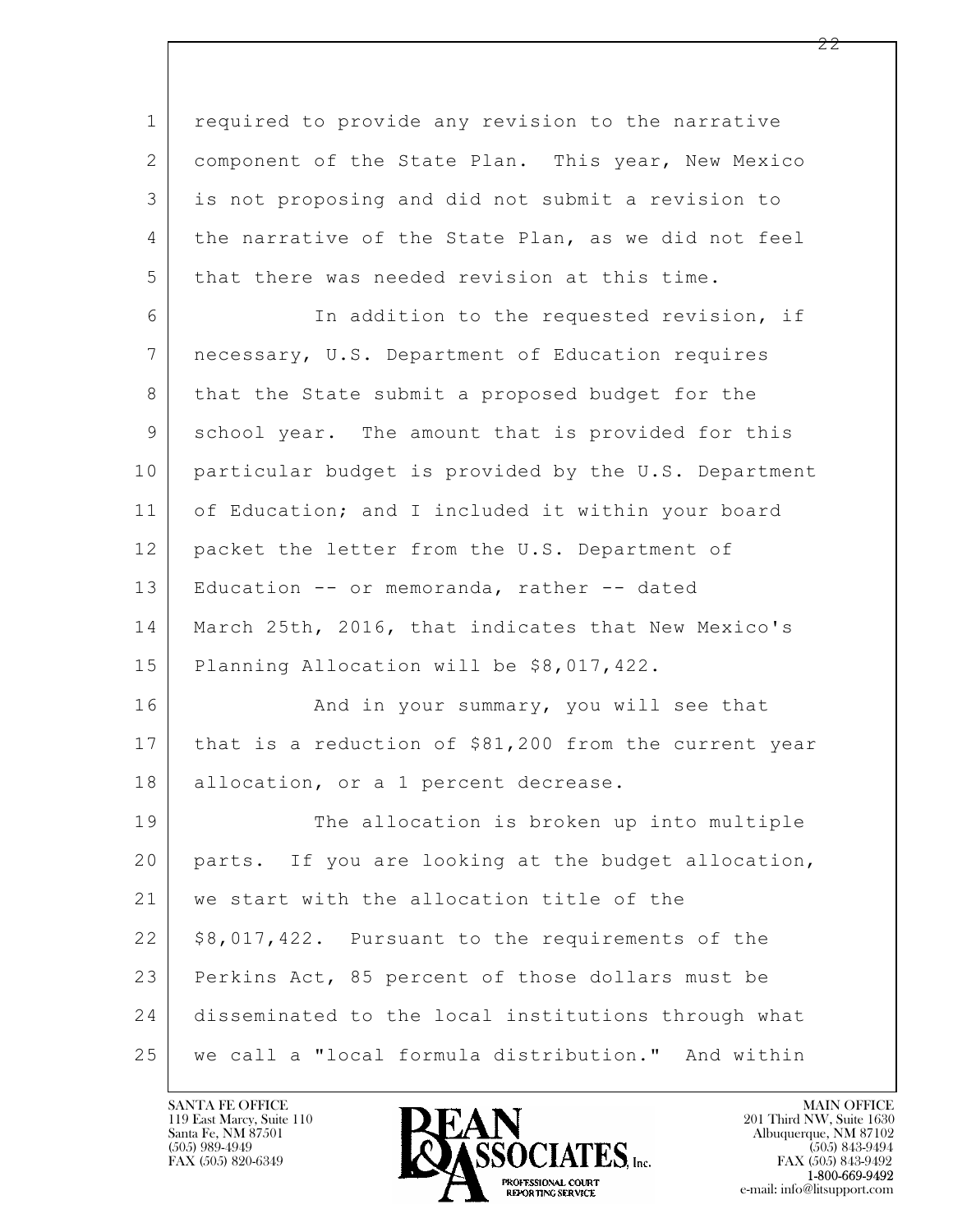$\mathbf{L}$  1 that formula distribution, we provide what we call 2 the "basic grant" to schools at the secondary and 3 post-secondary level; and we also reserve the 4 10 percent set-aside for special projects pursuant 5 to the approved State Plan. 6 So you can see further, in line No. 12, 7 the funding for secondary programs is \$3,066,644.50, 8 and an equal amount allocated to post-secondary 9 | institutions, also in accordance with the approved 10 State Plan. 11 10 percent of that allocation goes to our 12 reserve set-aside which is \$681,480; and the reserve 13 | set-aside supports the High Schools That Work 14 initiative and the Jobs for America's Graduates 15 dropout prevention program that we report about in 16 the Consolidated Annual Report. 17 | And line 15 of the budget provides for the 18 state leadership, their required expenditures 19 pursuant to the Carl D. Perkins Act. And that is 20 that the State is making investments in what is 21 called non-traditional training and employment. And 22 just as a reminder, that's the investment in 23 accelerating, making available programs to one 24 particular gender, whereby the incumbent workforce 25 in that occupational area would be dominated by the

119 East Marcy, Suite 110<br>Santa Fe, NM 87501

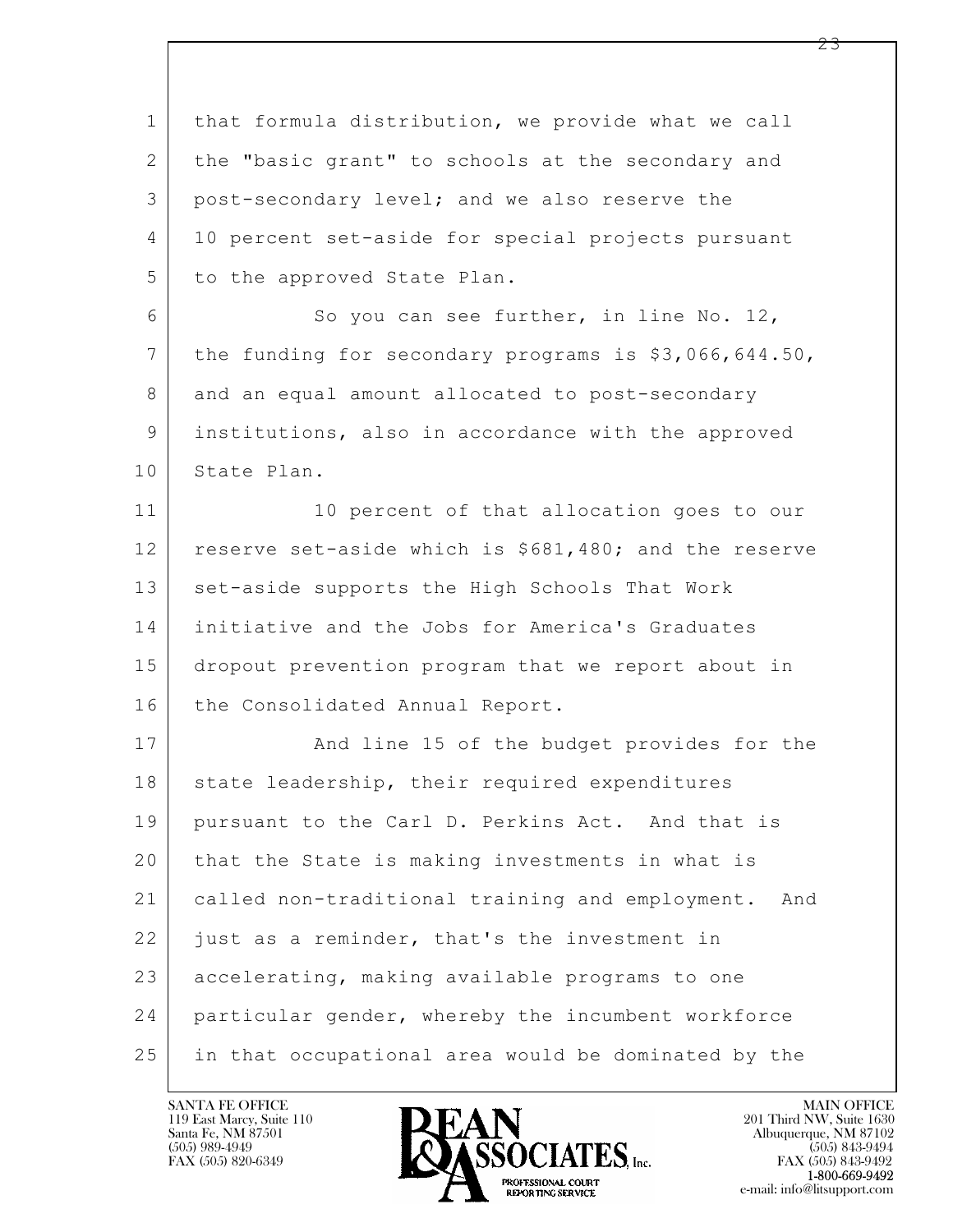1 opposite gender. 2 So the State makes an investment of 3 \$70,000. The minimum threshold pursuant to the Act 4 is \$60,000. 5 We provide an allocation to the 6 Correctional Institutions Adequate Leadership set 7 aside for an amount of \$10,000. The guidance from 8 U.S. Department of Education pursuant to the Act is 9 | that at least a \$1.00 investment is made. 10 Other State leadership activities are 11 proposed to be at \$721,742. And those particular 12 activities are supporting some of the work around 13 the Jobs for America's Graduates program, the 14 | Career-technical student organizations, such as 15 | Business Professionals of America, DECA, Skills USA, 16 et cetera. It does support the technical assistance 17 component of salaries of the Public Education 18 Department staff in the College and Career Readiness 19 Bureau assigned to the Carl D. Perkins grant.

 $\mathbf{L}$  20 And we have the State Administration on 21 line 20. State Administration cannot be more than 22 | 5 percent of the grant. The State exercises the  $23$  5 percent and has budgeted \$400,871 for that line. 24 | And that amount goes to support the general 25 operating cost of the Perkins component of the

119 East Marcy, Suite 110<br>Santa Fe, NM 87501



FAX (505) 843-9492 e-mail: info@litsupport.com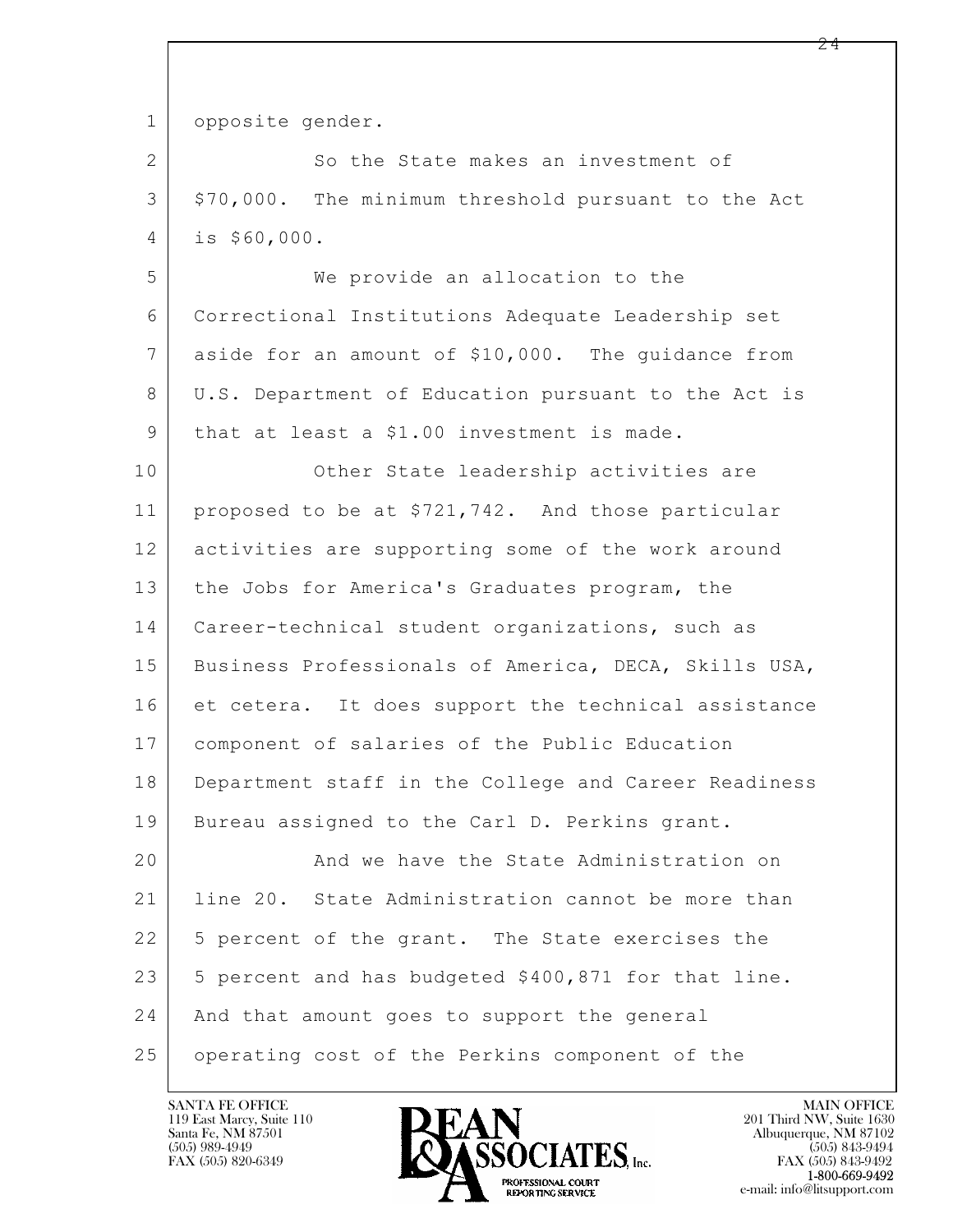$\mathbf{L}$  1 College and Career Readiness Bureau, plus paying the 2 salaries for the staff to administer the grants. 3 Federal law requires a State match for 4 every dollar expended on the federal administration. 5 The State must spend a non-federal dollar to match 6 that expenditure. And you can see that we have 7 budgeted more than the State match to match 8 | administration. We have budgeted \$404,633. 9 The reason that you see an offset amount 10 is that we also have a requirement of maintenance of 11 effort. And in the State Plan approved by the U.S. 12 Department of Education, the State of New Mexico is 13 able to use the State Administration match as the 14 maintenance of effort. 15 So in the current year, we anticipate 16 expending \$404,633 in non-federal funds as a 17 | component of this particular grant; and, therefore, 18 | next year, we could not spend less in that line 19 item. 20 The other component of the State Plan 21 Revision is about the Perkins performance targets 22 for secondary and post-secondary institutions. And 23 you should have, in your binder, a color copy that 24 | should have made its way into your binder. And it 25 would be a lot easier to look at that color copy

119 East Marcy, Suite 110<br>Santa Fe, NM 87501



FAX (505) 843-9492 e-mail: info@litsupport.com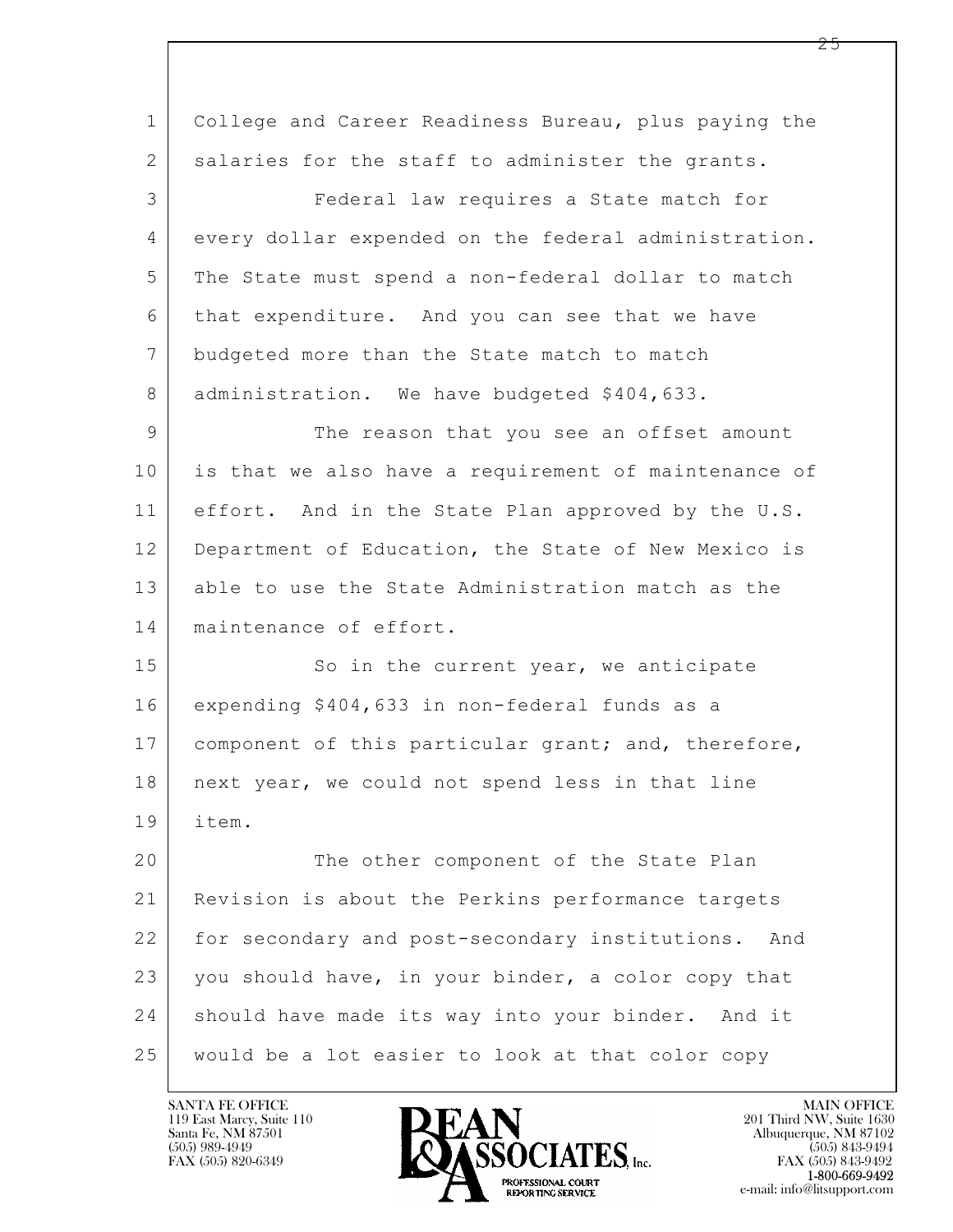1 for -- as we're discussing.

| $\mathbf{2}$   | Just as a note, notice that we have                    |
|----------------|--------------------------------------------------------|
| 3              | indicators that start, for example, with 1S1, 1S2,     |
| 4              | on the far left column. Those are secondary            |
| 5              | indicators. If you see a numeric value with an         |
| 6              | alphanumeric "P," such as 1P1, 1P2, those would be     |
| $\overline{7}$ | post-secondary performance targets.                    |
| 8              | So looking first at the secondary                      |
| 9              | performance targets, if you look at the last column    |
| 10             | of the spreadsheet, it's identified by the date of     |
| 11             | 2016-2017. For example, in indicator 1S1, which is     |
| 12             | academic attainment, reading, and language arts, the   |
| 13             | State proposed a performance target of                 |
| 14             | 37.93 percent. In accordance with Section 113 of       |
| 15             | the Act, there is a "safe harbor" provision that can   |
| 16             | be applied, and is applied to these particular         |
| 17             | performance targets. So the State would need to        |
| 18             | meet the performance target within 90 percent of       |
| 19             | that value of 37.93.                                   |
| 20             | The subsequent number listed as 34.14 is               |
| 21             | that 90 percent threshold. So to exceed the target,    |
| 22             | we would have to exceed performance of 37.93.<br>To be |
| 23             | within safe harbor, we would be between the 79.93      |
| 24             | [verbatim] and 34.14 percent.                          |
| 25             | So you can see, at the performance                     |

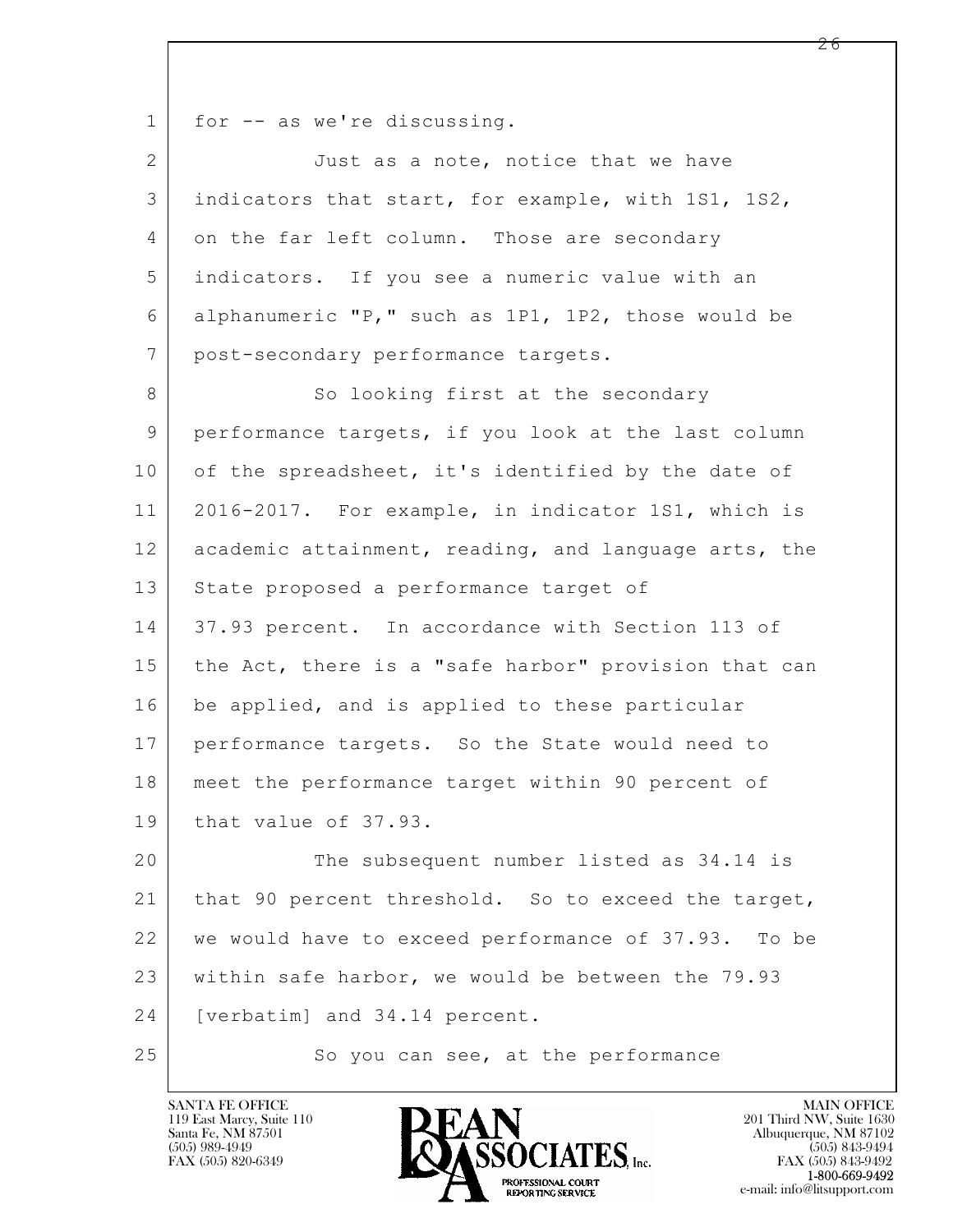| $\mathbf 1$ | targets, for example, academic attainment in         |
|-------------|------------------------------------------------------|
| 2           | mathematics is at 22.56 percent. And I think some    |
| 3           | of you are all looking at the column before that     |
| 4           | which is for year 2015-16, and seeing a drastic      |
| 5           | reduction in the proposed target for both reading,   |
| 6           | language arts, and mathematics.                      |
| 7           | And the reason for that drastic reduction            |
| 8           | in the proposed target is because of the shift to    |
| 9           | the PARCC examination and the setting of those       |
| 10          | scores.                                              |
| 11          | So the State of New Mexico, for the                  |
| 12          | purposes of Perkins, reports its data on a one-year  |
| 13          | lag. And what that allows us to do is to be able to  |
| 14          | have some foresight in proposing these particular    |
| 15          | performance targets and really understanding what    |
| 16          | kind of performance is going to be reported in the   |
| 17          | Consolidated Annual Report as to whether we're going |
| 18          | to meet that target or not.                          |
| 19          | So in the Bureau, we have done the                   |
| 20          | calculations of the performance targets and          |
| 21          | developed those estimations.                         |
| 22          | The U.S. Department of Education has                 |
| 23          | accepted all performance targets as we submitted for |
| 24          | secondary and post-secondary, with the exception of  |
| 25          | indicators 1S1 and 1S2. The Feds took an approach    |

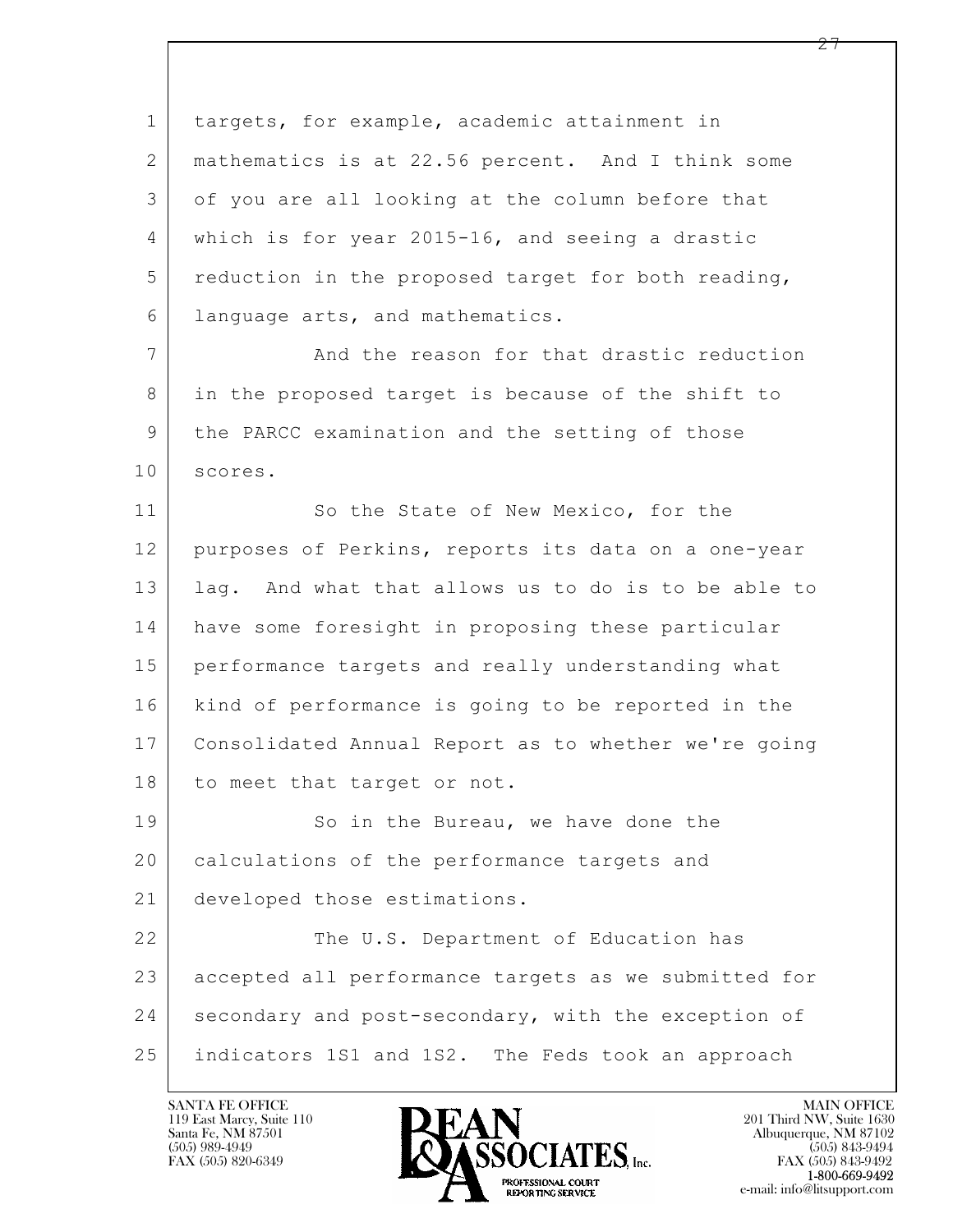1 of taking the three-year average of the last three 2 performance -- actual levels of performance reported 3 and asked the State to align to that.

4 But what we know is with the reset from 5 Standards-Based Assessment to PARCC assessment, 6 you're not really comparing the apple to the apple, 7 and we're going to have a dip in the test score; we 8 know that. And so we had prepared the documentation 9 and shared this information with our regional 10 accountability specialist at the U.S. Department of 11 Education, who originally proposed a 52 percent and 12 a 46 percent respectively, and has now come back, 13 realized that we do have that shift, and is asking 14 the State to reassess the data and make a reasonable 15 request in the performance target.

 $\mathbf{L}$  16 We do believe that we might be able to hit 17 | that 52 percent that he provided in the first year, 18 for the reason that you have to think about these 19 | indicators are measuring concentrators, students 20 that took three or more courses in the CTE area, and 21 | they exited; they graduated. And at some point in 22 time during the high school experience, those 23 students would have tested proficient on either the 24 Standards-Based Assessment or the PARCC assessment. 25 And because the seniors are the exiting

119 East Marcy, Suite 110<br>Santa Fe, NM 87501

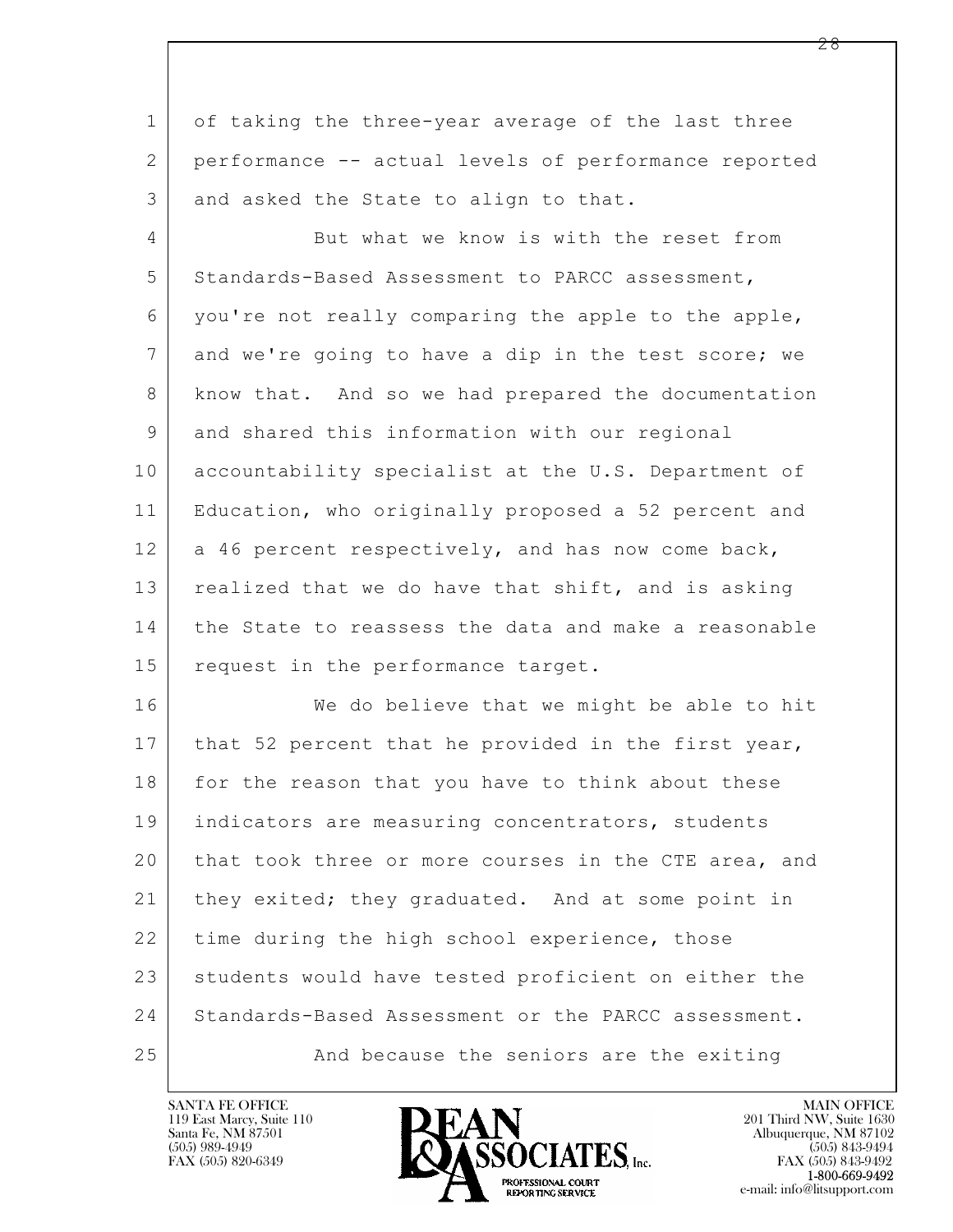$\mathbf{L}$  1 students, you might have a few students that drop 2 out in eleventh grade, and they would be included in 3 that computation, as well; but they didn't graduate. 4 So the likelihood is that they're still in school. 5 So we feel that they're still a year behind the ball 6 before we're going to have to align to this lower 7 performance target. 8 So that may have been confusing. I hope 9 it wasn't. But if we trust in the process, I'm sure 10 that we can negotiate the appropriate performance 11 target with the Fed that can be mutually beneficial 12 to showing that CTE students do advance and 13 accelerate in their academic achievements; but we 14 also keep the performance targets accessible, real, 15 and close enough to what schools are able to 16 actually achieve. 17 So those are the revisions to the 18 | Consolidated Annual Report. 19 The last item that you have on your agenda 20 for the Carl Perkins topic is that we had a 21 supplement to the federal award for the current 22 school year of 2015-2016. And this was somewhat 23 confusing to me. 24 So in the spring of 2015 in the month of 25 | March, the State received an allocation letter

119 East Marcy, Suite 110<br>Santa Fe, NM 87501

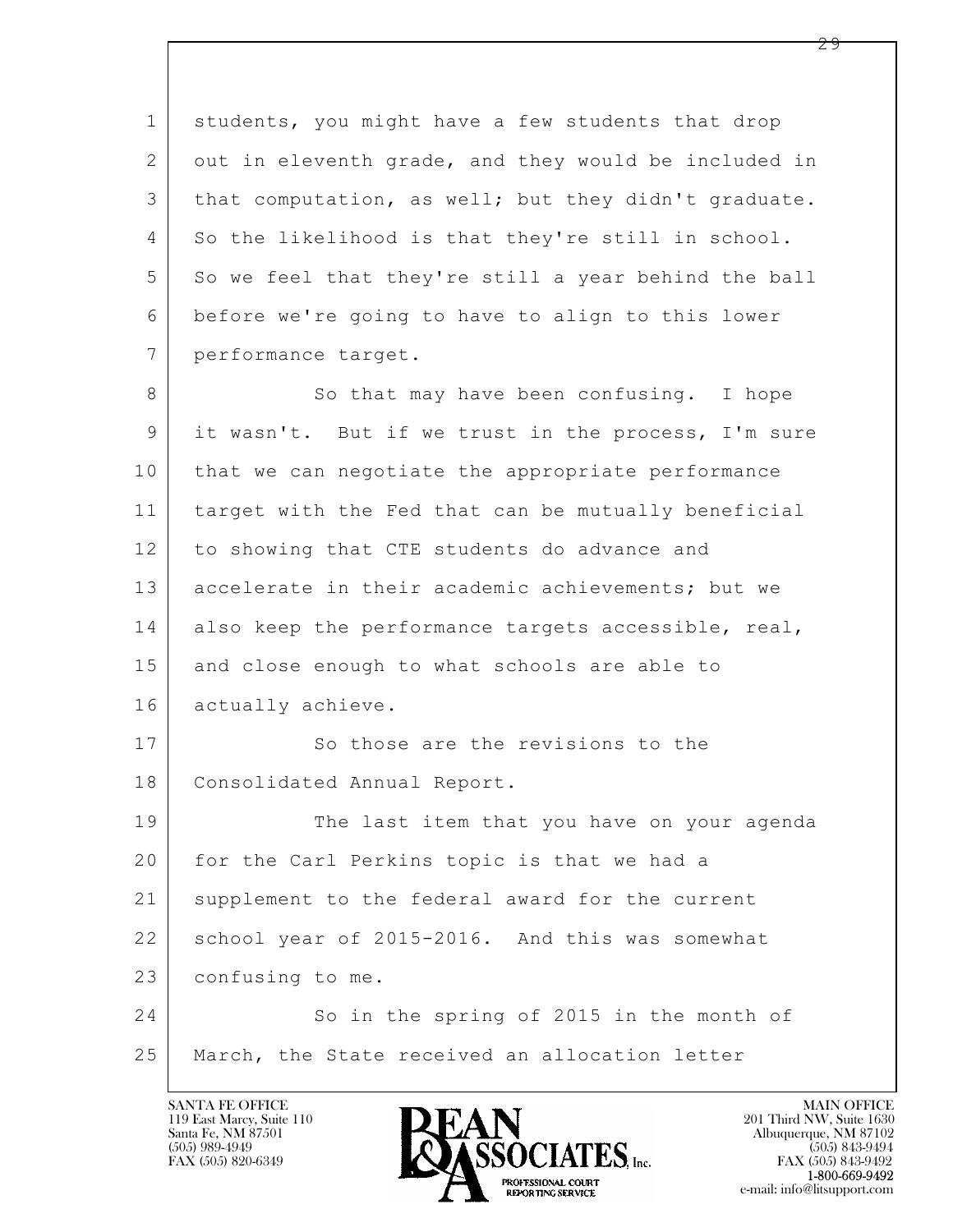$\mathbf{L}$  1 indicating that the State would be receiving the 2 award that's actually provided to you in the program 3 memorandum of March 29th, 2016. That particular 4 amount that was released in 2015 was \$8,098,622. 5 In October, we had a reduced amount, and 6 we had to readjust the awards to accommodate the 7 reduction in the federal award. 8 Then in March 29th of 2016, the Feds 9 reinstated the allocation back to the original 10 planned award of 2015. 11 So it's been a little bit challenging to 12 get the award letters out to schools and 13 re-establish budget authority so late in the school 14 | year. But those award letters have been prepared, 15 and, you know, schools that are able to exercise 16 | that budget authority are doing so. 17 But just for your information they did 18 shore that award back up. I don't know what that 19 means for the school year 2016-2017. You saw 20 there's an \$80,000, approximately, reduction. Will 21 that get reinstated either in October or subsequent 22 spring, we don't know. 23 But, Mr. Chair, members of the Commission, 24 | that concludes my report, and I stand for questions. 25 THE CHAIR: Thank you, Mr. Spencer. Are

119 East Marcy, Suite 110<br>Santa Fe, NM 87501

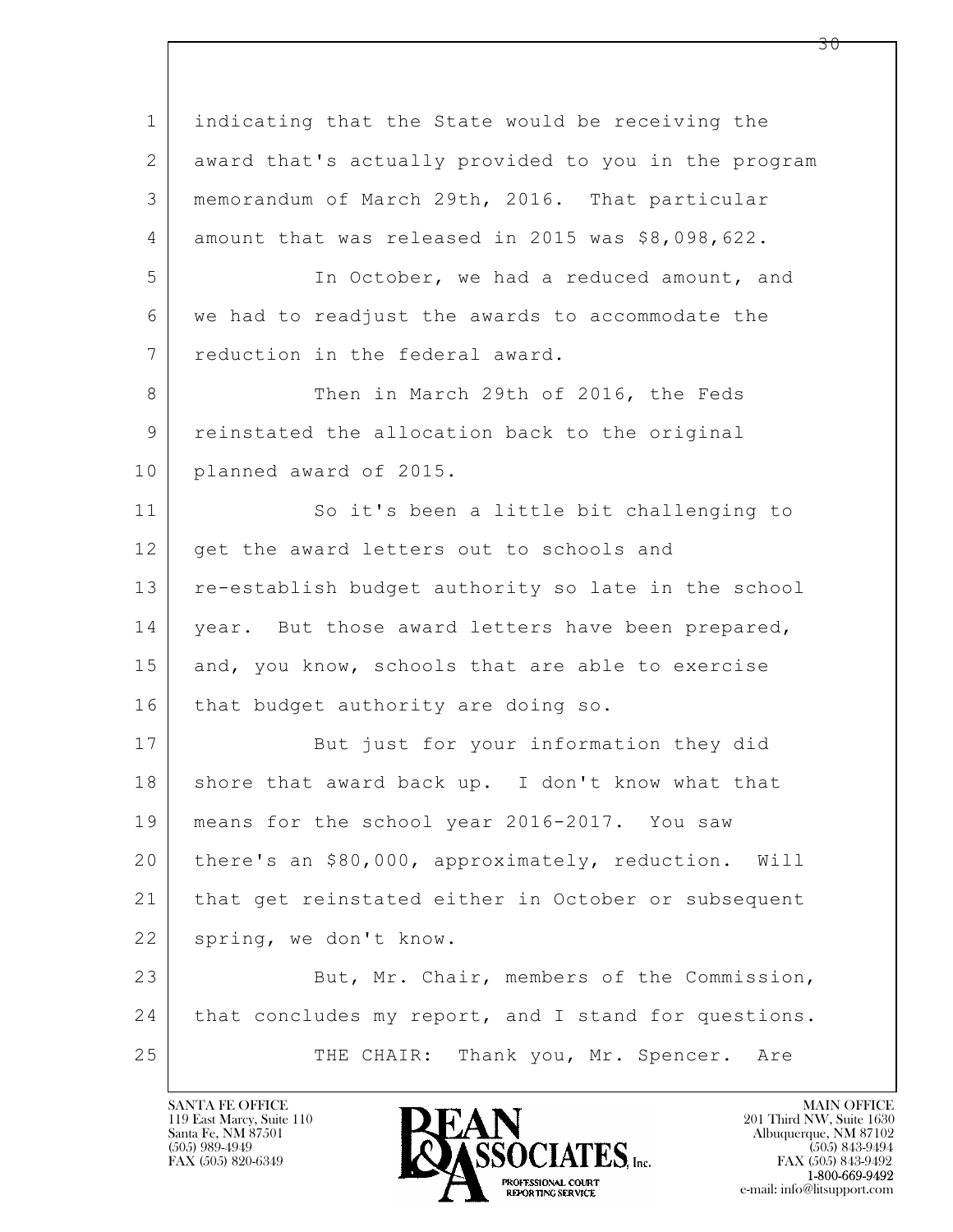$\mathbf{L}$  1 | there any questions for Mr. Spencer today? 2 I see none. 3 Do you need us to have a vote on this to 4 accept this -- to approve the revisions? 5 MR. SPENCER: Mr. Chair, yes, I would ask 6 for a vote in the affirmative to approve the 7 2016-2017 Year 10 Revision to the State Plan for the 8 Carl D. Perkins Career-Technical Education Act of 9 2006. 10 THE CHAIR: I think you used the term --11 there is a short proposed motion on your Executive 12 Summary. You said Year 10? I don't see those words 13 in the motion. 14 MR. SPENCER: Mr. Chair, I suppose that 15 doesn't have to be in the motion. But it is 16 clarified in the letter to the U.S. Department of 17 Education requesting the extension of the grant. 18 THE CHAIR: However you'd like to make 19 that motion, however you'd like to word it. Would 20 someone like to make the motion to approve these 21 revisions? 22 Commissioner Shearman? 23 | COMMISSIONER SHEARMAN: Mr. Chairman, I 24 will move the approval of the 2016-2017 State Plan 25 Revision.

119 East Marcy, Suite 110<br>Santa Fe, NM 87501

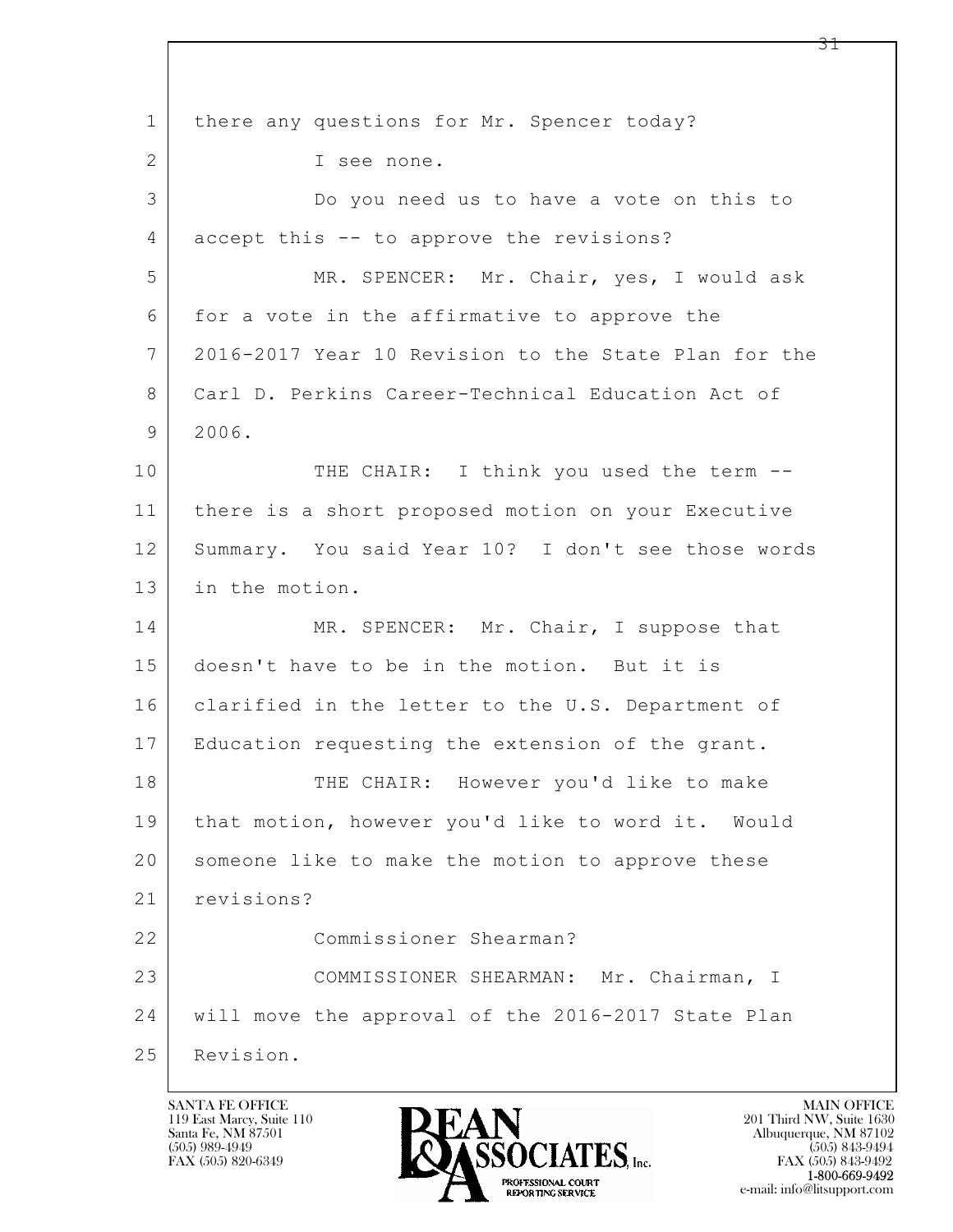$\mathbf{L}$  1 COMMISSIONER CARR: Second. 2 | THE CHAIR: We have a motion by 3 Commissioner Shearman; we have a second by 4 Commissioner Carr. 5 Further discussion? 6 Mr. Secretary, can we have a roll-call 7 vote, please? 8 COMMISSIONER PERALTA: Commissioner 9 Conyers? 10 COMMISSIONER CONYERS: Yes. 11 COMMISSIONER PERALTA: Commissioner Carr? 12 COMMISSIONER CARR: Yes. 13 COMMISSIONER PERALTA: Commissioner Pogna? 14 COMMISSIONER POGNA: Yes. 15 COMMISSIONER PERALTA: Commissioner 16 Shearman? 17 COMMISSIONER SHEARMAN: Yes. 18 COMMISSIONER PERALTA: Commissioner 19 Chavez? 20 COMMISSIONER CHAVEZ: Yes. 21 COMMISSIONER PERALTA: Commissioner 22 Toulouse? 23 COMMISSIONER TOULOUSE: Yes. 24 COMMISSIONER PERALTA: Commissioner 25 Armbruster?

119 East Marcy, Suite 110<br>Santa Fe, NM 87501



 $FAX (505) 843-9492$ <br>1-800-669-9492 e-mail: info@litsupport.com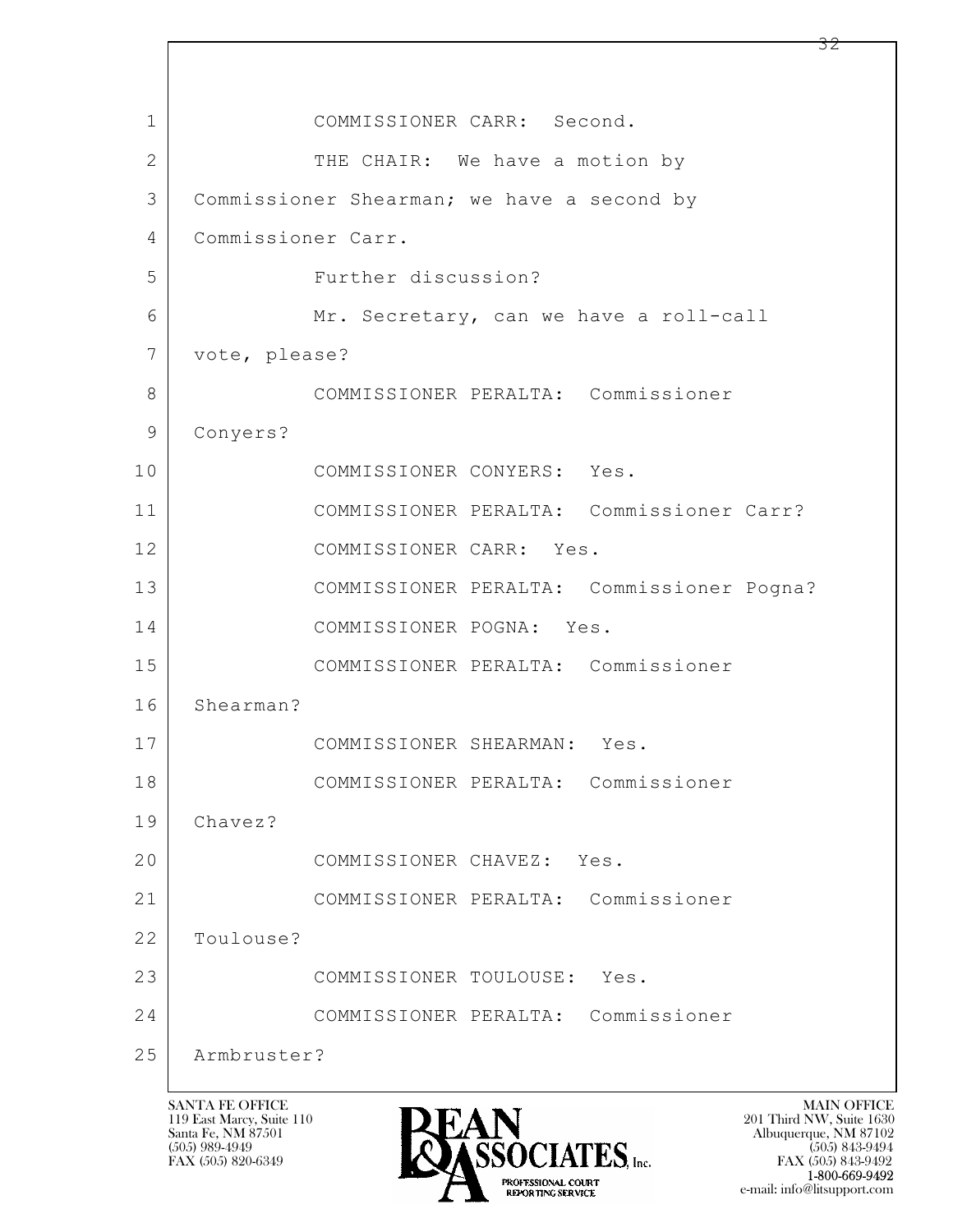$\mathbf{L}$  1 COMMISSIONER ARMBRUSTER: Yes. 2 COMMISSIONER PERALTA: Commissioner 3 Peralta votes "Yes." 4 Commissioner Gipson? 5 COMMISSIONER GIPSON: Yes. 6 COMMISSIONER PERALTA: Commissioner 7 Bergman? 8 THE CHAIR: Yes. 9 COMMISSIONER PERALTA: Mr. Chair, that is 10 a 10-to-0 vote in favor of the motion. 11 THE CHAIR: Thank you, Mr. Secretary. 12 That motion has been approved by a 10-to-0 vote. 13 Once again, thank you for being here today. 14 Mr. Spencer, appreciate it. 15 | MR. SPENCER: Thank you, Mr. Chair, 16 members of the Commission. 17 I THE CHAIR: We are now to Item 6 on our 18 agenda, which is Discussion and Possible Action on 19 Charter School Amendments. 20 We'll start with Item A under 6, which 21 would be the School of Dreams Academy. Director 22 Poulos -- well, let me -- School of Dreams, are you 23 here? 24 FROM THE FLOOR: We are. 25 THE CHAIR: Please come down front. I'm

119 East Marcy, Suite 110<br>Santa Fe, NM 87501



FAX (505) 843-9492 e-mail: info@litsupport.com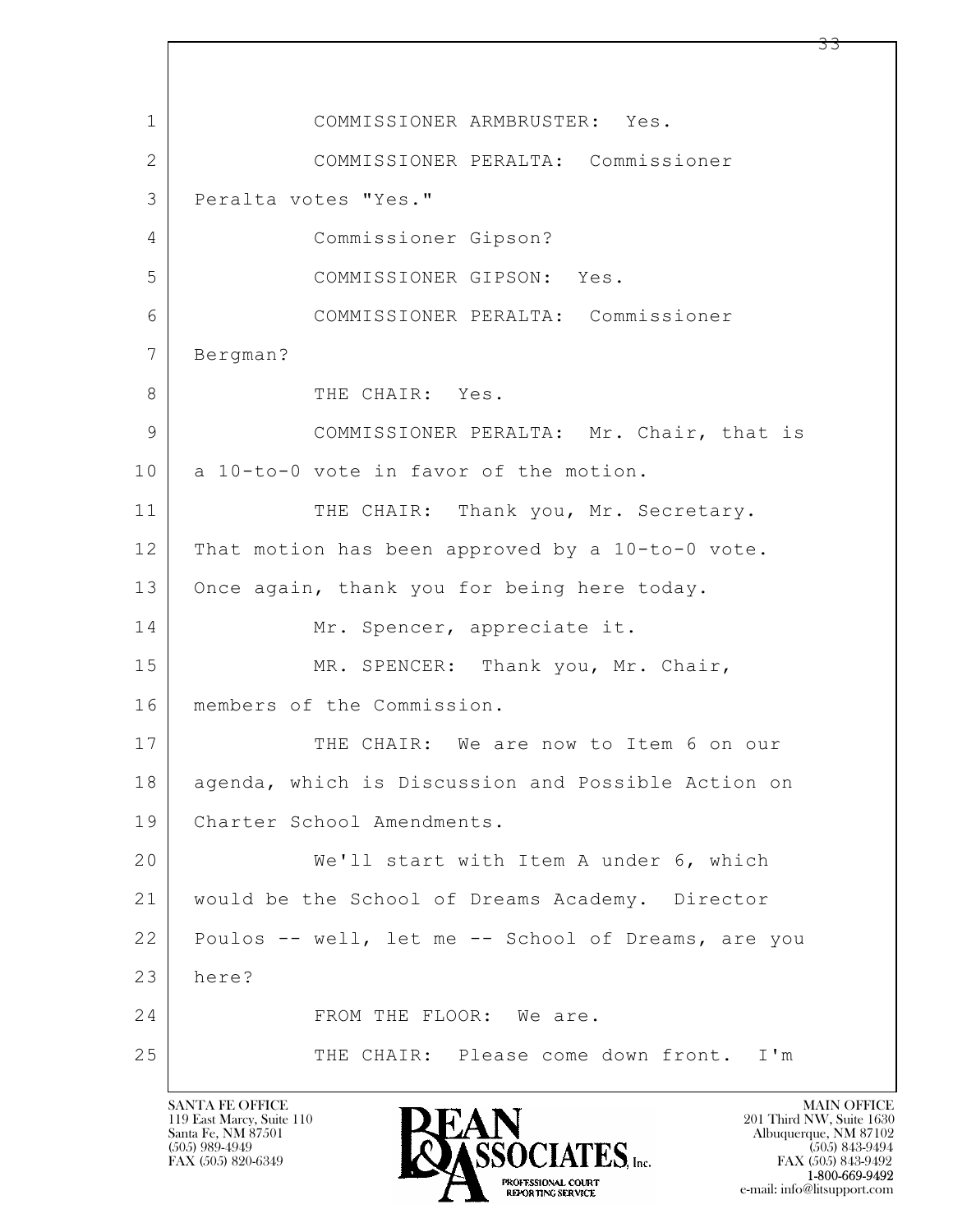$\mathbf{L}$  1 | getting ahead of myself again. 2 | Thank you. Some of you will perhaps 3 remember some of this is a carryover from our 4 previous meeting. So please identify yourselves for 5 the record. 6 MR. OGAS: Good morning, Commissioners. 7 My name is Michael Ogas. I'm the principal of 8 School of Dreams Academy. I have with me 9 | Ms. Tomasita Oshiro and Mr. Kenneth Griego. 10 THE CHAIR: Thank you. 11 Director Poulos, would you like to get us 12 started on this, then, please? 13 MS. POULOS: Commissioner -- Chairman 14 Bergman and Commissioners, the School of Dreams 15 Academy is bringing forth a revised enrollment cap 16 increase request, as well as a grade level increase 17 | request. 18 The third item, which is handled 19 separately in CSD's reports is the night school 20 amendment, the request to amend their program to 21 include the night school program. 22 Your report is the report you had last 23 | year. So all of the numbers on here are not aligned 24 to the revised requests. But, again, CSD feels that 25 | it cannot recommend the approval of this request

119 East Marcy, Suite 110<br>Santa Fe, NM 87501

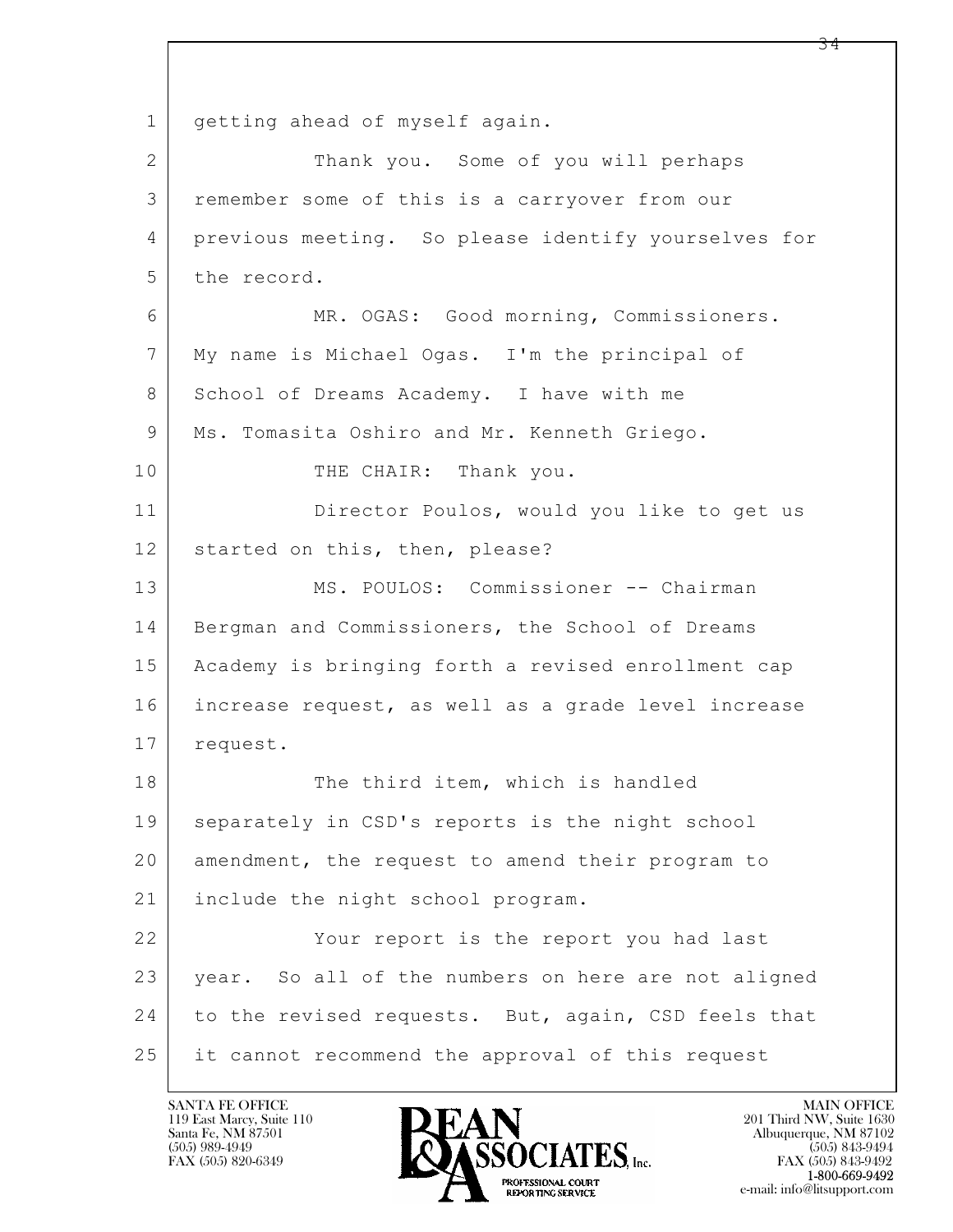$\mathbf{L}$  1 because of the school's academic performance at this 2 time. 3 THE CHAIR: Thank you. I guess we should 4 hear from the school, then. 5 Mr. Ogas, why don't you go ahead? Do you 6 have any comments? 7 MR. OGAS: Thank you. 8 | COMMISSIONER ARMBRUSTER: Before we begin, 9 do you want to bring a chair up so he can sit at the 10 table, also, since there were three of them? 11 MR. GRIEGO: It's okay. 12 COMMISSIONER ARMBRUSTER: Well, I don't 13 know if you wanted to sit up at the table if you had 14 something to say. 15 MR. GRIEGO: It's fine. That's okay. 16 Thank you. 17 COMMISSIONER ARMBRUSTER: Okay. 18 THE CHAIR: Go ahead. 19 MR. OGAS: Mr. Chair, members of the 20 Commission, at our last meeting, we had a lengthy 21 discussion with regard to our request to increase 22 grade levels, as well as our enrollment cap. At 23 that time, you gave us the option of maybe 24 withdrawing that current request and coming back 25 with a modified request of enrollment and grades.

119 East Marcy, Suite 110<br>Santa Fe, NM 87501



FAX (505) 843-9492 e-mail: info@litsupport.com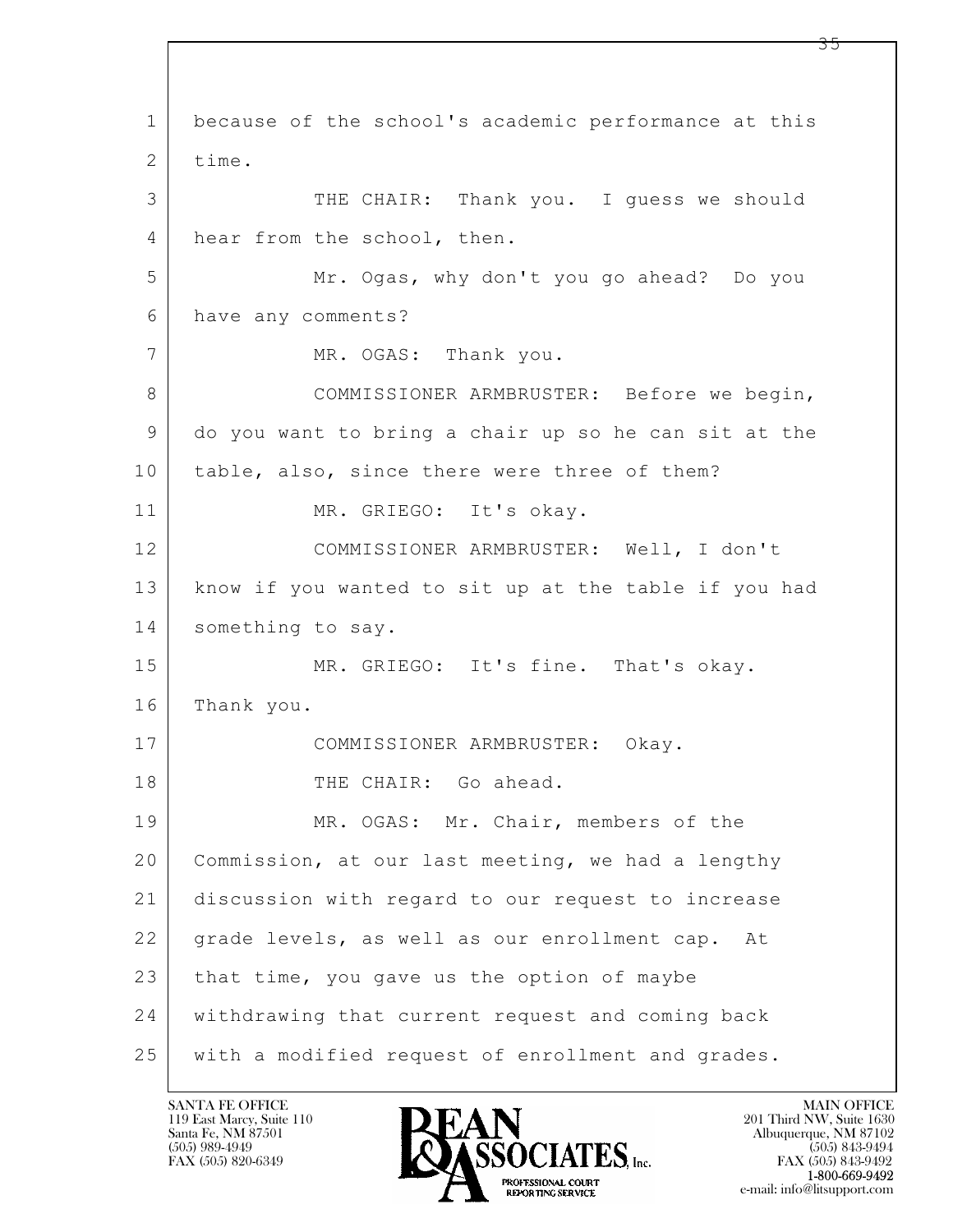| $\mathbf 1$    | And we've done so. We came back with a               |
|----------------|------------------------------------------------------|
| $\mathbf{2}$   | request to begin with pre-K through second grade and |
| 3              | an enrollment cap increase from 525 to 625.          |
| $\overline{4}$ | So those two kind of go together; although           |
| 5              | they are separate amendments. We went back to our    |
| 6              | governing council a couple of weeks ago, had that    |
| $7\phantom{.}$ | approved. We had discussion on it, and are, you      |
| 8              | know, comfortable that we can move forward in that   |
| 9              | area.                                                |
| 10             | As a side note, by increasing -- I believe           |
| 11             | the Commission was correct in thinking that our      |
| 12             | enrollment cap increase may have been a bit          |
| 13             | aggressive. So in terms of cutting back, we ran      |
| 14             | some numbers. And we can -- if we're allowed to      |
| 15             | begin with pre-K through second grade and keep       |
| 16             | moving, growing grade level up, year to year, we can |
| 17             | almost meet the entire pre-K through 12th grade      |
| 18             | under the cap of 625. It may have to go to a little  |
| 19             | bit higher, maybe about 670, at the most. But,       |
| 20             | anyway, we would study that year -- every year that  |
| 21             | we come back to the Commission requesting an         |
| 22             | additional grade. So I feel comfortable that we can  |
| 23             | do it.                                               |
| 24             | We have been working to -- to implement a            |
| 25             | curriculum that is aligned with our STEAM model at   |

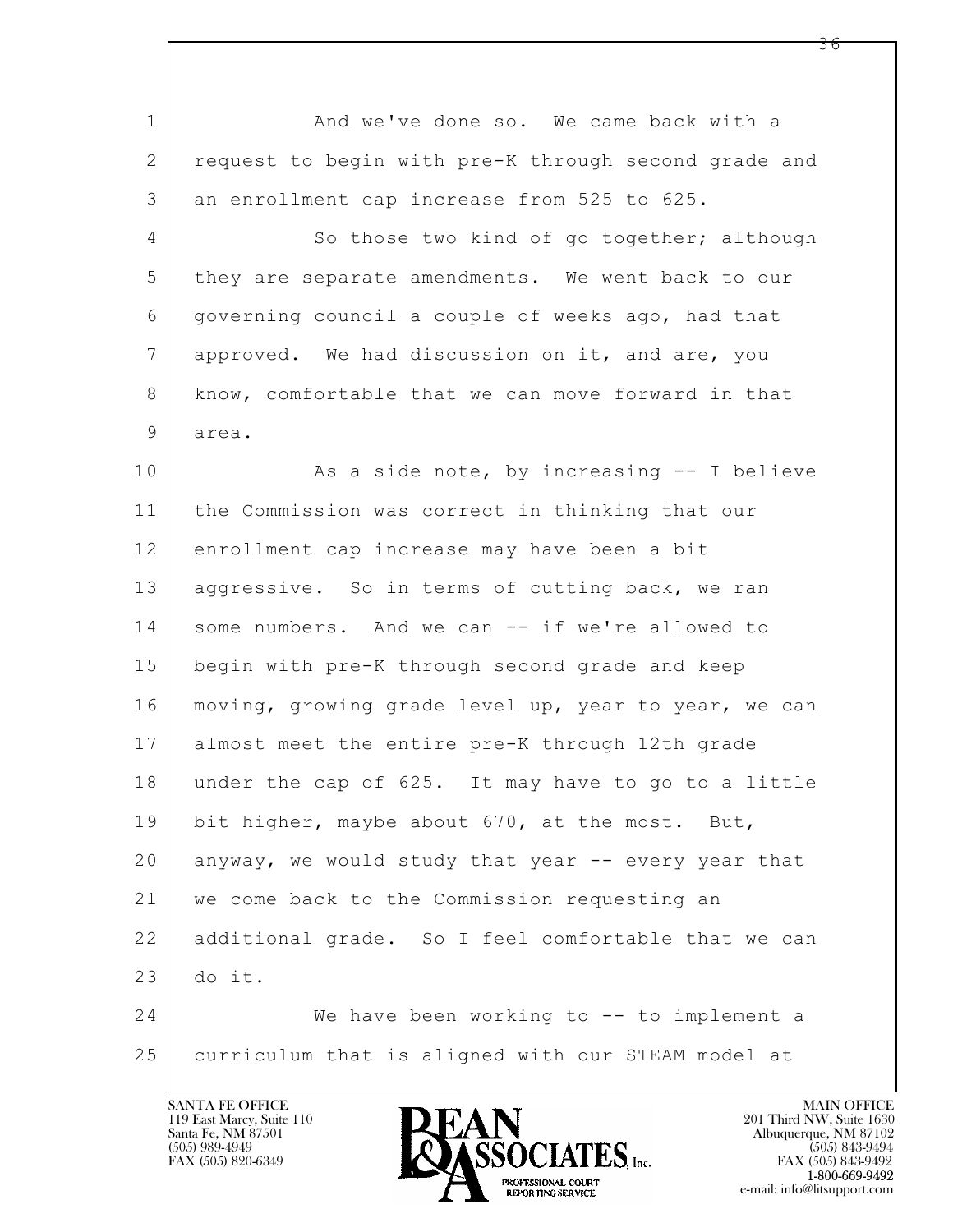$\mathbf{L}$  1 the high school. And the community is excited about  $2$  it. 3 So I'm not sure -- I could stand for 4 questions for whatever the Commissioners would like 5 to ask and do our best to answer. 6 We've also, since the last meeting, 7 conducted a survey, a community survey. And that's 8 | not included in your packet, I don't believe, 9 because the results just came out. And the survey 10 | not only is entirely in support of our school and 11 what we're doing; it also is in support of the grade 12 level increase, as well. 13 So at this point, that's -- we'll stand 14 for questions or -- 15 THE CHAIR: Commissioners, do you have any 16 questions? I have only found, so far, one copy of 17 our usual amendment request form. I'm looking to 18 see. 19 COMMISSIONER SHEARMAN: There's two. I 20 | finally found it. 21 THE CHAIR: So if you have questions, 22 please proceed while I'm looking. 23 Any questions? 24 Commissioner Conyers? 25 COMMISSIONER CONYERS: Thank you. Just

119 East Marcy, Suite 110<br>Santa Fe, NM 87501



FAX (505) 843-9492 e-mail: info@litsupport.com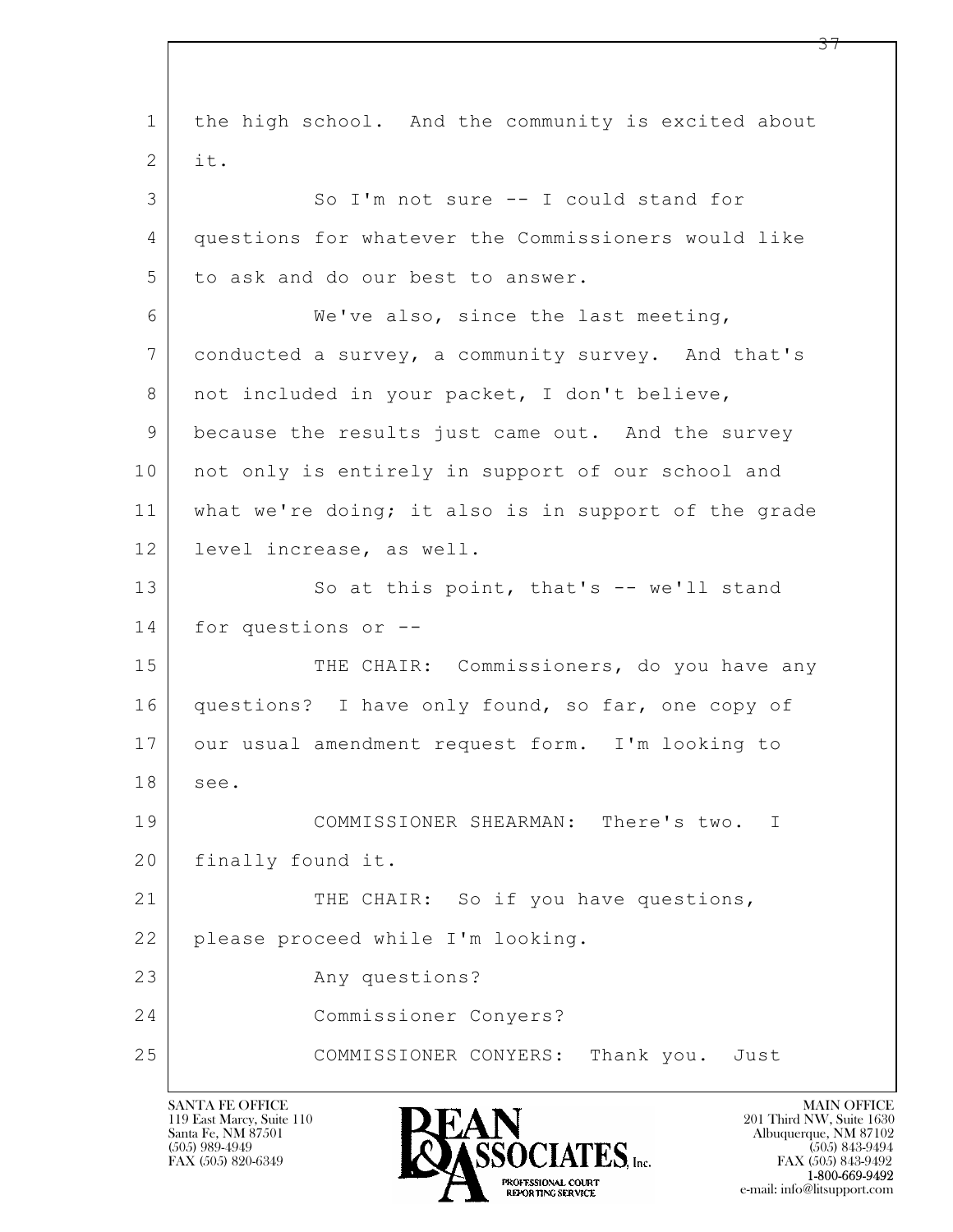$\mathbf{L}$  1 curious, and it might be in the information here. 2 But do you have a waiting list? And if so, how many 3 people are you -- do you feel comfortable you can 4 | fill these extra spots? 5 MR. OGAS: We have been receiving -- I 6 mean, since we have not been fully approved, we 7 didn't want to go public and say, you know, we were 8 open to enrollment. But it has come out as part of 9 a story, because we had to get it approved. And 10 word of mouth, we do have a number of inquiries; we 11 have had for a number of years. 12 I feel comfortable that we could -- we 13 | could fill out the enrollment, as requested. But  $14$  even at that, I also feel comfortable that the way 15 we've built on our budget would scale it depending 16 on what enrollment actually came in, sir. Thank 17 you. 18 COMMISSIONER CONYERS: Okay. Thank you. 19 COMMISSIONER SHEARMAN: Mr. Chairman? 20 THE CHAIR: Yes, Commissioner Shearman? 21 COMMISSIONER SHEARMAN: I'm looking at the 22 first amendment request -- maybe it's the second 23 one. Is the first one for grade level increases or 24 number increases? I've gotten mine mixed up, 25 Mr. Chairman.

119 East Marcy, Suite 110<br>Santa Fe, NM 87501

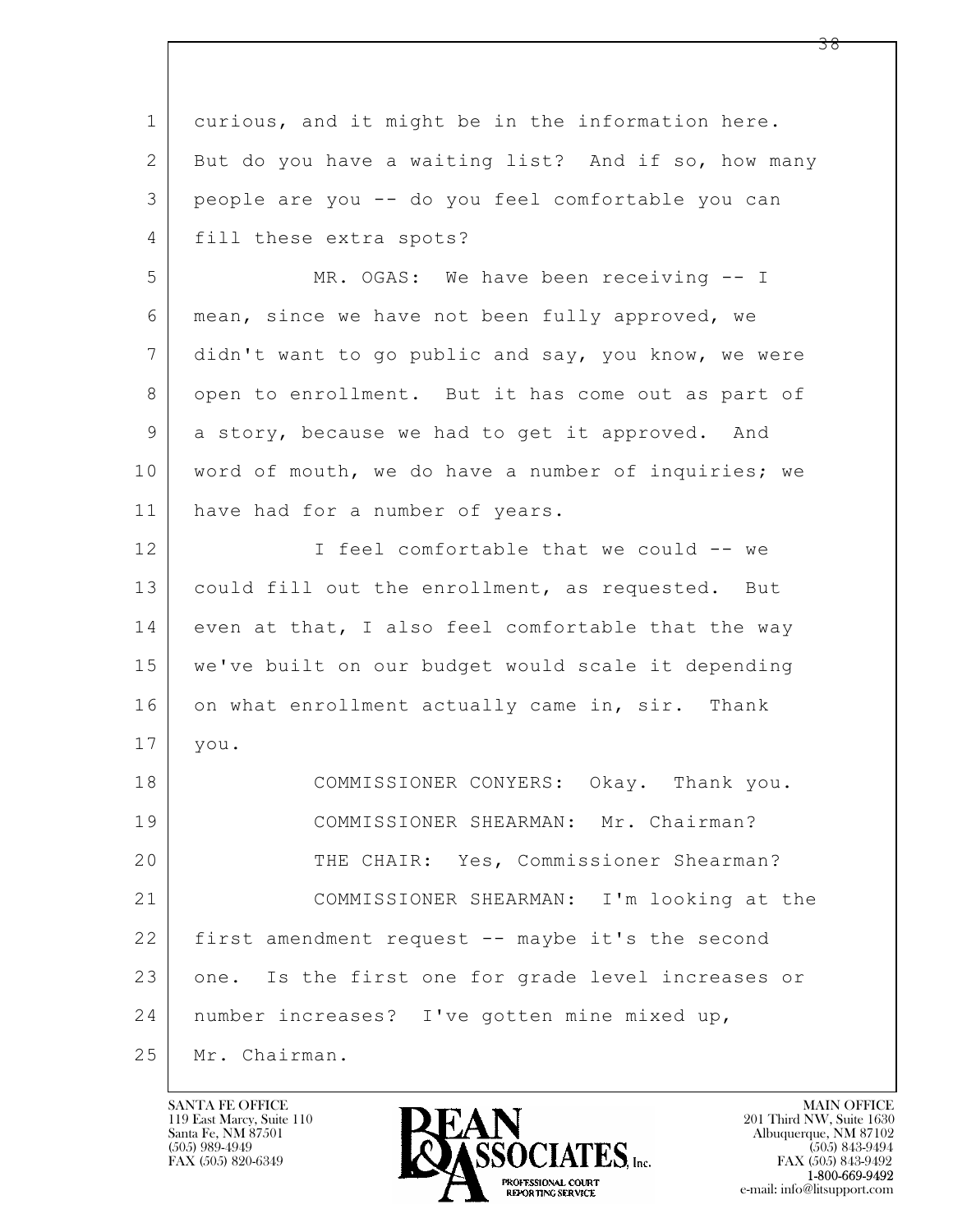$\mathbf{L}$  1 COMMISSIONER GIPSON: I think the 2 amendment request is for both, isn't it? 3 COMMISSIONER SHEARMAN: But which one came 4 first? 5 Mr. Chairman, which amendment request are 6 we discussing at this time? 7 | THE CHAIR: Well, I have just now found 8 the third one; so... 9 | COMMISSIONER GIPSON: I thought they were 10 together. 11 MR. OGAS: They're two separate. 12 COMMISSIONER PERALTA: The enrollment is 13 the first piece we're talking about; is that 14 correct? 15 COMMISSIONER SHEARMAN: The enrollment 16 increase? The enrollment request, in the beginning 17 of the narrative -- and maybe, as Katie said, this 18 is from an older document. But on the very first 19 | page of the Executive Summary, it says, "Is 20 | requesting to amend its enrollment cap by 295 21 students from the current enrollment cap of 525 to a 22 cap of 625." Okay. 23 Then your form itself says 525 to 625. 24 So regardless, it's a 100-student increase 25 is what you're asking for?

119 East Marcy, Suite 110<br>Santa Fe, NM 87501

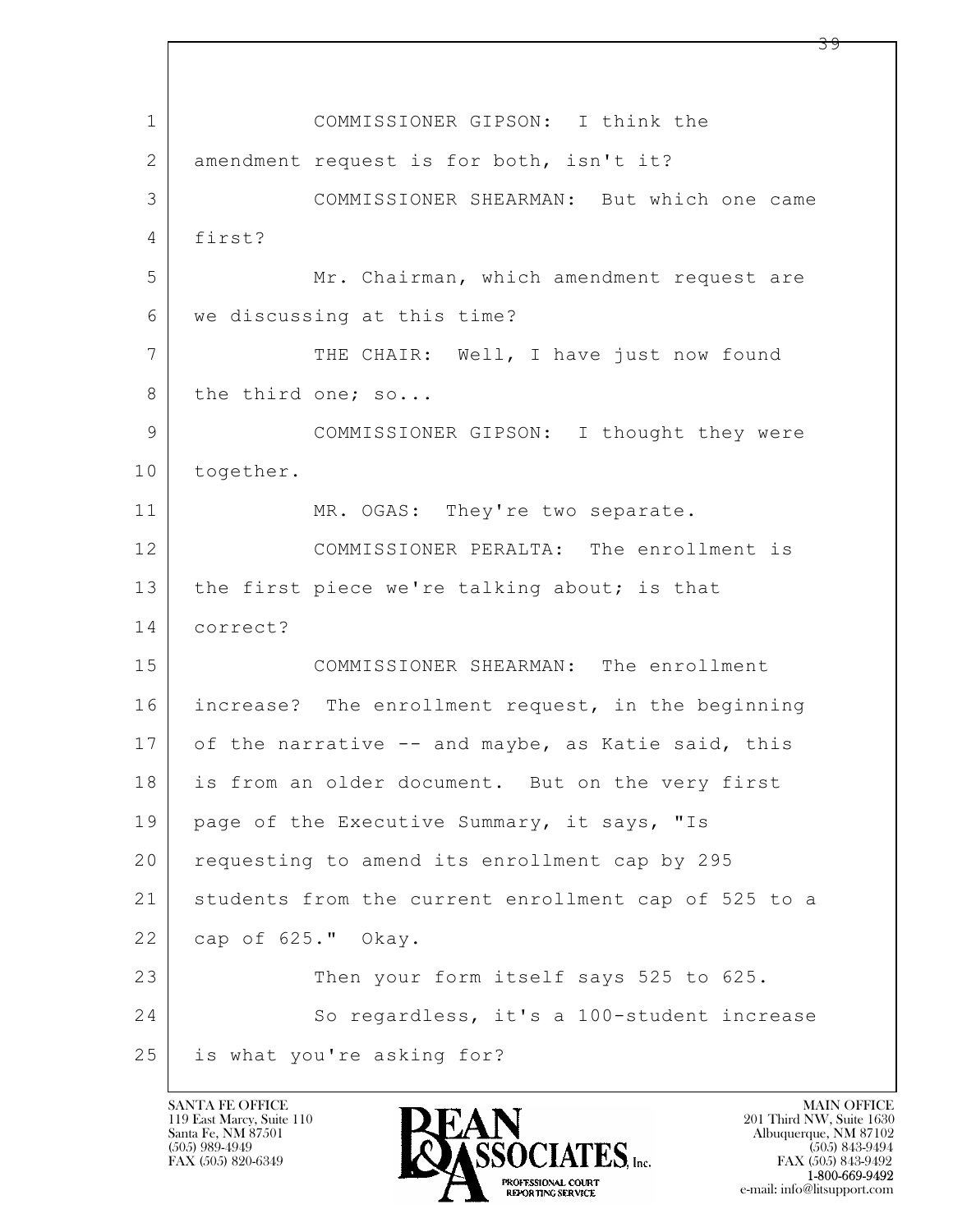$\mathbf{L}$  1 | MR. OGAS: Yes, Commissioner. That was an 2 | error on our part. We got a call from the CSD and 3 clarified that via an e-mail. They had seen that 4 note and asked us. We missed that part. But it is 5 a 100 total student request to increase our cap. 6 COMMISSIONER SHEARMAN: Thank you. Then 7 my second request is -- it's also identified in the 8 | narrative. But it's clear on the amendment request 9 form itself that you're proposing to include, now, 10 pre-K through 6, I believe it says in the narrative? 11 MR. OGAS: Once again, that was an error. 12 It should be pre-K through second grade on this -- 13 COMMISSIONER SHEARMAN: You're asking for 14 a 100-student increase for pre-K through 2nd. 15 MR. OGAS: So as we work under our cap, 16 we'll be able to do the increase of the enrollment 17 | for 17 pre-K students, 40 kindergarten, 40 first, 18 and 40 second, to begin building capacity from the 19 elementary to feed into the high school. That would 20 all be under the 625 cap, well under that. 21 COMMISSIONER SHEARMAN: So you still will 22 not be serving Grades 3 through 6? 23 MR. OGAS: No, ma'am. The request from 24 the Commission was to consider adding those after we 25 started; and we'll come back a year from now to

119 East Marcy, Suite 110<br>Santa Fe, NM 87501

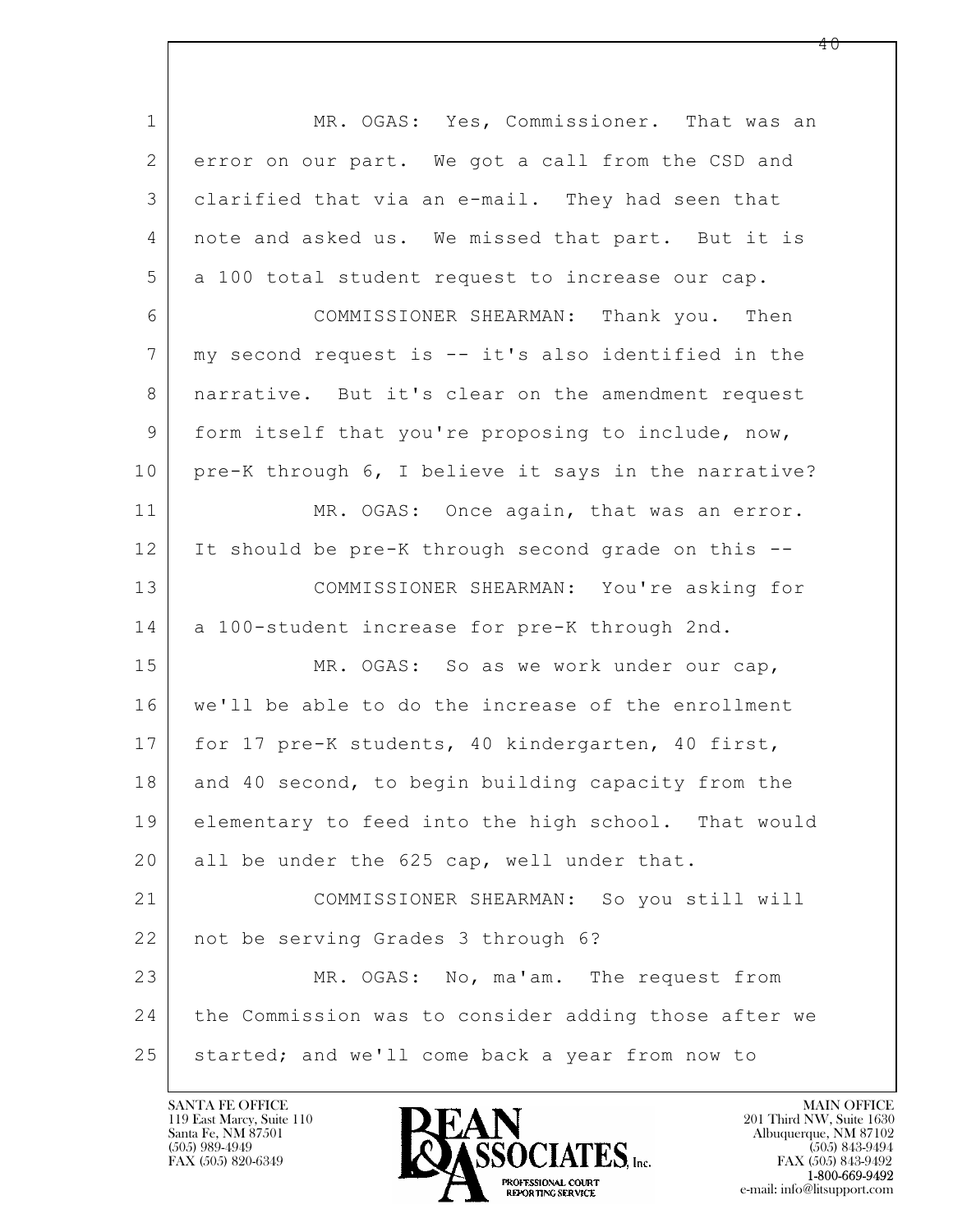$\mathbf{L}$  1 either add a grade per year, however you would like 2 us to do it. 3 COMMISSIONER SHEARMAN: Okay. I just 4 wanted to be sure of that. 5 Let me be sure of one other thing. I 6 don't think pre-K counts; is that not correct, 7 Katie? Commissioners? 8 COMMISSIONER CARR: No. 9 COMMISSIONER GIPSON: We don't do pre-K. 10 MS. POULOS: So last -- at the last 11 meeting, it was discussed that the school should 12 include pre-K in its contract if it planned to serve 13 | pre-K students as part of its charter school, 14 because the PED does, in fact, fund pre-K programs; 15 so they are primary education programs. 16 This school is using the Public Education 17 Department funding for that, and that was why it was 18 discussed that they should be included in that. 19 COMMISSIONER GIPSON: Okay. I just have a 20 question, then, Katie. 21 For site visits and things like that, 22 curriculum and things like that would not -- the 23 pre-K is not included in any monitoring that we're 24 | involved with; correct? 25 MS. POULOS: I think if it's included in

119 East Marcy, Suite 110<br>Santa Fe, NM 87501

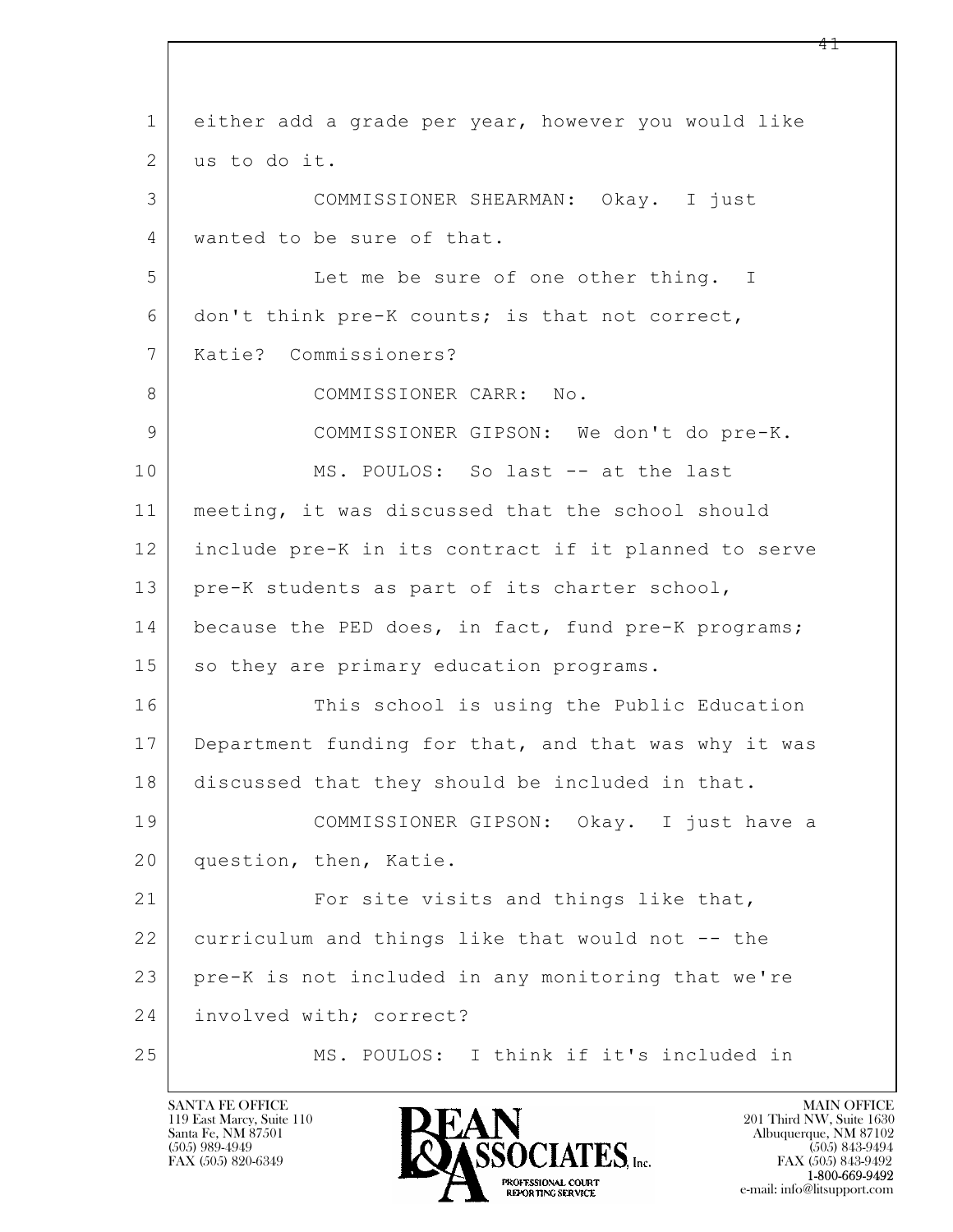$\mathbf{L}$  1 the contract, we would look to see that they were 2 doing whatever they said they would do; because the 3 performance framework specifically asks that we 4 monitor the implementation of all terms of the 5 contract. 6 If the Commission does not feel 7 comfortable with that, again, I think the reason 8 that it was indicated that it should be included is 9 because it is a public education program; and so it 10 would -- you wouldn't want to have that in their 11 contract. 12 COMMISSIONER GIPSON: Mr. Ogas? 13 MR. OGAS: Yes, if I could respond to 14 | that? The projected pre-K program is the 3Y4Y 15 program under Child Find. We also are aware that 16 there are other pre-K applications that could go in 17 after that, and we do understand that those would be 18 | separate programs. But this is a 3Y4Y program 19 that's been in existence under IDEA-B for years. So 20 | that's what we're requesting. 21 COMMISSIONER GIPSON: Okay. I'm still 22 confused; but --23 THE CHAIR: Commissioner Toulouse? 24 | COMMISSIONER TOULOUSE: Mr. Chair, in the 25 | three-and-a-half years I've sat here now, we've been

119 East Marcy, Suite 110<br>Santa Fe, NM 87501

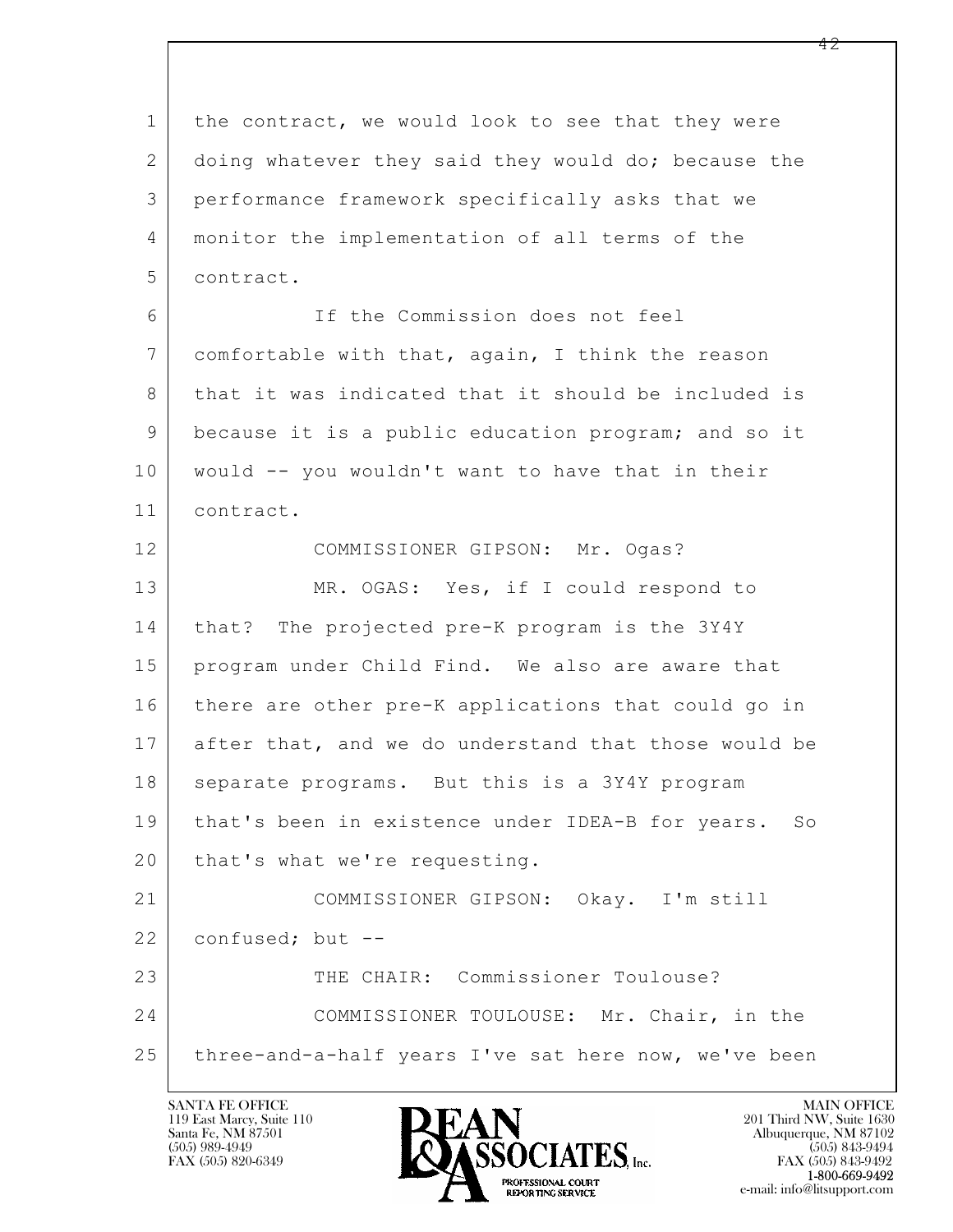$\mathbf{L}$  1 told over and over, "You may have a pre-K program, 2 but it doesn't come under charters, because that's 3 not a part of our chartering authority; and the 4 numbers and all need to be kept separate, and the 5 funding needs to be kept separate." 6 | And I don't remember, last meeting, being 7 told it needed to be included in this, because it 8 isn't anything we would do. 9 We would still expect your facility to 10 handle that many; but the cap should be for your 11 number of charter school students. 12 So I don't understand why we're looking at 13 | the pre-K, because we have no control or authority 14 | over PED's pre-K programs. 15 THE CHAIR: Thank you. I have no 16 | knowledge. I'm going to have defer to those who are 17 actually in teaching and education. 18 Commissioner Carr? 19 COMMISSIONER CARR: Well, I don't know if 20 I have any more knowledge than you do; but I do have 21 an opinion. 22 | T -- seeing as we -- it is not under our  $23$  authority, you know, it would be  $-$ - if you had a  $-$ 24 to me, it would be similar to you having an 25 after-school program that's -- that's done with a

119 East Marcy, Suite 110<br>Santa Fe, NM 87501



FAX (505) 843-9492 e-mail: info@litsupport.com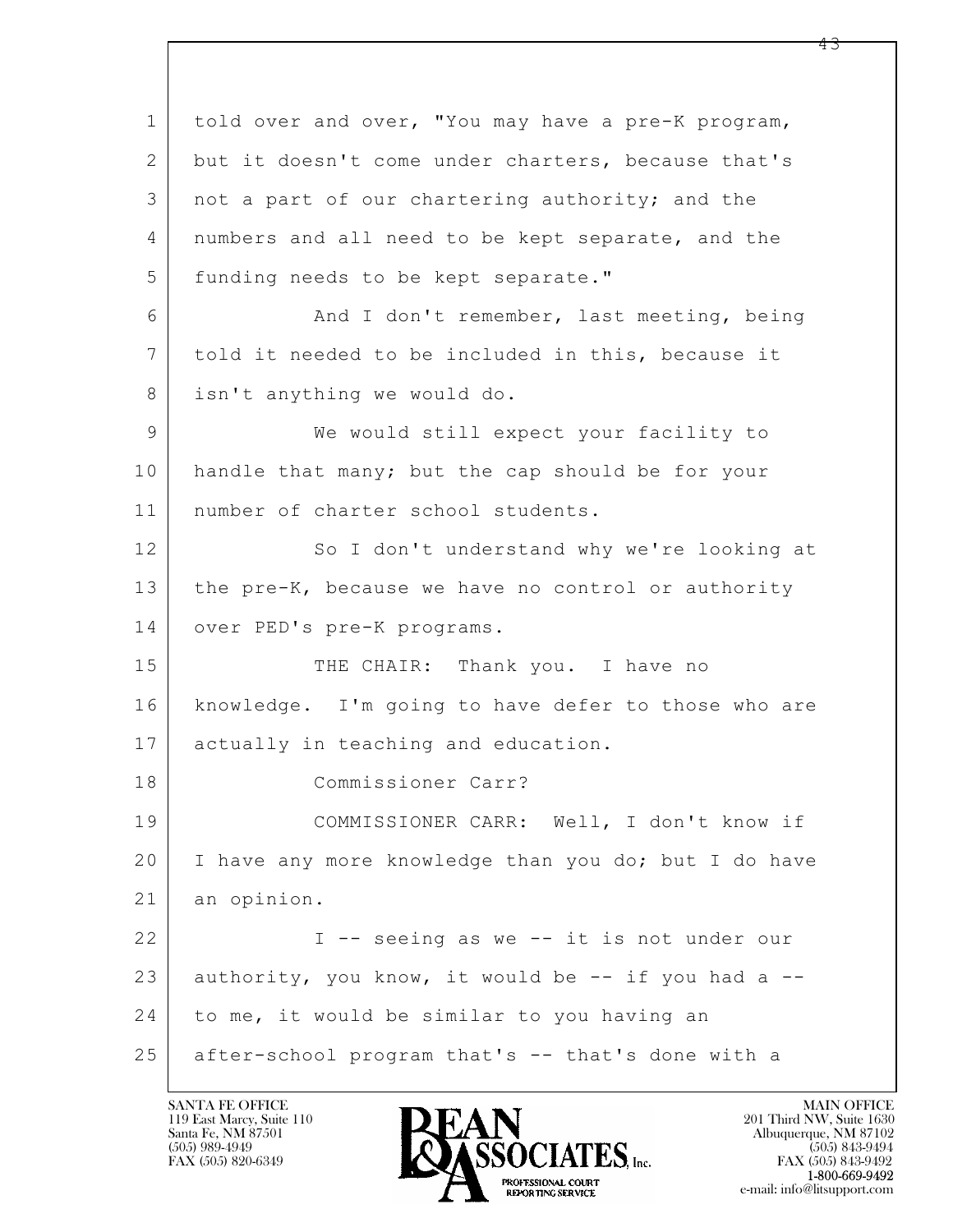$\mathbf{L}$  1 private entity, and -- but we would like to know 2 about it. 3 You know, if there were issues, we'd like 4 to know that it's there. If there were problems 5 with that program, we would like to know about it as 6 a peripheral, you know. If one of your staff was 7 found to be an ex-felon, we'd want to know about 8 | that. But I guess that falls under our auspices. 9 But the -- I -- I think it's a kind of a 10 shady gray area there. And I would like to see it 11 | taken out of the contract, because that's -- to me, 12 that's a separate issue with the PED and you, on  $13$  that. 14 At some point in time, if we change the 15 laws -- and I hope at some point in time, I would 16 like to see universal pre-K as part of our 17 | regular -- you know, education program, period, at 18 which point, that -- and I think we will see that 19 | someday. And at some point, I would like to see the 20 Commission be part of that. 21 But as of now, I -- I'm not comfortable 22 with it being part of the contract. But, again, I 23 do want to be made aware if there's any issues with 24 it. 25 THE CHAIR: I -- yeah, I -- we can't

119 East Marcy, Suite 110<br>Santa Fe, NM 87501

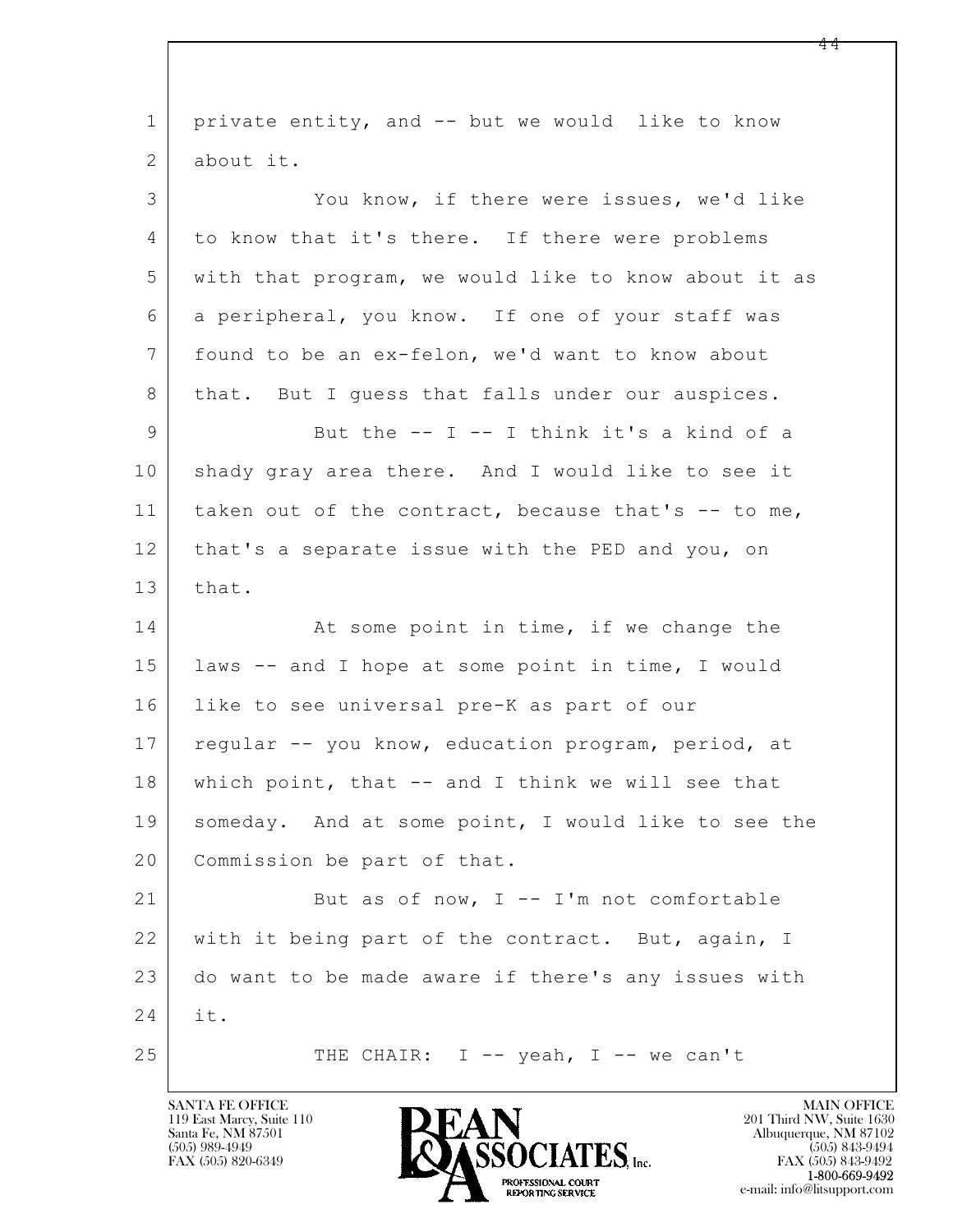$\mathbf{L}$  1 change the contract today, though. 2 COMMISSIONER CARR: No. 3 THE CHAIR: So we have to go forward 4 today. So if we can't change the contract today, 5 and it is in the contract now, if you're going to do 6 something in the future, that would have to be 7 addressed. And then you would address the 8 amendment, or you would at least -- if you take it 9 out of the contract, then you remove just the pre-K. 10 COMMISSIONER TOULOUSE: It's not in the 11 contract. 12 COMMISSIONER SHEARMAN: It's not in the 13 contract. 14 THE CHAIR: It's not in the contract? 15 COMMISSIONER SHEARMAN: No, they're asking 16 for it. 17 COMMISSIONER GIPSON: I'm going to be the 18 glass-half-empty person and do a doom-and-gloom. 19 What happens if something happens with that pre-K 20 program, and we're now facing a potential closure 21 because of difficulties? Where do we fall with 22 that, with the pre-K program? Because I don't think 23 it falls under us. So I'm -- you know, I'm not 24 wishing you ill will; but my concern is where do we  $25$  end up?

119 East Marcy, Suite 110<br>Santa Fe, NM 87501

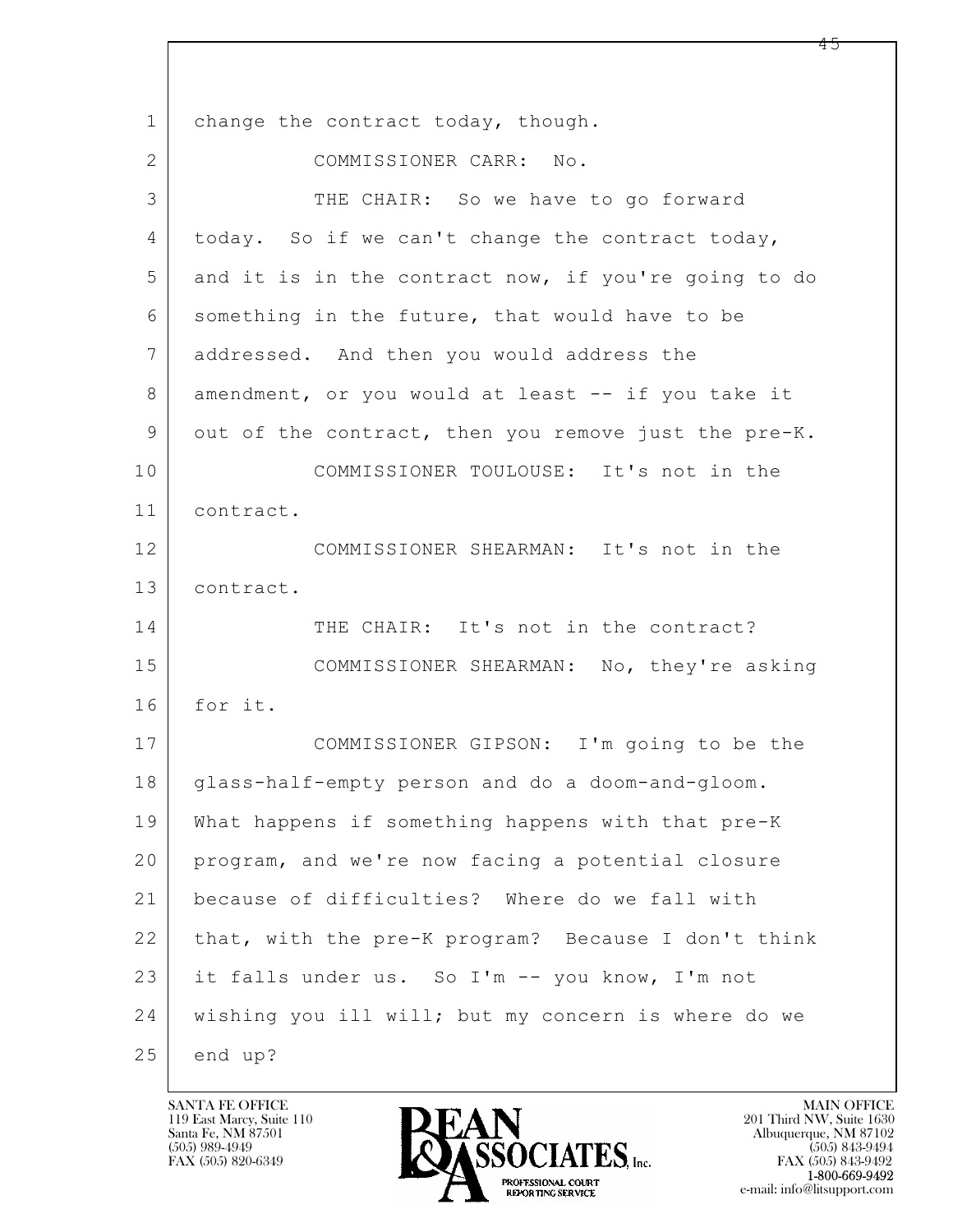$\mathbf{L}$  1 COMMISSIONER CARR: Right. 2 THE CHAIR: So you're advocating we keep 3 pre-K. 4 COMMISSIONER GIPSON: No, I'm advocating 5 that it stay out, because I don't think we've got 6 the authority with it. And if we put it in, and we 7 don't have the authority, and we run into a 8 difficulty with that pre-K program, where are we 9 legally? We're -- I think we're just -- and maybe 10 | Mr. Lange can offer --11 THE CHAIR: What I'm saying is, for the 12 purpose of this amendment today, we should remove 13 the word "pre-K" and make it K-through-2? 14 COMMISSIONER SHEARMAN: Yes. 15 | THE CHAIR: And they have to deal with PED 16 to get the pre-K part? Is that what everyone is 17 saying? 18 COMMISSIONER GIPSON: I would be more 19 comfortable with that. 20 COMMISSIONER SHEARMAN: Mr. Chairman, let 21 me just add, too, we have had several schools come 22 before us in my time on this Commission that had 23 pre-K programs, and we were told it's not part of -- 24 it's not part of our authority, and it's not -- for 25 | those schools, it's not in their contract; it's not

119 East Marcy, Suite 110<br>Santa Fe, NM 87501

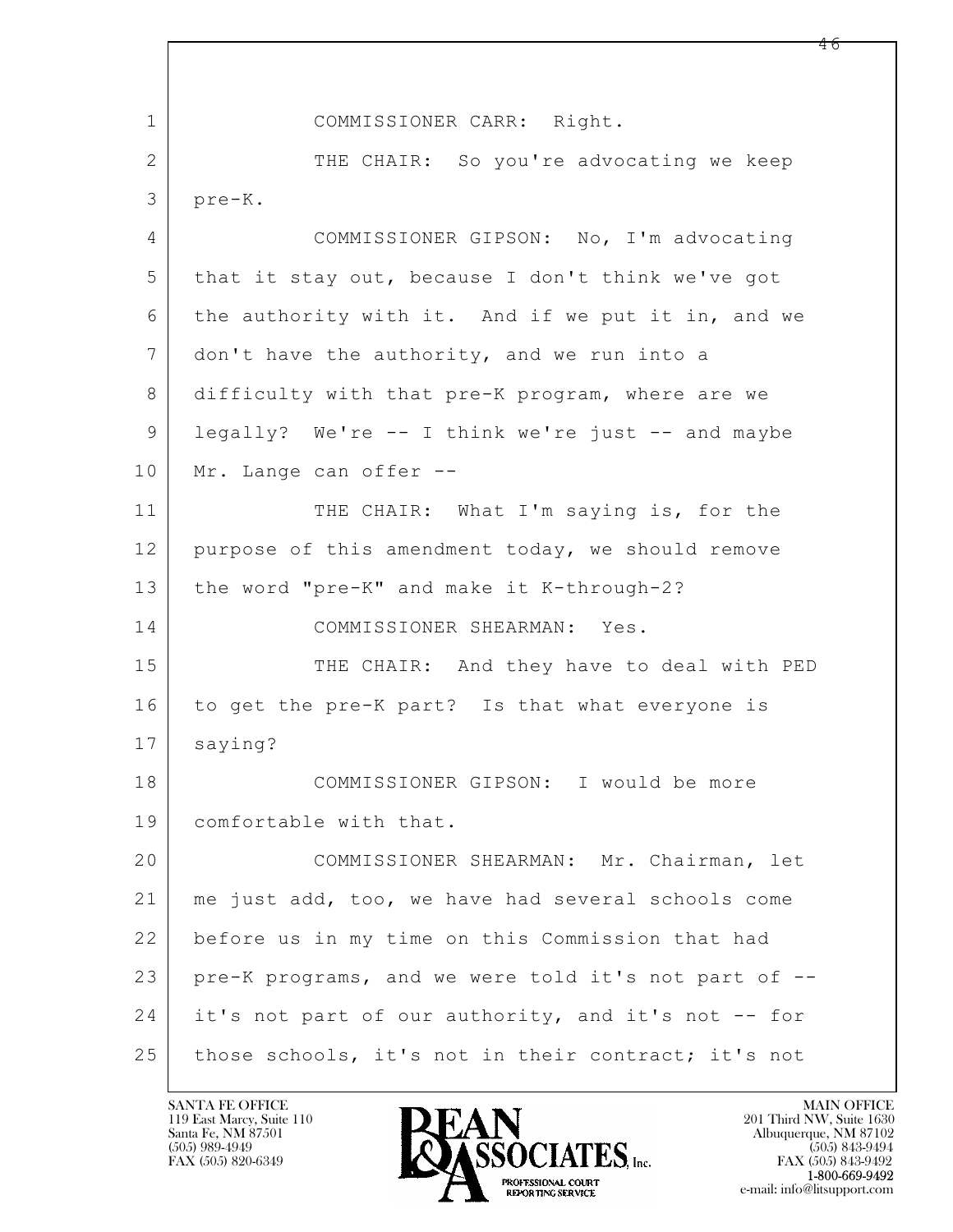$\mathbf{L}$  1 part of what we deal with. 2 If we begin at this point to start dealing 3 with pre-K, then we've got schools that we're 4 dealing with differently. And I don't think that's 5 to anyone's advantage. 6 THE CHAIR: I agree with you on being 7 consistent. So is that what the suggestion is? 8 Just remove the word "pre-K" and make it 9 | K-through-2; because K does fall under our 10 supervision. 11 Commissioner Peralta? 12 COMMISSIONER PERALTA: Just a question for 13 Ms. Katie there. And this may be a question that's 14 a far stretch. But to your knowledge, do we have 15 any charter schools that have pre-Ks in any contract 16 whatsoever? Are there any out there with pre-K 17 embedded in their contract? 18 | MS. POULOS: I don't believe there are. 19 COMMISSIONER PERALTA: I just wanted to 20 make sure. 21 MS. POULOS: And I think it's -- I think 22 there are some cases where it's an issue that the 23 Commission needs to be aware of, that there are 24 things -- I know some of the Commissioners -- and I 25 have spoken about at least one pre-K program that

119 East Marcy, Suite 110<br>Santa Fe, NM 87501



FAX (505) 843-9492 e-mail: info@litsupport.com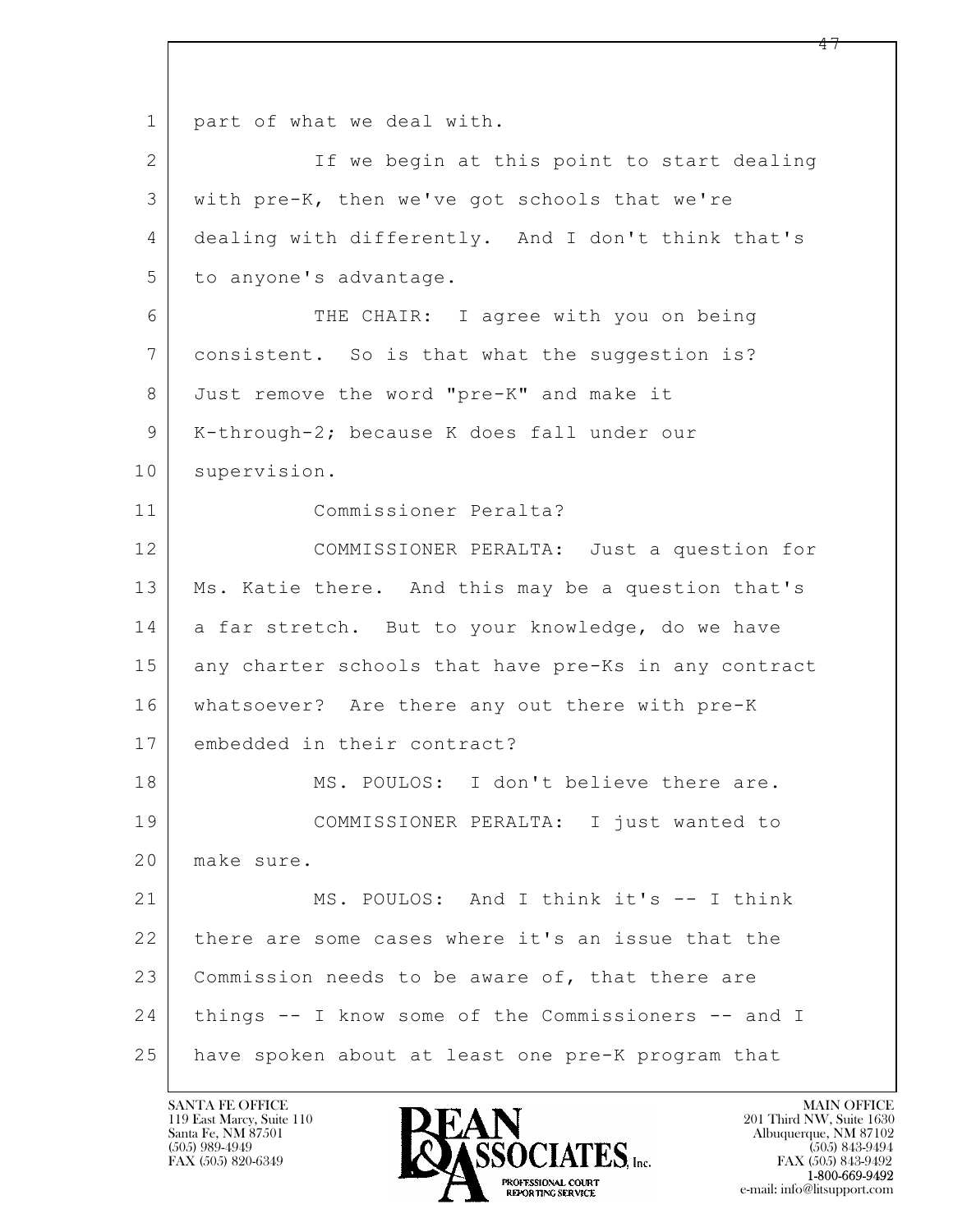$\mathbf{L}$  1 they've received several complaints about that's 2 based in one of our charter schools. 3 COMMISSIONER PERALTA: And my concern is 4 that sometimes it slips through the cracks and comes 5 by us without any -- you know, any knowledge, or we 6 miss a few here and there. I just want to make sure  $7$  that we're  $-$ 8 THE CHAIR: Okay. Maybe to save us some 9 time here, our legal counsel tells us that since 10 their governing council, in their minutes, approved 11 this amendment, we cannot change this language at 12 this time. 13 COMMISSIONER CARR: Oh. 14 THE CHAIR: So we may have to, once  $15$  again  $-$ 16 COMMISSIONER GIPSON: Oh, Lord. 17 THE CHAIR: Yeah. Yeah, thank you. 18 It's -- it's sad to me that we have to do this 19 again. I think -- yeah, I know. I'm shaking my 20 head, too. 21 MS. MATTHEWS: May I make a suggestion? 22 Mr. Lange, may I make a suggestion? 23 MR. LANGE: Yeah, sure, you can. 24 | MS. MATTHEWS: Mr. Bergman? 25 THE CHAIR: Come forward.

119 East Marcy, Suite 110<br>Santa Fe, NM 87501



FAX (505) 843-9492 e-mail: info@litsupport.com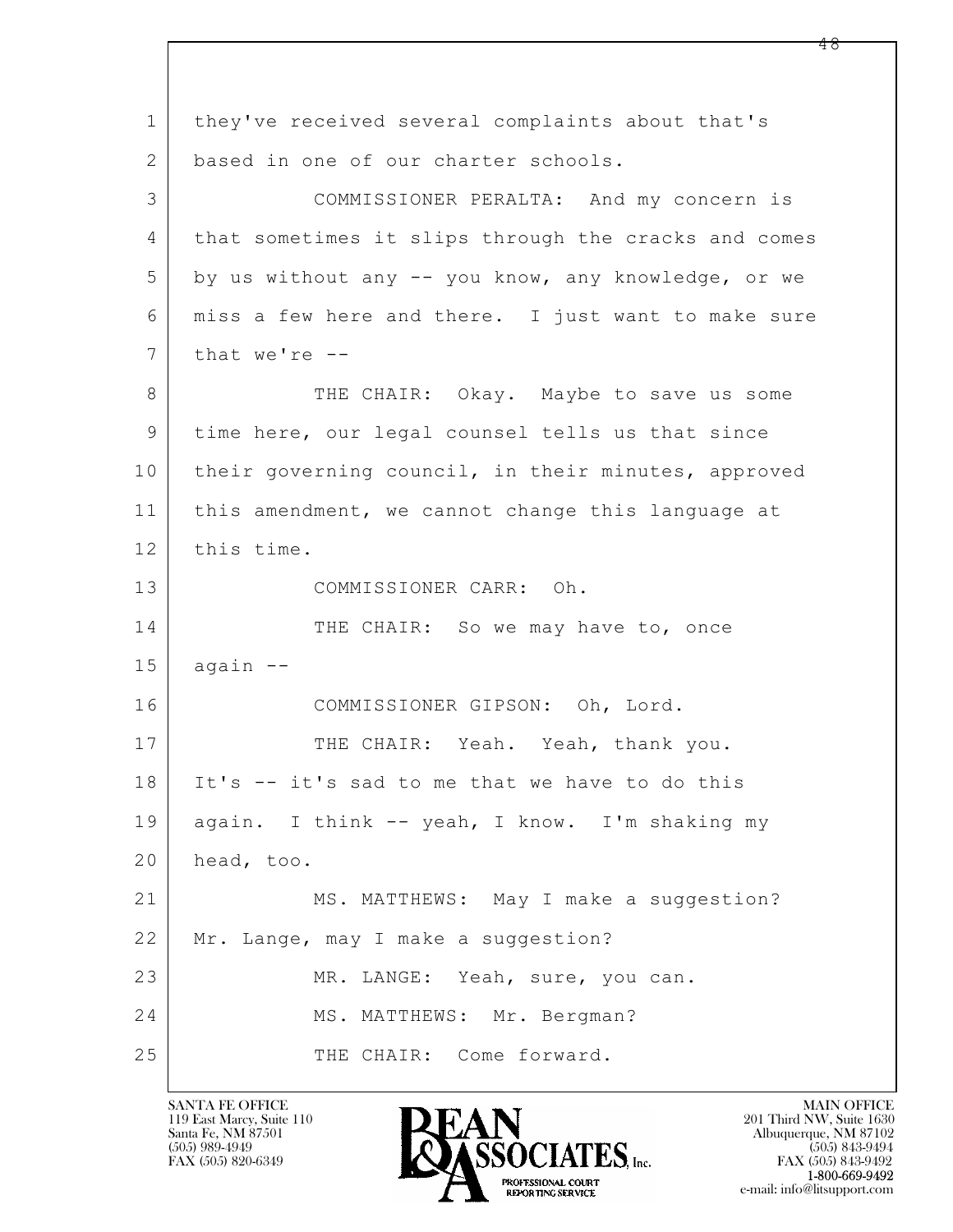$\mathbf{L}$  1 MS. MATTHEWS: Couldn't you make a motion  $2$  that is  $-$ 3 COMMISSIONER ARMBRUSTER: Ms. Matthews, 4 could you talk into the -- 5 MS. MATTHEWS: Thank you, Mrs. Armbruster. 6 I would propose perhaps that the Commission vote to 7 approve the amendment on the condition that they 8 | come back with the governing council minutes that 9 demonstrate that they've amended that amendment to 10 be "K through 2." 11 THE CHAIR: To read "K through 2"? 12 MS. MATTHEWS: And it would --13 THE CHAIR: Is that agreeable to you guys? 14 Yeah, we have -- we're all shaking our heads, 15 because we want to get this right. We believe in 16 getting things right the first time. 17 | And your counsel, I guess, is amenable to 18 | that. 19 Are you amenable to that? 20 MR. OGAS: Yes, we are, Commissioner. 21 THE CHAIR: Commissioners, are you 22 amenable to making that change? And they would 23 provide approved, signed minutes to CSD in the 24 future? 25 Commissioner Carr?

119 East Marcy, Suite 110<br>Santa Fe, NM 87501



FAX (505) 843-9492 e-mail: info@litsupport.com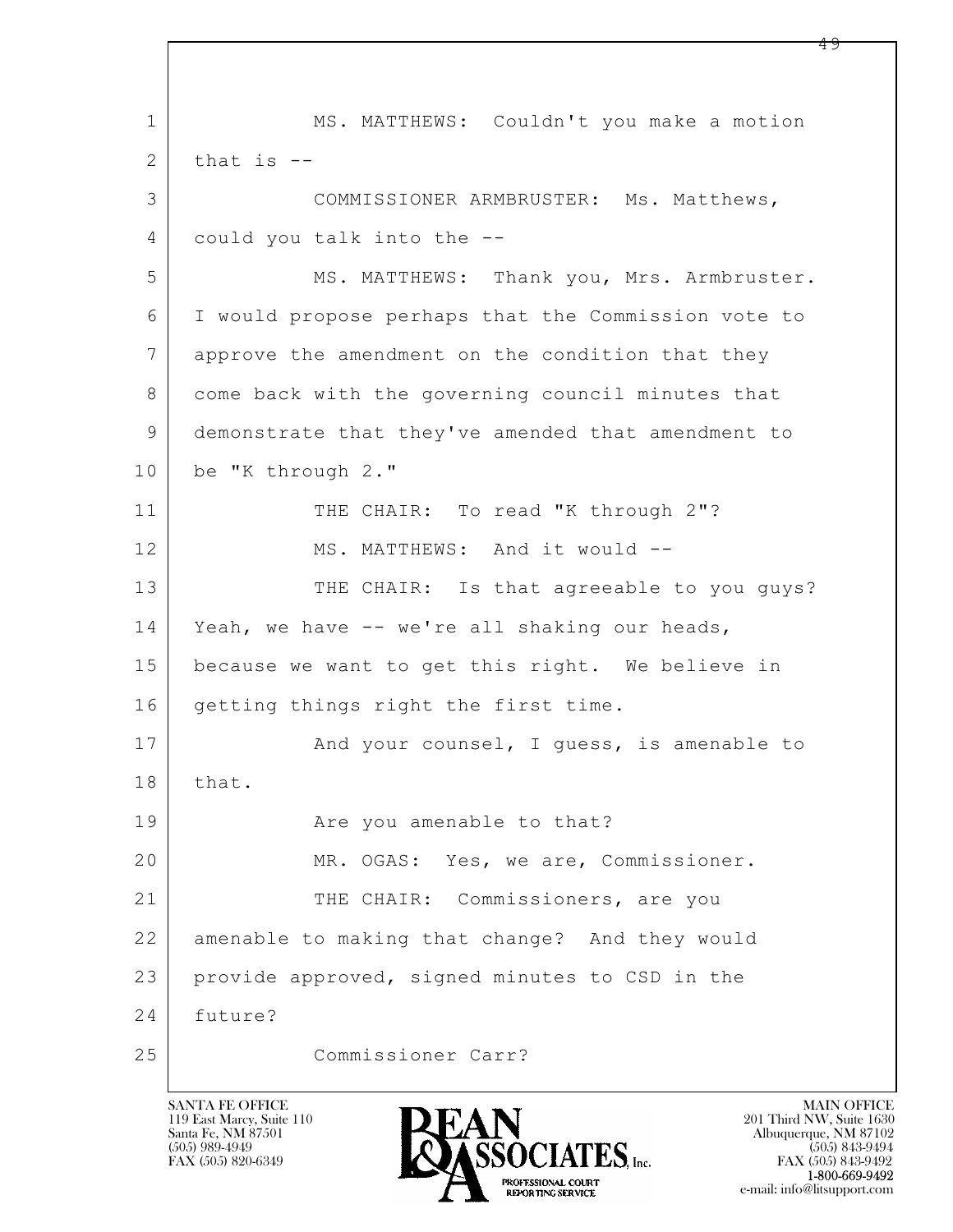$\mathbf{L}$  1 COMMISSIONER CARR: Our lawyer says  $2$  that  $-$  do you think that's okay? 3 MR. LANGE: Mr. Chair, members of the 4 Commission, we can do the -- whatever the will of 5 the Commission. Our rules say that amendments have 6 to be approved by the PEC and the governing body. 7 Normally, the governing body brings us approved 8 | minutes as a normative procedure, and then we 9 approve them or not approve them. 10 If you want to make the proposed motion, 11 we may. And so the onus is on us, and then them, to 12 deliver signed, approved meeting minutes. That's 13 different than we've normally done; but if it's the 14 will of the Commission -- 15 THE CHAIR: I believe we have done that a 16 time or two. 17 COMMISSIONER CARR: Have we? I'm not 18 comfortable with it; but -- 19 COMMISSIONER GIPSON: I know we've done it 20 with negotiations. 21 | COMMISSIONER CARR: All right. 22 COMMISSIONER GIPSON: That it's pending 23 the signed -- because they've offered us usually 24 drafts. And they haven't been signed, because they 25 haven't been approved. But it's been discussed at

119 East Marcy, Suite 110<br>Santa Fe, NM 87501

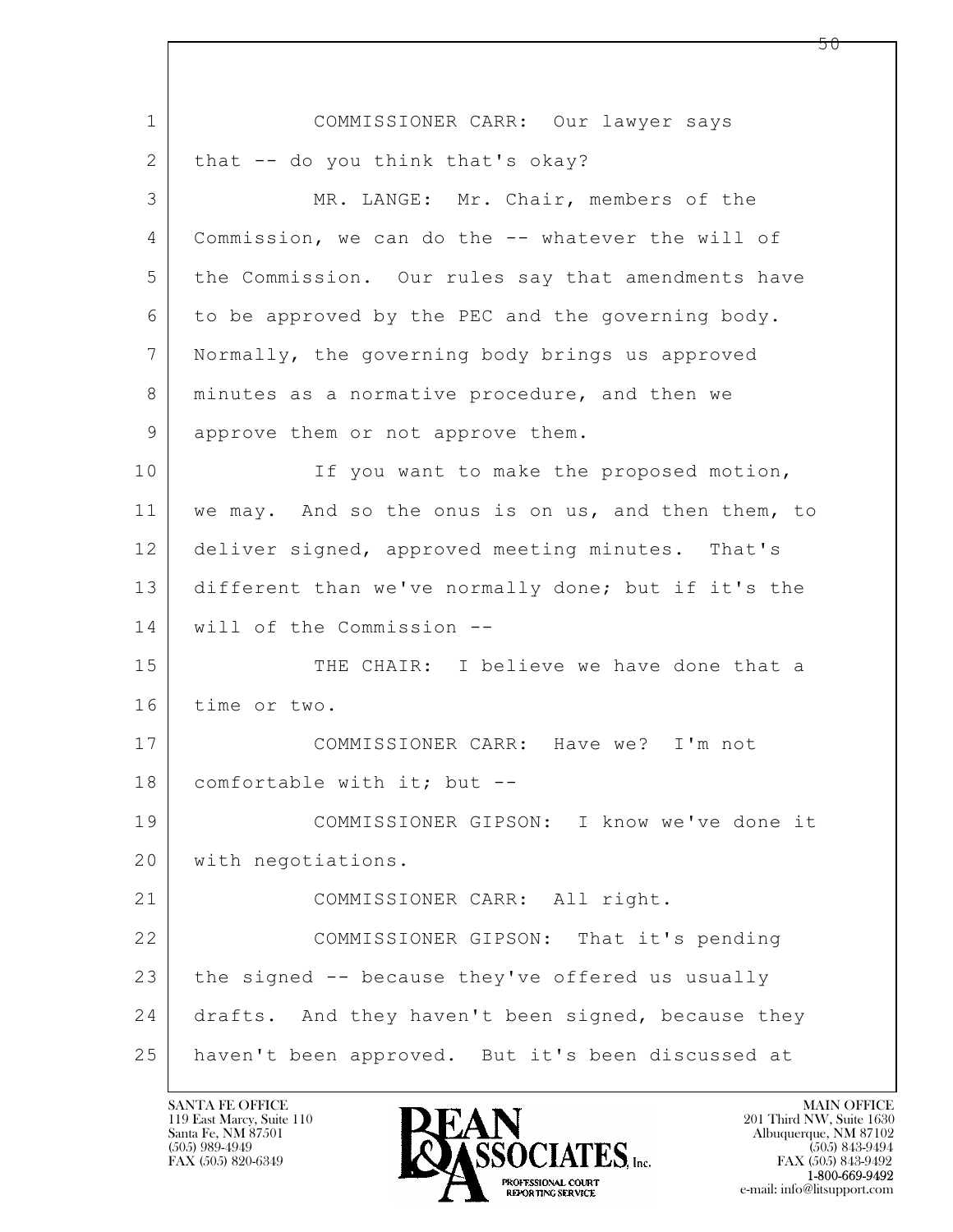$\mathbf{L}$  1 the meeting. And it's just a matter of formality 2 that we don't have -- they haven't had the second 3 meeting to approve those minutes. 4 I hesitate, I think, as Mr. Carr is. 5 THE CHAIR: Is that the will? Because I 6 want to -- as Mr. Lange has noted, it should be the 7 will of the Commission. I -- we're asking them to 8 continually come back and visit us again. Was there 9 a hand up? 10 Commissioner Peralta? 11 COMMISSIONER PERALTA: Yes. I could ask 12 Mr. Ogas. Can you give me the justification or 13 reason why you put the pre-K into this amendment? 14 Were you given information or led by the Division or 15 | somebody to do that? I'm just kind of wondering. 16 | MR. OGAS: Mr. Commissioner Peralta, 17 Commissioners, I am going off of memory of our last 18 meeting, where it was discussed whether or not the 19 pre-K could be in or could be out. 20 My recollection was we said -- it was said 21 that it was -- pre-K could be in, because there was 22 differences between the three types of pre-K 23 programs in the State: The one by the Department of 24 Health, the one under PED, and then the one under 25 3Y4Y, which is out of IDEA.

119 East Marcy, Suite 110<br>Santa Fe, NM 87501

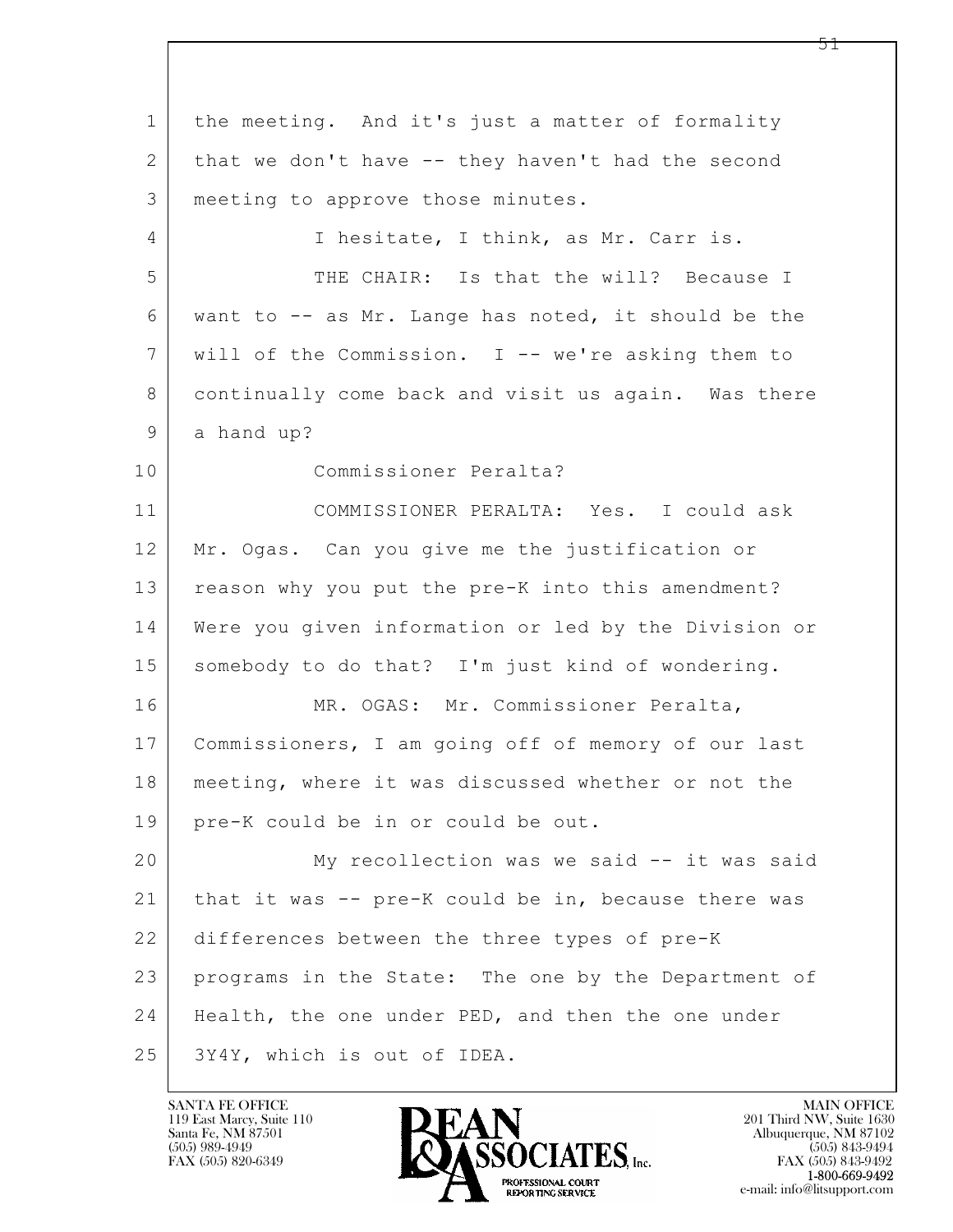$\mathbf{L}$  1 So that is what we did going on good 2 faith. I'm -- I understand the quandary; but I also 3 understand that we are running against time to be 4 able to fill the programs by August, as we need to. 5 We have Child Find screenings that are ready to go. 6 And I'm more than happy to go -- I don't 7 see any problem going back to our counsel and 8 getting a revised amendment, if it would be -- if 9 you wanted just to go kindergarten through second 10 grade. Not to give us approval to proceed is going 11 to -- it's going to hinder our ability to fill the 12 programs in August; because now is when parents are 13 making decisions. There's parents back in our 14 community awaiting this decision to see what they 15 want to do. 16 So that's just my comment, sir. 17 THE CHAIR: And I would note our next 18 meeting is not until the middle of June; so -- so 19 keep that in mind, also. There's a number of 20 | factors at play here. 21 Commissioner Armbruster? 22 COMMISSIONER ARMBRUSTER: I may have 23 missed something here. However, I'm not sure why we 24 want to increase the grade levels of the school that 25 has D's and F's for their students that they

119 East Marcy, Suite 110<br>Santa Fe, NM 87501

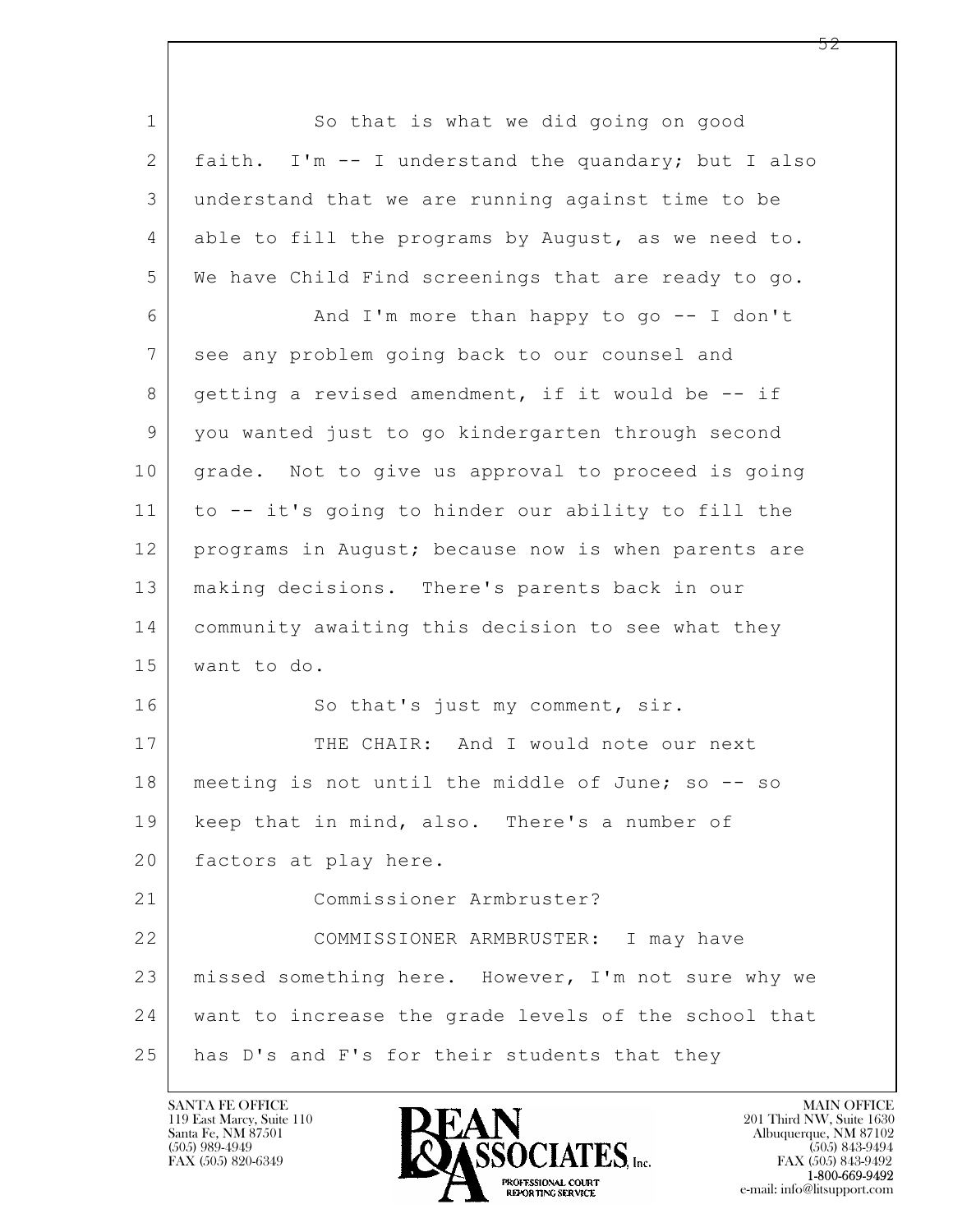$\mathbf{L}$  1 currently have. I'm much more comfortable allowing 2 the school to expand if they have at least a C, in 3 terms of -- I'm not even talking about this final 4 grade. I'm talking about the student growth of the 5 highest performing students, which is a D, and the 6 lowest performing students, which is an F. 7 And I feel like I'm in the weeds here --8 I'm not in the weeds -- we're in the weeds talking 9 about whether we should continue with a preschool or 10 it should just be K. I just don't -- I like to see 11 a school who's doing really well with the kids whom 12 | they have before I add more students. 13 And one other thing, which is not to that. 14 But I will address the K-3, with the special ed. So 15 generally, those classes are maybe eight kids with 16 an IA, and it's an inclusion class. So you have 17 | your special needs kids of whatever need they have, 18 and you have just a few regular ed students in there 19 who make that -- as role models. And that's how 20 that program works, for those who asked that 21 question. 22 COMMISSIONER TOULOUSE: Mr. Chair? 23 THE CHAIR: Commissioner Toulouse? 24 COMMISSIONER TOULOUSE: Mr. Chair, 25 Mr. Ogas, I think we discussed this last time. Your

119 East Marcy, Suite 110<br>Santa Fe, NM 87501

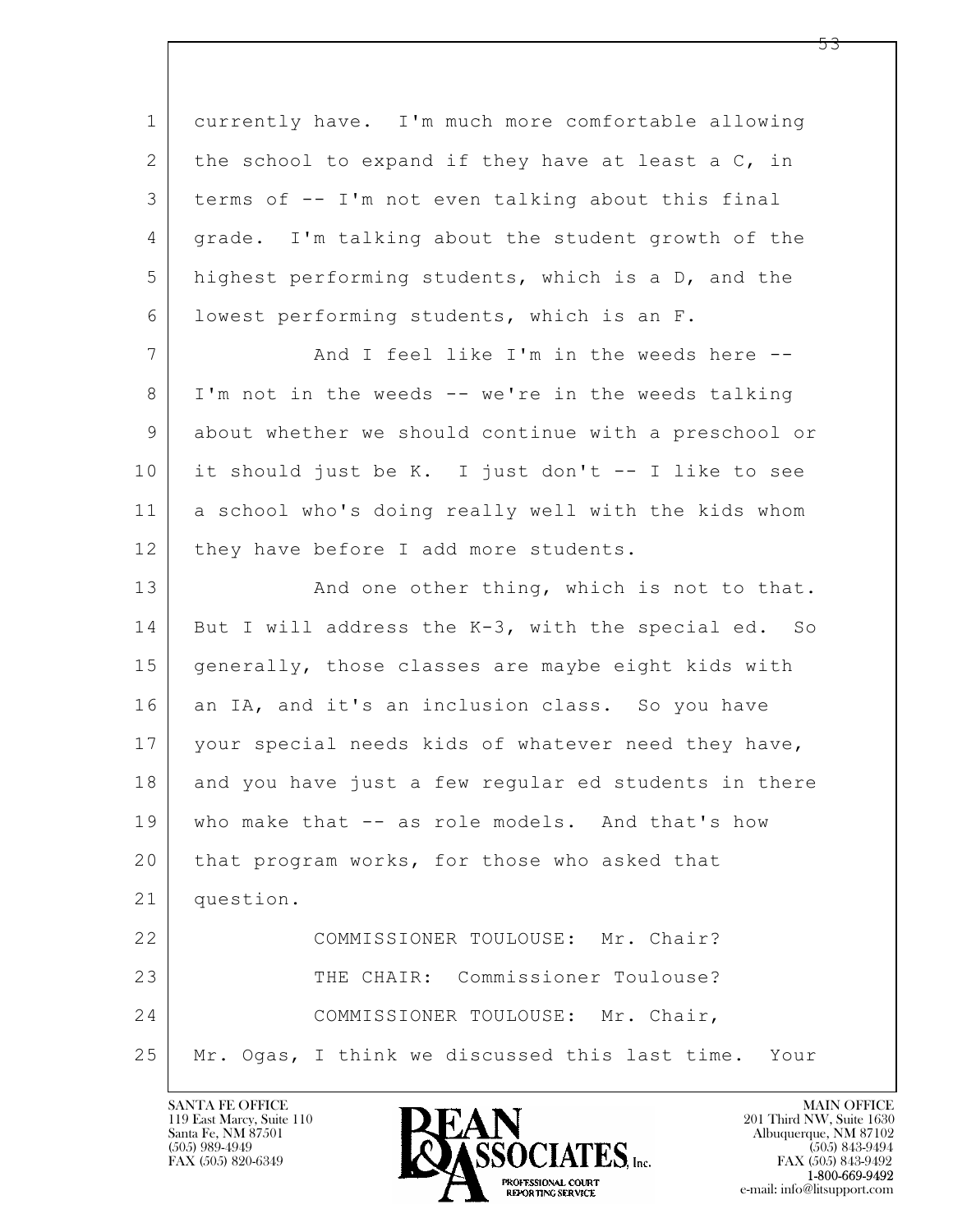| $\mathbf 1$    | reduction in your grade had a lot to do with the     |  |  |  |  |  |  |
|----------------|------------------------------------------------------|--|--|--|--|--|--|
| 2              | night school. But I also understand, because you're  |  |  |  |  |  |  |
| 3              | not the first school that's come to us who wants to  |  |  |  |  |  |  |
| 4              | start with kindergarten up, because by the time you  |  |  |  |  |  |  |
| 5              | get students, they're in such poor shape that it's   |  |  |  |  |  |  |
| 6              | very hard to bring them up to where you want them.   |  |  |  |  |  |  |
| $\overline{7}$ | I remember this is why you wanted that --            |  |  |  |  |  |  |
| 8              | correct? -- to grow your own students to feed        |  |  |  |  |  |  |
| 9              | through a program. Is that correct?                  |  |  |  |  |  |  |
| 10             | MR. OGAS: Yes, Commissioner, that's                  |  |  |  |  |  |  |
| 11             | correct.                                             |  |  |  |  |  |  |
| 12             | COMMISSIONER TOULOUSE: So I think we're              |  |  |  |  |  |  |
| 13             | talking apples and oranges here about taking kids    |  |  |  |  |  |  |
| 14             | and training them to begin with, and taking kids out |  |  |  |  |  |  |
| 15             | of the public school systems. And I think you        |  |  |  |  |  |  |
| 16             | probably take from at least two, maybe three         |  |  |  |  |  |  |
| 17             | school -- okay -- five school districts, where your  |  |  |  |  |  |  |
| 18             | kids are coming in at all different positions.       |  |  |  |  |  |  |
| 19             | And I've heard this before from other                |  |  |  |  |  |  |
| 20             | schools. And personally, I'm not at all against      |  |  |  |  |  |  |
| 21             | them being able to start with kindergarten up. And   |  |  |  |  |  |  |
| 22             | I'm sorry if we came up with -- I don't remember any |  |  |  |  |  |  |
| 23             | discussion about ever including pre-K. And I've      |  |  |  |  |  |  |
| 24             | been trying to go back through our transcript. But   |  |  |  |  |  |  |
| 25             | it's hard to listen and read when you get to be my   |  |  |  |  |  |  |

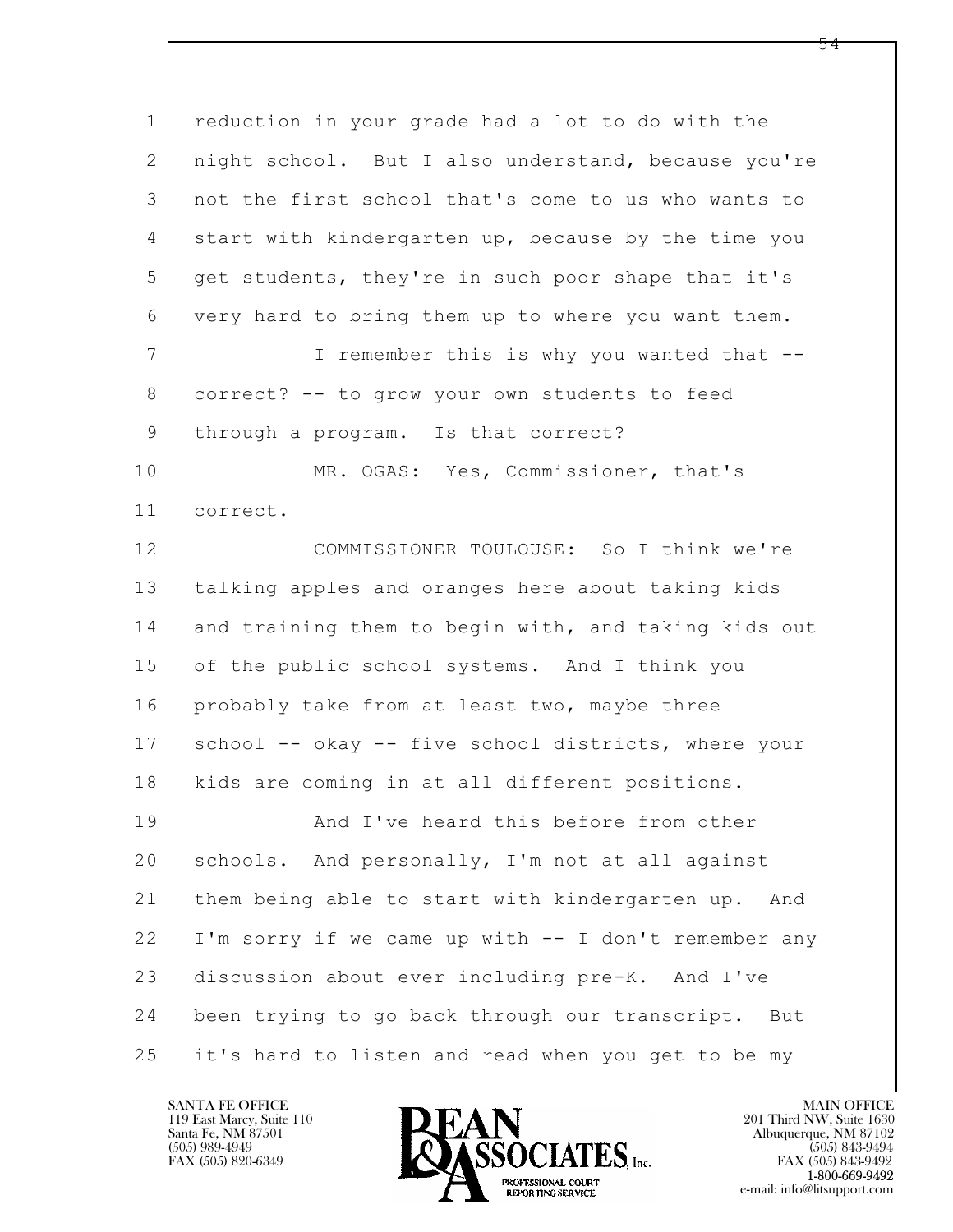| $\mathbf 1$  | age. I used to multi-task better.                    |
|--------------|------------------------------------------------------|
| $\mathbf{2}$ | But I just think, in a lot of ways, this             |
| 3            | was our mistake, not your mistake. And I would hate  |
| 4            | to see us making you pay for our mistake again.      |
| 5            | Thank you.                                           |
| 6            | COMMISSIONER PERALTA: Mr. Chair?                     |
| 7            | THE CHAIR: Commissioner Peralta?                     |
| 8            | COMMISSIONER PERALTA: First of all, I                |
| 9            | appreciate you having the patience and going back    |
| 10           | and working on what the Commission had last          |
| 11           | requested at the last meeting, when you first came   |
| 12           | in with your amendments to bring before the          |
| 13           | Commission. And so, you know, I think it's           |
| 14           | important to see that a school such as School of     |
| 15           | Dreams are willing to take the wishes of the         |
| 16           | Commission, go back, work things out, work out the   |
| 17           | kinks, and come back with a working solution so that |
| 18           | we have a positive working relationship with the     |
| 19           | charter schools.                                     |
| 20           | I am amenable to the idea that                       |
| 21           | Ms. Matthews has, and so I think I would vote in     |
| 22           | favor of that proposal, due to the fact that we      |
| 23           | are -- we are time constrained, and we are looking   |
| 24           | at our next meeting being in June. And we            |
| 25           | definitely want to make sure we serve the wishes and |

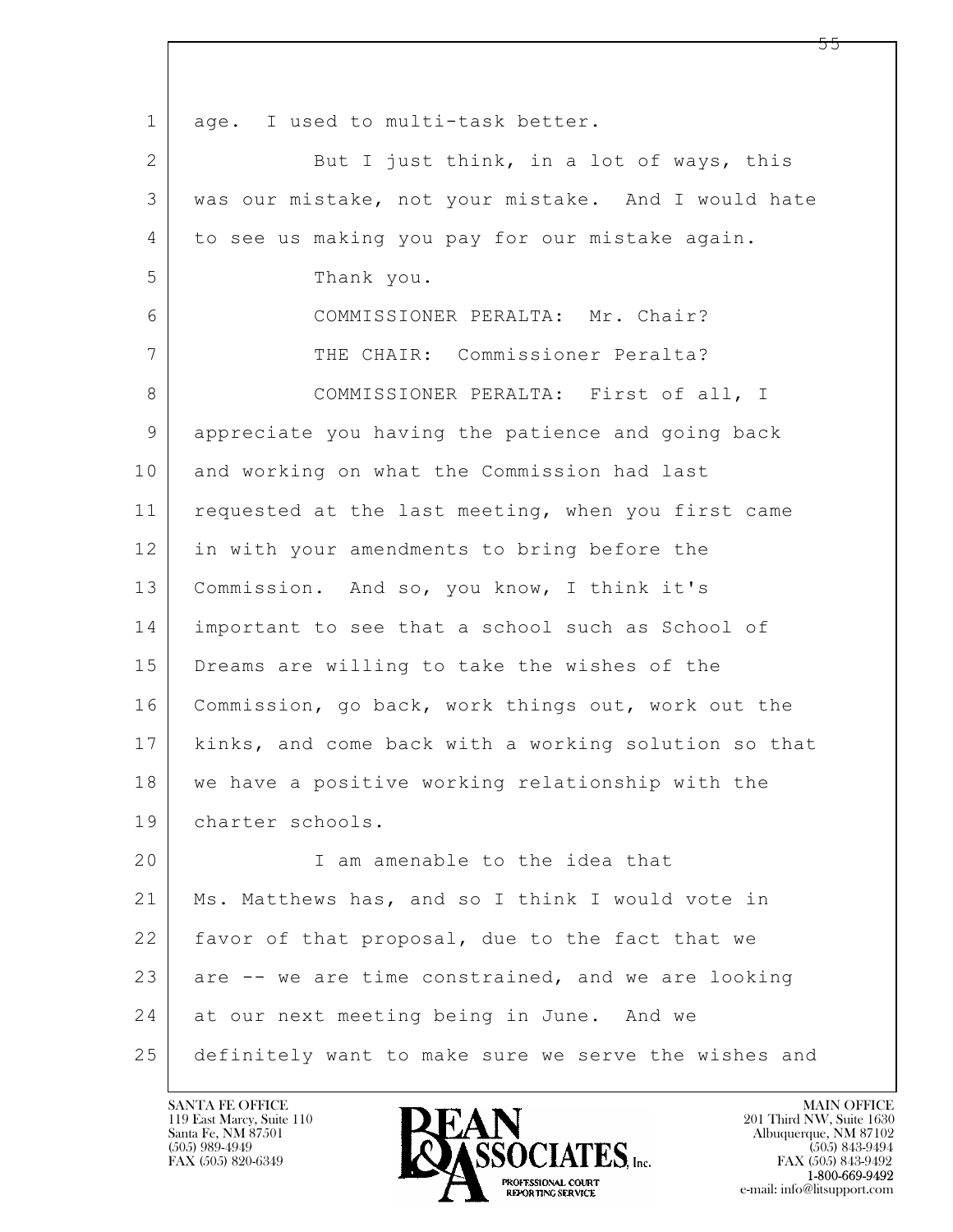$\mathbf{L}$  1 needs of the parents in your community. And this is 2 a critical time for them making those decisions. 3 So I just kind of wanted to make that 4 comment, Mr. Chair. 5 THE CHAIR: Thank you, Commissioner 6 Peralta. Anyone else want to say anything on that? 7 We're going in circles. We need to get in a 8 straight line there. 9 | Commissioner Shearman? 10 | COMMISSIONER SHEARMAN: I -- Mr. Chair, I 11 agree with you. I agree with Commissioner Peralta. 12 I am fully prepared to vote to approve these 13 amendments. 14 But I just want to touch on the report 15 | card that Commissioner Ambruster brought up. Their 16 2014 report card was final grade of a C, with a 17 three-year average of a B. Then their 2015 report 18 card did go down. But I am reminded of what the 19 Secretary has told us, what everybody has told us, 20 that the PARCC came in, and to expect all scores to 21 go down. 22 So the decrease in scores from '14 to '15, 23 I think, is -- was expected, was predictable. And I 24 don't think necessarily it was anything the school 25 did to go down. I think it was the test.

119 East Marcy, Suite 110<br>Santa Fe, NM 87501



FAX (505) 843-9492 e-mail: info@litsupport.com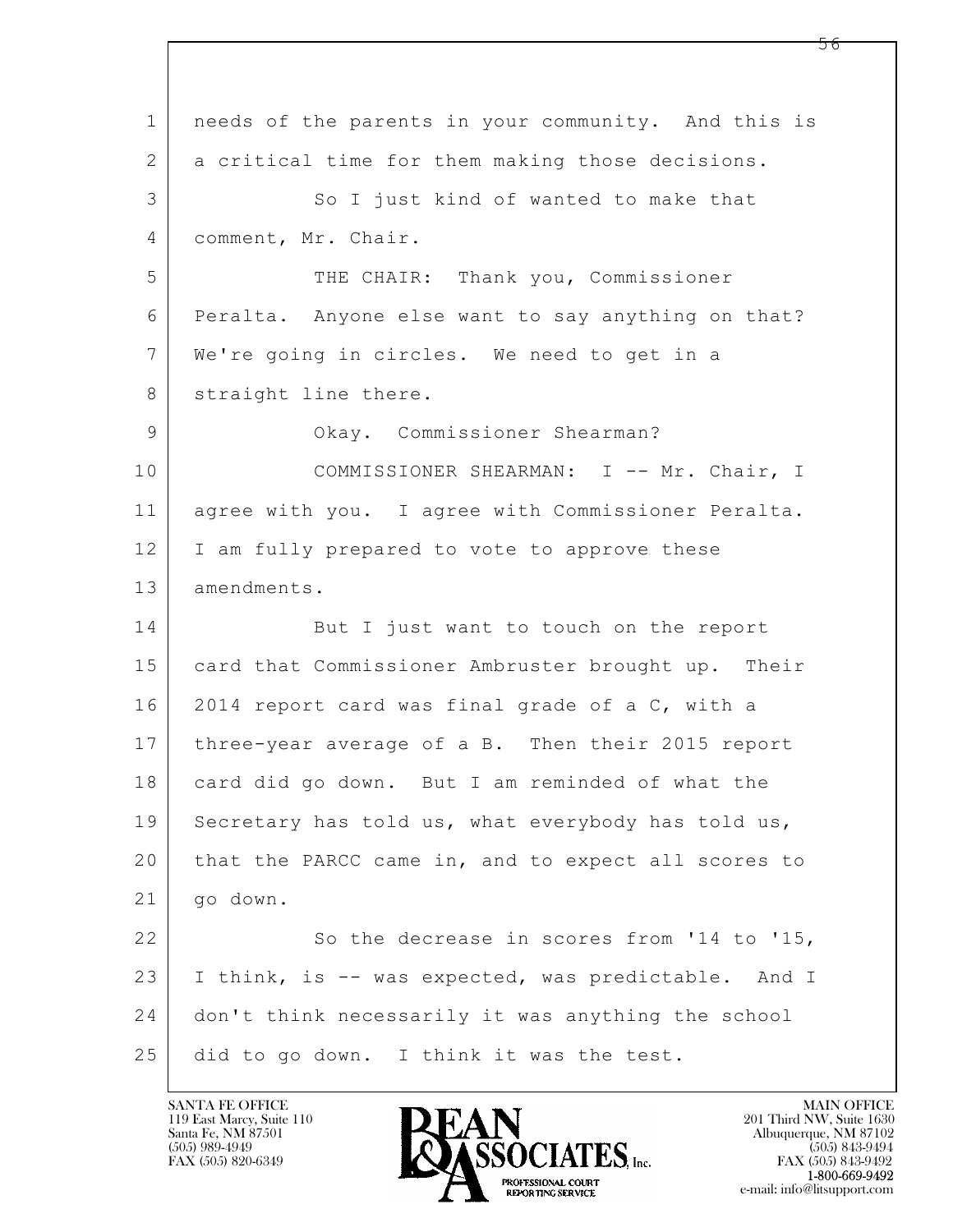$\mathbf{L}$  1 So with that having been said, 2 Mr. Chairman, I am prepared to make the motion that 3 this Commission approve the amendment request put 4 forward by School of Dreams to include in their 5 grade levels kindergarten through second grade, and 6 that is contingent upon receiving official minutes 7 from their governing council that approves 8 | kindergarten through second grade. 9 THE CHAIR: Thank you, Commissioner 10 Shearman. 11 We do have a motion now from Commissioner 12 Shearman. Is there a second? 13 COMMISSIONER PERALTA: Second. 14 THE CHAIR: Commissioner Peralta has 15 seconded. 16 Further discussion? 17 COMMISSIONER GIPSON: I just wanted to 18 add, I think when I was sitting through all of this, 19 | your Short Cycle test scores for this year were --20 MR. OGAS: They've gone up considerably. 21 Thank you, Commissioner. 22 COMMISSIONER GIPSON: I was pretty sure I  $23$  saw that, when I was reading through this material, 24 so that I felt a little more comfortable in 25 supporting that when I saw the test scores that you

119 East Marcy, Suite 110<br>Santa Fe, NM 87501



FAX (505) 843-9492 e-mail: info@litsupport.com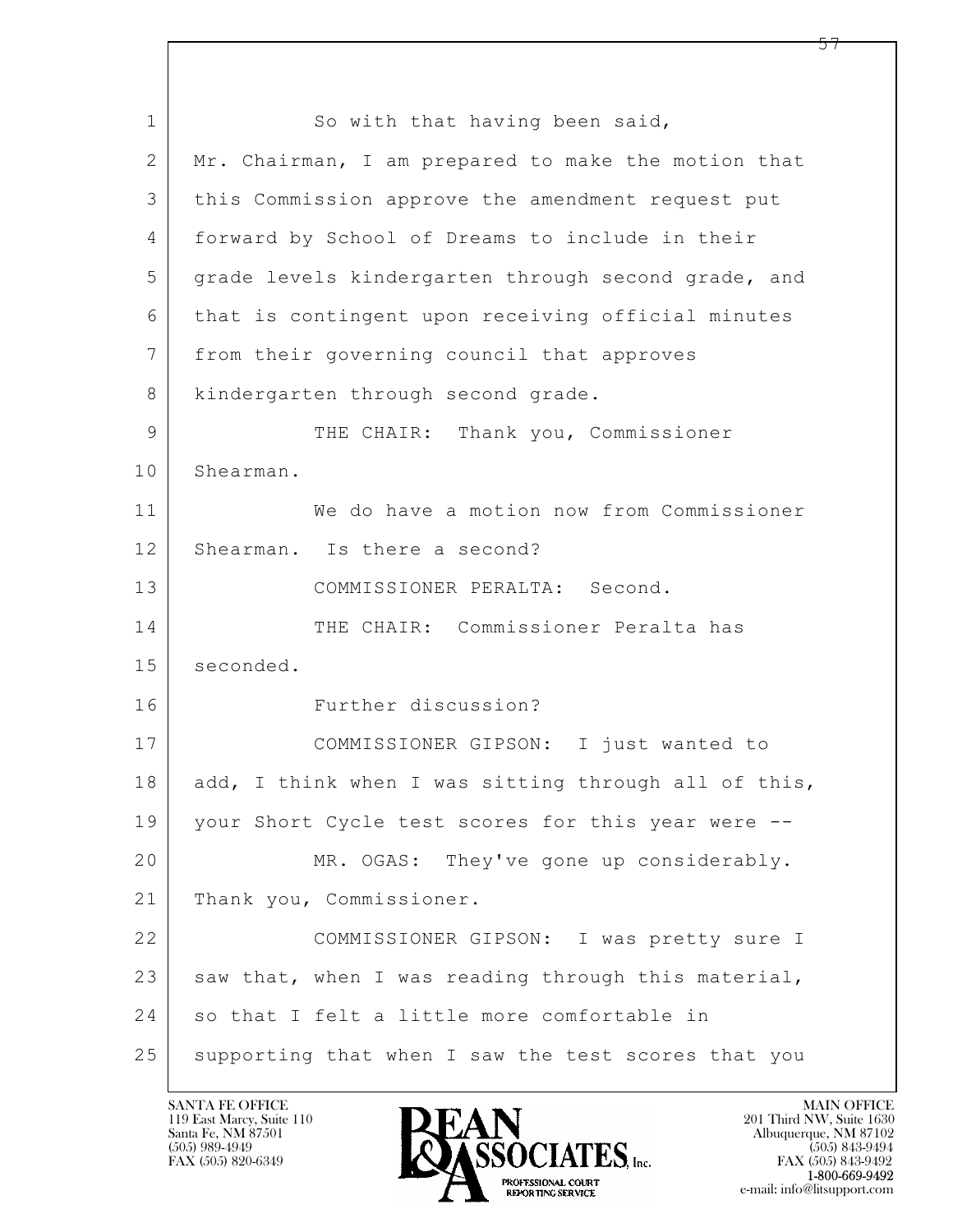$\mathbf{L}$  1 had provided for us. 2 MR. OGAS: Thank you very much. There 3 was -- could I make a comment or no? 4 COMMISSIONER GIPSON: Sure. Sure. 5 MR. OGAS: I just wanted to make one more 6 comment. 7 MR. LANGE: We have a second. He called 8 for more discussion. 9 | THE CHAIR: All right. There's our legal 10 opinion. Thank you. Go ahead. 11 MR. OGAS: Thank you. The only other 12 comment I wanted to make was we knew coming into 13 PARCC there was going to be a reduction of scores. 14 We were already -- had just become an Early College 15 | High School. We were already working on our math 16 and other situations from the college level all the 17 way down to our seventh-grade level. 18 We have those, and I think we've provided 19 you information on that. 20 And I think you can't negate the fact that 21 in the last two-and-a-half years, our kids, our 22 students from ninth grade up, have earned over 23 2,400 credit hours of college. The grades were 24 given by the college professors. And we have about 25 | an 85 percent pass rate of C or better.

119 East Marcy, Suite 110<br>Santa Fe, NM 87501

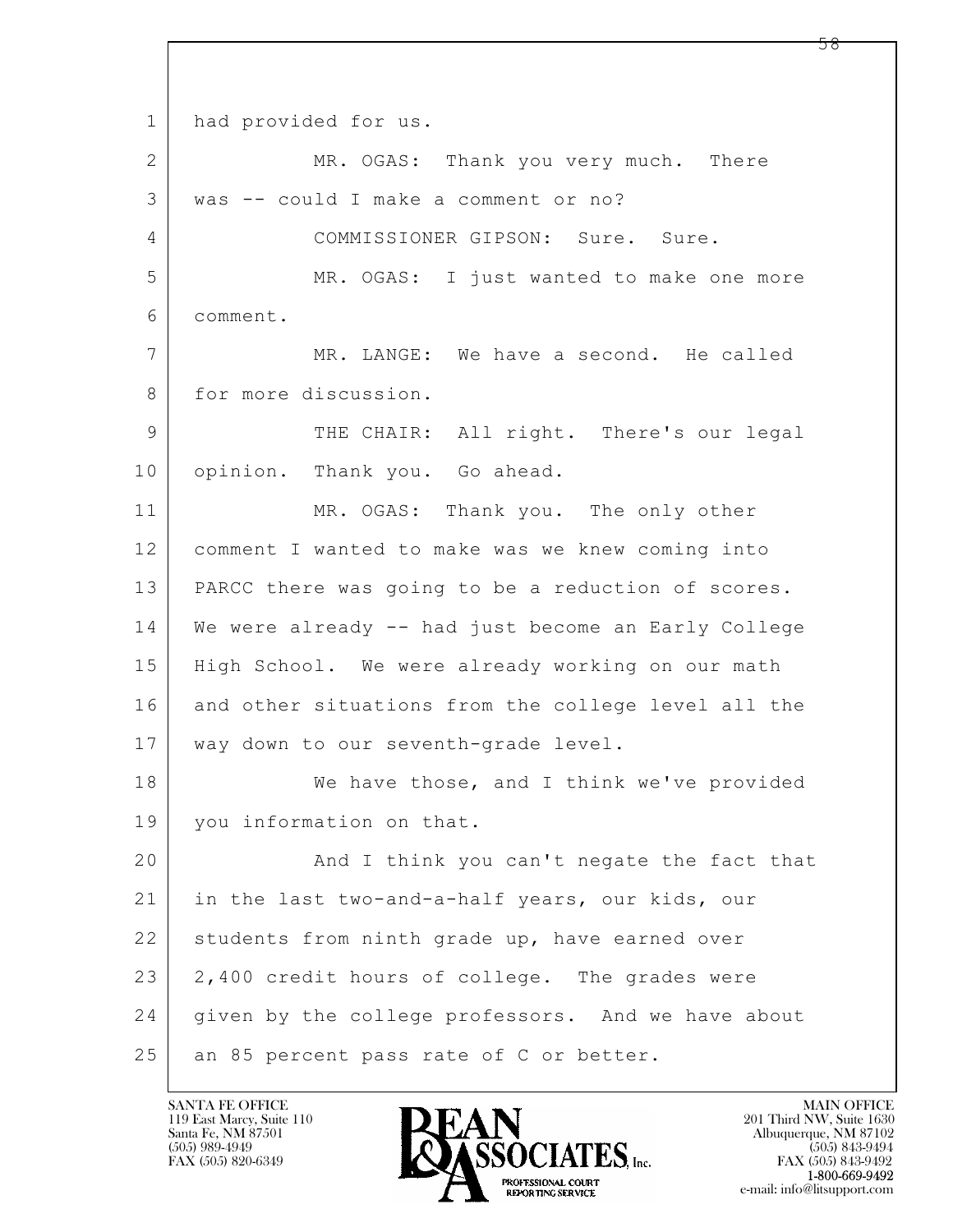$\mathbf{L}$  1 So I'm not negating the necessity to have 2 a standardized test; but there is a bit of a -- you 3 know, of a difference there. And we're kind of 4 caught in the middle. But we've been very upfront 5 with that. We don't negate the D; we've been 6 working towards fixing that. 7 But we also had an A, and we weren't sure 8 how that came about either. We need some help 9 trying to figure that out, you know; but we're more 10 than happy to do that. 11 | And thank you. That's all I have to say. 12 THE CHAIR: Thank you for your comments. 13 Thank you, Commissioners. 14 We do have a motion; we have a second. 15 Mr. Secretary, can we have a roll-call 16 vote, please? 17 COMMISSIONER PERALTA: Commissioner Carr? 18 COMMISSIONER CARR: No. 19 COMMISSIONER PERALTA: Commissioner Pogna? 20 COMMISSIONER POGNA: Yes. 21 COMMISSIONER PERALTA: Commissioner 22 Chavez? 23 COMMISSIONER CHAVEZ: No. 24 COMMISSIONER PERALTA: Commissioner 25 Toulouse?

119 East Marcy, Suite 110<br>Santa Fe, NM 87501



FAX (505) 843-9492 e-mail: info@litsupport.com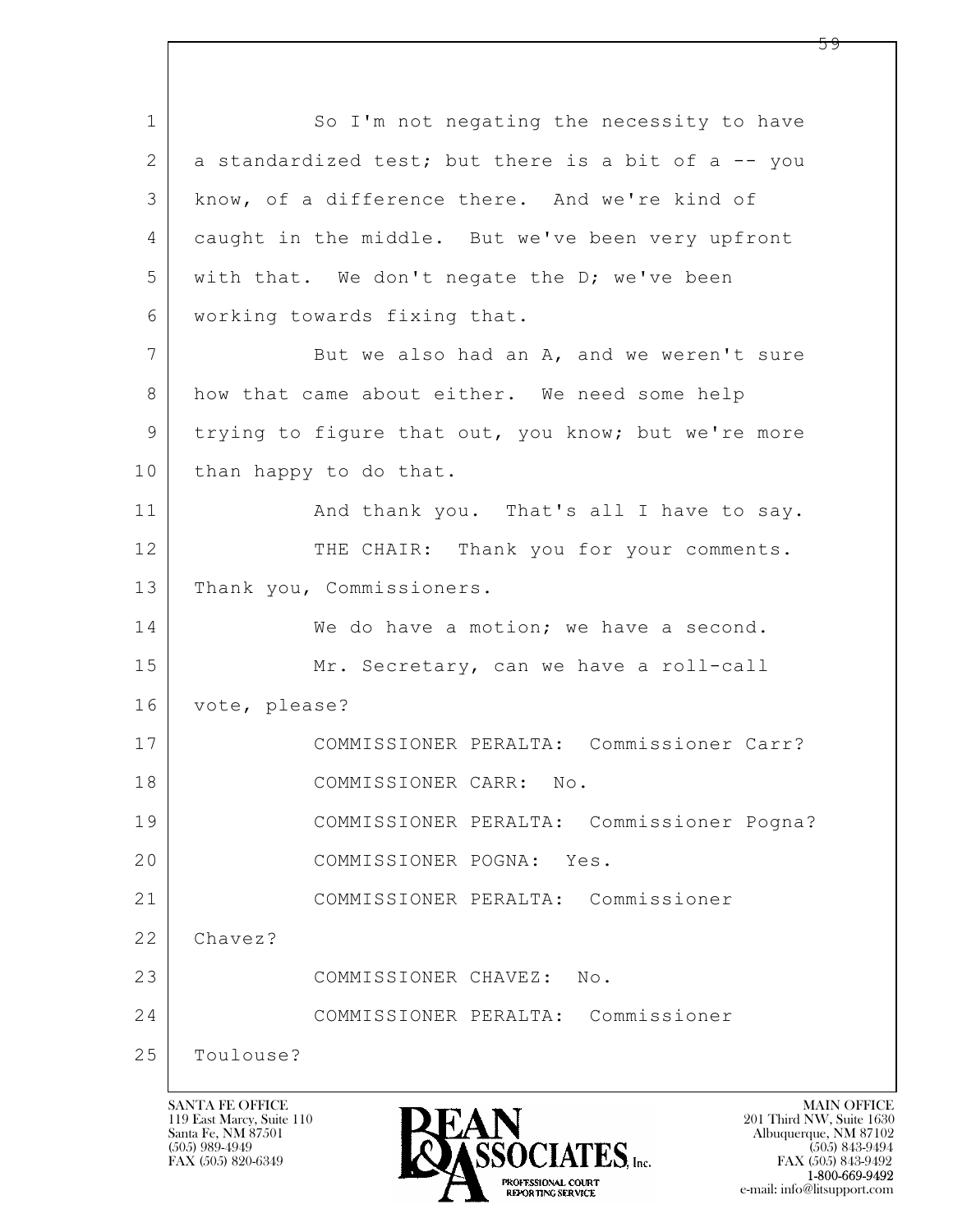$\mathbf{L}$  1 COMMISSIONER TOULOUSE: Yes. 2 COMMISSIONER PERALTA: Commissioner 3 Ambruster? 4 COMMISSIONER ARMBRUSTER: No. 5 COMMISSIONER PERALTA: Commissioner 6 Shearman? 7 COMMISSIONER SHEARMAN: Yes. 8 COMMISSIONER PERALTA: Commissioner 9 Conyers? 10 COMMISSIONER CONYERS: Yes. 11 COMMISSIONER PERALTA: Commissioner 12 Peralta votes "Yes." 13 Commissioner Gipson? 14 COMMISSIONER GIPSON: Yes. 15 COMMISSIONER PERALTA: Commissioner 16 Bergman? 17 THE CHAIR: Yes. 18 | COMMISSIONER PERALTA: Mr. Chair, that is 19 7 to 3 in favor of the motion. 20 THE CHAIR: Thank you, Mr. Secretary. We 21 do have -- that motion has been approved by a 7-to-3 22 vote. 23 We are now ready to move on to the second 24 amendment request, which I believe should 25 appropriately be the enrollment cap increase. And

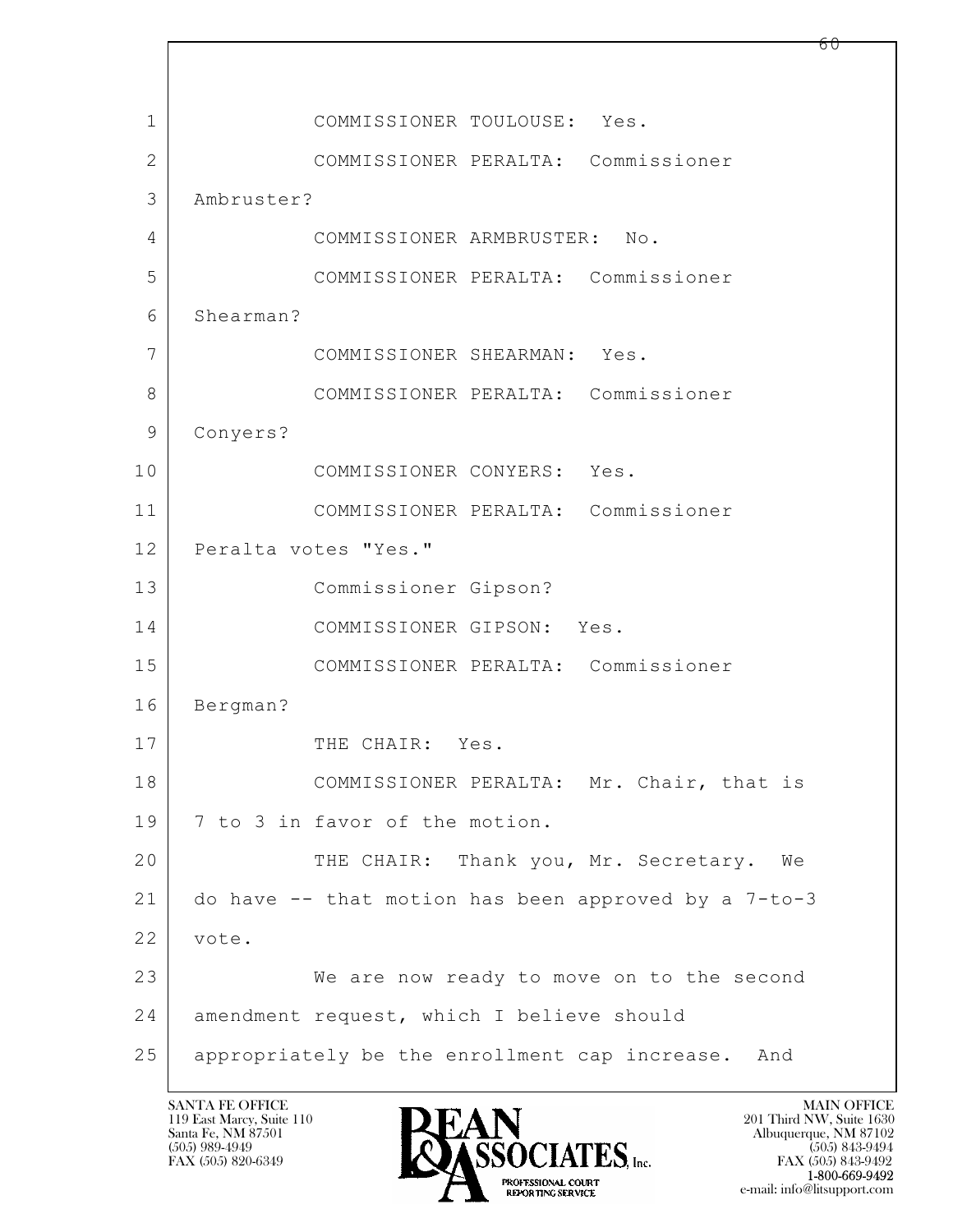$\mathbf{L}$  1 we'll then take up the night school amendment 2 request. 3 | The Many thoughts -- were your initial 4 comments, Director, were they addressed to all these 5 requests? 6 | MS. POULOS: Chairman Bergman, 7 Commissioners, yes, they were. 8 THE CHAIR: All right. We're now talking 9 about the enrollment cap increase. Do you guys have 10 anything further to add in that area? 11 | MR. OGAS: No, Commissioner. 12 THE CHAIR: All right. Any discussion 13 from Commissioners or questions of the school about 14 | the enrollment cap increase? 15 COMMISSIONER SHEARMAN: Mr. Chair, I would 16 | make the motion, if there are no questions. 17 THE CHAIR: Did you have a question? 18 COMMISSIONER TOULOUSE: I was just going 19 to ask how their plans for their new facility are 20 coming, since I see they have some plans. 21 MR. OGAS: Thank you. 22 COMMISSIONER TOULOUSE: Because the 23 enrollment cap does need to be contingent on this 24 | new facility, which sounds great. 25 MR. OGAS: Thank you, Commissioner. We

119 East Marcy, Suite 110<br>Santa Fe, NM 87501

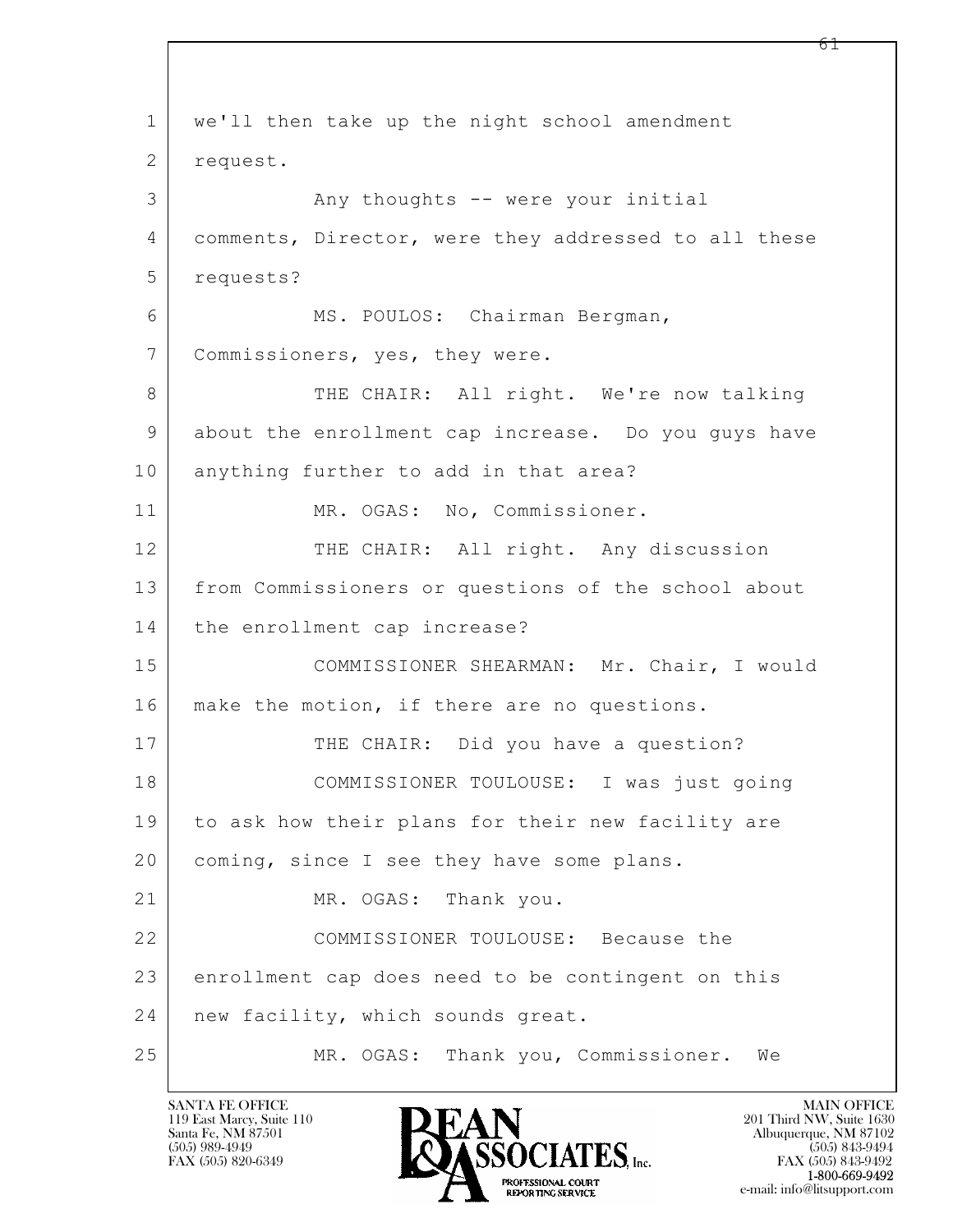$\mathbf{L}$  1 have been working with Jaynes Corporation, Molzen 2 Corbin; and Greer Stafford is the architects. And 3 the first thing is, we have, like I told you before, 4 | through the help of the Village of Los Lunas, 5 procured a 20-acre site just south of the Rail 6 Runner facility. 7 The plan is to bring in roughly 50 8 portables -- and actually, the first two were moved 9 in yesterday, onto the site -- and create an area 10 where we have -- on the northeast corner of the 11 site, we have a high school up here, middle school 12 over here, some high school down around -- we also 13 have the elementary area that is roped off. 14 (Indicates.) 15 | And then there had been some concern from 16 the Charter School Division on where we were going 17 to place what was our night school program that 18 we're choosing to call SODA -- "Graduate SODA," 19 because of Graduate New Mexico. We have a portable 20 that's set right across from the administration with 21 its own parking area, a double-wide, that we'll be 22 able to offer from 9:00 in the morning to 7:00 at 23 | night now; so that we have more than enough space to 24 cover the plans. 25 | There has been a set of plans that are now

119 East Marcy, Suite 110<br>Santa Fe, NM 87501



FAX (505) 843-9492 e-mail: info@litsupport.com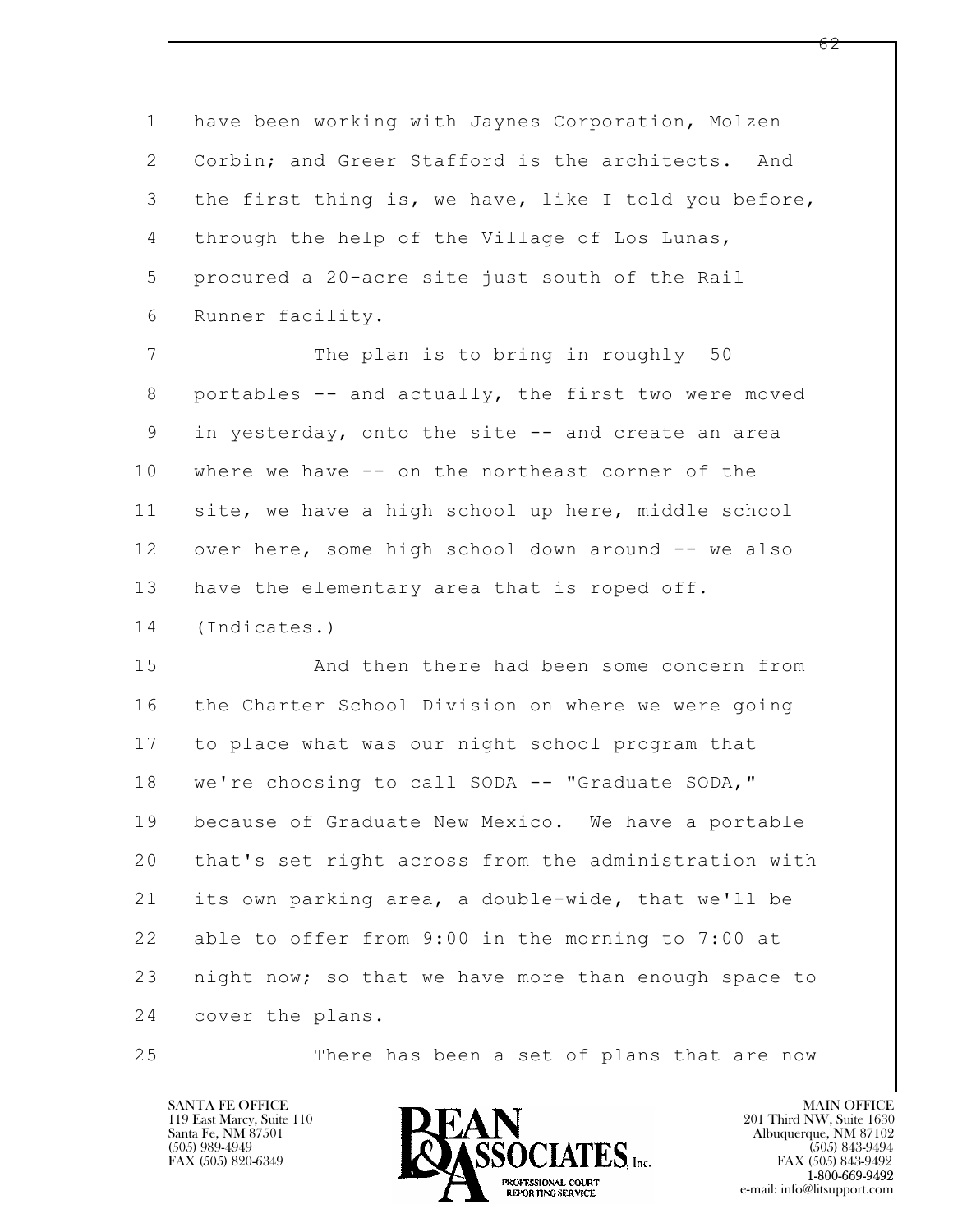$\mathbf{L}$  1 at Martica Casias' office under review for the 2 initial dirt work and site work. We have just 3 | signed a contract with the PSFA for seven 4 double-wides that are coming out of Los Alamos, 5 another two double-wides that are coming out of 6 Clovis, and the rest of the portables are coming out 7 | of Albuquerque Public Schools. 8 COMMISSIONER TOULOUSE: Thank you. 9 THE CHAIR: Do you anticipate that you're 10 going to be in these facilities at the start of the 11 school year? Are you going to start your old 12 facility, and then -- you're going to be able to get 13 all that done in three months? 14 MR. OGAS: Our plan is to be -- they are 15 | really working hard on it. Yes, our plan is to be 16 there in August. Our current lease does not end 17 until the end of September. If need be, there is a 18 | little bit of a cushion; but we want to be in these 19 portables in August, and that's been the plan since 20 the beginning. 21 THE CHAIR: Thank you. 22 Any other comments or questions from 23 Commissioners? 24 Then I guess we are to the point for a 25 motion. Who would like -- Commissioner Shearman, if

119 East Marcy, Suite 110<br>Santa Fe, NM 87501



FAX (505) 843-9492 e-mail: info@litsupport.com

<u>რ3</u>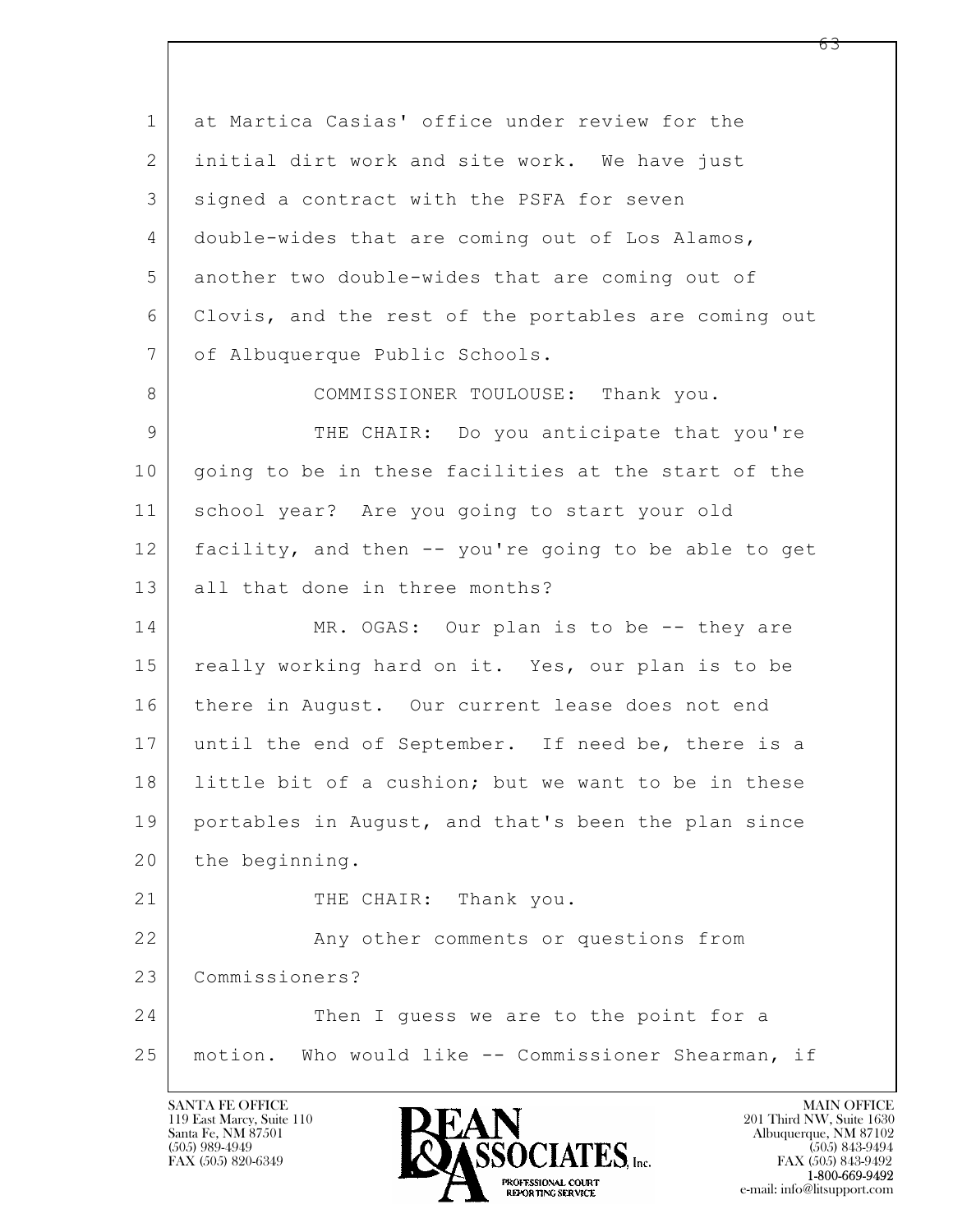$\mathbf{L}$  1 you would, please? 2 COMMISSIONER SHEARMAN: Be glad to. 3 I move that the Public Education 4 Commission approve the amendment request of School 5 of Dreams Academy to increase their enrollment cap 6 by 100, still keeping the condition that their 7 governing council provide official, signed minutes 8 that the pre-K part of this amendment request has 9 been deleted and is agreeable to them. 10 THE CHAIR: Thank you, Commissioner 11 Shearman. 12 I guess that is necessary; because I see 13 | the term "pre-K" on this amendment form. 14 COMMISSIONER SHEARMAN: My rationale. I 15 was trying to be really careful. 16 THE CHAIR: We do have a motion on the 17 floor. Do we have a second? 18 | COMMISSIONER CONYERS: (Indicates.) 19 THE CHAIR: Commissioner Conyers has 20 seconded. 21 Is there any further discussion on this 22 motion? 23 Seeing none, Mr. Secretary, can we have a 24 | roll-call vote? 25 COMMISSIONER PERALTA: Yes, Mr. Chair.

119 East Marcy, Suite 110<br>Santa Fe, NM 87501

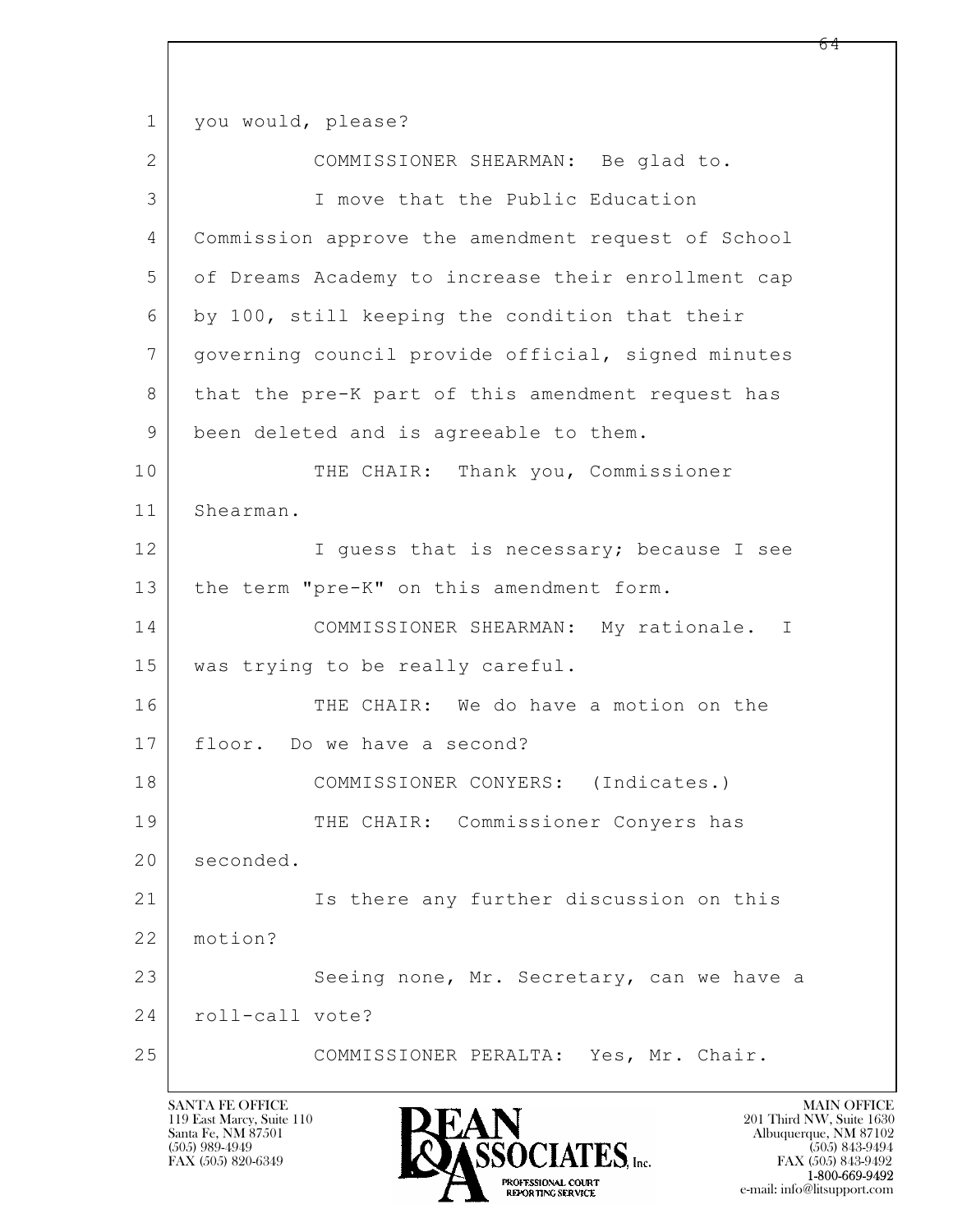| 1  |           | Commissioner Armbruster?           |     |                                           |  |
|----|-----------|------------------------------------|-----|-------------------------------------------|--|
| 2  |           | COMMISSIONER ARMBRUSTER:           |     | No.                                       |  |
| 3  |           |                                    |     | COMMISSIONER PERALTA: Commissioner Pogna? |  |
| 4  |           | COMMISSIONER POGNA: Yes.           |     |                                           |  |
| 5  |           |                                    |     | COMMISSIONER PERALTA: Commissioner Carr?  |  |
| 6  |           | COMMISSIONER CARR:                 | No. |                                           |  |
| 7  |           |                                    |     | COMMISSIONER PERALTA: Commissioner        |  |
| 8  | Chavez?   |                                    |     |                                           |  |
| 9  |           | COMMISSIONER CHAVEZ: No.           |     |                                           |  |
| 10 |           |                                    |     | COMMISSIONER PERALTA: Commissioner        |  |
| 11 | Toulouse? |                                    |     |                                           |  |
| 12 |           | COMMISSIONER TOULOUSE: Yes.        |     |                                           |  |
| 13 |           |                                    |     | COMMISSIONER PERALTA: Commissioner        |  |
| 14 | Conyers?  |                                    |     |                                           |  |
| 15 |           | COMMISSIONER CONYERS: Yes.         |     |                                           |  |
| 16 |           | COMMISSIONER PERALTA: Commissioner |     |                                           |  |
| 17 |           | Peralta votes "Yes."               |     |                                           |  |
| 18 |           | Commissioner Shearman?             |     |                                           |  |
| 19 |           | COMMISSIONER SHEARMAN:             |     | Yes.                                      |  |
| 20 |           |                                    |     | COMMISSIONER PERALTA: Commissioner        |  |
| 21 | Gipson?   |                                    |     |                                           |  |
| 22 |           | COMMISSIONER GIPSON: Yes.          |     |                                           |  |
| 23 |           |                                    |     | COMMISSIONER PERALTA: Commissioner        |  |
| 24 | Bergman?  |                                    |     |                                           |  |
| 25 |           | THE CHAIR: Yes.                    |     |                                           |  |
|    |           |                                    |     |                                           |  |

 $\overline{\phantom{a}}$ 

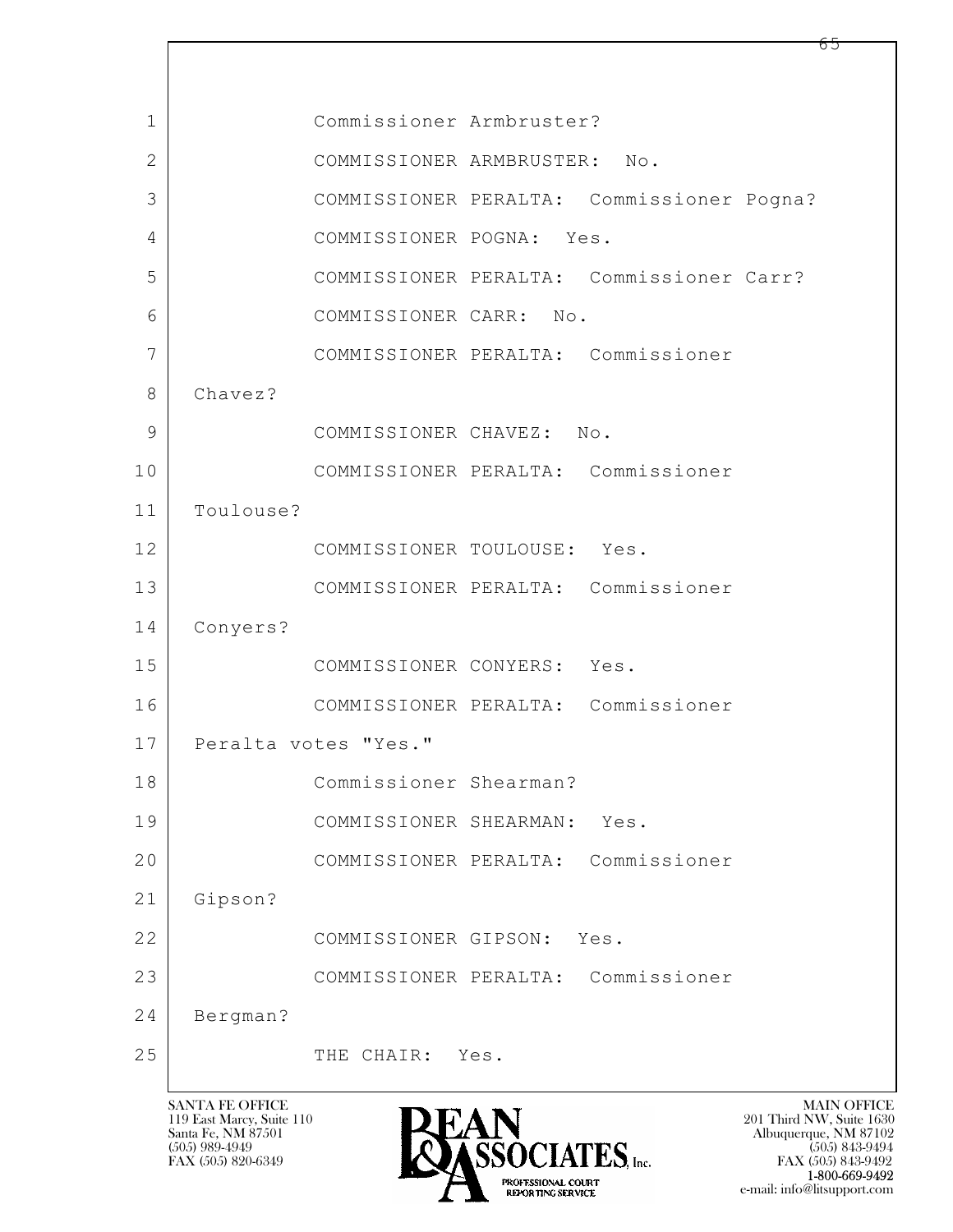$\mathbf{L}$  1 COMMISSIONER PERALTA: Mr. Chair, that is 2 7 to 3 in favor of the motion. 3 THE CHAIR: Thank you, Mr. Secretary. I 4 will note that that motion has been approved by a 5 7-to-3 vote with the conditions that were a part of 6 the motion. 7 The third amendment that is before us 8 today is about their night school. And for those 9 that may not remember, they're here for this because 10 it was discovered this school already has a night 11 school that we didn't know about, if I remember -- $12$  and  $I'm$  --13 MR. OGAS: That's correct. 14 THE CHAIR: So they are here at our 15 request on this one, I guess, to make it legal after 16 the fact. 17 It's unfortunate that that worked out that 18 way. But we can't change how it was. We just need 19 to have compliance with the way it is. We don't 20 | like to do business this way; but I quess 21 | occasionally, we are forced to do this. 22 Any thoughts from the school? I know you 23 addressed it last time. Anything you want to add? 24 Okay. Maybe you might explain again how 25 we got into this.

119 East Marcy, Suite 110<br>Santa Fe, NM 87501

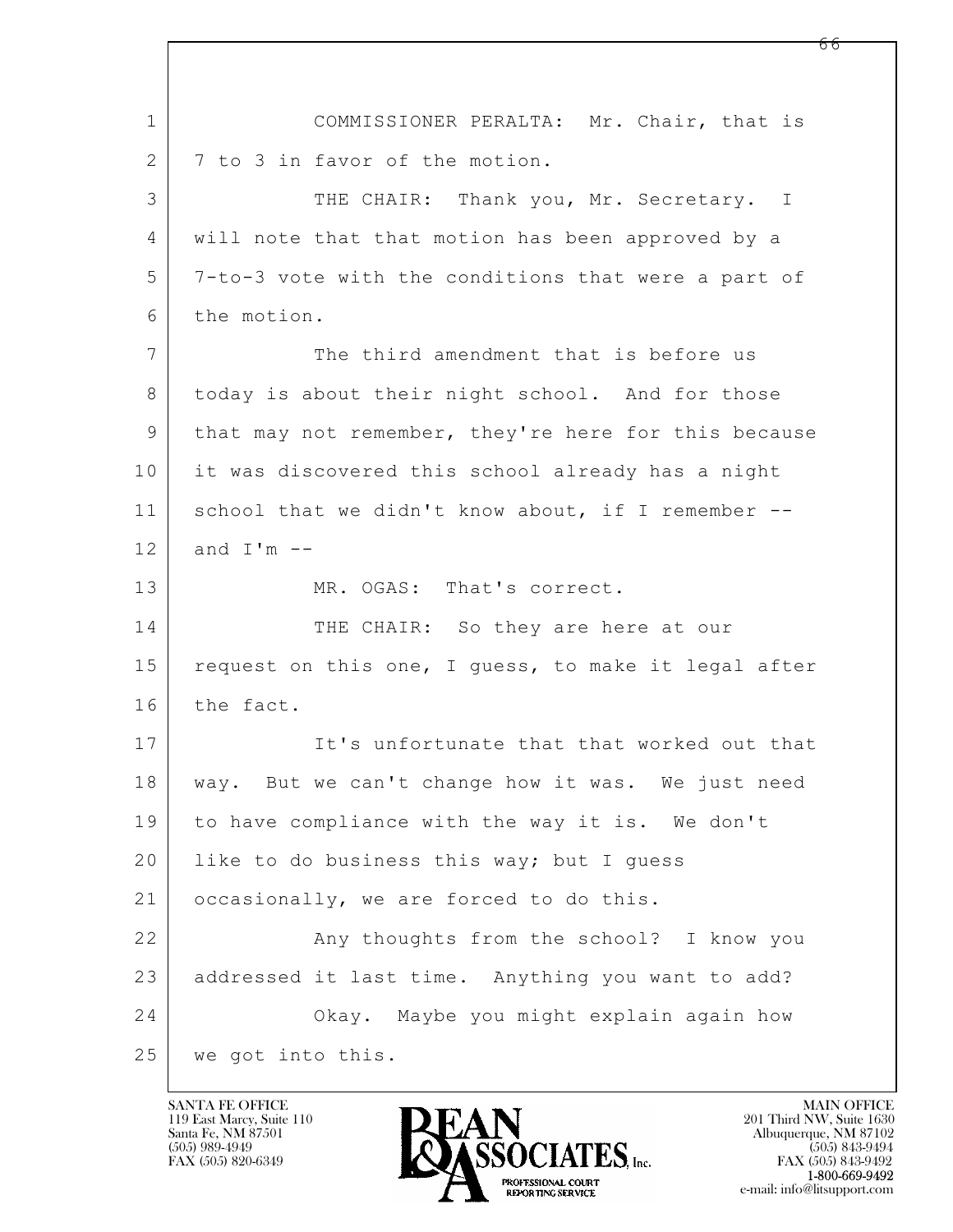$\mathbf{L}$  1 MR. OGAS: I'll be happy to. I know 2 you've got a long agenda. But our night program 3 came as a result of the old "Graduate New Mexico, 4 It's Everybody's Business," initiative that was at 5 the tail-end of Governor Richardson's tenure. 6 We wrote a grant in the spring of -- I 7 think '9-'10 or '10-'11 -- I lose track anymore. We 8 | wrote a grant that spring to start the night school 9 the next year; it was approved. We've kept it ever 10 | since. 11 Since then, we've gone through a renewal 12 without problem. We've gone through site visits 13 annually without problem. And it's not like we've 14 hid it back in a corner. 15 We have had probably about 25 students 16 over the last three years graduate with their high 17 school diplomas out of that night school program. 18 We had about seven last night, that were robed by 19 | their families, that came out of that program. 20 | And, you know, we're real proud of that. 21 You know, if -- we realize -- I mean, it's a very 22 | transient group; it's a very mobile group, you know. 23 And we're taking a risk. And I do understand why 24 most school districts shy away from this kind of 25 program, because actually, it hurts their bottom

119 East Marcy, Suite 110<br>Santa Fe, NM 87501

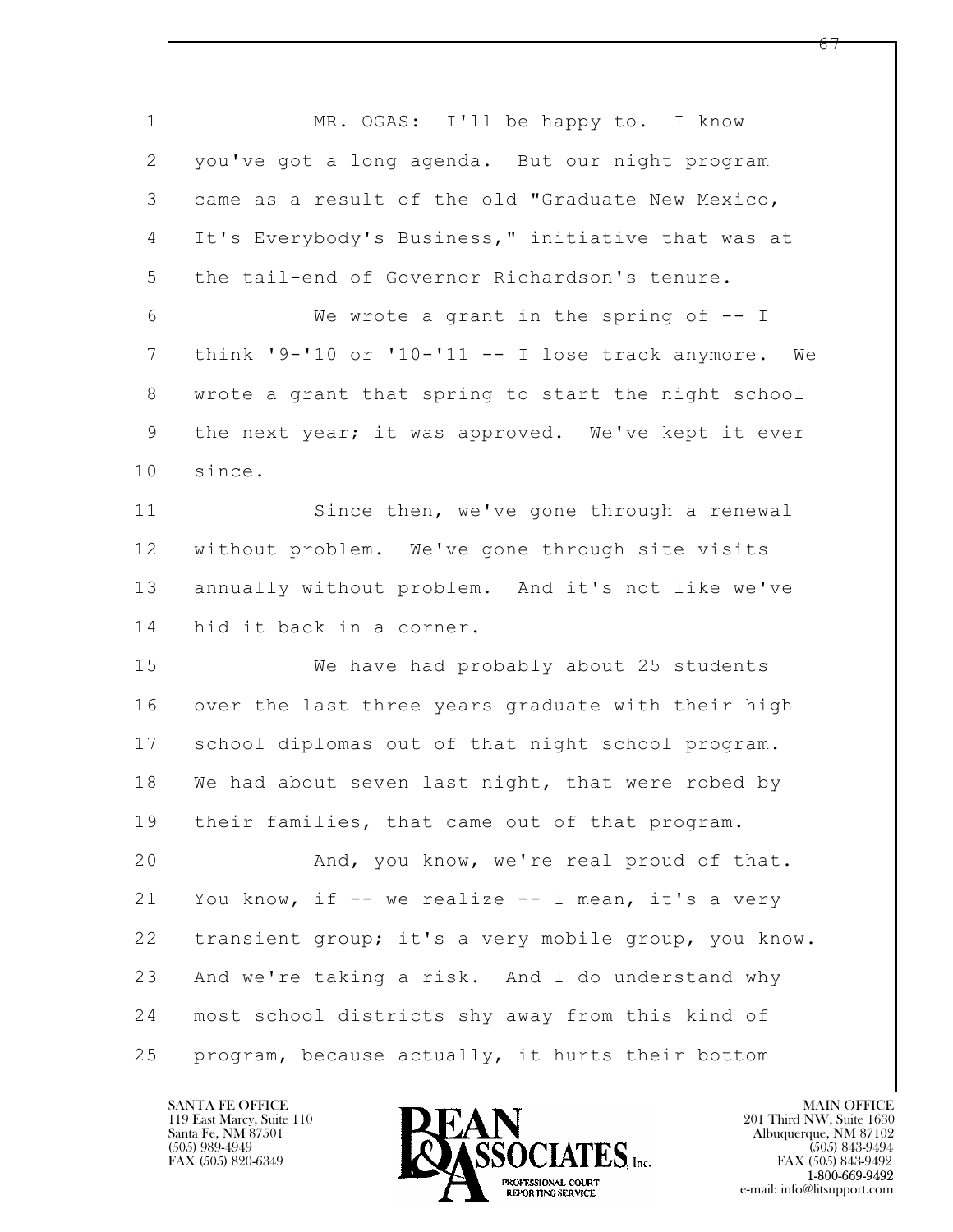$\mathbf{L}$  1 | line when it comes to graduation rates. 2 But you look at the faces of the people 3 that are actually graduating and their families, it 4 | means something to them. So, you know, if you have 5 30 in a program, and five actually make it, that's 6 five more than there were the year before. 7 And that's the commitment that we've made, 8 as a school, to our community. And that basically 9 is the commitment that my father-in-law had to try 10 to help people when we founded School of Dreams 11 | Academy based on a dream that he had. 12 So that's where we're at with it. You 13 | know, we'd like to continue it, knowing that, you 14 know, if you voted us not to continue it, our 15 graduation rate would probably go up to 85 percent; 16 it would help our grade. 17 But at the same time, we're very much 18 committed to trying to help people; so that's why. 19 Thank you. 20 THE CHAIR: Thank you for those comments. 21 | And as I said, it's a situation that none of us 22 would like, or are liking. I'm guessing that if we 23 don't approve the amendment then their night school 24 | goes away; and that's not an ideal solution --25 outcome -- either.

119 East Marcy, Suite 110<br>Santa Fe, NM 87501



FAX (505) 843-9492 e-mail: info@litsupport.com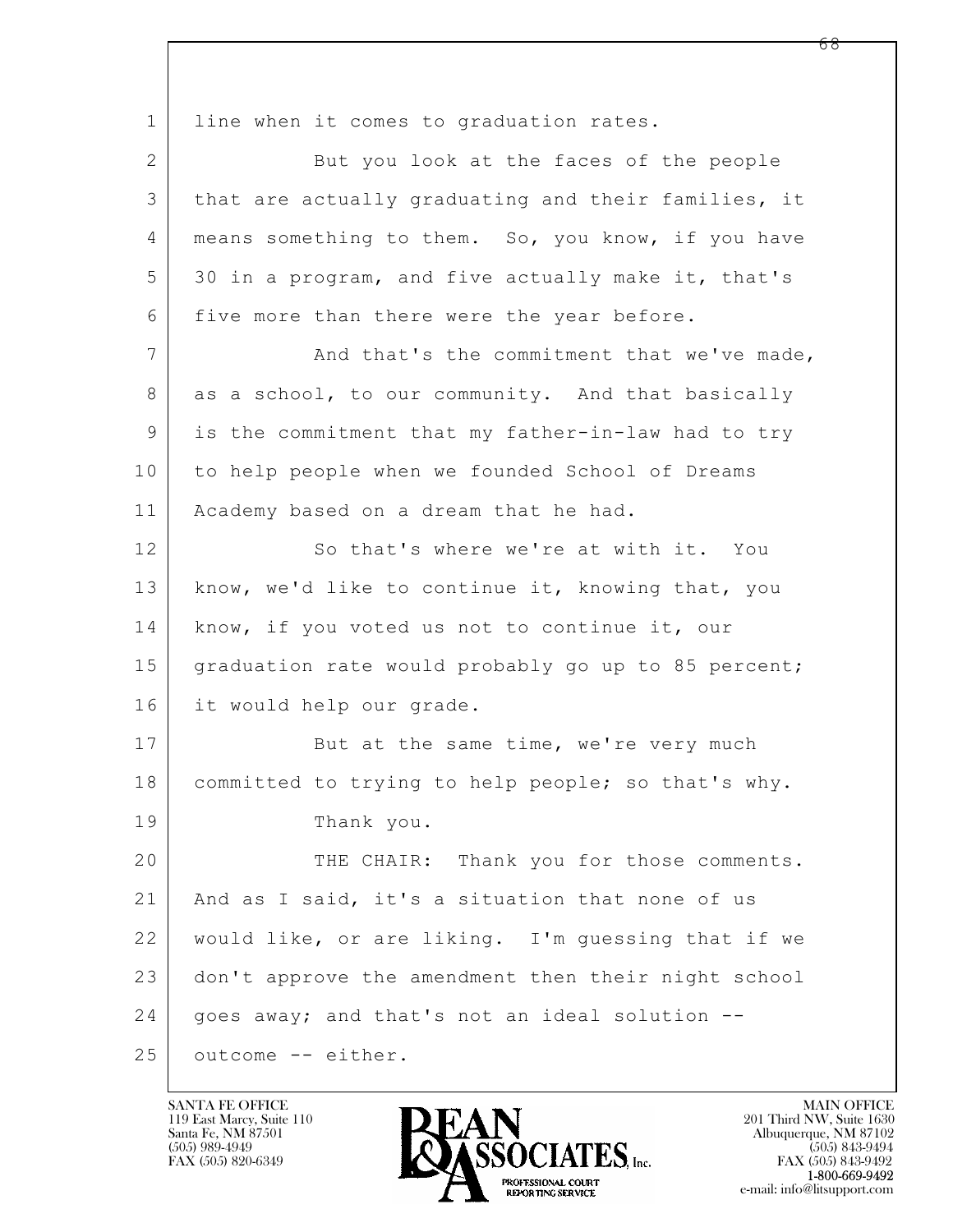$\mathbf{L}$  1 So it's just -- like I say, this is a very 2 difficult situation. But I believe it needs to be 3 rectified. We need to rectify it now. 4 Is there any further discussion or 5 comments? 6 Commissioner Ambruster? 7 COMMISSIONER ARMBRUSTER: Could you please 8 | refresh my memory? How many night school students 9 do you have this year -- I mean, they may have 10 graduated by this point -- but this '15-'16 school 11 year? And then how -- and how many graduated in -- 12 I mean, how long are they there, a day? I don't -- 13 I really don't know how it works; so I wanted to get 14 some clarification. 15 MR. OGAS: So we have what's called more 16 or less a mastery program. And we probably have 17 about 20 -- this is off the top of my head -- about 18 27-or-so students that are actually enrolled in it. 19 Some come during the day and will meet with our 20 teachers. They're all -- they all have an 21 Individual Learning Plan, and we do the Next Step 22 Plans. We provided that information for you, just 23 | like any other high school student. 24 We try to go off of the graduation 25 requirements that they would have had during the

119 East Marcy, Suite 110<br>Santa Fe, NM 87501



FAX (505) 843-9492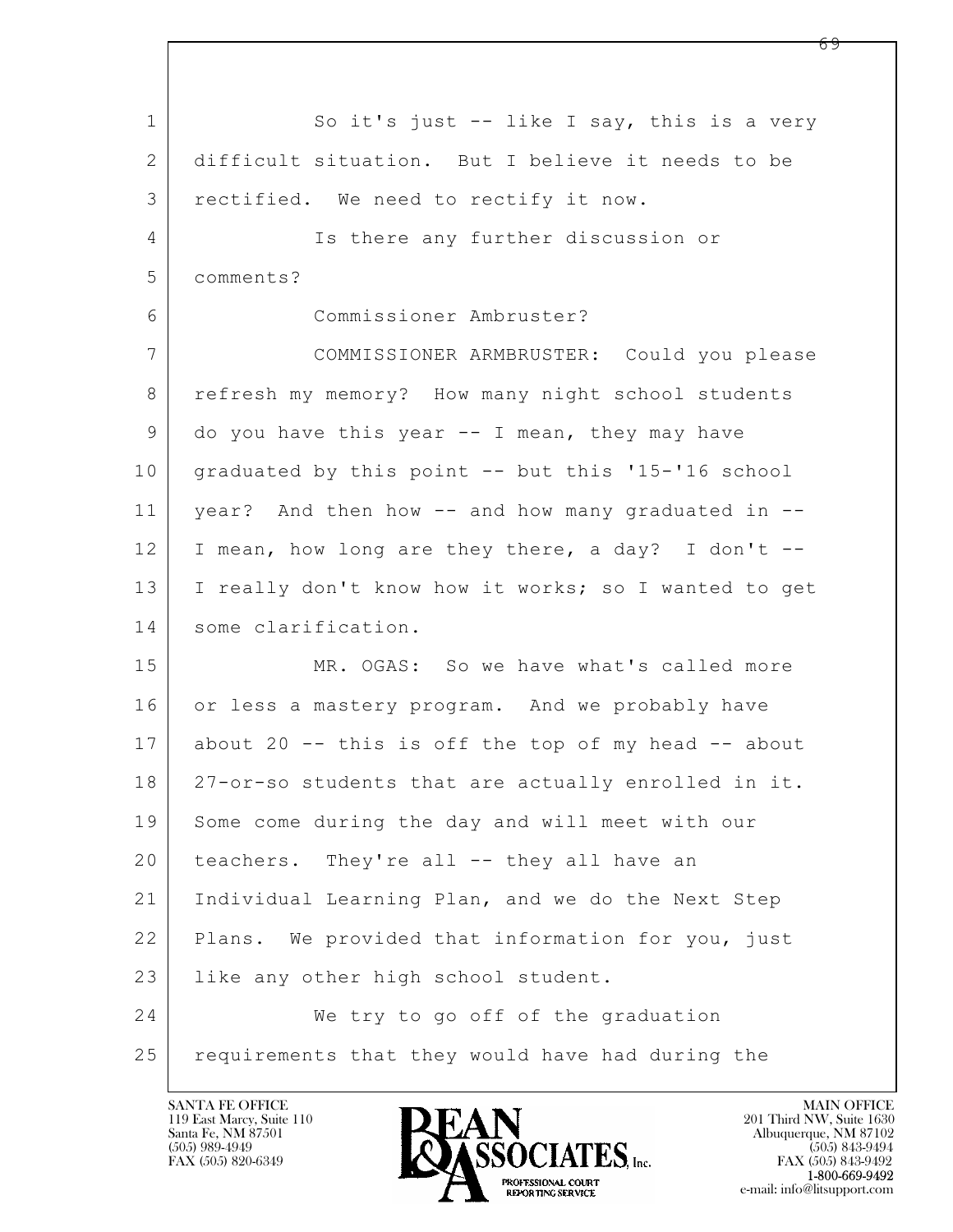$\mathbf{L}$  1 year they would have graduated. So we go back as 2 many as 25 years, sometimes, you know, to try to 3 sort it out. It's no -- it's a real paper 4 nightmare; but at the same time, I think last night 5 at our robing ceremony, there may have been seven 6 students that came out of the night school program 7 that are actually going to get their diplomas 8 tomorrow. 9 COMMISSIONER ARMBRUSTER: So why would 10 those students who are returning to school in your 11 night program be any less likely to graduate than 12 the rest of your students? 13 MR. OGAS: I mean, I think the answer to 14 | that would be individual to each student. Some of 15 them, you know, come based upon wanting to try to 16 get better. Then they realize it may be 17 overwhelming. Others are working. Some are having 18 families. Some want to come back to -- to try to 19 make it right for their families. 20 You know, there's lots of reasons why. 21 And since it's free, you know, because it's part of 22 what we do, then it's -- they're more likely to give  $23$  it a try. 24 What we're -- what we're finding is many 25 that are committed and really want to make it happen

119 East Marcy, Suite 110<br>Santa Fe, NM 87501

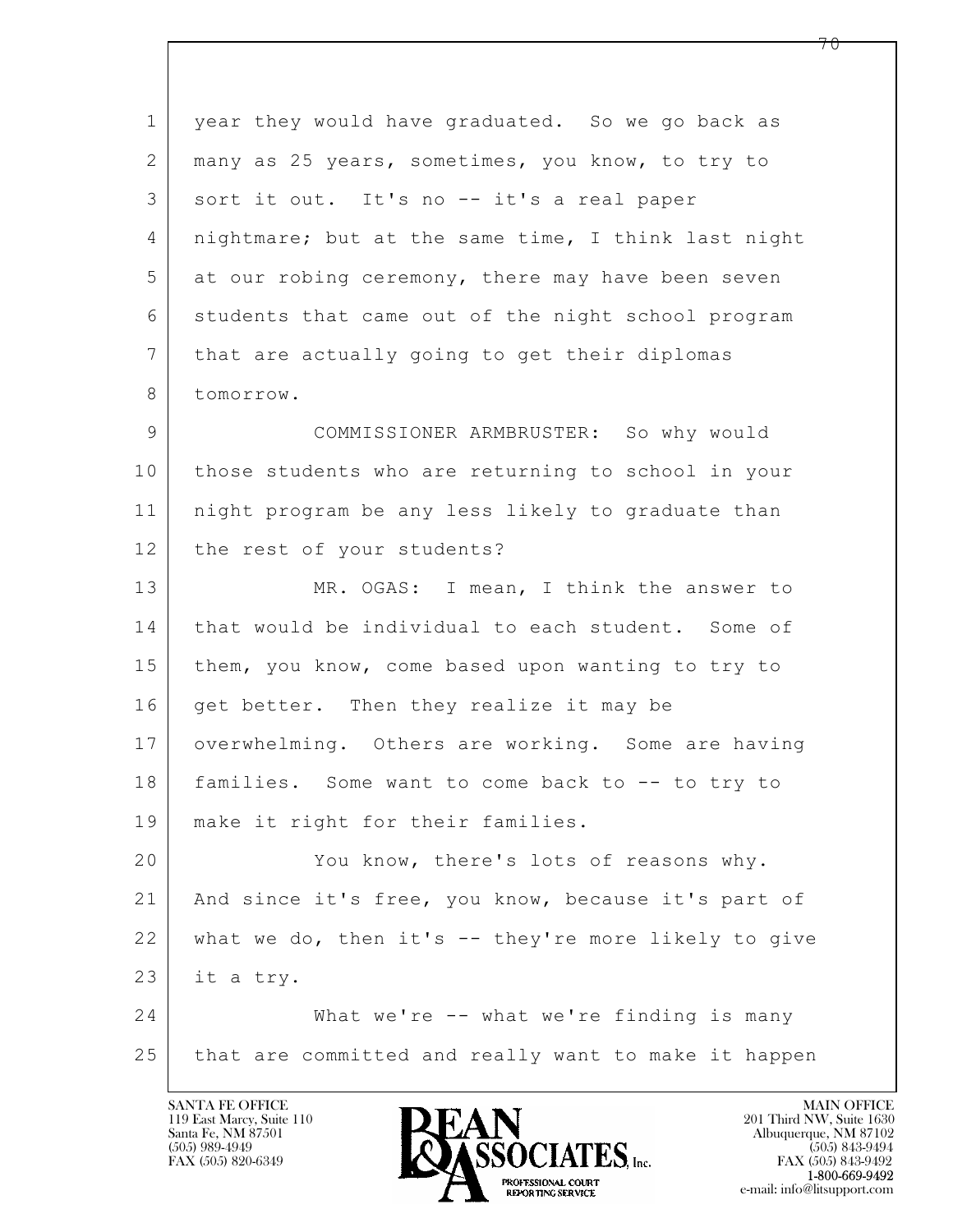$\mathbf{L}$  1 stay. Some move on. Some get a job out of town. 2 | There's lots of reasons why. 3 COMMISSIONER ARMBRUSTER: You get funded 4 for the night school students the same way you get 5 funded for non-night school students? 6 MR. OGAS: That's correct. And I have had 7 conversation with the Public Ed Department on that 8 | issue, you know. And we're willing to -- but, you 9 know, that's a different story altogether. But 10 right now, the only avenue is to enroll them, place 11 them into a cohort, which is weird, because I don't 12 think kids can drop out of school twice; but they 13 do, and on paper anyway. 14 And you can see on our grade, it hurts us. 15 But at the same time, they do get funded. And, you 16 know, there -- there probably needs to be some 17 | looking into that; but it's the way it is. 18 | THE CHAIR: All right. Is that it? 19 | Any other further comments? 20 Commissioner Toulouse? 21 | COMMISSIONER TOULOUSE: Mr. Chair, I 22 support the night school. I think for any of our 23 schools that have a night school, I know you take a 24 chance because of how the grades work. And I'd like 25 to see the Legislature come up with a way to try to

119 East Marcy, Suite 110<br>Santa Fe, NM 87501

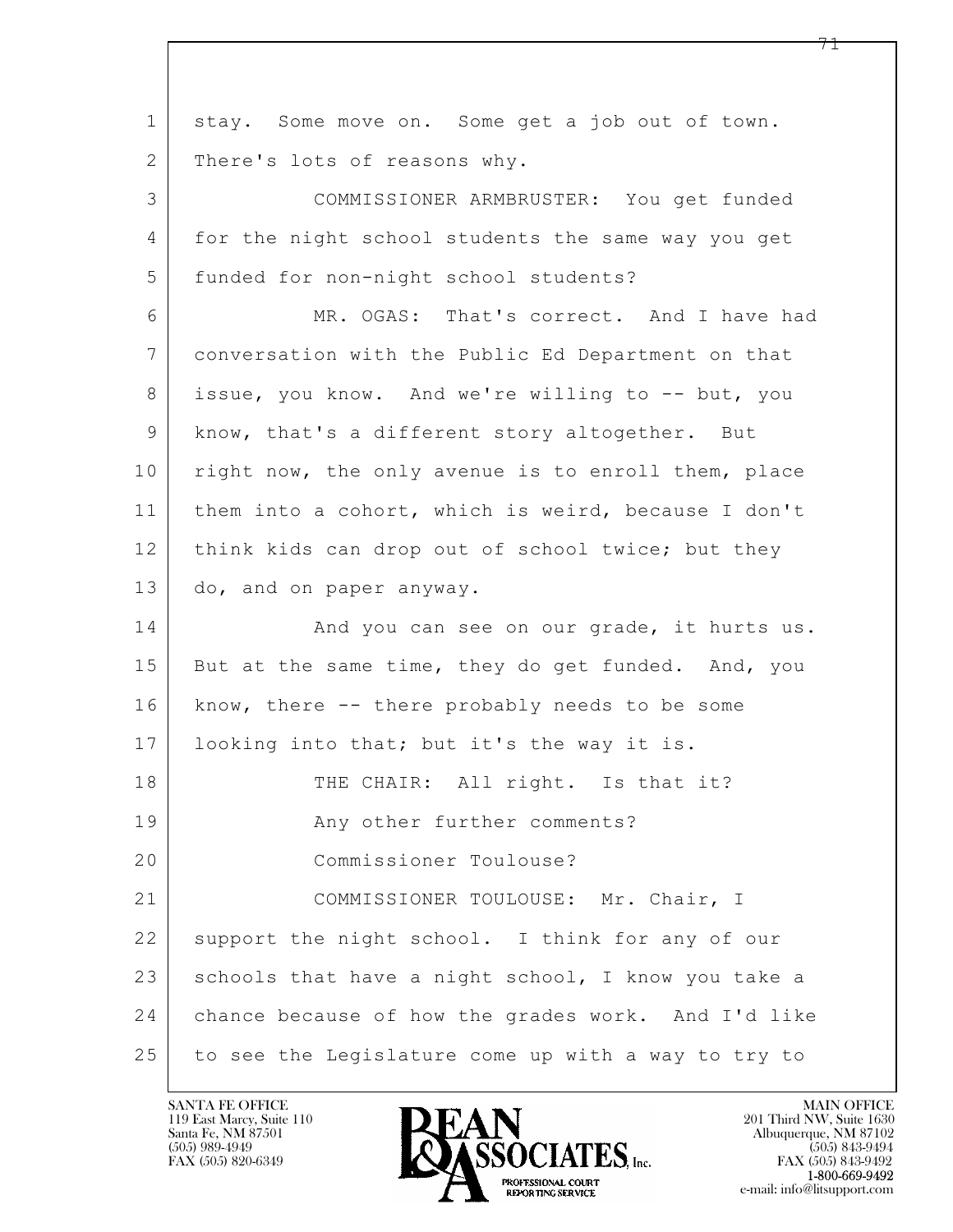$\mathbf{L}$  1 separate those students out from your regular 2 attendees. 3 But I know from past experience that there 4 is a huge difference in somebody with no diploma, 5 with a GED, or a diploma. And your chances of 6 getting a job are better, chances of an employer 7 even wanting to talk to you are better with that 8 diploma, especially the young ones. 9 | And so I support your request to continue 10 this. And I just hope that there's a way to work 11 out these students don't continue to affect your 12 grade, because your grade doesn't deserve this; 13 | because of the regular students who do so well. 14 Thank you. 15 THE CHAIR: Thank you. Anything else? 16 Commissioner Chavez? 17 COMMISSIONER CHAVEZ: Thank you. Yeah, I 18 | have a question about the night school in terms of 19 what it looks like. Can you sort of give a 20 description -- you know, do the students come to 21 | class a certain number of hours, or is it 22 self-study? You know, just what does that 23 instruction look like? 24 MR. OGAS: Yes, Commissioner. What 25 happens when a student enrolls in night school is

119 East Marcy, Suite 110<br>Santa Fe, NM 87501



FAX (505) 843-9492 e-mail: info@litsupport.com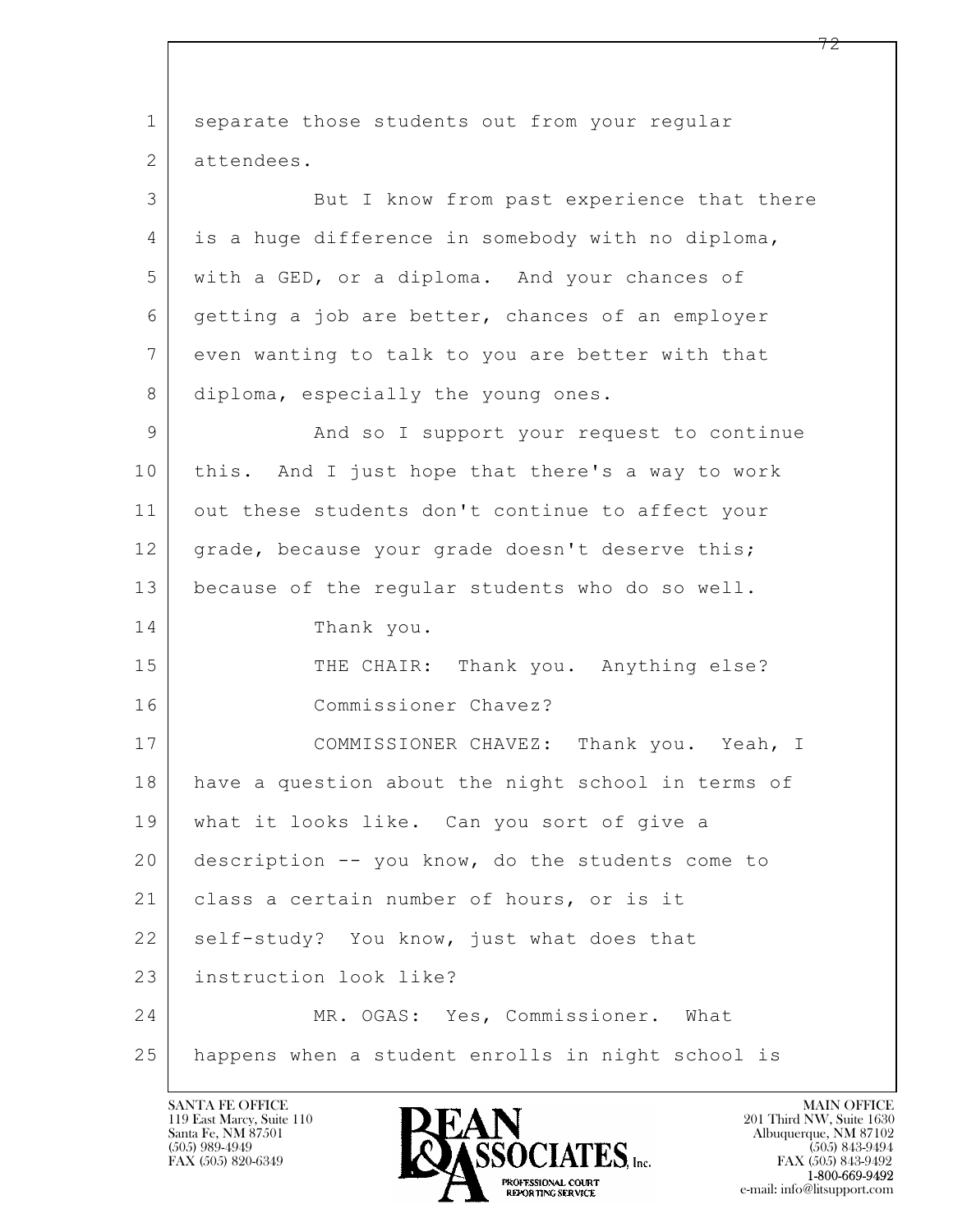$\mathbf{L}$  1 they'll go through a -- well, a review, basically, 2 of what it is they need. And depending on the 3 courses that they need, they'll go through, like, a 4 pre-test. We use Edgenuity, which is an established 5 online program -- it's part of the adopted materials 6 list -- as a pre-test. 7 | And then they'll use -- based upon the 8 work with the teachers and what they need, they'll 9 do a combination of both Edgenuity and project-based 10 types of things. Up until the last meeting, when I 11 | realized it might be an issue, we were open from 12 about 4:00 in the evening to about 7:30 or 8:00 in 13 the evening every day. And students were working 14 through their projects on a self-paced kind of deal. 15 The thing about that is that fell within 16 our charter, because we've always worked on an 17 Individualized Education Program. Every child has 18 an IEP in our school, which is the reason they've 19 been allowed to go to college early, as well. 20 So, you know, that's kind of how that 21 works. They come in. They get instruction from two 22 certified teachers. We have multi certifications 23 with both of those individuals that monitor their 24 programs. They work in conjunction with our 25 counseling staff and Mr. Griego and myself, you

119 East Marcy, Suite 110<br>Santa Fe, NM 87501



 $FAX (505) 843-9492$ <br>1-800-669-9492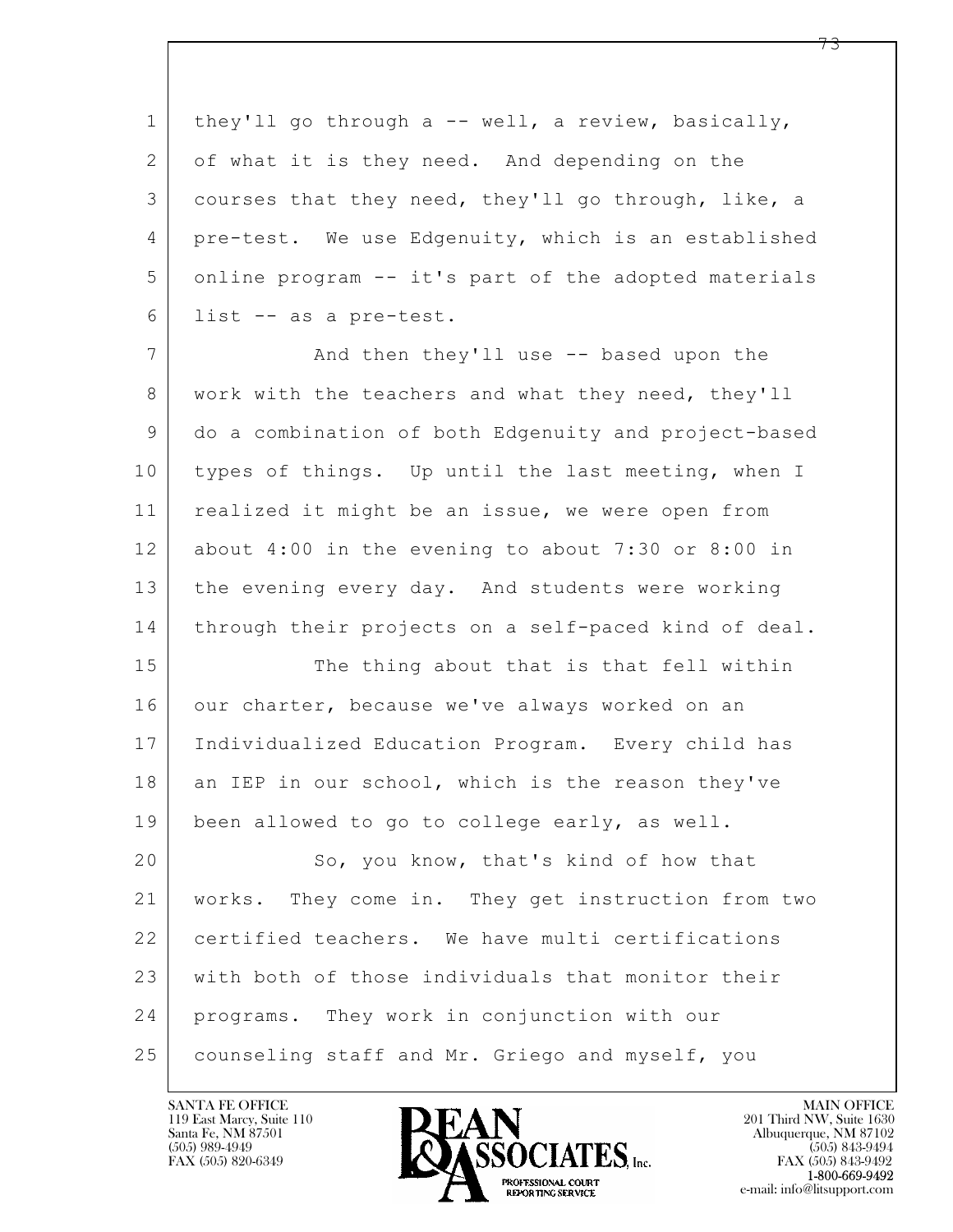$\mathbf{L}$  1 know, to monitor it. 2 COMMISSIONER CHAVEZ: So when you -- so 3 then will a student move -- so then it's sort of 4 more self-made. A student can move through your 5 program quicker or slower. 6 MR. OGAS: Exactly. So if a student comes 7 in and does a pre-test and scores at a 55 percent 8 proficiency in the course, it doesn't make sense to 9 have them go back and begin the course from the 10 beginning. We start them from there on, and we move 11 them forward. 12 COMMISSIONER CHAVEZ: And so can you tell 13 me what specific courses the students might be 14 focusing on? Is it math? 15 MR. OGAS: They take math courses; they 16 | take language arts, history. Some of them have 17 jobs, so we work out a rubric for work study, 18 credit-for-elective kinds of things. We meet the 19 | same graduation requirements as anybody else. 20 COMMISSIONER CHAVEZ: And do you have a -- 21 just maybe sort of off the top of your head, how 22 | long are those students enrolled in these programs? 23 How long -- maybe a better question is how long does 24 it take them to graduate? 25 MR. OGAS: We've had some students finish

119 East Marcy, Suite 110<br>Santa Fe, NM 87501

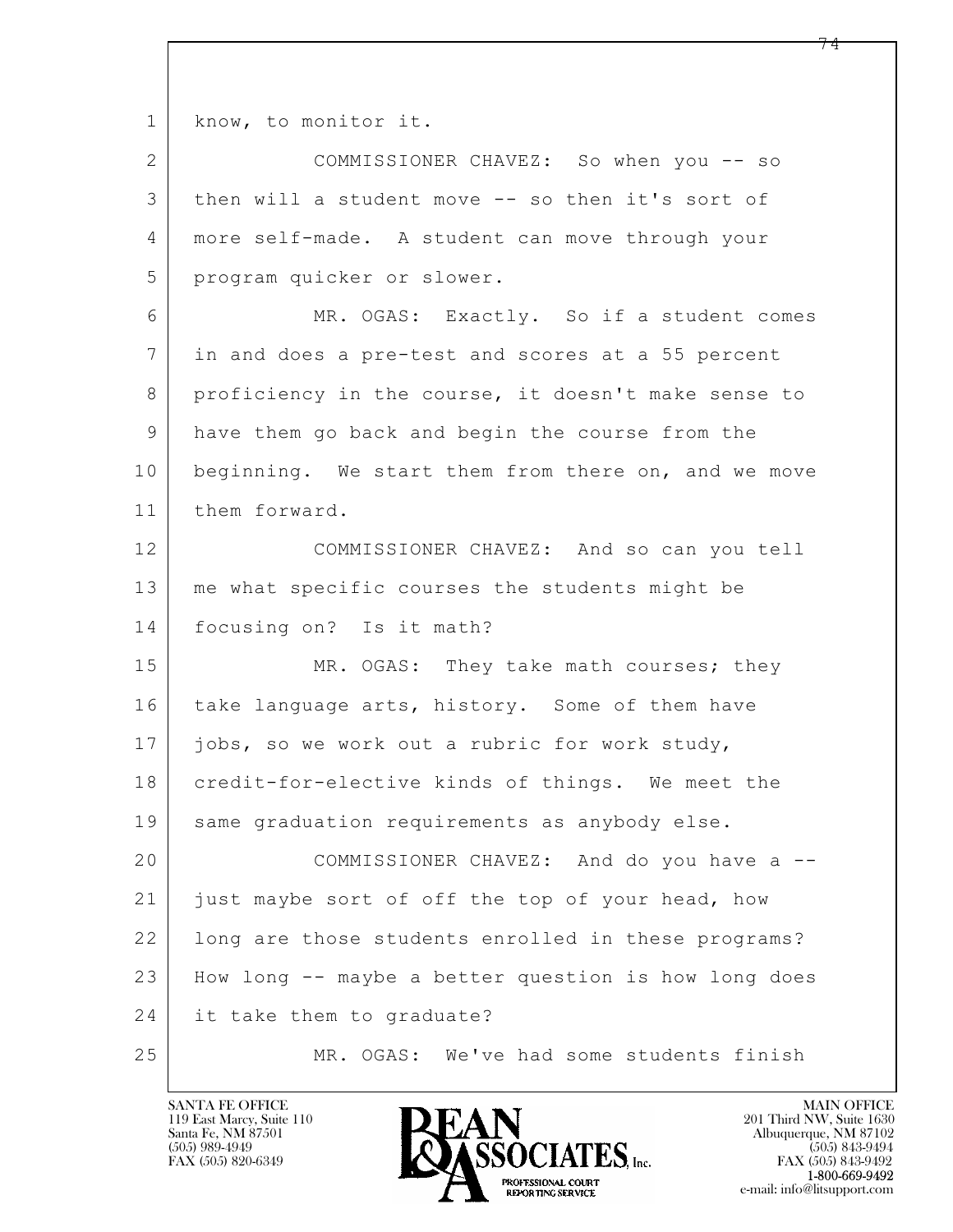$\mathbf{L}$  1 within a year, maybe, you know, course of a year, 2 two years. It all depends on their Individual 3 Learning Plan and their Next Step Plan that's 4 developed, just like everybody else's. 5 COMMISSIONER CHAVEZ: Okay. Thank you. 6 THE CHAIR: Thank you. 7 Anyone else? 8 Commissioner Conyers? 9 COMMISSIONER CONYERS: I'd like to support 10 what Commissioner Toulouse had to say and commend 11 you, because these programs are in great need 12 statewide. And I'm glad you have certainly a 13 face-to-face component. Even in many GED programs 14 and so on, the tendency is to hand the student a 15 computer and say, "Go to this website and do this, 16 and let me know how you're doing." 17 | And for, you know, at-risk students, that 18 just doesn't work. And so I commend what you're 19 doing. 20 THE CHAIR: Thank you. 21 Anything else? 22 | And I just want to add that I always enjoy 23 hearing about seven students who are now graduating 24 who probably weren't going to graduate. They have a 25 brighter future ahead of them now, because they have

119 East Marcy, Suite 110<br>Santa Fe, NM 87501

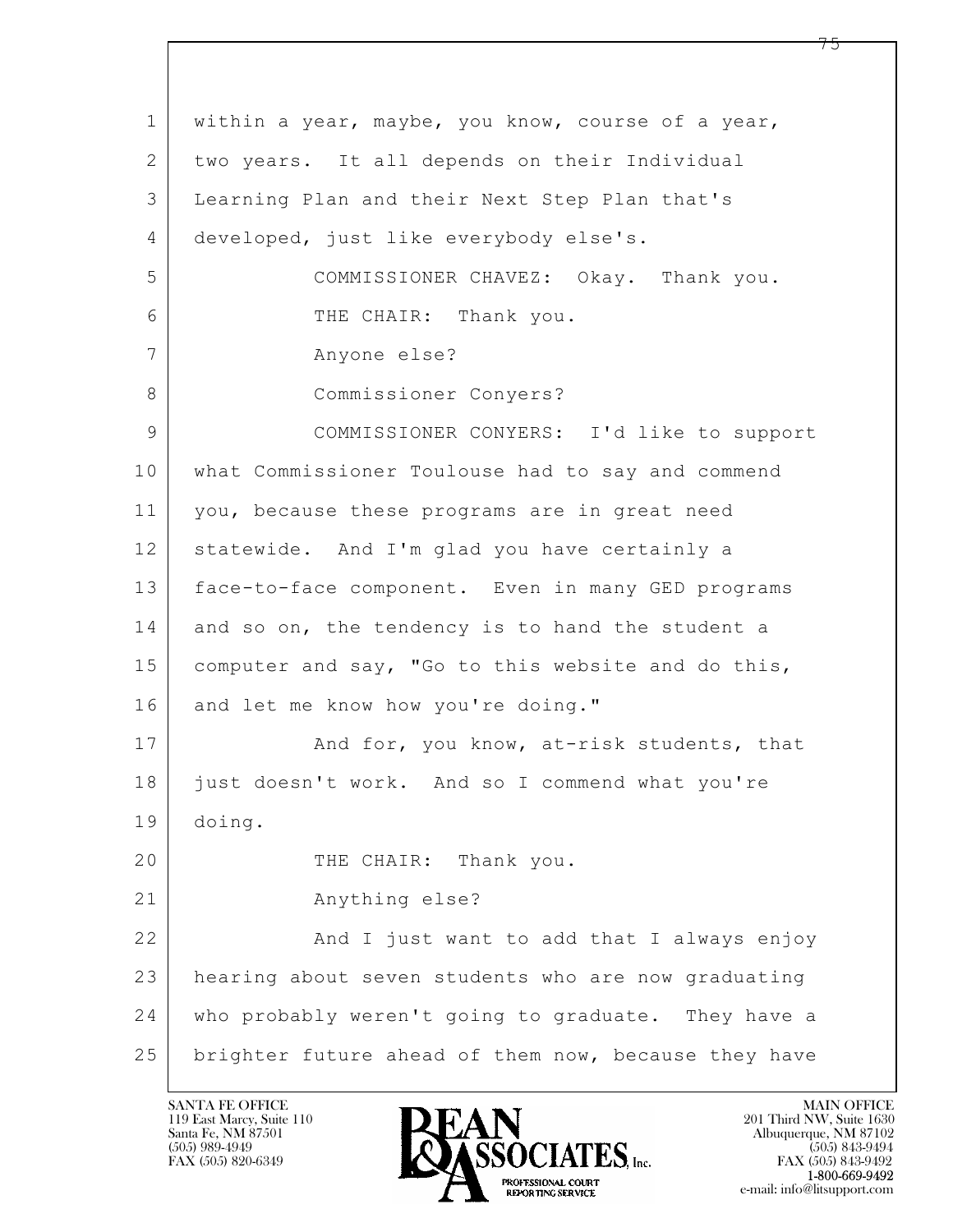1 a high school diploma.

| $\overline{2}$ | And I think that's one of the basic tenets           |
|----------------|------------------------------------------------------|
| 3              | of why we have charter schools is to give those      |
| 4              | kinds of students the opportunity, a second bite at  |
| 5              | the apple, if that's what you want to call it, to    |
| 6              | make it a simple issue.                              |
| $\overline{7}$ | I enjoy hearing those kinds of stories and           |
| 8              | I'm happy for them.                                  |
| $\mathsf 9$    | If we have no further discussion -- we               |
| 10             | don't have a sample motion for this one. I'm going   |
| 11             | to note that on the form that I did find in the      |
| 12             | book, there is a paragraph here called the "Proposed |
| 13             | Revision." I'm going to suggest that whoever makes   |
| 14             | the motion, I believe this paragraph should be read  |
| 15             | in as a part of the motion, because it mentions      |
| 16             | several different things. I can add -- yeah, you've  |
| 17             | got it right there.                                  |
| 18             | COMMISSIONER SHEARMAN: This?                         |
| 19             | THE CHAIR: No, the first one there. If               |
| 20             | you want to read it real quickly, it mentions the    |
| 21             | non-traditional students. It mentions allowing       |
| 22             | these students opportunities, and it identifies it   |
| 23             | by what they're calling it, "Graduate SODA." I       |
| 24             | think that would should be in the motion.            |
| 25             | If there is no further discussion, I would           |

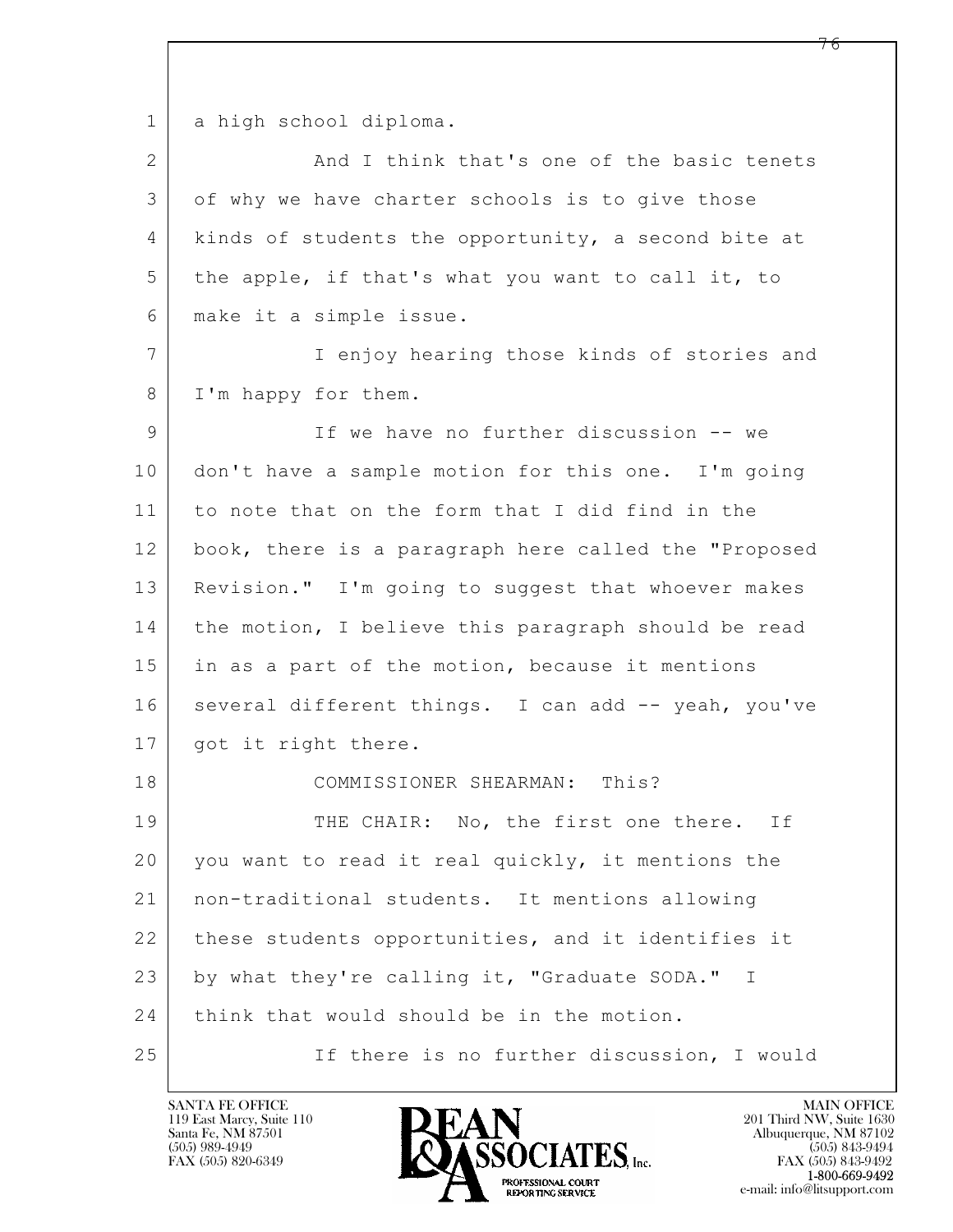| $\mathbf 1$    | entertain a motion at this time.                     |
|----------------|------------------------------------------------------|
| $\overline{2}$ | COMMISSIONER GIPSON: I guess I'll try.               |
| 3              | THE CHAIR: Commissioner Gipson, please?              |
| 4              | COMMISSIONER GIPSON: And you want that               |
| 5              | language put in? Okay. So --                         |
| 6              | THE CHAIR: Word it however you want.                 |
| 7              | COMMISSIONER GIPSON: Okay. I propose                 |
| 8              | that we accept the amendment request by School of    |
| 9              | Dreams Academy for a night school -- a credit        |
| 10             | recovery program -- should we refer to it as a       |
| 11             | credit recovery program? -- allowing non-traditional |
| 12             | students the opportunity to re-engage in a learning  |
| 13             | continuum of high school subject matter with the     |
| 14             | objective to earn a high school diploma.             |
| 15             | COMMISSIONER TOULOUSE: Second.                       |
| 16             | THE CHAIR: Well, keep going. I think we              |
| 17             | need to add what's below that, too; because they are |
| 18             | asking to add some workforce-related activities.     |
| 19             | COMMISSIONER GIPSON: Okay. In addition               |
| 20             | to adding language that will allow these students    |
| 21             | opportunities to participate in workforce-related    |
| 22             | training activities, courses designed to teach job   |
| 23             | readiness skills and prepare them for the workforce. |
| 24             | The program will now be called "Graduate SODA," and  |
| 25             | will be available Monday through Friday from         |

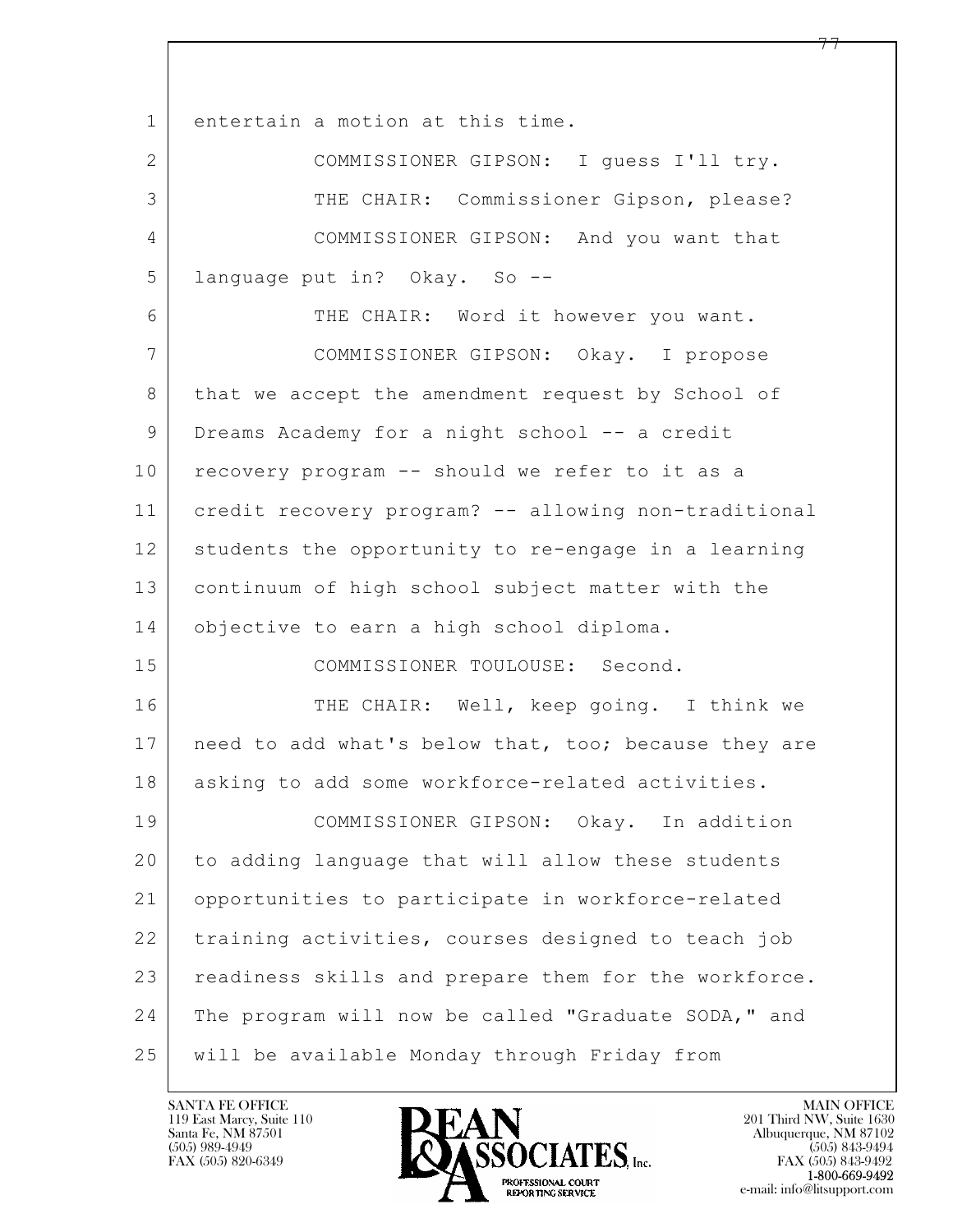$\mathbf{L}$  1 9:00 a.m. till 7:00 p.m. 2 THE CHAIR: Thank you for that. 3 COMMISSIONER TOULOUSE: I want to second 4 it. 5 THE CHAIR: Commissioner, we do have a 6 motion and a second. 7 | I'm just going to raise the question now, 8 because we've done this before. If we leave those 9 hours and days in there, if you change those, you 10 would have to come back. Would you prefer we take 11 that reference out? Or do you want to leave it in? 12 MR. OGAS: Commissioner, I don't know at 13 this point. I think -- we're comfortable with the 14 hours, keeping it open. We've -- from the 15 beginning, have felt that that program needed to be 16 offered. And, in fact -- so, yes, I'm comfortable 17 | with that. 18 | THE CHAIR: I just wanted to -- if you do 19 decide to change it, you'll have to come back and 20 request that. 21 MR. OGAS: The reason we offered it that  $22$  way was because of  $-$  I believe we heard that the 23 program needed to be available at a longer span 24 during the day. So we will make it available during 25 that time, yes, sir.

119 East Marcy, Suite 110<br>Santa Fe, NM 87501

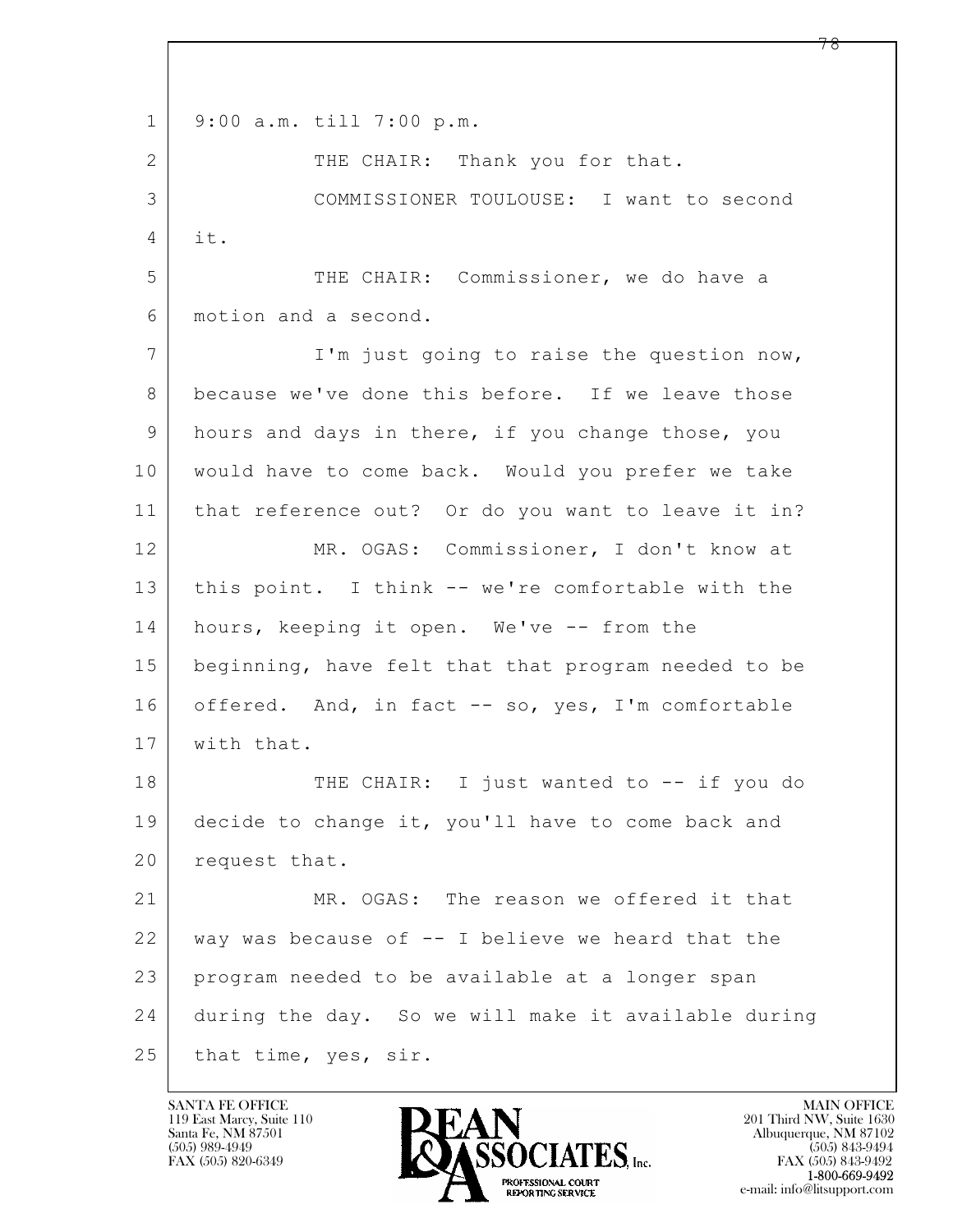$\mathbf{L}$  1 THE CHAIR: All right. Thank you. I just 2 wanted to raise it. 3 We have a motion by Commissioner Gipson. 4 I believe the second was by Commissioner Toulouse. 5 Is there any further discussion on this 6 one? 7 Commissioner Armbruster? 8 COMMISSIONER ARMBRUSTER: So when the 9 students come in, they are not really in direct 10 instruction; they're really on a computer, either at 11 school or at home? Or are they -- is it everything 12 | they get credit for at school? 13 MR. OGAS: Well, when they come in, they 14 | get assessed. But then there is a combination, just 15 like in our day school. We call it a blended model 16 of direct instruction and computer-based 17 instruction, which allows them to work from home as 18 part of what they do. You know, you could call it 19 homework or anything else; but it allows them to 20 work around their schedule. 21 Sometimes they are caring for a child, or 22 they have a work schedule already, and we're trying 23 to work around them, as well. So it is a 24 competency-based, mastery-based type program with 25 instructors that provide instruction and support, as

119 East Marcy, Suite 110<br>Santa Fe, NM 87501



FAX (505) 843-9492 e-mail: info@litsupport.com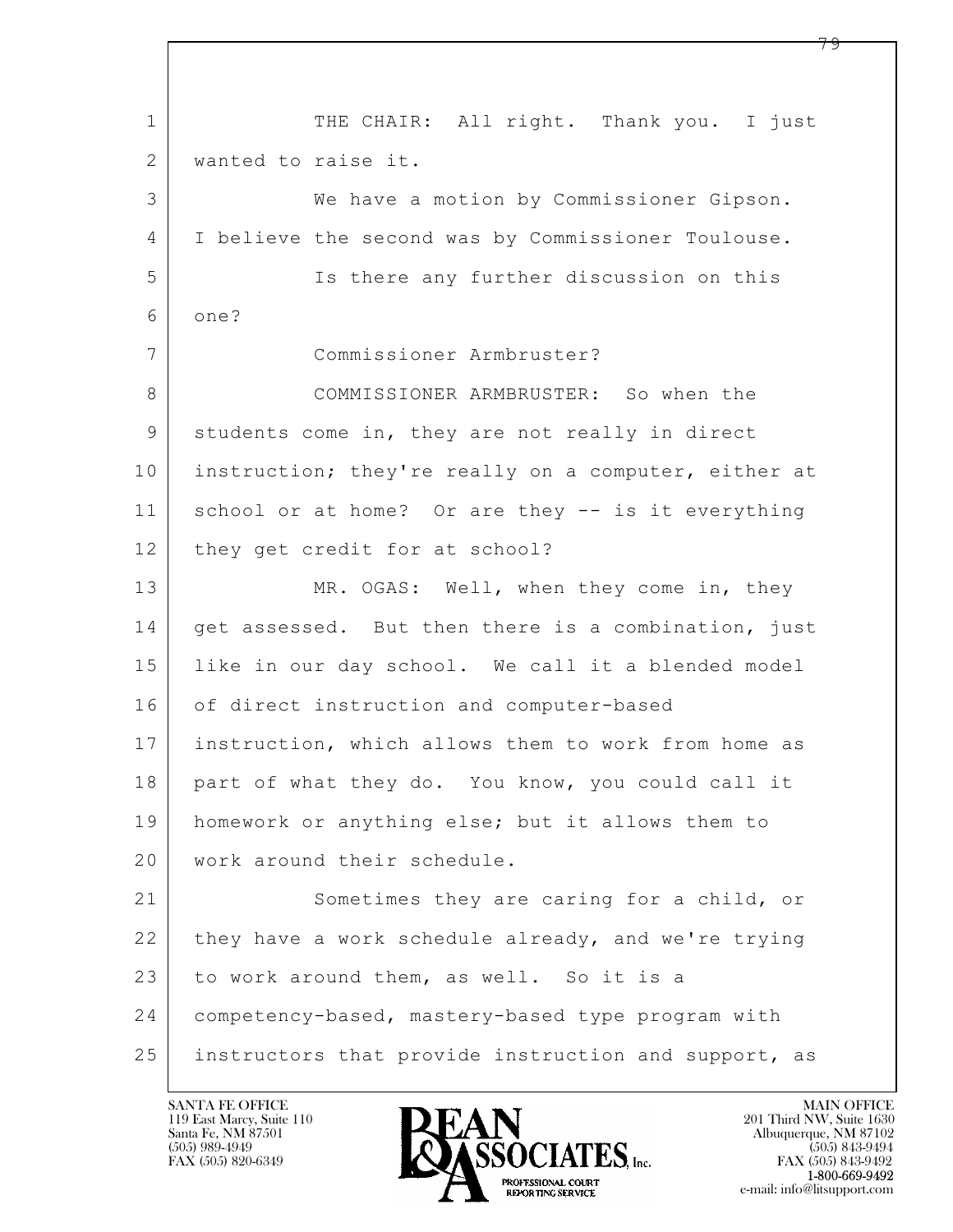$\mathbf{L}$  1 | well as online support from -- you know, we use 2 Edgenuity as a curriculum on steroids, I guess you 3 could call it. 4 COMMISSIONER ARMBRUSTER: Thank you. 5 THE CHAIR: Anything else? 6 COMMISSIONER CARR: Do you want anything 7 else? 8 COMMISSIONER ARMBRUSTER: No, I'm sorry. 9 THE CHAIR: You were looking. I didn't 10 | know if you were trying to find something. 11 COMMISSIONER ARMBRUSTER: No, I was just 12 looking at all my little notes here. 13 THE CHAIR: Okay. Any further discussion? 14 Then I guess we are ready for the 15 Secretary to have a roll-call vote, then. 16 COMMISSIONER PERALTA: Commissioner 17 Peralta will vote "Yes." 18 Commissioner Gipson? 19 COMMISSIONER GIPSON: Yes. 20 COMMISSIONER PERALTA: Commissioner 21 Shearman? 22 COMMISSIONER SHEARMAN: Yes. 23 COMMISSIONER PERALTA: Commissioner 24 Chavez? 25 COMMISSIONER CHAVEZ: Yes.



FAX (505) 843-9492 e-mail: info@litsupport.com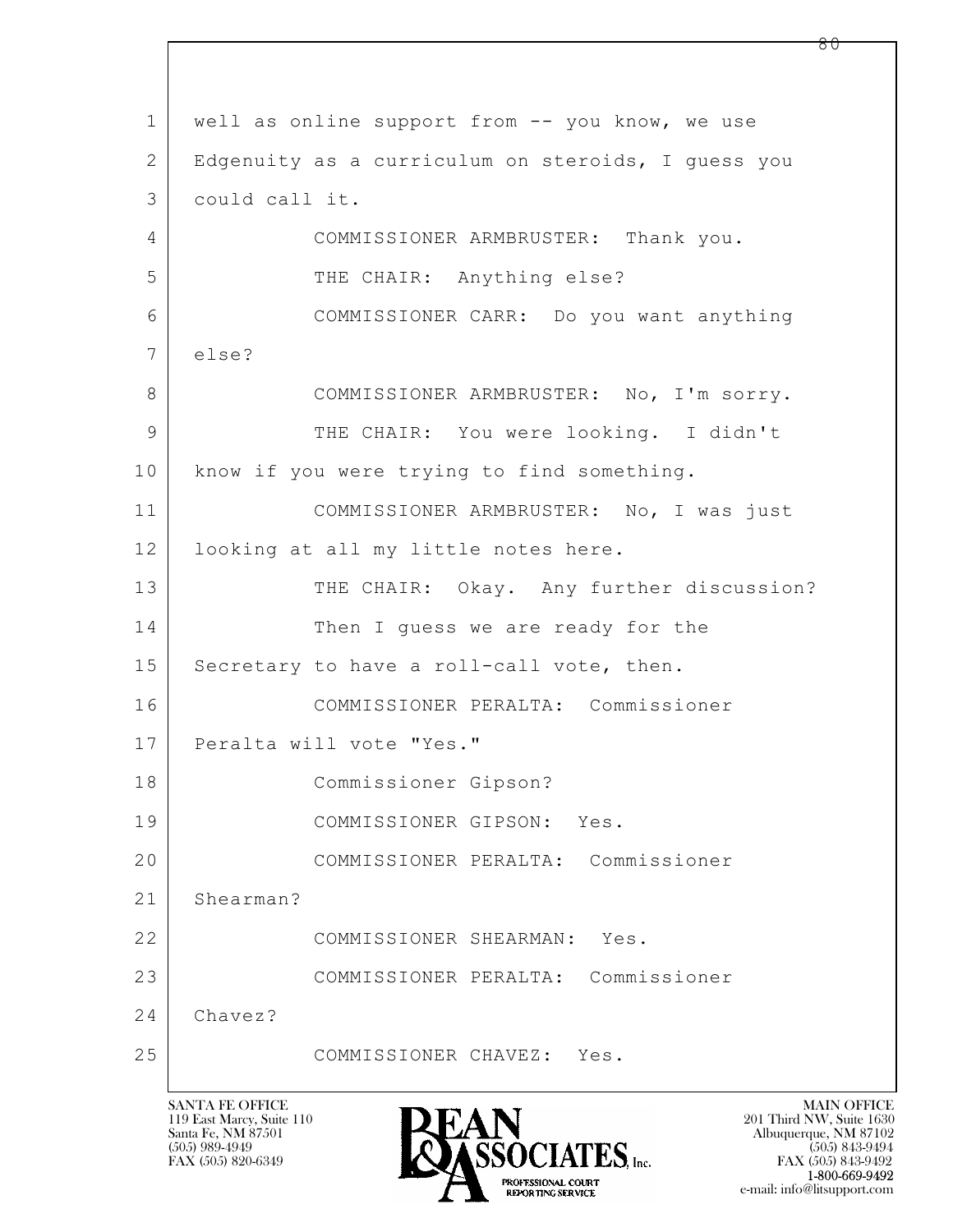$\mathbf{L}$  1 COMMISSIONER PERALTA: Commissioner Carr? 2 COMMISSIONER CARR: Yes. 3 COMMISSIONER PERALTA: Commissioner Pogna? 4 COMMISSIONER POGNA: Yes. 5 COMMISSIONER PERALTA: Commissioner 6 Toulouse? 7 COMMISSIONER TOULOUSE: Yes. 8 COMMISSIONER PERALTA: Commissioner 9 Ambruster? 10 COMMISSIONER ARMBRUSTER: Yes. 11 COMMISSIONER PERALTA: Commissioner 12 Conyers? 13 COMMISSIONER CONYERS: Yes. 14 COMMISSIONER PERALTA: Commissioner 15 Bergman? 16 THE CHAIR: Yes. 17 | COMMISSIONER PERALTA: Mr. Chair, that is 18 | 10 to 0 in favor of the motion. 19 THE CHAIR: Thank you. That motion for 20 the night school has been approved by a 10-to-0 21 | vote. I appreciate your patience. 22 I hope you appreciate the fact that this 23 Commission takes very seriously our need to do our 24 due diligence, also, and be sure what's right is 25 | right.

119 East Marcy, Suite 110<br>Santa Fe, NM 87501

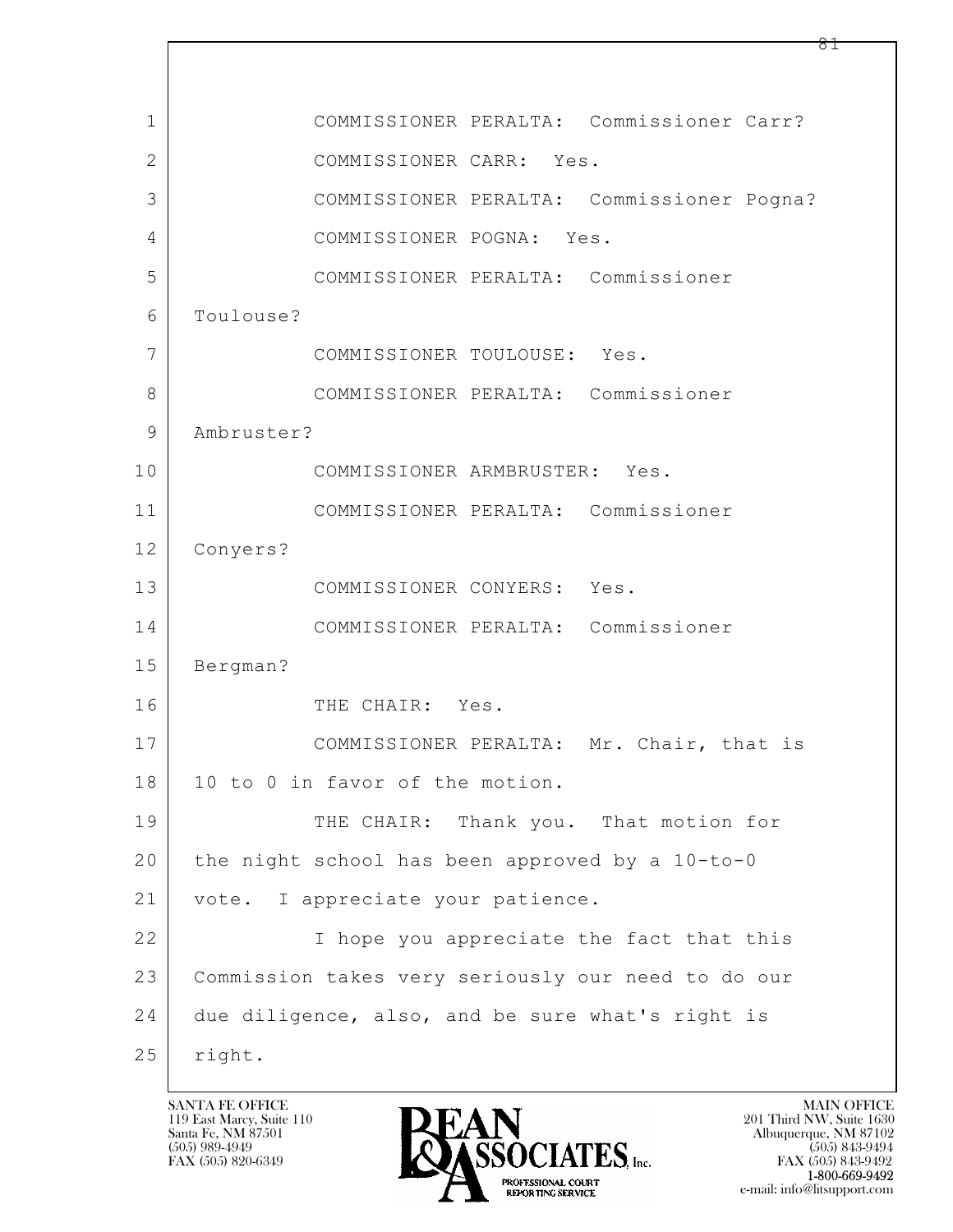| 1              | MR. OGAS: Thank you very much.                       |
|----------------|------------------------------------------------------|
| 2              | THE CHAIR: Thank you very much for being             |
| 3              | here.                                                |
| 4              | Why don't we take a break, a comfort                 |
| 5              | break? We do have still a lot of work to do; so      |
| 6              | please be back at 20 till or earlier, please.        |
| $\overline{7}$ | (Recess taken, 10:27 a.m. to 10:40 a.m.)             |
| 8              | THE CHAIR: I'm going to call us back into            |
| 9              | session from this -- the break we were on.           |
| 10             | I've been asked to remind folks there is a           |
| 11             | sign-up sheet for our Open Forum portion for people  |
| 12             | that wish to speak to the Commission. If you wish    |
| 13             | to speak to the Commission at that time, you need to |
| 14             | be on the list.                                      |
| 15             | So if you haven't signed that $-$ I                  |
| 16             | understand there's also just a general sign-in sheet |
| 17             | out there. And I've been asked to just ask people    |
| 18             | next time you go out in the lobby, if you haven't    |
| 19             | signed that one, please sign it so there's a record  |
| 20             | of your business. Appreciate that.                   |
| 21             | We're now still on Amendment Item 6. We              |
| 22             | are now down to B, which is the Walatowa Charter     |
| 23             | School. And they have several amendments. But        |
| 24             | before we get there, Christopher, are you still      |
| 25             | here?                                                |

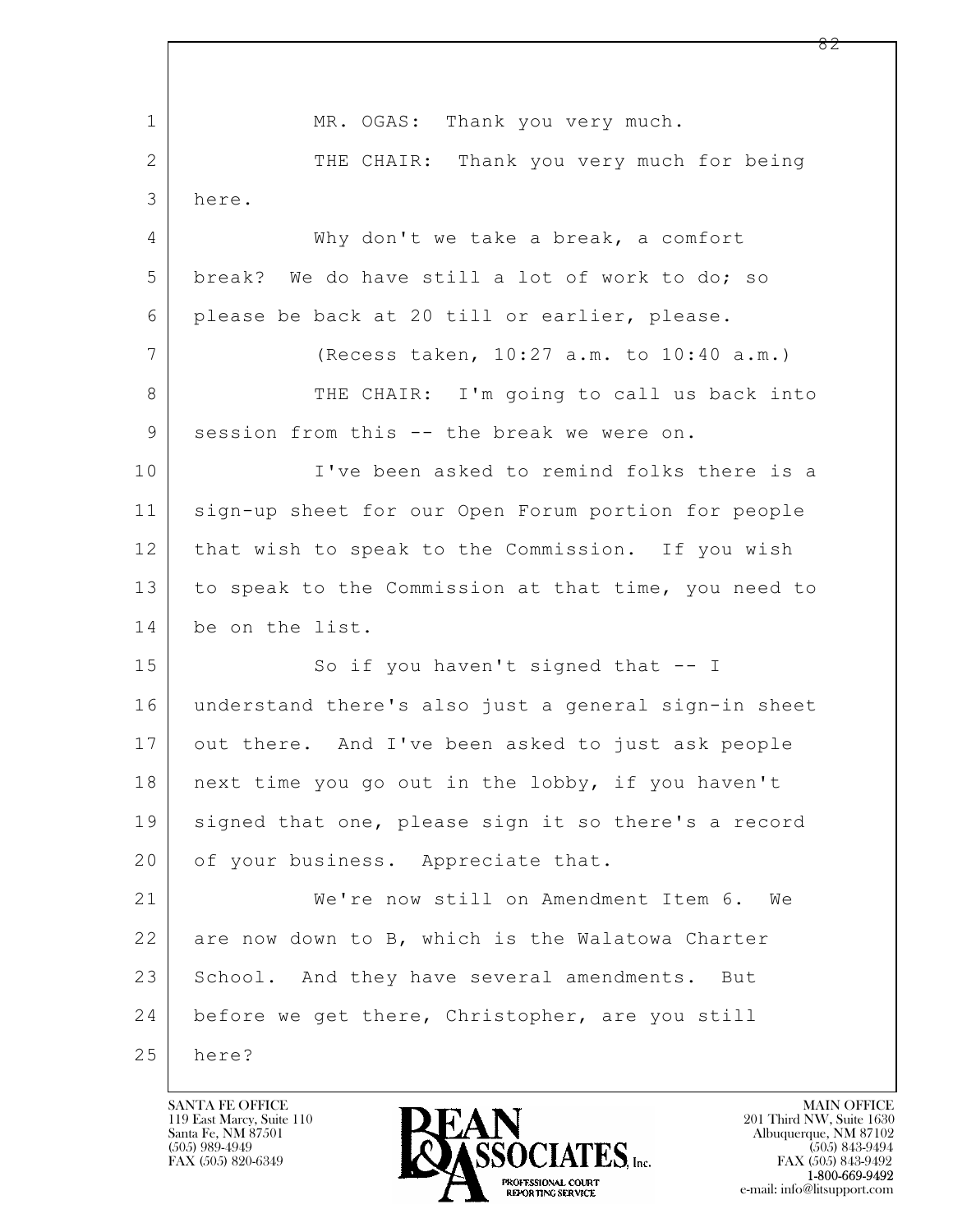$\mathbf{L}$  1 COMMISSIONER TOULOUSE: Yeah, he hasn't 2 come back in, because Katie hasn't come back in. 3 THE CHAIR: We'll wait on that, then. 4 | Walatowa, if you would come forward, 5 please, to the table? 6 Since the Director is not back, I cannot 7 call upon her to talk to us about these amendment 8 requests. I see four of them: A new school site, 9 | grade level increase, enrollment cap increase, and 10 to amend charter schools. 11 So it's a very -- there -- okay. Director 12 Poulos, do you have any comments you wish to share 13 | with us about the Walatowa amendment request? 14 MS. POULOS: I absolutely do. 15 THE CHAIR: Thank you. When you're ready. 16 MS. POULOS: Thank you. Chairman Bergman, 17 Commissioners, Walatowa Charter High School is 18 requesting to expand its operations; that is, by 19 adding 120 students to its current cap of 150 to 20 achieve a cap of 270, to expand its authorized 21 school grade levels, from 9 through 12, to serve 22 K-through-12, and to add a secondary school site 23 with the location identified in your materials. 24 This school is a highly performing school 25 that has a letter -- current letter grade of "A."

119 East Marcy, Suite 110<br>Santa Fe, NM 87501

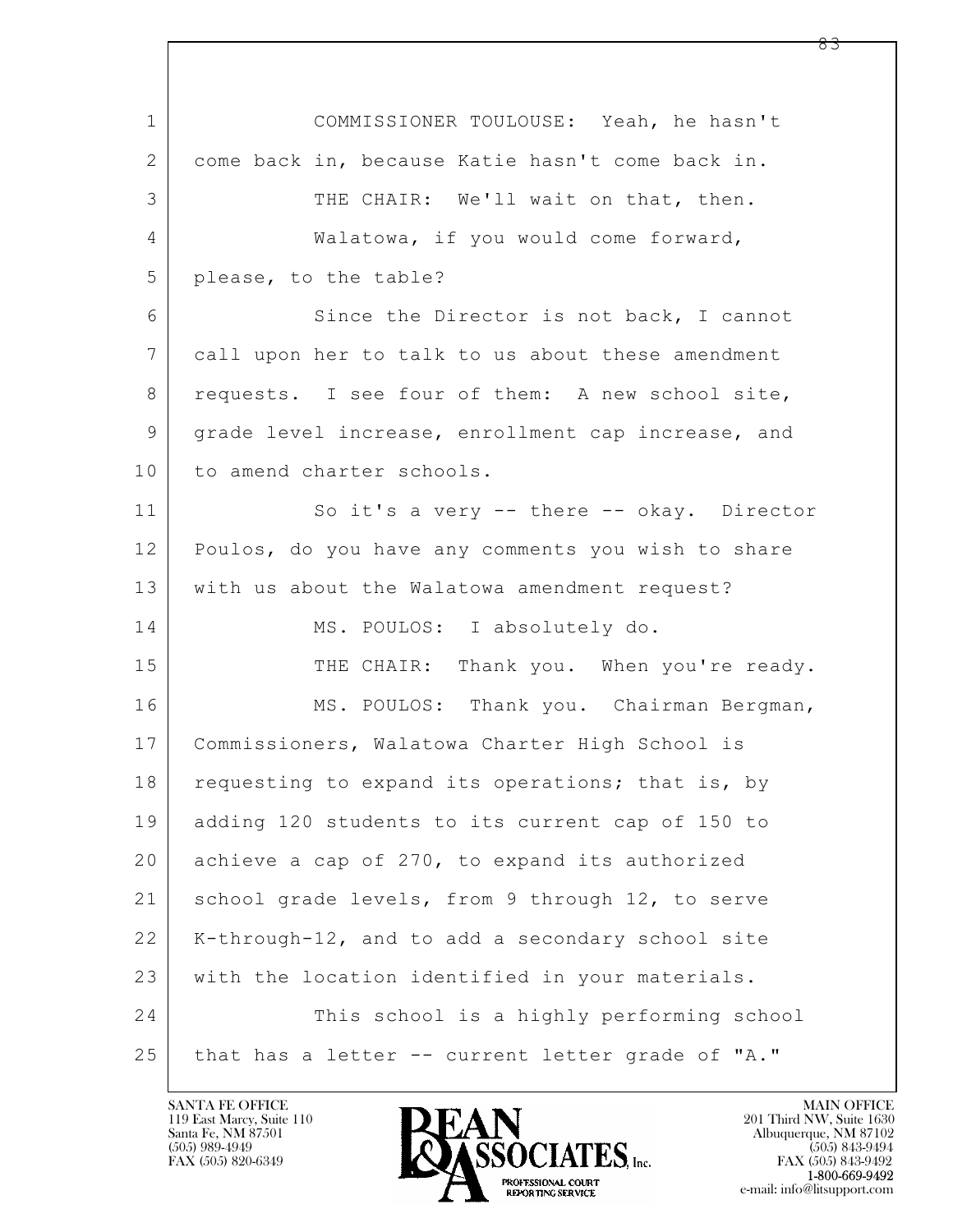$\mathbf{L}$  1 They have demonstrated over the past several years 2 improved academic performance. 3 CSD does support this amendment request 4 and recommends that the Commission approve this. 5 THE CHAIR: Are we talking about all four 6 at this time, or are we just talking about the first 7 one? 8 MS. POULOS: Really, the first three. 9 Those, I believe -- let me make sure that I'm 10 reading it correctly. The school site, the grade 11 level increase, and the enrollment cap increase. 12 You can also address the charter goals, 13 which were asked to be amended -- they are not under 14 the current performance framework; they are under 15 the old charter. And the old charter included goals 16 that were based on SBA data, which is out of date. 17 | And so they've asked to -- for the 18 remainder of their charter term, which is this 19 year -- they'll be up for renewal in the fall -- to 20 amend that goal to incorporate letter grades rather 21 than to be based on the old SBA data, which is no 22 longer relevant. 23 COMMISSIONER SHEARMAN: Mr. Chairman, 24 could we clarify how many amendment requests we 25 | should have? Because I'm only finding three. Are

119 East Marcy, Suite 110<br>Santa Fe, NM 87501



FAX (505) 843-9492 e-mail: info@litsupport.com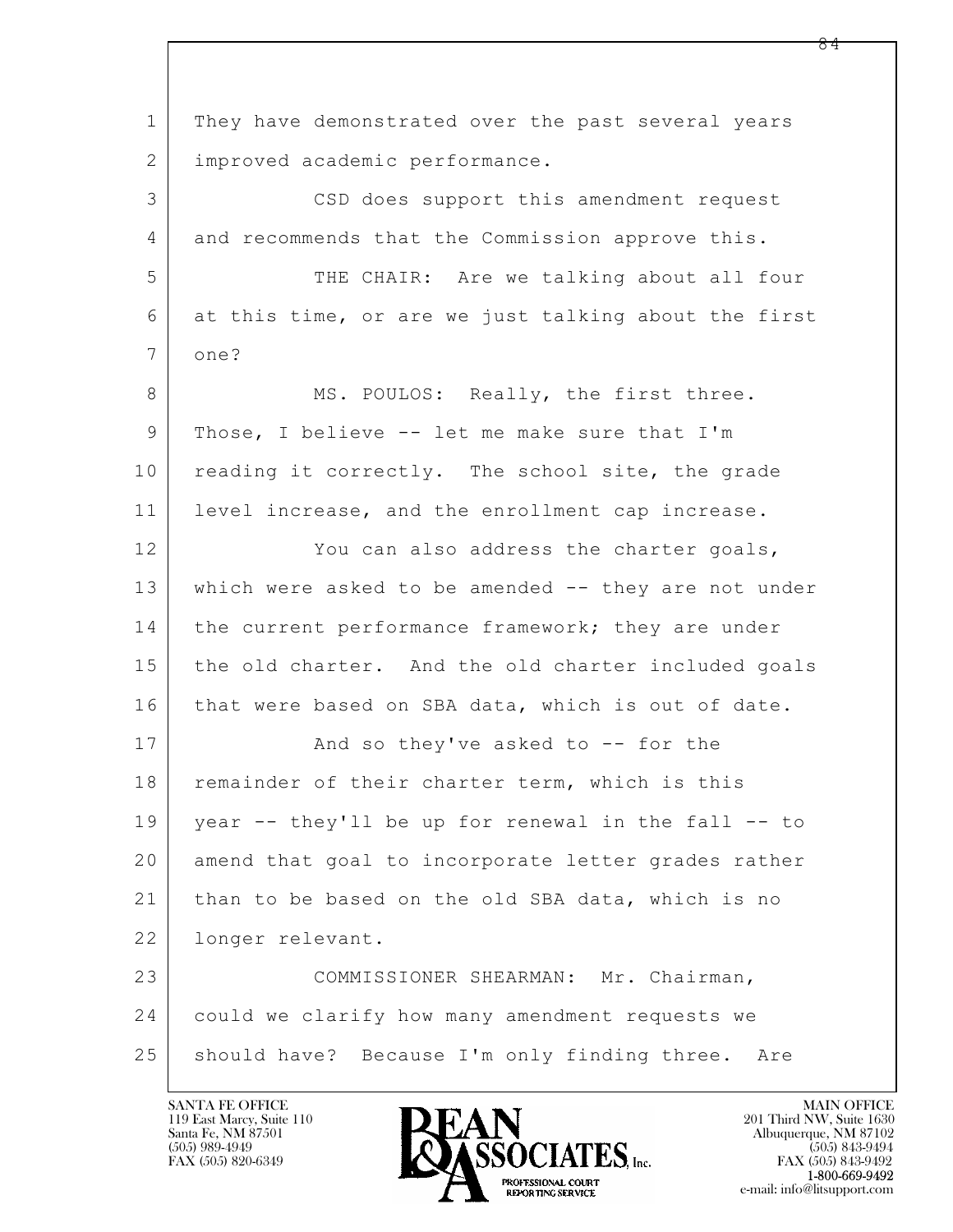$\mathbf{L}$  1 there four? 2 MS. POULOS: There are four requests. And 3 I believe that may be because they're separated by 4 that yellow sheet. 5 COMMISSIONER GIPSON: Mine were stuck 6 inside -- 7 MS. POULOS: Those were new materials, 8 because -- updated materials. Signed versions have 9 been provided. 10 COMMISSIONER SHEARMAN: I didn't get 11 those. 12 MS. POULOS: If your binder wasn't on the 13 desk, it wasn't put in. 14 COMMISSIONER SHEARMAN: One was on the 15 desk, and one was on the floor. 16 THE CHAIR: I'll wait until you have it in 17 your possession and give you a moment to look at 18 | them. 19 COMMISSIONER SHEARMAN: Is this all four? 20 MS. POULOS: That is all four requests. 21 THE CHAIR: While you're doing that, I 22 want to ask you a question. Why don't you guys 23 introduce yourself for the reporter first? Then 24 I'll ask my question. 25 MR. WILKINSON: Good morning,

119 East Marcy, Suite 110<br>Santa Fe, NM 87501

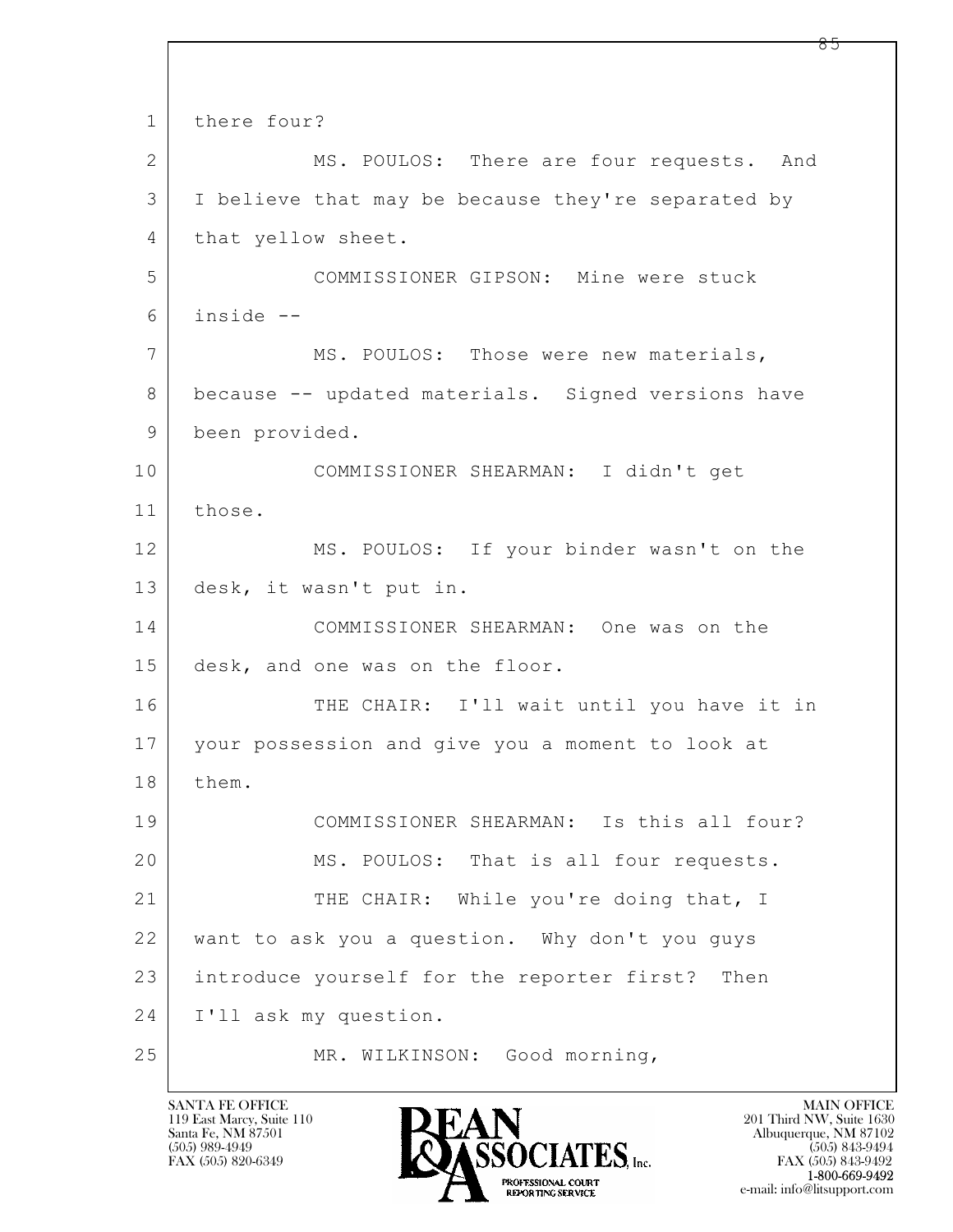| $\mathbf 1$  | Commissioners. My name is Arrow Wilkinson. I'm the   |
|--------------|------------------------------------------------------|
| $\mathbf{2}$ | principal of the Walatowa High Charter School.       |
| 3            | To the left of me is Susan Baca. She is              |
| 4            | the president of the San Diego Riverside School      |
| 5            | Board. And to the right is Richard Wasielewski,      |
| 6            | from the Walatowa High Charter School, board member. |
| 7            | Members of Walatowa High Charter School is           |
| 8            | Ron Krueger; he's our curriculum chair. Dr. Jaime    |
| 9            | Tamez. And we also have Melinda Fragua from          |
| 10           | San Diego Riverside, parent rep; and Bobby Shendo,   |
| 11           | who is a San Diego Riverside, board member; and two  |
| 12           | students from San Diego Riverside and Walatowa,      |
| 13           | Jonathan and Jensen Fragua.                          |
| 14           | THE CHAIR: Thank you for that. Actually,             |
| 15           | I was a little confused, and I think you've confused |
| 16           | me even a little bit more with how you've introduced |
| 17           | her. I see one of the campuses that you want to go   |
| 18           | to is identified as San Diego Riverside campus. Is   |
| 19           | San Diego Riverside -- is that already an active     |
| 20           | charter school that's locally authorized, not        |
| 21           | authorized by us?                                    |
| 22           | MR. WILKINSON: Yes.                                  |
| 23           | THE CHAIR: Then why would they be a part             |
| 24           | of your school and all these amendments? We're       |
| 25           | talking a different charter school.                  |

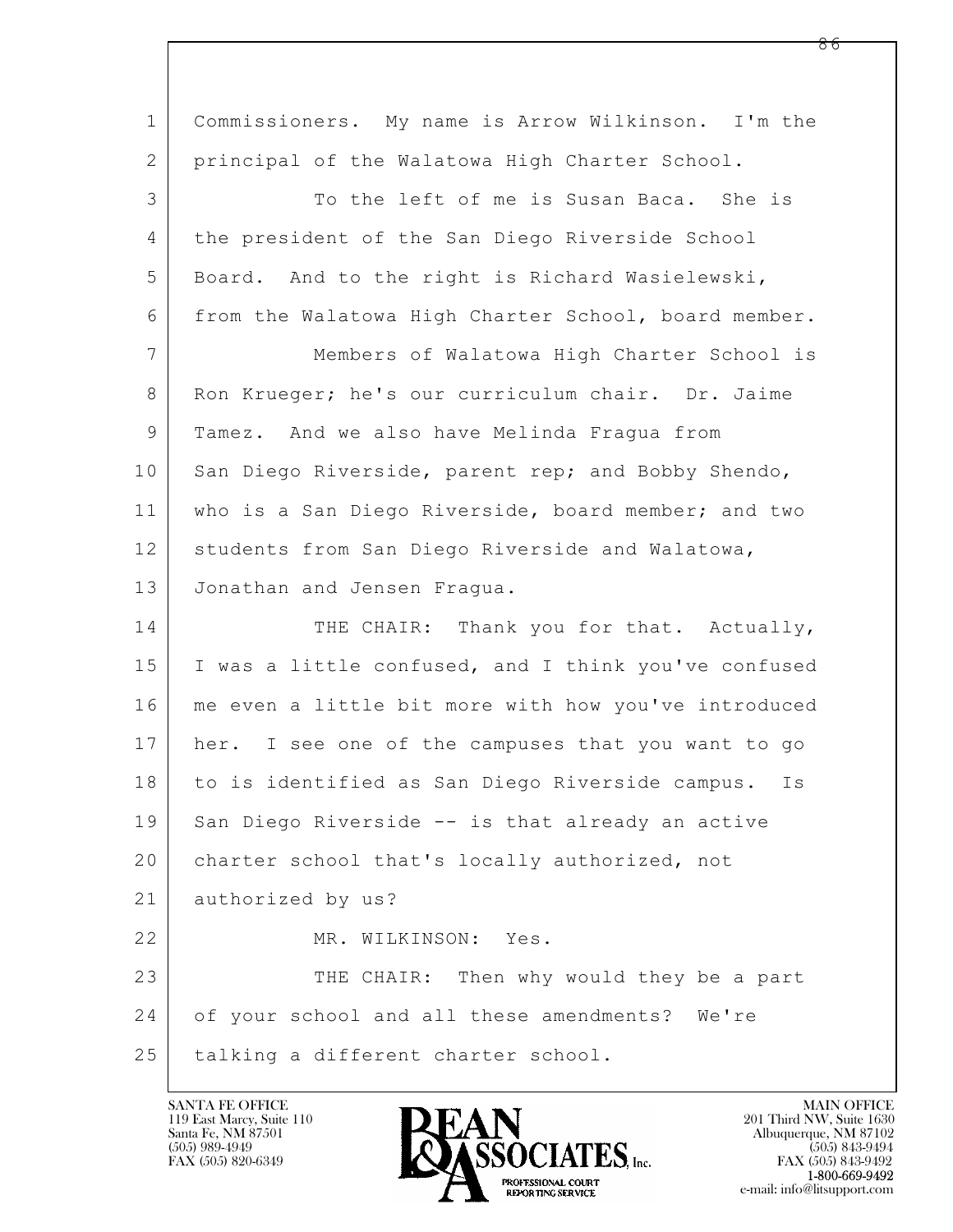$\mathbf{L}$  1 Could you address that for me, please? 2 MR. WILKINSON: I'm going to have Susan 3 Baca address this, and then I'll add to it. 4 THE CHAIR: Okay. Go right ahead. 5 MS. SUSAN BACA: Good morning. We have, 6 in the past -- the last couple of years, we had 7 thought about possibly -- we asked if there was a 8 possibility if we could combine with Walatowa 9 Charter. We are district-chartered right now. 10 We had a lot of parents' concerns. 11 Parents are for it. We -- a lot of the parents are 12 looking for change, something new. We -- we've had 13 | parent meetings about it. We've had -- we've voted 14 on it to see if this could be a possibility and to 15 see if they could pick us up. 16 They already give us a lot of support. 17 They provide a science teacher. They provide us 18 with GEAR UP. They just give us a lot of support. 19 And we were thinking that combining both schools 20 would serve the children better. 21 Jemez Valley -- you know, we are 22 district-chartered. They don't really provide us 23 with  $-$  I mean, yes, the money funnels through 24 | there, and, you know, they provide us with our 25 budget; but we don't really get any support from



FAX (505) 843-9492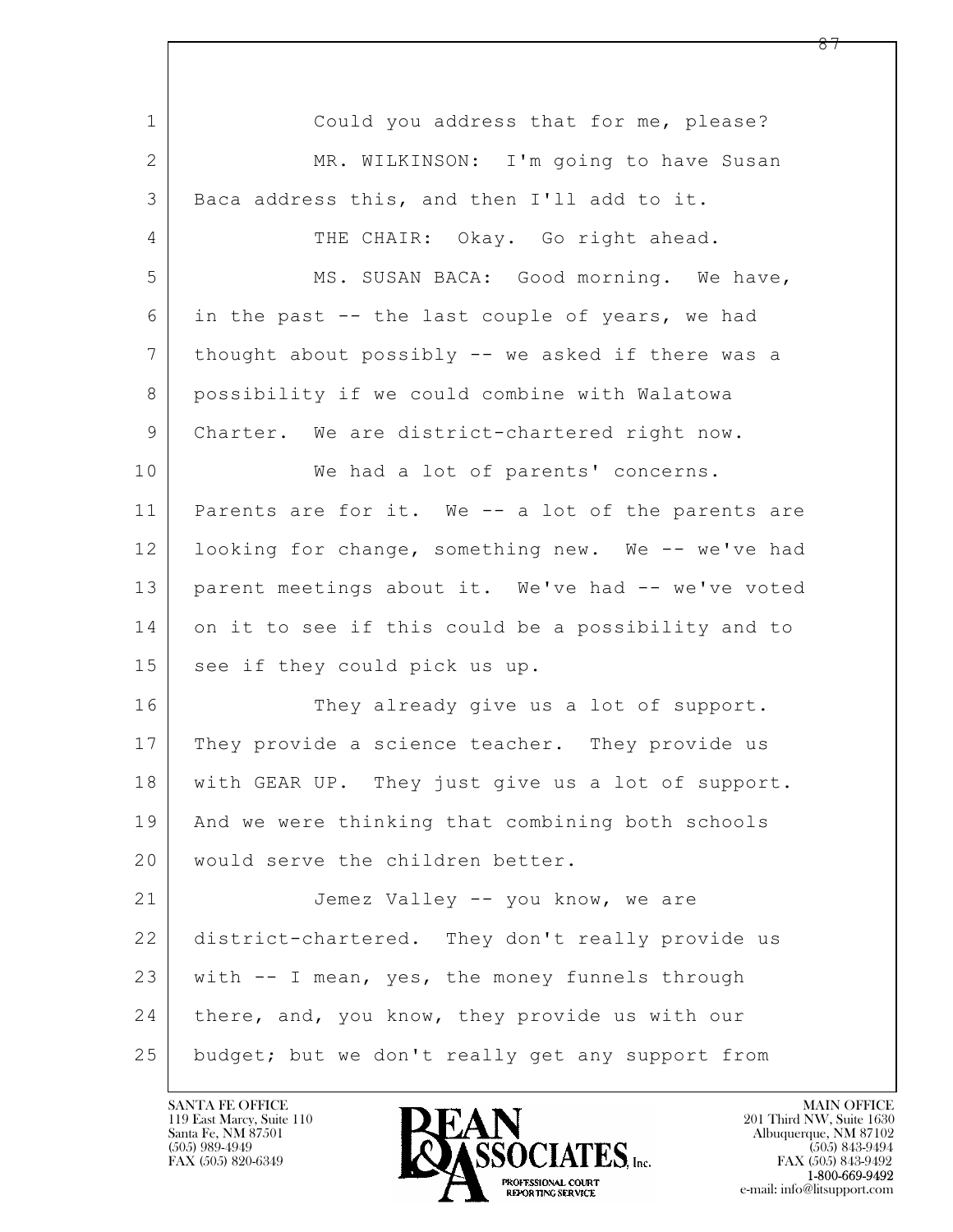$\mathbf{L}$  1 them. You know, just -- it's just a lot of -- a lot 2 of things that parents are concerned with, you know, 3 like, we would like things -- you know, they got a 4 million dollar bond. We didn't get a penny of it 5 for just a little improvement of something. 6 And we just feel that coming together with 7 Walatowa would be a great opportunity and to align 8 the education. 9 THE CHAIR: Let me ask you this. If you 10 said it, I apologize. Who is your authorizer? 11 Which district are you under? 12 MS. SUSAN BACA: Jemez Valley Public 13 Schools. 14 THE CHAIR: Before we have a real 15 | long-winded discussion on these amendments, my 16 understanding of what you're trying to do is merge a 17 locally authorized charter school with a 18 State-authorized charter school. And I am not aware 19 of any precedent for that. 20 | And I've repeatedly read the Charter 21 School Act during my tenure on this Commission. And 22 I do not believe it ever contemplated this 23 situation; right? And it's not covered under the 24 Charter School Act. 25 I think we're really sailing off into some

119 East Marcy, Suite 110<br>Santa Fe, NM 87501

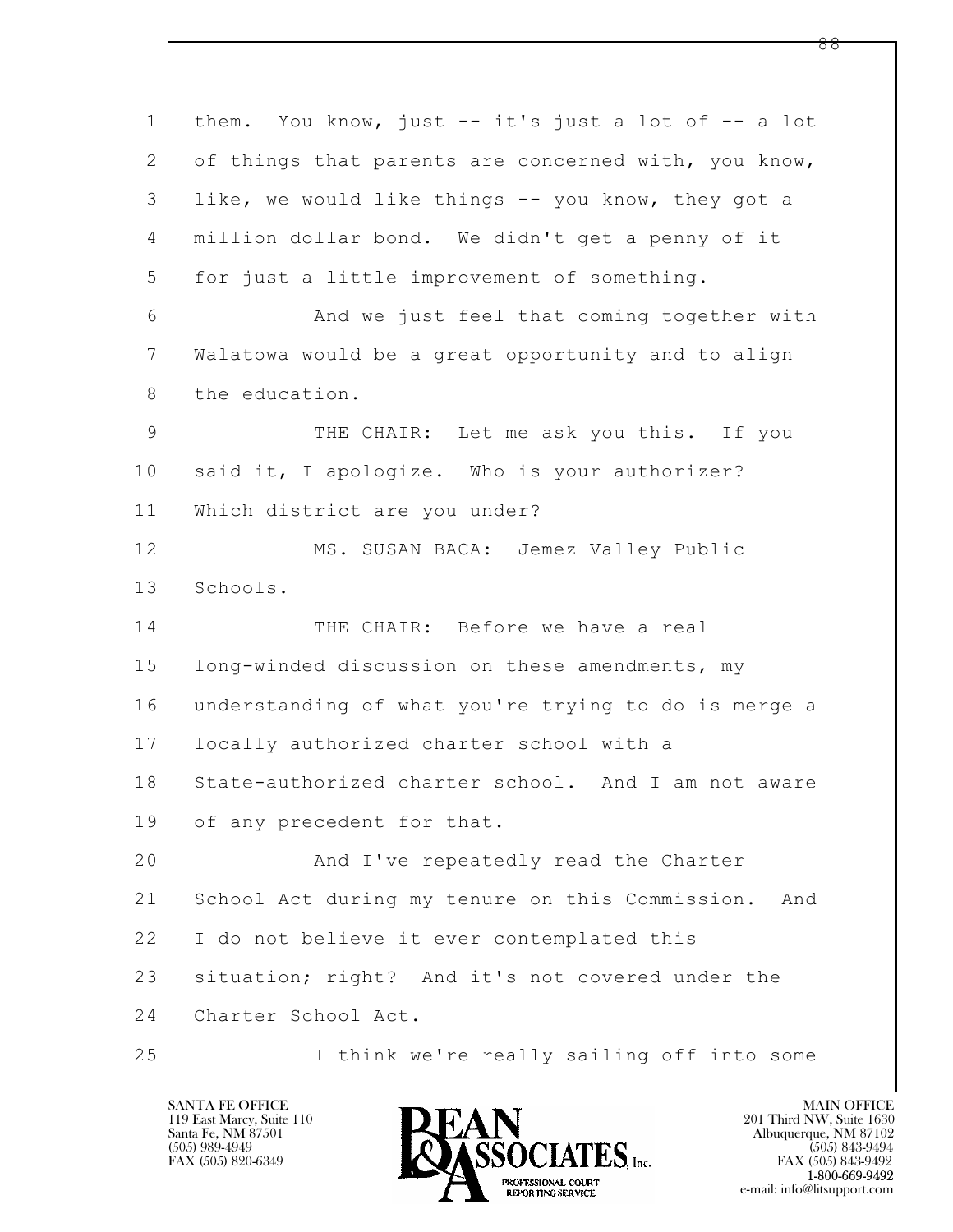$\mathbf{L}$  1 deep water here. Any other -- yeah. Commissioner 2 Peralta? 3 COMMISSIONER PERALTA: It just appears to 4 me that they're at the wrong authorizer location. 5 They should be bringing this before their authorizer 6 at the Jemez Valley. 7 COMMISSIONER CARR: It's the same thing. 8 COMMISSIONER GIPSON: Or should be asking 9 us to be a PEC-authorized school, and then we can 10 | look at merging the two when they're under us. 11 THE CHAIR: All of a sudden, lots of hands 12 here. 13 Commissioner Shearman? 14 COMMISSIONER SHEARMAN: Just one question. 15 Is your school closing? 16 MR. WILKINSON: No, it's not. 17 COMMISSIONER GIPSON: No. The 18 San Diego --19 MS. SUSAN BACA: No, it's not. No. 20 COMMISSIONER SHEARMAN: San Diego is not 21 | closing. 22 COMMISSIONER GIPSON: I'm sorry. Can I 23 tie on that? Do you have a governance council? 24 MS. SUSAN BACA: I'm sorry. Yes, we do. 25 COMMISSIONER GIPSON: Because I went on

119 East Marcy, Suite 110<br>Santa Fe, NM 87501



FAX (505) 843-9492 e-mail: info@litsupport.com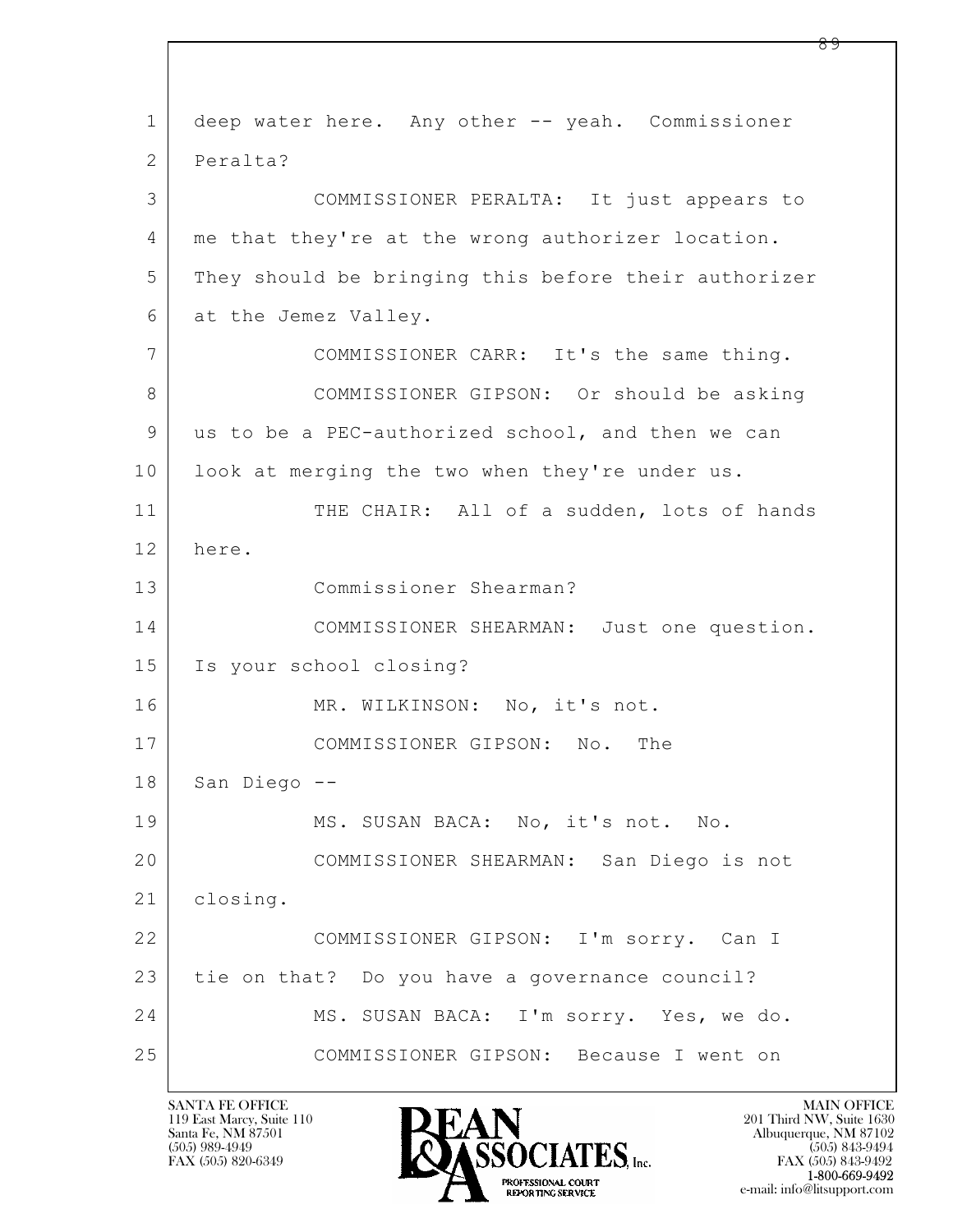$\mathbf{L}$  1 the website; and I couldn't see anything about a 2 governance council on your website. So that made me 3 a little more curious as to -- and I couldn't find 4 anything where a governance council had voted for 5 this merger. 6 I know you have noted parents voting; but 7 I couldn't find any governance council information 8 in relation to that. 9 THE CHAIR: Director Poulos, did you have 10 your hand up? 11 | MS. POULOS: Chairman Bergman, 12 Commissioners, I did. I think it's important for 13 this Commission to see that Walatowa, while they do 14 have other individuals here from another school, is 15 | simply asking for the same thing that the school 16 that was just before you asked for, which is to 17 expand its enrollment cap, to expand its grade 18 | levels served, and one additional one, which was not 19 on the other one, but one that you've approved for 20 many schools before, is to add a school site. 21 And I think it's important to understand 22 that that's what Walatowa is here asking you for and 23 what they have included in their amendment requests. 24 They have very good academic performance. They are 25 an "A" letter grade. And they are demonstrating

119 East Marcy, Suite 110<br>Santa Fe, NM 87501

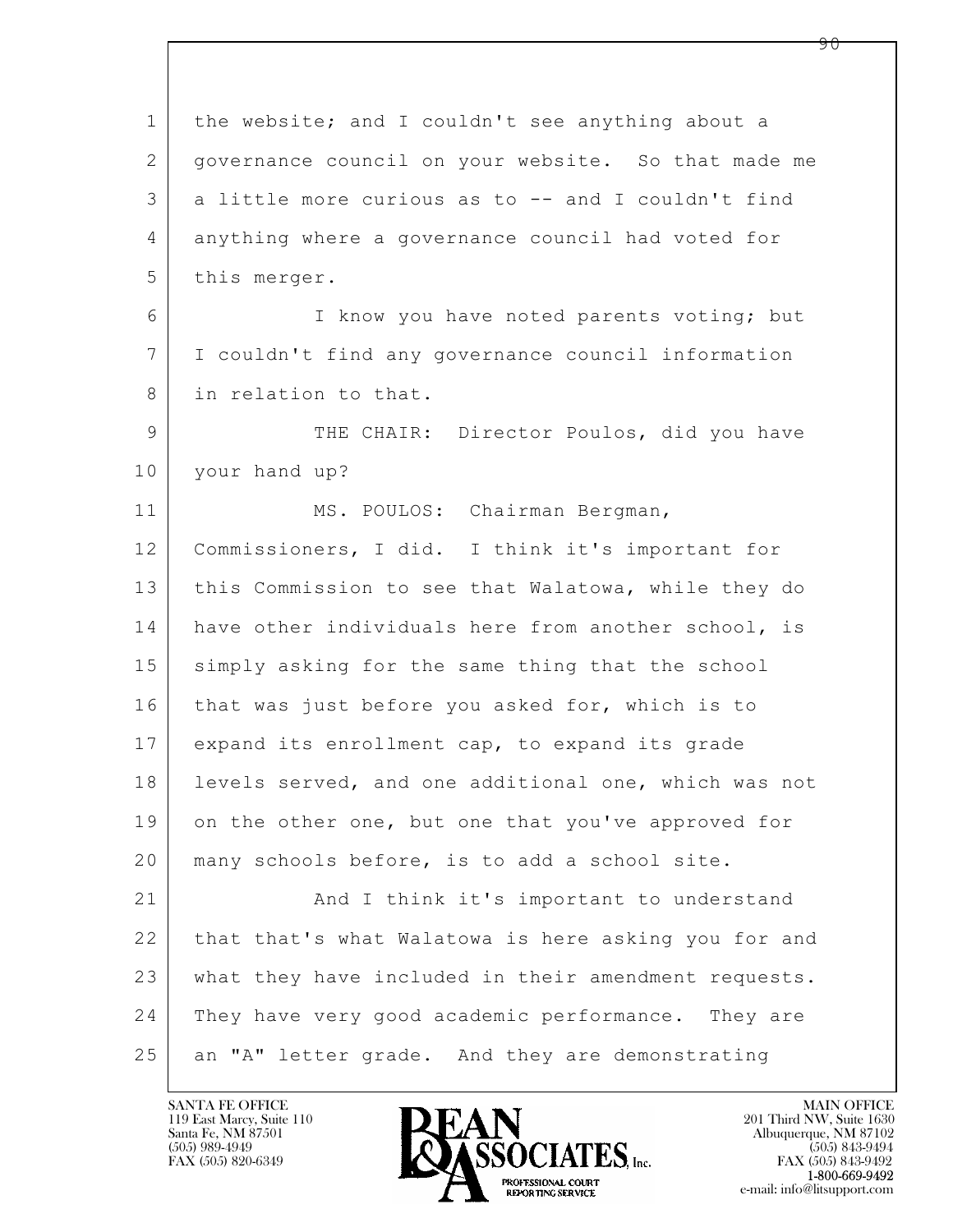$\mathbf{L}$  1 great success with their students. And they're 2 seeking to serve more students. 3 COMMISSIONER SHEARMAN: Well, they are 4 asking to merge with another school. I agree 5 they're asking for an enrollment cap and all of that 6 other stuff. But primarily, overall, they're asking 7 to merge with an existing district-authorized 8 charter school, two schools together under different 9 authorizers under different boards. 10 Mr. Chairman, may we have a legal -- or 11 ask our attorney for some legal advice here? 12 MR. WILKINSON: Now, if approved, 13 San Diego Riverside would be rescinding their 14 charter to fall under our -- to fall under our 15 umbrella. If approved by the PEC, San Diego 16 Riverside would be rescinding their charter to fall 17 under our umbrella. 18 THE CHAIR: You're saying they're going to 19 qo below the -- before their authorizer and ask to 20 be -- whatever -- rescinded, or let go, or "We don't 21 want to be a charter school anymore," or --22 COMMISSIONER SHEARMAN: Deauthorized. 23 MR. WILKINSON: Deauthorized under Jemez 24 Valley and authorized under -- they would fall under 25 our umbrella.

119 East Marcy, Suite 110<br>Santa Fe, NM 87501

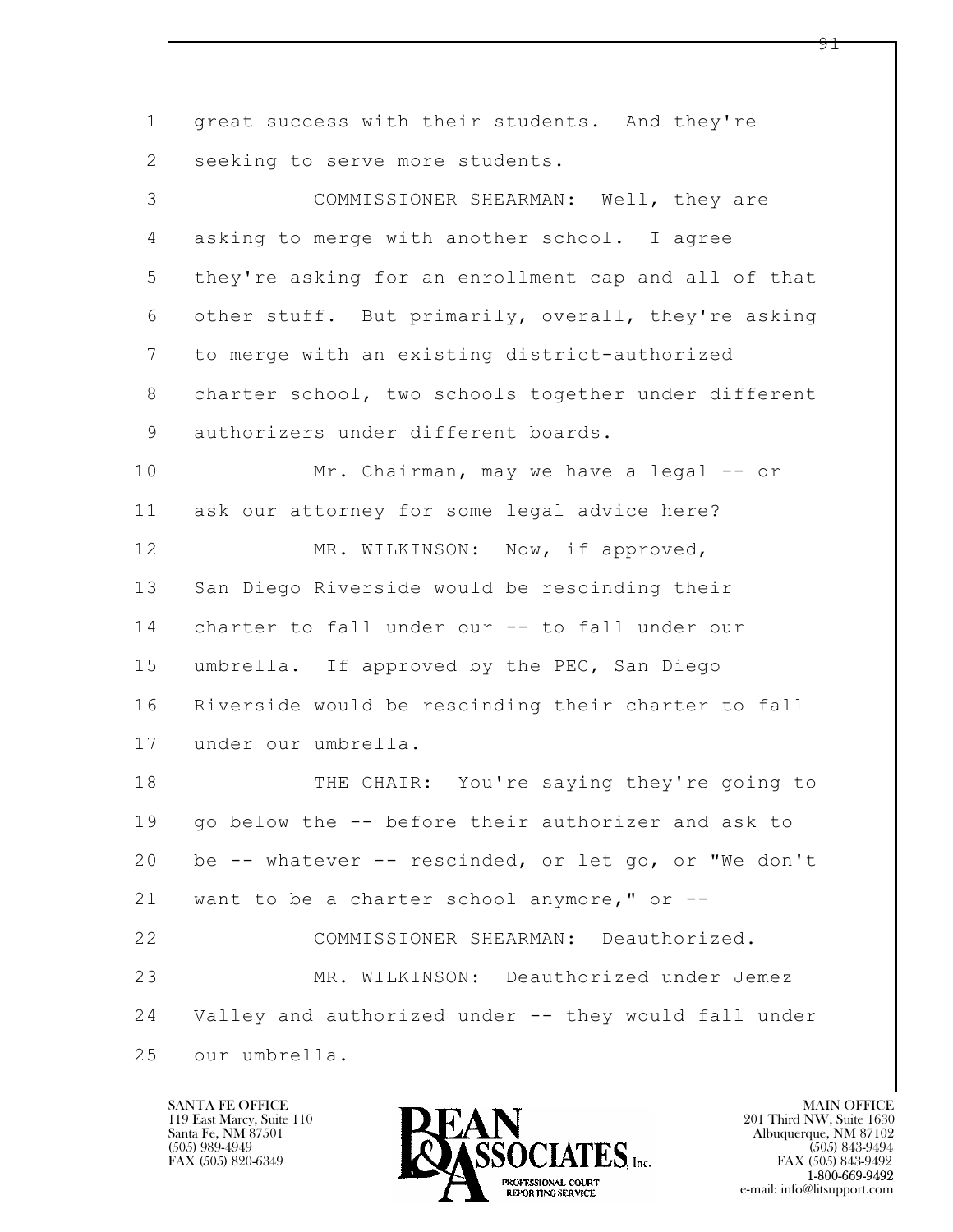$\mathbf{L}$  1 THE CHAIR: Like I say, we're sailing off 2 into -- I want to be sure we get this right the 3 first time. 4 Commissioner Carr? 5 COMMISSIONER CARR: Before we go to the 6 lawyer, let me put my two cents in. So I -- so 7 nearly eight-year -- you know, we -- if a 8 | local-chartered charter school wants to become a 9 State-chartered charter school, they go through the 10 same process as everybody else. We have a procedure 11 for that. 12 If this seems to be -- although, maybe 13 it's fine. But we're having to deal with legal 14 issues, and we're having to deal with precedents. 15 And, you know, this -- this is a roundabout way of 16 becoming a State-chartered charter school without 17 having to go through the process that everybody else 18 does. 19 If -- to me, a simple way of -- you know,  $20$  you  $-$  I would say that I  $-$  you know, you  $-$  you 21 know, you could have gone about this in a way 22 that -- where we didn't really know what was going 23 on. You could have said, "We just want to increase 24 our enrollment"; they close their school; their 25 students go to your school, if they so choose.

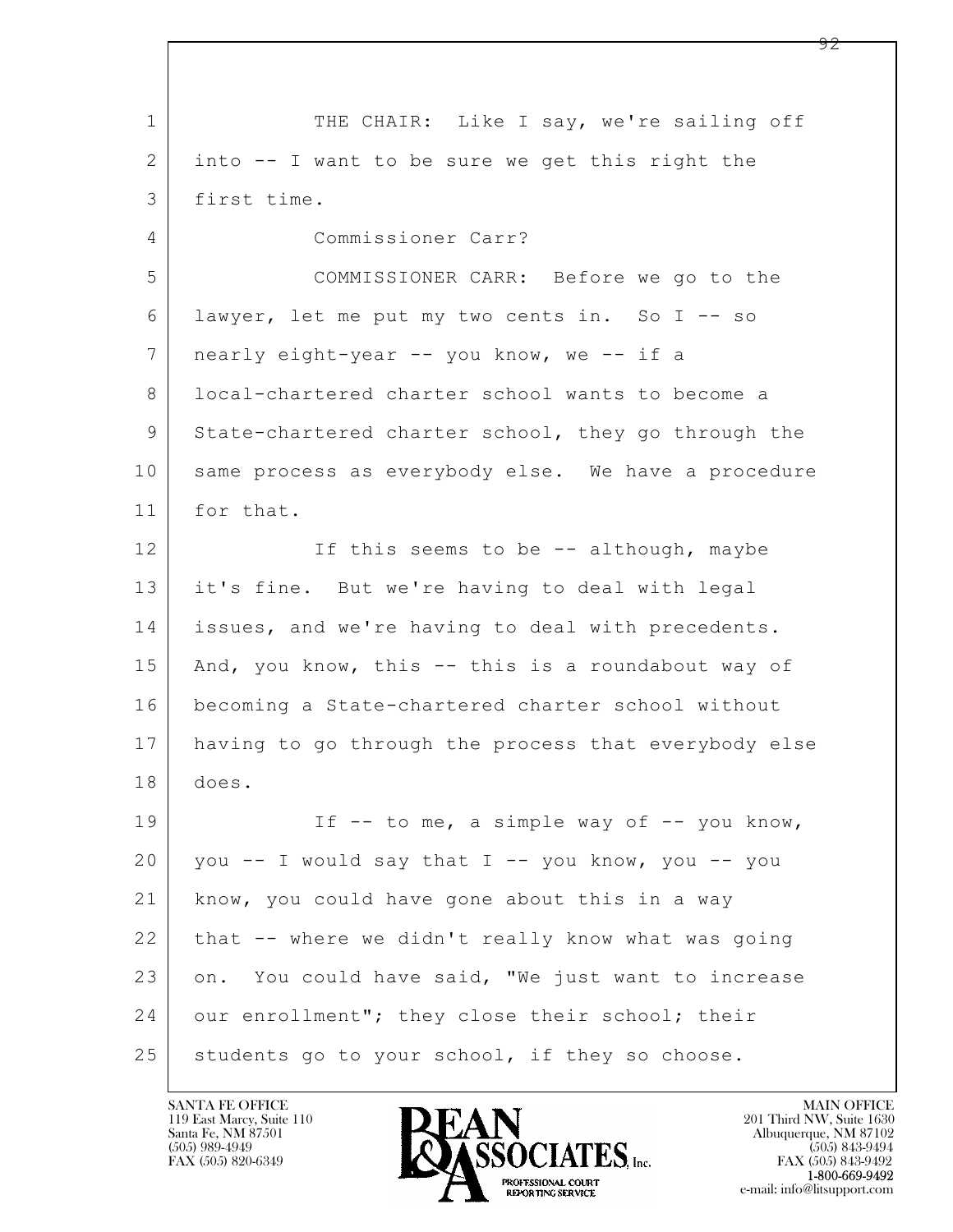1 | In essence, that seems like that's what 2 | you're asking for.

| 3              | If we go through the procedure of saying,            |
|----------------|------------------------------------------------------|
| 4              | "Hey, we're accepting a merger of a local-chartered  |
| 5              | charter school and a State-chartered charter school, |
| 6              | to me, that would open the door for schools in not   |
| $7\phantom{.}$ | so great of a situation maybe as you to -- to solve  |
| $8\,$          | a problem -- maybe they're failing -- I know there   |
| $\mathsf 9$    | are some local-chartered charter schools that aren't |
| 10             | doing very well -- and say, "Hey, I want to latch on |
| 11             | with you, and -- because otherwise, we're going down |
| 12             | the tubes. And you're doing great, and our local     |
| 13             | school board doesn't support us."                    |
| 14             | And I certainly understand that, because             |
| 15             | that happens all over the state. And I get that,     |
| 16             | you know. I -- so there's my two cents.              |
| 17             | And then we can hear from the lawyer                 |
| 18             | 'cause -- yeah, I have, I think, the same concerns   |
| 19             | that everybody else has.                             |
| 20             | THE CHAIR: Mr. Lange, is there anything              |
| 21             | you can tell us at this time, since you haven't      |
| 22             | really had a chance to study such a complex issue?   |
| 23             | MR. LANGE: Yes, Mr. Chair, members of the            |
| 24             | Commission. Sorry to disappoint. But I don't have    |
| 25             | any background on whether a merger like this has     |

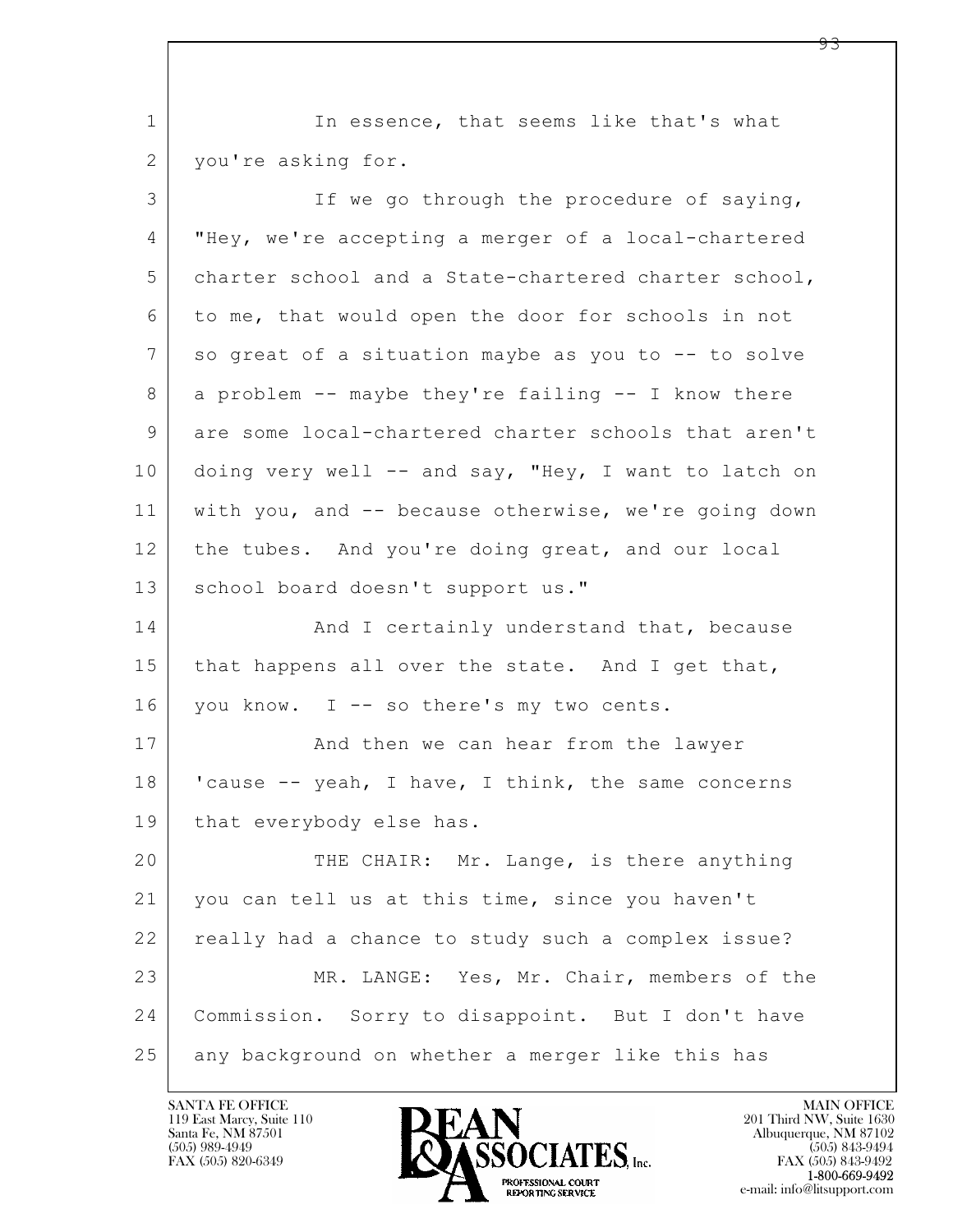$\mathbf{L}$  1 happened and if it's allowable, per statute. So I 2 can't advise the board on that. 3 THE CHAIR: Wow. 4 COMMISSIONER TOULOUSE: Mr. Chair? 5 | THE CHAIR: Commissioner Toulouse? 6 COMMISSIONER TOULOUSE: I'd like to ask 7 the folks here, have you -- has this been discussed 8 | with lawyers, so that what you're presenting is a 9 legally approved piece in behalf of at least your 10 schools and your lawyers? 11 MR. WILKINSON: We spoke with the PED, 12 | Charter School Division; and, no, we haven't spoken 13 | with any attorney yet. 14 COMMISSIONER TOULOUSE: My next question 15 is, Ms. Baca, what is your -- when is your charter 16 expiring? 17 MS. SUSAN BACA: In three years. 18 COMMISSIONER TOULOUSE: Okay. 'Cause that 19 creates an issue, too. I -- I don't see anything 20 that says we can't do it; but I think it's a very 21 difficult thing to ask, and especially since the 22 last school we wouldn't let have all of their 23 K-through-5 grades at one time. We told them they 24 could only have several at a time. 25 We have somebody else here who would like

119 East Marcy, Suite 110<br>Santa Fe, NM 87501

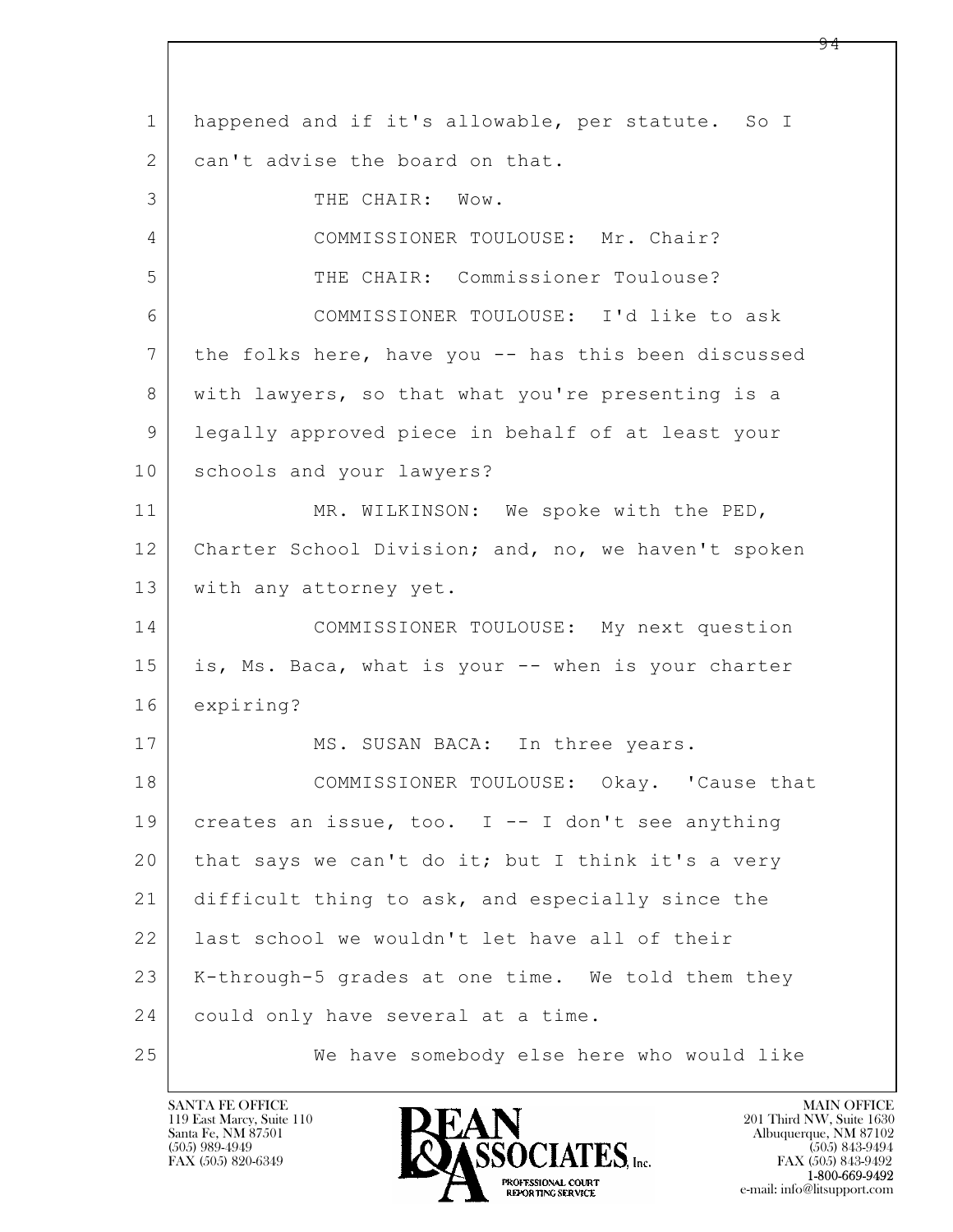| $\mathbf 1$  | to speak. May we --                                  |
|--------------|------------------------------------------------------|
| $\mathbf{2}$ | THE CHAIR: Please identify yourself.                 |
| 3            | DR. JAIME TAMEZ: Members of the                      |
| 4            | Commission, I'm Dr. Jaime Tamez. I have been         |
| 5            | working as a consultant with Walatowa, primarily in  |
| 6            | their data and the Web EPSS and similar kinds of     |
| 7            | work with them. And I've been part of the team       |
| 8            | that's been looking at the possibility of expanding  |
| 9            | Walatowa.                                            |
| 10           | And so when we came up to the Charter                |
| 11           | School Division to talk about our goals and changing |
| 12           | those, the question came up about how we would like  |
| 13           | to expand the school so that we would have more      |
| 14           | impact at the grade levels below us, and then the    |
| 15           | students coming into our school, because of the      |
| 16           | short frame -- you know, high school is kind of a    |
| 17           | short frame for dealing with a lot of the issues     |
| 18           | facing students and so forth. We thought it would    |
| 19           | be great if we could expand.                         |
| 20           | At the same time, when we discovered that            |
| 21           | San Diego Riverside had an interest in becoming part |
| 22           | of the expansion -- and it makes it a little bit --  |
| 23           | in that sense, different, because when we start      |
| 24           | talking about expansions, you know, we start looking |
| 25           | at what are the possible facilities, how are we      |

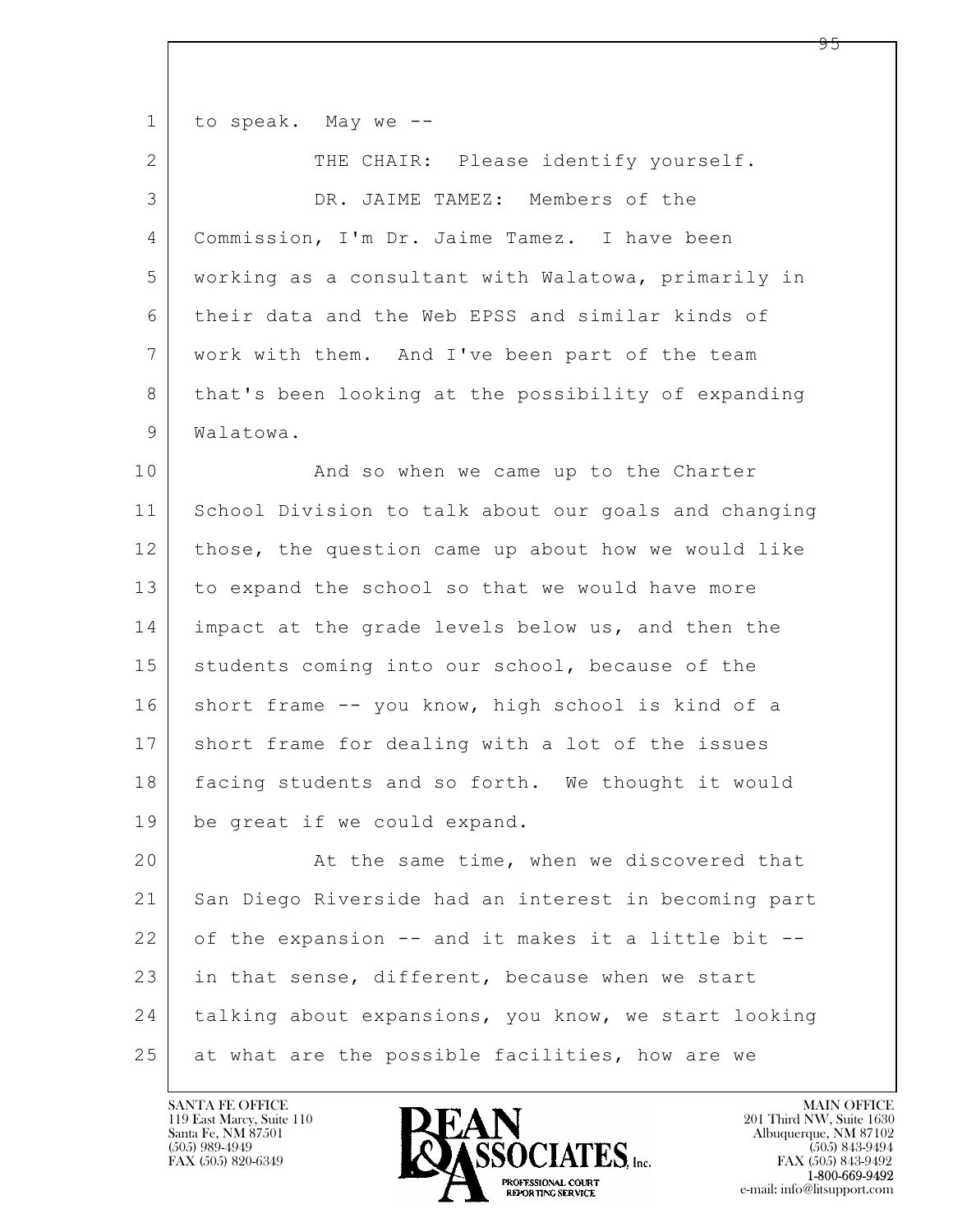| $\mathbf 1$ | going to recruit and so forth, similar to what we    |
|-------------|------------------------------------------------------|
| 2           | just saw with the Dream school.                      |
| 3           | In this situation, you know, the Jemez               |
| 4           | Valley is a very tight-knit group. Jemez Pueblo is   |
| 5           | a very tight-knit group. We have siblings that are   |
| 6           | attending both the San Diego Riverside and Walatowa. |
| 7           | And so on one sense, it looks like a merger, because |
| 8           | there's an existing school. But that school would    |
| $\mathsf 9$ | cease to exist. They would give up their charter.    |
| 10          | They voted to relinquish this charter at a meeting   |
| 11          | in late March, if they could become part of the      |
| 12          | expansion.                                           |
| 13          | And so for us, we thought that, in a                 |
| 14          | sense, it's -- it's even better, because we have a   |
| 15          | school that has the facility and so forth. The       |
| 16          | facility is owned by the Tribe. The Tribal Council   |
| 17          | has approved the idea of the expansion. The          |
| 18          | Governor of the Pueblo has approved the idea of the  |
| 19          | expansion. So we have all of the community support.  |
| 20          | Both boards have voted in favor of it.               |
| 21          | And so for us, it's an expansion that                |
| 22          | we're looking at. For them, it's a way to become a   |
| 23          | part of our school, where we're serving the same     |
| 24          | families in the same community.                      |
| 25          | So in the sense of is the school closing             |

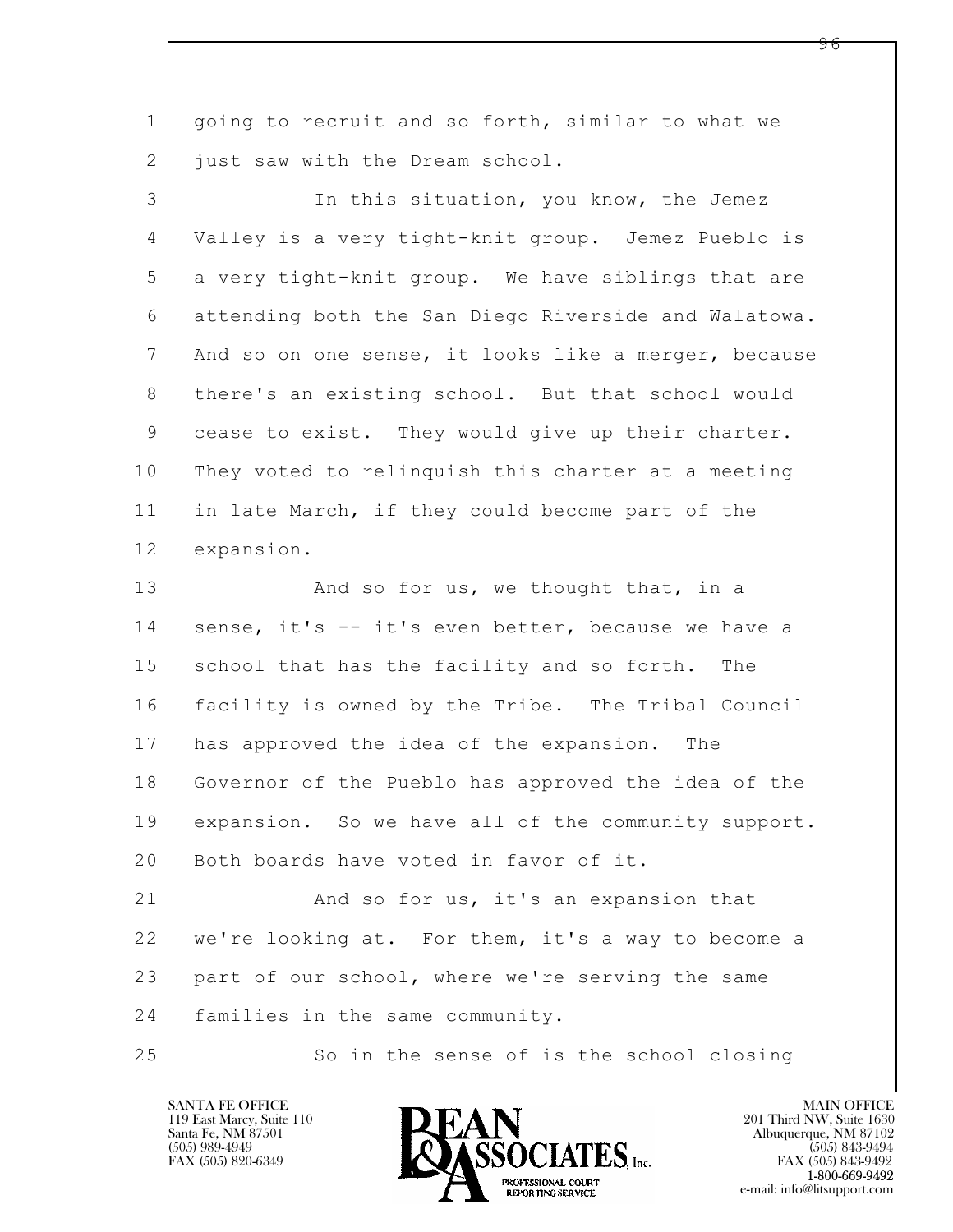| $\mathbf{1}$   | down? No. If we don't get the approval from PEC,     |
|----------------|------------------------------------------------------|
| $\mathbf{2}$   | it would continue. But if they do have the           |
| 3              | opportunity to become part of the expansion, they    |
| $\overline{4}$ | would be willing to do that, and they would          |
| 5              | relinquish it.                                       |
| 6              | We asked the Charter School Division,                |
| 7              | "Well, do they have to continue to the end of their  |
| 8              | current term as a charter school?" And we know that  |
| 9              | in the past, charter schools have decided to end     |
| 10             | their contract with the authorizer. And by saying    |
| 11             | we no longer wish to continue the charter, that has  |
| 12             | happened; even La Jicarita recently did that.        |
| 13             | So it's not uncommon for a school to say,            |
| 14             | "We've decided, for whatever reason, we're ending    |
| 15             | the charter." So that happens. And then we would     |
| 16             | expand our school and include them, through the      |
| 17             | amendment, include a new site that happens to be the |
| 18             | Riverside site, as opposed to going out in Jemez,    |
| 19             | which is very limited in facilities, and finding     |
| 20             | another site where we could maybe start expansion,   |
| 21             | or look at our own site and seeing could we bring in |
| 22             | portables and so forth.                              |
| 23             | So there are a lot of benefits. It looks             |
| 24             | like a merger, because it's an existing school; but  |
| 25             | we're looking at it as an expansion.                 |
|                |                                                      |

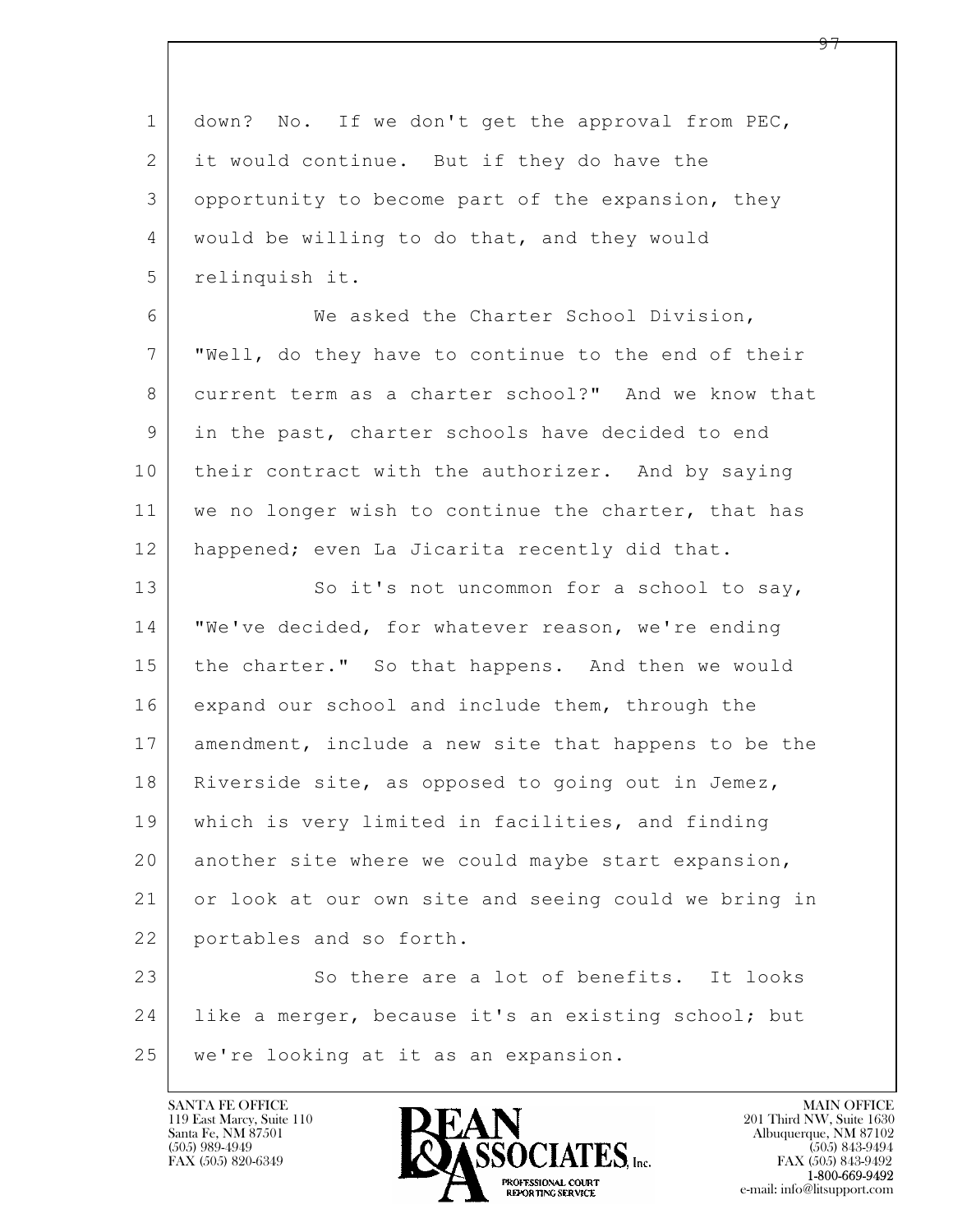| $\mathbf 1$    | THE CHAIR: Commission -- you've already            |
|----------------|----------------------------------------------------|
| $\mathbf{2}$   | talked. Commissioner Gipson, go ahead, please. I'm |
| 3              | sorry. When there's three hands up, I've got to    |
| 4              | make a choice.                                     |
| 5              | COMMISSIONER GIPSON: I understand you're           |
| 6              | high-performing. I fully support your expanding.   |
| $\overline{7}$ | But I have difficulty with this process right now. |
| 8              | It is true that La Jicarita is giving up their     |
| 9              | charter. We've been notified of that.              |
| 10             | But I see nothing -- I see no governance           |
| 11             | council minutes indicating that they've approved   |
| 12             | this expansion. And you haven't given up your      |
| 13             | charter yet. So personally, I have difficulty, at  |
| 14             | this point in time -- this is a merger -- we're    |
| 15             | wordsmithing -- expansion and merger. Right now,   |
| 16             | you are still currently a district-authorized      |
| 17             | charter school; so that by -- this isn't just an   |
| 18             | increase in enrollment, in my mind. We are         |
| 19             | accepting a district-authorized school by doing    |
| 20             | this. And I've got $-$ -                           |
| 21             | COMMISSIONER SHEARMAN: I don't think we            |
| 22             | can do it.                                         |
| 23             | COMMISSIONER GIPSON: I've got grave                |
| 24             | difficulty in doing that. Had you come here and    |
| 25             | said, "We've already given up," you wouldn't even  |

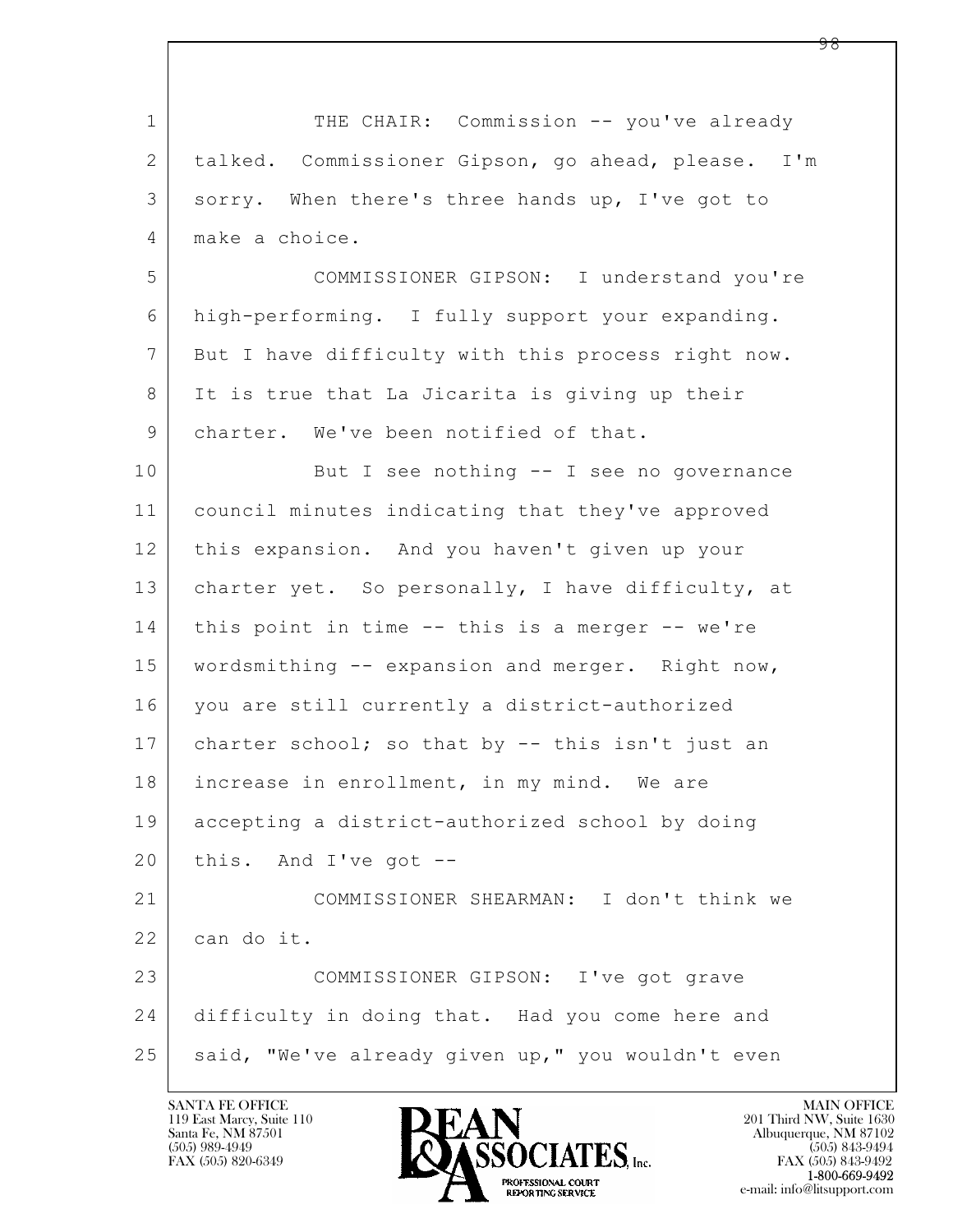| $\mathbf 1$     | have to be here. If you've already given up your     |
|-----------------|------------------------------------------------------|
| 2               | charter, you're just asking for an enrollment move   |
| 3               | and moving the facility, and you can take that       |
| 4               | school with no problem.                              |
| 5               | But right now, you're asking us to take              |
| 6               | both. And I have serious difficulties in doing       |
| $7\phantom{.0}$ | that.                                                |
| 8               | THE CHAIR: Thank you.                                |
| $\mathsf 9$     | Commissioner Peralta?                                |
| 10              | COMMISSIONER PERALTA: Okay. So I think               |
| 11              | I've got it cleared up, because I think I had you    |
| 12              | mixed up with who was a district charter school and  |
| 13              | who wasn't. It seems to me that your amendments are  |
| 14              | conditional on having access to the facilities owned |
| 15              | by San Diego Riverside; is that correct?             |
| 16              | So my concerns are that the facility that            |
| 17              | is currently San Diego Riverside is that the         |
| 18              | condition index is pretty high; it's not a very      |
| 19              | feasible or a good facility for students, at this    |
| 20              | point. It's weighted at 48.4 percent. And the        |
| 21              | current State average for facilities is 18.9.        |
| 22              | What that's telling me is there's some               |
| 23              | work to do to improve the facilities in your school. |
| 24              | I'm the liaison with the PSCOC, and I work           |
| 25              | very closely with Martica. What she's telling me,    |

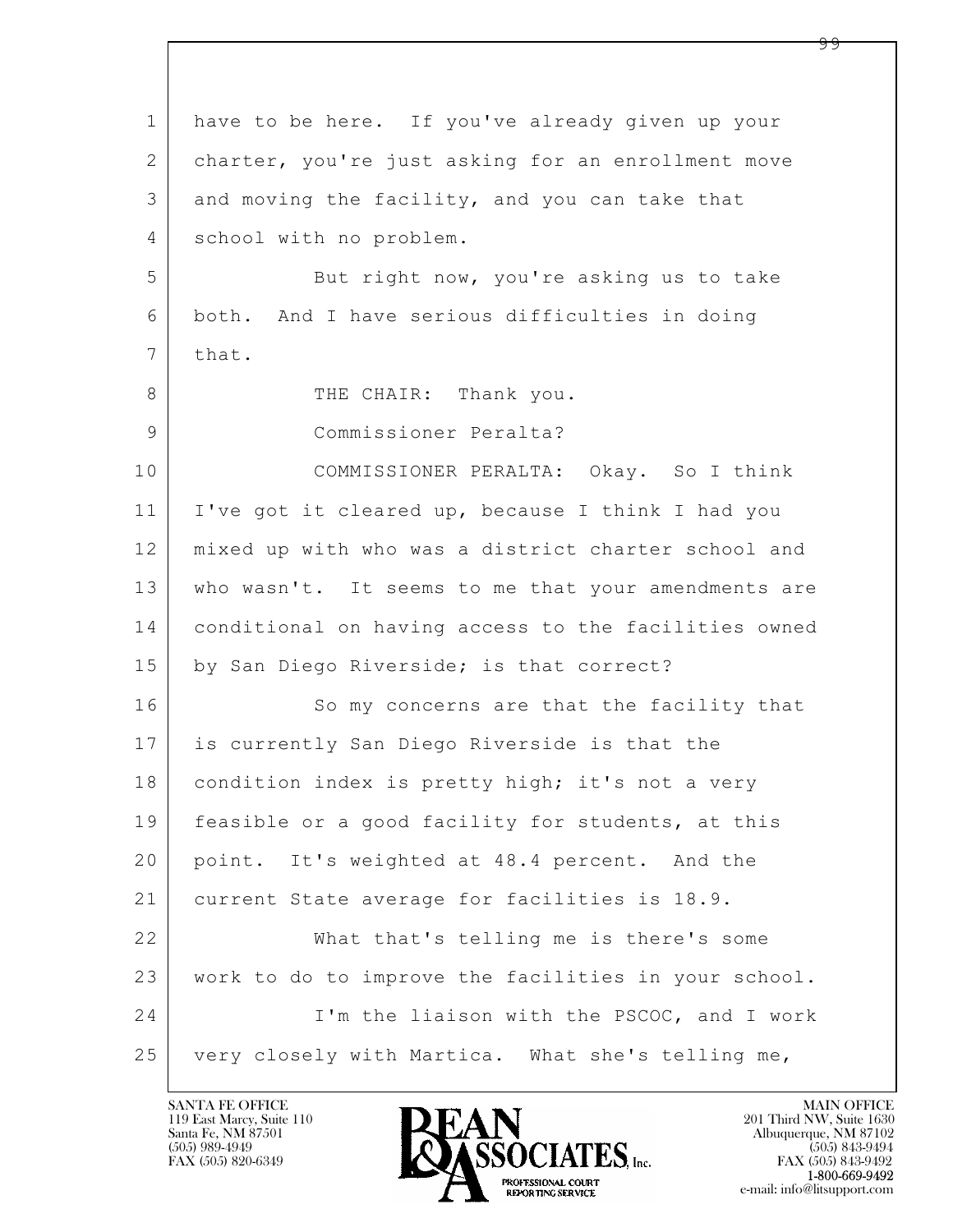$\mathbf{L}$  1 in order for the move to take place, San Diego 2 Riverside Charter School would have to provide a 3 plan to PSFA to improve your school within 18 months 4 of occupancy by Walatowa. 5 So you want to make sure you keep that  $-$ 6 you know, keep that in mind; because that's going to 7 run you into some costs and some planning and things 8 like that, to be able to serve the students at 9 Walatowa. 10 COMMISSIONER SHEARMAN: May I just ask a 11 question of Commissioner Peralta? Did PSFA have any 12 idea of what it would cost to bring that facility up 13 to -- I know when -- when a school is in a facility, 14 okay. But if there is a move, then that facility 15 must come up to standard. Did she have any idea 16 what that would cost? 17 COMMISSIONER PERALTA: She didn't give me 18 any costs at this point; but I can definitely find 19 out. 20 THE CHAIR: Commissioner Carr? 21 COMMISSIONER CARR: So a couple of issues, 22 | then. If the Pueblo owns the building and the site,  $23$  aren't we -- isn't it supposed to be a 24 lease-purchase? And, to me, that would need to be 25 looked at.

119 East Marcy, Suite 110<br>Santa Fe, NM 87501

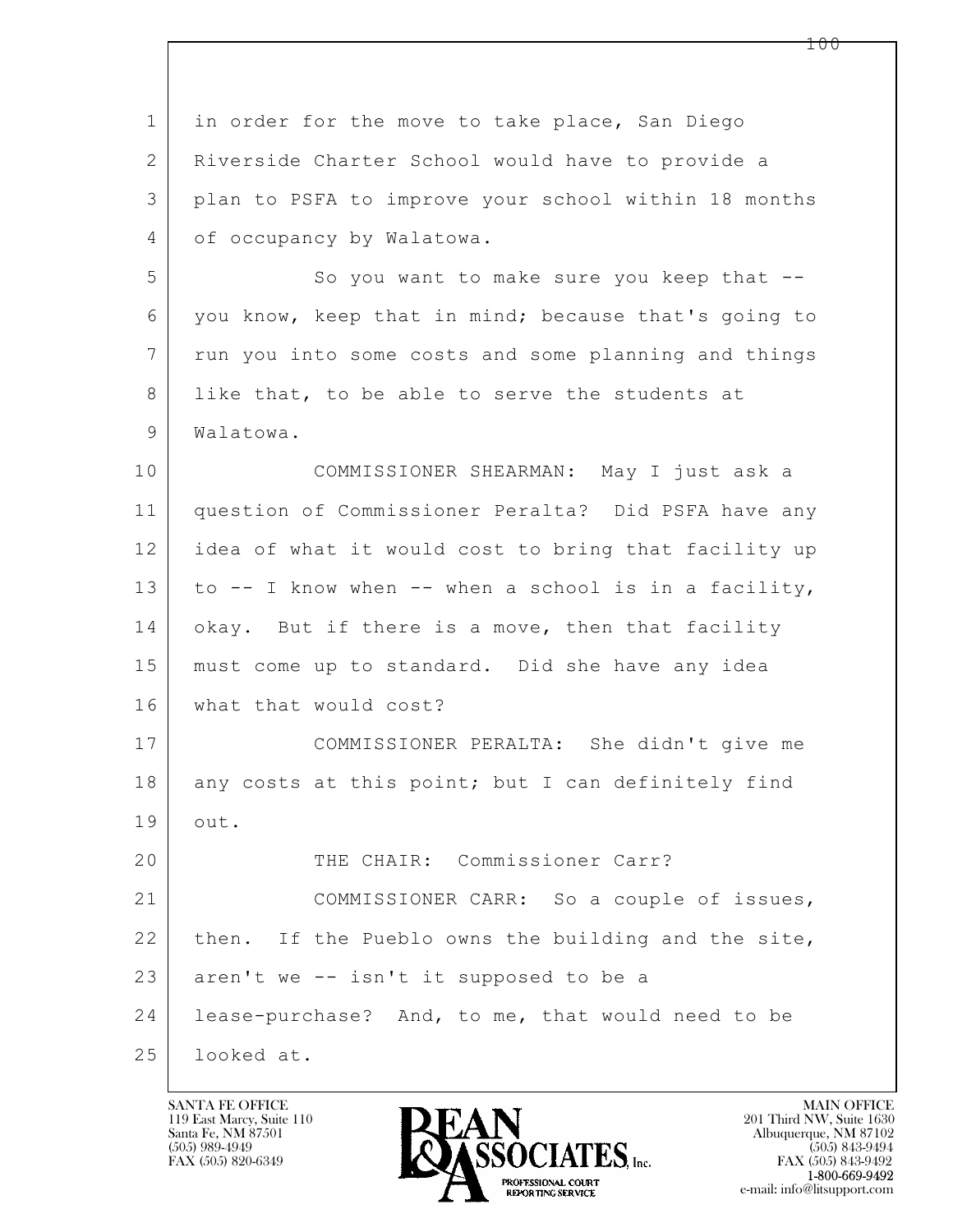$\mathbf{L}$  1 The solution for -- you know, and the 2 building is an issue. But the solution for me would 3 be that you just ask for your enrollment cap and 4 your change, period, you know. And then I would 5 be -- without this murkiness of a merger that we've 6 never done, then I would be willing to support this. 7 | And, again, if you're -- you know, if the 8 students are there -- I mean, the students can go 9 somewhere else, too, if they want to, of course. 10 But I have no problem with your amendment request, 11 absent any talk of merger. I mean, you could tell 12 | us, "Oh, we suspect we're going to get students from 13 a school that's closing," and that's fine, and I 14 | would be happy to support it. 15 But as it is today, I'm not. 16 THE CHAIR: And let's keep in mind if we 17 follow that line, that, remember, they've got to do 18 | a lottery. The San Diego students wouldn't be 19 | guaranteed -- and that's why I think they don't want 20 to go first and disband their school, see? 21 | I believe that -- I'm just really 22 reluctant; because I -- one, I don't believe we have 23 the power to approve a merger of this kind. I do 24 not believe there's any legal precedence to that, 25 and I don't believe we, as Commissioners, want to

119 East Marcy, Suite 110<br>Santa Fe, NM 87501



 $FAX (505) 843-9492$ <br>1-800-669-9492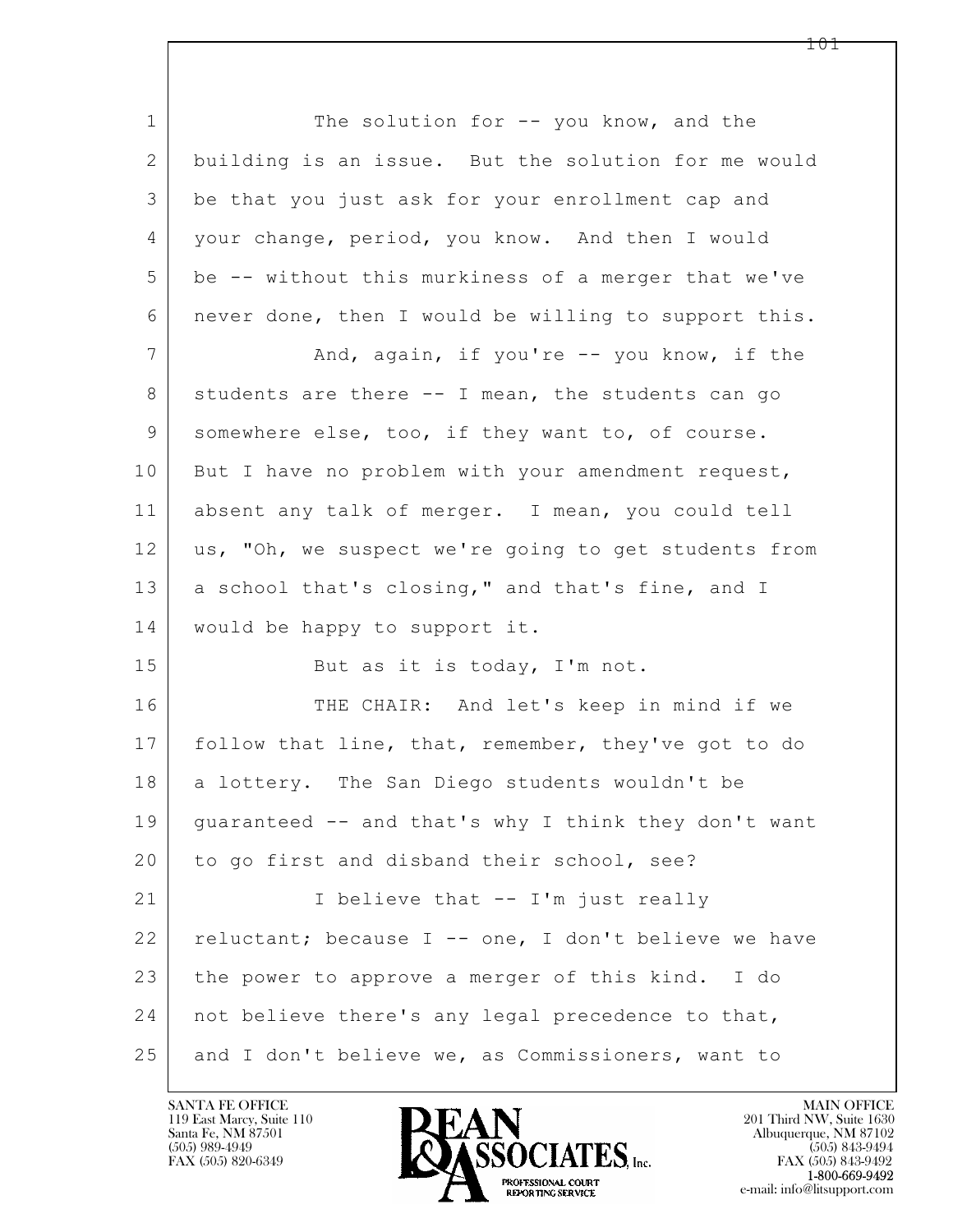$\mathbf{L}$  1 set a legal precedent. 2 I agree with what Commissioner Carr said. 3 Get San Diego out of it. Get -- let -- give them -- 4 Walatowa -- their amendment. 5 But then there's your roll of the dice. 6 You've got to go get rid of your charter and free up 7 your students and then take your chances on getting 8 into Walatowa. I don't think this is the first 9 step. Coming here was not the first step, I don't 10 believe. 11 | I believe the first step has to be on your 12 part. I'm not a lawyer; so I'm not giving you legal 13 | advice. I'm just saying how I feel as one 14 Commissioner. Under this circumstance, I don't 15 believe I can vote to support any of this. I really  $16$  can't. 17 COMMISSIONER SHEARMAN: Mr. Chair? 18 THE CHAIR: Commissioner Shearman? 19 COMMISSIONER SHEARMAN: I appreciate you  $20$  saying you can't vote to support any of this, 21 because I can't, either, because I believe without 22 the San Diego school building, you would have no 23 place to house these additional students. 24 So in reality, I don't think we can vote 25 even to consider increasing your enrollment cap when

119 East Marcy, Suite 110<br>Santa Fe, NM 87501

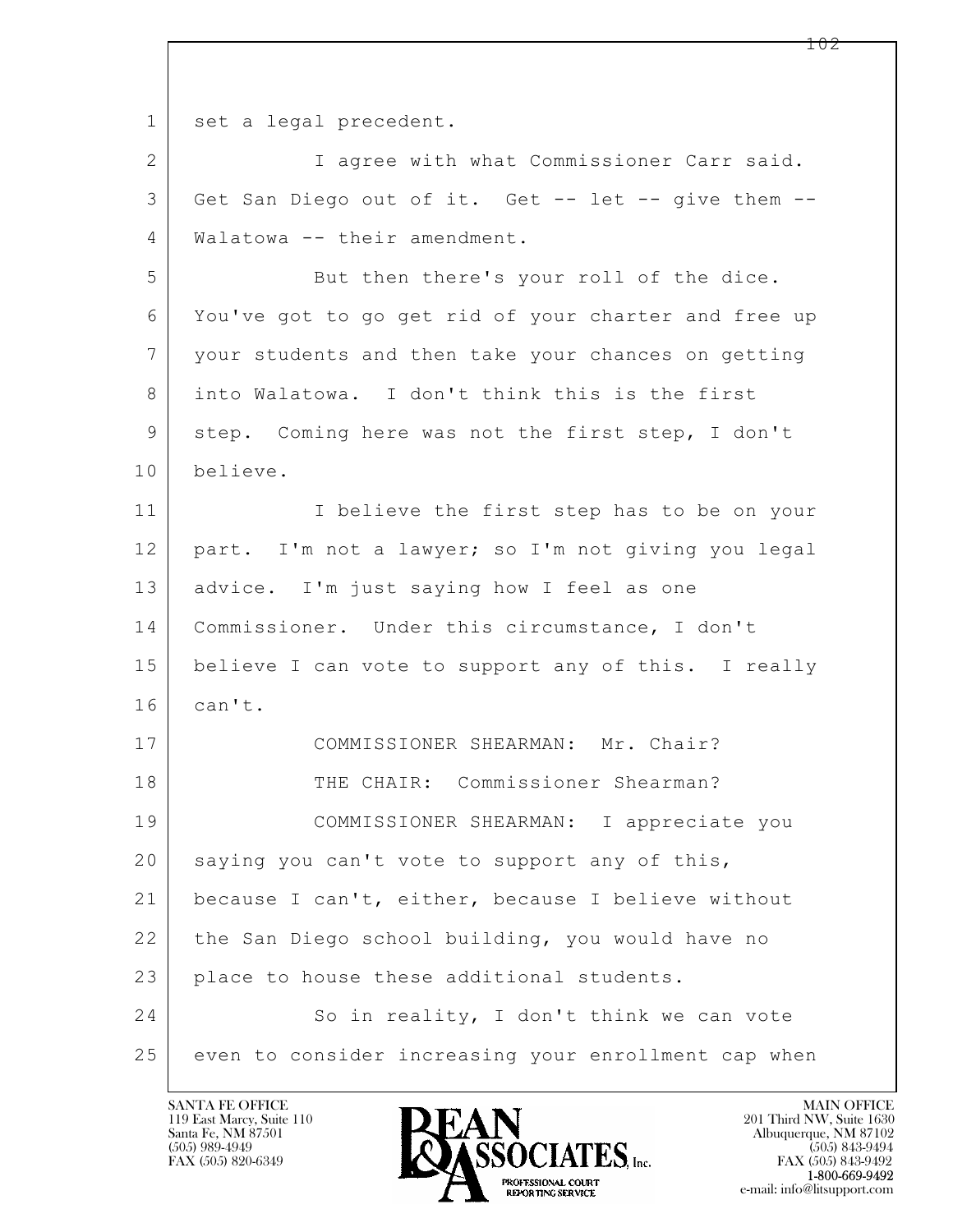$\mathbf{L}$  1 you have no place to put those students. Your 2 current facility would not accommodate them, would 3 it? No? 4 MR. WILKINSON: No. 5 COMMISSIONER SHEARMAN: So I am -- I am 6 very -- I regret very much that you were told to 7 come to us first with just these amendments. This 8 is not the way to do it. 9 THE CHAIR: Commissioner Toulouse? 10 COMMISSIONER TOULOUSE: Mr. Chair, I'd 11 like to ask, how many elementary students do you 12 have, and do you have a waiting list? 13 MS. SUSAN BACA: We have 95. And there's 14 no waiting list. 15 COMMISSIONER TOULOUSE: Okay. And you 16 were planning -- Mr. Wilkinson, you would be 17 | planning for all of those to come over, or 18 | additional ones, as well? 19 MR. WILKINSON: You mean, as -- you know, 20 | new students coming in, if they enroll? 21 COMMISSIONER TOULOUSE: Because I'd like 22 to  $-$  I'm not sure I can vote for this today, 23 either. But I think down the road, it's something 24 we can do. And I'd like this information upfront,  $25$  so we don't necessarily have to go over it again.

119 East Marcy, Suite 110<br>Santa Fe, NM 87501



FAX (505) 843-9492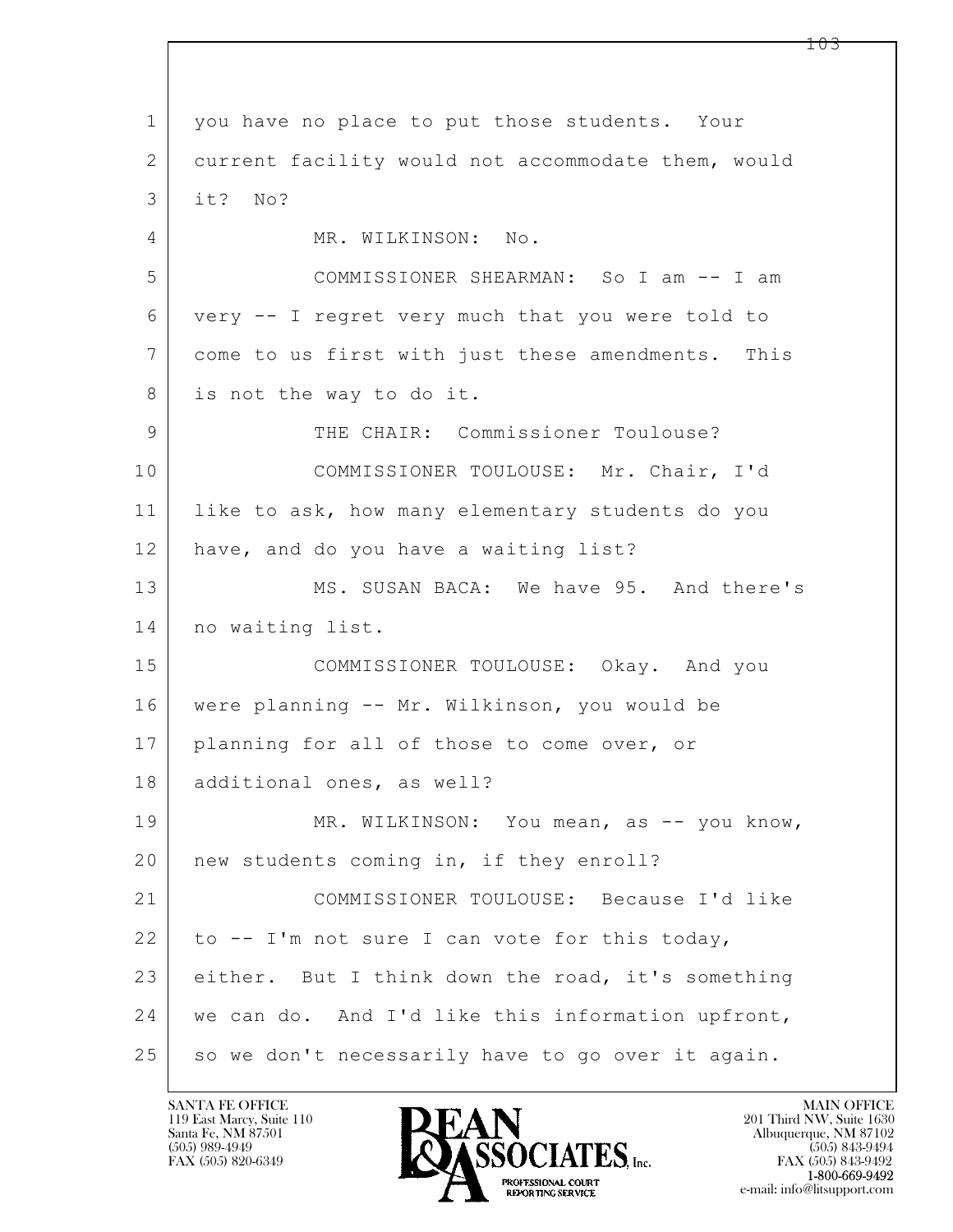| $\mathbf 1$  | MR. WILKINSON: Yeah. We do project an                |
|--------------|------------------------------------------------------|
| $\mathbf{2}$ | increase in enrollment; so that would come over.     |
| 3            | Even in Walatowa, we have kids from San Luis,        |
| 4            | Bernalillo that come out; Tewa come out -- Pueblo -- |
| 5            | and Jemez Valley and the Ponderosa area and Zia. So  |
| 6            | we have kids from all over that come to Walatowa.    |
| 7            | So we do project an increase in enrollment.          |
| 8            | But at this time, I've just got a quick              |
| 9            | question for you. So you would approve the           |
| 10           | expansion. And if Riverside rescinded their          |
| 11           | charter, and then the next time we come in -- next   |
| 12           | PEC meeting -- and the expansion would be approved   |
| 13           | and you would accept their --                        |
| 14           | COMMISSIONER SHEARMAN: We can't quarantee            |
| 15           | that.                                                |
| 16           | THE CHAIR: We can't guarantee how a vote             |
| 17           | will go. Ten individual Commissioners here will      |
| 18           | vote their conscience. I think this needs some more  |
| 19           | work.                                                |
| 20           | COMMISSIONER PERALTA: Again, I have to               |
| 21           | emphasize, again, that any future move to the        |
| 22           | facility, you have to understand that this is a      |
| 23           | permanent move of students into a permanent          |
| 24           | facility. So unless that facility doesn't improve    |
| 25           | on its weighted index for the condition of the       |

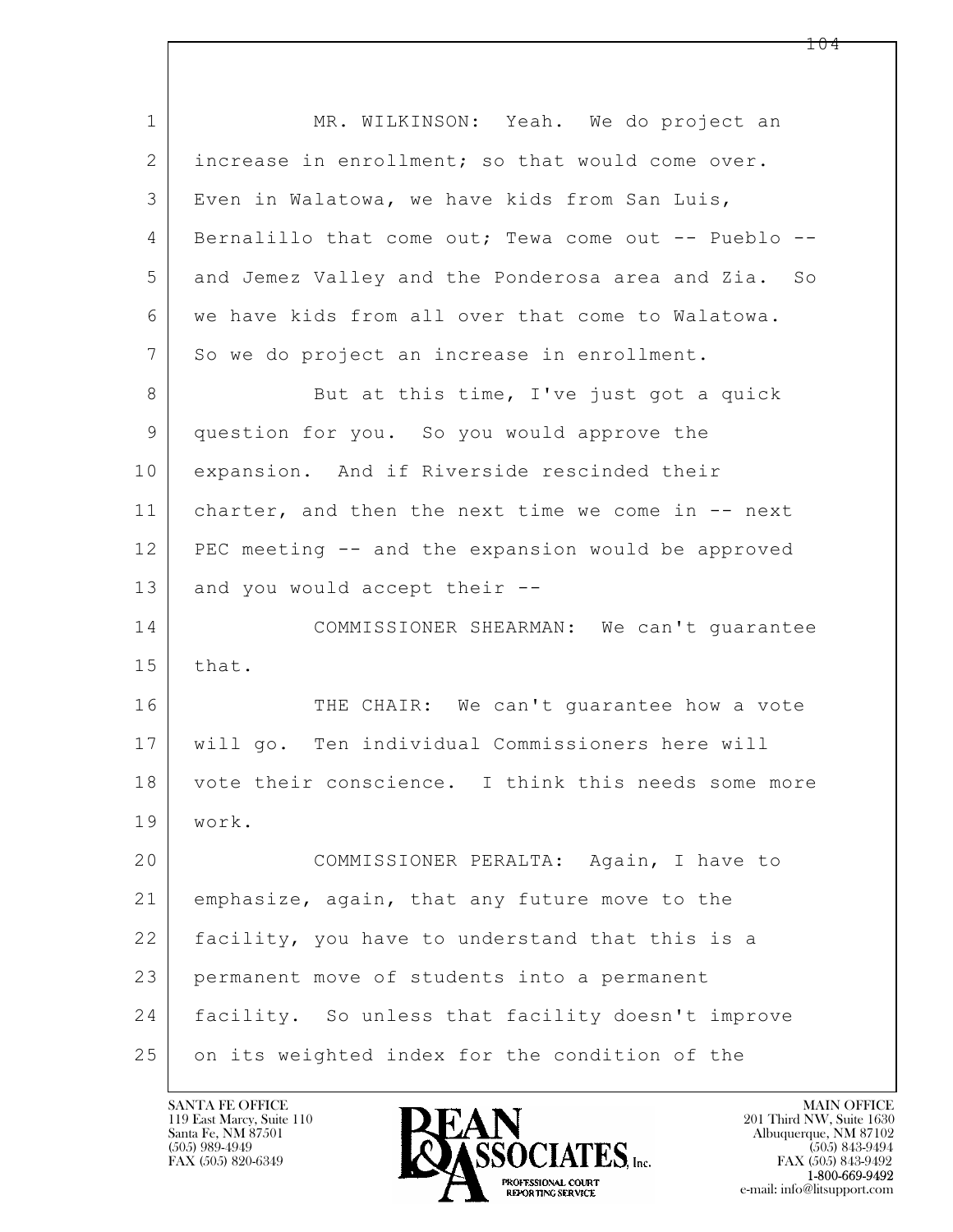$\mathbf{L}$  1 school, I personally can't see allowing students to 2 | move into a facility that's not conducive to State 3 requirements. 4 THE CHAIR: You need to address the 5 facility issue, along with all the rest of this. 6 There's a whole bunch of questions here. 7 Anything -- so where do we stand, then? 8 COMMISSIONER SHEARMAN: Could we ask if 9 | they are willing to withdraw these amendment 10 requests until they can study the issues more and 11 perhaps bring us back a different set of requests at 12 another time? 13 THE CHAIR: What's the will of the 14 Commission on that? I see one head shaking "yes." 15 Yes? 16 COMMISSIONER GIPSON: Yes. 17 THE CHAIR: This is not a vote; but I see 18 heads shaking. 19 COMMISSIONER GIPSON: Mine is rattling 20 "yes." 21 THE CHAIR: So I quess what Commissioners 22 are asking me is to ask you would you be willing to 23 withdraw at this time, do a little more research on 24 the building, think about how you're going to 25 withdraw, and your school, rescind your thing. I

119 East Marcy, Suite 110<br>Santa Fe, NM 87501



FAX (505) 843-9492 e-mail: info@litsupport.com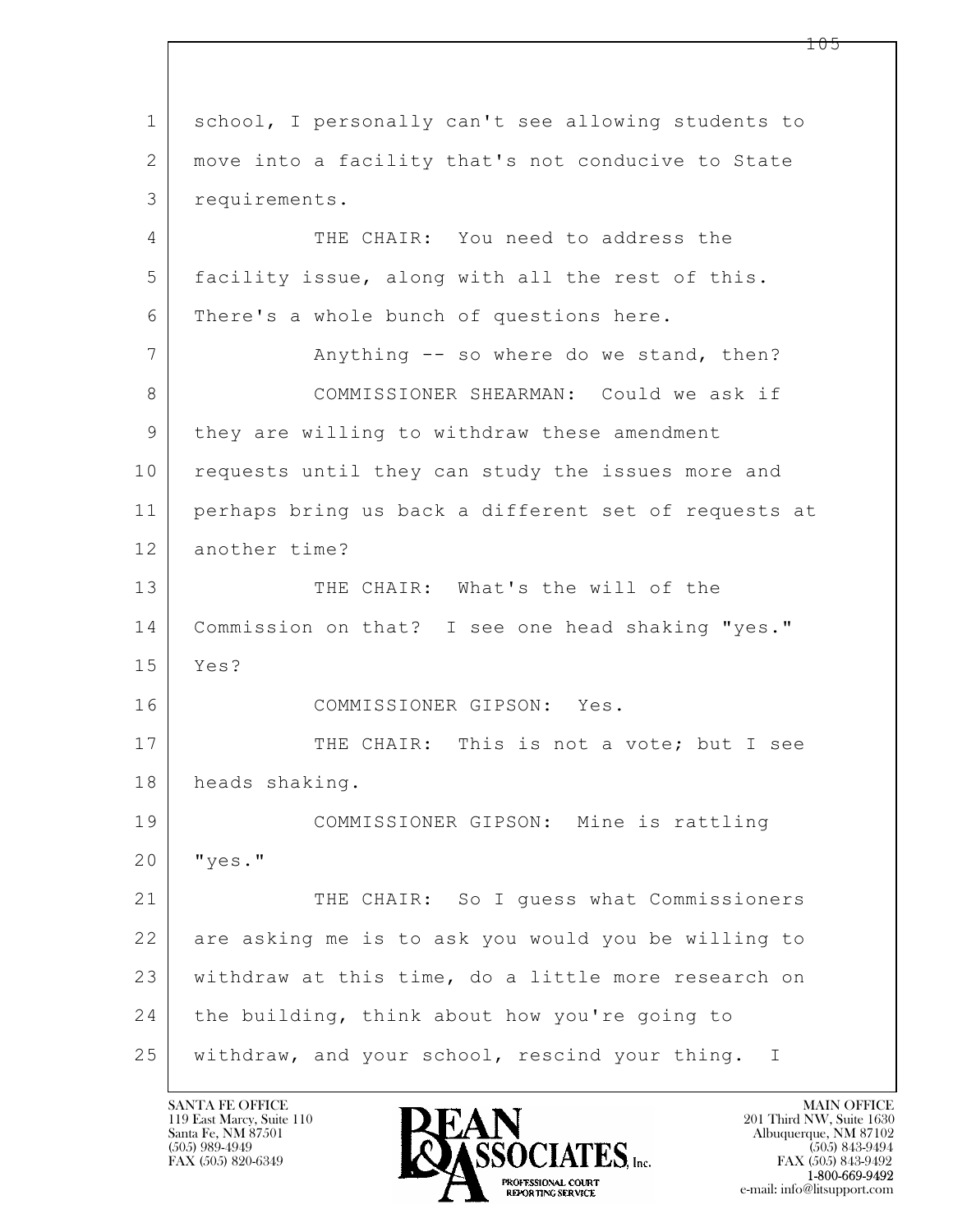| $\mathbf 1$ | happen to agree with a lot of what Katie said about  |
|-------------|------------------------------------------------------|
| 2           | the nature of your school; and I can't guarantee how |
| 3           | I would vote. But I -- so I think you need to do     |
| 4           | some more work before you come to us.                |
| 5           | MR. WILKINSON: Yeah.                                 |
| 6           | THE CHAIR: Would you be willing to                   |
| 7           | withdraw them at this time and do this additional    |
| 8           | work and come back to us in the future?              |
| 9           | MR. WILKINSON: Yes, we'll rescind those              |
| 10          | amendments and return with the questions that you    |
| 11          | want answered.                                       |
| 12          | THE CHAIR: Does that sound amenable to my            |
| 13          | fellow Commissioners?                                |
| 14          | COMMISSIONER SHEARMAN: Yes, we appreciate            |
| 15          | that.                                                |
| 16          | THE CHAIR: Commissioner Armbruster?                  |
| 17          | COMMISSIONER ARMBRUSTER: I just want to              |
| 18          | make sure that I understand this. You guys are       |
| 19          | really in my district. It's the first time I've      |
| 20          | ever said that. Anyway -- and I do like the idea     |
| 21          | that you're merging. And I just want to clarify a    |
| 22          | few things with you all who know this.               |
| 23          | If you stay in the building, in Susan's              |
| 24          | building, they get to stay there, and there's no big |
| 25          | deal; but if they change to go to a -- for a State   |

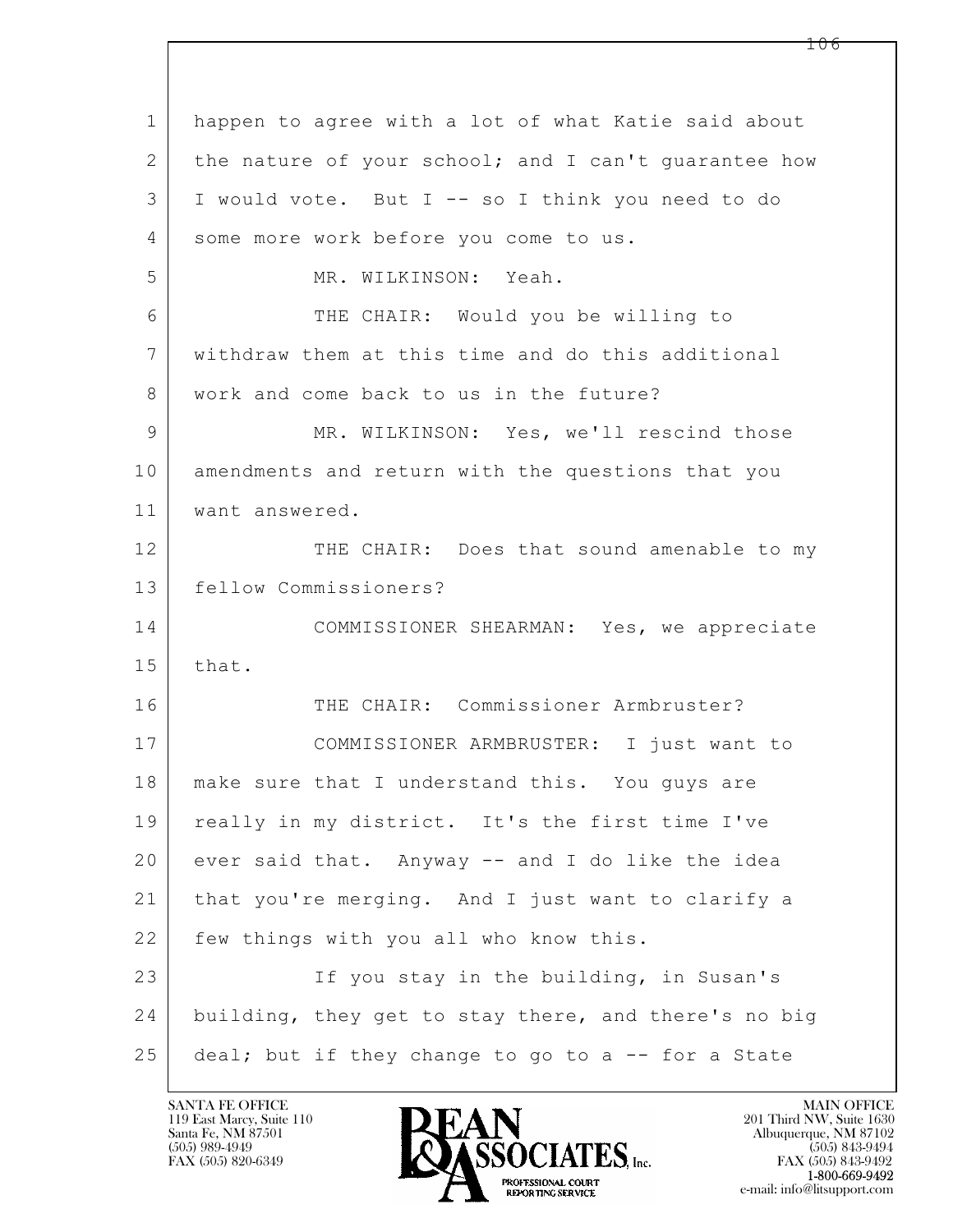| $\mathbf 1$ | charter, then you have to bring up the building to  |
|-------------|-----------------------------------------------------|
| 2           | ADA codes and all that; is that correct?            |
| 3           | THE CHAIR: I think, even as a local                 |
| 4           | district, they still have to be in an E-Occupancy   |
| 5           | building.                                           |
| 6           | COMMISSIONER ARMBRUSTER: Well, it might             |
| 7           | have been E-Occupancy when they started, and it's   |
| 8           | falling down. I don't know. The local decides       |
| 9           | that; right?                                        |
| 10          | COMMISSIONER PERALTA: That building was             |
| 11          | authorized by the local district. The local         |
| 12          | district authorized the move to that facility to    |
| 13          | that school. We fall under the PSFA quidelines.     |
| 14          | COMMISSIONER ARMBRUSTER: Right. So the              |
| 15          | local, as they are, it's okay. If there's any       |
| 16          | change, then the building has to come up.           |
| 17          | COMMISSIONER GIPSON: Correct me if I'm              |
| 18          | wrong. I think they would have trouble with they    |
| 19          | were up for renewal. I would think they'd have      |
| 20          | trouble to renew. That's what we faced with         |
| 21          | McCurdy. If McCurdy didn't get that financing, they |
| 22          | were at an 80. They would not be able to continue.  |
| 23          | They were up for renewal; so they wouldn't be able  |
| 24          | to continue in that building.                       |
| 25          | COMMISSIONER ARMBRUSTER: And the other              |

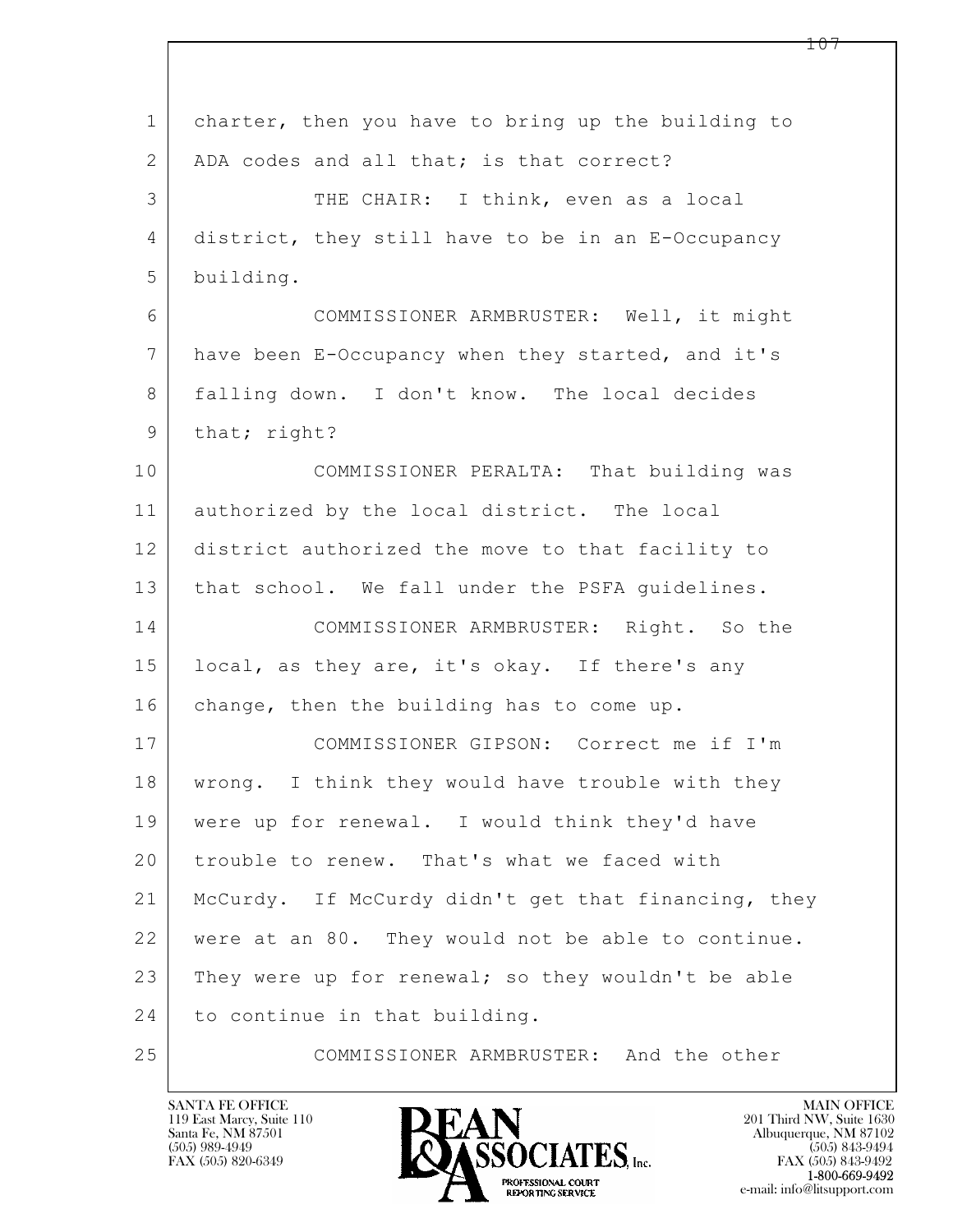| $\mathbf 1$    | point -- I just want some clarification from my      |
|----------------|------------------------------------------------------|
| 2              | fellow Commissioners. If they give up the charter,   |
| 3              | they're, like, nowhere. I think it's hard, in my     |
| $\overline{4}$ | mind to say, "Susan, could you please give up the    |
| 5              | local charter and apply for our charter; but there's |
| 6              | no guarantee that we would accept them unless        |
| 7              | they're attached to the high school."                |
| $8\,$          | COMMISSIONER GIPSON: No, no, no. We're               |
| $\mathsf 9$    | not saying that.                                     |
| 10             | COMMISSIONER SHEARMAN: What we are saying            |
| 11             | is that if that San Diego school charter closed,     |
| 12             | then should those students choose to go to Walatowa  |
| 13             | and those employees choose to apply for work at      |
| 14             | Walatowa, if Walatowa is allowed to increase its     |
| 15             | enrollment cap and its grade levels, then it could   |
| 16             | probably absorb the students and perhaps some of the |
| 17             | staff from the closed school. They would not be      |
| 18             | becoming a State charter at all. They would be a     |
| 19             | closed school, and their folks going wherever they   |
| 20             | chose to.                                            |
| 21             | THE CHAIR: And the reason they're still              |
| 22             | involved, because the building -- their building --  |
| 23             | that's the one that needs the work. So Walatowa      |
| 24             | would have to address bringing that building to the  |
| 25             | right weighted index.                                |

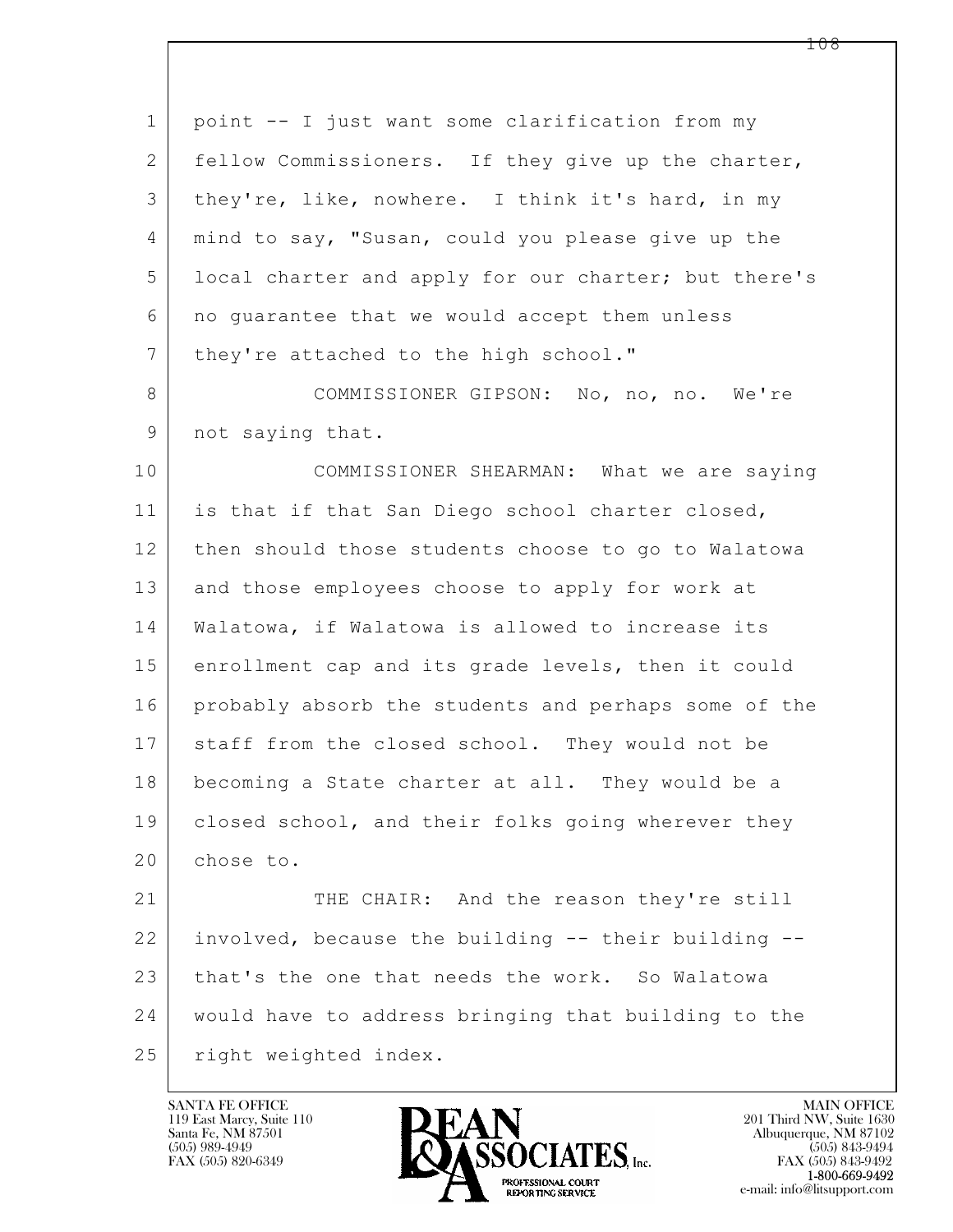$\mathbf{L}$  1 COMMISSIONER ARMBRUSTER: And that would 2 | happen whether they come or not. 3 THE CHAIR: You have to explore that 4 building. That's a key component of what you want 5 to do. Find out what it's going to cost you. 6 That's a suggestion. I can't tell you what to do. 7 So let's go back. 8 Do you agree to rescind these requests at 9 this time? 10 COMMISSIONER GIPSON: Yeah, they did. 11 THE CHAIR: So we're operating under the 12 assumption they've done that. So what else do we 13 | need to do today, then? 14 MR. WILKINSON: The assessment going to 15 the SBA no longer exists and going to the "C" grade 16 because they have to -- we have to follow the PARCC 17 anyway. 18 | THE CHAIR: Are you talking about the 19 charter goals? 20 MR. WILKINSON: Yes, that last one, for 21 | the remainder of our charter. 22 THE CHAIR: Do we have the paperwork on  $23$  that? 24 COMMISSIONER SHEARMAN: Mr. Chairman, I 25 would really prefer to deal with this when they come

119 East Marcy, Suite 110<br>Santa Fe, NM 87501

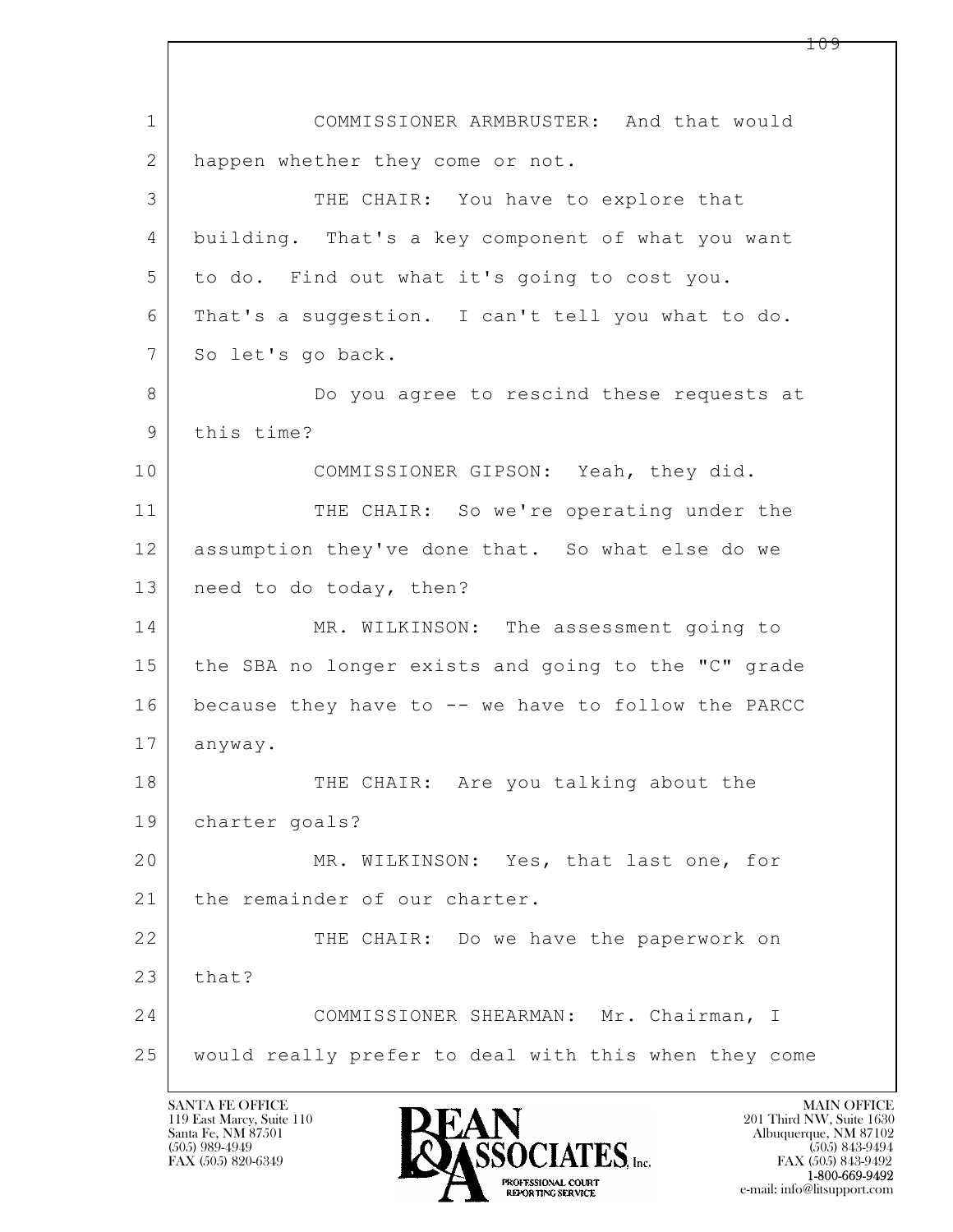| $\mathbf 1$ | up for renewal. They're up this year. Why           |
|-------------|-----------------------------------------------------|
| 2           | change -- we were very reluctant to change goals in |
| 3           | the middle of a contract. I understand yours has    |
| 4           | changed from the NMSBA. But they're up for renewal. |
| 5           | Why don't we simply handle it then?                 |
| 6           | THE CHAIR: I will say we have been                  |
| 7           | reluctant to do -- every school in the State went   |
| 8           | from SBA to PARCC. Every school in the State could  |
| $\mathsf 9$ | come in and say, "We want to change everything."    |
| 10          | MS. POULOS: Chair Bergman, Commissioners,           |
| 11          | I would like to remind you that you did entertain   |
| 12          | and approve a goal request change from another      |
| 13          | school this -- over the past year. I believe it     |
| 14          | was -- I believe it was Estancia Valley Classical   |
| 15          | Academy. And it was for these same reasons, that    |
| 16          | they brought forth that amendment request, and you  |
| 17          | engaged in that process and approved them in their  |
| 18          | request.                                            |
| 19          | COMMISSIONER SHEARMAN: And I very well              |
| 20          | understand that. But they're so close to renewal,   |
| 21          | why are we bothering to do this now?                |
| 22          | THE CHAIR: Are you in this year's renewal           |
| 23          | class?                                              |
| 24          | MR. WILKINSON: Yes, yes.                            |
| 25          | THE CHAIR: If they're going to be here              |
|             |                                                     |

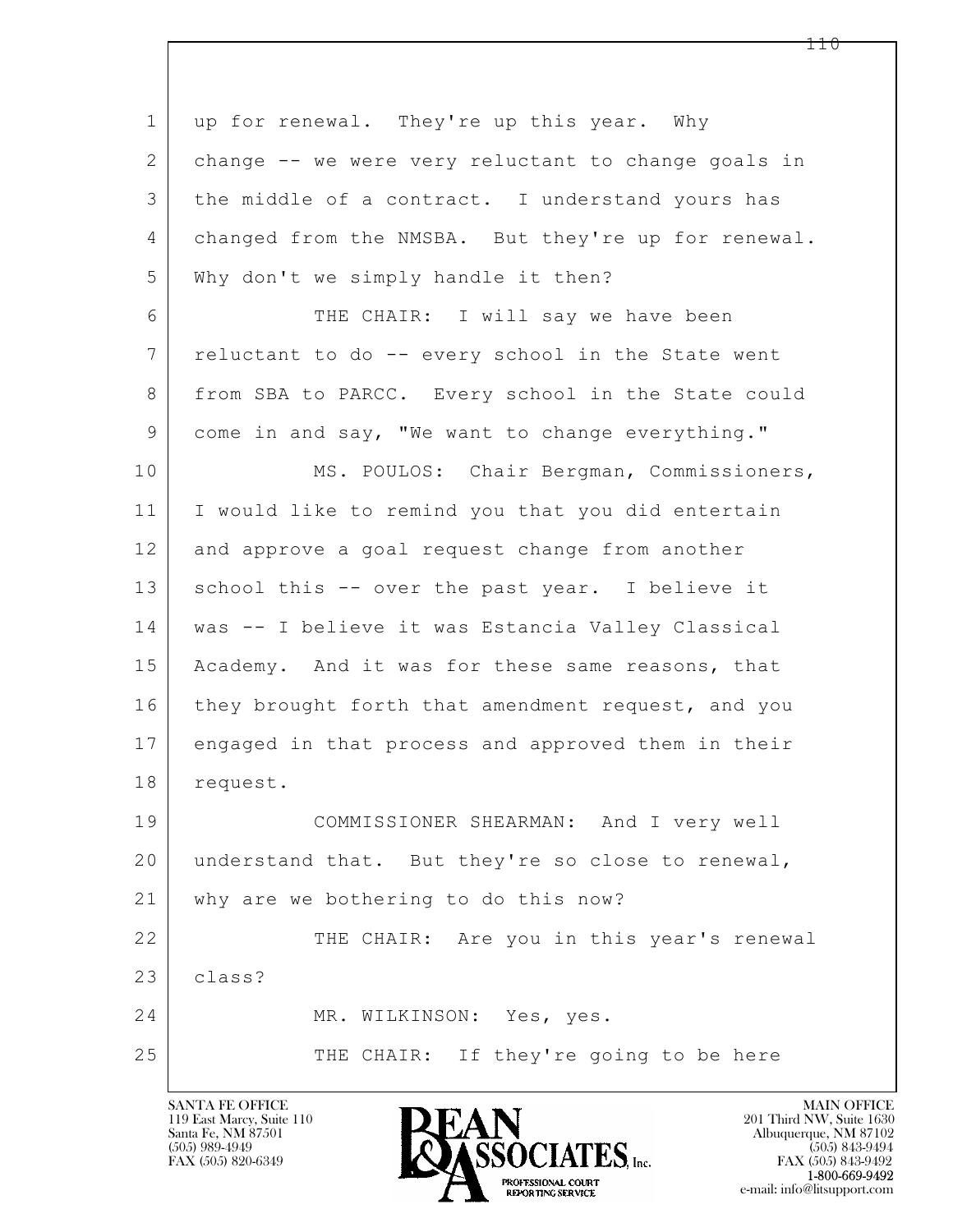$\mathbf{L}$  1 with us, then, in a few months, why do this now, 2 Director? 3 MS. POULOS: I think their concern is that 4 they will need to show that they've met these goals 5 for the renewal application. And because they won't 6 have that data, they're asking to, at this point, 7 establish their goals that they'll be held 8 accountable to for this current year so that they 9 are able to complete the renewal application. 10 | THE CHAIR: Okay. I understand that. 11 They could also explain why they didn't meet it 12 because of the changeover. 13 What is the -- here again, what do my 14 fellow Commissioners -- do you want to go forward? 15 Or do we want to go ahead and make the -- it is so 16 close to the renewal, make the goals also a part of 17 their renewal? What is your -- which way do you 18 want to go? 19 COMMISSIONER CARR: Make it part of the 20 renewal. 21 THE CHAIR: Part of the renewal? Part of 22 the renewal? 23 So I think we'll ask you to rescind at 24 this time and just plan on doing it as a part of 25 your renewal package.

119 East Marcy, Suite 110<br>Santa Fe, NM 87501

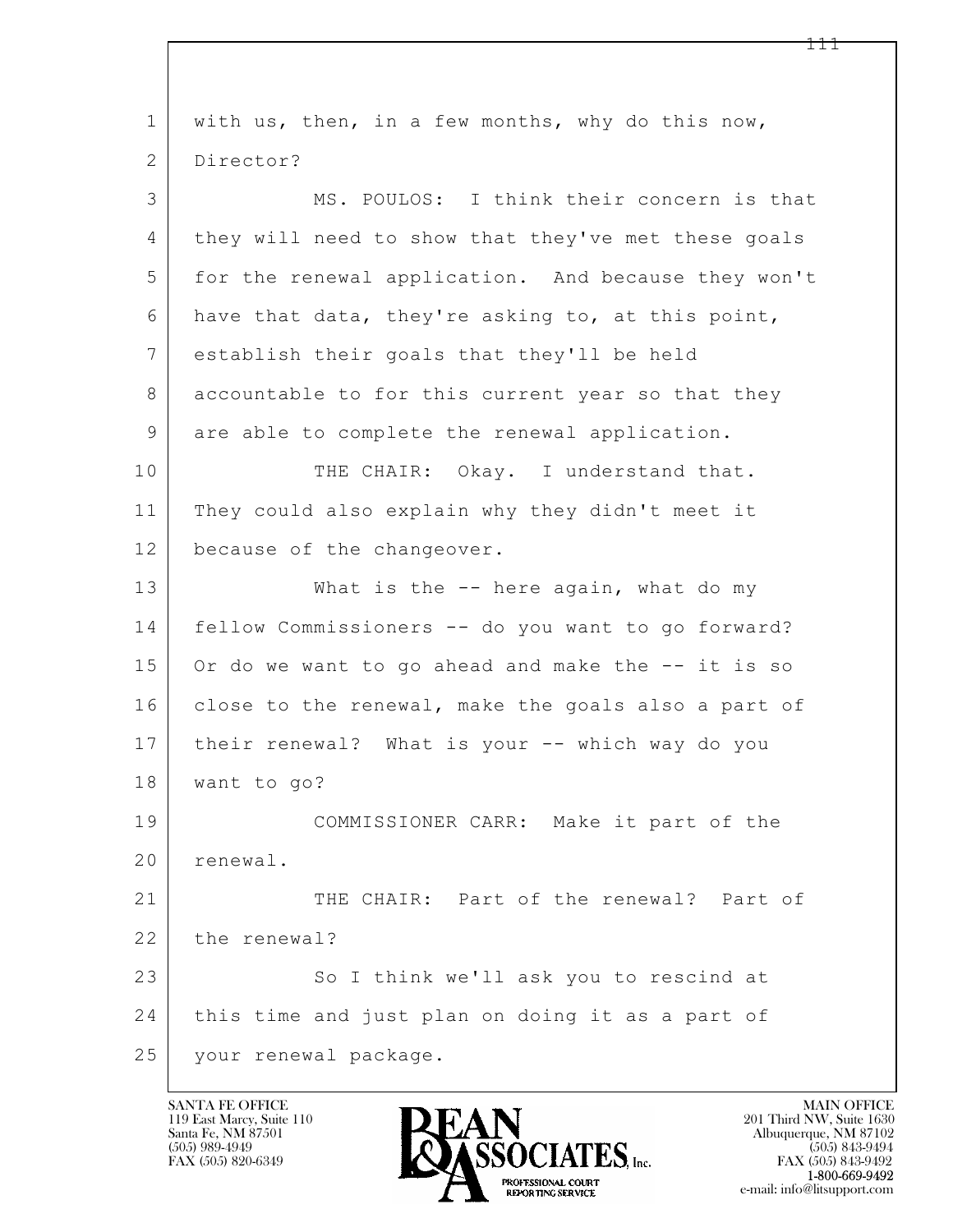$\mathbf{L}$  1 MR. WILKINSON: Walatowa rescinds the 2 charter school goals and make it a part of our 3 renewal package. 4 Just one more question for PSCOC. 5 As long as we have a plan and are given a 6 time frame to correct those -- 7 COMMISSIONER PERALTA: That would suffice, 8 | my understanding. I would follow up on that with 9 | Martica. 10 THE CHAIR: Yeah. I believe Martica is 11 always very cooperative. She can answer that kind 12 of a question, I believe. 13 MR. WILKINSON: Oh, yes. Yes. 14 | COMMISSIONER ARMBRUSTER: Mr. Chair? 15 THE CHAIR: Commissioner Armbruster? 16 COMMISSIONER ARMBRUSTER: I just have one 17 question. I understand the high school has to 18 increase your enrollment cap, because you're 19 hopefully absorbing another school. So are an 20 additional -- because you're going to go to 270, are 21 those high school -- what are you? 7 to 12? Is it 22 those, that you're asking for more of those 23 students, or more of the younger students? 24 MR. WILKINSON: That number came with just 25 the enrollment cap of Riverside and our enrollment

119 East Marcy, Suite 110<br>Santa Fe, NM 87501

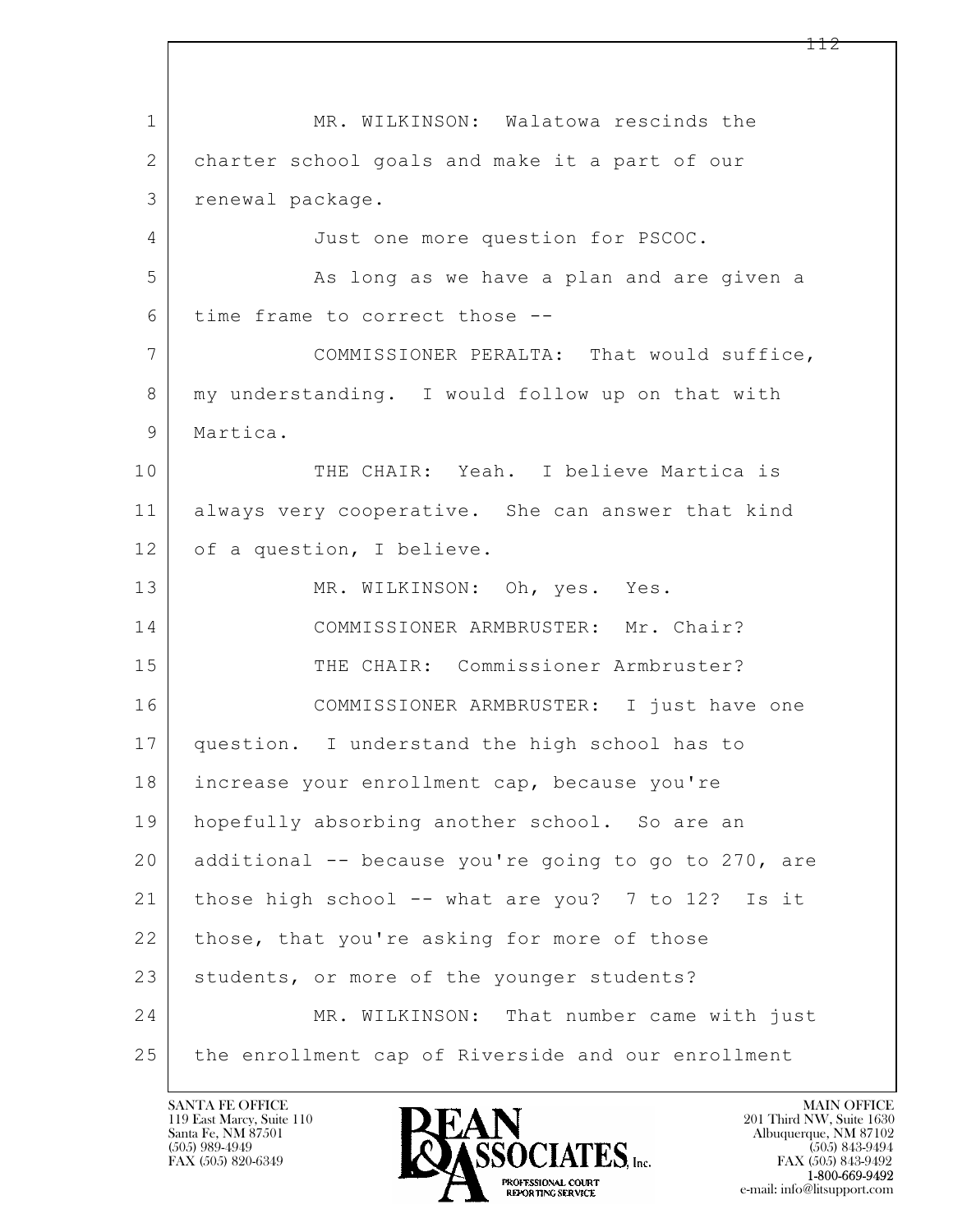$\mathbf{L}$  1 cap. And we just combined those to come up with 2 that number. But that has been rescinded; so it 3 doesn't apply. 4 COMMISSIONER ARMBRUSTER: I got -- 5 THE CHAIR: Anything else? Here, again -- 6 sir, go ahead. 7 DR. TAMEZ: I just need a clarification. 8 THE CHAIR: Use the microphone, please. 9 DR. TAMEZ: On the two goals that are tied 10 to the NMSBA, I don't know. Shall we work, then, 11 with Charter School Division? Because we can't 12 support -- we can't respond to the goals, since 13 they're tying the NMSBA, and we're no longer 14 administering the NMSBA. 15 So we're not sure now what to report. And 16 | we don't want to be penalized because we're not 17 meeting those two goals. But it's not possible to 18 meet them because the NMSBA is not being used 19 anymore. 20 THE CHAIR: Commissioner Gipson? 21 COMMISSIONER GIPSON: You conduct 22 | Short-Cycle Assessments; correct? 23 MR. WILKINSON: Yes. 24 COMMISSIONER GIPSON: I personally would 25 be comfortable with a report out of your Short-Cycle

119 East Marcy, Suite 110<br>Santa Fe, NM 87501

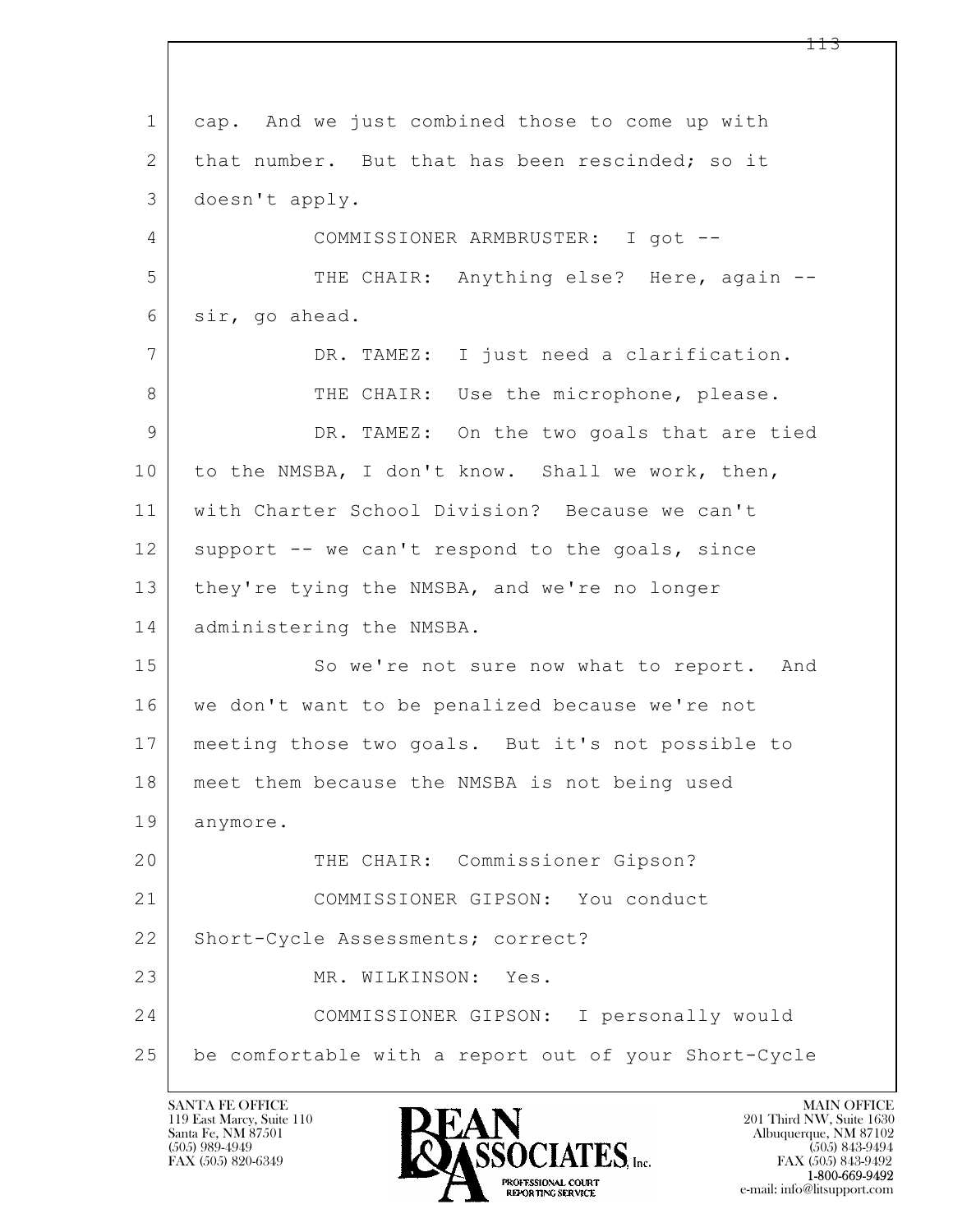$\mathbf{L}$  1 Assessments. We'll get the school snapshot. We'll 2 have that information. I think there will be more 3 than enough information for us to take a look at, 4 personally. 5 THE CHAIR: Are you comfortable with that? 6 MR. WILKINSON: Yes. 7 THE CHAIR: I see your head shaking. All 8 right. 9 Anything else? 10 | Well, then, like I say, thank you for your 11 | patience. I appreciate that we have -- we need 12 to -- we've got to be patient to get it right. 13 Thank you for being here today. 14 MR. WILKINSON: Thank you for your time. 15 COMMISSIONER GIPSON: Thank you. 16 THE CHAIR: Item C under 6 is Taos 17 Integrated School for the Arts. They have a couple 18 of requests. 19 If you guys can come down, please? I'm 20 looking for paper; be with you in just a second. 21 COMMISSIONER GIPSON: Are we supposed to 22 have a couple for Taos, did you say? 23 THE CHAIR: On my list here, there's an A, 24 new school site; and a B, length of school day. One 25 of them is on the back here; all right? But I still

119 East Marcy, Suite 110<br>Santa Fe, NM 87501

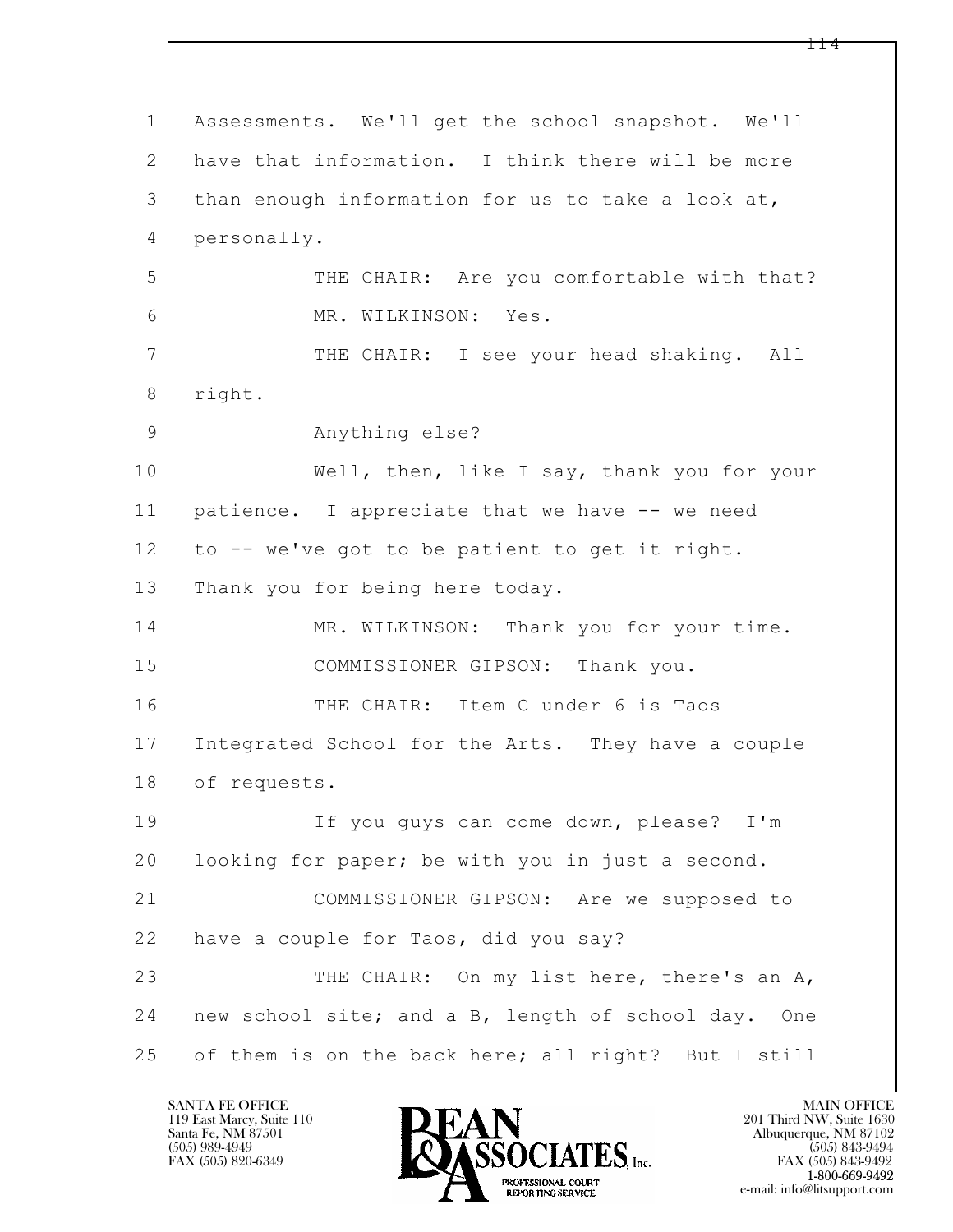$\mathbf{L}$  1 only see one page. 2 COMMISSIONER SHEARMAN: I only see one 3 request. 4 COMMISSIONER GIPSON: Oh, sorry. 5 THE CHAIR: Katie, our Director? 6 | MS. POULOS: Chairman Bergman, 7 Commissioners, the inclusion of the second item on 8 | the agenda was an error. There are two schools that 9 have similar initials. And while I was out, the 10 second school submitted a request, and it was 11 erroneously included under this school's. 12 That school's amendment request will not 13 be able to be heard until the June meeting. That's 14 why it's no longer in your notebooks and should not 15 be addressed today. 16 COMMISSIONER GIPSON: That's why I've got 17 the little tear-out here? 18 THE CHAIR: A new school site. Now we've 19 narrowed down, circled it. Now we've got it. 20 | Riease introduce yourselves. 21 MS. JILL CLINE: I'm Jill Cline. I'm the 22 governing council president for TISA. 23 MR. RICH GREYWOLF: I'm Rich Greywolf. I 24 am the director. 25 THE CHAIR: Thank you for being here

119 East Marcy, Suite 110<br>Santa Fe, NM 87501

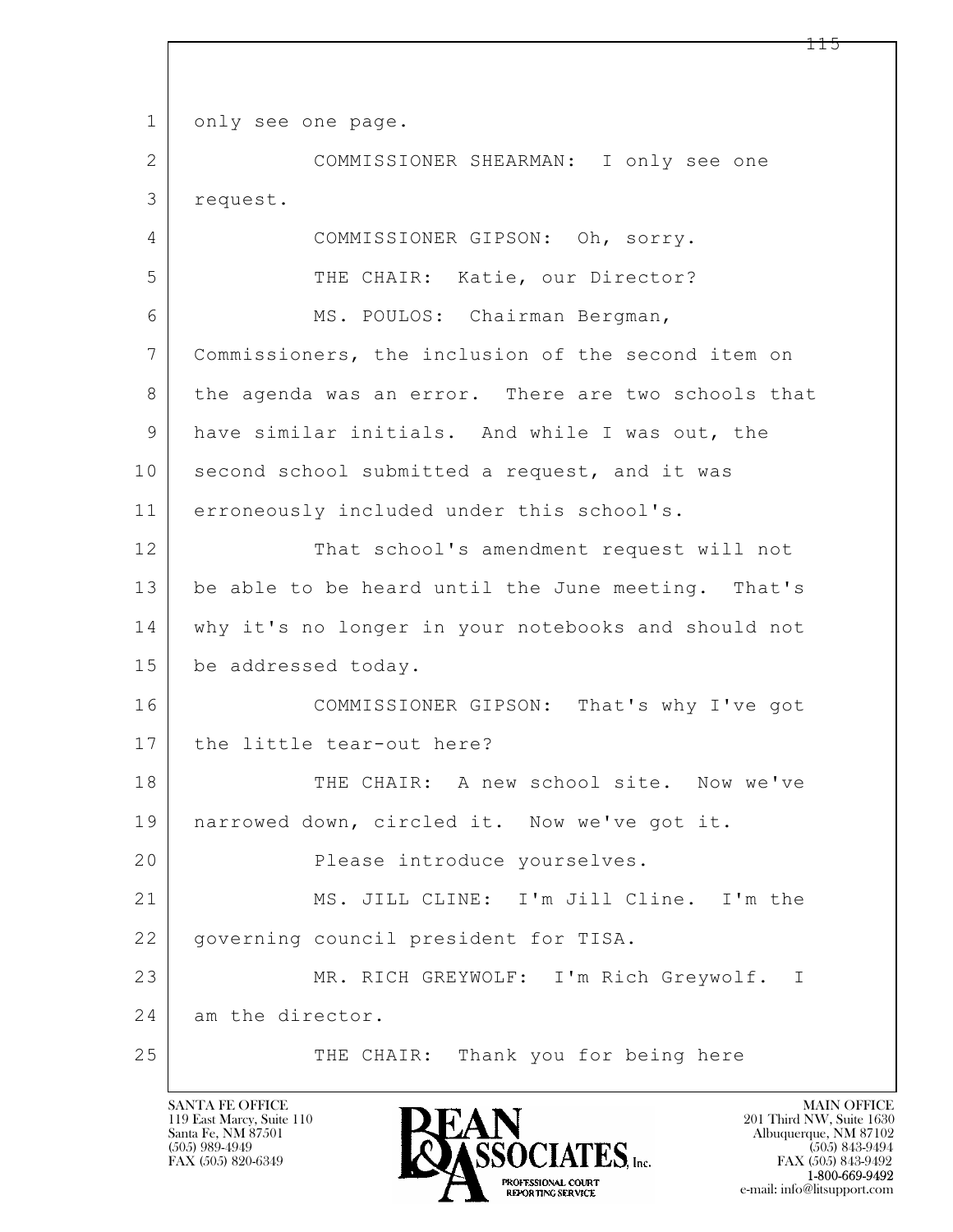$\mathbf{L}$  1 today. 2 Director, do you have comments on this 3 request? 4 MS. POULOS: Chairman Bergman, 5 Commissioners, this amendment request is an 6 amendment request to move facilities; I believe it's 7 for a temporary facility while this school is 8 | working on a permanent facility. CSD has 9 recommended approval of this amendment request. 10 THE CHAIR: Commissioner Shearman? 11 COMMISSIONER SHEARMAN: Maybe I didn't 12 hear correctly. This is a move to temporary 13 locations until they get a permanent location? Then 14 why move? 15 MS. JILL CLINE: Commissioner Shearman and 16 | members of the Commission, the answer to that is 17 because we have two campuses and we have had two 18 campuses for as long as our charter has existed. We 19 have been working towards getting to one campus. 20 In -- in -- we have land that's been approved by the 21 Taos Special Use Permit Committee last night. 22 Planning and Zoning approved us for the purchase of 23 the land. And we were approved last night also for 24 the temporary location. 25 We have to move because one of our two

119 East Marcy, Suite 110<br>Santa Fe, NM 87501

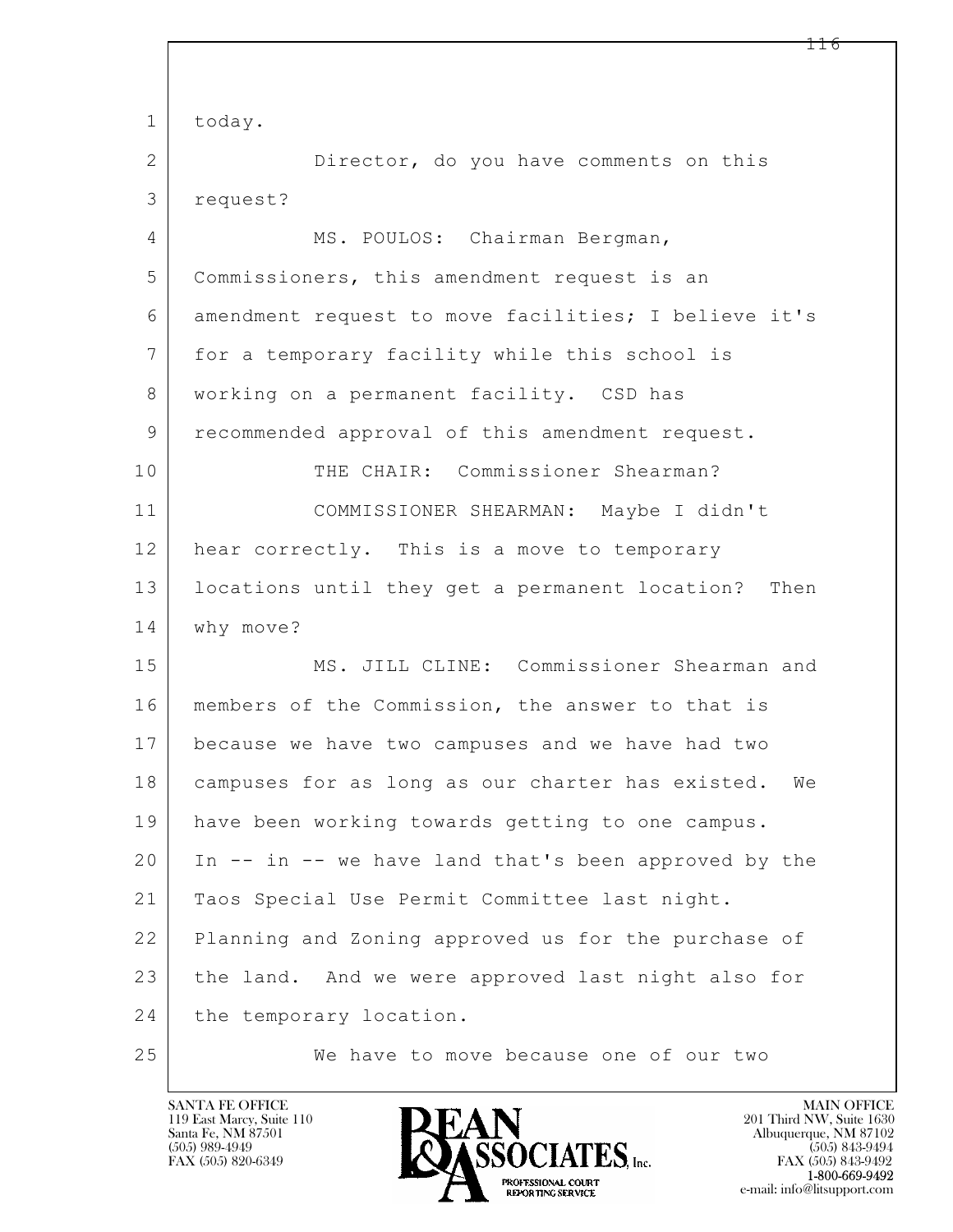| $\mathbf 1$ | campuses is currently operating at the Taos County   |
|-------------|------------------------------------------------------|
| 2           | Economic Development Center, and we've been there    |
| 3           | for two years. They sold their south building to a   |
| 4           | medical marijuana cannabis production --             |
| 5           | COMMISSIONER SHEARMAN: That's a great                |
| 6           | location for a school.                               |
| 7           | MS. JILL CLINE: They are within 300 feet             |
| 8           | of us. And last year in May, we did sign a           |
| 9           | letter -- because we were not able to secure         |
| 10          | financing on that particular building at the time,   |
| 11          | we signed a letter saying that if that economic      |
| 12          | development company could actually sell their south  |
| 13          | building, we would vacate at the end of this school  |
| 14          | year.                                                |
| 15          | And we had hoped that we would have a                |
| 16          | permanent campus to move to in that process; and     |
| 17          | four out of four options did not work out. And so    |
| 18          | we now have permission from our town governing       |
| 19          | council, from the Planning and Zoning Commission, to |
| 20          | move. We have the special use permit secured for     |
| 21          | both locations, the temporary location and the       |
| 22          | permanent location. But it's going to take us about  |
| 23          | two years to get everything done to get moved.       |
| 24          | We're planning on phasing it, probably               |
| 25          | moving half the campus at the end of one year and    |

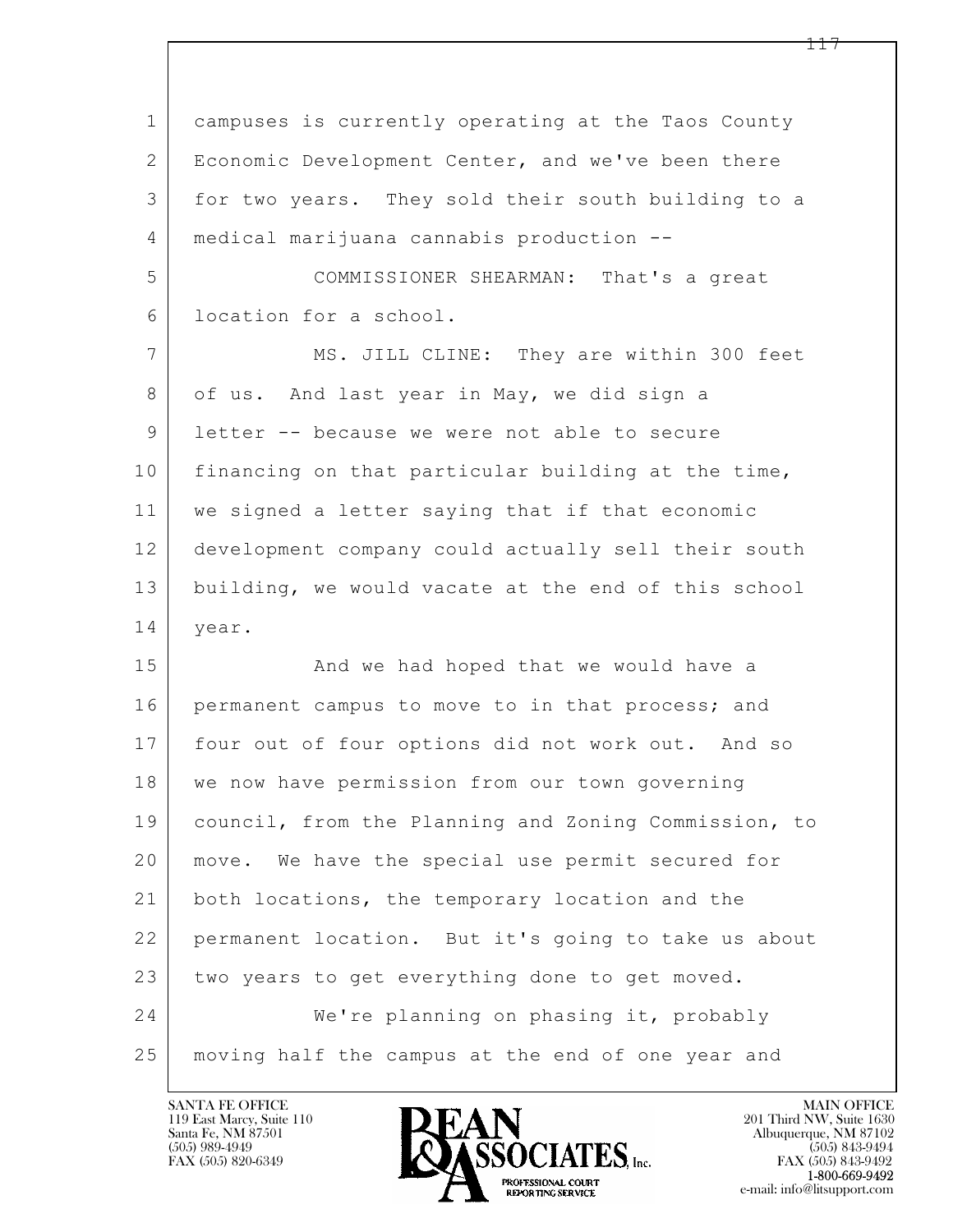$\mathbf{L}$  1 the other half at the end of the second year. We 2 also have our rating from Martica that we got -- we 3 got the letter from her to do both of these moves on 4 Wednesday of this week; but it was contingent on the 5 special use permit application process being 6 approved last night, which happened at about 8:30. 7 So you may not have her letter. I have 8 it, if you would like it, to -- and we were rated at 9 a 4.4 on the temporary location. 10 COMMISSIONER SHEARMAN: Wow. Very good. 11 | Thank you for that explanation. I appreciate it. 12 MS. JILL CLINE: Yeah. It's been horribly 13 complicated, and we're just glad to be here today to 14 ask for something. 15 THE CHAIR: Commissioner Carr? 16 COMMISSIONER CARR: I'd like to speak in 17 favor of this. I've been, I guess -- it's in my -- 18 | not only in my district; it's a few blocks away from 19 where I teach. 20 But the -- you know, but to add some more 21 humor of this, the owner of that facility was a 22 former mayor of Taos. He used to be against medical 23 marijuana -- 24 COMMISSIONER GIPSON: But now he's seen  $25$  the light.

119 East Marcy, Suite 110<br>Santa Fe, NM 87501

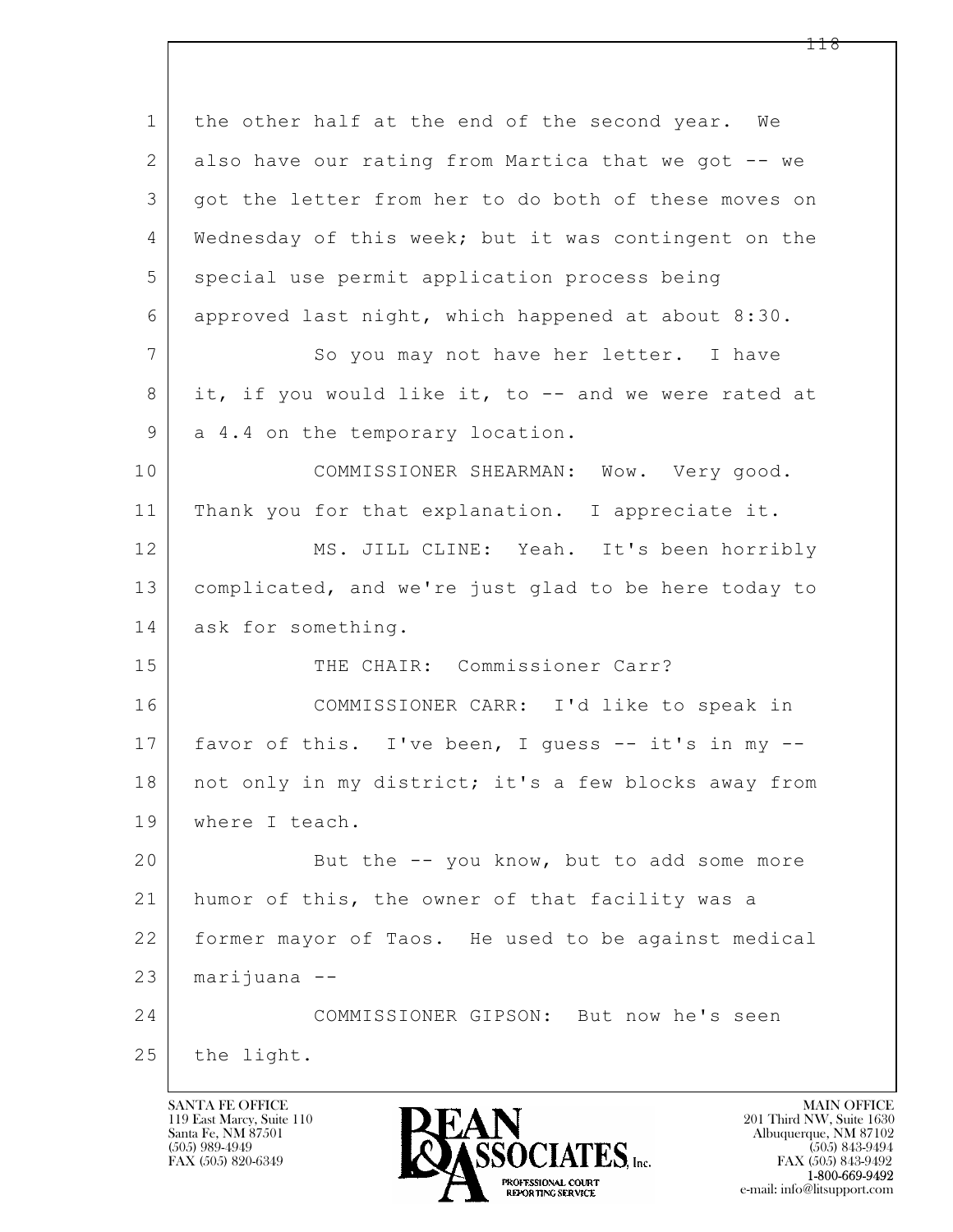| $\mathbf 1$    | COMMISSIONER CARR: -- but has seen the               |
|----------------|------------------------------------------------------|
| 2              | light. So I think that was pretty funny. But this    |
| 3              | is -- I've always supported this school from day     |
| 4              | one, when they first got their charter. I supported  |
| 5              | them and voted for them. They have a good program.   |
| 6              | All schools have snags here and there all the time.  |
| $\overline{7}$ | But I just want to add my support to this -- to this |
| 8              | change as something they really need to do.          |
| 9              | THE CHAIR: Thank you.                                |
| 10             | Any other comments before we proceed to a            |
| 11             | motion?                                              |
| 12             | COMMISSIONER PERALTA: Mr. Chair?                     |
| 13             | THE CHAIR: Commissioner Peralta?                     |
| 14             | COMMISSIONER PERALTA: Do you have a copy             |
| 15             | of the land use approval by the town of Taos? That   |
| 16             | was one of the things we need to make sure we have   |
| 17             | that was approved by the town before we go to vote   |
| 18             | here.                                                |
| 19             | MS. JILL CLINE: Commissioner Peralta, I              |
| 20             | don't know when they will produce their formal       |
| 21             | minutes. The vote happened at 8:30 last night and    |
| 22             | they still had three items on their agenda.          |
| 23             | I'm sure we can get you their official               |
| 24             | recommendation; it was a unanimous vote, and -- on   |
| 25             | both cases. I don't -- and I would imagine we can    |

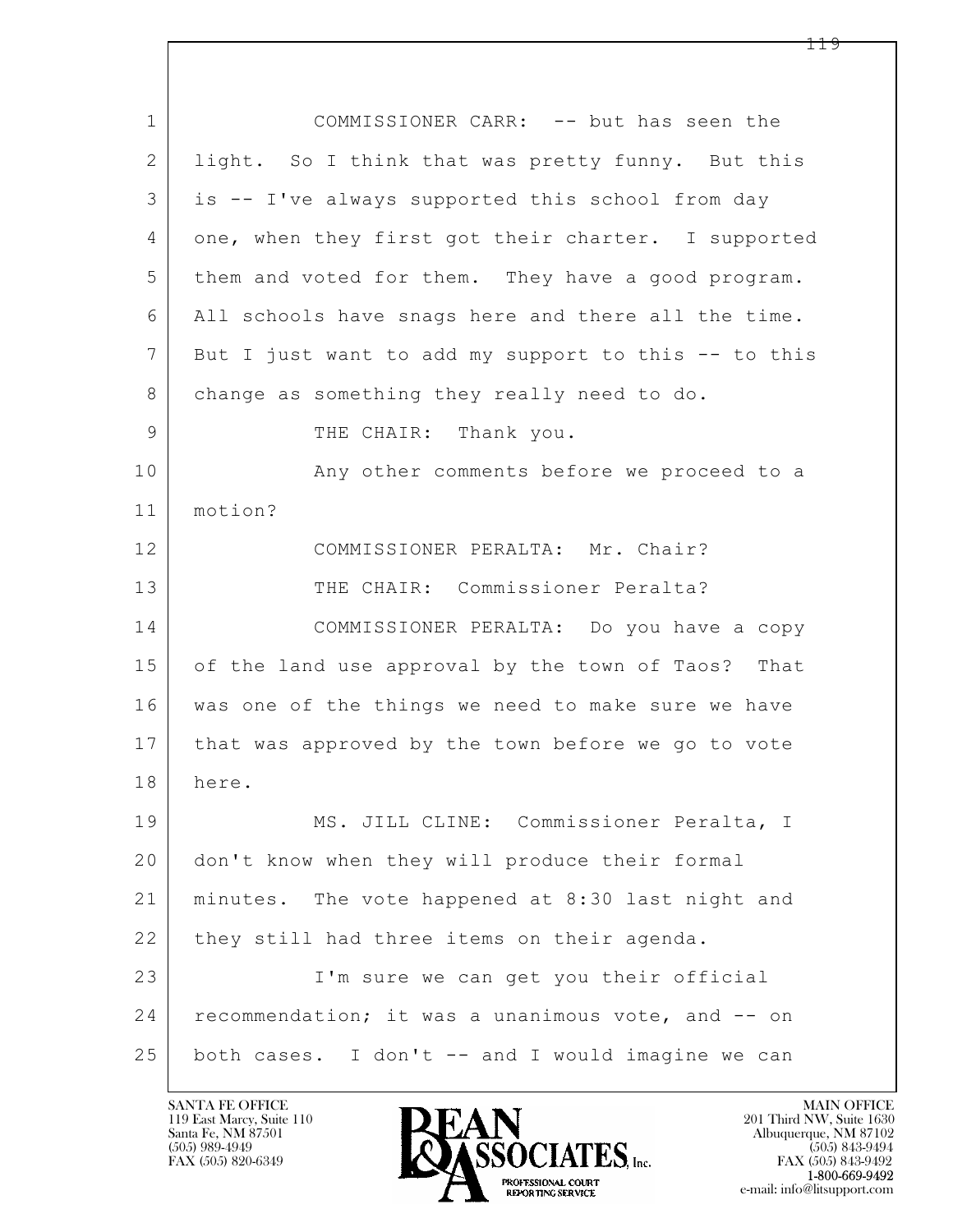$\mathbf{L}$  1 get copies of it next week; but I don't have them 2 today. 3 COMMISSIONER PERALTA: Thank you. 4 Mr. Chair, I would like for the motion to approve 5 that with the condition that they provide the 6 document. 7 THE CHAIR: This was a land use approval 8 by the Taos Town Council? 9 | COMMISSIONER PERALTA: Right. 10 THE CHAIR: Okay. There is a sample 11 | motion right here in the Executive Summary, if 12 someone would care to read that -- that condition. 13 MS. JILL CLINE: Chairman Bergman, that 14 | should say the Taos Planning and Zoning Commission. 15 THE CHAIR: Taos Planning and Zoning 16 Commission. 17 COMMISSIONER SHEARMAN: I don't have that. 18 Oh, there it is. 19 COMMISSIONER CARR: Mr. Chair? 20 THE CHAIR: Commissioner Carr? 21 COMMISSIONER CARR: I would like to do the 22 motion, if that's okay. 23 THE CHAIR: Go ahead, sir. 24 COMMISSIONER CARR: I move to approve the 25 amendment presented by Taos Integrated School for

119 East Marcy, Suite 110<br>Santa Fe, NM 87501

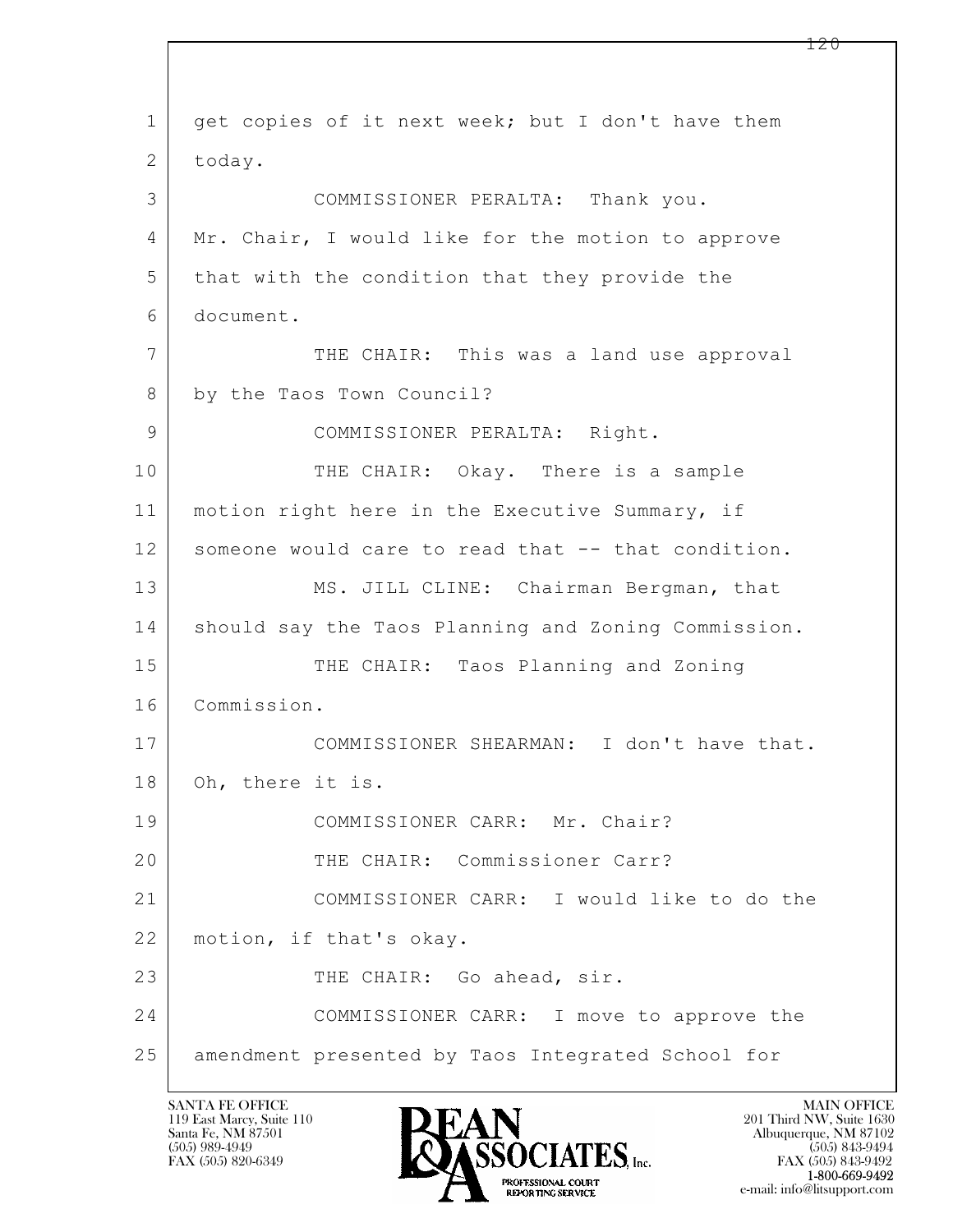| $\mathbf{1}$ | the Arts to move from its current facilities at 212 |
|--------------|-----------------------------------------------------|
| 2            | Bendix Drive, Taos, New Mexico 87571, to house      |
| 3            | grades four through eight; and 119 Manzanares       |
| 4            | Street, Taos, New Mexico 87571, to house grades K   |
| 5            | through 3, with the conditions that the school must |
| 6            | meet all facility requirements and provide --       |
| 7            | COMMISSIONER GIPSON: Land use permit.               |
| 8            | COMMISSIONER CARR: -- a land use permit             |
| 9            | from Taos Planning and Zoning.                      |
| 10           | THE CHAIR: Thank you, Commissioner Carr.            |
| 11           | Is there a second?                                  |
| 12           | COMMISSIONER SHEARMAN: Second.                      |
| 13           | THE CHAIR: Commissioner Shearman has                |
| 14           | seconded. Is there any further discussion?          |
| 15           | Seeing none, Mr. Secretary, can we have a           |
| 16           | roll-call vote?                                     |
| 17           | COMMISSIONER PERALTA: Commissioner                  |
| 18           | Gipson?                                             |
| 19           | COMMISSIONER GIPSON: Yes.                           |
| 20           | COMMISSIONER PERALTA: Commissioner                  |
| 21           | Armbruster?                                         |
| 22           | COMMISSIONER ARMBRUSTER: Yes.                       |
| 23           | COMMISSIONER PERALTA: Commissioner Pogna?           |
| 24           | COMMISSIONER POGNA: Yes.                            |
| 25           | COMMISSIONER PERALTA: Commissioner Carr?            |
|              |                                                     |

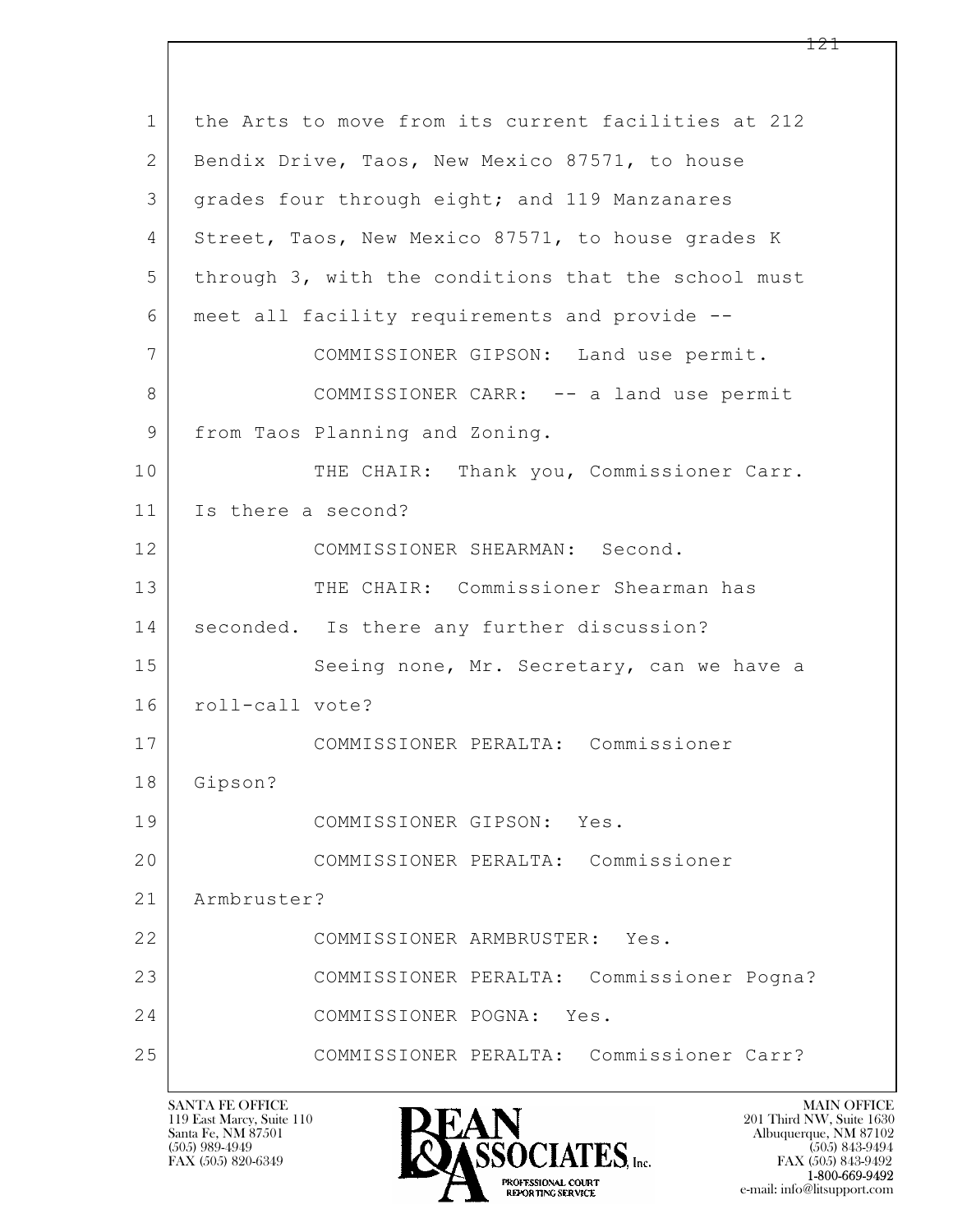$\mathbf{L}$  1 COMMISSIONER CARR: Yes. 2 COMMISSIONER PERALTA: Commissioner 3 Toulouse? 4 COMMISSIONER TOULOUSE: Yes. 5 COMMISSIONER PERALTA: Commissioner 6 Conyers? 7 COMMISSIONER CONYERS: Yes. 8 COMMISSIONER PERALTA: Commissioner 9 Shearman? 10 COMMISSIONER SHEARMAN: Yes. 11 COMMISSIONER PERALTA: Commissioner 12 Chavez? 13 COMMISSIONER CHAVEZ: Yes. 14 COMMISSIONER PERALTA: Commissioner 15 | Peralta votes "Yes." 16 Commissioner Bergman? 17 THE CHAIR: Yes. 18 COMMISSIONER PERALTA: Mr. Chair, that is 19 10 to 0 in favor of the motion. 20 THE CHAIR: Thank you, Mr. Secretary. 21 That is a 10-to-0 affirmative vote on that 22 amendment. I would just ask that even though we've 23 approved it, please keep CSD and us in the loop as 24 you move forward. 25 MS. JILL CLINE: Yes, sir. And when we

119 East Marcy, Suite 110<br>Santa Fe, NM 87501

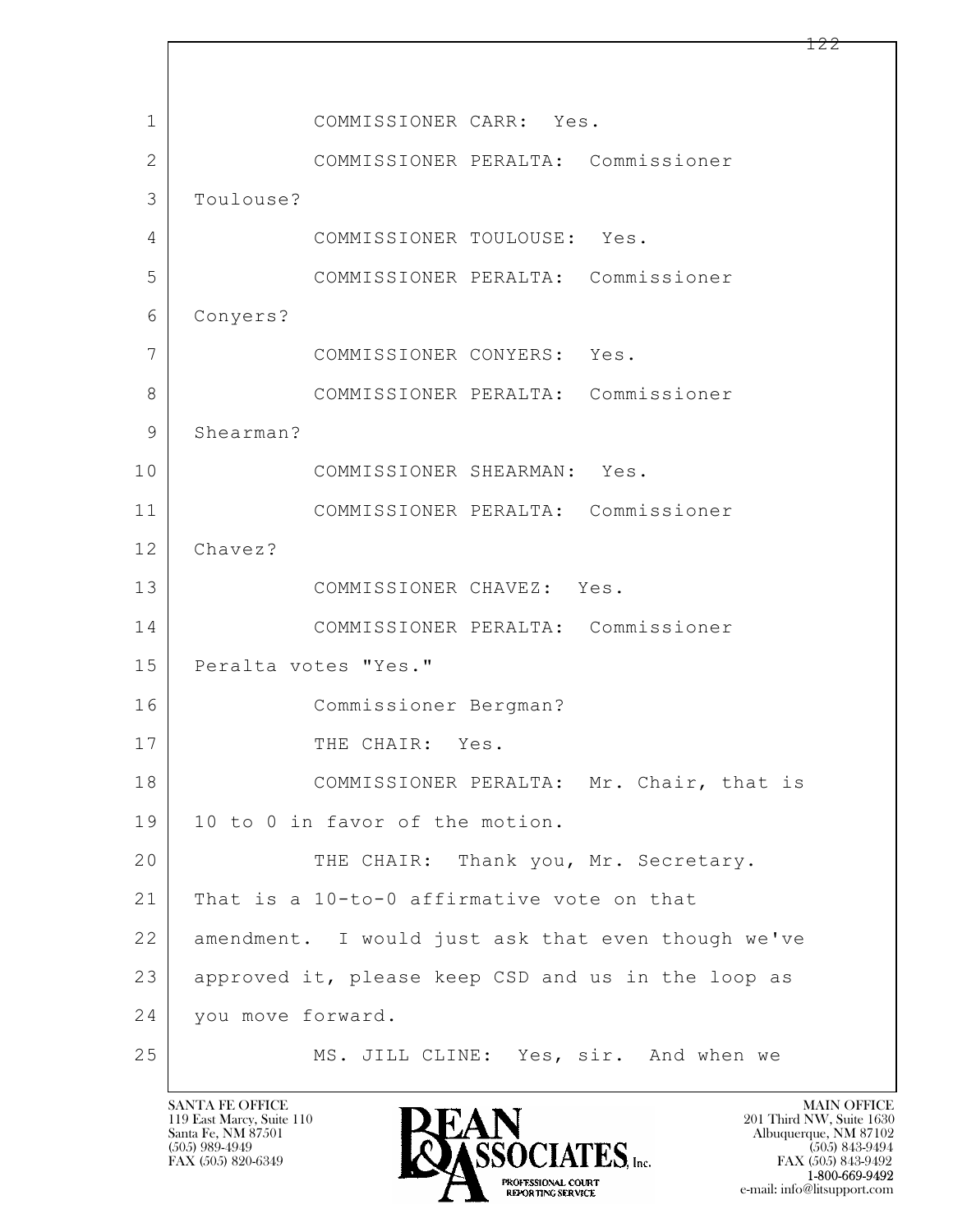$\mathbf{L}$  1 have our ground-breaking ceremony, you'll all get 2 invitations. 3 THE CHAIR: Thank you very much. 4 We're still in Item 6, down to Item D, 5 which is North Valley Academy Charter School. I see 6 a request for an enrollment cap increase. 7 Please come forward. Please introduce 8 | yourselves. 9 MS. SUSAN McCONNELL: Good morning. I'm 10 Susan McConnell. I'm the principal at North Valley 11 Academy. 12 MR. RAY BARTON: Ray Barton, Chief 13 Operating Officer with North Valley Academy. 14 THE CHAIR: Thank you. 15 Director Poulos, do you have thoughts on 16 this question? 17 | MS. POULOS: Chairman Bergman, 18 Commissioners, CSD has evaluated this amendment 19 | request for an increase to the enrollment cap and 20 does not feel that they can recommend the approval 21 of this request based on the school's academic 22 performance. 23 Additionally, the school indicated part of 24 its rationale was an increased demand and increase 25 in intention of students. However, an evaluation of

119 East Marcy, Suite 110<br>Santa Fe, NM 87501



FAX (505) 843-9492 e-mail: info@litsupport.com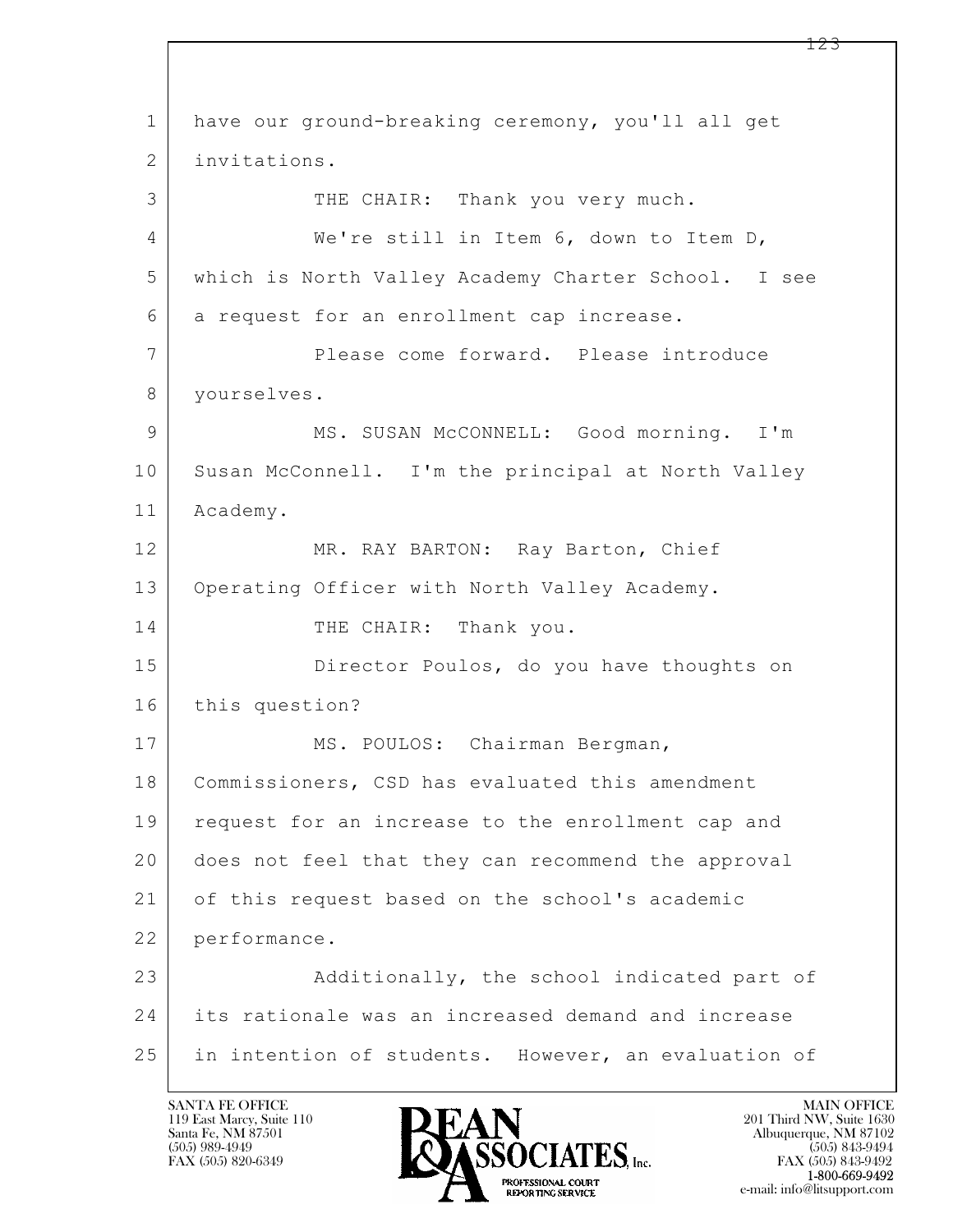$\mathbf{L}$  1 the enrollment counts at the 120th day demonstrated 2 a decrease in enrollment by 21 students. 3 THE CHAIR: Thank you. Would you care to 4 respond to those comments? 5 | MS. SUSAN McCONNELL: Please. So 6 currently for enrollment in the fall, we are at 7 capacity with a healthy waiting list. We are only 8 requesting an additional 24 students, which would 9 allow us to build some stability into the elementary 10 school and have three classrooms at each of the 11 grade levels K through 5. 12 Part of the reason of the decrease for 13 this year is because we had to turn away some 14 families that had siblings in the fourth and fifth 15 grade, where we didn't have room, because we 16 currently are operating with a multi-age combined 17 classroom. So if we just had the addition of 18 | 24 students, as Director Poulos just commented, we 19 are down by 21. If I could increase, then I could 20 accept the siblings of these families and be at 21 | capacity. 22 One more comment, please. I would just 23 | like to remind that we, last year, met or exceeded 24 all six of our negotiated goals, and that we are on 25 track to do the same this year.

119 East Marcy, Suite 110<br>Santa Fe, NM 87501

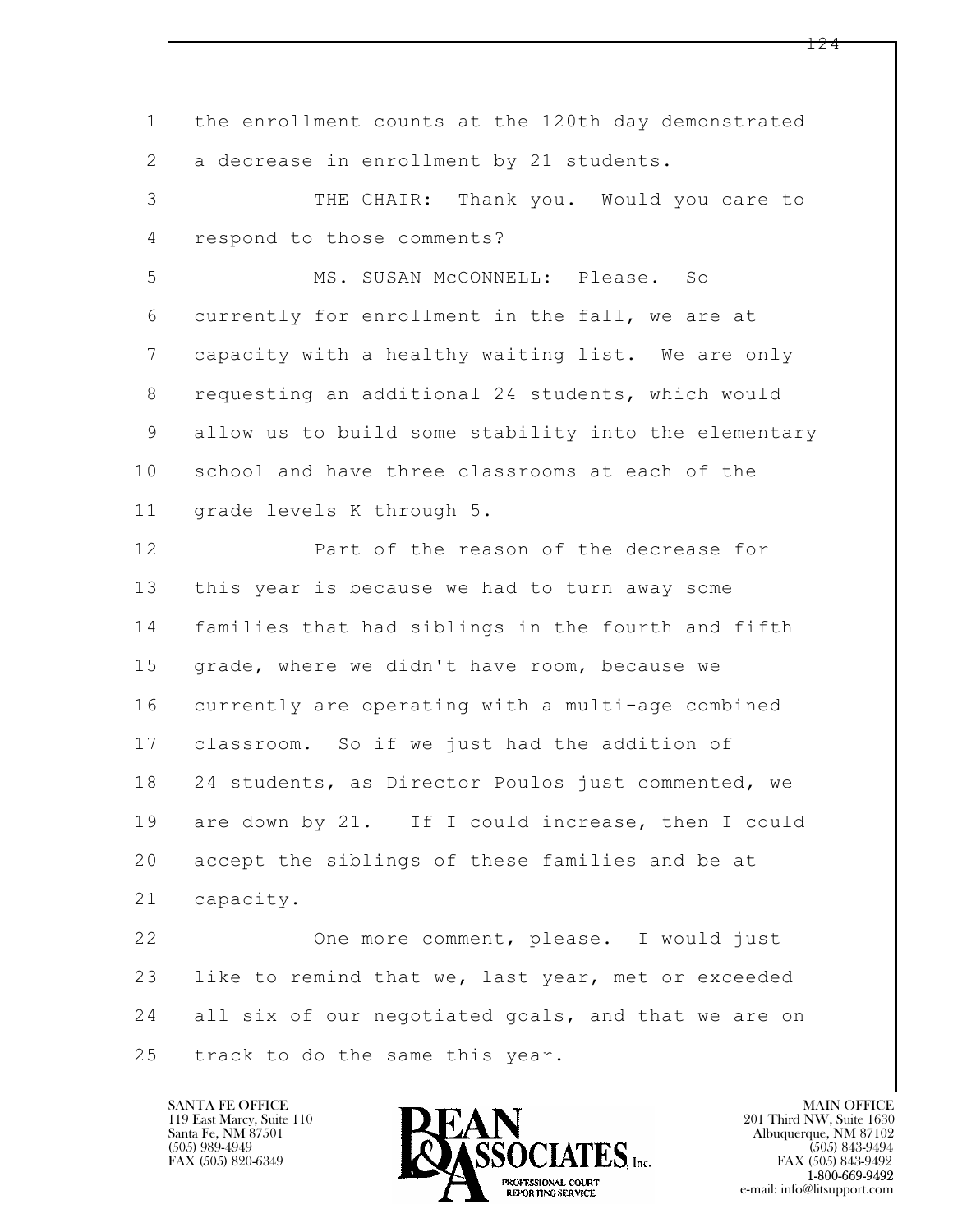$\mathbf{L}$  1 THE CHAIR: Are there any questions? 2 COMMISSIONER GIPSON: Can I make a comment 3 first? 4 THE CHAIR: Well, okay. Commissioner 5 Gipson? 6 COMMISSIONER GIPSON: We met through 7 negotiations. And this was actually part of the 8 contract renewal and part of their performance 9 frameworks. And the subcommittee felt more 10 comfortable with it going before the full Commission 11 and our just not making that decision, that they 12 have the enrollment cap increase, unilaterally; so 13 that we wanted them to come forward. 14 But I know there's -- through the report 15 card grade, it looks like there's issues. And I 16 know they've had some difficulties, and I know 17 they've had some staff transitions. But I truly do 18 believe that they are working rigorously to put this 19 school in the right direction, and I'm fully 20 confident in the hard work that they are putting in 21 here. And I think this is a minimal increase of 22 students that could move them along. 23 THE CHAIR: Thank you for those comments. 24 And that has been discussed each year when we were 25 | negotiating these things. And that was -- we came

119 East Marcy, Suite 110<br>Santa Fe, NM 87501



FAX (505) 843-9492 e-mail: info@litsupport.com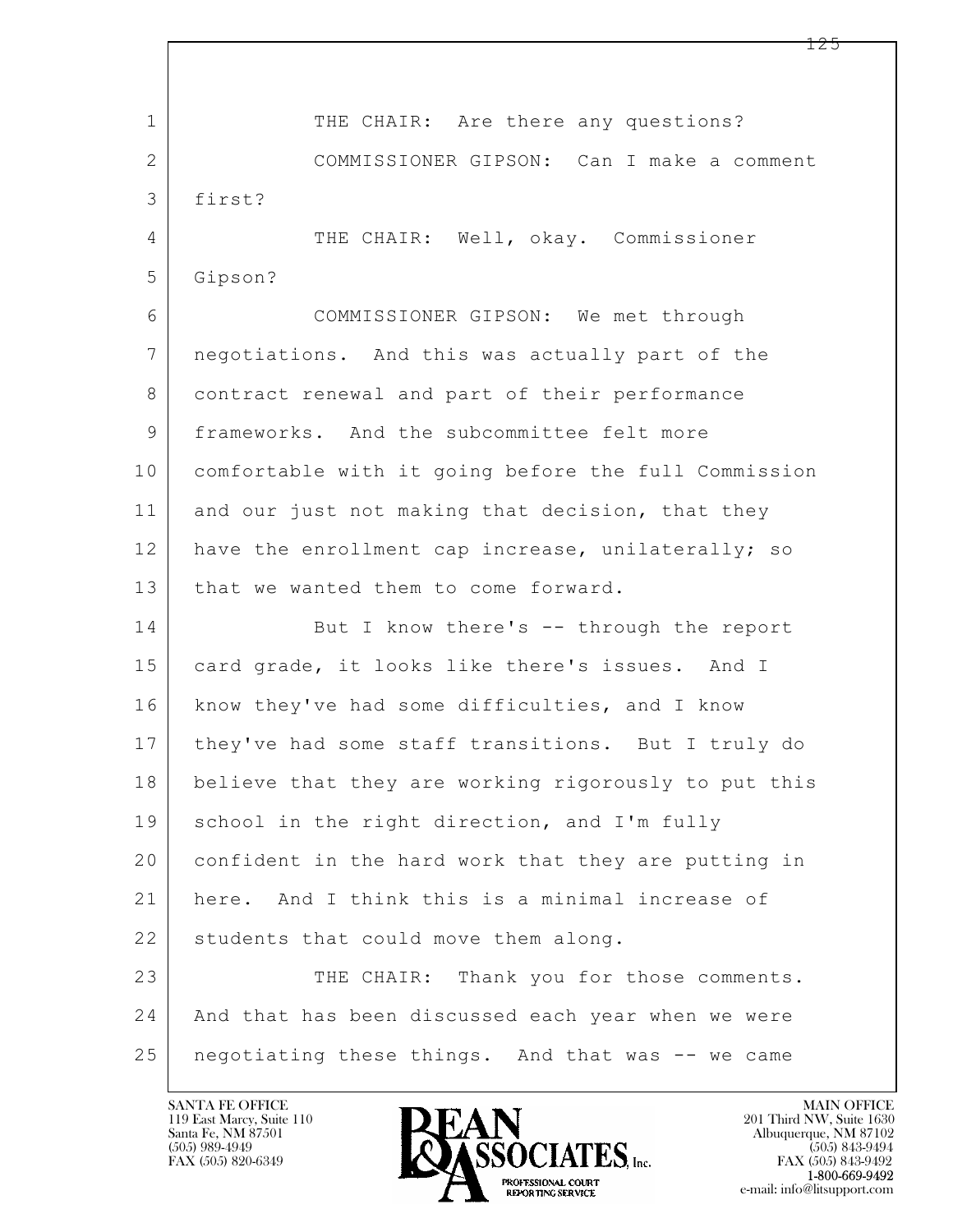| $\mathbf 1$ | to kind of a consensus that all -- for these        |
|-------------|-----------------------------------------------------|
| 2           | amendment requests, we should go ahead and handle   |
| 3           | them separately so all Commissioners would be given |
| 4           | an opportunity to weigh in. And that's why we're    |
| 5           | here today.                                         |
| 6           | Are there any other thoughts or comments            |
| 7           | or questions?                                       |
| 8           | COMMISSIONER CHAVEZ: Yeah, I do.                    |
| 9           | THE CHAIR: Commissioner Chavez?                     |
| 10          | COMMISSIONER CHAVEZ: Yeah, it just seems            |
| 11          | to me that when we have -- or when there are        |
| 12          | concerns about a school's performance, and the      |
| 13          | school -- and I'm sure the school is working        |
| 14          | diligently to improve -- but it seems to me that    |
| 15          | it's almost better, wiser -- I'm not sure what word |
| 16          | to use -- but to see that improvement first before  |
| 17          | we approve increases in their cap.                  |
| 18          | THE CHAIR: Thank you. Any other                     |
| 19          | thoughts?                                           |
| 20          | Commissioner Toulouse?                              |
| 21          | COMMISSIONER TOULOUSE: Mr. Chair, I was             |
| 22          | part of the negotiation team. And I understand what |
| 23          | they're saying. This really doesn't tie in with     |
| 24          | grades or anything. It has to do with the stability |
| 25          | of their elementary school population. And that     |

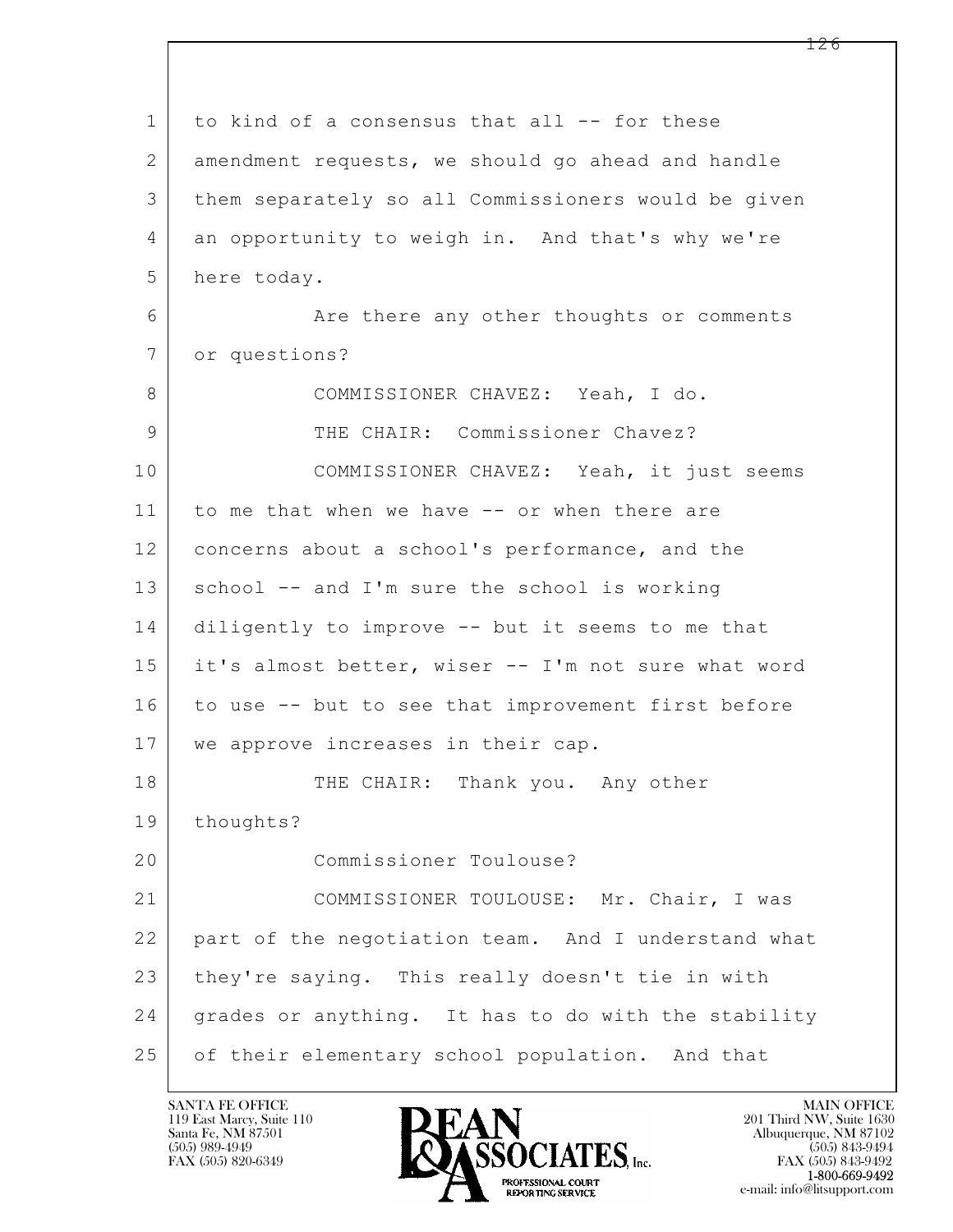$\mathbf{L}$  1 would help to feed on -- into the other programs, if 2 they could do this. 3 It really is a minimal thing. And I think 4 all of us who negotiated that understood that; and I 5 certainly am in favor of this one. 6 THE CHAIR: Thoughts or questions? 7 COMMISSIONER SHEARMAN: Mr. Chairman? 8 THE CHAIR: Commissioner Shearman? 9 COMMISSIONER SHEARMAN: Just to add to 10 that, I was also on the negotiating team. And I 11 personally said they should ask for 550 rather than  $12$  524, because  $-$ 13 THE CHAIR: 534. 14 COMMISSIONER SHEARMAN: -- or whatever it 15 is -- because I think it's always good to have a 16 little cushion there. But these folks from the 17 school said, no, they didn't need those extra 18 | numbers. They simply needed this number of 19 additional spaces to accommodate, as you've said, 20 siblings from -- so that they could all enroll in 21 the school. 22 I agree. I was convinced it would add to 23 the stability and the well-being of the school and 24 promote the school success. I'm all for it. 25 THE CHAIR: Anything else? Well, before

119 East Marcy, Suite 110<br>Santa Fe, NM 87501



FAX (505) 843-9492 e-mail: info@litsupport.com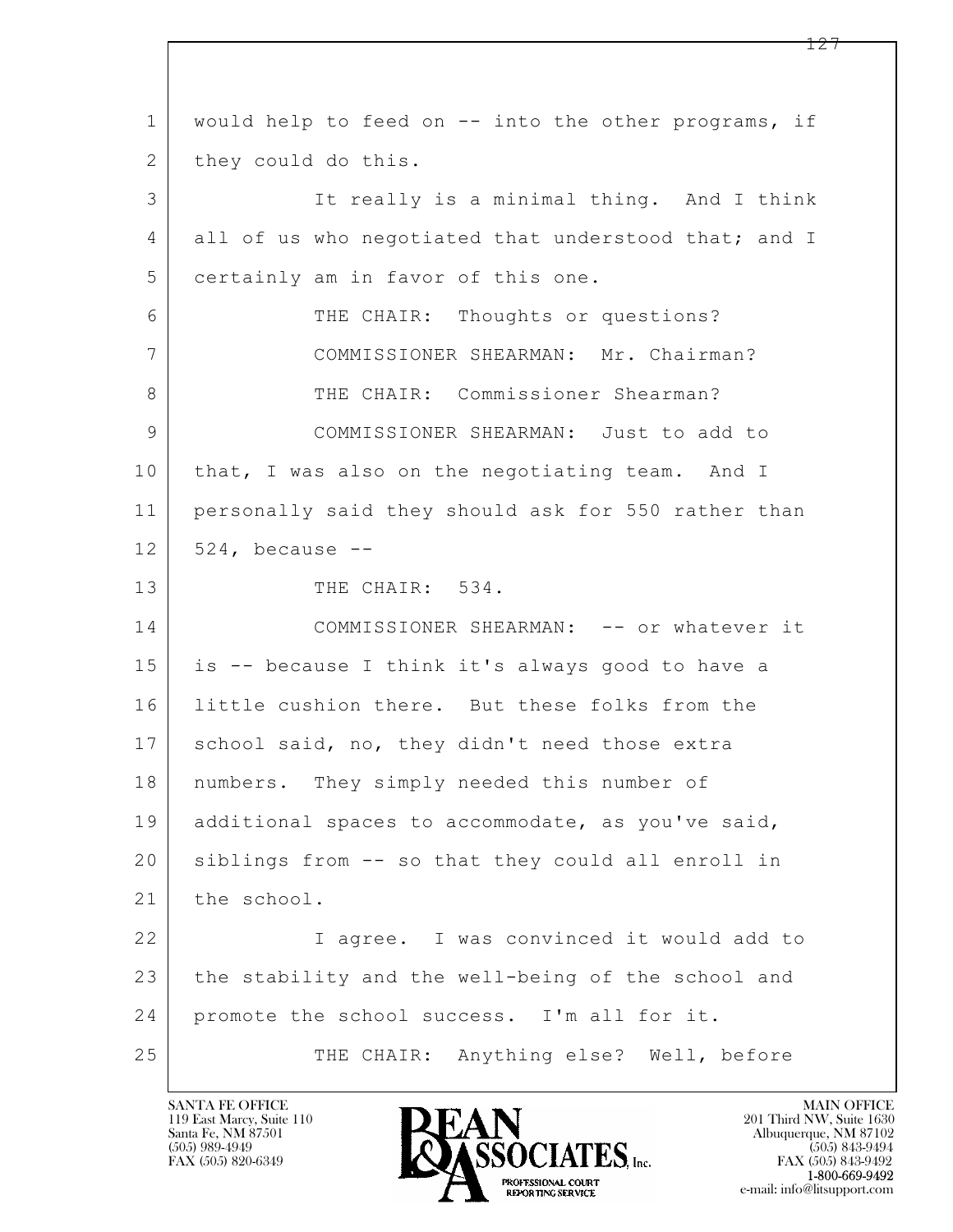$\mathbf{L}$  1 we get to the motion for this one, our legal counsel 2 says he does not see any signed and approved 3 governing council minutes with this. I don't see 4 | them, either. Did you provide them? 5 | MS. SUSAN McCONNELL: We did. 6 THE CHAIR: Do you have them, Director? 7 | Are we just missing them here in the book? 8 I have to tell you, my book is as big as 9 the New York City phone book; so I'm having a hard 10 time finding any of them in it. 11 MS. POULOS: They are not included here. 12 I can ensure that the Commission receives those. 13 THE CHAIR: Let's make sure that's a part 14 of our motion, that we see the approved minutes. 15 COMMISSIONER SHEARMAN: And it is 24. 16 THE CHAIR: Yeah, the increase is 24; the 17 | number is 534. I just wanted to be sure, when 18 somebody went to the record, exactly what it was. 19 All right. Commissioner Toulouse, please 20 make the motion, then. 21 COMMISSIONER TOULOUSE: I move that the 22 PEC approve the amendment request presented by the 23 North Valley Academy requesting to expand its 24 enrollment cap from 510 to 534 to provide stability 25 for their elementary school enrollment process, and

119 East Marcy, Suite 110<br>Santa Fe, NM 87501

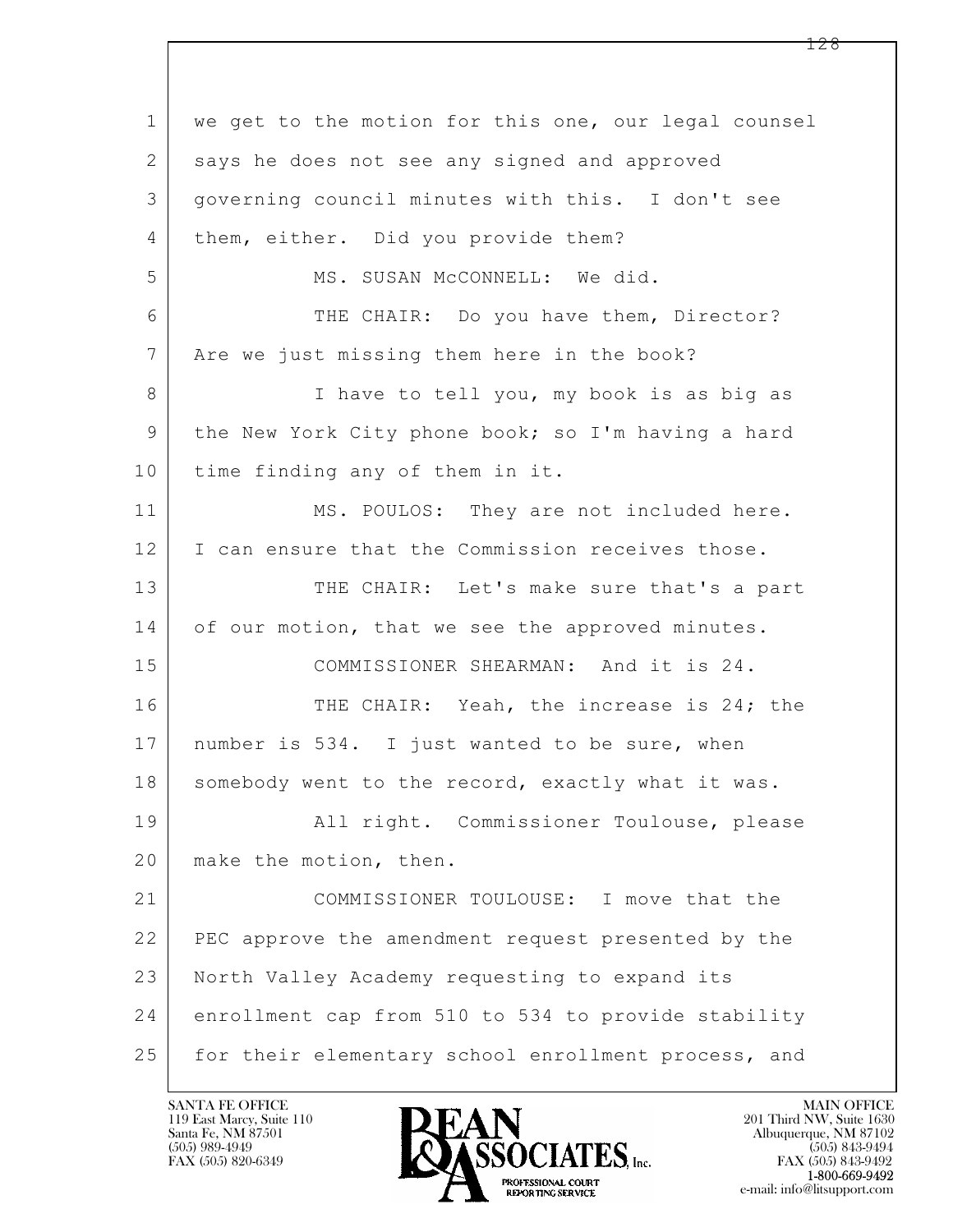$\mathbf{L}$  1 with the condition that we receive signed, approved 2 copies of the governing board minutes. 3 THE CHAIR: Thank you, Commissioner 4 | Toulouse. 5 Is there a second? 6 COMMISSIONER SHEARMAN: Second. 7 THE CHAIR: Commissioner Shearman seconds. 8 We have a motion and a second. 9 | Is there any further discussion? 10 Mr. Secretary? Please, a roll-call vote? 11 COMMISSIONER PERALTA: Commissioner 12 Armbruster? 13 COMMISSIONER ARMBRUSTER: Yes. 14 COMMISSIONER PERALTA: Commissioner 15 Chavez? 16 COMMISSIONER CHAVEZ: No. 17 COMMISSIONER PERALTA: Commissioner Pogna? 18 COMMISSIONER POGNA: Yes. 19 COMMISSIONER PERALTA: Commissioner Carr? 20 COMMISSIONER CARR: Yes. 21 COMMISSIONER PERALTA: Commissioner 22 Gipson? 23 COMMISSIONER GIPSON: Yes. 24 COMMISSIONER PERALTA: Commissioner 25 Peralta votes "Yes."



FAX (505) 843-9492 e-mail: info@litsupport.com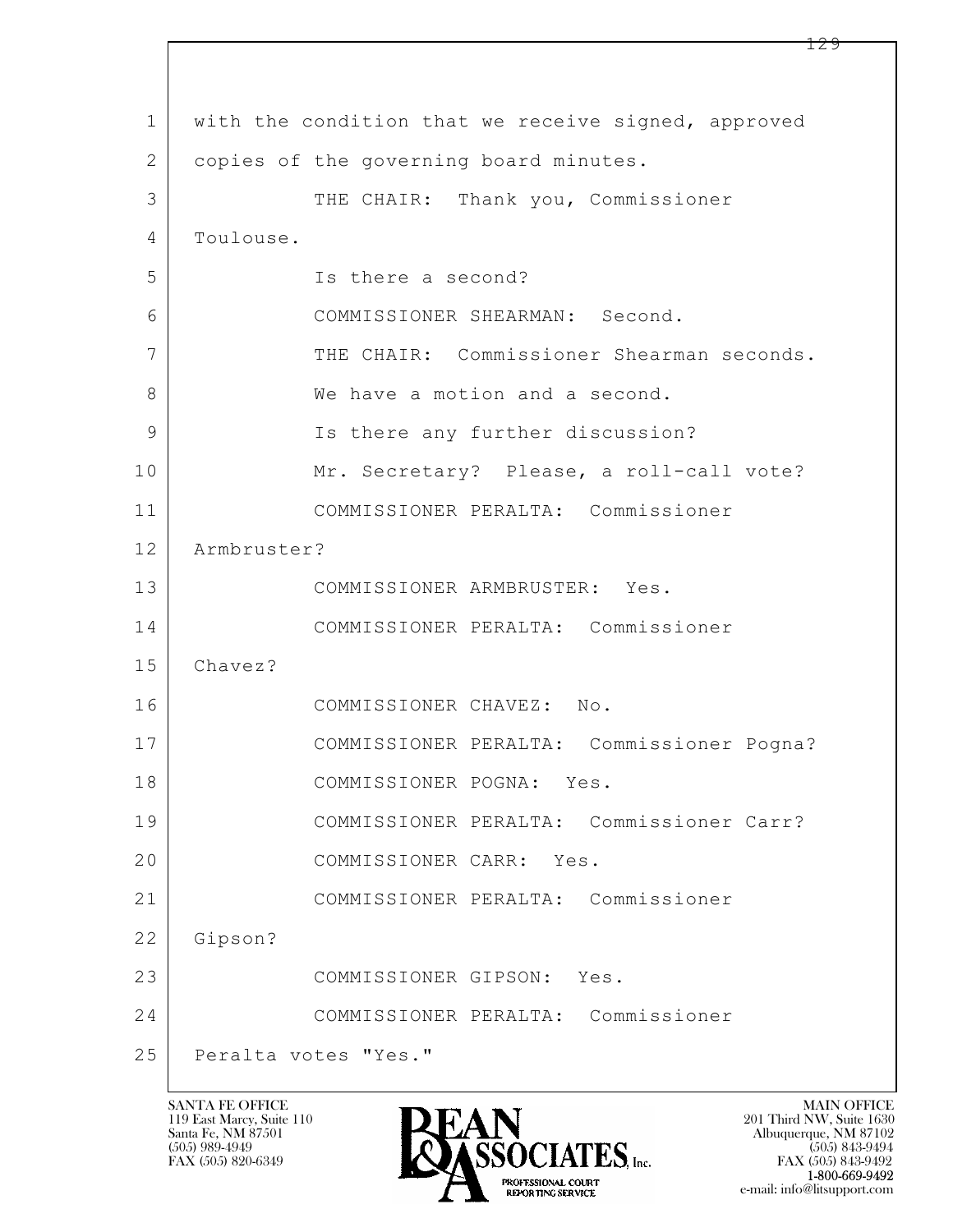| $\mathbf{1}$   | Commissioner Toulouse?                              |
|----------------|-----------------------------------------------------|
| $\overline{2}$ | COMMISSIONER TOULOUSE: Yes.                         |
| 3              | COMMISSIONER PERALTA: Commissioner                  |
| 4              | Conyers?                                            |
| 5              | COMMISSIONER CONYERS: Yes.                          |
| 6              | COMMISSIONER PERALTA: Commissioner                  |
| $7\phantom{.}$ | Shearman?                                           |
| 8              | COMMISSIONER SHEARMAN: Yes.                         |
| $\mathcal{G}$  | COMMISSIONER PERALTA: Commissioner                  |
| 10             | Bergman?                                            |
| 11             | THE CHAIR: Yes.                                     |
| 12             | COMMISSIONER PERALTA: Mr. Chair, that is            |
| 13             | 9 to 1 in favor of the motion.                      |
| 14             | THE CHAIR: Thank you, Mr. Secretary.                |
| 15             | That motion has been approved by a 9-to-1 vote; and |
| 16             | good luck with that. Thank you.                     |
| 17             | All right. Commissioners, that actually             |
| 18             | ends Item 6. We're getting close to the lunch hour; |
| 19             | but I would like to move into Item 7. If we can get |
| 20             | one or two of those done before the lunch hour,     |
| 21             | we'll be in better condition.                       |
| 22             | Let's move to Item 7, which is Discussion           |
| 23             | and Possible Action on Newly Negotiated Performance |
| 24             | Contracts and Performance Frameworks.               |
| 25             | Item A is Cariños de los Niños Charter              |

 $\sqrt{ }$ 

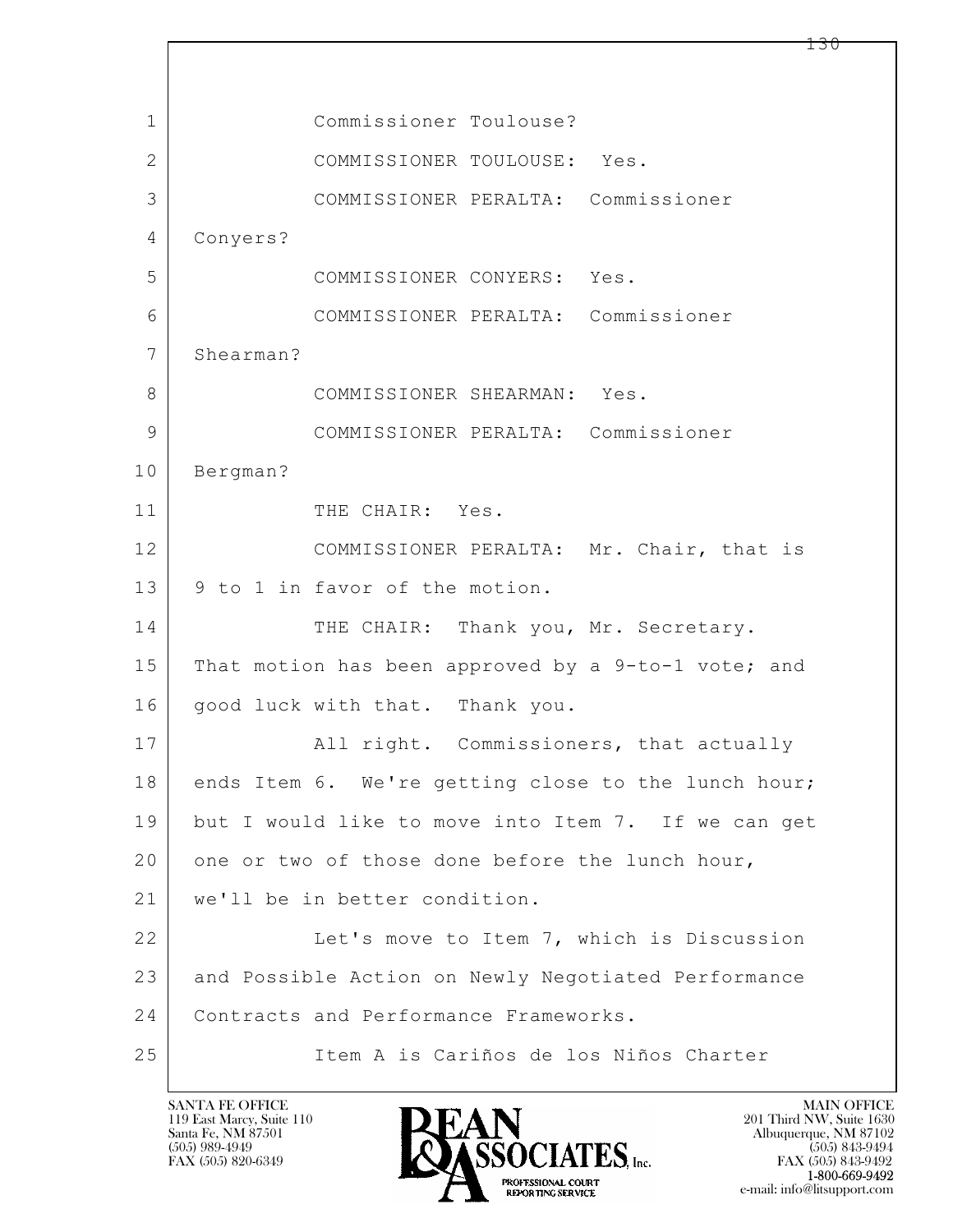$\mathbf{L}$  1 School of Cordova. Please come forward. 2 COMMISSIONER GIPSON: We're trying to make 3 this geographically feasible for schools; so we're 4 trying to get the schools that have to drive in so 5 that they can get on the road and go home. So bear 6 with us a second. 7 THE CHAIR: Let's go ahead and go with 8 | this one. Then we'll do -- please introduce 9 yourselves, and then I think I'll call on 10 Commissioner Gipson, who is leading negotiations 11 | this year, for any thoughts she might have. 12 Go ahead and introduce yourself. 13 MR. VERNON JARAMILLO: Mr. Chair, members 14 of the Commission, my name is Vernon Jaramillo. I 15 am the chancellor for Cariños de los Niños Charter 16 School in Cordova, New Mexico. With me is my 17 principal, Bernice Life. She is also the principal, 18 | diagnostician and curriculum specialist. 19 THE CHAIR: We're glad that you're here 20 today. 21 Commissioner Gipson, do you -- do you 22 actually want to -- I don't want you to have to make 23 seven different comments. Do you want to combine 24 your comments into just one comment? That'll be 25 fine.

119 East Marcy, Suite 110<br>Santa Fe, NM 87501



FAX (505) 843-9492 e-mail: info@litsupport.com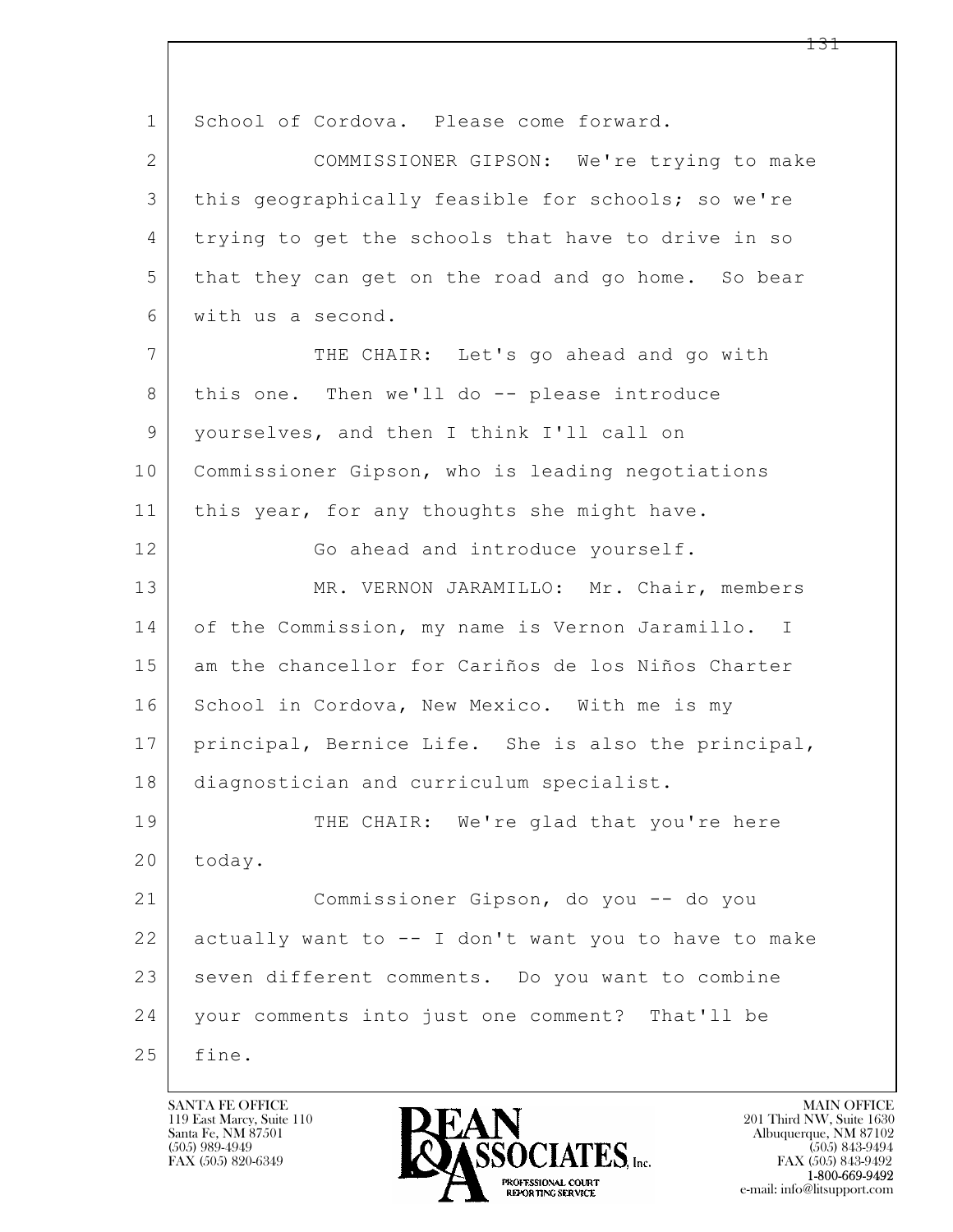$\mathbf{L}$  1 COMMISSIONER GIPSON: Sure; because I 2 think there was nothing extraordinarily difficult or 3 different with any of the negotiations. 4 I appreciate all of the time and the 5 effort that all of the schools put in to getting us 6 to the point of negotiations, and I enjoyed and 7 appreciated the vigorous conversations that we had 8 about each of the schools. To me, that's one of the 9 highlights of doing this is to truly getting to meet 10 the people from the different schools, getting a 11 better understanding of each of the schools. 12 | And I think we had great conversations. I 13 think we worked hard in getting rigorous goals. I 14 know we've had discussions after the fact about what 15 they may look like in the future; and it's an 16 ongoing process. And I think all of the schools are 17 committed to -- not only to these goals, but we had 18 expanded conversations about their overall missions 19 and where they're going. 20 And I feel confident, with each of these 21 schools  $-$  and some of them were new to the PEC; so 22 that was also a little extra layer for some of these 23 schools to be dealing with this paperwork, which  $24$  they had not dealt with, with their  $-$  as we've 25 | seen, with their district-authorized schools.

119 East Marcy, Suite 110<br>Santa Fe, NM 87501

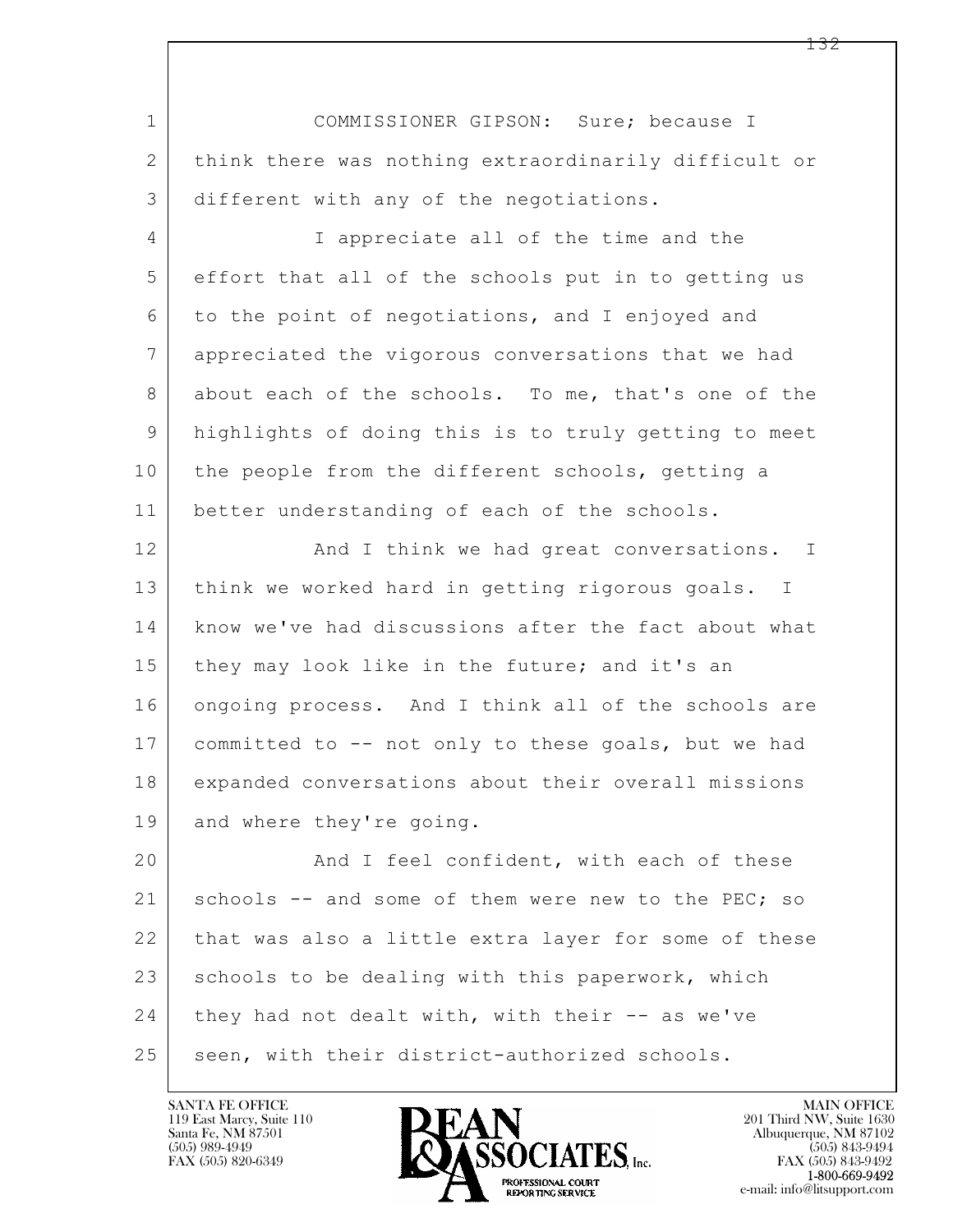$\mathbf{L}$  1 So it's a completely different process 2 and, I think, a valuable process for them, as well. 3 THE CHAIR: Commissioner Carr? 4 COMMISSIONER CARR: So I probably -- I 5 don't know if we've ever done this before. But if 6 there are no objections from any of the people who 7 were involved in negotiations -- 8 COMMISSIONER SHEARMAN: Jeff, I can't hear 9 you. 10 COMMISSIONER CARR: If there were no 11 objections from any of the people involved in the 12 negotiations, could we not vote on all of them 13 together, you know? And then if there are -- if 14 | there's some questions about an individual school, I 15 guess we could -- we could hold that one off or 16 something? 17 But, I mean, I trust the members of the 18 negotiation team. And I don't have any -- you know. 19 | And I've seen paperwork that was sent out. 20 COMMISSIONER GIPSON: I'm certainly 21 comfortable, personally, with doing that. And I 22 think it would certainly expedite for the schools. 23 If the schools -- and the schools wanted to add 24 something in after the fact, that's -- we're 25 certainly open for hearing from the schools if they

119 East Marcy, Suite 110<br>Santa Fe, NM 87501

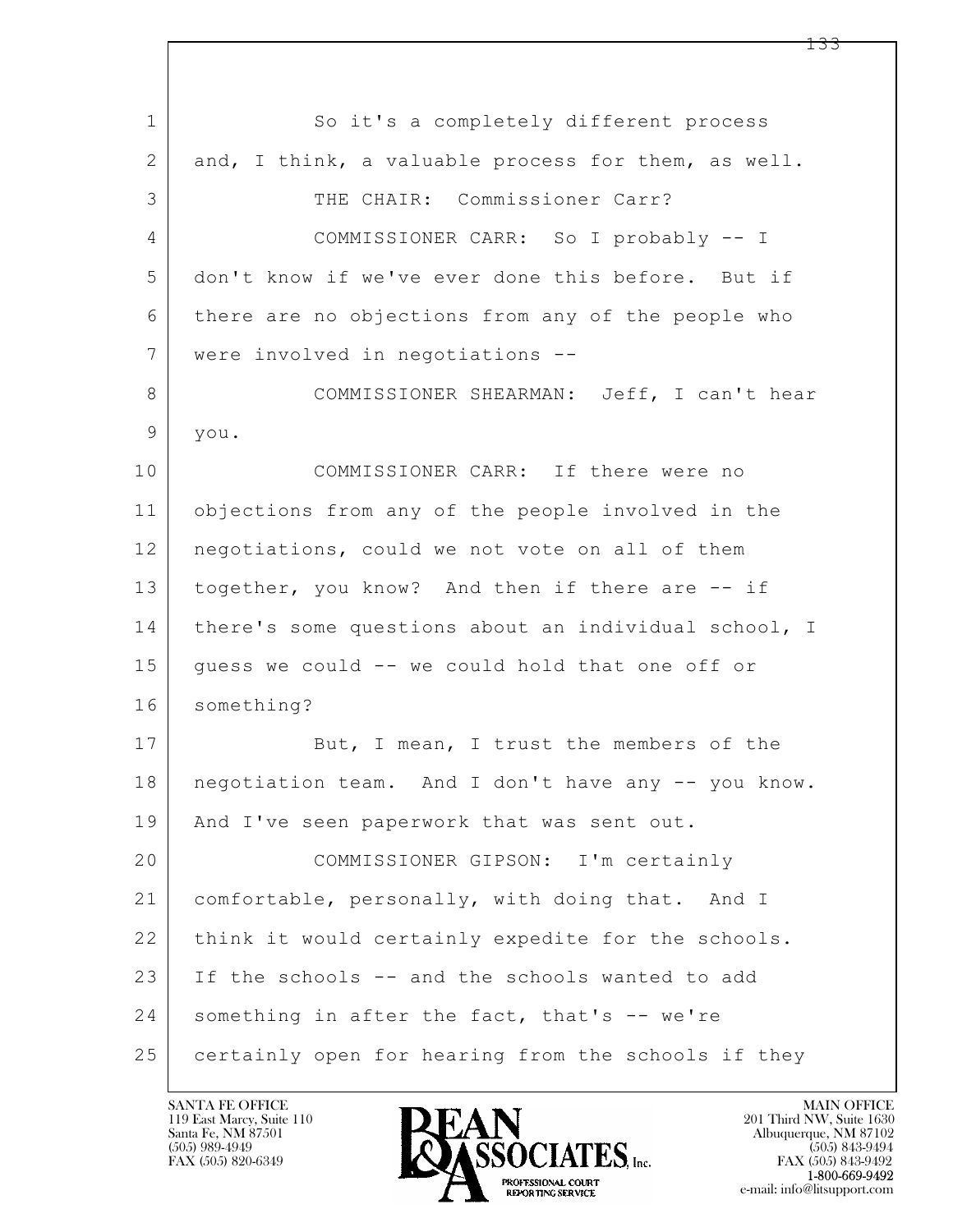$\mathbf{L}$  1 want to add something, and certainly open to if any 2 of the Commissioners have anything particular. But 3 I'm certainly open to voting as a group. 4 THE CHAIR: Commissioner Shearman? 5 COMMISSIONER SHEARMAN: Thank you for that 6 discussion, Commissioner Carr. I attended every 7 negotiation session. I am very satisfied with the 8 | goals that we were able to negotiate, and the 9 schools were satisfied with them, as well. 10 | I feel they're rigorous; I feel they're 11 very attainable. But I do think that schools are 12 going to be working hard, and they certainly have 13 been very agreeable to that. 14 I would support your suggestion that we 15 approve all of these in one fell swoop. I'm very 16 comfortable with each and every one of them. 17 THE CHAIR: Commissioner Toulouse, were 18 you at those negotiations? 19 COMMISSIONER TOULOUSE: Mr. Chair, I did 20 part of them, and I certainly agree. 21 THE CHAIR: Do you concur? 22 COMMISSIONER TOULOUSE: Yes, I do. By the 23 time that you get all of the discussions done on any 24 contract, it's pretty much -- it's already decided, 25 you know. I mean, they know what they want; we know

119 East Marcy, Suite 110<br>Santa Fe, NM 87501

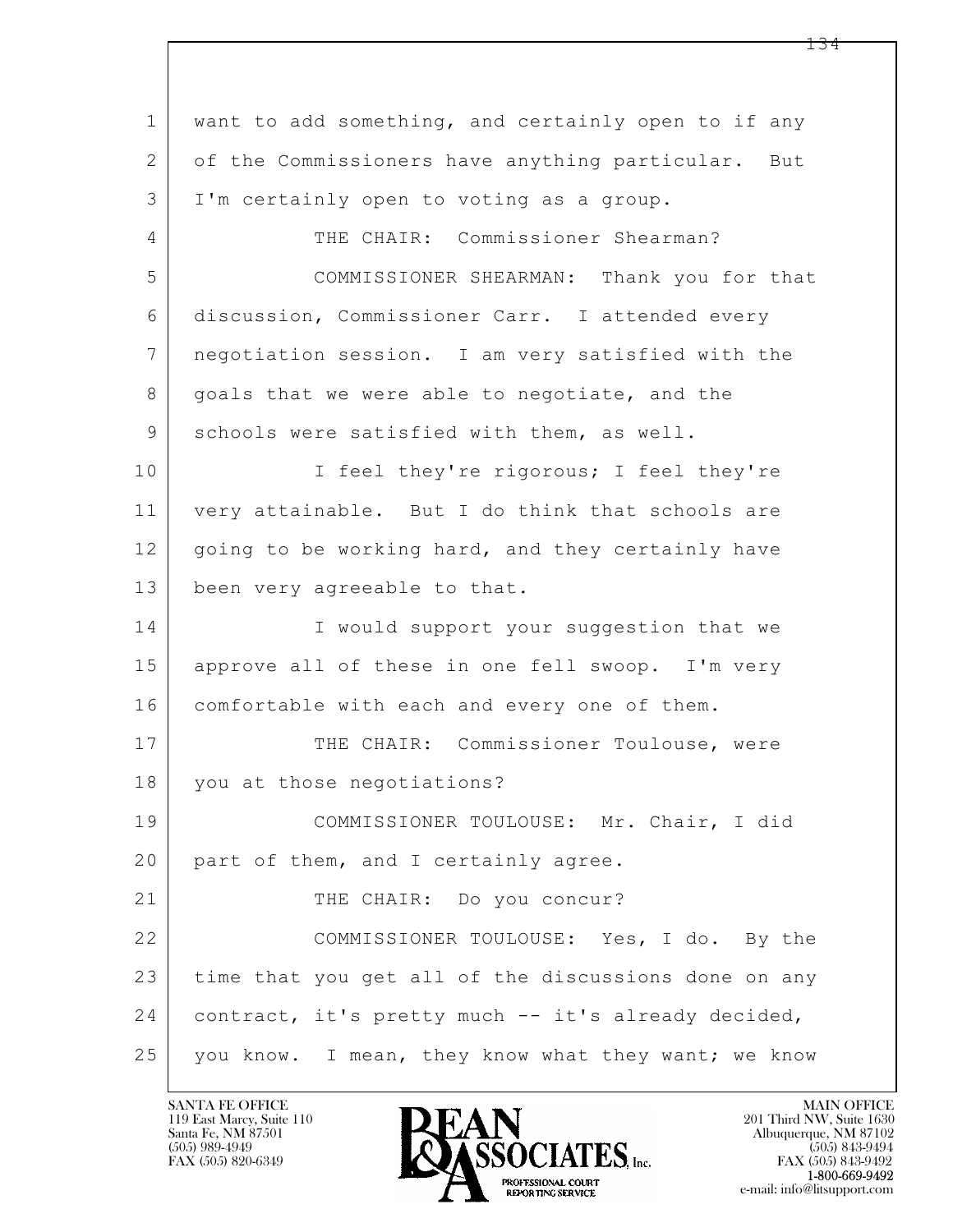$\mathbf{L}$  1 what we need. And we don't have any this year that 2 we had to have a second round with or anybody coming 3 back to us. 4 And I had intended to do two others. I 5 just couldn't get up here to Santa Fe to do the ones 6 here. 7 THE CHAIR: Commissioner Ambruster? 8 COMMISSIONER ARMBRUSTER: This is just a 9 procedural question for you, Katie, actually. 10 I'm trying to not be the middle school 11 teacher. When we have a new school -- although I 12 know you're not new-new, but you're new to the PEC's 13 authority, do we -- do you observe them more often 14 than you do someone that -- who have been a 15 State-chartered school for ten years, or five years, 16 even? 17 Because I just wanted to set up the 18 expectations so that I understood it. Because even 19 | though we are confident that you'll do fine, you are 20 | new to us, and we don't know that much. 21 | MS. POULOS: Commissioner Armbruster, 22 Chairman Bergman, Commissioners, I'm not aware of 23 any PEC protocol with regards to that. And we 24 implement the one site visit per year that is 25 required according to the statute. And there are

119 East Marcy, Suite 110<br>Santa Fe, NM 87501



FAX (505) 843-9492 e-mail: info@litsupport.com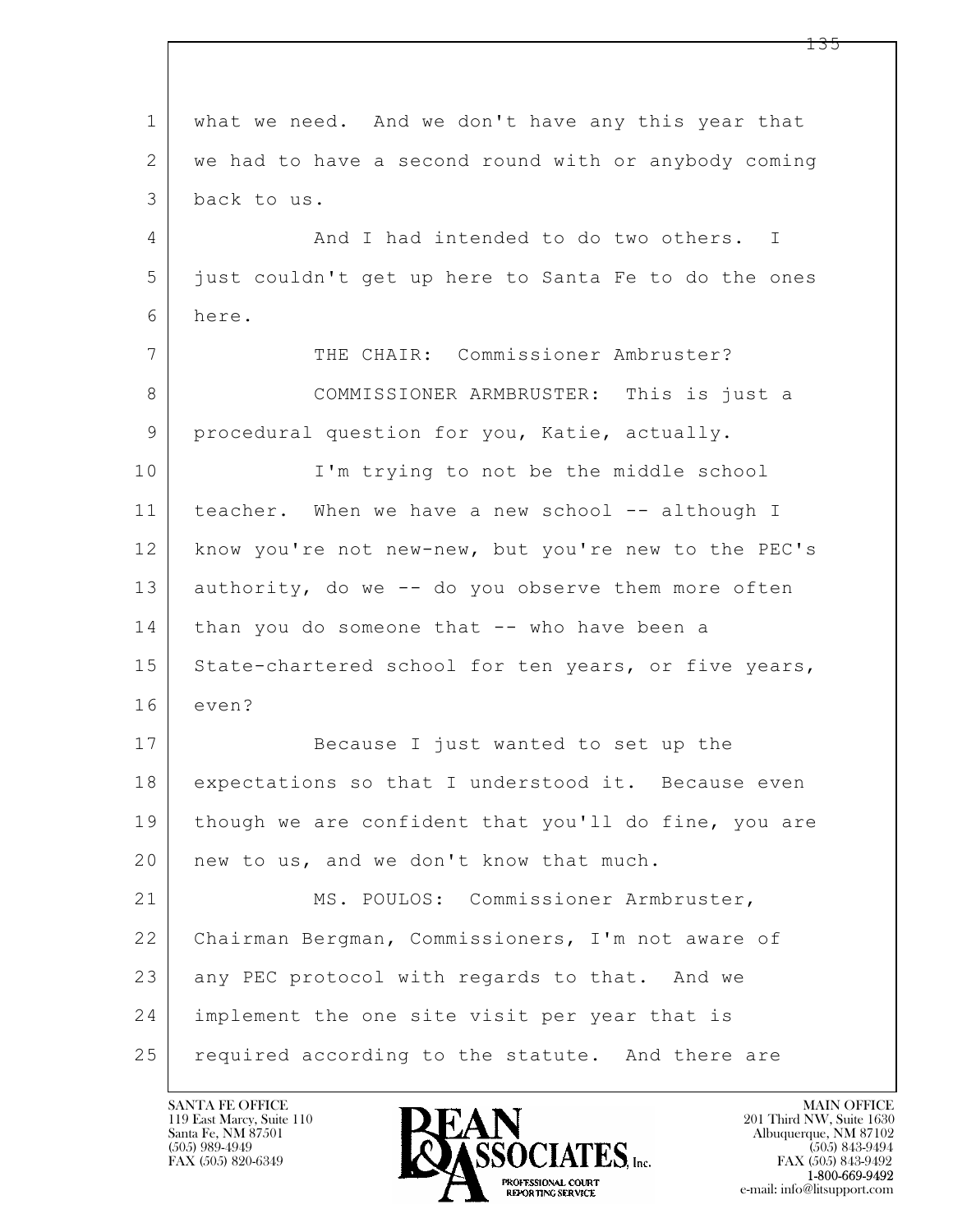| $\mathbf 1$ | some other schools where their contracts have        |
|-------------|------------------------------------------------------|
| 2           | required multiple -- or more than one -- site visit, |
| 3           | and we were working to ensure that that was          |
| 4           | implemented according to PEC's expectations.         |
| 5           | But I'm not aware of any expectations with           |
| 6           | regards to schools that transfer in. And so if the   |
| 7           | PEC wants to direct us in that, I'm happy to receive |
| 8           | that direction.                                      |
| 9           | COMMISSIONER ARMBRUSTER: Is that -- and              |
| 10          | what about brand new schools? Because one of these   |
| 11          | that we're approving is brand new; right,            |
| 12          | Ms. Gipson?                                          |
| 13          | COMMISSIONER TOULOUSE: It's not on this              |
| 14          | list.                                                |
| 15          | COMMISSIONER GIPSON: Oh, I'm sorry. No,              |
| 16          | we don't have any new schools. Six Directions and    |
| 17          | SAHQ will come in June.                              |
| 18          | COMMISSIONER ARMBRUSTER: Even though                 |
| 19          | we've already done them.                             |
| 20          | COMMISSIONER GIPSON: We're putting those             |
| 21          | schools on the same day, because they are a          |
| 22          | different -- we deal with them a little differently. |
| 23          | COMMISSIONER ARMBRUSTER: And do they get             |
| 24          | more visits, since they're brand new, to get some    |
| 25          | quidance?                                            |

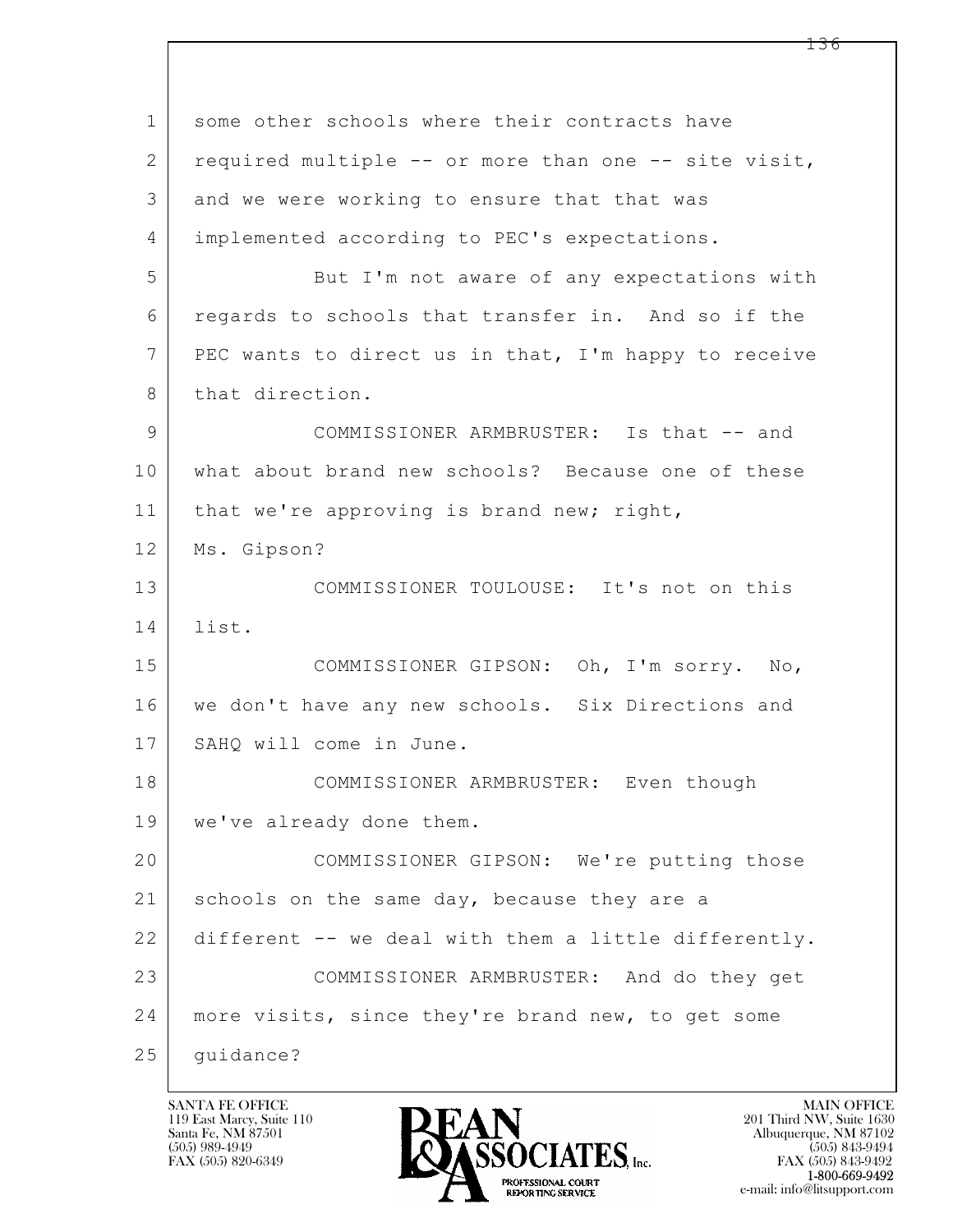$\mathbf{L}$  1 COMMISSIONER GIPSON: New schools do -- 2 brand new schools do get a site visit in the fall, 3 start-up. They get one early, and then one in the 4 spring; correct? 5 MS. POULOS: Commissioner Gipson and Chair 6 Bergman and Commissioners, that is correct. 7 COMMISSIONER GIPSON: Yeah. 8 COMMISSIONER ARMBRUSTER: Okay. Thank 9 you. 10 THE CHAIR: Anything else, Commissioners? 11 I am amenable. Do any of the seven of you feel 12 compelled to come and say something to us? 13 It sounds like you're in. 14 MR. JASPER MATTHEWS: Just want to say  $15$   $"Hi."$ 16 THE CHAIR: We haven't noted -- nothing is 17 | for sure. I don't want this to be prejudged. But 18 if we could do it in one swoop instead of doing 19 seven different servings, that would help us a 20 little bit. 21 COMMISSIONER CARR: It looks like somebody  $22$  from The GREAT Academy wanted to  $-$ 23 THE CHAIR: Jasper, did you have 24 something? 25 MR. JASPER MATTHEWS: Yes, please.



FAX (505) 843-9492 e-mail: info@litsupport.com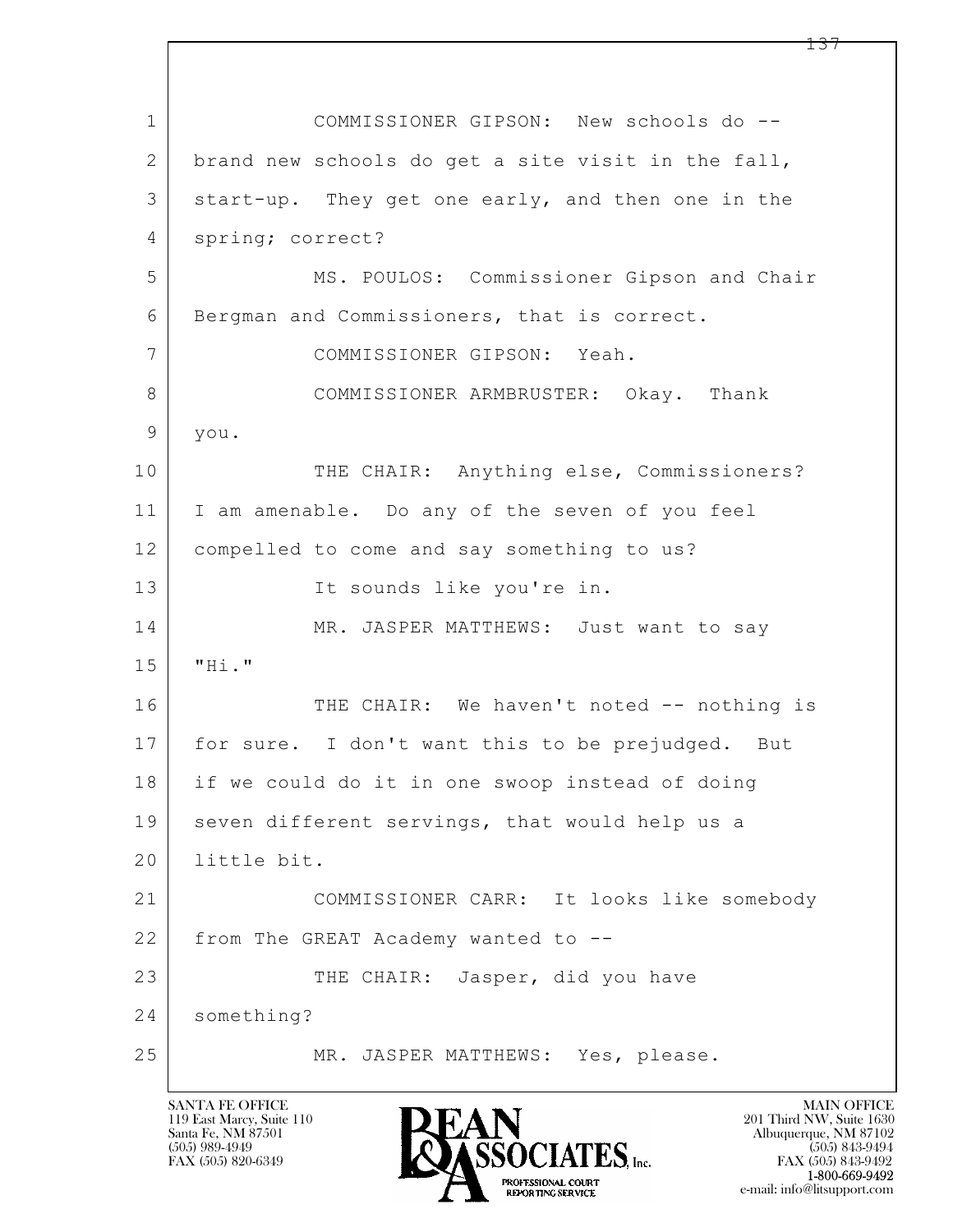$\mathbf{L}$  1 THE CHAIR: Come forward. Identify 2 | yourself. 3 He's bringing a lawyer. I don't know 4 about that. 5 MS. PATTI MATTHEWS: We'll make it really 6 fast, Commissioner. Mr. Chair, members of the 7 Commission, of course, I had to throw a monkey 8 wrench into all of this. 9 But one of the things that came up during 10 the discussion at the negotiations was wanting to 11 negotiate off for the -- if we're looking only at 12 the one academic indicator that is the school report 13 card currently on the framework, if you get a C at  $14$  any time  $-$  the first time you get a C, you're 15 | kicked into the improvement plan process. 16 And so both -- all three schools, J. Paul 17 | Taylor, that I was at the negotiations for, Red 18 | River, and GREAT Academy, we presented a resolution 19 that had two forms of the performance framework. 20 So I'll stop there and ask if you want to 21 deal with those separately, or what would be the 22 | wish of the Commission? 23 THE CHAIR: Yeah, because I -- because, 24 | see, the Charter School Act is the one that I 25 | believe mandated that C and the improvement plan.

119 East Marcy, Suite 110<br>Santa Fe, NM 87501

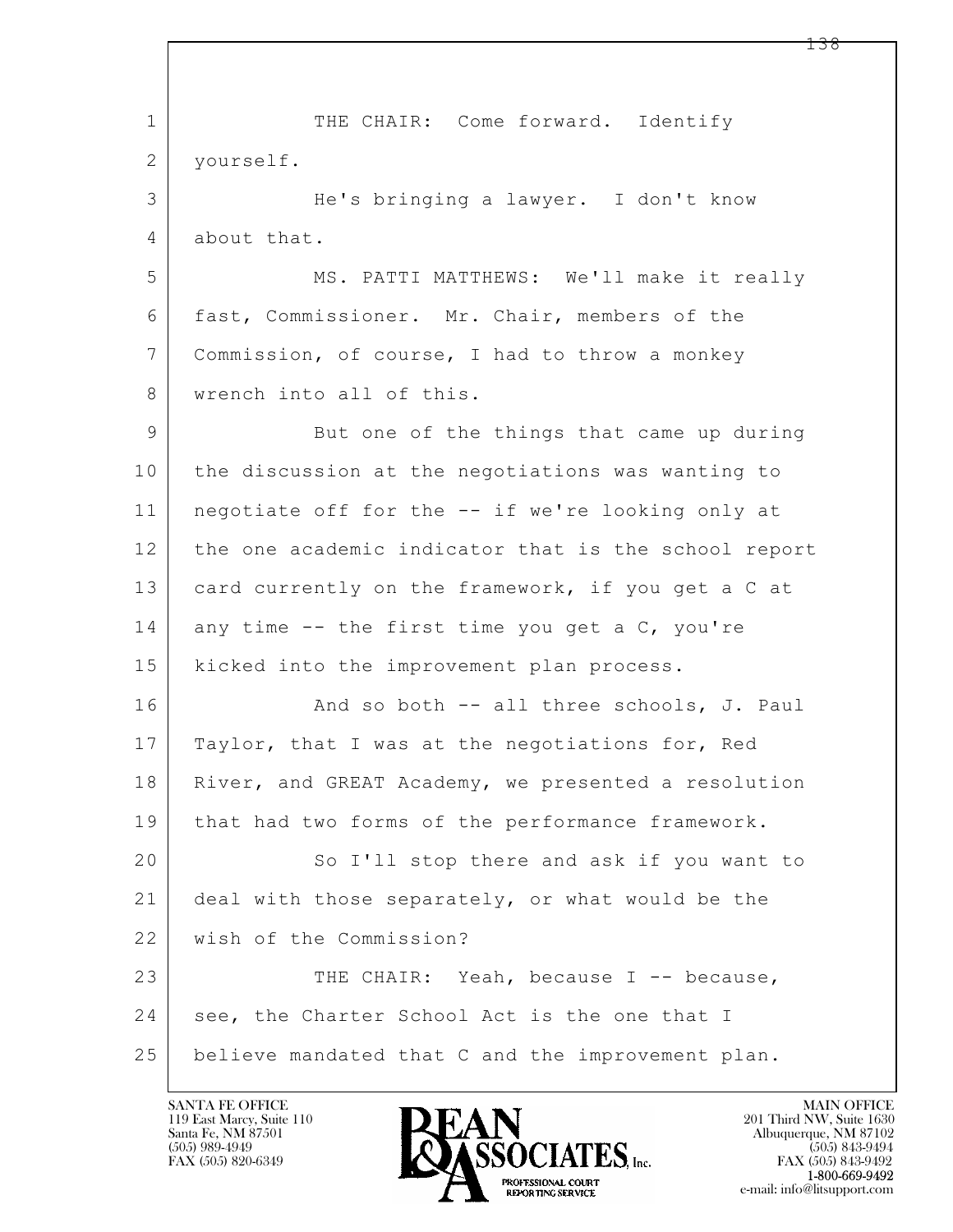$\mathbf{L}$  1 COMMISSIONER GIPSON: It's our charter. 2 I It's in our charter. 3 | THE CHAIR: What -- did you guys discuss 4 this? 5 MS. PATTI MATTHEWS: It's in your 6 performance framework. 7 COMMISSIONER GIPSON: It's in the 8 contract. 9 COMMISSIONER SHEARMAN: Our attorney put 10 it in there at the time. 11 COMMISSIONER GIPSON: Yeah, that's -- it's 12 in the contract that it's in the charter. It's in 13 the contract. 14 COMMISSIONER SHEARMAN: But it wasn't 15 | mandated to be there; it's just there. 16 COMMISSIONER GIPSON: Can I just add, 17 hopefully, to maybe move this along? I think when 18 we're looking at the discussion of the improvement 19 plan, that might be an issue that will be resolved 20 through that, at that time. 21 THE CHAIR: Or, actually, that little 22 short form that you saw us discussing --23 MS. PATTI MATTHEWS: Absolutely. And I 24 | just mentioned that to Mr. Matthews. I haven't had 25 | a chance to talk to J. Paul Taylor and/or Red River

119 East Marcy, Suite 110<br>Santa Fe, NM 87501

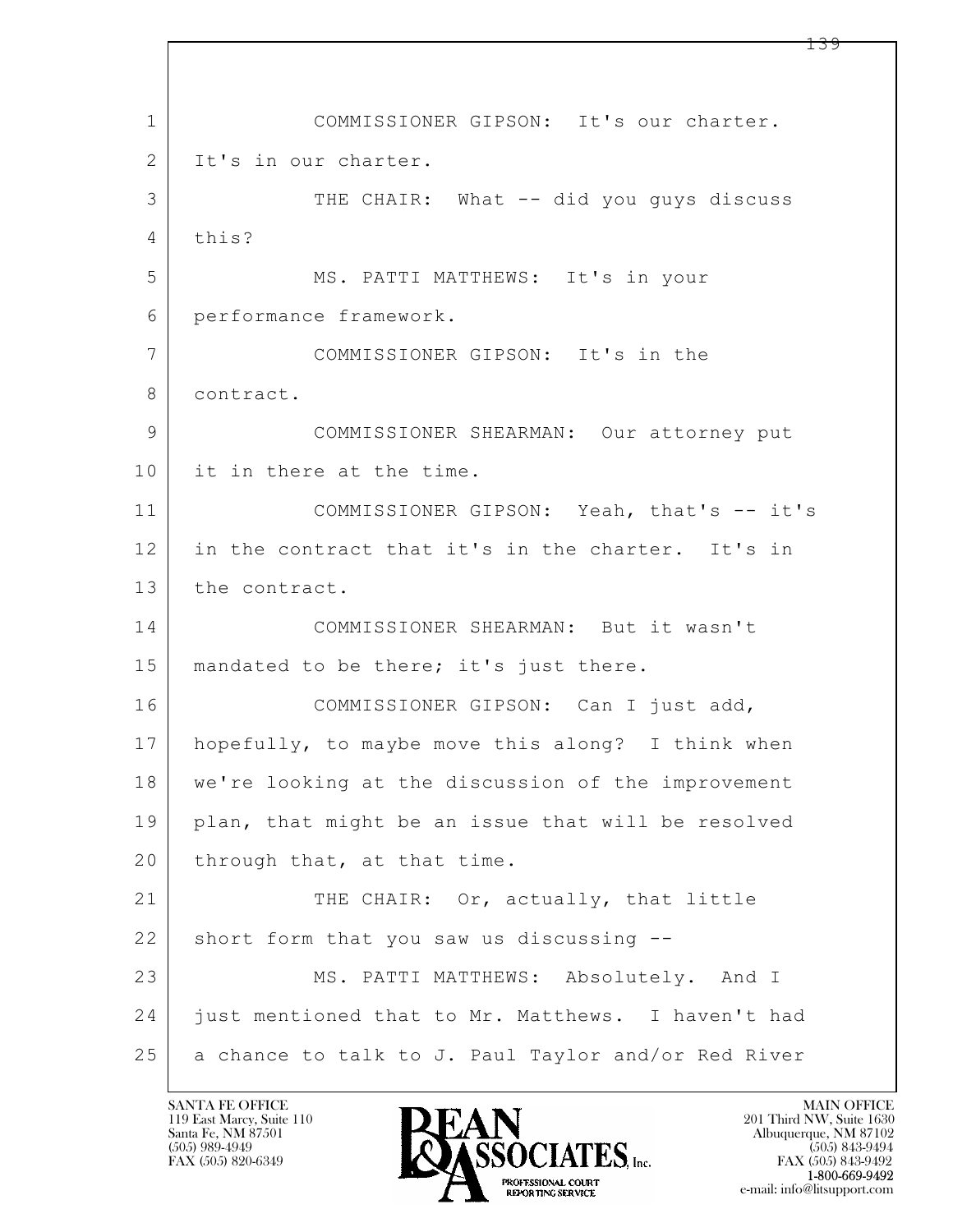$\mathbf{L}$  1 about that discussion yesterday. 2 I just wonder, if it goes south, what 3 happens then? Because you haven't voted on it. 4 THE CHAIR: Right now, let's wait until it 5 goes south. 6 COMMISSIONER GIPSON: Yeah. I'm 7 looking -- I'm the glass half full on this one, 8 okay? 9 MS. PATTI MATTHEWS: I so appreciate that, 10 Commissioner Gipson. 11 Could -- would it be amenable to the 12 Commission -- I'm going to be here. If -- I hate 13 for those three schools to have to stick around. 14 If -- I could present that issue, if, in fact, 15 | something just happened to happen that we needed to 16 come back in front of you. 17 THE CHAIR: Excuse me. Commissioners? 18 COMMISSIONER ARMBRUSTER: It seems like 19 it's a -- I get the issue. I understand what you're 20 saying. But maybe it's a discussion item that we 21 | need to do at a different time; because they're  $22$  just  $-$ 23 COMMISSIONER SHEARMAN: I think we'll be 24 discussing it in Item 12. I really do. 25 MS. PATTI MATTHEWS: I agree.

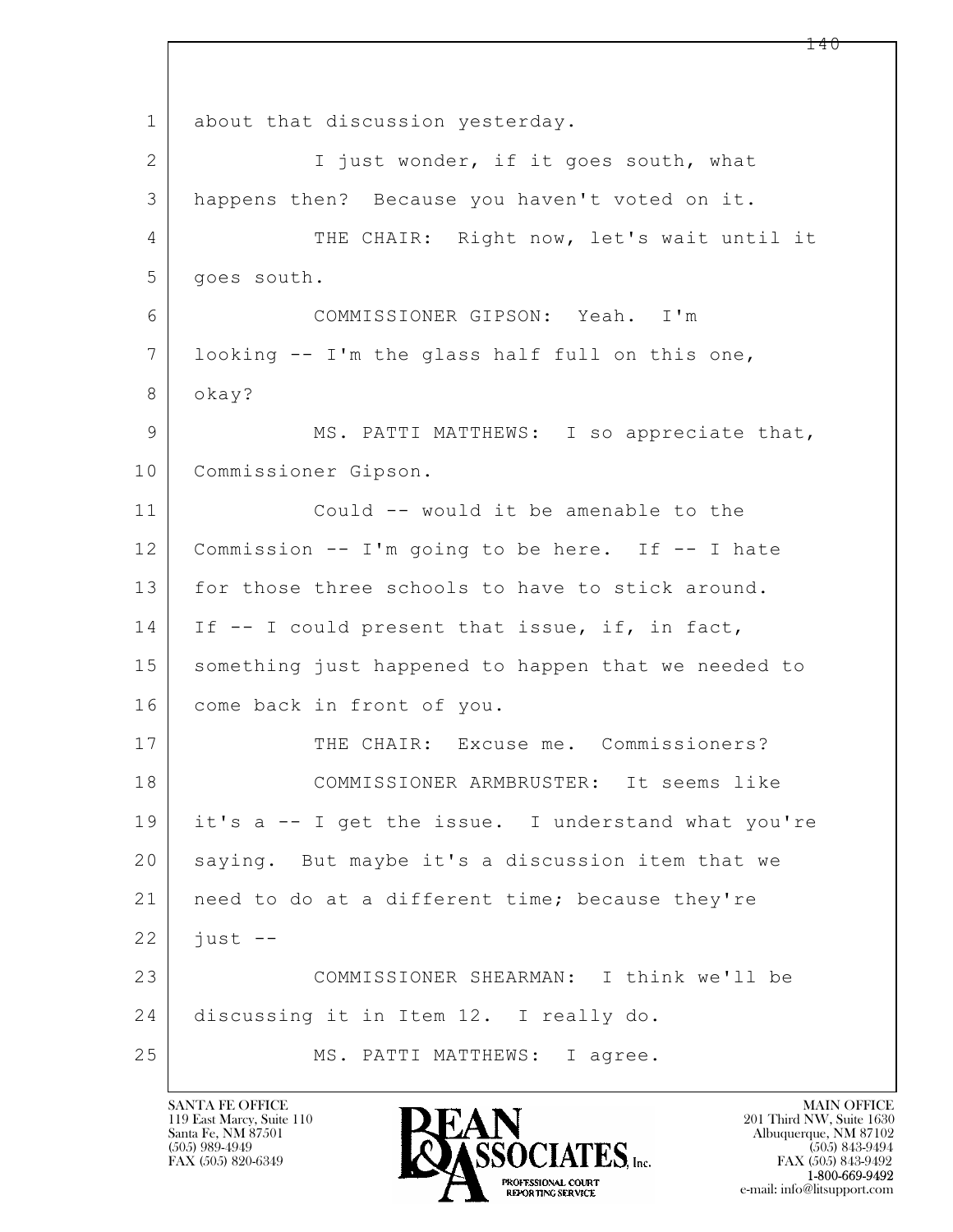| $\mathbf 1$ | COMMISSIONER SHEARMAN: And at that time,            |
|-------------|-----------------------------------------------------|
| 2           | I would -- I would really like to see you -- the    |
| 3           | schools, if they can, stay for that discussion. If  |
| 4           | it works out well, fine; if not, then we'll put it  |
| 5           | on for another discussion, that particular item.    |
| 6           | THE CHAIR: Well, should we do one motion            |
| 7           | for the four schools, then, and then one motion for |
| 8           | the three schools?                                  |
| 9           | COMMISSIONER GIPSON: I think we do one              |
| 10          | motion for all of them. All of them.                |
| 11          | THE CHAIR: I don't want to put us or them           |
| 12          | in a bind. Just throwing out ideas. Let's do        |
| 13          | seven. And if -- I really do think that proposed    |
| 14          | improvement plan should answer your concerns, the   |
| 15          | school's concerns. I really do, if you're amenable. |
| 16          | MR. JASPER MATTHEWS: Yes.                           |
| 17          | MS. MATTHEWS: Can I look at my other two            |
| 18          | schools? Ms. Phillips?                              |
| 19          | MS. PHILLIPS: Yes.                                  |
| 20          | MS. PATTI MATTHEWS: Ms. Garcia?                     |
| 21          | COMMISSIONER PERALTA: Are we adding any             |
| 22          | conditions?                                         |
| 23          | COMMISSIONER GIPSON: No, we're voting on            |
| 24          | all, with no conditions.                            |
| 25          | COMMISSIONER SHEARMAN: Are you getting              |

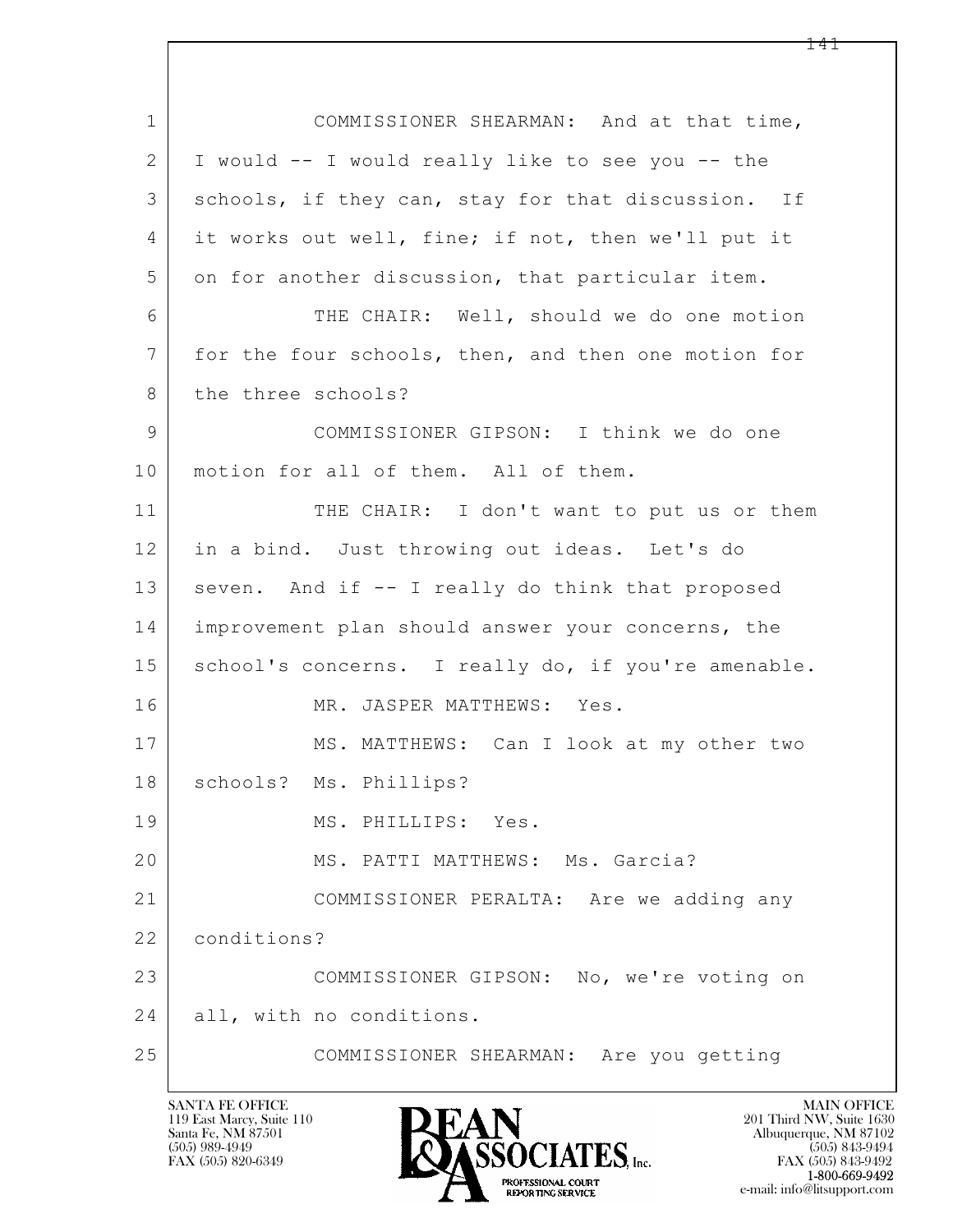$\mathbf{L}$  1 okays from -- 2 THE CHAIR: All right. Let's do it that 3 way. I haven't worded a motion today. I'll be 4 happy to word it. 5 COMMISSIONER GIPSON: Yeah. Do you have 6 the list of those schools? 7 COMMISSIONER CARR: I don't think it's a 8 difficult motion. 9 THE CHAIR: Do you want to do it? I'm 10 having trouble with my throat. Go ahead. 11 Individually name the schools, 12 | Commissioner Carr. Name all seven, please. 13 COMMISSIONER CARR: Yeah. I move that we 14 accept the negotiated performance contracts and 15 performance frameworks for Cariños de los Niños 16 Charter School, The GREAT Academy, Red River Valley 17 Charter, J. Paul Taylor Academy, Roots and Wings 18 Community School, Media Arts Collaborative Charter 19 School, and North Valley Academy Charter School. 20 THE CHAIR: Thank you, Commissioner Carr. 21 Do I have a second? 22 COMMISSIONER PERALTA: (Indicates.) 23 THE CHAIR: Commissioner Peralta? 24 I have a motion and a second. 25 Is there any further discussion? Seeing

119 East Marcy, Suite 110<br>Santa Fe, NM 87501

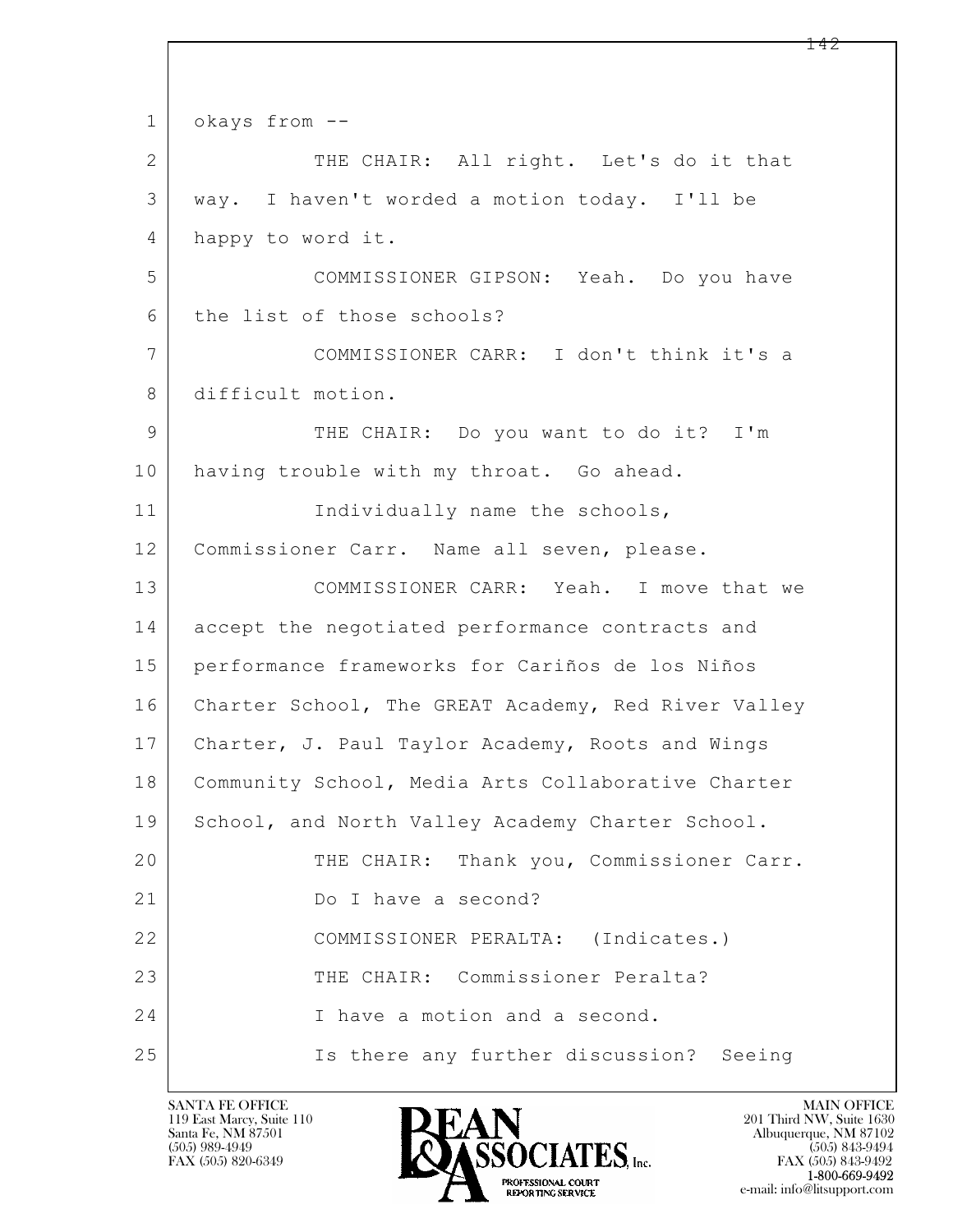$\mathbf{L}$  1 | none, Mr. Secretary, can we have a roll-call vote? 2 COMMISSIONER PERALTA: Commissioner 3 Shearman? Commissioner Shearman? 4 COMMISSIONER SHEARMAN: Yes. Sorry. 5 COMMISSIONER PERALTA: Commissioner 6 Toulouse? 7 COMMISSIONER TOULOUSE: Yes, definitely. 8 COMMISSIONER PERALTA: Commissioner 9 Gipson? 10 COMMISSIONER GIPSON: Yes. 11 COMMISSIONER PERALTA: Commissioner Pogna? 12 COMMISSIONER POGNA: Yes. 13 COMMISSIONER PERALTA: Commissioner Carr? 14 COMMISSIONER CARR: Yes. 15 COMMISSIONER PERALTA: Commissioner 16 Peralta votes "Yes." 17 Commissioner Conyers? 18 COMMISSIONER CONYERS: Yes. 19 COMMISSIONER PERALTA: Commissioner 20 Ambruster? 21 COMMISSIONER ARMBRUSTER: Yes. 22 COMMISSIONER PERALTA: Commissioner 23 Chavez? 24 COMMISSIONER CHAVEZ: Yes. 25 COMMISSIONER PERALTA: Commissioner

119 East Marcy, Suite 110<br>Santa Fe, NM 87501



 $FAX (505) 843-9492$ <br>1-800-669-9492 e-mail: info@litsupport.com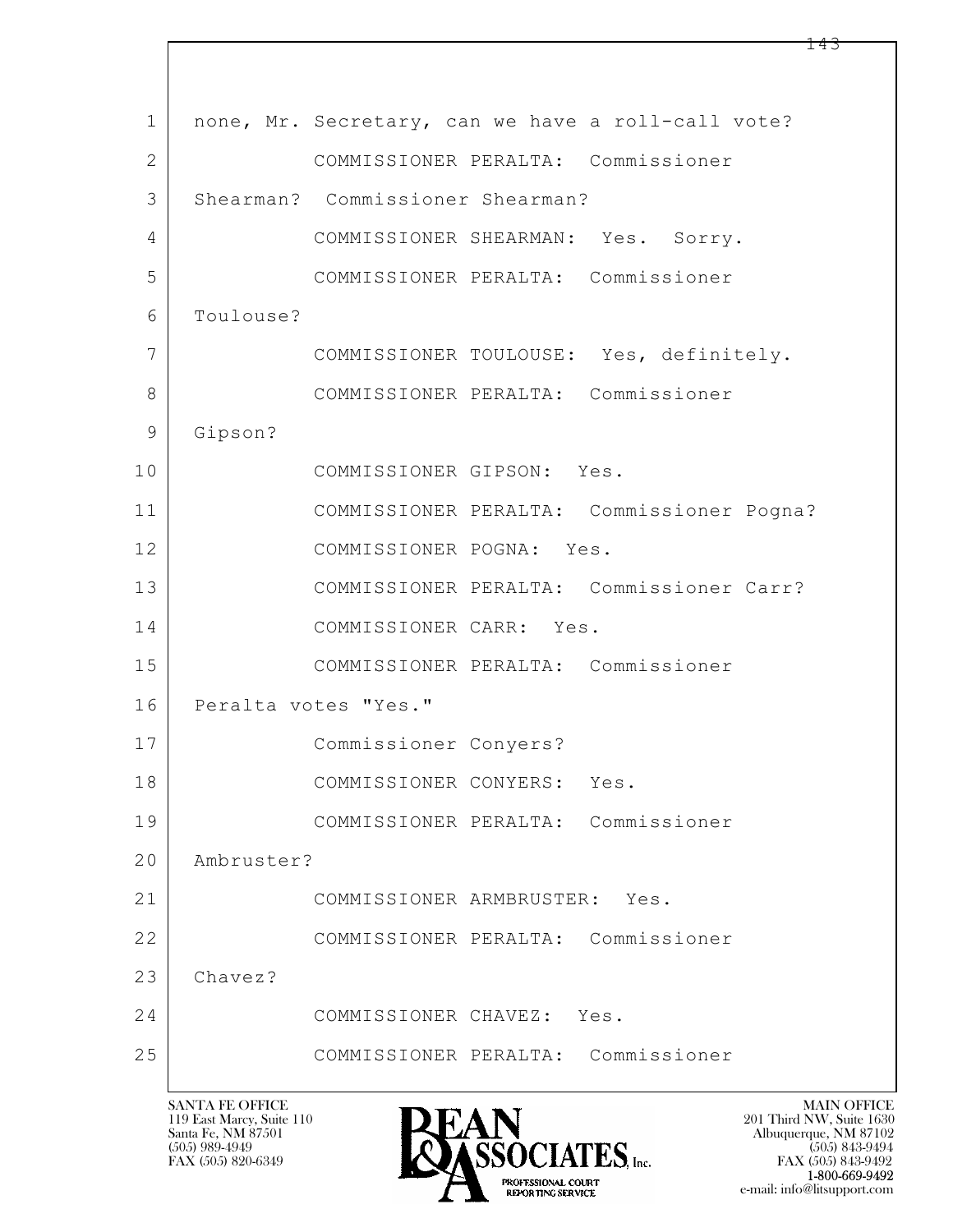$\mathbf{L}$  1 Bergman? 2 THE CHAIR: Yes. 3 COMMISSIONER PERALTA: Mr. Chair, that is 4 | 10 to 0 in favor of the motion. 5 THE CHAIR: Thank you, Mr. Secretary. 6 That is -- and thank you, Commissioner Carr, for 7 | that suggestion. That does speed us up. 8 It is now 10 till noon. Does the 9 Commission want to go forward? I think we have some 10 | work to do yet. 11 COMMISSIONER CARR: We could do one more. 12 THE CHAIR: What? 13 COMMISSIONER CARR: We could do one more. 14 MR. VERNON JARAMILLO: Mr. President, 15 members of the Commission, on behalf of our 16 | governor's board, our parents and students, we're 17 | ready for the challenge and ready to work with the 18 Commission and with Katie. 19 THE CHAIR: I'm sorry. I forgot you're 20 still sitting there. You're not our captives; but 21 | thank you for those comments. 22 MR. JASPER MATTHEWS: Same from us, too. 23 COMMISSIONER SHEARMAN: We thank you all 24 for coming here today. We appreciate you. 25 COMMISSIONER GIPSON: Can I do a little

119 East Marcy, Suite 110<br>Santa Fe, NM 87501

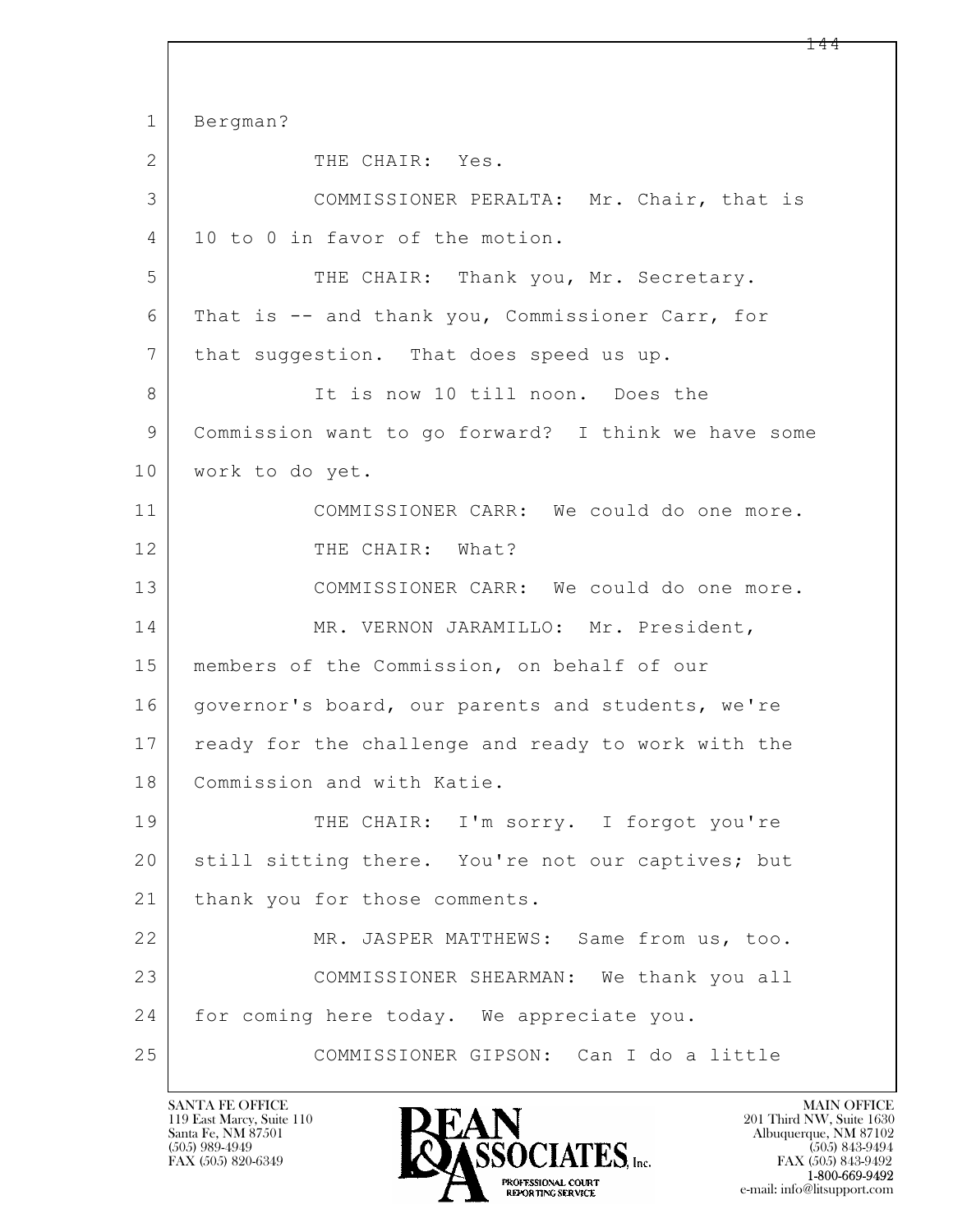1 housekeeping while we're waiting? If you don't want 2 to take these papers home, as we're finishing with 3 | them, if you could take them out of the binder, 4 because the recycling bin is going to be here at the 5 end of the day. 6 So I'd appreciate it if you'd, on your way 7 out, recycle these papers so that Beverly doesn't 8 have to do this arduous work of recycling all these 9 papers out of the binder. So if we can just put 10 | them aside and -- because we have all these 11 electronically, for those of you that love them. I 12 have a folder for all the schools; but it's all 13 electronic. But anything that you want to take 14 home, take home. But otherwise, if we could just 15 get ready to recycle all of these, that would be a 16 big help at the end of the day. Thanks. 17 THE CHAIR: Commissioner Carr, are you 18 saying you want to go ahead and do No. 8 and then 19 take a lunch break? 20 COMMISSIONER CARR: Is that okay?

21 THE CHAIR: That's fine. 8 is going to be 22 very brief, I think.

 $\mathbf{L}$  23 Item 8 is Discussion and Possible Action 24 on Performance Contract Protocol signature page. 25 You may be wondering what that's about.

119 East Marcy, Suite 110<br>Santa Fe, NM 87501

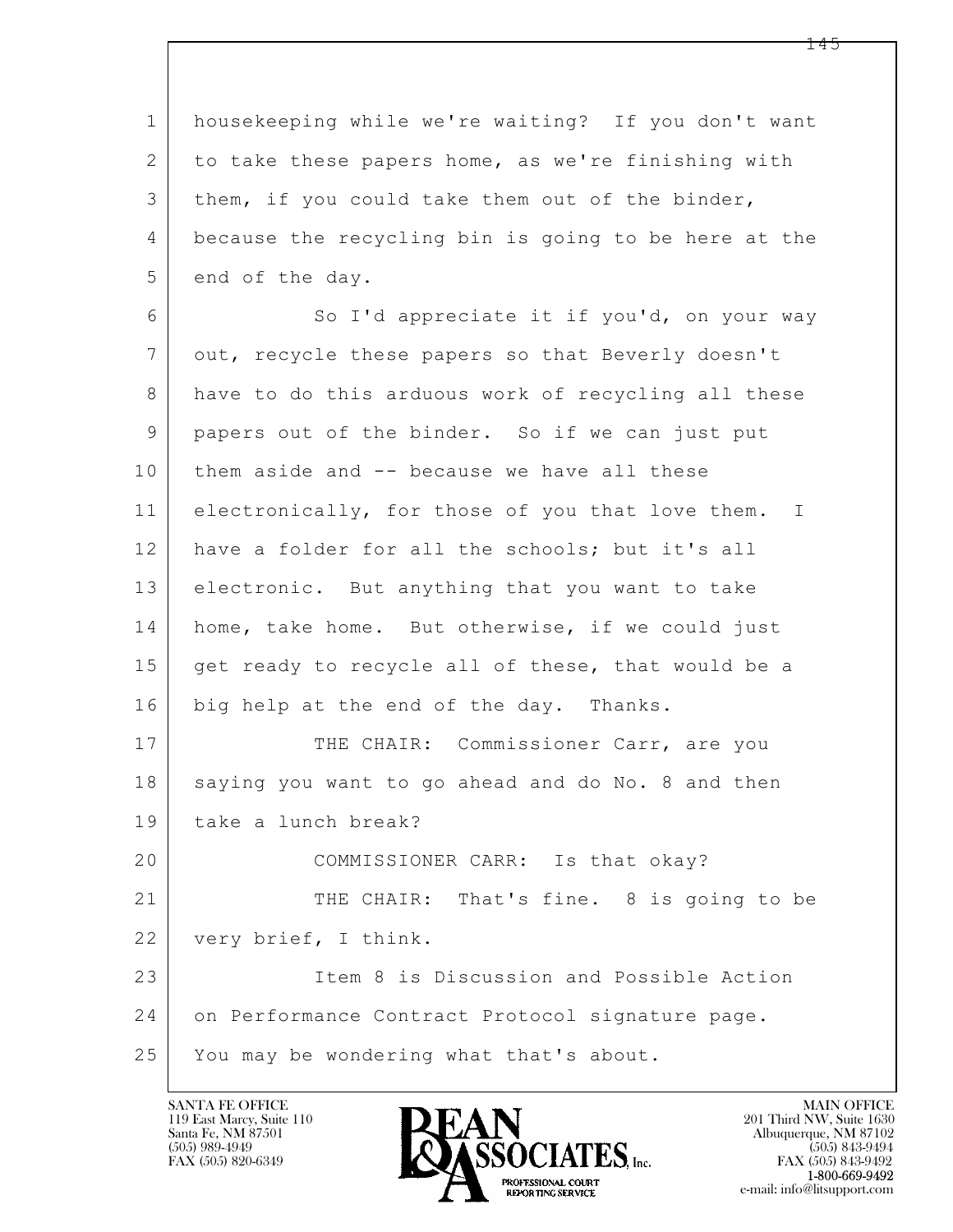$\mathbf{L}$  1 Director Poulos -- Director Poulos has 2 discovered, as she went through the files, that 3 somehow a bunch of contracts and performance 4 frameworks, the signature pages are not signed. 5 Now, I know all those documents were 6 signed. No one seems to know where the signature 7 pages went to. 8 And what Director Poulos proposed -- but I 9 don't see it in our book, Katie. I thought you had 10 a little letter or -- who proposed it? Was that 11 you, Commissioner -- I thought we were -- 12 COMMISSIONER GIPSON: No, no, no. That 13 came as a result of -- as far as I know -- because I 14 don't -- I was asked to put it on the agenda because 15 | I thought there was something Katie wanted done.  $16$  That's  $-$  okay. 17 MS. POULOS: I have a -- what I believe is 18 | not a policy that needs to be approved that's a 19 practice to say, "If you would like a copy, you're 20 | going to need to send two originals." 21 And I'm not sure that that would need to 22 be something -- it is something I have been doing in 23 practice. And I sent it to Julia, because she was 24 directing them otherwise. 25 THE CHAIR: Just make sure there are

119 East Marcy, Suite 110<br>Santa Fe, NM 87501



FAX (505) 843-9492 e-mail: info@litsupport.com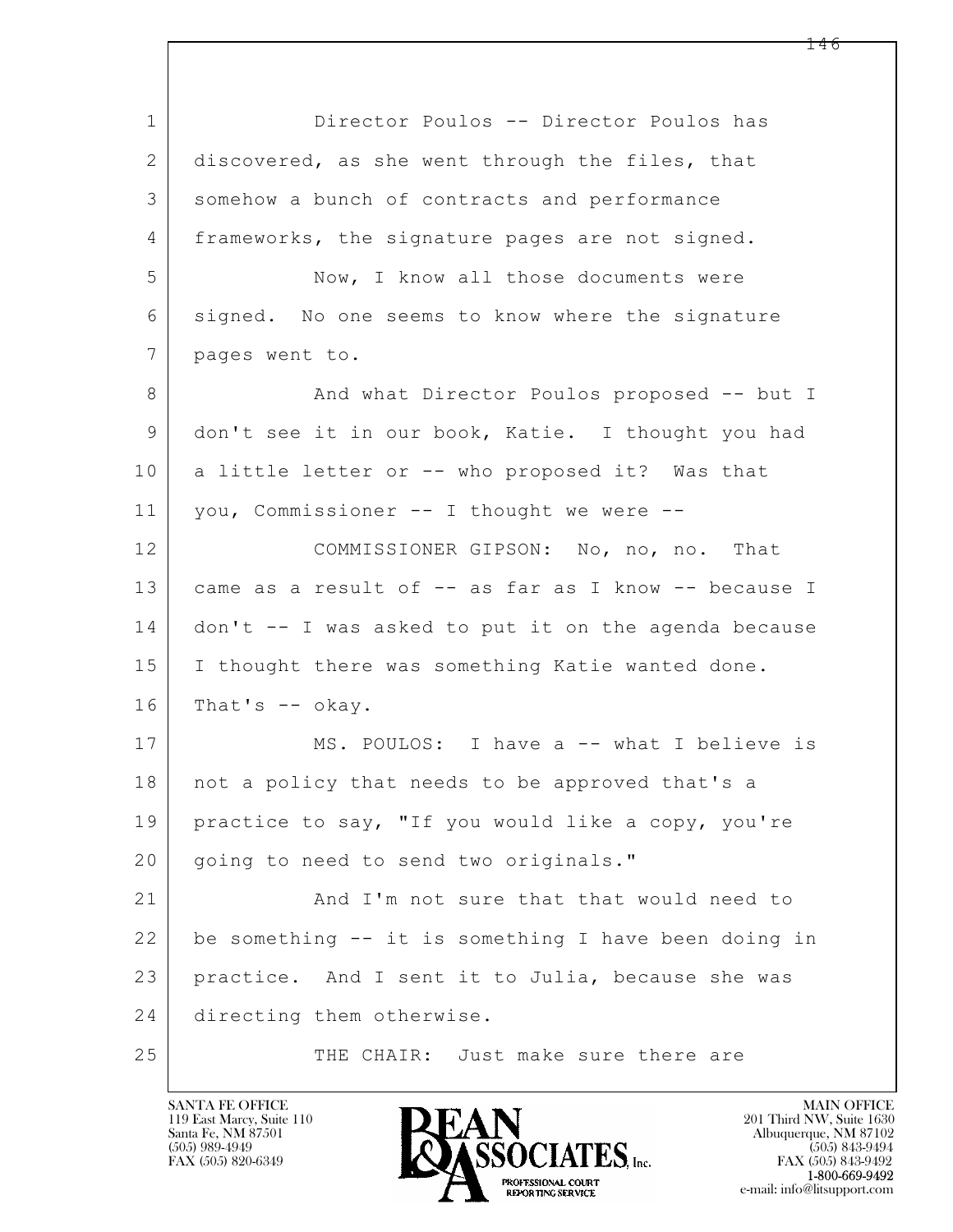$\mathbf{L}$  1 | signed copies in CSD's file. 2 MS. POULOS: That's my concern. 3 COMMISSIONER GIPSON: We were not sure if 4 there had to be an actual protocol voted on. That 5 was our only concern. Otherwise, if there's no 6 issue, we're good. 7 THE CHAIR: Okay. 8 COMMISSIONER GIPSON: I think it worked; 9 did it not? 10 MS. POULOS: I have a lot of documents for 11 Commissioner Bergman to sign up on my desk. 12 THE CHAIR: Well, then, you and I need to 13 visit, because I'm probably not going to be here at 14 the end. I may need to go out with you and sign 15 them. 16 MS. POULOS: Okay. 17 COMMISSIONER GIPSON: Beverly, do you want 18 the dividers saved? 19 MS. FRIEDMAN: No, not any of them. 20 THE CHAIR: Do we want to stop at Item 8? 21 Or do we want -- how extensive do you think Item 9 22 is going to be, Commissioner Shearman? 23 COMMISSIONER GIPSON: What is Item 9? 24 THE CHAIR: That's the "high performing  $25$  school"  $-$ 

119 East Marcy, Suite 110<br>Santa Fe, NM 87501

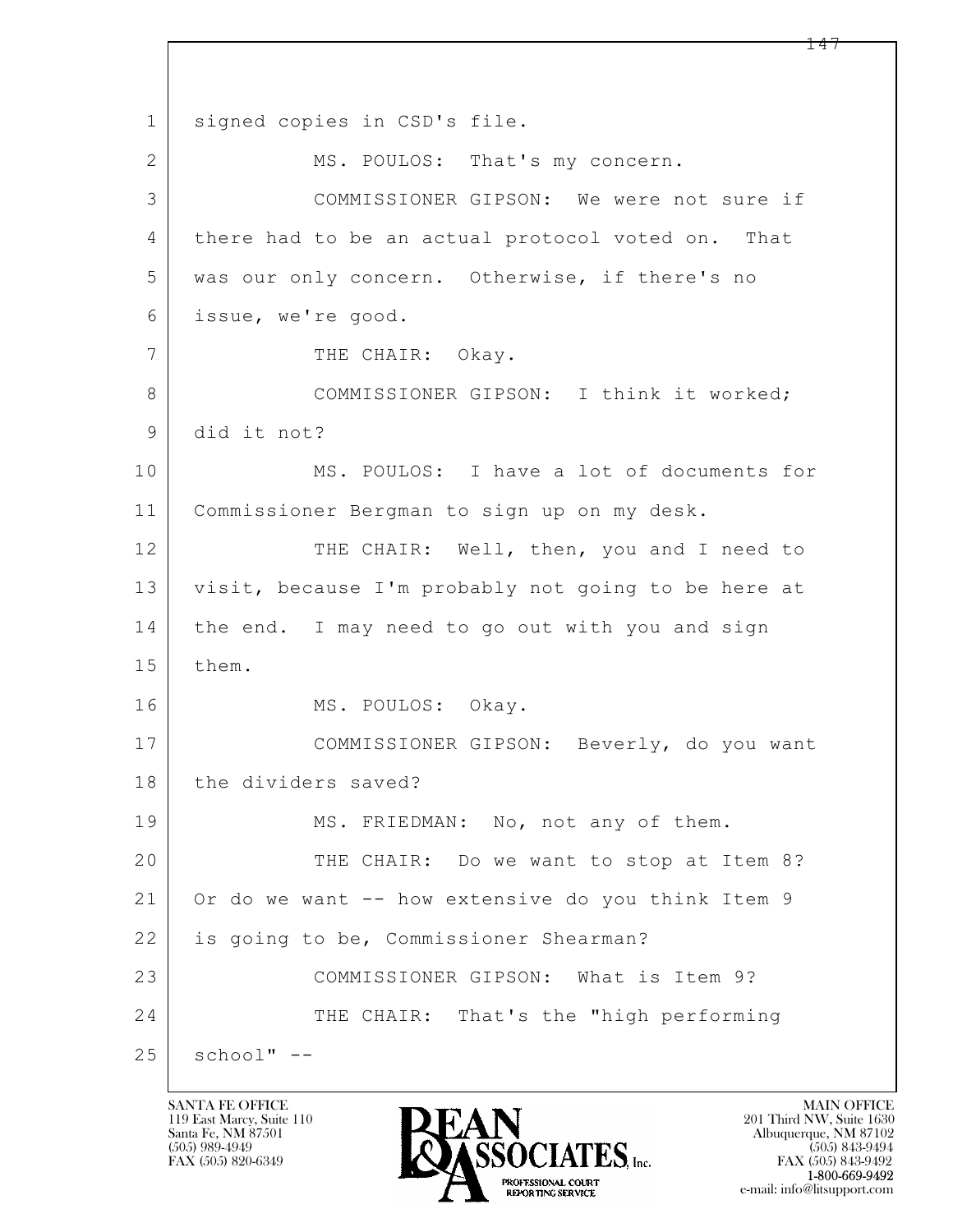1 COMMISSIONER SHEARMAN: We've discussed it 2 extensively before.

| 3              | THE CHAIR: What happened yesterday, for              |
|----------------|------------------------------------------------------|
| 4              | the Commissioners that were not able to come to the  |
| 5              | work session, we have been, as a Commission, trying  |
| 6              | to define what is a "high performing school" for     |
| $\overline{7}$ | several reasons. Our legal counsel has advised us    |
| 8              | that because this Commission does not have           |
| 9              | rule-making authority, we need to define "high       |
| 10             | performing schools" and put our definition on paper. |
| 11             | We will need to vote to approve that                 |
| 12             | definition when we have a consensus copy, and I      |
| 13             | think we're close. But then what is required, then,  |
| 14             | then it has to go to the Secretary. She then has to  |
| 15             | initiate the actual rule-making process, which       |
| 16             | requires a hearing, et cetera, et cetera.            |
| 17             | So I just wanted to make you -- and I                |
| 18             | think we decided we would put that back, did we not, |
| 19             | until June, or --                                    |
| 20             | COMMISSIONER TOULOUSE: No.                           |
| 21             | THE CHAIR: Are we discussing it today?               |
| 22             | COMMISSIONER TOULOUSE: Yeah.                         |
| 23             | THE CHAIR: You want to discuss it now, or            |
| 24             | do you want to do it after lunch?                    |
| 25             | COMMISSIONER SHEARMAN: It's up to you.               |

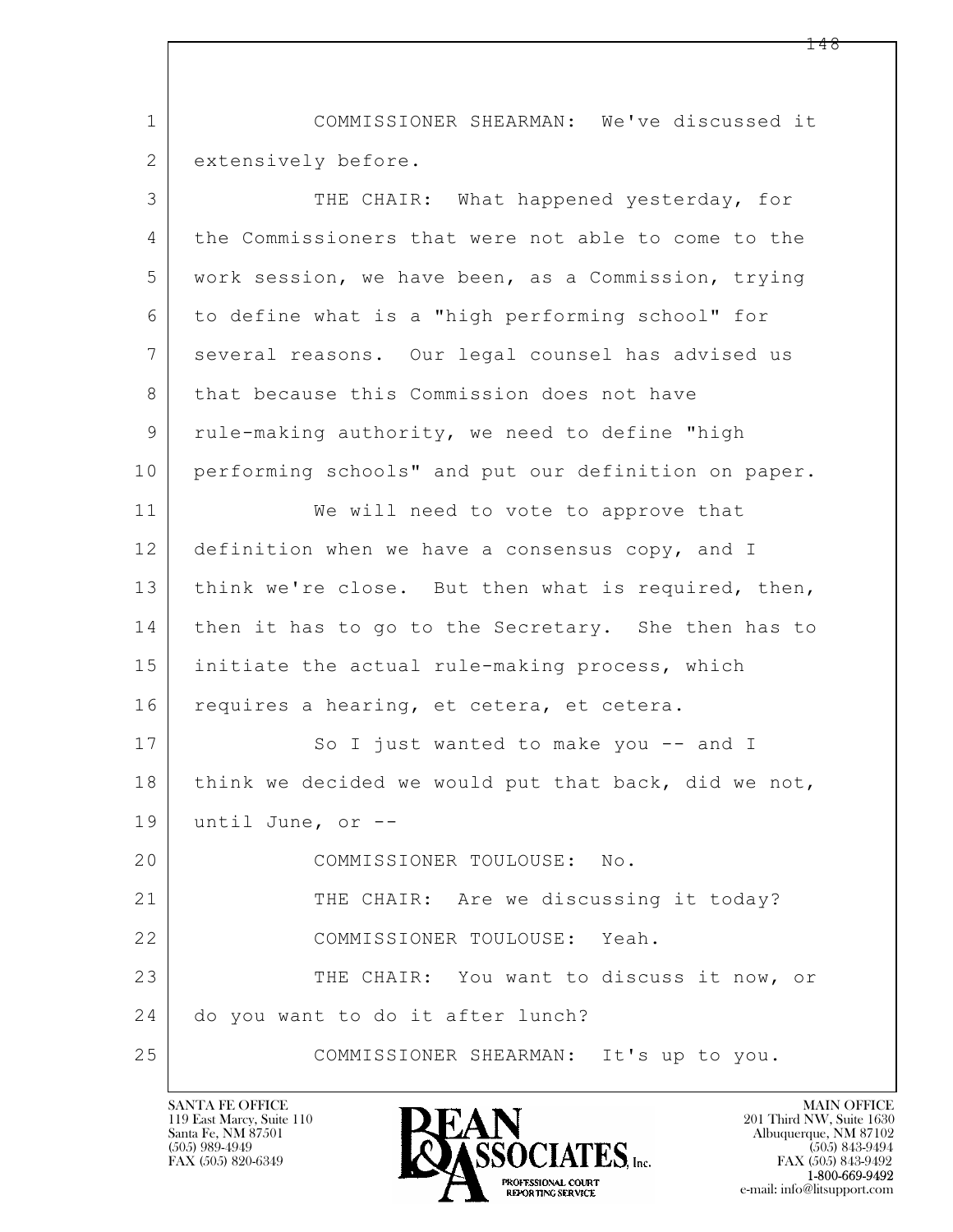$\mathbf{L}$  1 COMMISSIONER GIPSON: Well, I think we've 2 already discussed it, have we not? We've had work 3 sessions on it. I think we even discussed it in a 4 regular session. So I think we can get through the 5 discussion fairly quickly. 6 THE CHAIR: Then let's do it. 7 COMMISSIONER ARMBRUSTER: And just to add 8 on, just adding on to what you said, what I recall 9 | from yesterday was that someone -- I don't know 10 whether it's Sam -- was going to check to see, with 11 our criteria, what the number of schools that would 12 actually qualify. 13 THE CHAIR: I don't think he can do that 14 overnight. 15 COMMISSIONER ARMBRUSTER: No, I don't 16 think so. That's why I'm not sure. 17 COMMISSIONER GIPSON: I think you're 18 correct. I think at the end -- I'm going to have to 19 defer, I think, to Commissioner Bergman on this. I 20 think the Deputy Secretary had said that he would 21 | run the numbers to see if there were any schools  $22$  that, in fact, met the high  $-$  this "high 23 performing" criteria. He would have that for us in 24 June, and then we would have a greater ability to 25 know if our definition was a workable definition or

119 East Marcy, Suite 110<br>Santa Fe, NM 87501



FAX (505) 843-9492 e-mail: info@litsupport.com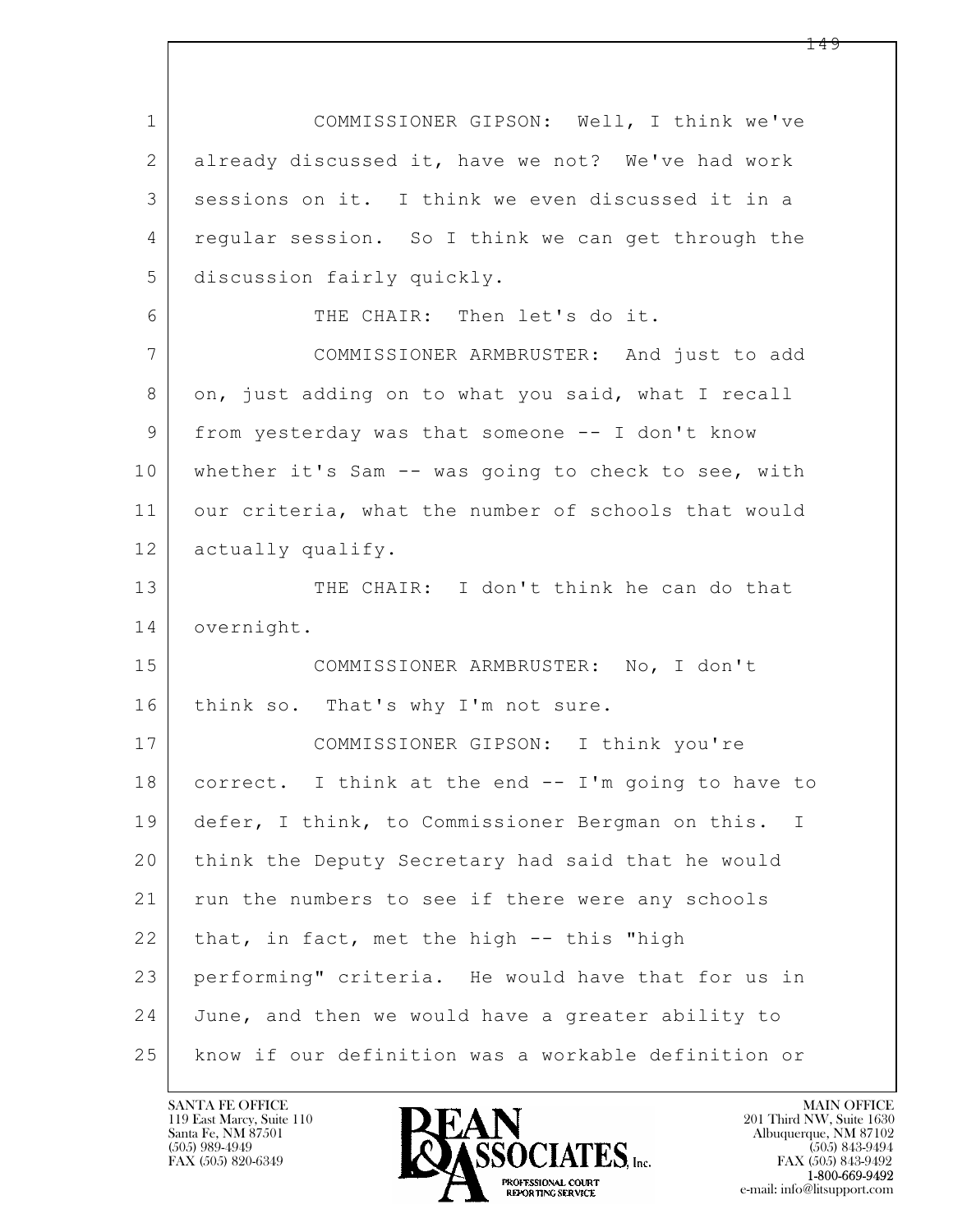$\mathbf{L}$  1 not. 2 COMMISSIONER ARMBRUSTER: So doesn't that  $3 \mid$  mean  $-$ 4 COMMISSIONER SHEARMAN: But we did not 5 say -- I don't recall that we decided, "So let's 6 skip it on today's agenda." We just left it that he 7 would provide us with that information in June. 8 So I think -- you know, doesn't matter to 9 me. We can either go ahead and accept it or talk 10 about it today or defer it until June. 11 But, you know, my only concern is we've 12 been dealing with this since November. Should 13 something happen that that information could not be 14 available in June, we just keep rolling it over. We 15 can always amend this -- this -- this "high 16 performing school" criteria and definition if we 17 decide that any of our numbers are not what we want 18 them to be. 19 But frankly, I'd like to go ahead and get 20 something on the books that's workable, that we can 21 at least deal with. Right now, we have nothing. 22 COMMISSIONER ARMBRUSTER: I'm fine. I was 23 not against it. I just remember that little caveat  $24$  and thought  $-$  I didn't actually know what to think. 25 That's fine, if we can talk about what we've done

119 East Marcy, Suite 110<br>Santa Fe, NM 87501

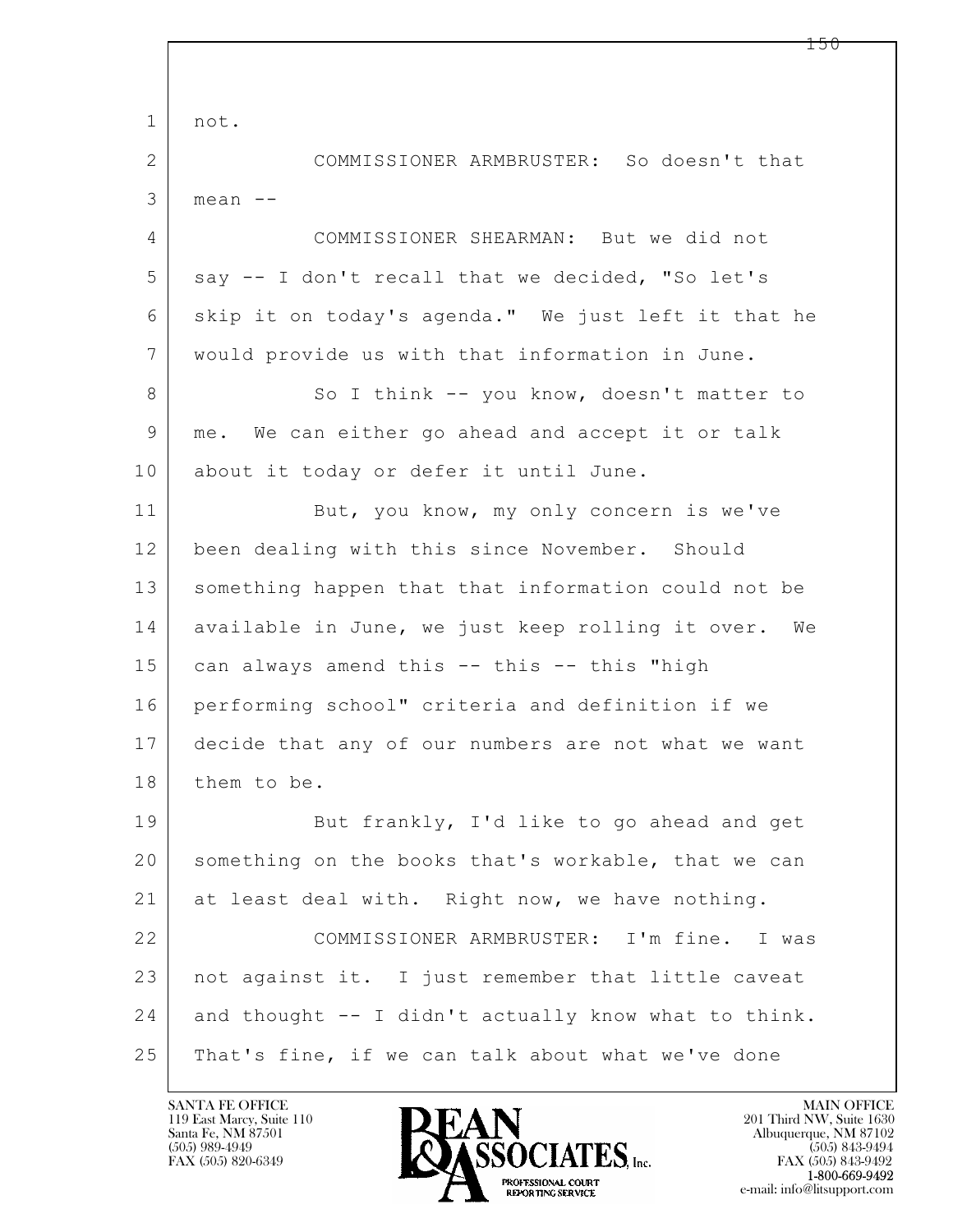| $\mathbf 1$    | and decide, and then change it if it doesn't seem    |
|----------------|------------------------------------------------------|
| $\overline{2}$ | reasonable.                                          |
| 3              | THE CHAIR: Now, there is the -- the                  |
| 4              | document that's in your book under No. 9, there were |
| 5              | a couple of changes made to it. But Commissioner     |
| 6              | Toulouse --                                          |
| 7              | COMMISSIONER TOULOUSE: Mr. Chair, that's             |
| 8              | what I wanted to say, that the four people who       |
| 9              | weren't here don't know yet what we did yesterday,   |
| 10             | where we took out the SAM schools to look at -- with |
| 11             | only six schools being SAM schools, we took them out |
| 12             | to see if we could, down the road, find a way. Then  |
| 13             | there was the graduation rate number that Karyl Ann  |
| 14             | suggested we increase to 80 rather than 5 percent    |
| 15             | above the average.                                   |
| 16             | That's what I understood we would be                 |
| 17             | voting on today, or what we decided yesterday with   |
| 18             | those deletions.                                     |
| 19             | THE CHAIR: And I would like to know,                 |
| 20             | since you mentioned that, the Deputy Secretary was a |
| 21             | little uncomfortable with us removing the SAM        |
| 22             | schools from the definition, because he thought that |
| 23             | might be unfair to the SAM schools. So then we       |
| 24             | went -- Commissioner Shearman, would you like to     |
| 25             | briefly present what you have right now?             |

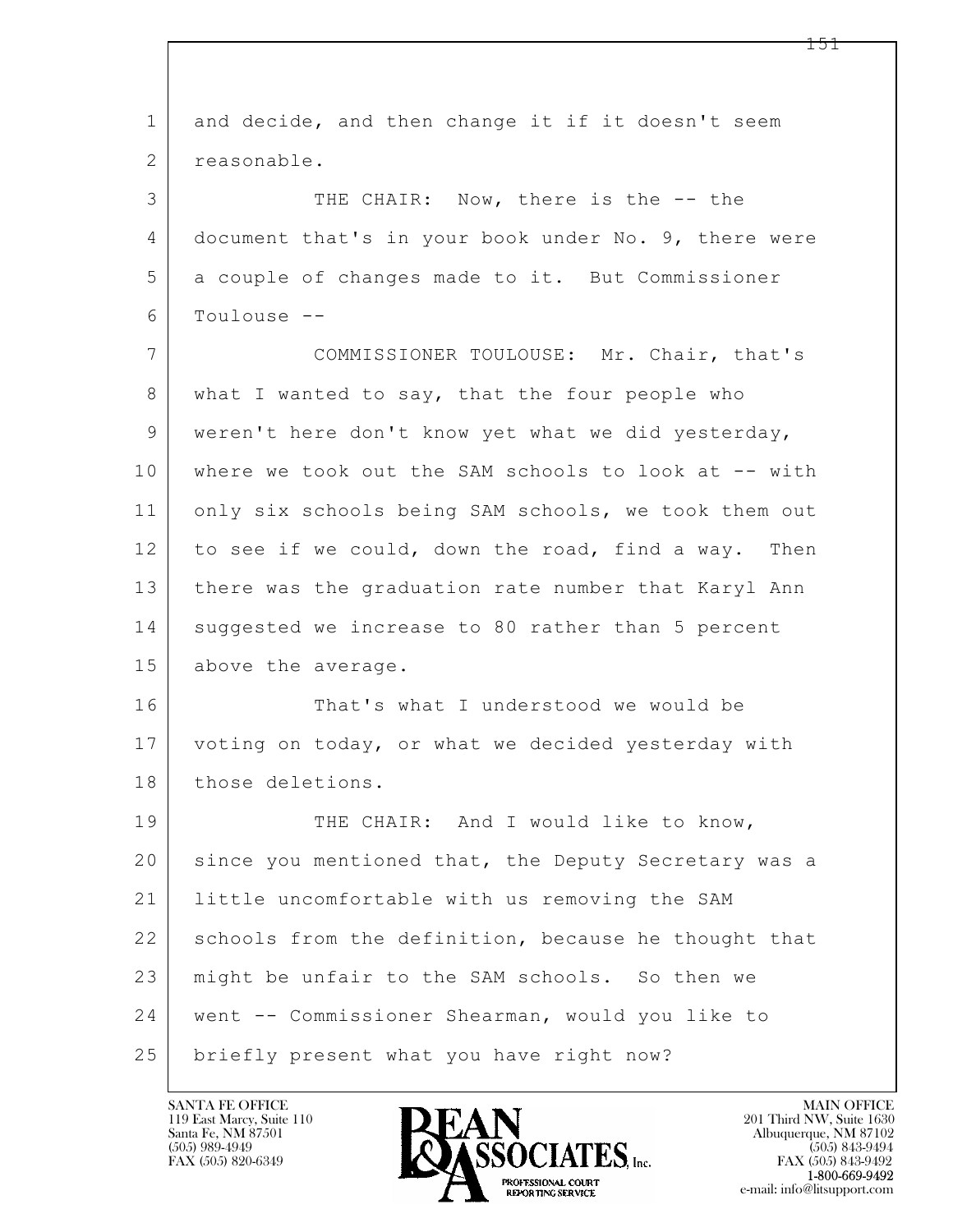$\mathbf{L}$  1 COMMISSIONER SHEARMAN: I would be glad 2 to. I sent the grade sheets with this that I had 3 done on the information from the SAM schools. As 4 Commissioner Toulouse said, there are only six 5 charter schools that we authorize that are -- have 6 been defined as SAM schools. One of those is the 7 Sign Language Academy. And as you know, they took a 8 | good deal of time to come up with evaluation 9 instruments for their students, because they're so 10 different; so I really didn't have sufficient data 11 to even include them in the sampling. 12 So that left us with five schools of data. 13 Some of those didn't have more than a couple of 14 | years of data. Some of them did not have graduation 15 data, because they didn't have cohort groups. So I 16 felt like the information we had not only was from a 17 very small pool, but was also not indicative, 18 really, of all SAM schools, overall. 19 So I recommended that we don't just dump 20 the SAM schools. I recommended that we take them 21 out of this document until we can be given the 22 opportunity to do more research and collect more 23 data and come back with perhaps more realistic 24 | numbers to put in here for the SAM schools. 25 They're not being just discarded. They're

119 East Marcy, Suite 110<br>Santa Fe, NM 87501

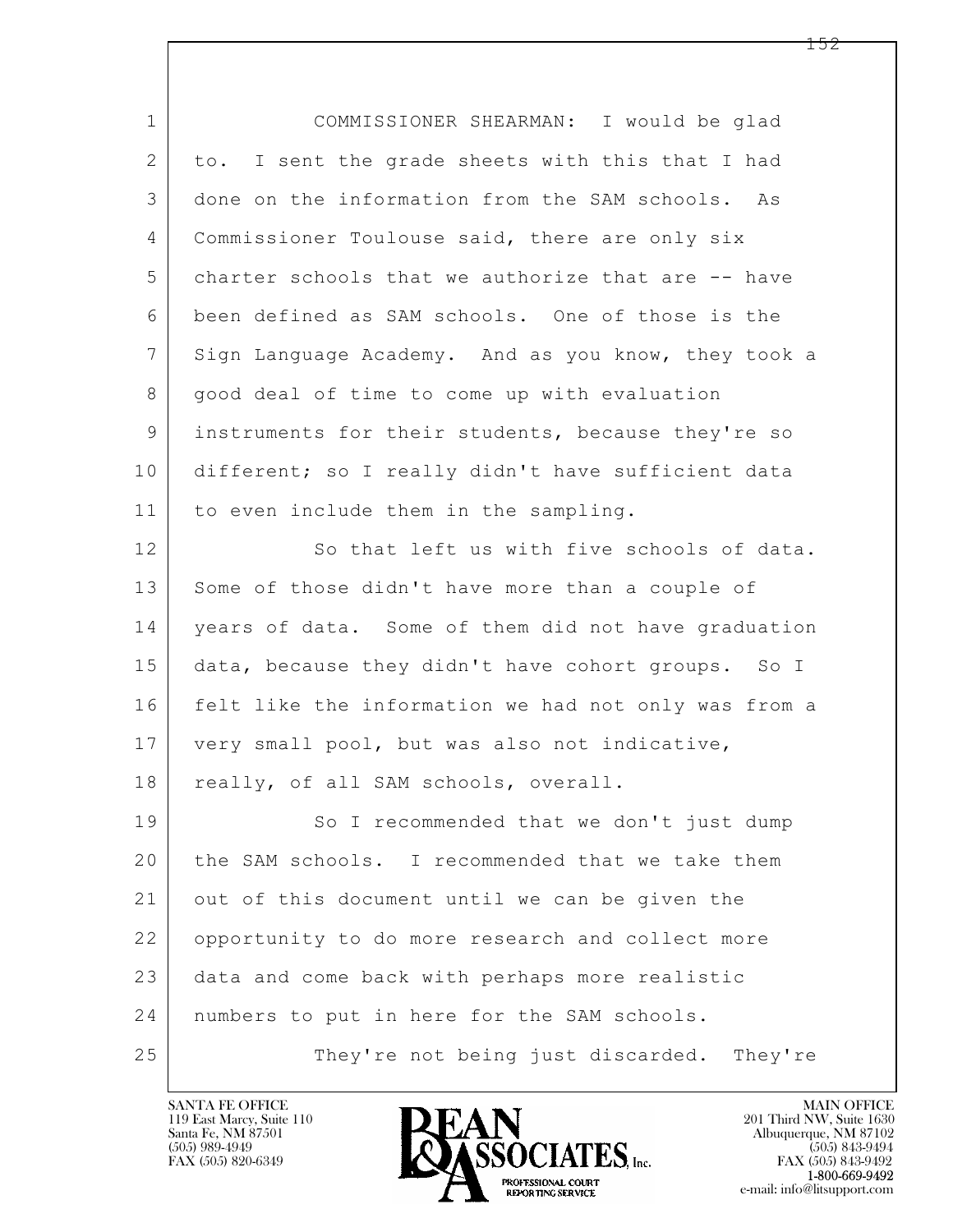$\mathbf{L}$  1 simply being put off until we can come up with more 2 data. When you've only got five schools, one school 3 can skew the data; or one year's data can skew 4 everything. So my thought was to remove them so 5 that we don't unfairly skew their data. 6 I would just point out one other thing. 7 On the copy that you have in your notebook, on 8 Page 3, there is an explanation. Notice the lighter 9 print is in red on the original. But that indicates 10 the corrections, additions, or edits that this 11 | Commission made during November. 12 Then the -- as Commissioner Toulouse said, 13 we changed F-1 on the first page to read that the 14 | graduation rate of no less than 80 percent or more 15 for the three most recent report cards -- that's the 16 only change we suggested yesterday. Everything else 17 is exactly as we talked about in November and 18 December. 19 THE CHAIR: And I can tell you, just that 20 change on the graduation rate required a great deal 21 of discussion. 22 COMMISSIONER SHEARMAN: It did. It did. 23 And, Commissioner Bergman, Mr. Chairman, just to 24 move this thing along, I'm going to make the motion 25 that PEC adopt this definition of criteria for "high

119 East Marcy, Suite 110<br>Santa Fe, NM 87501

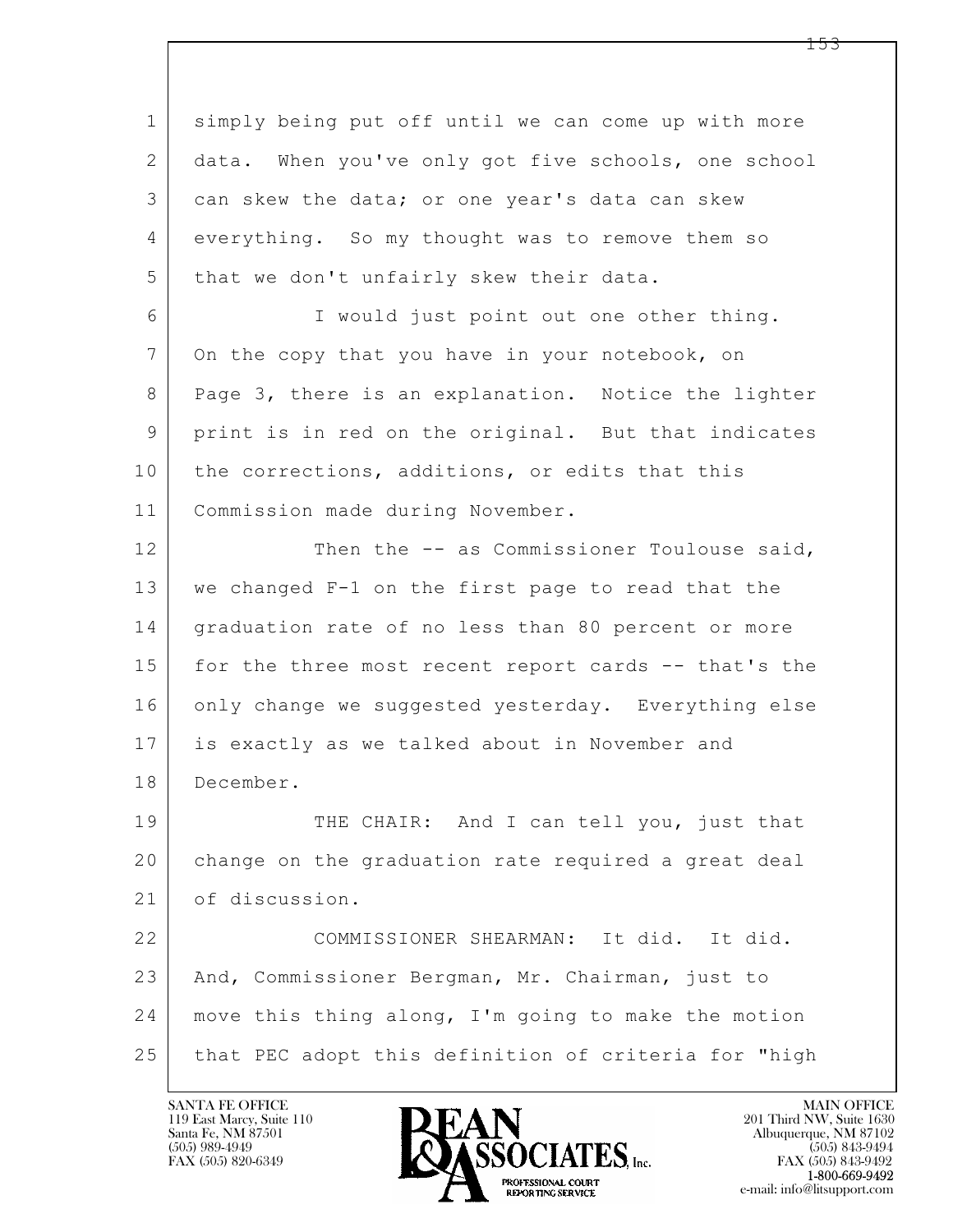| $\mathbf 1$     | performing schools," as presented May of 2016, with |
|-----------------|-----------------------------------------------------|
| 2               | the change that I just talked about in graduation   |
| 3               | rate on Page 1 and with the deletion of all         |
| 4               | information regarding SAM schools that will be      |
| 5               | researched, and more valid information brought back |
| 6               | to this Commission for inclusion at a later date.   |
| $7\overline{ }$ | COMMISSIONER GIPSON: Do you want to add             |
| 8               | the requirement for it being tested by CSD?         |
| 9               | COMMISSIONER CARR: Second.                          |
| 10              | THE CHAIR: I was listening here. I heard            |
| 11              | a second. Commissioner Carr.                        |
| 12              | We have a motion by Commissioner Shearman;          |
| 13              | we have a second by Commissioner Carr.              |
| 14              | Is there anyone that wishes to have any             |
| 15              | further discussion?                                 |
| 16              | Seeing none, Mr. Secretary, can we have a           |
| 17              | roll-call vote on that, please?                     |
| 18              | COMMISSIONER PERALTA:<br>Commissioner               |
| 19              | Conyers?                                            |
| 20              | COMMISSIONER CONYERS:<br>Yes.                       |
| 21              | COMMISSIONER PERALTA: Commissioner                  |
| 22              | Chavez?                                             |
| 23              | COMMISSIONER CHAVEZ: Yes.                           |
| 24              | Commissioner Pogna?<br>COMMISSIONER PERALTA:        |
| 25              | COMMISSIONER POGNA: Yes.                            |
|                 |                                                     |

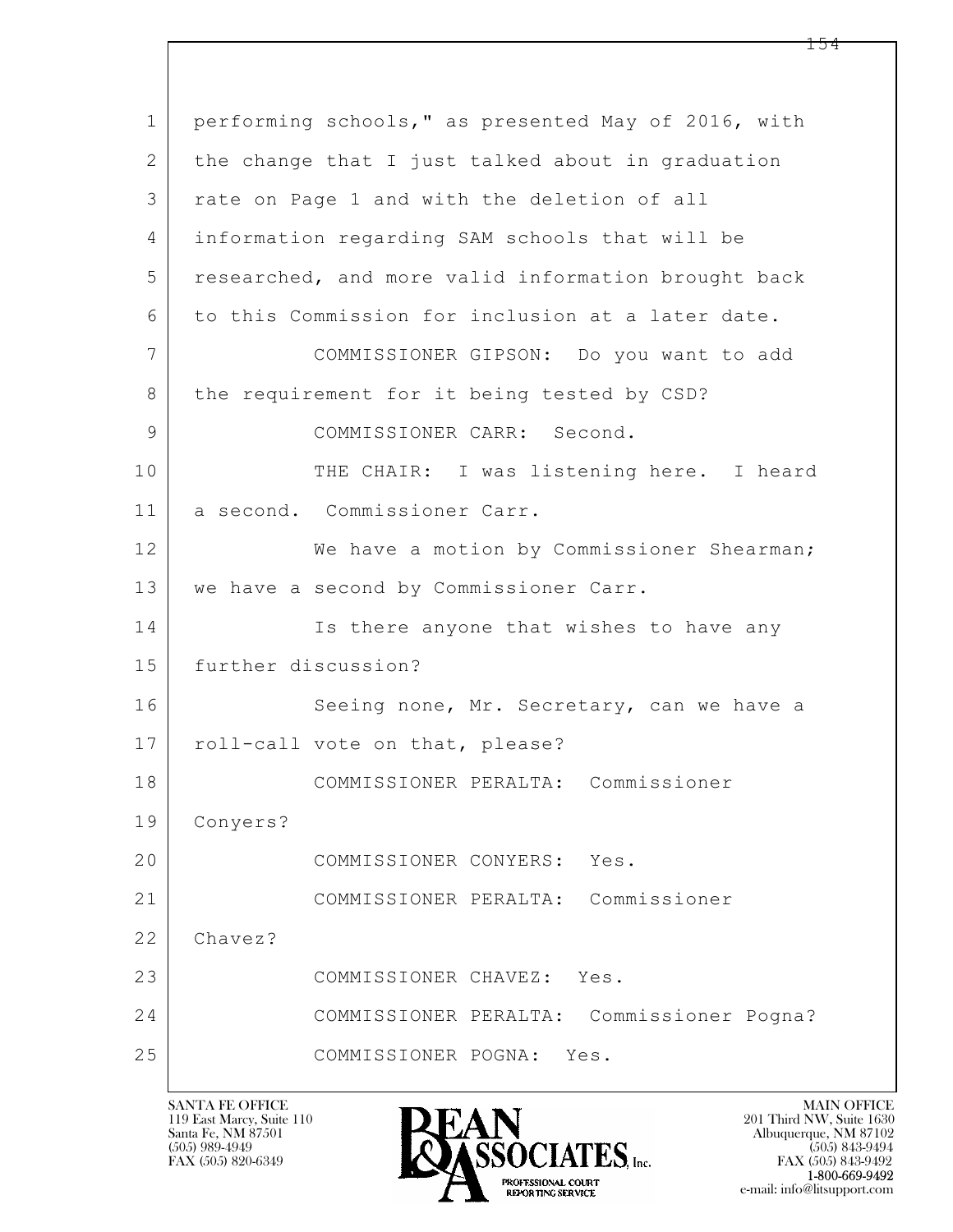| 1              | COMMISSIONER PERALTA: Commissioner Carr?           |
|----------------|----------------------------------------------------|
| $\overline{2}$ | COMMISSIONER CARR: Yes.                            |
| 3              | COMMISSIONER PERALTA: Commissioner                 |
| 4              | Toulouse?                                          |
| 5              | COMMISSIONER TOULOUSE: Yes.                        |
| 6              | COMMISSIONER PERALTA: Commissioner                 |
| 7              | Gipson?                                            |
| 8              | COMMISSIONER GIPSON: Yes.                          |
| 9              | COMMISSIONER PERALTA: Commissioner                 |
| 10             | Armbruster?                                        |
| 11             | COMMISSIONER ARMBRUSTER: Yes.                      |
| 12             | COMMISSIONER PERALTA: Commissioner                 |
| 13             | Shearman?                                          |
| 14             | COMMISSIONER SHEARMAN: Yes.                        |
| 15             | COMMISSIONER PERALTA: Commissioner                 |
| 16             | Peralta votes "Yes."                               |
| 17             | Commissioner Bergman?                              |
| 18             | THE CHAIR: Yes.                                    |
| 19             | COMMISSIONER PERALTA: Mr. Chair, that is           |
| 20             | 10-to-0 vote in favor of the motion.               |
| 21             | THE CHAIR: Thank you, Mr. Secretary.               |
| 22             | That motion has passed with a unanimous vote. That |
| 23             | takes care of Item 9.                              |
| 24             | I believe Items 11 and 12 will go very             |
| 25             | quickly. I've been wrong before.                   |

Г

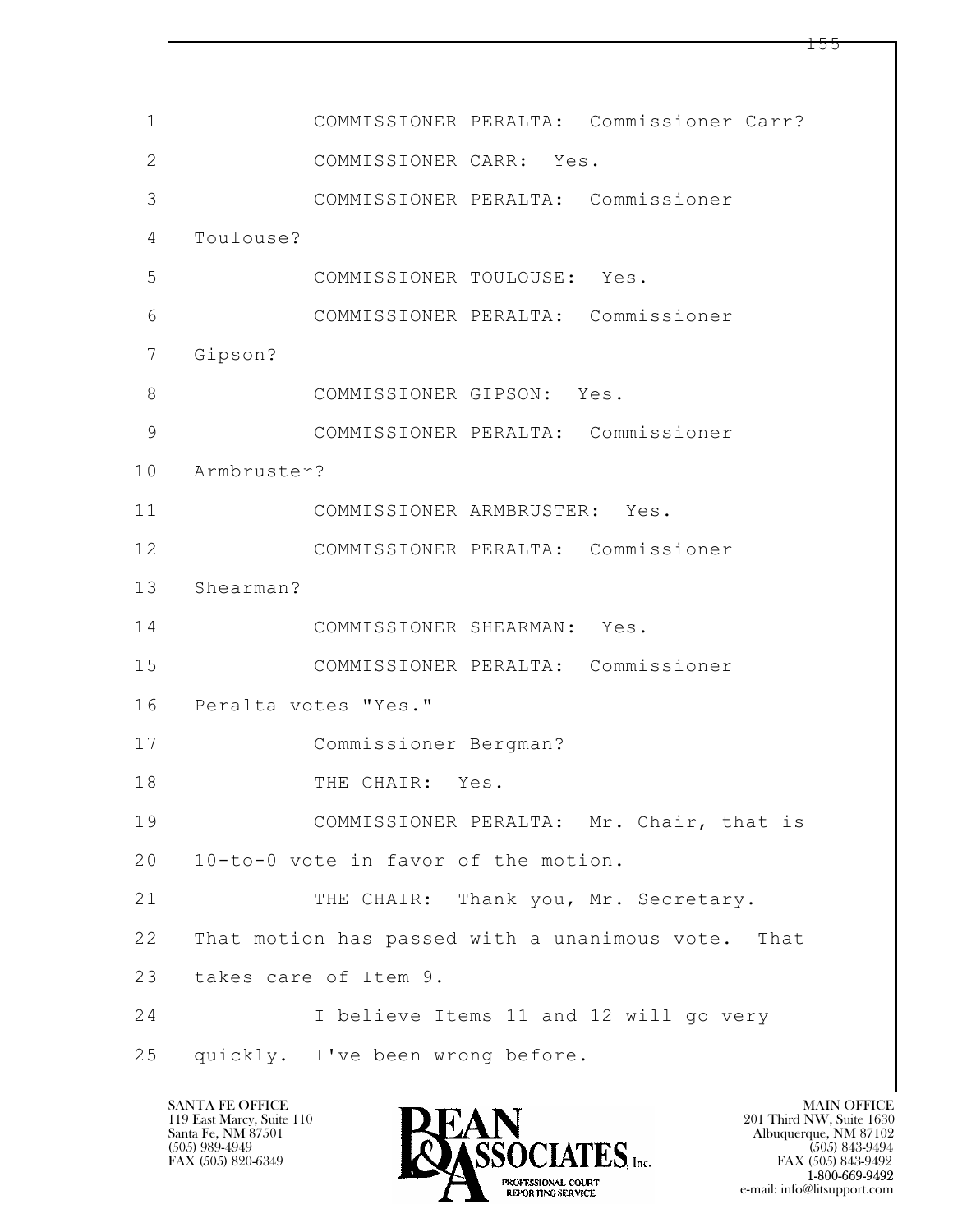| $\mathbf 1$    | COMMISSIONER GIPSON: What about Item 10?              |
|----------------|-------------------------------------------------------|
| $\overline{2}$ | THE CHAIR: Item 10. I was going to ask,               |
| 3              | since you have a report on charter school audit, do   |
| 4              | you expect that to be fairly extensive, Director?     |
| 5              | Are you going to need a lot of time?                  |
| 6              | If so, we are going to take a lunch break.            |
| 7              | MS. POULOS: Chairman Bergman,                         |
| 8              | Commissioners, I have provided the information for    |
| 9              | your information. I do not have -- I could read it    |
| 10             | to you in the record. That would take a great         |
| 11             | amount of time.                                       |
| 12             | I do not want to do that. I don't know                |
| 13             | what more I could add, except an update on the        |
| 14             | schools that have or have not submitted their         |
| 15             | corrective action plans that were required by the     |
| 16             | PED's Audit Bureau.                                   |
| 17             | THE CHAIR: I hadn't gotten to that item               |
| 18             | yet. So it is here in the book.                       |
| 19             | MS. POULOS: That, except the update on                |
| 20             | the corrective action plans.                          |
| 21             | THE CHAIR: Item 10, Schools of Concern.               |
| 22             | Do you have anything?                                 |
| 23             | MS. POULOS: Again, that's for you to                  |
| 24             | review and ask me any questions that you have.<br>The |
| 25             | only item there on Item B is the changes, the         |

 $\overline{\phantom{a}}$ 

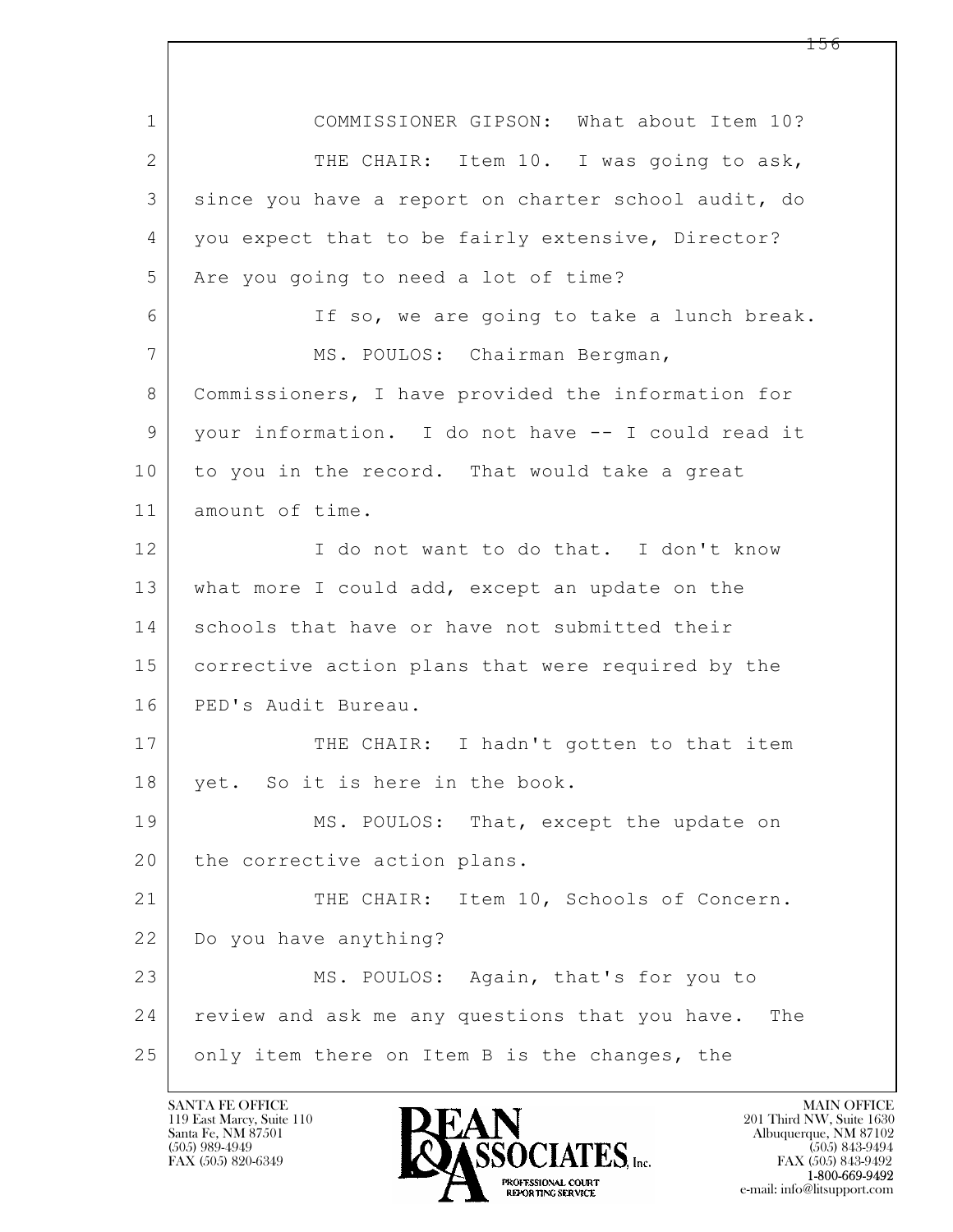$\mathbf{L}$  1 governing changes. Those are again provided for you 2 to review and do with as you please. 3 You have not been approving those. You've 4 simply been accepting them and thanking the schools 5 for that information. 6 THE CHAIR: I guess that's actually 7 preferable to you reading what we could read. 8 Does anybody have any questions in that 9 area? 10 COMMISSIONER TOULOUSE: Mr. Chair, I do 11 have a question on the CEPi and the closing-down 12 process; because when we've closed schools in the 13 past, there has been a protocol that was followed  $14$  that we know that it's been closing down properly, 15 that the materials from the school, the furnishings 16 from the school and all, are being handled properly, 17 and what the time schedule is, because there are 18 records of the schools that have to be moved, all of 19 | those things. I just wondered how is that process 20 | going. 21 MS. POULOS: So as with our past closures, 22 Sandy Beery has been contracted to handle that 23 matter. She has been following the protocol and has 24 been providing updates. 25 I'm happy to provide that. We didn't want

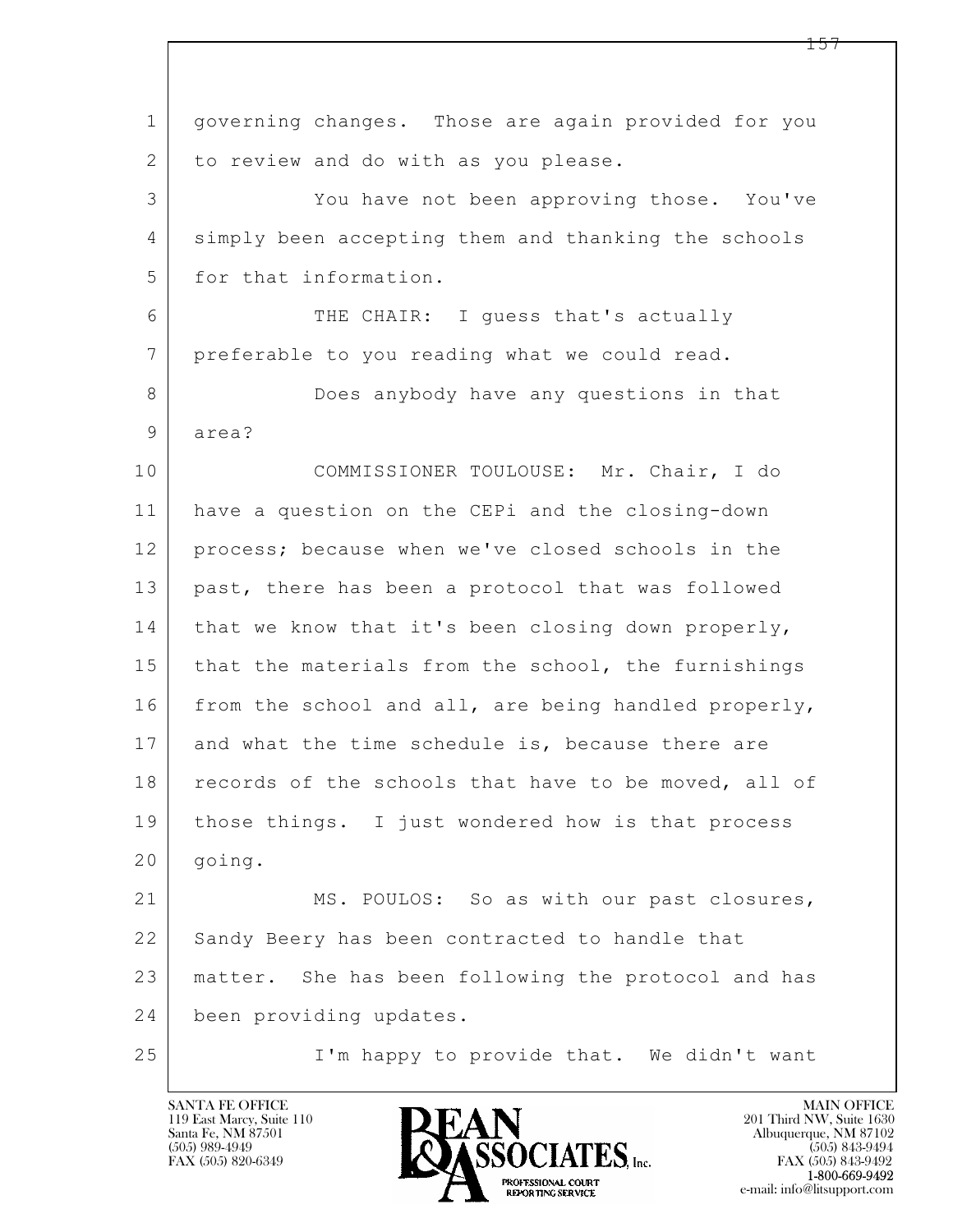| $\mathbf{1}$ | to drown you with documents that weren't items that  |
|--------------|------------------------------------------------------|
| 2            | you needed to take action on. And so if you would    |
| 3            | like that in the future, I am happy to provide that. |
| 4            | COMMISSIONER TOULOUSE: I think that's                |
| 5            | very educational, since we do so few of them, for    |
| 6            | the ones of us who do them to understand what        |
| 7            | happens to a charter school when it closes. So if    |
| 8            | we could do that in June, thank you.                 |
| 9            | COMMISSIONER CARR: Mr. Chair?                        |
| 10           | THE CHAIR: Commissioner Carr?                        |
| 11           | COMMISSIONER CARR: So I quess this isn't             |
| 12           | a FYI. It was brought to my attention that a         |
| 13           | complaint was filed with the Attorney General's      |
| 14           | Office in regards to CEPi. And where that will go,   |
| 15           | from what I understand, is that the director was     |
| 16           | withholding a transcript from a SpEd student.        |
| 17           | That's all I know; and so that I believe there's     |
| 18           | going to be ongoing investigations against           |
| 19           | individuals within that school. That's neither here  |
| 20           | nor there. FYI.                                      |
| 21           | THE CHAIR: Yeah, thank you; because I                |
| 22           | think we've done our -- I think we're kind of out of |
| 23           | it, aren't we?                                       |
| 24           | COMMISSIONER CARR: Yeah, we're out of it.            |
| 25           | THE CHAIR: But, yeah, we still have an               |
|              |                                                      |

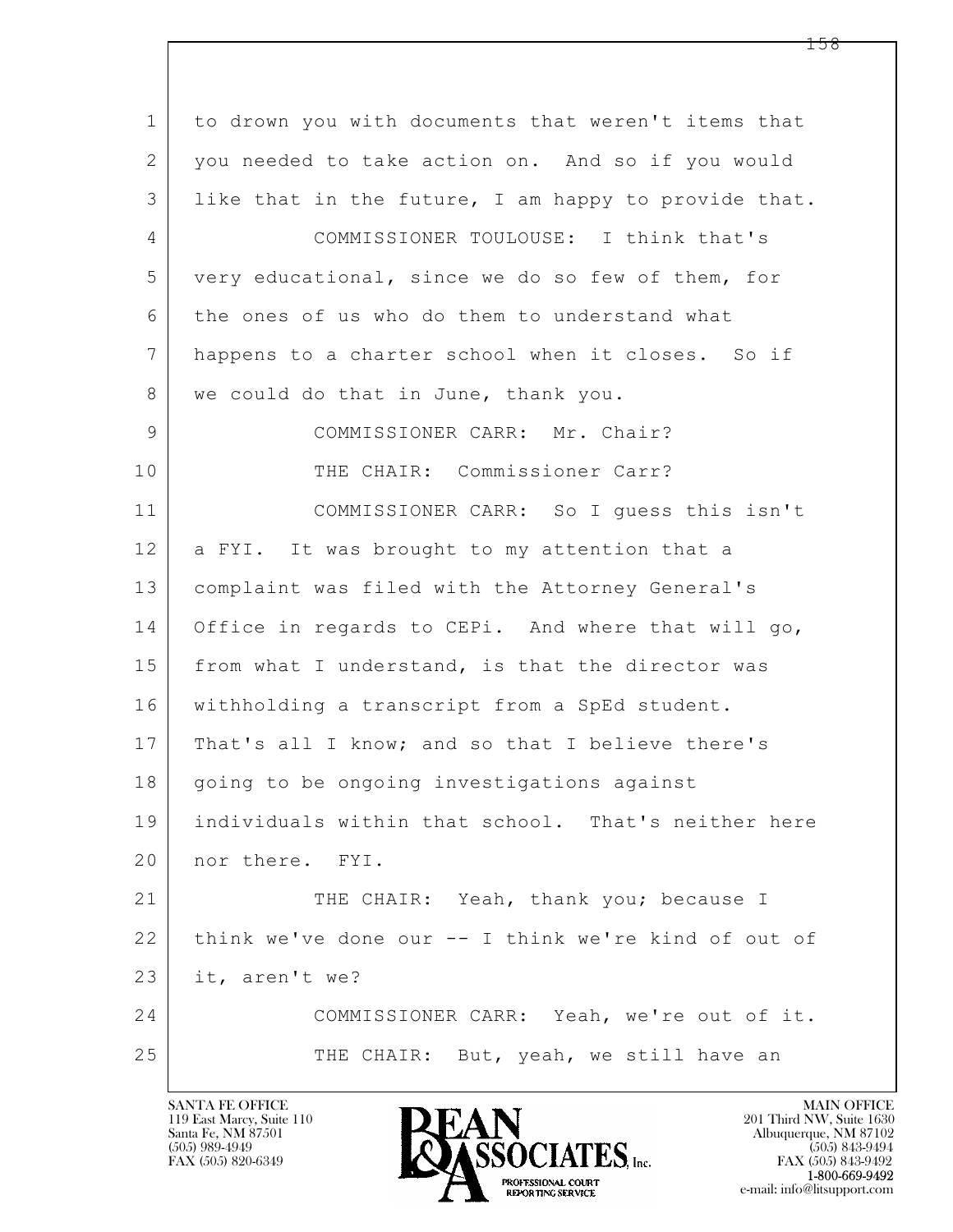$\mathbf{L}$  1 FBI investigation going on somewhere else. And who 2 knows -- it seems to have a momentum all of its own. 3 Director, do you have anything else to add 4 under Item 10? 5 COMMISSIONER GIPSON: Commissioner 6 Ambruster had her -- 7 COMMISSIONER ARMBRUSTER: As an 8 environmentalist, I want to ask this question. Once 9 we have -- if we've finished with CEPi and we don't 10 know any more about Southwest, and I don't know who 11 else -- Anthony -- do we need to keep having that 12 provided to us every month? 13 COMMISSIONER SHEARMAN: I'm sorry? 14 THE CHAIR: What's being provided? 15 COMMISSIONER ARMBRUSTER: Well, all of 16 this, you know, the things that -- repeated; because 17 it's in the same situation, Anthony, how they're not 18 doing this and they're not doing that, and the CEPi 19 | closure and everything that we have already done, 20 and Southwest, that we don't know anything. 21 And my question is -- I'm not upset about 22 it. I'm just saying, in the interest of a tree, do 23 we need to have that complete information every 24 time? 25 COMMISSIONER CARR: Well, I want it. I

119 East Marcy, Suite 110<br>Santa Fe, NM 87501

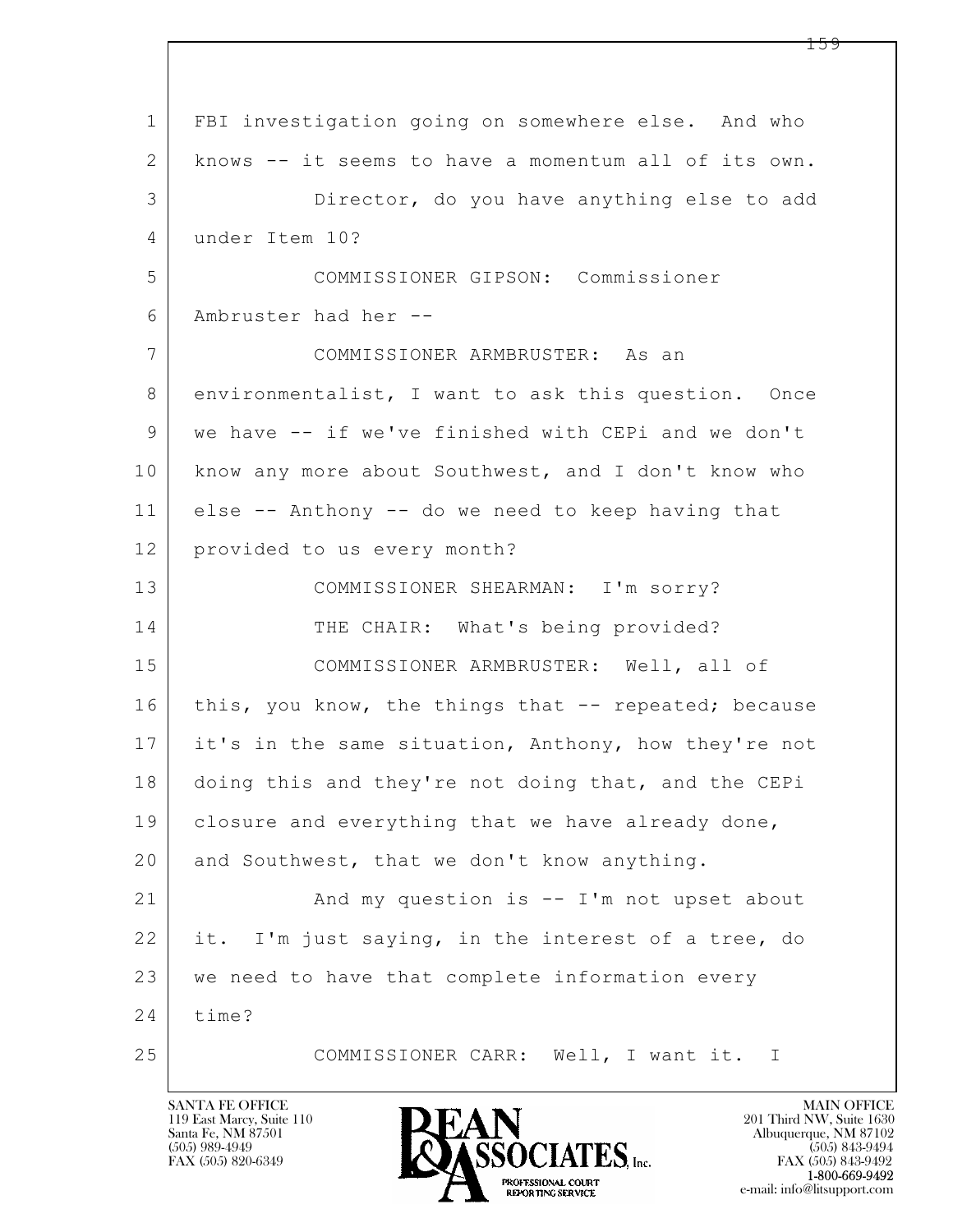$\mathbf{L}$  1 would want it. 2 COMMISSIONER ARMBRUSTER: All that 3 information? 4 COMMISSIONER CARR: I want an update. 5 COMMISSIONER GIPSON: Can we do an update 6 with, just, if -- not have to print everything out 7 unless it's new information? Could we do that, just 8 saying you've got nothing -- nothing additional to 9 add to what has previously been provided to us? 10 | Would that be sufficient? 11 THE CHAIR: Anything to make the 12 Director's job easier. 13 COMMISSIONER GIPSON: So that the list of 14 the Schools of Concern is still there; but as long 15 as there's no additional information to be provided, 16 that that's sufficient? I'm -- 17 | MS. POULOS: I'm currently leaving the 18 item as it is and adding anything that needs to be 19 | new or updated. So I would have to go back and 20 delete everything else. So it doesn't make my life 21 easier. It would take a bit more time. 22 | Ragain, I do want to offer that we are 23 providing all these materials electronically. And 24 any of you who would like to give up the paper 25 | binder, I would be happy to facilitate that process;

119 East Marcy, Suite 110<br>Santa Fe, NM 87501

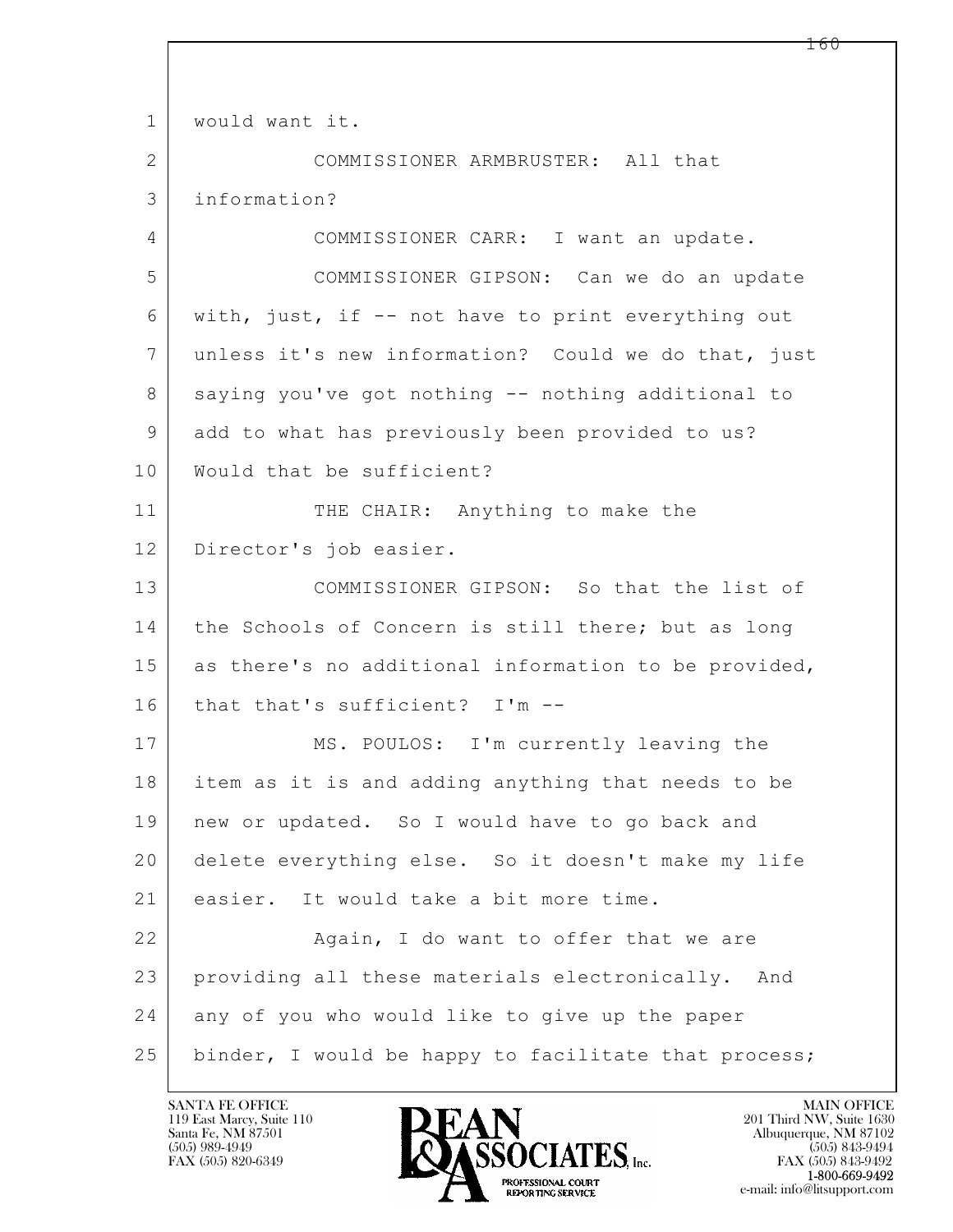$\mathbf{L}$  1 because I do think it's great to utilize the 2 electronic resources, as you're able. 3 So if you would communicate that to either 4 me or Beverly, we would be happy to stop preparing a 5 binder for you. 6 COMMISSIONER GIPSON: I would gladly do 7 that; but oftentimes, the motions don't get into the 8 electronic. That's the -- that's what would have to 9 change. We get the bits and pieces of the 10 information; but we don't -- you know, there are 11 some things that are in the binder that --12 MS. POULOS: And that's only when we're 13 getting information late; so the information that 14 was added today was because -- 15 COMMISSIONER GIPSON: The motions. They 16 don't go into the electronic. 17 MS. POULOS: They do. They're on those 18 reports. 19 COMMISSIONER GIPSON: Oftentimes, the 20 motions aren't. 21 COMMISSIONER SHEARMAN: I would simply say 22 | let's take into consideration, too, that not all of 23 our Commissioners are nuts about computers, like 24 some of us are, and that would not work for them, I 25 don't think.

119 East Marcy, Suite 110<br>Santa Fe, NM 87501

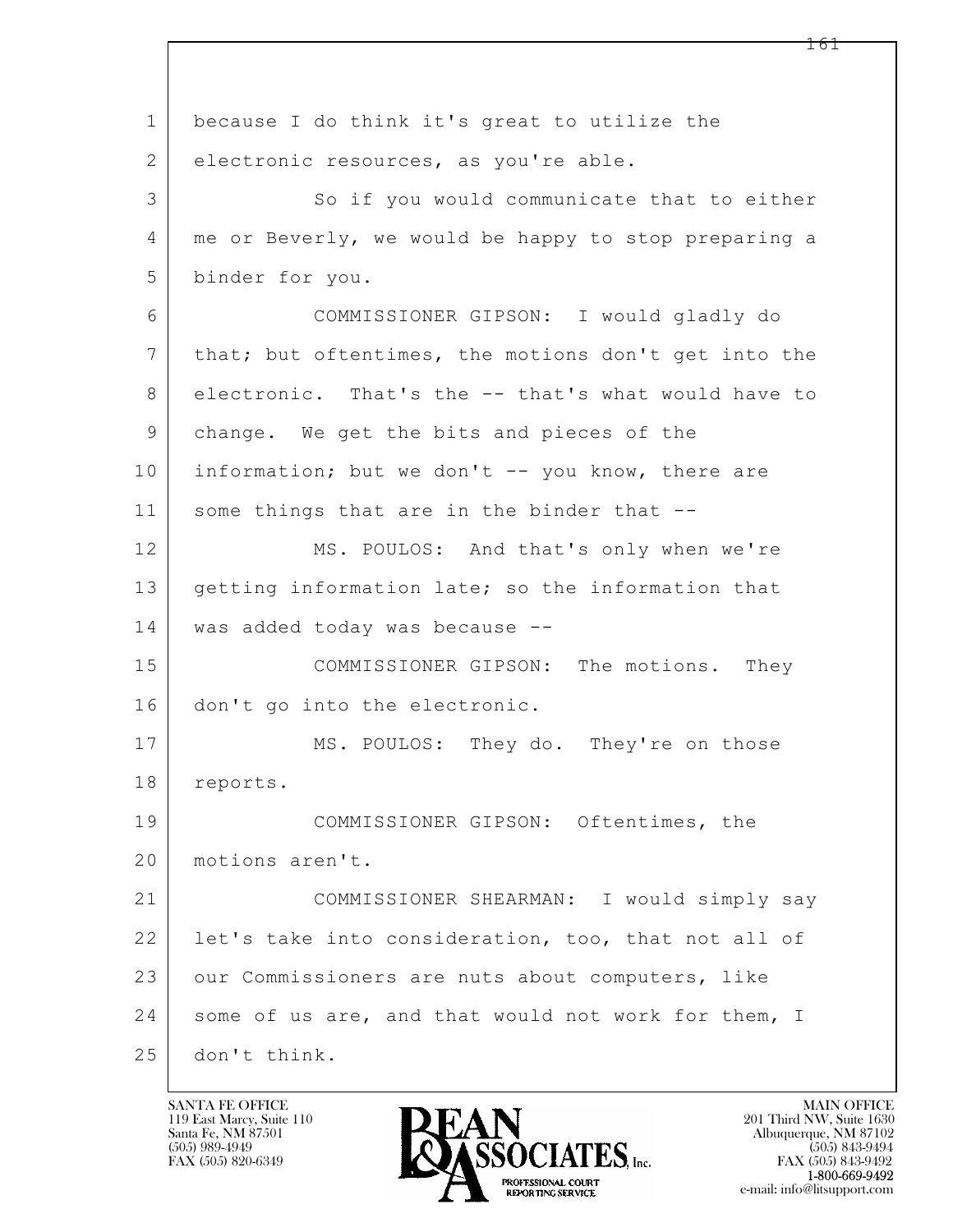$\mathbf{L}$  1 COMMISSIONER GIPSON: I'm just saying if 2 we want to do it individually, I would gladly go 3 electronic. I'm fine with that; because I have my 4 own little folders, and I do that. So I'm great 5 with that. 6 THE CHAIR: My suggestion would be for 7 Commissioners that don't want a book, notify Beverly 8 and CSD that you don't want a book. Those that want 9 | the book, please -- if you don't hear from 10 | someone -- like me, for instance. I want a book, 11 okay? Thank you. 12 COMMISSIONER SHEARMAN: And I do 13 appreciate the audit information. That's the last 14 item in 10. I don't know that there's anything 15 necessarily that the Director needs to talk about, 16 unless there's something she wants to bring to our 17 attention. But I appreciate the information being 18 provided. 19 COMMISSIONER GIPSON: Yeah. 20 THE CHAIR: Yes. That is good. I --21 | here, again  $-$  so are we finished with Item 10, 22 | then? 23 COMMISSIONER GIPSON: Yes. 24 THE CHAIR: All right. I'm just going to 25 | go with the will of the Commission.

119 East Marcy, Suite 110<br>Santa Fe, NM 87501



FAX (505) 843-9492 e-mail: info@litsupport.com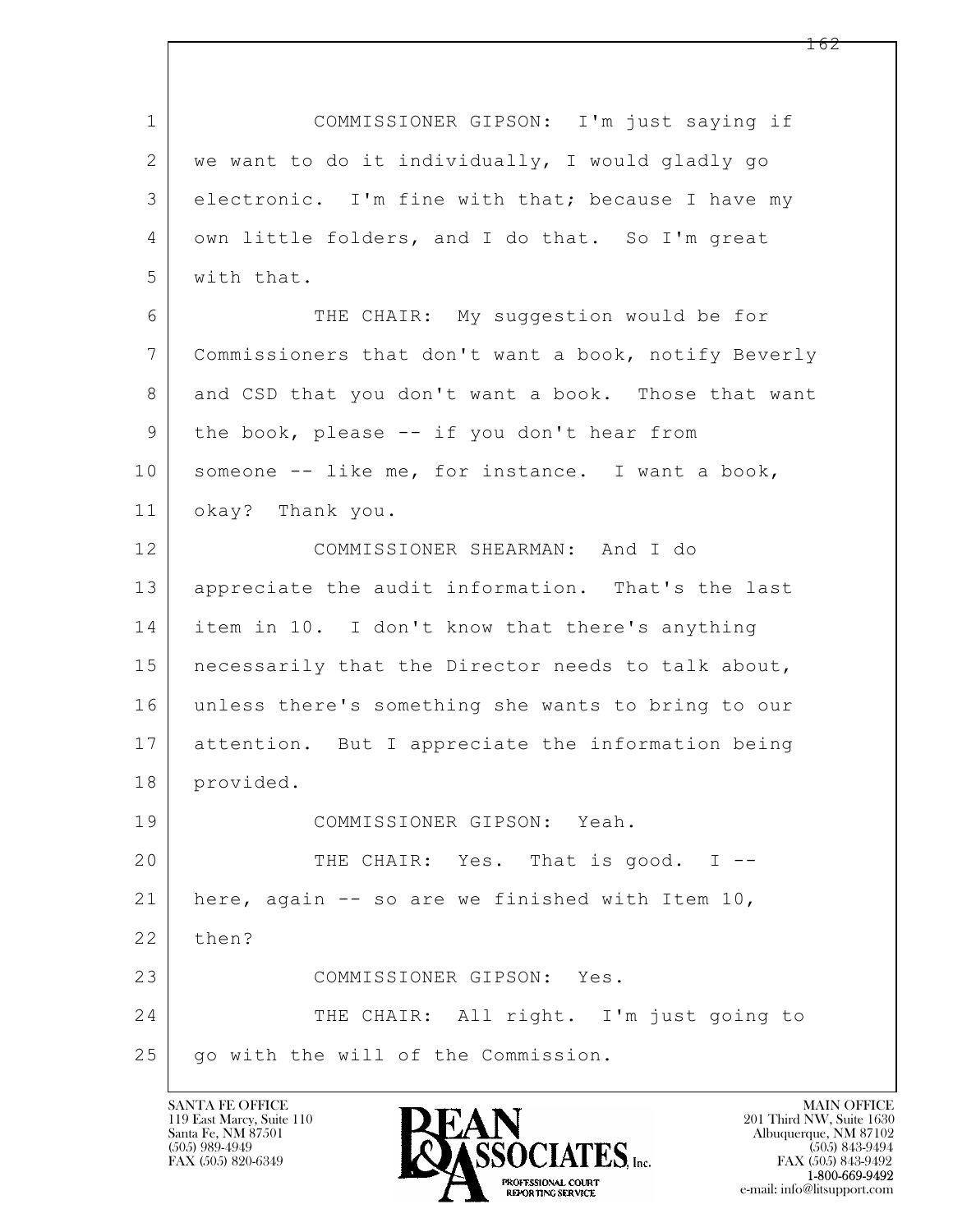$\mathbf{L}$  1 MS. POULOS: Chair Bergman? I'm sorry. 2 | THE CHAIR: Director? 3 MS. POULOS: I did want to provide one 4 update, if you are amenable to that --5 THE CHAIR: Please. 6 MR. LANGE: -- which was, as you'll see in 7 those materials, the schools that have audit 8 findings were requested to provide a corrective 9 action plan. You may have seen that letter go out 10 from the Deputy Secretary. 11 | And I just need to find it, if you'd give 12 me one moment. But I have a list of the schools 13 that have not yet submitted those. And it is past 14 | the deadline that was established by the PED to 15 submit that. So I thought it would be important for 16 you to hear that. 17 THE CHAIR: Thank you for that. 18 | MS. POULOS: I apologize that I need one 19 second. 20 COMMISSIONER SHEARMAN: You are talking 21 about for the audit results; right? 22 MS. POULOS: That's correct. 23 THE CHAIR: Since we're using the word 24 "audit," Commissioner Shearman told me something 25 from the LFC yesterday -- here, again, this is an

119 East Marcy, Suite 110<br>Santa Fe, NM 87501



FAX (505) 843-9492 e-mail: info@litsupport.com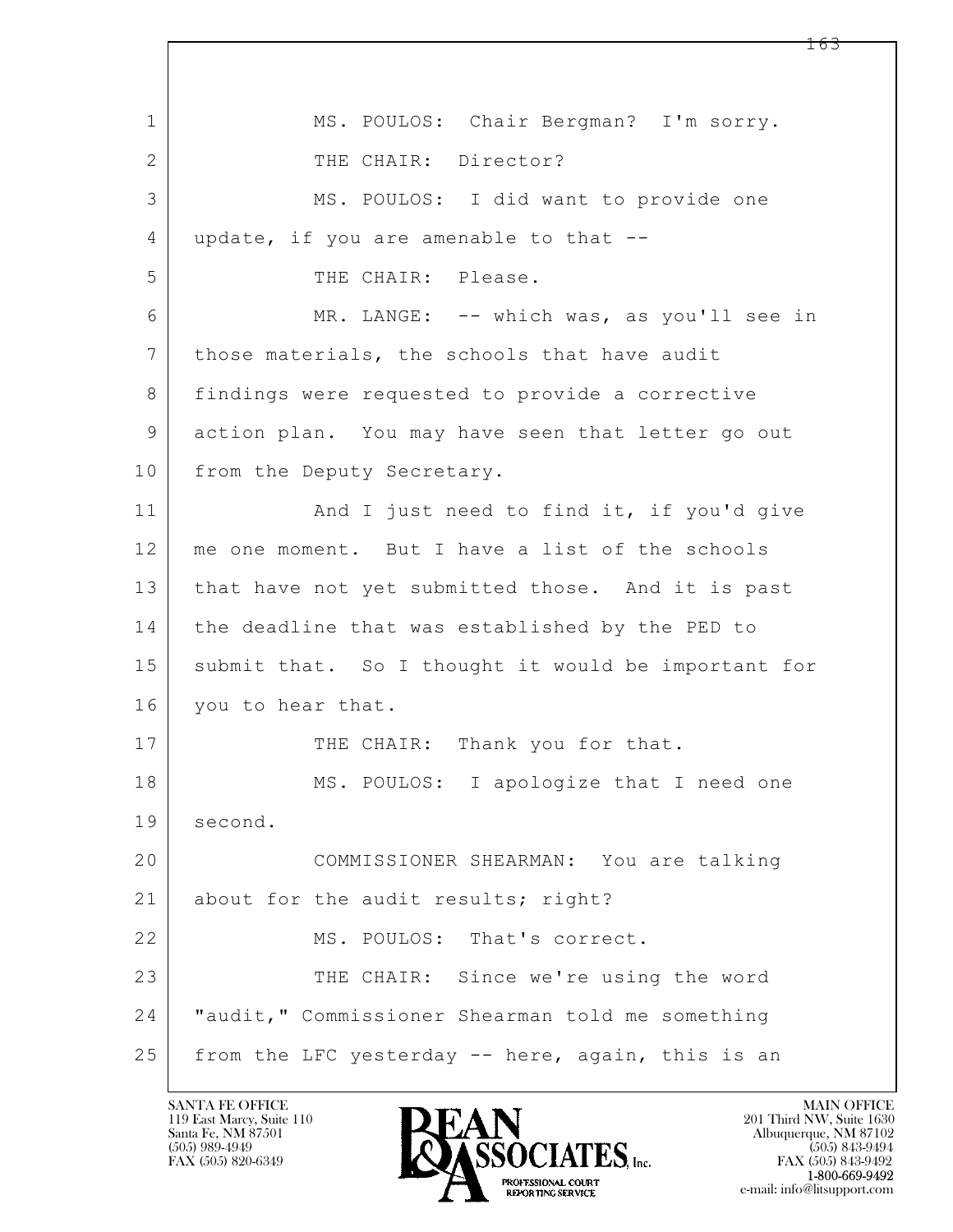$\mathbf{L}$  1 FYI. In case you haven't seen it, the Secretary has 2 requested \$317,000 to do an investigation on those 3 197 findings on the audit report that I guess 4 pertained to charter schools. 5 I don't know if that's all charter schools 6 or just State-authorized -- I don't know where their 7 findings are. I thought for your information, you 8 ought to know that. So they're looking into it. 9 COMMISSIONER SHEARMAN: But may I ask a 10 question? The \$317,000 is being requested from the 11 "2 percent" money. I thought PED had all the 12 | "2 percent" money. 13 MS. POULOS: I actually don't know what 14 the Commissioner -- Chairman is speaking about; and 15 so I can't answer that question. 16 COMMISSIONER SHEARMAN: It's on the LFC 17 | newsletter that we received on Monday. 18 MS. POULOS: And I did not receive that. 19 So I will be happy to follow up on that. But I 20 don't have that information, and I cannot answer 21 | that question. 22 THE CHAIR: I thought you and the 23 Secretary were talking about everything. I quess 24 you're not. 25 MS. POULOS: We all have lots to do on our

119 East Marcy, Suite 110<br>Santa Fe, NM 87501

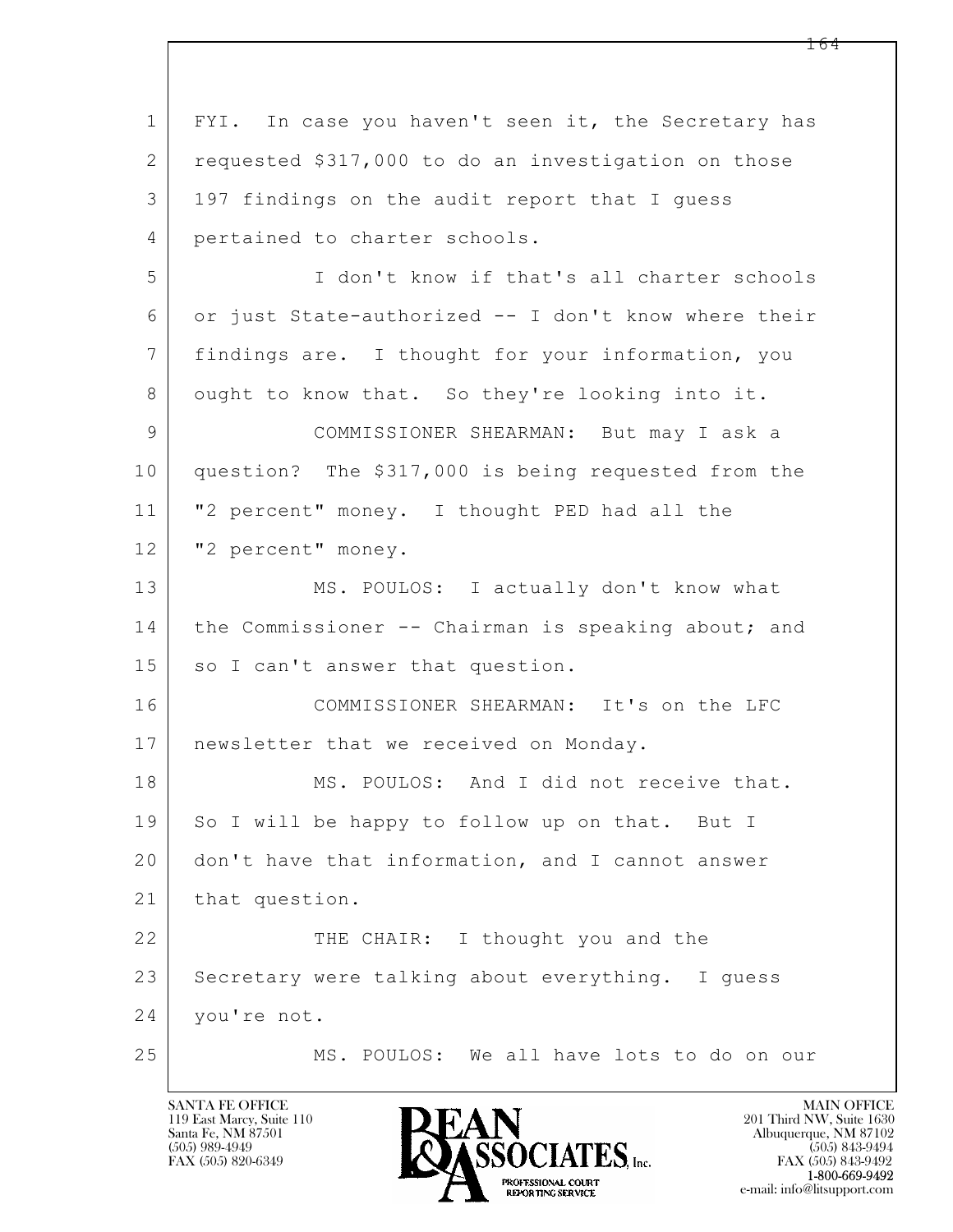$\mathbf{L}$  1 own plates. 2 THE CHAIR: I guess you do. 3 MS. POULOS: So I do have the update, if 4 you're prepared for that. 5 THE CHAIR: Go right ahead. 6 MS. POULOS: So the schools that have 7 not -- as of Monday at 3:39 p.m., the schools that 8 have not submitted a corrective action plan that are 9 still authorized by the PEC are Cottonwood Classical 10 Preparatory School, La Promesa Early Learning 11 Center. The other ones are either now authorized by 12 | their district or have been closed. 13 COMMISSIONER GIPSON: There's only two? 14 MS. POULOS: There are only two. 15 COMMISSIONER TOULOUSE: I'm not surprised 16 by one of them. 17 THE CHAIR: Okay. Now, are we finished 18 | with Item 10 then, Director? 19 | MS. POULOS: I have nothing. 20 THE CHAIR: You have nothing on Item 10. 21 Does anyone else have anything on Item 10? I'm just 22 going to go with the Commission there. You tell me 23 | when you want to stop for lunch. 24 Item 11, "Discussion and Possible Action 25 on Renewal Application Timeline [sic]." Those who

119 East Marcy, Suite 110<br>Santa Fe, NM 87501

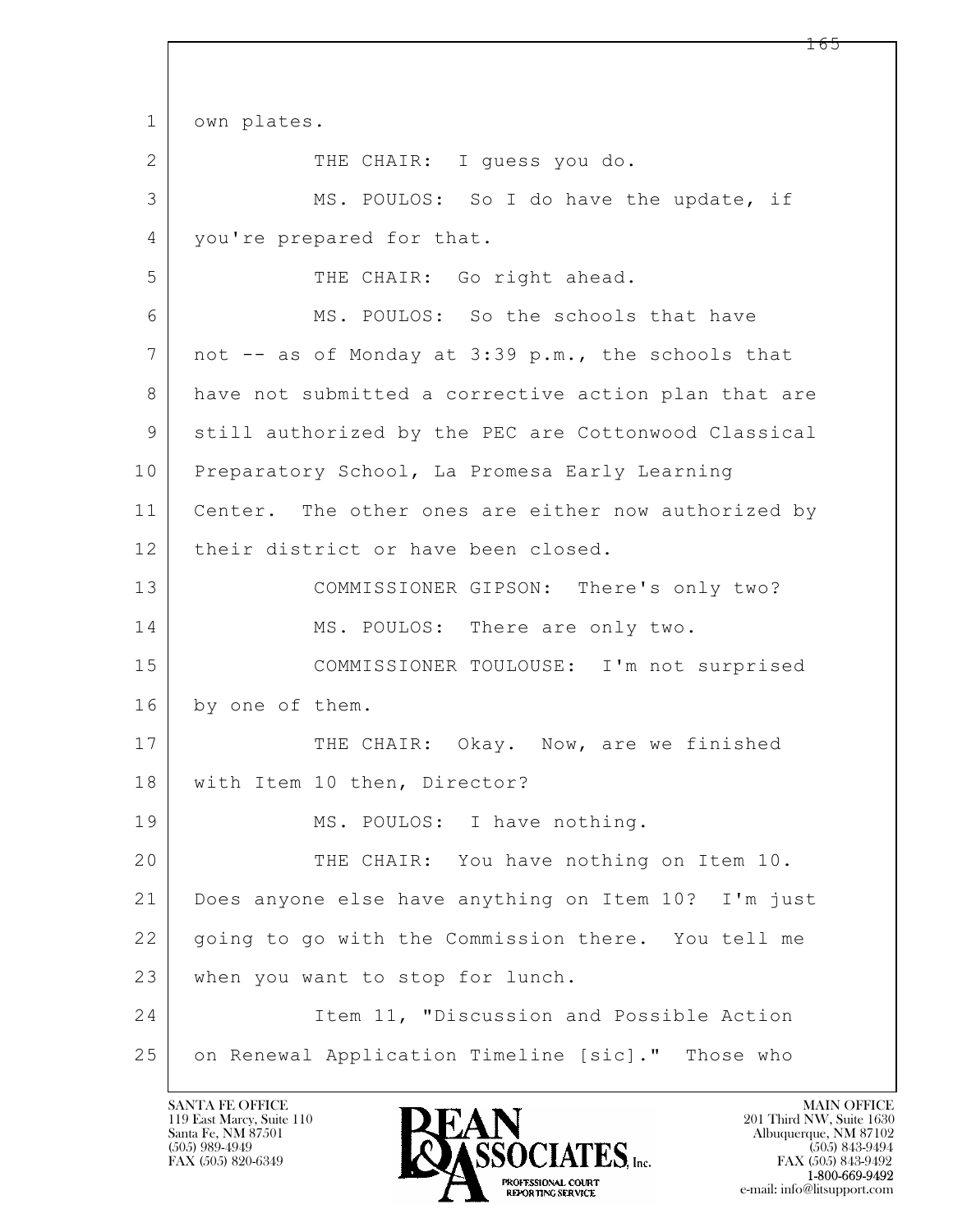$\mathbf{L}$  1 have been around for a while will remember that each 2 year, this Commission votes to approve these time 3 lines. The director needs it to really get into the 4 renewal application process. 5 | Solution Is there a copy in the book? 6 COMMISSIONER GIPSON: I passed out a copy. 7 COMMISSIONER SHEARMAN: I'm ready to go to 8 lunch. 9 THE CHAIR: And there's a vote for lunch. 10 COMMISSIONER GIPSON: Just cut me off at 11 the knees. 12 COMMISSIONER SHEARMAN: I'm sorry. 13 COMMISSIONER GIPSON: Can we get  $14$  through  $-$ 15 COMMISSIONER SHEARMAN: Whatever you guys 16 need to do. 17 THE CHAIR: I don't think there's a lot of 18 discussion. It's been a routine vote in the past. 19 Does anybody have a question about the 20 | time line? It's in your book somewhere. 21 COMMISSIONER GIPSON: I left a copy of the 22 renewal time line. It looks like this. 23 (Indicates.) And it says, "2016 Time Line." I  $-$ 24 | because Beverly printed it out yesterday; so I left 25 | it at everyone's desk.

119 East Marcy, Suite 110<br>Santa Fe, NM 87501

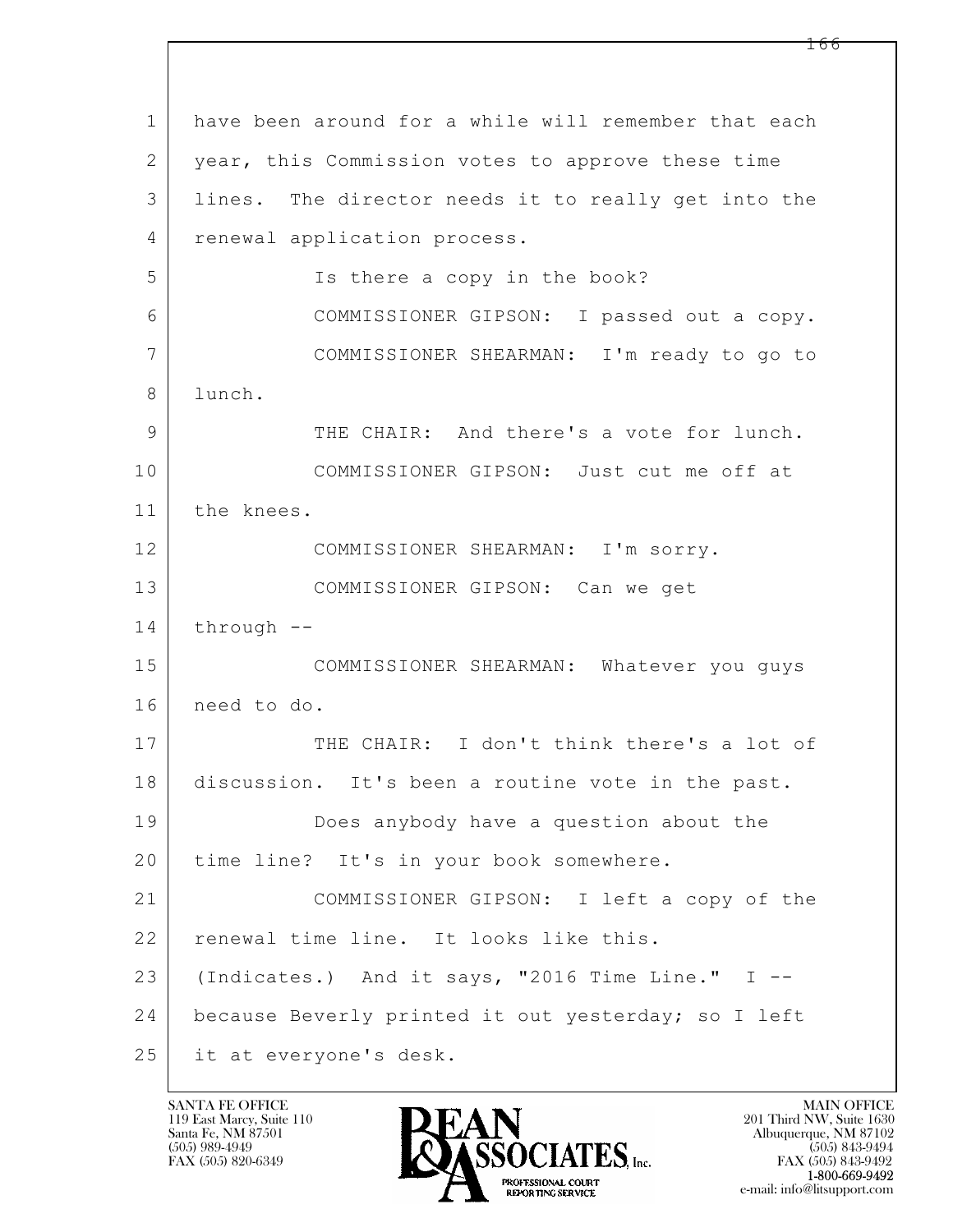$\mathbf{L}$  1 So, you know, I didn't reinvent the wheel 2 here. I just took what was on the website and just 3 interposed new dates on it; so -- 4 THE CHAIR: Looks very similar to what 5 we've done in past years, yes. 6 Anything else? Everybody comfortable with 7 the time line? 8 | See nothing else. Legal counsel says we 9 don't need a roll call; we just need a voice vote. 10 Do I have a motion to accept this time line? 11 COMMISSIONER GIPSON: Sure. 12 COMMISSIONER TOULOUSE: (Indicates.) 13 THE CHAIR: Commissioner Toulouse? 14 COMMISSIONER TOULOUSE: Mr. Chair, I move 15 that we approve the renewal time line presented to 16 us at this meeting. 17 COMMISSIONER GIPSON: Second. 18 THE CHAIR: I have a second from 19 Commissioner Gipson. A motion and a second. All in 20 favor, say "Aye." 21 (Commissioners so indicate.) 22 THE CHAIR: All opposed? 23 (No response.) 24 THE CHAIR: No opposition noted. So that 25 motion to the time line is accepted and approved.

119 East Marcy, Suite 110<br>Santa Fe, NM 87501

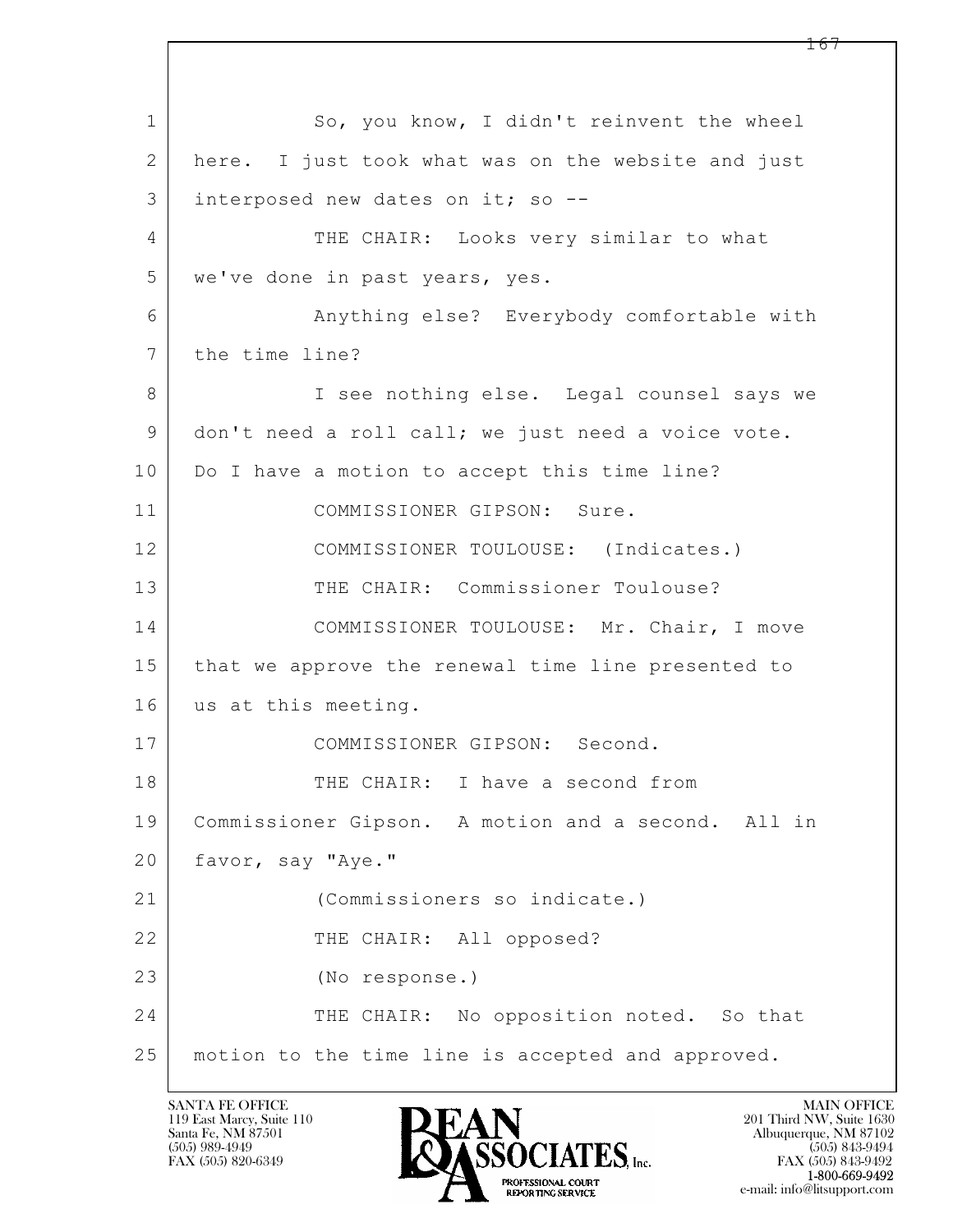$\mathbf{L}$  1 and we go forward on the renewal 2 applications. I have a vote for lunch. Do others 3 want to go to lunch? It is 12:15. 4 COMMISSIONER CARR: How much time do we 5 have left on the agenda? 6 THE CHAIR: Actually, the improvement plan 7 should go very quickly, unless you all have 8 questions on it. 9 COMMISSIONER CARR: I'm hungry, too; but I 10 also -- I think it would be cool to get it done. So 11 I'm for a break. 12 COMMISSIONER GIPSON: Should we take a 13 short break? 14 THE CHAIR: Yeah. Let's take, please just 15 five minutes. Ten? Okay? 12:25. 12:30? 16 | All right. Director, is it possible for 17 you and me to go to sign those documents during this 18 | break, if you're -- let's do that, then. We're 19 taking a rest break until 12:30. 20 (Recess taken, 12:15 to 12:36 pm.) 21 THE CHAIR: All right. We are back in 22 business. I will share with my fellow 23 Commissioners, I was not dawdling anywhere. I was 24 | signing a bunch of contract documents. 25 COMMISSIONER GIPSON: We were dawdling.

119 East Marcy, Suite 110<br>Santa Fe, NM 87501

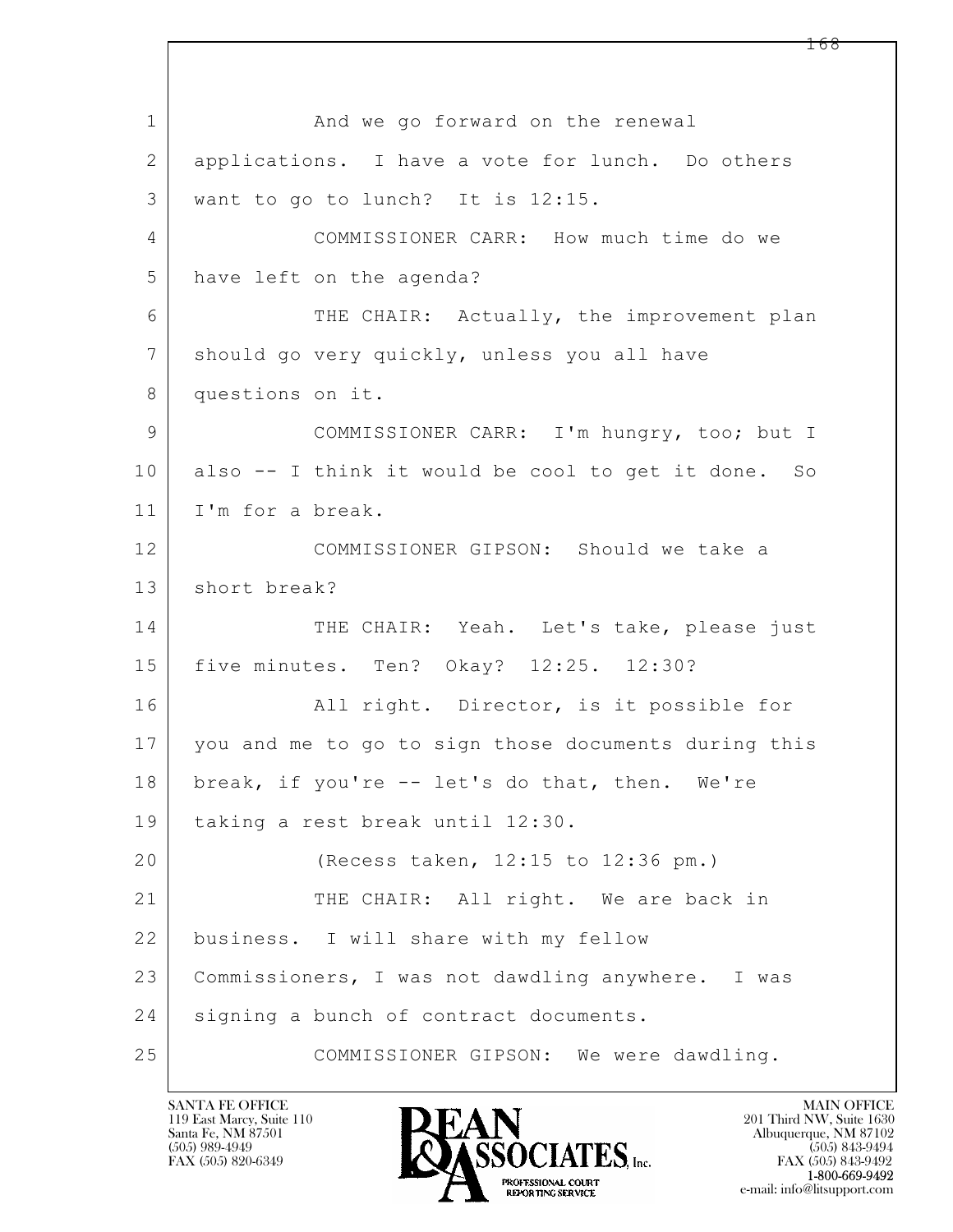$\mathbf{L}$  1 THE CHAIR: Item 12, Discussion and 2 Possible Action -- excuse me -- Charter School 3 Improvement Plans and Charter Contract Provisions 4 Relating to Improvement Plans. 5 What Commissioner Gipson actually 6 presented to us yesterday was a very short and very 7 concise and very useful improvement plan document to 8 address some of the concerns that this Commission 9 has had about various aspects of improvement plans 10 in recent months. 11 I do not see a copy in the book, though. 12 | Is there anyone that --13 COMMISSIONER GIPSON: I left it at 14 everyone's table. Beverly was thoughtful enough to 15 make a color copy that I think is a little more 16 understandable; except I will apologize to those 17 | that weren't here yesterday, because I had to 18 landscape this. The -- the right-hand side is 19 | really what happens first; because it's the -- it's  $20$  the winter. And then you've got the  $-$ -21 MS. FRIEDMAN: Ah. 22 COMMISSIONER GIPSON: -- you know -- I'm 23 fairly computer-literate, but also, when I'm in a 24 hurry, I -- so I played with it as much as I could 25 to get it all on this one page. But this is what it

119 East Marcy, Suite 110<br>Santa Fe, NM 87501



FAX (505) 843-9492 e-mail: info@litsupport.com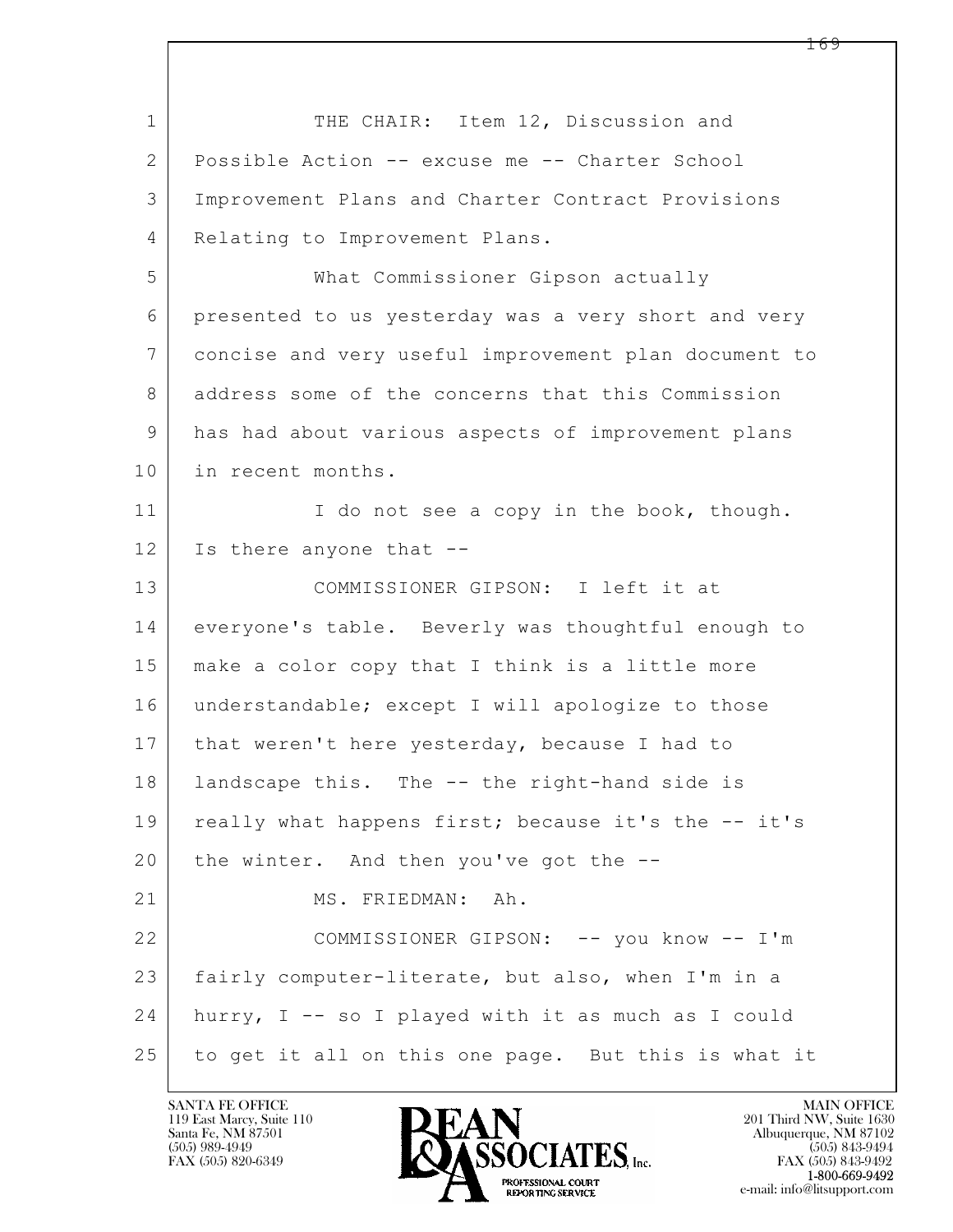$\mathbf{L}$   $1$  is. 2 But before we go forward, we did have a 3 discussion yesterday about the piece of the -- the 4 piece of the contract that kicks in the improvement  $5$  plan with a letter grade of C, what we -- well, I 6 | said -- at least a letter grade of C or lower. 7 So what I am proposing, and what had been 8 alluded to earlier in the day, is that moving 9 forward, that piece come out of the contract, and 10 that through the self-monitoring process of the 11 performance framework that will happen by each 12 school, what this improvement plan does is it's 13 actually, hopefully, going to make use of those 14 performance frameworks that we spent so much time 15 negotiating. 16 And by the end of the year, the school 17 does a self-assessment. Each school, no matter what 18 | letter grade, they do a self-assessment of their 19 performance frameworks. And that's their academic, 20 their organizational, and their financial. And the 21 financial one does not come in until August, as 22 required. 23 But we had -- through negotiations, we had 24 discussions with the Vigil Group, in particular. 25 And they had never seen that document or filled out

119 East Marcy, Suite 110<br>Santa Fe, NM 87501

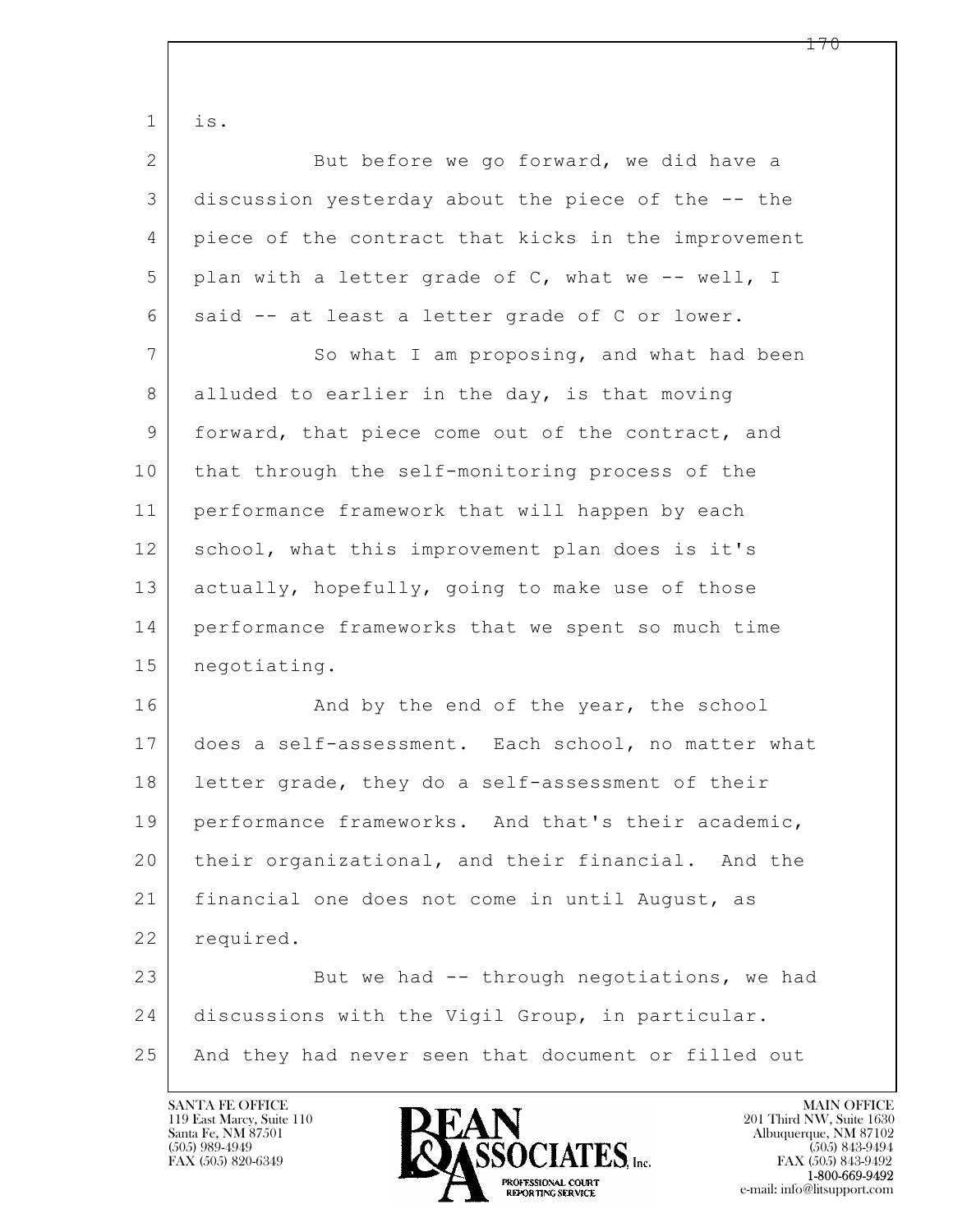| $\mathbf{1}$    | that document. So there was a level of concern that |
|-----------------|-----------------------------------------------------|
| $\mathbf{2}$    | was raised there.                                   |
| 3               | So this, hopefully, will take care of               |
| $\overline{4}$  | that, that it will be -- they are required to turn  |
| 5               | that self-assessment in. And because they do their  |
| 6               | audits, their financial people should be able to    |
| $7\overline{ }$ | easily fill in that.                                |
| 8               | And as we talked about yesterday, one of            |
| 9               | those check marks is, "Yes, we've paid our taxes."  |
| 10              | So that's a question that's always nice to have     |
| 11              | answered.                                           |
| 12              | They do the self-assessment. If they did            |
| 13              | not meet, fell far below, or are working to meet    |
| 14              | standard, they automatically put themselves on an   |
| 15              | improvement plan. They send the documentation to    |
| 16              | CSD that they've placed themselves on the           |
| 17              | improvement plan.                                   |
| 18              | Each area that they are deficient gets a            |
| 19              | separate -- and as recommended by Commissioner      |
| 20              | Armbruster yesterday, a suggestion that there be a  |
| 21              | sample of what would be a good indicator -- you     |
| 22              | know, that there be an example placed on this, so   |
| 23              | that schools would have some guidance with that.    |
| 24              | They notify CSD; they fill this out. And            |
| 25              | at the end of the year, they provide the            |

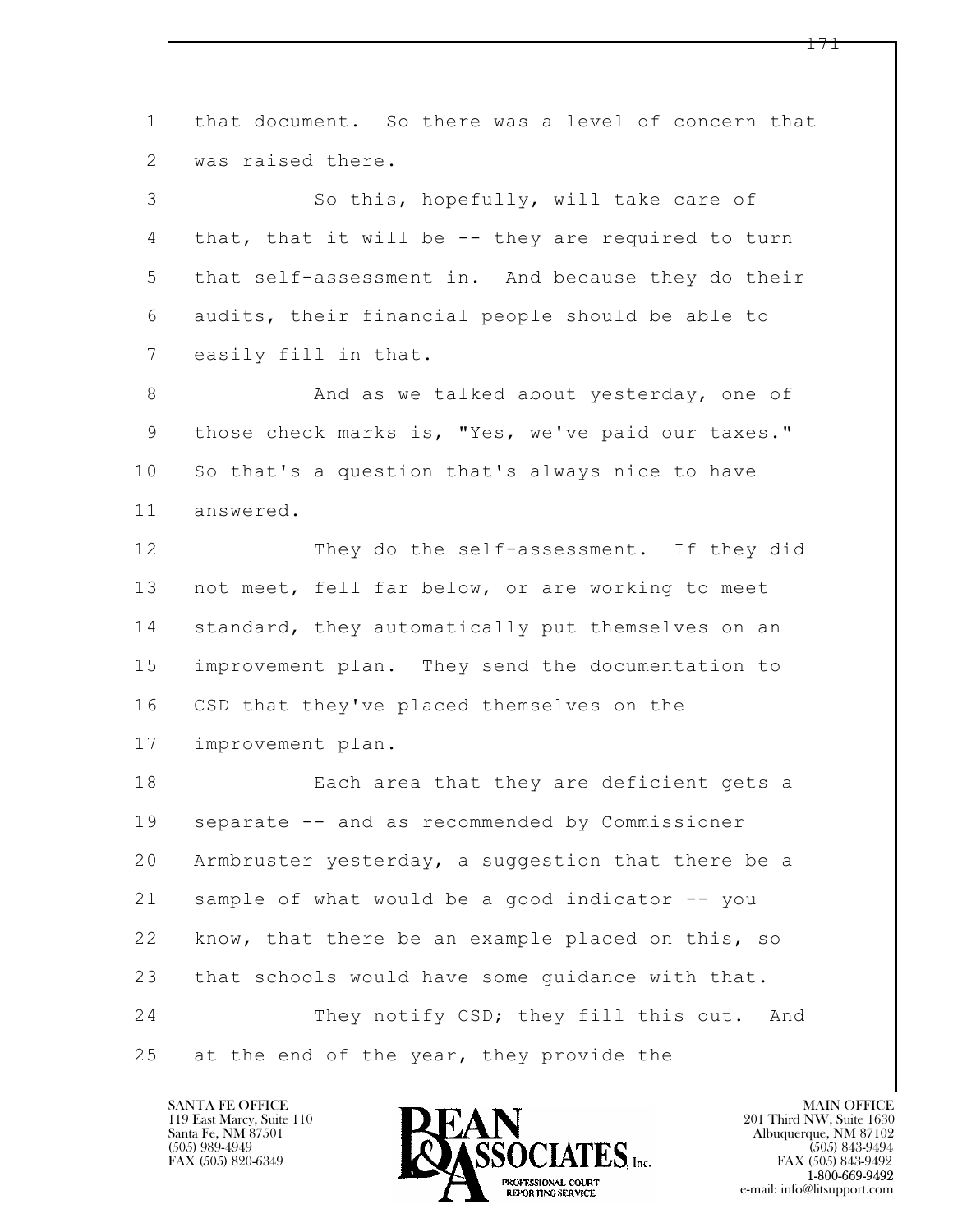$\mathbf{L}$  1 documentation at the end of the following school 2 | year. They provide the documentation that, "Yes, 3 we've met this improvement plan." 4 CSD will evaluate it. If there's a 5 discrepancy between the two, CSD can get back to the 6 school. If the school can provide additional 7 information to satisfy that, we're good. If there's 8 still a difference of opinion, then it'll come 9 before us, and we can take a look at it. 10 COMMISSIONER CHAVEZ: So I have a 11 question. 12 COMMISSIONER GIPSON: Sure. 13 COMMISSIONER CHAVEZ: So basically, in 14 terms of -- so they -- they are going to sort of 15 | self-evaluate. They'll turn in their improvement 16 | plan; they'll turn in their -- you know, whether 17 | they've met that or not. 18 COMMISSIONER GIPSON: Correct. 19 | COMMISSIONER CHAVEZ: So my question is, 20 do they have to -- are they being asked to provide 21 supporting documentation as evidence to show that  $22$  they have met  $-$ 23 COMMISSIONER GIPSON: Yes, yes. 24 COMMISSIONER CHAVEZ: Okay. 25 COMMISSIONER GIPSON: There's a form

119 East Marcy, Suite 110<br>Santa Fe, NM 87501

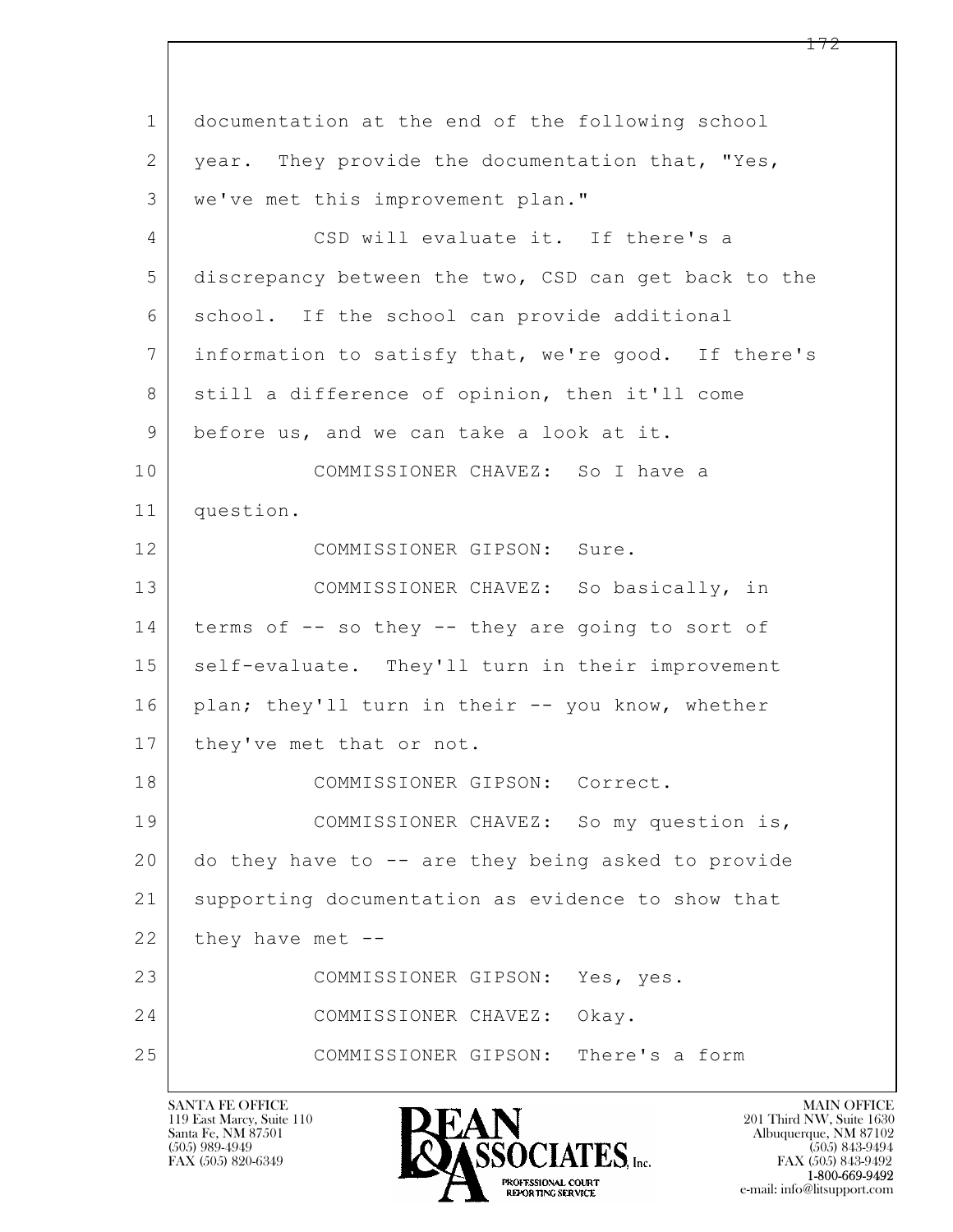$\mathbf{L}$  1 through the performance framework: "Yes, we have; 2 no, we haven't; no, we..." -- and they have to have 3 documentation of that, absolutely, yes. Yeah. 4 So that it's not just, "Yeah" -- sending a 5 letter saying, "Oh, yeah, we met." 6 No. There's a form. They check they've 7 met standard; they fell far below. And they have to 8 provide the documentation for that, yes. 9 COMMISSIONER CHAVEZ: So then if there's 10 additional documentation, the CSD will ask them, and 11 they have to provide that additional documentation. 12 COMMISSIONER GIPSON: Absolutely, yeah. 13 COMMISSIONER ARMBRUSTER: So they're  $14$  not  $-$ 15 | THE CHAIR: Commissioner Ambruster, did 16 you have something? 17 COMMISSIONER ARMBRUSTER: I had to press 18 | my button first. 19 Just two things: I think it would be nice 20 if this were on a larger sheet of paper for them to 21 do. Or does that matter? 22 COMMISSIONER GIPSON: I do not own 23 11-by-13. So that's why it's on the -- but Beverly 24 does. But I printed it out, initially. I don't -- 25 my printer -- and I don't have a -- I have a laser

119 East Marcy, Suite 110<br>Santa Fe, NM 87501

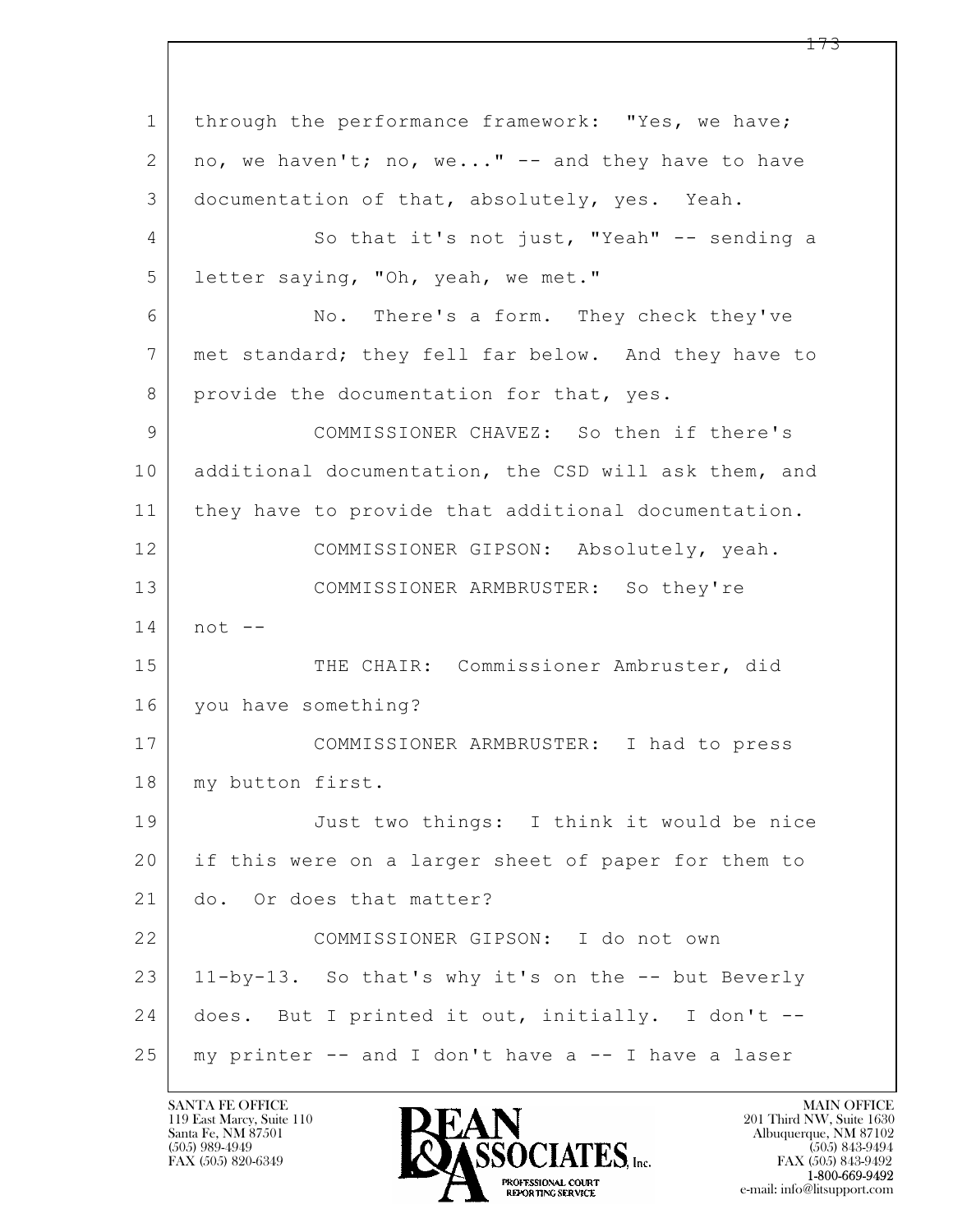$\mathbf{L}$  1 black-and-white; so, you know, I don't -- but 2 absolute- -- it can certainly -- it can go on any 3 size paper that PED can afford. 4 COMMISSIONER ARMBRUSTER: And my second 5 thing is when you have a school who is not 6 self-reporting; for example, they didn't report that 7 they are following IEPs, or they're not doing 8 special services for ELL, how do -- we would know --9 COMMISSIONER GIPSON: That goes into the 10 | organizational performance frame- -- that goes into 11 the self-assessment of the organizational -- 12 COMMISSIONER ARMBRUSTER: So they have to 13 sort of self- -- and we hope that they'll do that. 14 But if we check, and they're not doing it, they're 15 in really, really big trouble. 16 COMMISSIONER GIPSON: Absolutely. They're 17 in a material violation of the contract, no matter 18 | what. So yes, absolutely. 19 COMMISSIONER ARMBRUSTER: So the onus of 20 reporting is on them, and if they don't do it, it's 21 pretty much already given us proof of why they 22 | shouldn't continue. 23 THE CHAIR: They put themselves at risk, 24 yes. 25 COMMISSIONER GIPSON: Absolutely. And the

119 East Marcy, Suite 110<br>Santa Fe, NM 87501

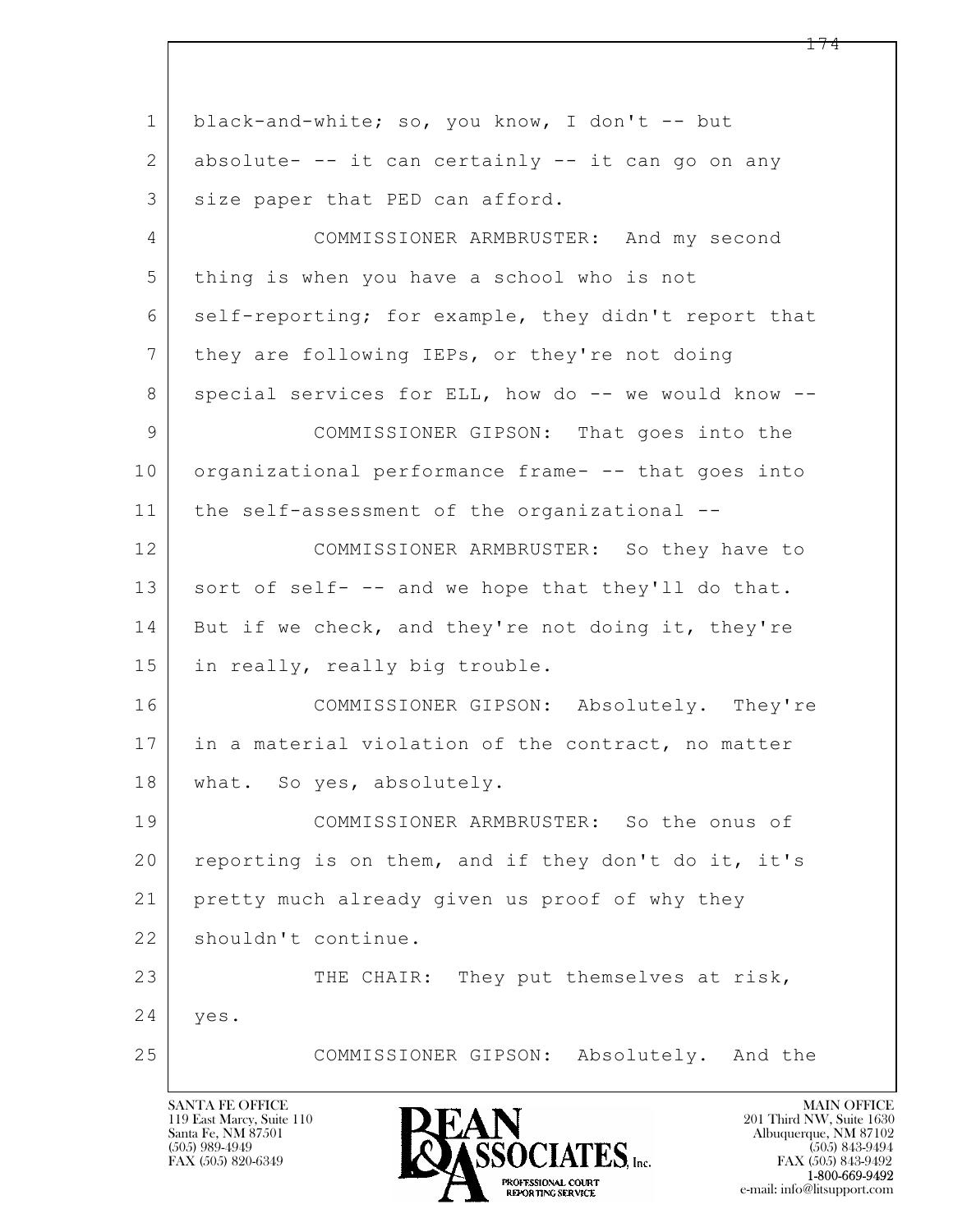| $\mathbf{1}$    | whole goal here is for the schools to own this       |
|-----------------|------------------------------------------------------|
| 2               | improvement plan. They recognize their -- where      |
| 3               | they need to improve. Our goal is to move schools    |
| 4               | forward, so that we want the school to -- you know,  |
| 5               | these are performance frameworks. These are          |
| 6               | indicators. These are Short-Cycle Assessments that   |
| $7\phantom{.0}$ | we're asking the schools to do. And hopefully,       |
| 8               | they're making valuable use of them, and hopefully,  |
| 9               | this adds to this.                                   |
| 10              | COMMISSIONER ARMBRUSTER: And I'd like                |
| 11              | to -- besides that we talked about writing a goal -- |
| 12              | and I think that's still a good idea of course,      |
| 13              | since I suggested it. I think that we might also     |
| 14              | make a list of things to make sure that they are     |
| 15              | looking at all of those things. The financial is     |
| 16              | pretty cut and dry. But all of those other things,   |
| 17              | like the ELL, and the special ed --                  |
| 18              | COMMISSIONER GIPSON: But that's in the               |
| 19              | organizational framework. It's all in there. Yeah,   |
| 20              | it's all outlined in there. They have to answer,     |
| 21              | "Yes, we've met," and, "No" -- but going along with  |
| 22              | this, what -- what I am asking is that we also,      |
| 23              | moving forward, take that out of the contract, that  |
| 24              | the improvement plan kicks in with a "C" grade or    |
| 25              | lower, and that if schools that are currently on a   |

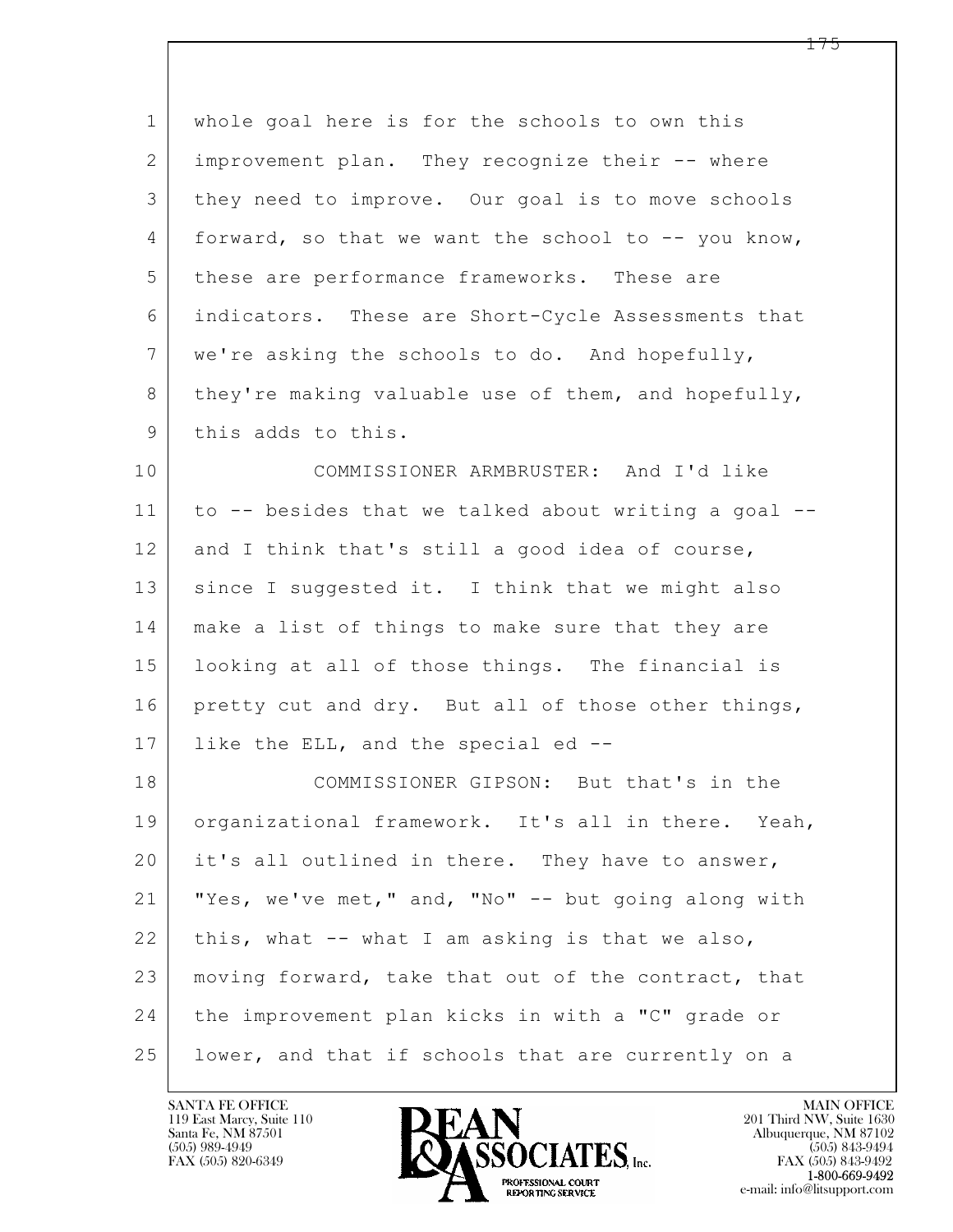| $\mathbf{1}$ | contract, they can write a letter to the Chair       |
|--------------|------------------------------------------------------|
| 2            | saying that, "We would -- thank you, and we hope     |
| 3            | to -- we would like to make use of that              |
| 4            | opportunity," and put an amendment forward so that   |
| 5            | we would -- and then hopefully, we would accept an   |
| 6            | amendment that it would also free them from that     |
| 7            | letter grade kick-in.                                |
| 8            | THE CHAIR: And keep in mind that we                  |
| 9            | cannot unilaterally change the contracts. We've      |
| 10           | already run into that problem one time, and you saw  |
| 11           | what resulted from that. So -- and that will         |
| 12           | require cooperation with various parties.            |
| 13           | But I'll just throw in on this, this very            |
| 14           | concise document and a draft that comes with it will |
| 15           | actually address two major media concerns, buzz      |
| 16           | words right now, is "charter school accountability"  |
| 17           | and "performance framework monitoring."              |
| 18           | There have been recent issues in the media           |
| 19           | and from the LESC. This document will go a long way  |
| 20           | toward allowing this Commission to show that it is,  |
| 21           | in fact, requiring this accountability, which we     |
| 22           | always have, in my opinion, and that we are          |
| 23           | monitoring the frameworks with -- the CSD staff is,  |
| 24           | of course, doing the actual monitoring, because they |
| 25           | are our staff.                                       |

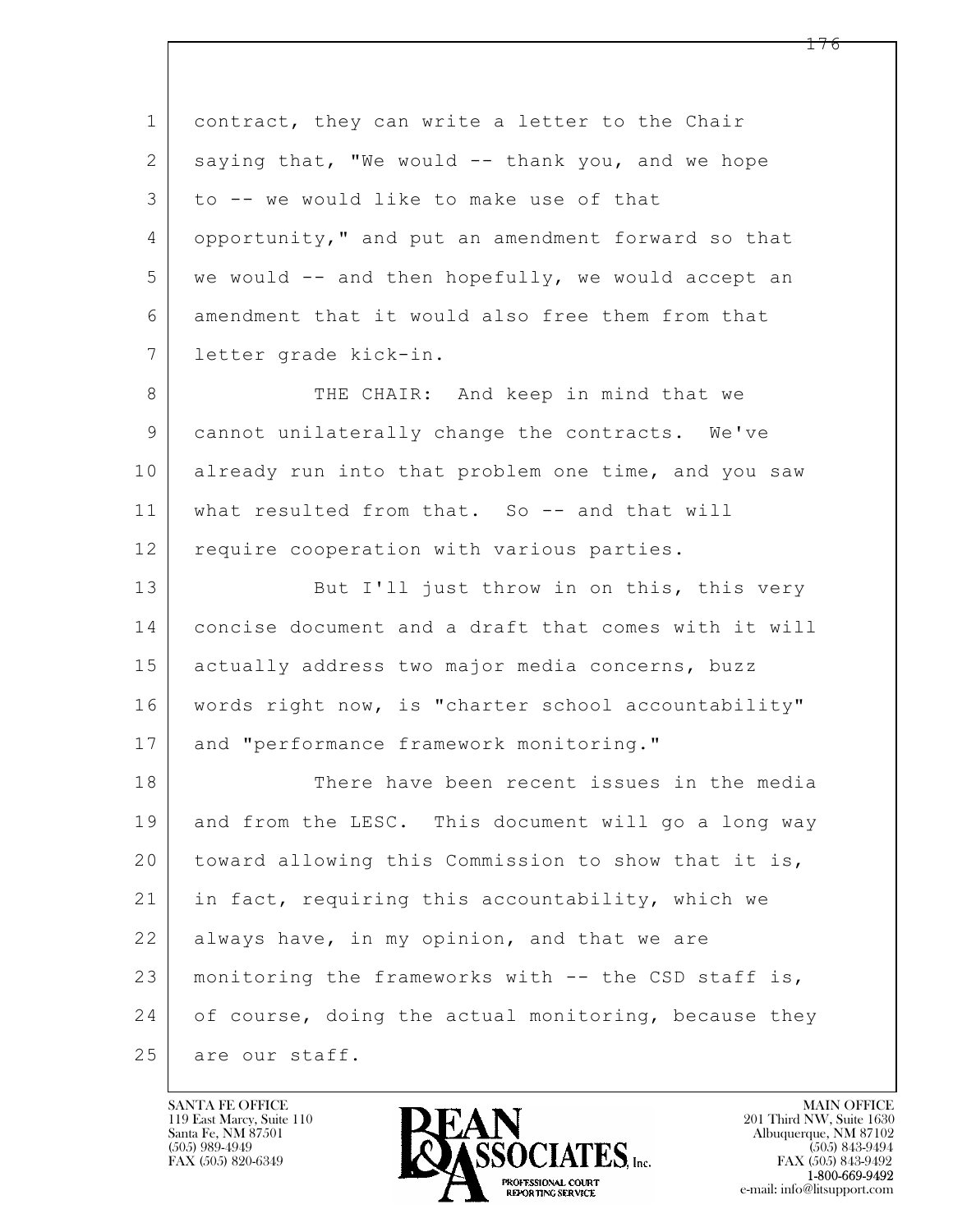$\mathbf{L}$  1 So it's actually a great document, I 2 think. 3 Anybody else? Do we --4 COMMISSIONER SHEARMAN: If not, I'd like 5 to make a motion. 6 THE CHAIR: Feel free Commissioner 7 Shearman. 8 COMMISSIONER SHEARMAN: Can I -- I'm going 9 to do it. 10 COMMISSIONER GIPSON: You may have to 11 change the language. 12 COMMISSIONER SHEARMAN: Mr. Chair, I move 13 | that the Public Education Commission adopt the 14 improvement plan with the time line document that 15 | have been both presented to this Commission today. 16 I further move that the language requiring 17 | schools who make a C, D, or F on their school report 18 card and requiring an improvement plan be removed 19 from all future contracts. 20 | And I further add that the opportunity be 21 offered to current contract charter schools, those 22 | that are authorized by the Public Education 23 Commission, that if they would like to amend their 24 contract to remove that language which requires an 25 improvement plan for C, D, or F grades, that they be

119 East Marcy, Suite 110<br>Santa Fe, NM 87501

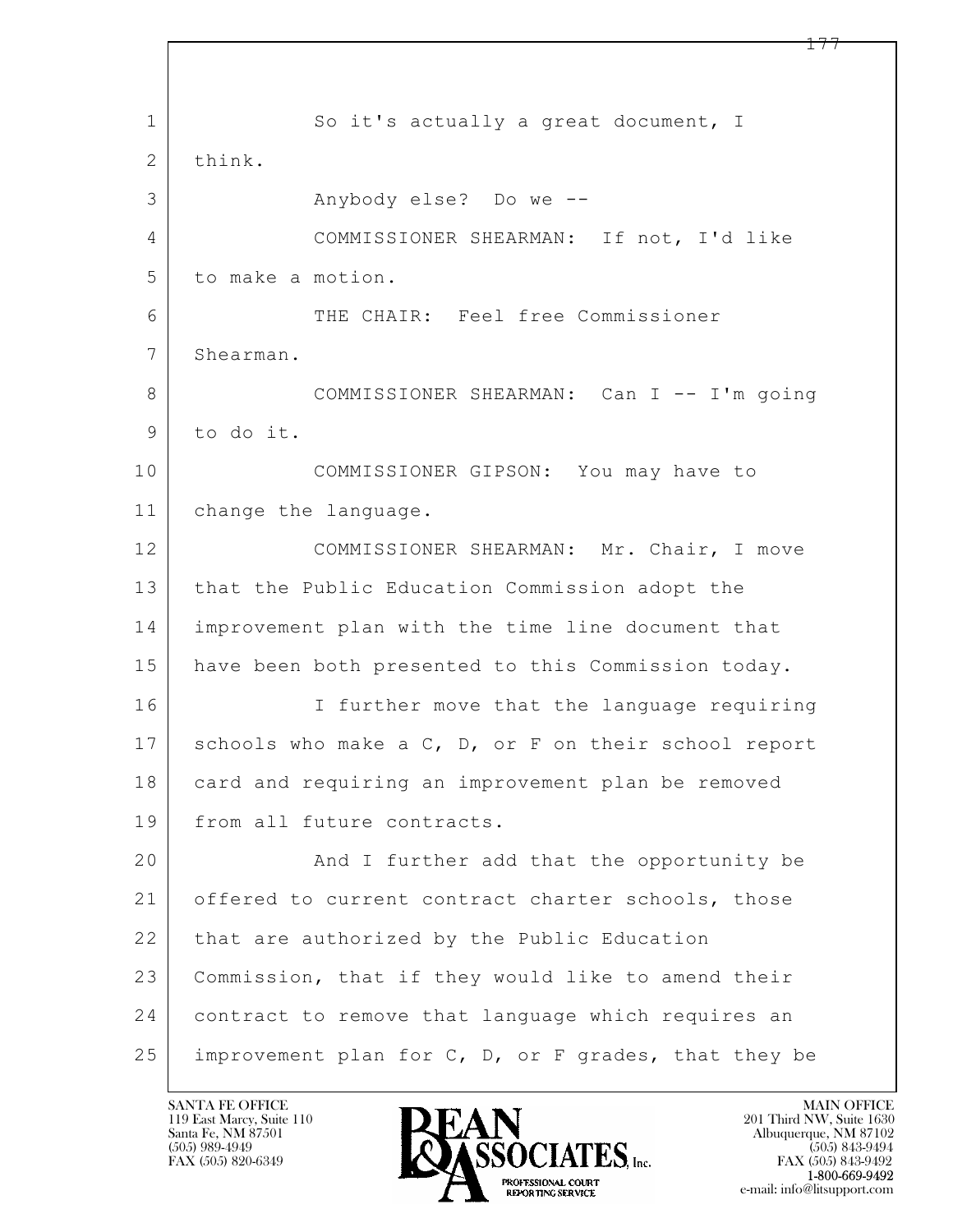$\mathbf{L}$  1 allowed to do that through -- to request that 2 | through an amendment filed with the Charter School 3 Division and a letter addressed to the Chair of the 4 Commission notifying that that action is being 5 requested. 6 COMMISSIONER GIPSON: I'm sorry. Could 7 | you repeat that? 8 COMMISSIONER SHEARMAN: No. 9 THE CHAIR: Commissioner Shearman, the one 10 thing I did not hear you say, does this reference to 11 Section 403A? Is that the contract section that you 12 were referencing? 13 COMMISSIONER SHEARMAN: Yes, yes. 14 THE CHAIR: Then let's note that that's in 15 the motion also, Section 403A. 16 COMMISSIONER GIPSON: So you didn't say 17 enough. 18 THE CHAIR: That's fine. That's fine. If 19 you want it in your words, just say, "Add that." 20 COMMISSIONER SHEARMAN: Mr. Chair, I add 21 that reference to Section 403A be referenced in this 22 motion. 23 THE CHAIR: We do have a motion between --24 before the Commission. Do I have a second? 25 COMMISSIONER GIPSON: Second.

119 East Marcy, Suite 110<br>Santa Fe, NM 87501

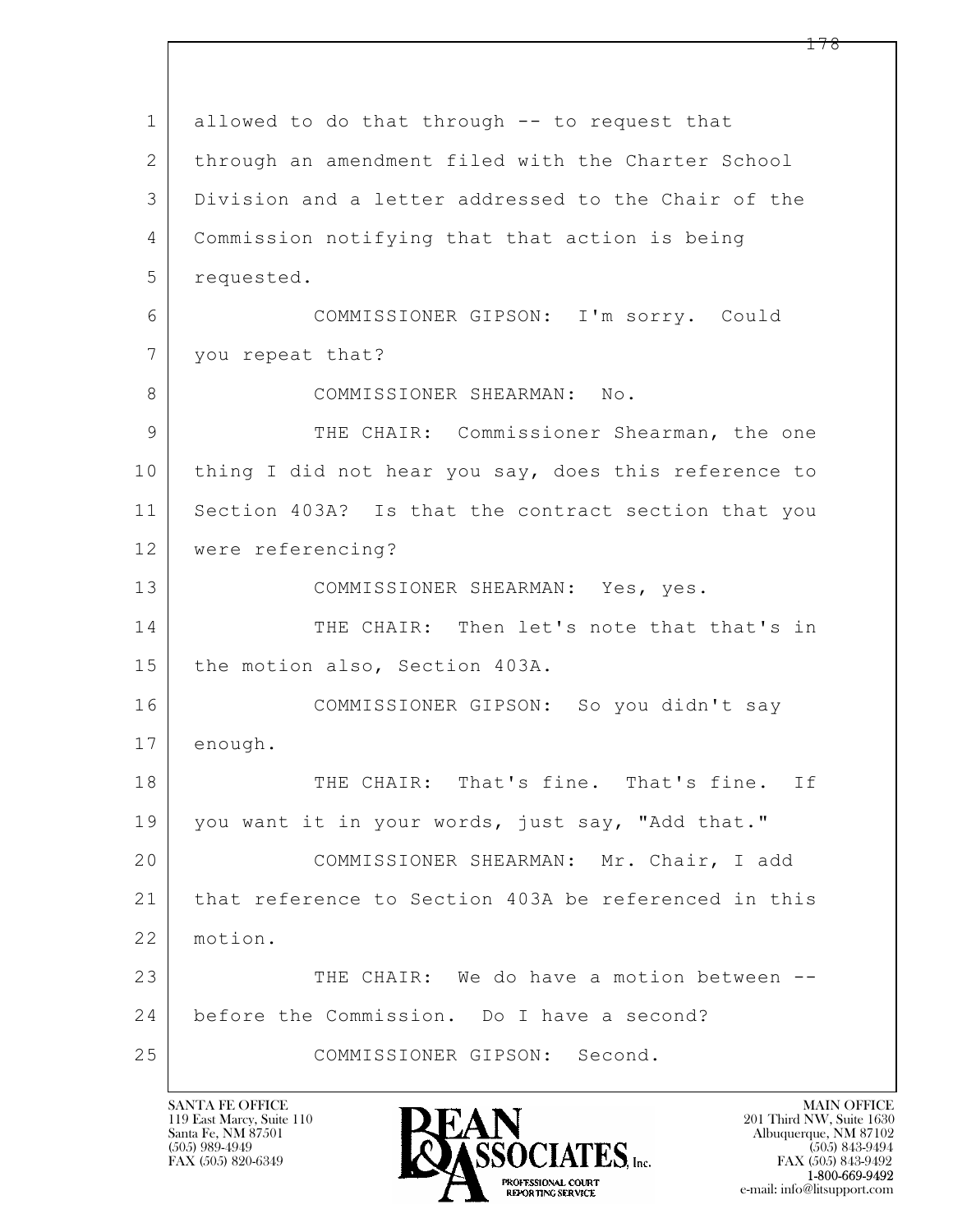$\mathbf{L}$  1 | THE CHAIR: Commissioner Gipson has 2 seconded. 3 | Is there any further discussion? 4 Commissioner Peralta, may we have a 5 roll-call vote, please? 6 COMMISSIONER PERALTA: Commissioner Carr? 7 COMMISSIONER CARR: Yes. 8 COMMISSIONER PERALTA: Commissioner 9 Chavez? 10 COMMISSIONER CHAVEZ: Yes. 11 COMMISSIONER PERALTA: Commissioner 12 Shearman? 13 COMMISSIONER SHEARMAN: Yes. 14 COMMISSIONER PERALTA: Commissioner 15 Gipson? 16 COMMISSIONER GIPSON: Yes. 17 COMMISSIONER PERALTA: Commissioner 18 | Peralta votes "Yes." 19 Commissioner Conyers? 20 COMMISSIONER CONYERS: Yes. 21 COMMISSIONER PERALTA: Commissioner 22 Armbruster? 23 COMMISSIONER ARMBRUSTER: Yes. 24 COMMISSIONER PERALTA: Commissioner 25 Toulouse?

119 East Marcy, Suite 110<br>Santa Fe, NM 87501



 $FAX (505) 843-9492$ <br>1-800-669-9492 e-mail: info@litsupport.com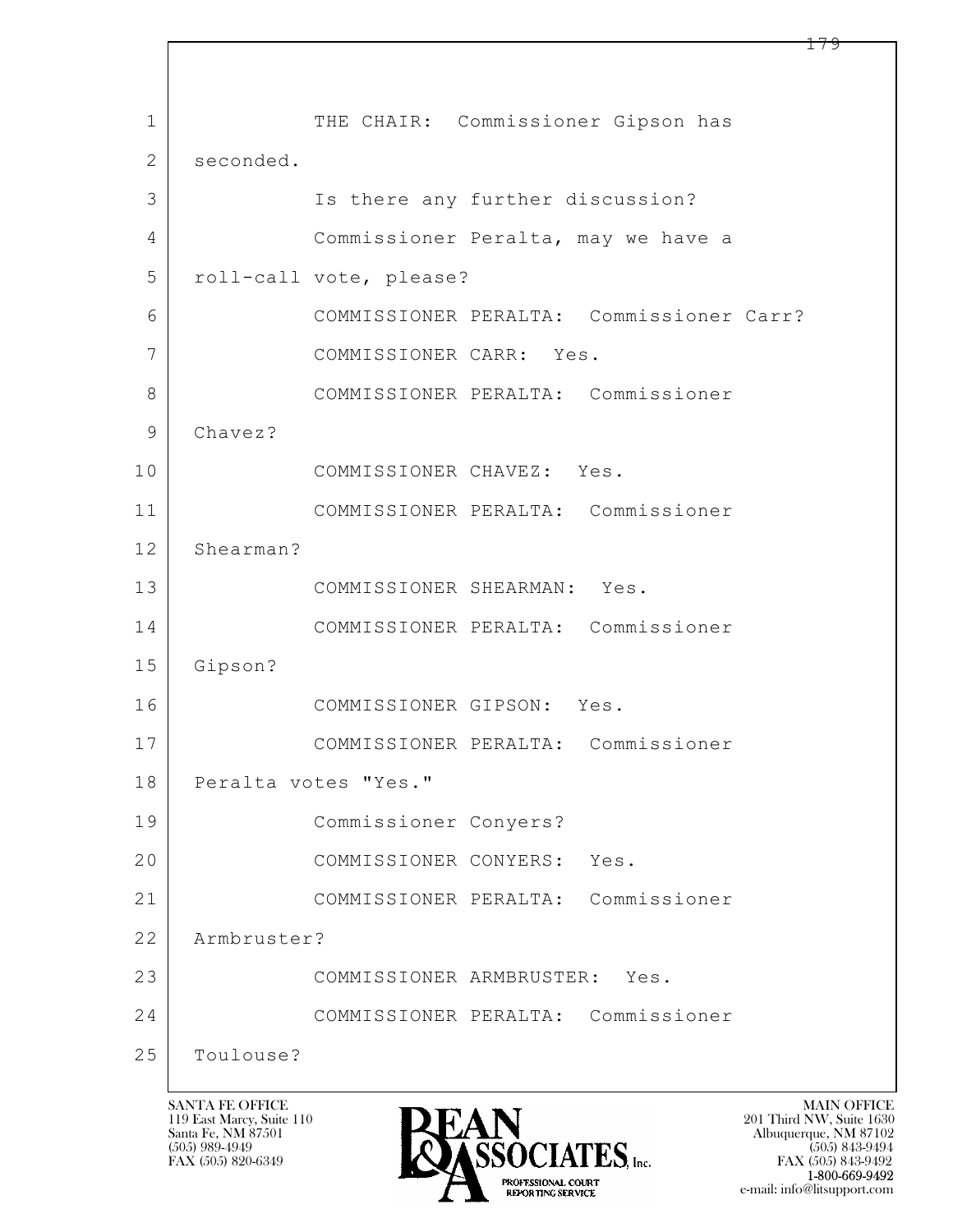$\mathbf{L}$  1 COMMISSIONER TOULOUSE: Yes. 2 COMMISSIONER PERALTA: Commissioner Pogna? 3 COMMISSIONER POGNA: Yes. 4 COMMISSIONER PERALTA: Commissioner 5 Bergman? 6 THE CHAIR: Yes. 7 COMMISSIONER PERALTA: That is 10 to 0 in 8 favor of the motion, Mr. Chair. 9 THE CHAIR: Thank you, Mr. Secretary. 10 That motion has been approved and passed. And I 11 think that improvement plan is an excellent step 12 forward, and, as we always do, can be evaluated in 13 the future and additions can be made if it turns 14 out. 15 | We're now to Item 13 on the agenda, which 16 is Discussion and Possible Action on a Position 17 Paper Regarding Negotiations with Charter Schools. 18 That was put in here just in case we had 19 such a thing. 20 Do we have such a thing at this time? Is 21 it in the book there? 22 COMMISSIONER GIPSON: Yes. 23 THE CHAIR: Somehow, I'm behind the book. 24 I'm -- Commissioner Shearman, was this your draft 25 document? Would you care to comment on it, please?

119 East Marcy, Suite 110<br>Santa Fe, NM 87501



FAX (505) 843-9492 e-mail: info@litsupport.com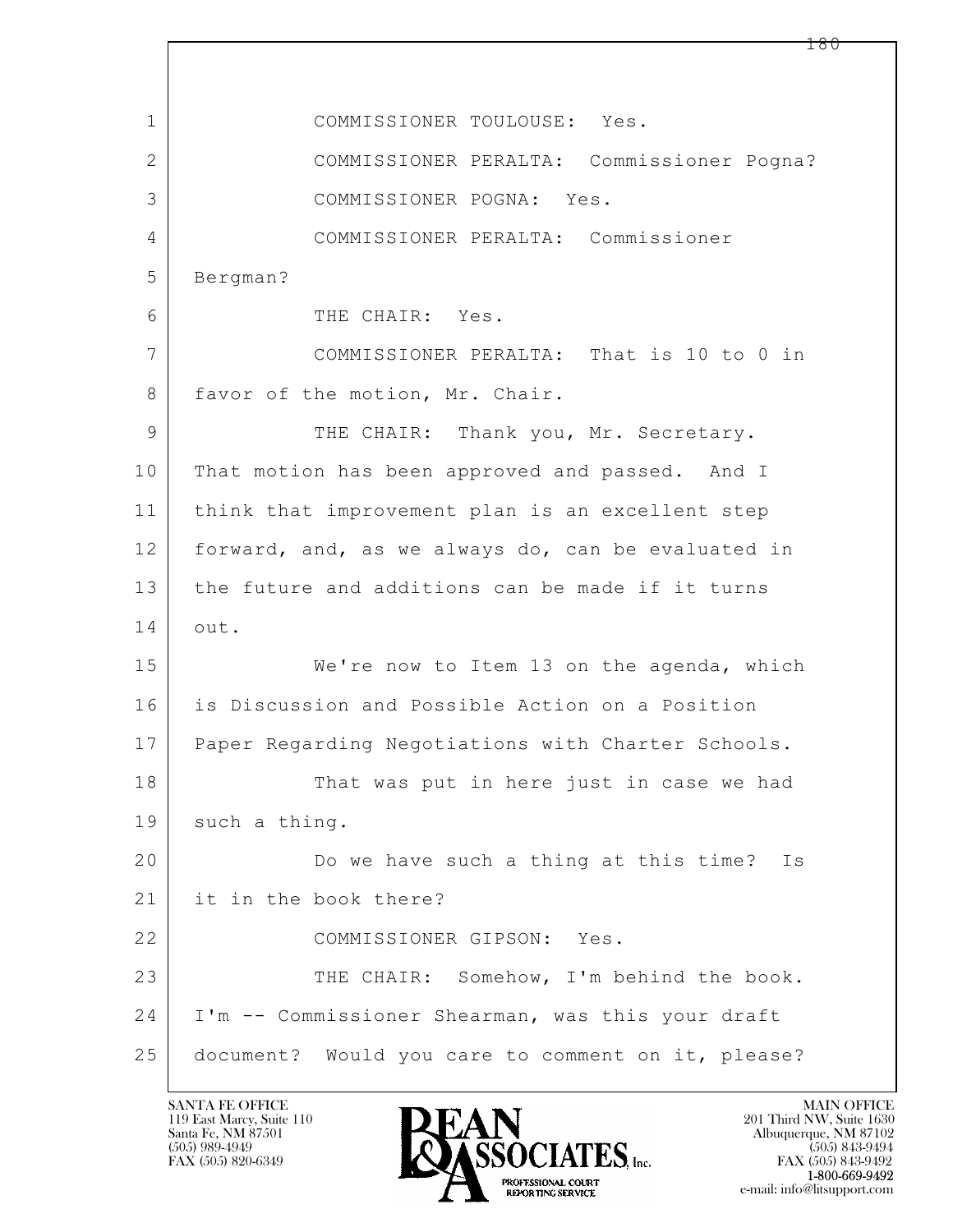| $\mathbf 1$    | COMMISSIONER SHEARMAN: Thank you,                   |  |  |
|----------------|-----------------------------------------------------|--|--|
| $\overline{2}$ | Mr. Chair. This is a document that I believe was    |  |  |
| 3              | requested a few months ago, and we kept having to   |  |  |
| 4              | delay it for various reasons.                       |  |  |
| 5              | I would hope that everyone's had an                 |  |  |
| 6              | opportunity to read it. Basically, this puts        |  |  |
| $\overline{7}$ | together several conversations that this Commission |  |  |
| 8              | has had identifying that a contract is the document |  |  |
| 9              | the school lives by for the term of that contract,  |  |  |
| 10             | that the annual performance indicators in that      |  |  |
| 11             | contract are for the life of that contract, that    |  |  |
| 12             | they are not renegotiated yearly.                   |  |  |
| 13             | They may be renegotiated, should either             |  |  |
| 14             | party choose and both parties agree. So then the    |  |  |
| 15             | negotiations, as is spelled out with newly          |  |  |
| 16             | authorized or renewal charters, renegotiation is    |  |  |
| 17             | spoken to.                                          |  |  |
| 18             | And the very last item was an issue that            |  |  |
| 19             | had come up a couple of times, whether one party or |  |  |
| 20             | the other might seek renegotiation and one party or |  |  |
| 21             | the other chose to refuse that.                     |  |  |
| 22             | I think we said -- those that I have                |  |  |
| 23             | talked to said in the interests of being efficient  |  |  |
| 24             | with our work, that should not come back up every   |  |  |
| 25             | month; so if that has been requested and denied,    |  |  |

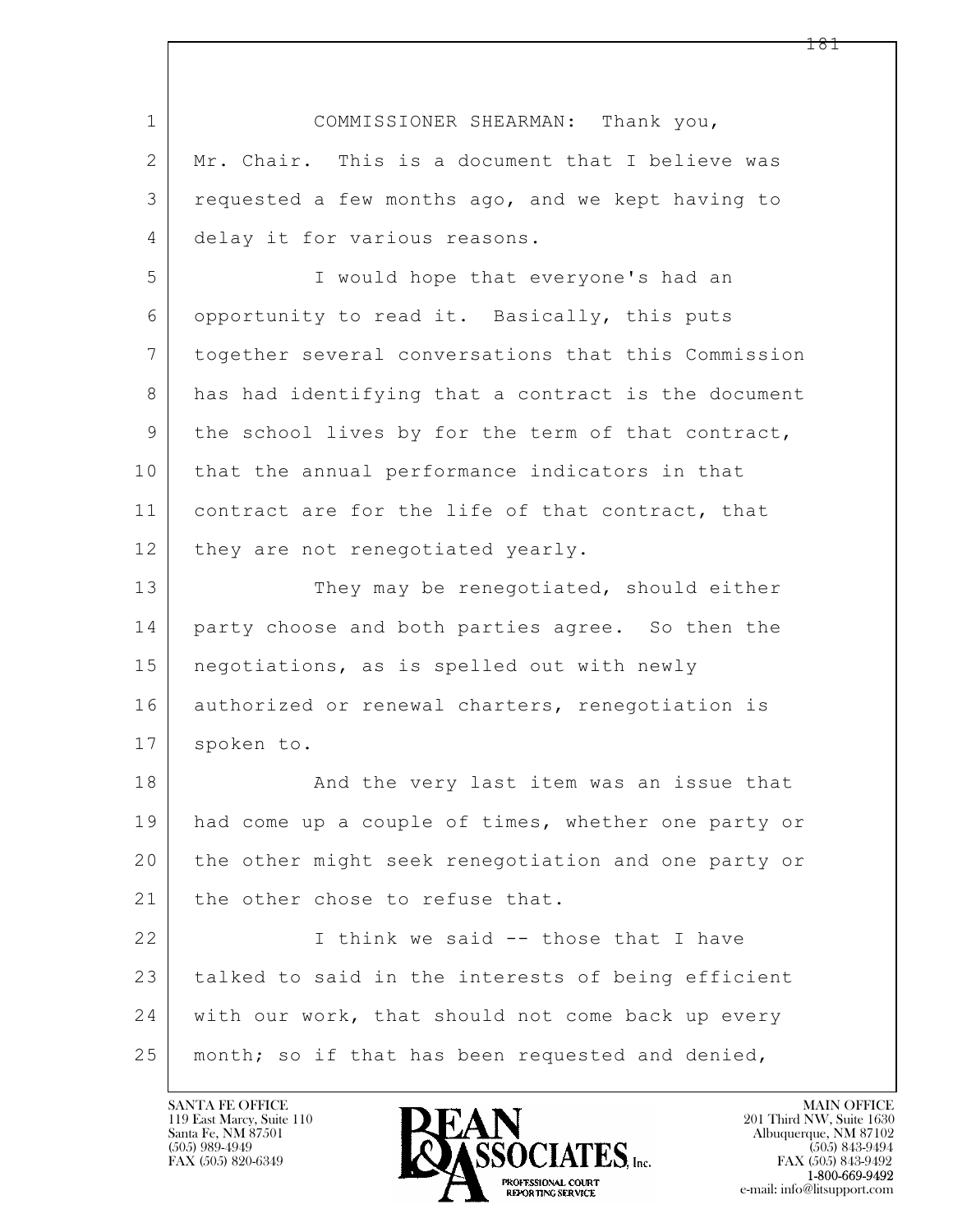$\mathbf{L}$  1 that it wait a year to come back up. So the parties 2 | can give it more time. 3 So I think it's pretty cut and dry, pretty 4 clear, and it's what we've discussed and talked 5 about for some length of time. 6 THE CHAIR: So do you wish to have a vote 7 on this today? 8 COMMISSIONER SHEARMAN: Yes, sir, I do. 9 THE CHAIR: All right. Is there any 10 discussion on this document? It just does put in 11 place a written policy where we probably haven't had 12 one in the past. 13 COMMISSIONER SHEARMAN: That's right. And 14 it clarifies whether or not these annual performance 15 indicators are to be re-evaluated, renegotiated 16 every year. We've had several different approaches 17 to that, several different opinions on this 18 | Commission as to whether or not that was necessary. 19 And I think we've all come to the conclusion that 20 indicators should be for the life of the contract 21 for validity reasons, if nothing else; so just, I 22 think, clarification and put our process on paper. 23 THE CHAIR: Here, again -- Commissioner 24 Ambruster? 25 COMMISSIONER ARMBRUSTER: And I think

119 East Marcy, Suite 110<br>Santa Fe, NM 87501

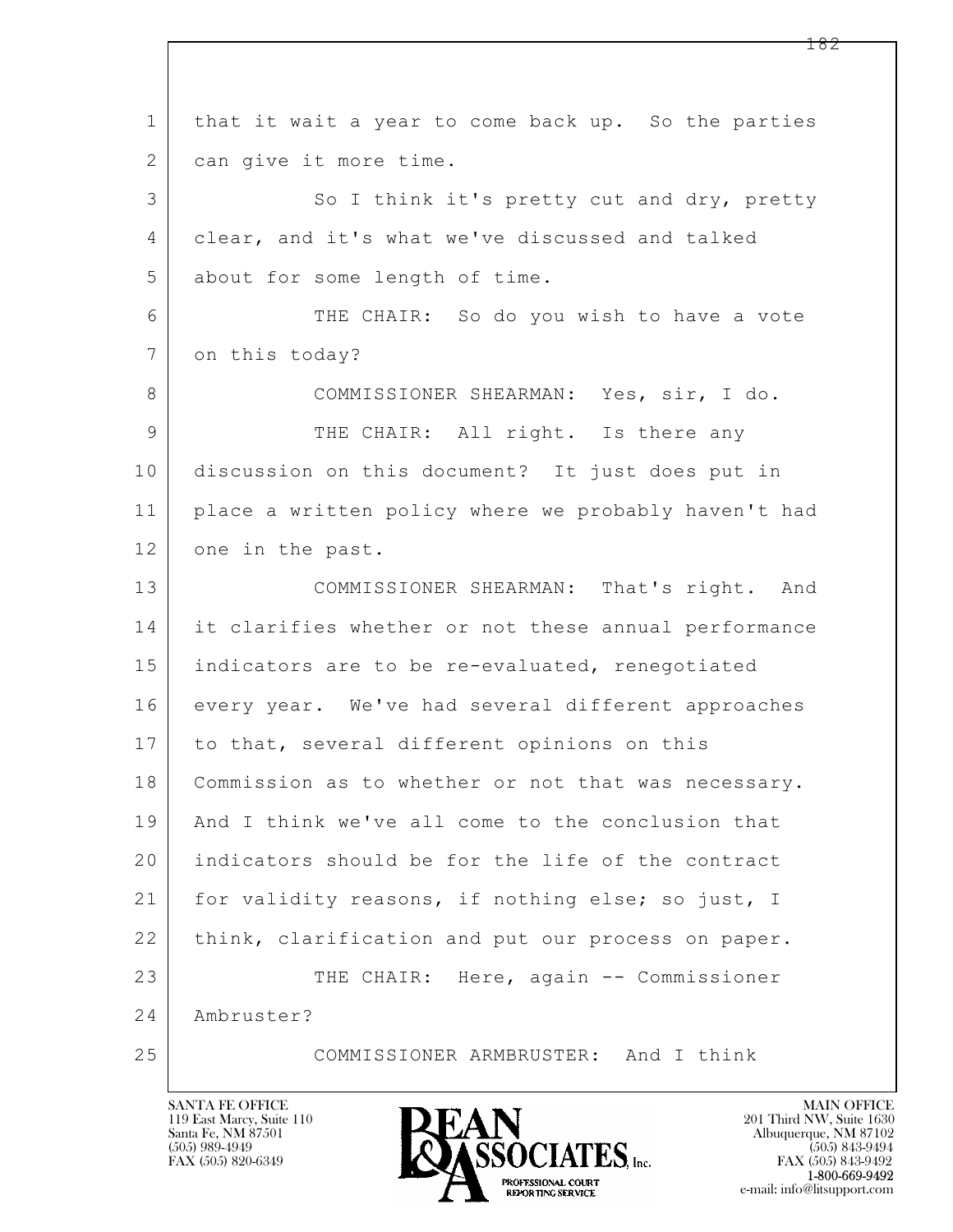$\mathbf{L}$  1 within those five years, if they're not making those 2 | indicators that we all agreed on, they will be 3 writing their -- whatever -- 4 COMMISSIONER GIPSON: Improvement plan. 5 COMMISSIONER ARMBRUSTER: Improvement plan 6 that we just said "Okay." Am I correct in that 7 understanding? 8 COMMISSIONER SHEARMAN: Sure. That's our 9 understanding. 10 THE CHAIR: Ultimately, it's going to tie 11 | together, as we tie bits and pieces together. 12 | Anything else? No further comments? 13 COMMISSIONER ARMBRUSTER: They report to 14 us each year -- we will be getting the report every 15 year; so we will know how "X" school did each year 16 | on last year's performance frameworks; right? 17 COMMISSIONER SHEARMAN: Uh-huh. That's 18 | what I thought. 19 Mr. Chair, if there are no further 20 comments. I would move the Commission approve this 21 policy position statement, as presented in the 22 | official materials today. 23 THE CHAIR: We have a motion. 24 COMMISSIONER TOULOUSE: Second. 25 THE CHAIR: We have a motion, and a second

119 East Marcy, Suite 110<br>Santa Fe, NM 87501

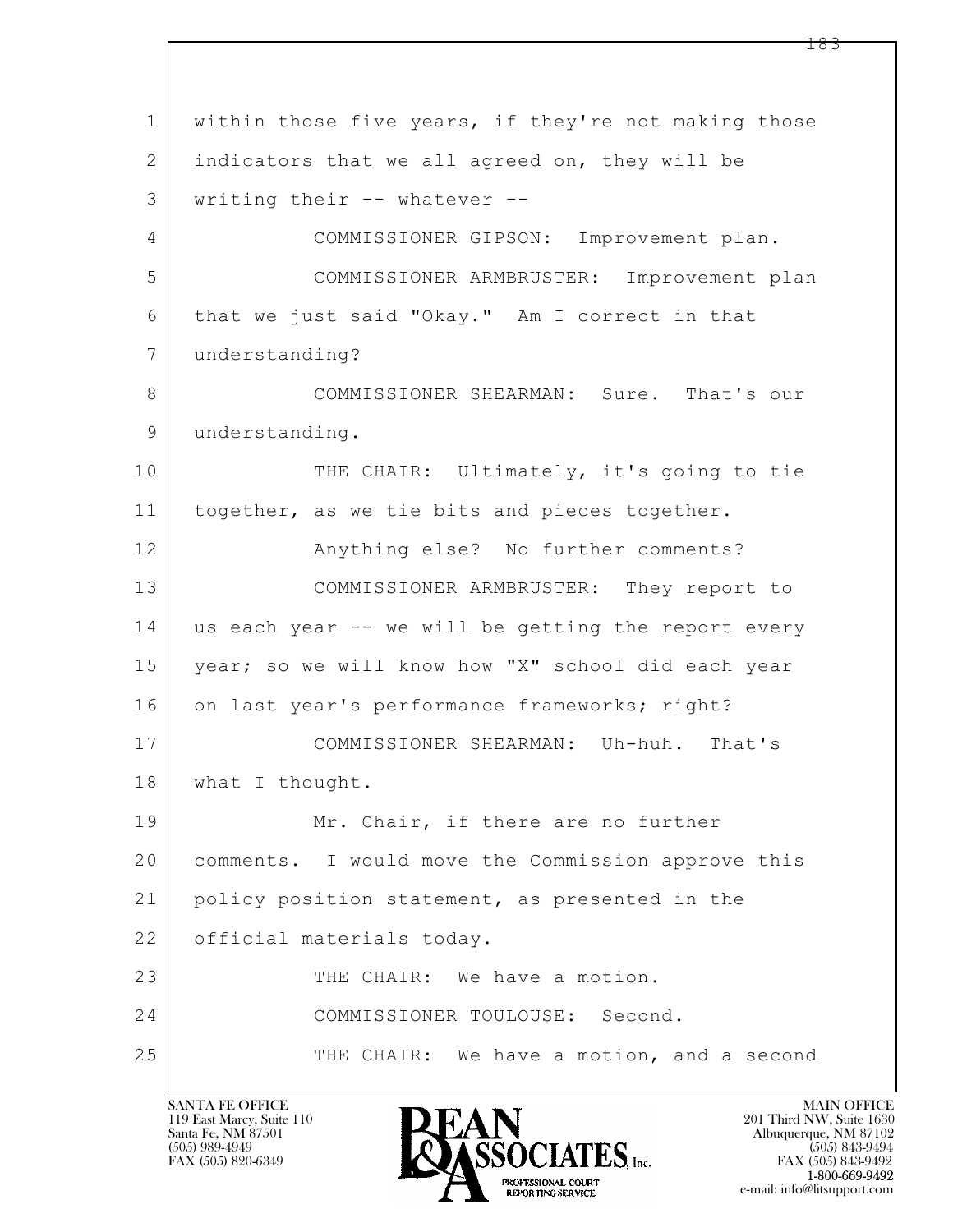$\mathbf{L}$  1 by Commissioner Toulouse. 2 (The Chair consults with counsel.) 3 THE CHAIR: Okay. Mr. Secretary, let's 4 have a roll call on this one, please. 5 COMMISSIONER PERALTA: Commissioner Pogna? 6 COMMISSIONER POGNA: Yes. 7 COMMISSIONER PERALTA: Commissioner 8 | Toulouse? 9 COMMISSIONER TOULOUSE: Yes. 10 COMMISSIONER PERALTA: Commissioner 11 Armbruster? 12 COMMISSIONER ARMBRUSTER: Yes. 13 COMMISSIONER PERALTA: Commissioner 14 Conyers? 15 COMMISSIONER CONYERS: Yes. 16 COMMISSIONER PERALTA: Commissioner 17 | Peralta votes "Yes." 18 Commissioner Gipson? 19 COMMISSIONER GIPSON: Yes. 20 COMMISSIONER PERALTA: Commissioner 21 Shearman? 22 COMMISSIONER SHEARMAN: Yes. 23 COMMISSIONER PERALTA: Commissioner 24 Chavez? 25 COMMISSIONER CHAVEZ: Yes.

119 East Marcy, Suite 110<br>Santa Fe, NM 87501



 $FAX (505) 843-9492$ <br>1-800-669-9492 e-mail: info@litsupport.com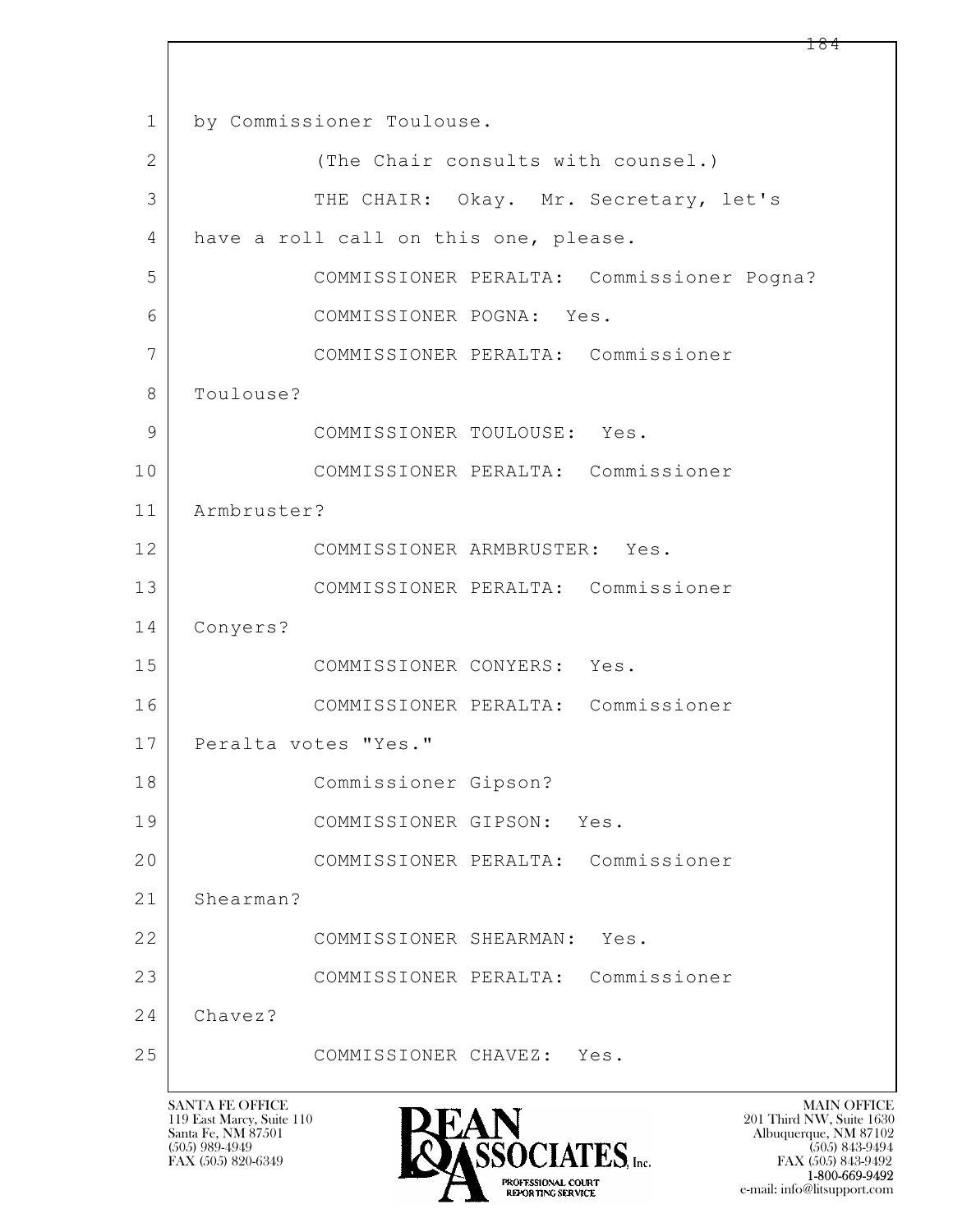$\mathbf{L}$  1 COMMISSIONER PERALTA: Commissioner Carr? 2 COMMISSIONER CARR: Yes. 3 COMMISSIONER PERALTA: And Commissioner 4 Bergman? 5 THE CHAIR: Yes. 6 COMMISSIONER PERALTA: Mr. Chair, that is 7 10 to 0 in favor of the motion. 8 THE CHAIR: Thank you, Mr. Secretary. 9 That has passed, and that policy is now in place. 10 Item 14, Report from the Chair, that 11 happens to be me. 12 Update on charter school negotiations? I 13 have no update. We just got a lot of them out of 14 the way. 15 | I would like to repeat again what I said 16 earlier. I greatly appreciate all the work and all 17 the time and all the hours and all the travel that 18 Vice Chair Gipson and all those that went to these 19 negotiation sessions -- speaking from experience 20 from doing it in the past myself, that is a very 21 great burden. 22 And it -- and I believe Commissioner 23 Gipson did an outstanding job; so I wanted that on 24 the record. 25 COMMISSIONER GIPSON: I just wanted to let

119 East Marcy, Suite 110<br>Santa Fe, NM 87501



FAX (505) 843-9492 e-mail: info@litsupport.com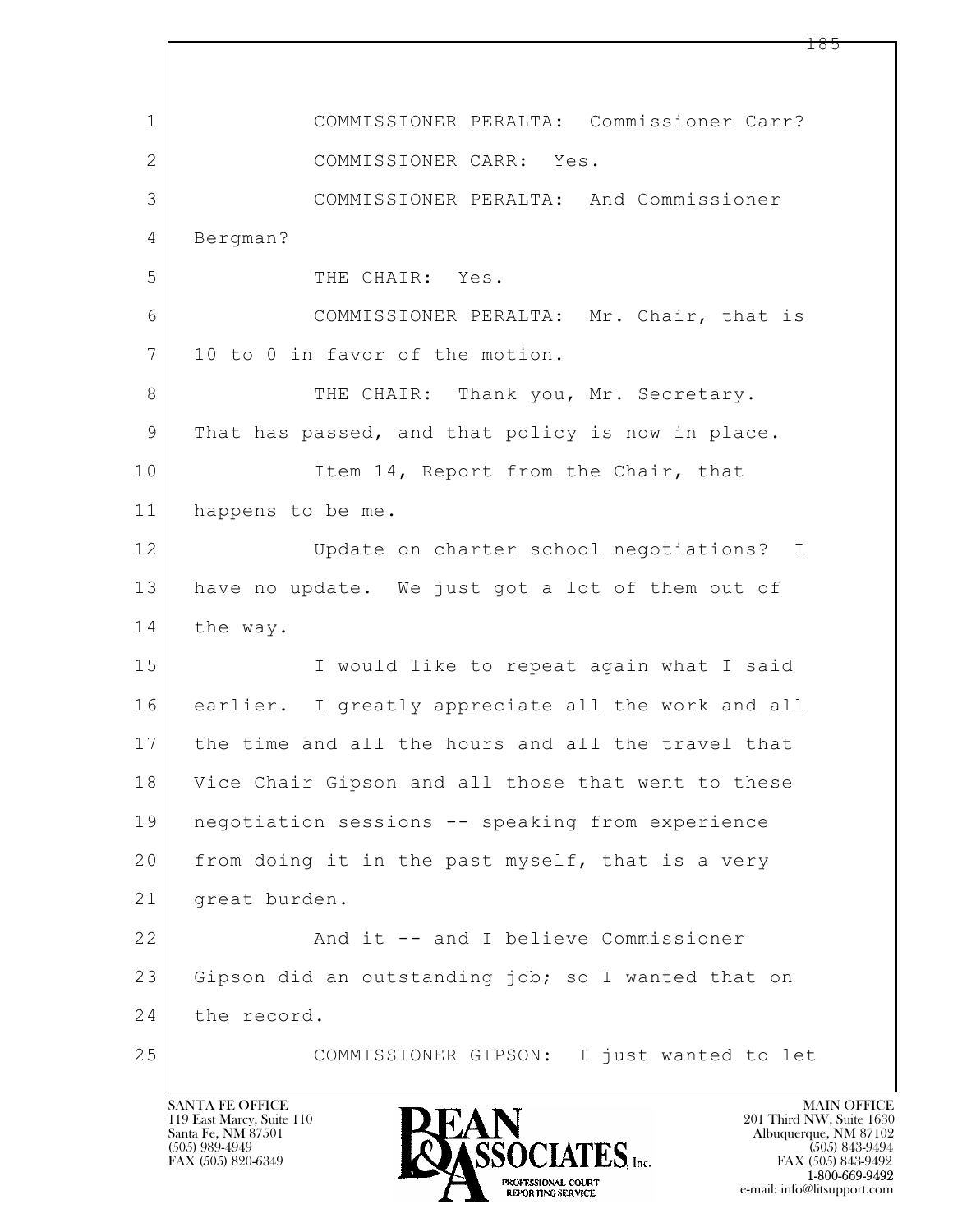| $\mathbf 1$    | people know we still have one more school. We had a  |  |  |
|----------------|------------------------------------------------------|--|--|
| 2              | date mix-up, and we had to postpone them; so that    |  |  |
| 3              | we've finished negotiations with one of the two new  |  |  |
| 4              | schools that we've got going, and we will finish up  |  |  |
| 5              | SAHQ on May 31st.                                    |  |  |
| 6              | THE CHAIR: Thank you. And that means                 |  |  |
| $\overline{7}$ | you'll have a couple of these schools still on your  |  |  |
| 8              | June agenda.                                         |  |  |
| 9              | COMMISSIONER GIPSON: Right.                          |  |  |
| 10             | THE CHAIR: And hopefully, that will                  |  |  |
| 11             | finish them up.                                      |  |  |
| 12             | I don't know if everybody in this                    |  |  |
| 13             | Commission knows this or not. The renewal numbers    |  |  |
| 14             | that we're being given is there's going to be 23 or  |  |  |
| 15             | 25 or 26 renewal applications. Yes. Director?        |  |  |
| 16             | MS. POULOS: Chairman Bergman and                     |  |  |
| 17             | Commissioners, I did put an update in your file,     |  |  |
| 18             | because that was asked for by Commissioner Shearman. |  |  |
| 19             | So in the front of all of your binders, there is a   |  |  |
| 20             | list -- there are two lists.                         |  |  |
| 21             | One -- if your binder is not on the desk,            |  |  |
| 22             | I can't give you the materials.                      |  |  |
| 23             | COMMISSIONER SHEARMAN: I'm sorry. Thank              |  |  |
| 24             | you.                                                 |  |  |
| 25             | MS. FRIEDMAN: Excuse me, Mr. Chair.<br>Some          |  |  |

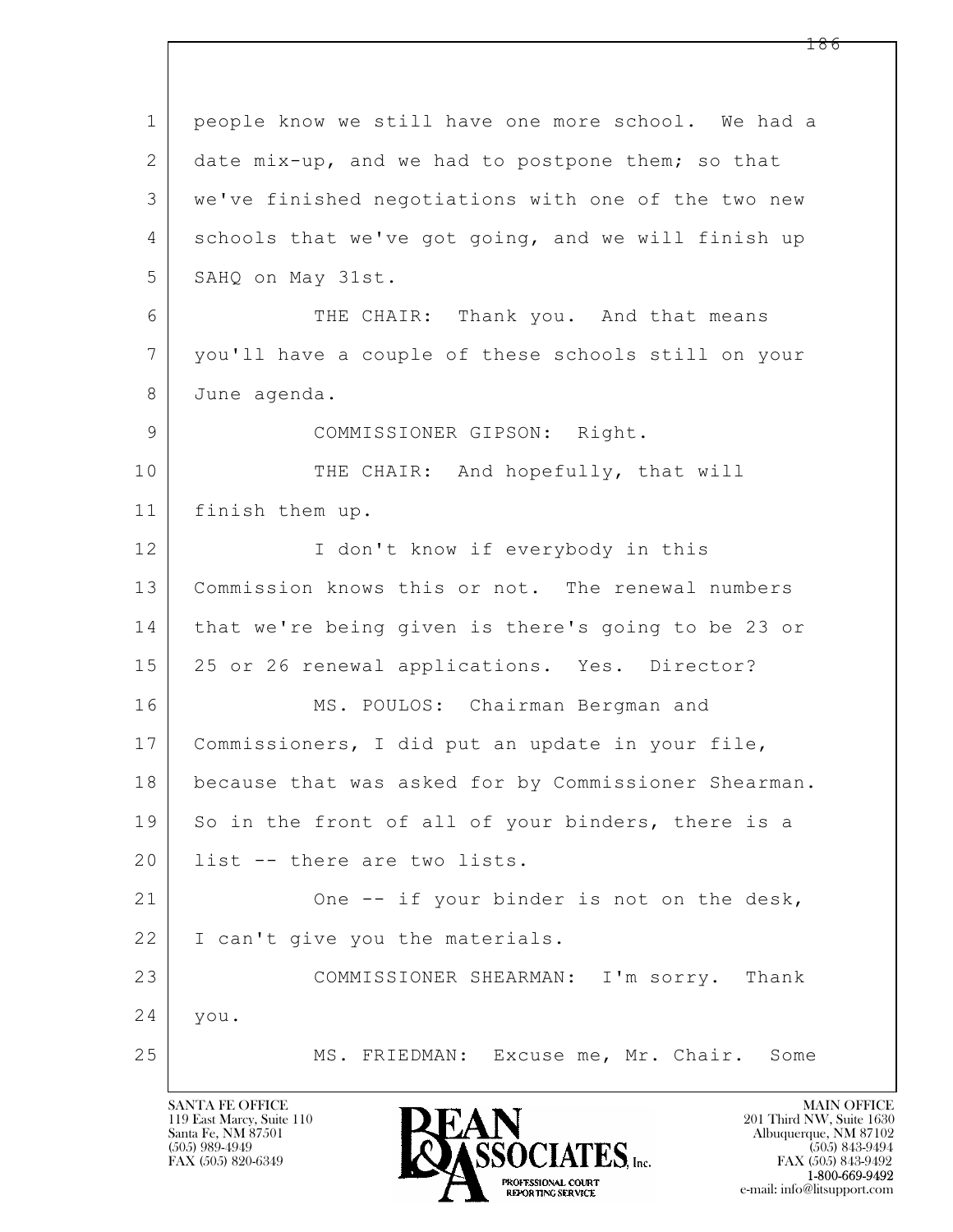$\mathbf{L}$  1 of the notebooks were already taken back to the 2 | room. And so in Katie's defense, I think some of 3 the notebooks may have had that put in that cover. 4 COMMISSIONER GIPSON: So they don't have 5 it now. 6 MS. FRIEDMAN: So if you don't have it, I 7 will send it to you electronically, and Katie has 8 more copies. 9 COMMISSIONER ARMBRUSTER: I did see it. 10 MS. POULOS: So on that list, the first 11 list is for State-authorized charter schools. The 12 second list is for district-authorized charter 13 | schools. We haven't been notified of any that are 14 | necessarily going to apply for renewal with the PEC; 15 but there may be some, which is why I wanted to 16 include both lists. 17 | Thelieve when you add both lists, it gets 18 to that 21 number that I was -- the 20-something 19 number that I was stating. It looks like we've 20 | got -- I think it was 16 that I counted. One, two,  $21$  three  $-$ 22 COMMISSIONER GIPSON: It depends on how 23 you count the Southwest  $-$  I think there's, like, 24 15. 25 | MS. POULOS: Actually, that Southwest is

119 East Marcy, Suite 110<br>Santa Fe, NM 87501



FAX (505) 843-9492 e-mail: info@litsupport.com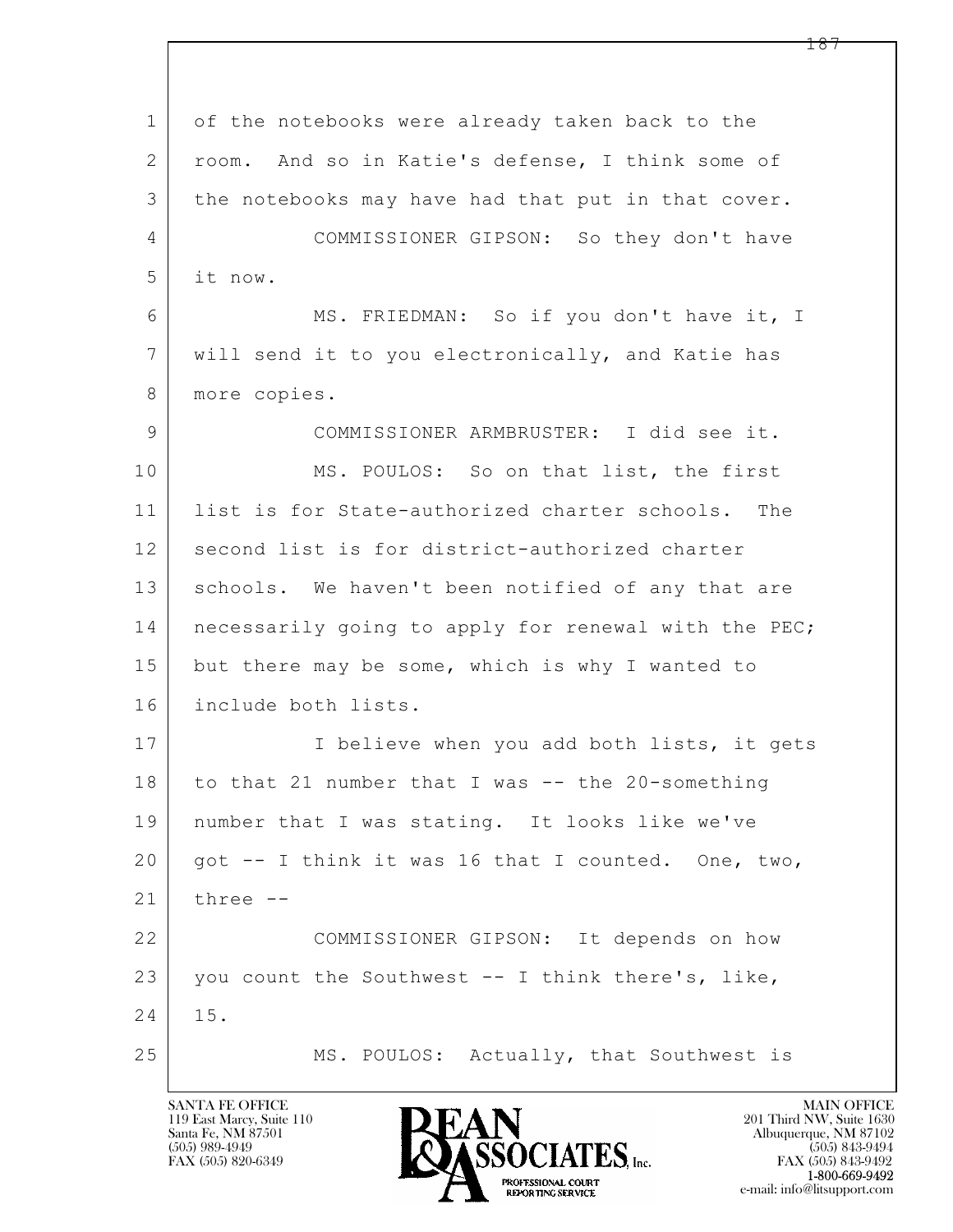$\mathbf{L}$  1 only the Southwest Academy -- or Aeronautics, 2 | Mathematics, and Science. The others are on a 3 different renewal schedule. 4 COMMISSIONER GIPSON: Okay, right. I just 5 had one question on it. Because La Jicarita is on 6 there; but I guess there's  $-$  because their 7 governance council has already voted, did it not? 8 MS. POULOS: They've indicated that 9 | they're not -- their council already voted; so we 10 will not receive a renewal application for that 11 school. 12 COMMISSIONER GIPSON: So La Jicarita is 13 not on that list. I don't know if you want to 14 discuss this now or when we get to the calendar. 15 There is potential for a significant number of 16 | schools; so I'm questioning whether we can do this 17 in two days. 18 THE CHAIR: That's a good discussion. But 19 I think you can wait till you get a little closer to 20 it to actually see how many -- because it's easy to 21 add a day. It's easy, unless the room is not 22 available. 23 COMMISSIONER GIPSON: Well -- and, you 24 know, people's schedules. That's all I'm thinking  $25$  of; but  $-$ 

119 East Marcy, Suite 110<br>Santa Fe, NM 87501

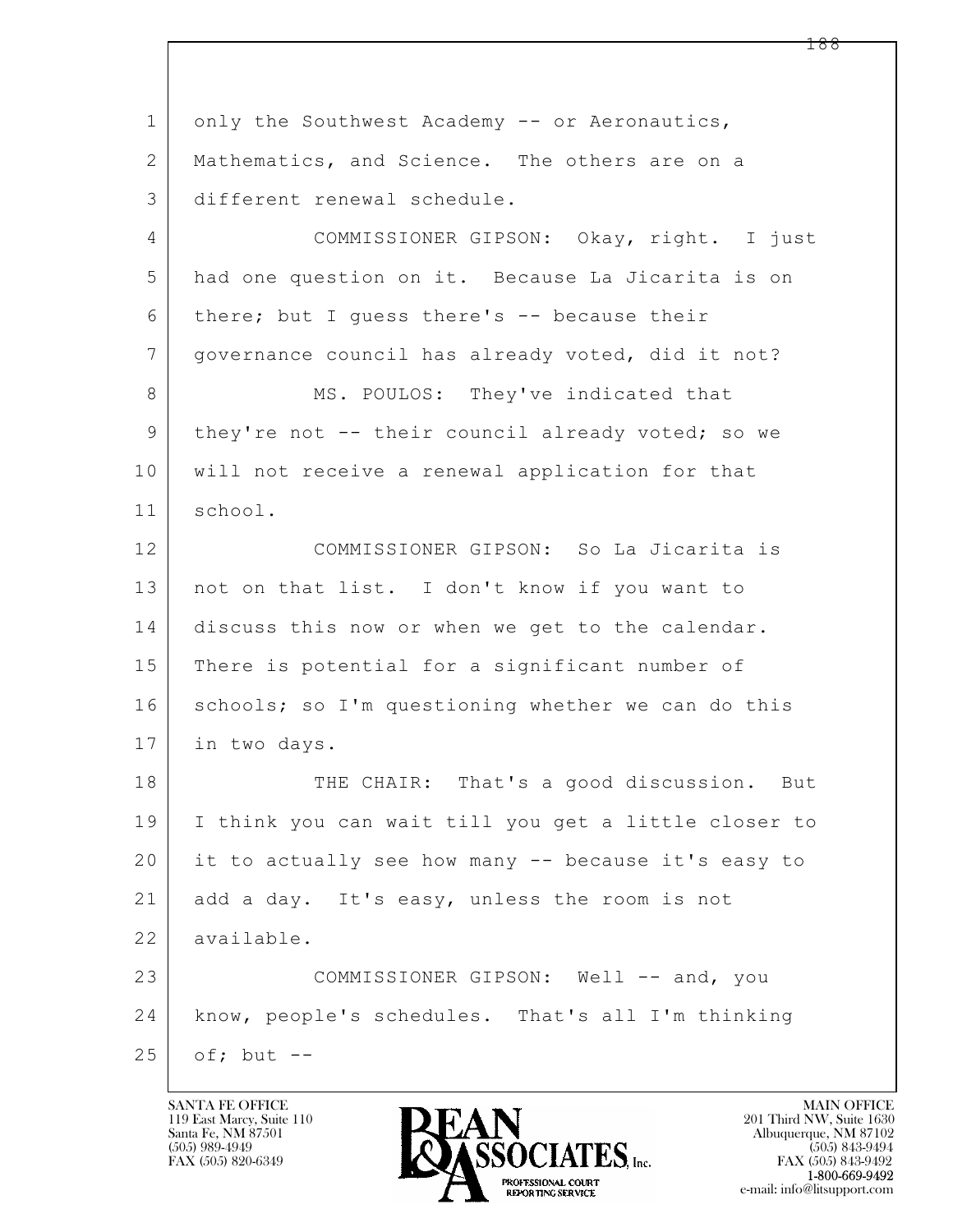$\mathbf{L}$  1 THE CHAIR: If this group has the will to 2 do it now, let's do it now. 3 COMMISSIONER ARMBRUSTER: If we should 4 schedule three to save this room and our schedules, 5 then -- and if it's two, I don't think anyone will 6 complain. 7 COMMISSIONER GIPSON: No one is going to 8 complain about getting out early; but if we're 9 sitting here Friday at 5:00, and we're not done, 10 then we're looking at a special meeting. And then 11 people are coming back -- but then we'd have to post 12 it. Yes? 13 MR. LANGE: Yeah, all the meetings. 14 COMMISSIONER GIPSON: So we wouldn't even 15 | be able to see you back here on Monday. 16 So I'd rather err on the side of caution 17 and add. And if we don't need it, we're all 18 | celebrating, because we're going home early. 19 THE CHAIR: We've done three days before. 20 It's not preferable. If that's the consensus of the 21 Commission, let's add that Wednesday. 22 COMMISSIONER SHEARMAN: That's the 7th? 23 THE CHAIR: Beverly, make the change to 24 the calendar and make the notice, please. So now, 25 it's done.

119 East Marcy, Suite 110<br>Santa Fe, NM 87501



FAX (505) 843-9492 e-mail: info@litsupport.com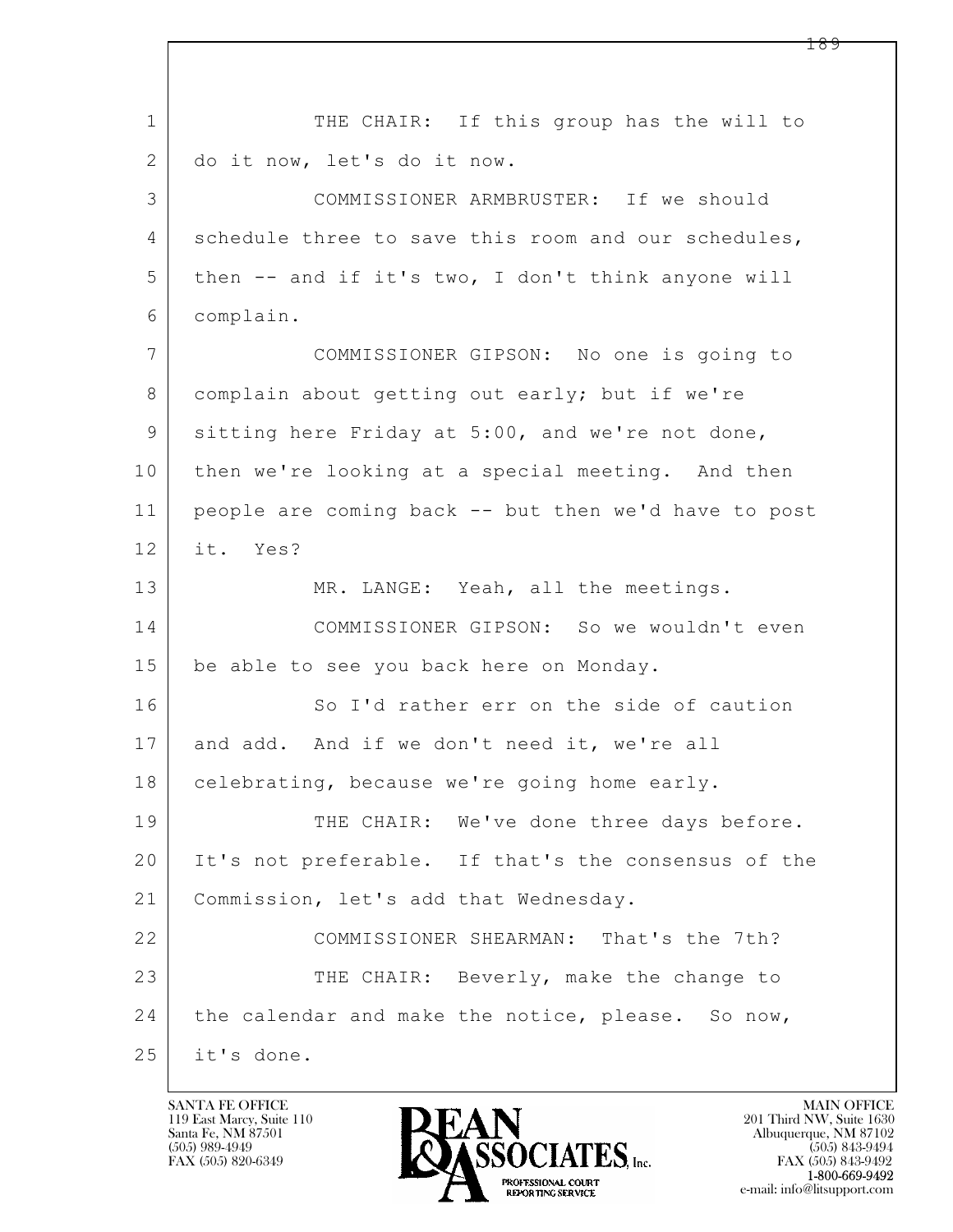$\mathbf{L}$  1 What else? 2 Okay. Anything else on the charter 3 negotiations? 4 COMMISSIONER ARMBRUSTER: I'm sorry. What 5 were the dates on that? 6 COMMISSIONER GIPSON: December 7, 8, 9 7 now. 8 THE CHAIR: If you get out early, you can 9 do a little early Christmas shopping or something. 10 COMMISSIONER SHEARMAN: Or go home or 11 something. 12 COMMISSIONER TOULOUSE: Or you're already 13 | snowed in here anyway. 14 THE CHAIR: Item 14B is the update from 15 | the Charter Coalition. Why don't you guys come on 16 down? 17 | We always thank you for your patience. 18 Can you introduce yourself? 19 MS. ROSKOM: Mr. Chair, members of the 20 Commission, again, thank you, as always. Greta 21 Roskom, the Co-Director of the New Mexico Charter 22 School Coalition. 23 MS. CALLAHAN: Mr. Commissioner, the rest 24 of the Commission, I'm Kelly Callahan, and I am the 25 Co-Director of the New Mexico Charter School

119 East Marcy, Suite 110<br>Santa Fe, NM 87501

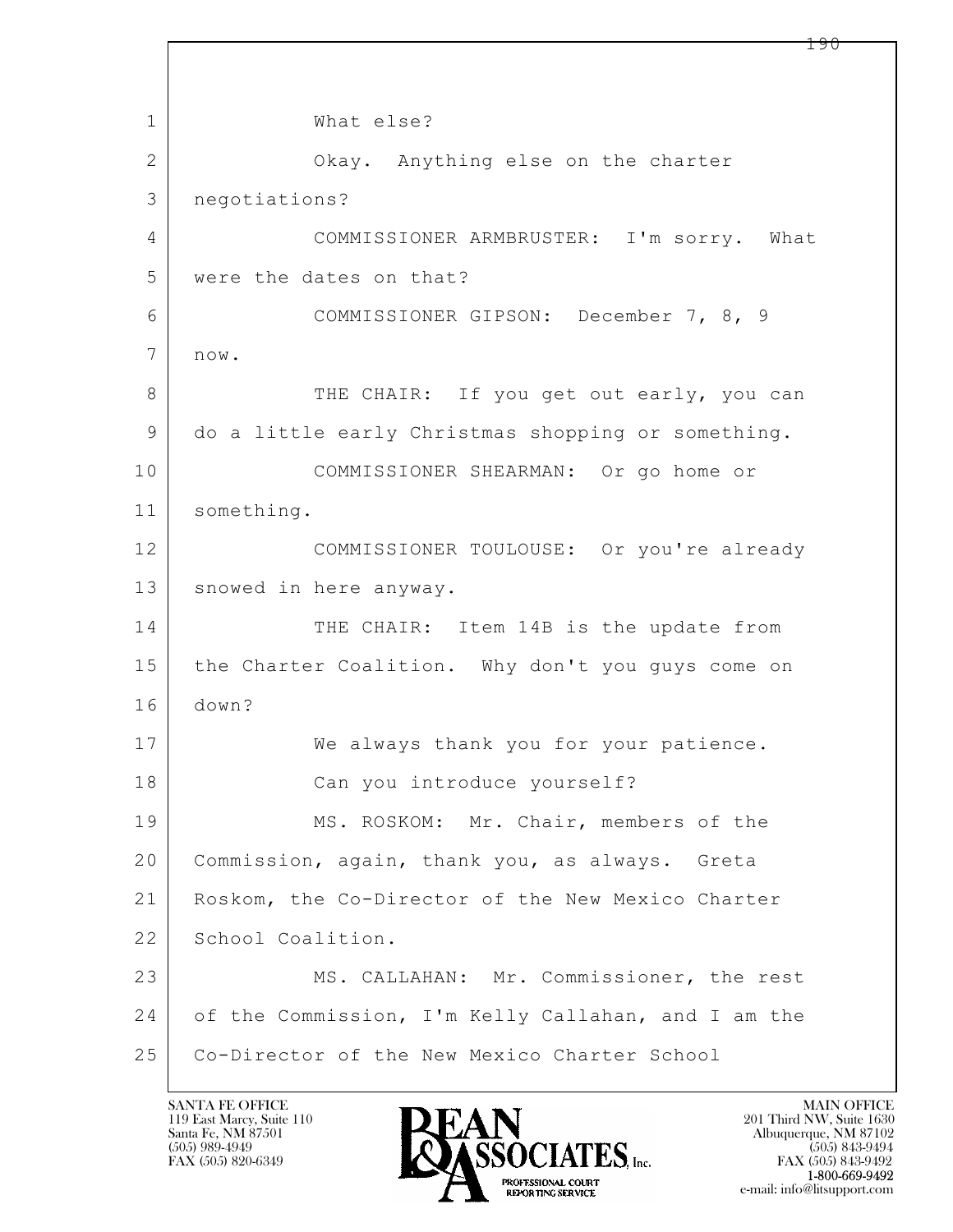| $\mathbf{1}$    | Coalition.                                           |  |
|-----------------|------------------------------------------------------|--|
| 2               | MS. ROSKOM: We just wanted to briefly                |  |
| 3               | report to you today on the projects that we're       |  |
| 4               | engaged in and will be keeping us busy through the   |  |
| 5               | summer. As a result of the Legislative Session that  |  |
| 6               | we just completed in February, we are working on     |  |
| $7\phantom{.0}$ | three work groups, in collaboration with the PED and |  |
| 8               | with the LESC; and probably the LFC, too,            |  |
| 9               | ultimately.                                          |  |
| 10              | Those three work groups are, first of all,           |  |
| 11              | a funding group. And these are made up of our        |  |
| 12              | membership council, schools that are members, as     |  |
| 13              | well as other interested people. So we're looking    |  |
| 14              | at funding solutions as a response to Senate         |  |
| 15              | Bill 141. I know some of you were following that in  |  |
| 16              | the last session.                                    |  |
| 17              | But we hope to come up with a recommended            |  |
| 18              | bill for the next session that would address some of |  |
| 19              | what are the perceived funding disparities between   |  |
| 20              | traditional district and charter schools, so that    |  |
| 21              | we're not -- hopefully, that we're all in harmony.   |  |
| 22              | Secondly, the second committee that we're            |  |
| 23              | working -- work group that we have going is on       |  |
| 24              | facilities. And primarily, the facilities committee  |  |
| 25              | is attempting to find solutions to getting schools   |  |

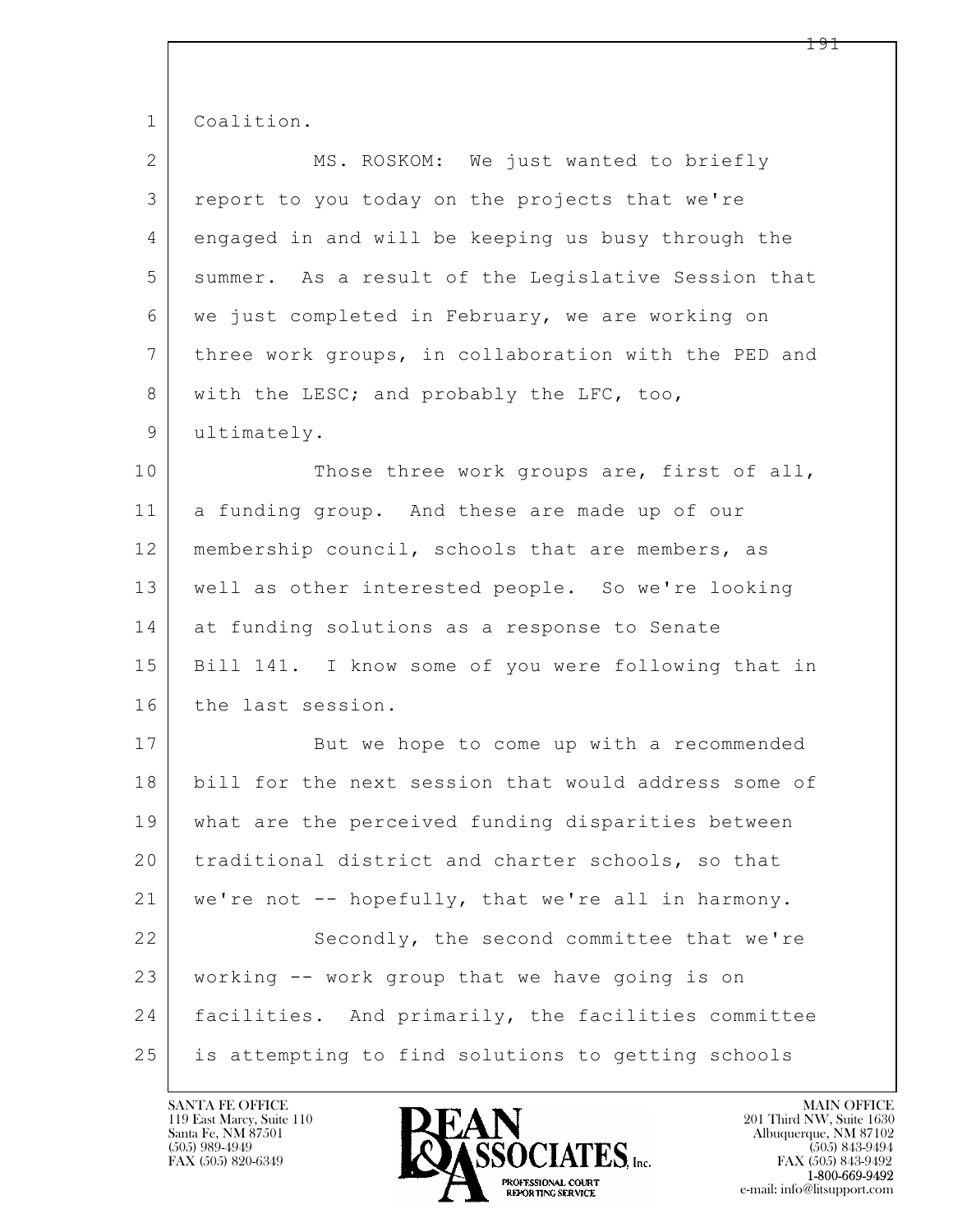1 into adequate public spaces.

| $\overline{2}$  | And, specifically, we're pretty excited.             |  |
|-----------------|------------------------------------------------------|--|
| 3               | We're working on a project with APS. APS is          |  |
| 4               | essentially going to be inviting some schools that   |  |
| 5               | could and are interested in participating in this,   |  |
| 6               | in pooling some of that HB-33 funding that was just  |  |
| $7\phantom{.0}$ | freed up in this last bond election to get some      |  |
| 8               | schools built in a more timely manner.               |  |
| $\mathsf 9$     | So APS is on board. They're actually                 |  |
| 10              | pushing this agenda. And we're working with some of  |  |
| 11              | our members to see how we're going to be able to     |  |
| 12              | make this happen as a pilot for the State. And like  |  |
| 13              | I said, PED and the LESC are attending these         |  |
| 14              | committees, these committee meetings, and we're      |  |
| 15              | keeping them posted in the work sessions throughout  |  |
| 16              | the summer.                                          |  |
| 17              | Oh, yeah. It's important to note that the            |  |
| 18              | schools that we're talking about that we're working  |  |
| 19              | with to work on facilities are not just APS-approved |  |
| 20              | schools, authorized schools. This includes the       |  |
| 21              | PEC-authorized schools, as well. There are 50-some   |  |
| 22              | in the State -- I mean, in the district boundaries.  |  |
| 23              | Only APS schools have been in the district's         |  |
| 24              | Facilities Master Plan.                              |  |
| 25              | So this is a way for the $-$ - the                   |  |

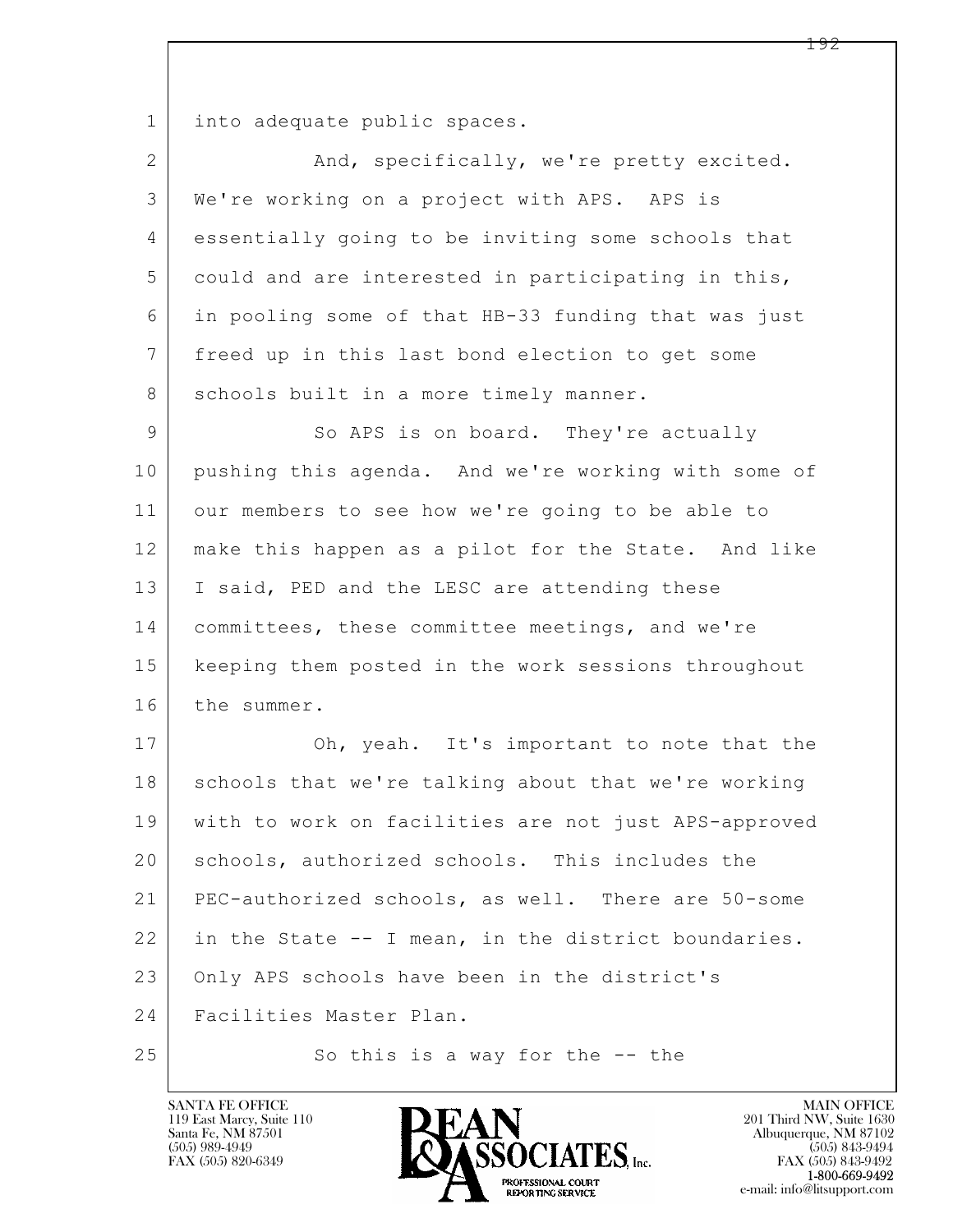| $\mathbf 1$    | State-sponsored schools to also leverage their HB-33 |  |
|----------------|------------------------------------------------------|--|
| 2              | funds to hopefully get into some facilities.         |  |
| 3              | So the committee is looking at all 50-some           |  |
| 4              | schools to see what their individual circumstances   |  |
| 5              | are, where they are in the process of getting into   |  |
| 6              | an adequate public facility. And then we'll target   |  |
| $7\phantom{.}$ | a few schools to include in this -- in this project. |  |
| 8              | And if it works well, we may go for a larger bond in |  |
| 9              | 2019 to include even more schools.                   |  |
| 10             | So it's kind of a pilot for the State that           |  |
| 11             | we're pretty excited about. Mark Tolley is no        |  |
| 12             | longer in the room; but he's one of the people, too, |  |
| 13             | that's been working with us on that; and Kizito      |  |
| 14             | Wijenje, for those of you who know him.              |  |
| 15             | The third committee is looking at                    |  |
| 16             | accountability. Specifically, this is an issue that  |  |
| 17             | you were addressing yesterday in your work group.    |  |
| 18             | It came up again today in many of the discussions    |  |
| 19             | with the schools, the whole issue of what is a fair  |  |
| 20             | and equitable way to look at and to measure schools  |  |
| 21             | with unique populations who are in the business of   |  |
| 22             | serving dropouts, underperforming populations, the   |  |
| 23             | ones that, Mr. Bergman, you so eloquently described  |  |
| 24             | in that paragraph that you found, the populations    |  |
| 25             | that are undeserved and are difficult populations    |  |

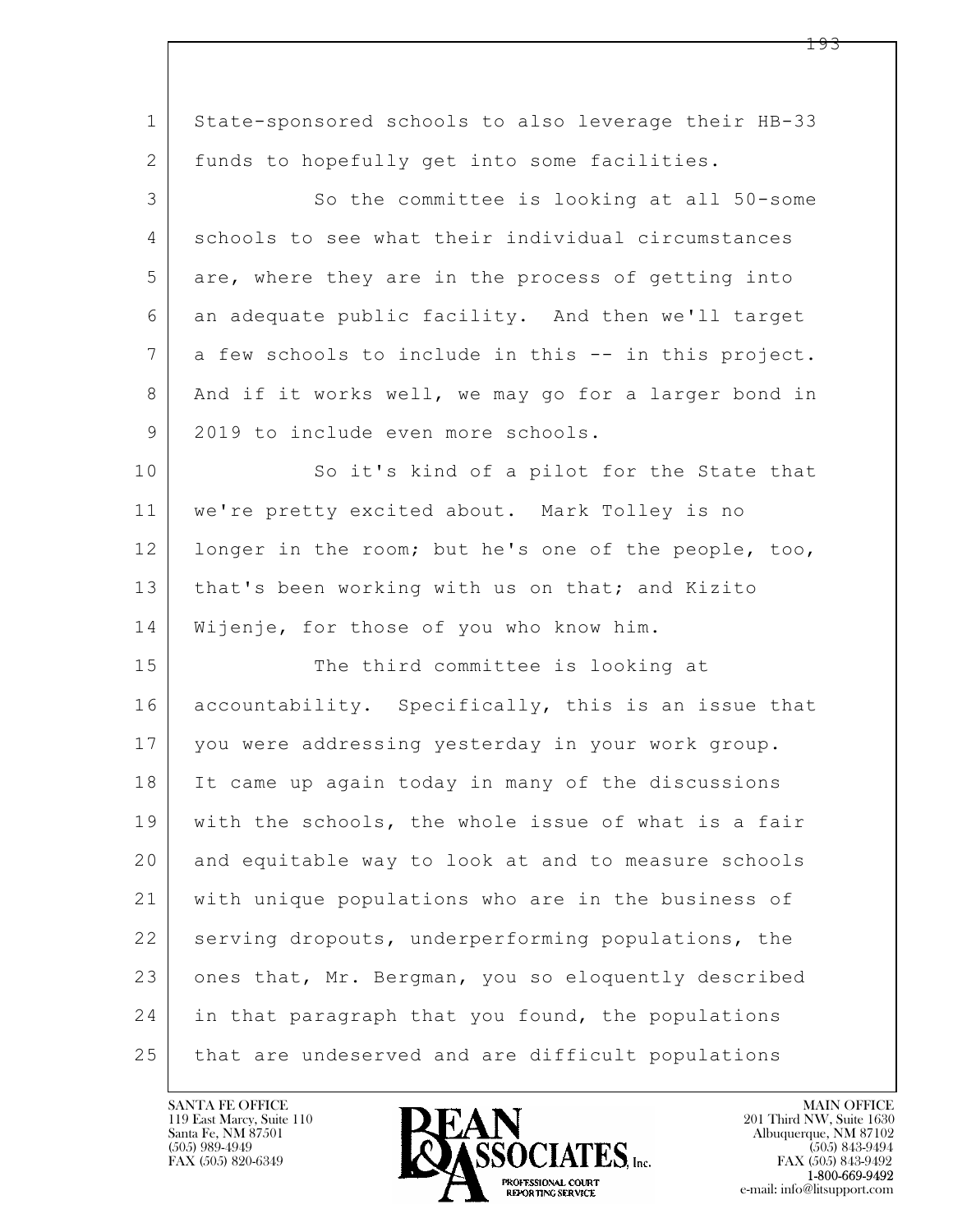| $\mathbf 1$    | that are not -- don't fit the norm.                  |  |
|----------------|------------------------------------------------------|--|
| $\overline{2}$ | So we are looking at an -- we already have           |  |
| 3              | the SAM -- the Supplemental Accountability Model.    |  |
| 4              | As you know, we were talking about that yesterday.   |  |
| 5              | We're looking at using that as a baseline, but       |  |
| 6              | providing some processes around it, some definitions |  |
| 7              | around that, and some measurement tools that         |  |
| 8              | hopefully will help inform you when you talk about   |  |
| 9              | what is the definition of a "high performing" SAM    |  |
| 10             | school, in making those kinds of determinations down |  |
| 11             | the road.                                            |  |
| 12             | So these are the three committees that we            |  |
| 13             | have working right now. They may turn into           |  |
| 14             | legislation that we propose next year; but we        |  |
| 15             | thought it was important for you to know that our    |  |
| 16             | membership is actively engaged in this work and that |  |
| 17             | we are trying to work collaboratively with all of    |  |
| 18             | the parties that have something at stake.            |  |
| 19             | And so with that, I'm done, and I'll stand           |  |
| 20             | for any questions you may have.                      |  |
| 21             | THE CHAIR: Thank you for that. I would               |  |
| 22             | ask if you do get to the point where you're going to |  |
| 23             | propose legislation, I hope it's not going to be     |  |
| 24             | secret. If it impacts on our work, I think this      |  |
| 25             | Commission would like to at least hear about it, if  |  |

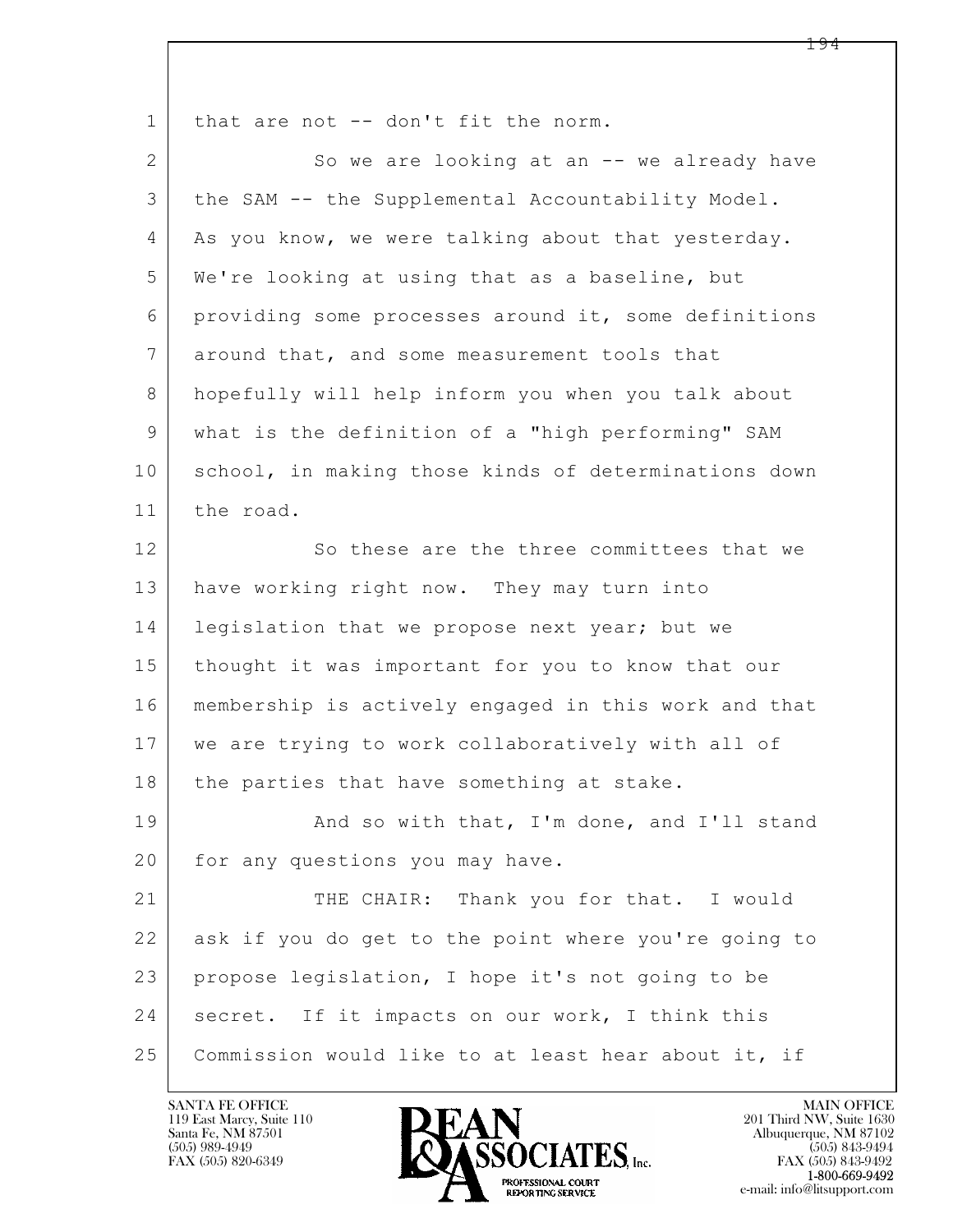1 | we don't see it.

| $\overline{2}$ | I say that, because Senate Bill 446, for             |  |  |  |
|----------------|------------------------------------------------------|--|--|--|
| 3              | instance, which put the performance contracts into   |  |  |  |
| 4              | place, somehow was one month into the Legislature    |  |  |  |
| 5              | before this Commission ever heard about it. And we   |  |  |  |
| 6              | had no input in that bill, even. And we were left    |  |  |  |
| $\overline{7}$ | scrambling for the second month of the term trying   |  |  |  |
| 8              | to get some of the changes made in that document.    |  |  |  |
| 9              | So if it's possible for you -- you're in a           |  |  |  |
| 10             | separate group -- keep us in the loop on that. I     |  |  |  |
| 11             | would appreciate it.                                 |  |  |  |
| 12             | MS. ROSKOM: Mr. Chair, members of the                |  |  |  |
| 13             | Commission, we are so grateful that you've given us  |  |  |  |
| 14             | this opportunity to report to you every month, and I |  |  |  |
| 15             | think you can be quaranteed that part of our monthly |  |  |  |
| 16             | report will be on what's happening in our work at    |  |  |  |
| 17             | the Legislature.                                     |  |  |  |
| 18             | THE CHAIR: Thank for you that.                       |  |  |  |
| 19             | Any questions for Kelly or Greta?                    |  |  |  |
| 20             | As always, thanks for taking the time to             |  |  |  |
| 21             | sit here through all -- and be with us. Thank you    |  |  |  |
| 22             | very much.                                           |  |  |  |
| 23             | COMMISSIONER GIPSON: Thanks.                         |  |  |  |
| 24             | THE CHAIR: We're now to Item 15, PEC                 |  |  |  |
| 25             | Comments. I will start to my left this time.         |  |  |  |

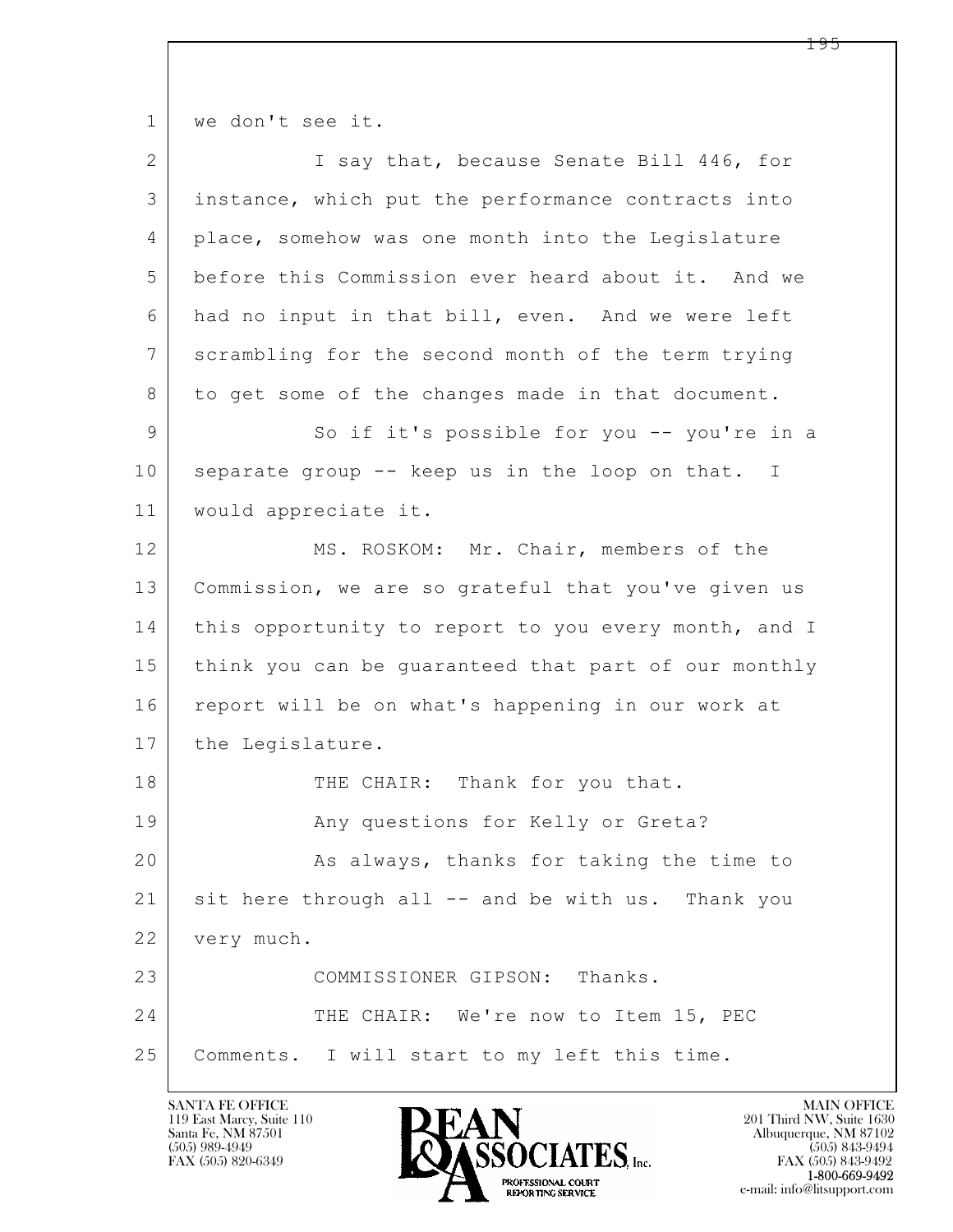$\mathbf{L}$  1 Commissioner Toulouse? 2 COMMISSIONER TOULOUSE: Mr. Chair, as 3 usual, I will say I've already said enough today. 4 Thank you very much for the opportunity to close. 5 THE CHAIR: Commissioner Conyers? 6 COMMISSIONER CONYERS: I have no comment. 7 THE CHAIR: Commissioner Shearman? 8 COMMISSIONER SHEARMAN: I just have a 9 question, Katie. We asked how many schools are 10 still actively -- how many applicants are still 11 actively taking the training workshops for new 12 applications. Do you have a number for us? 13 MS. POULOS: I have been working with my 14 team to ensure we're kind of up-to-date on that. 15 | There's a couple of applicants we haven't heard from 16 that aren't actively coming to the trainings. It 17 looks like we will have between six and seven 18 applications. We may have fewer; but that's what 19 I'm planning for right now. 20 COMMISSIONER SHEARMAN: Okay. Thank you. 21 | That's it. Thank you. 22 THE CHAIR: Commissioner Gipson? 23 COMMISSIONER GIPSON: Just a quick "thank 24 you" to everyone who's participated in negotiations, 25 both on our side and the schools'. We truly

119 East Marcy, Suite 110<br>Santa Fe, NM 87501

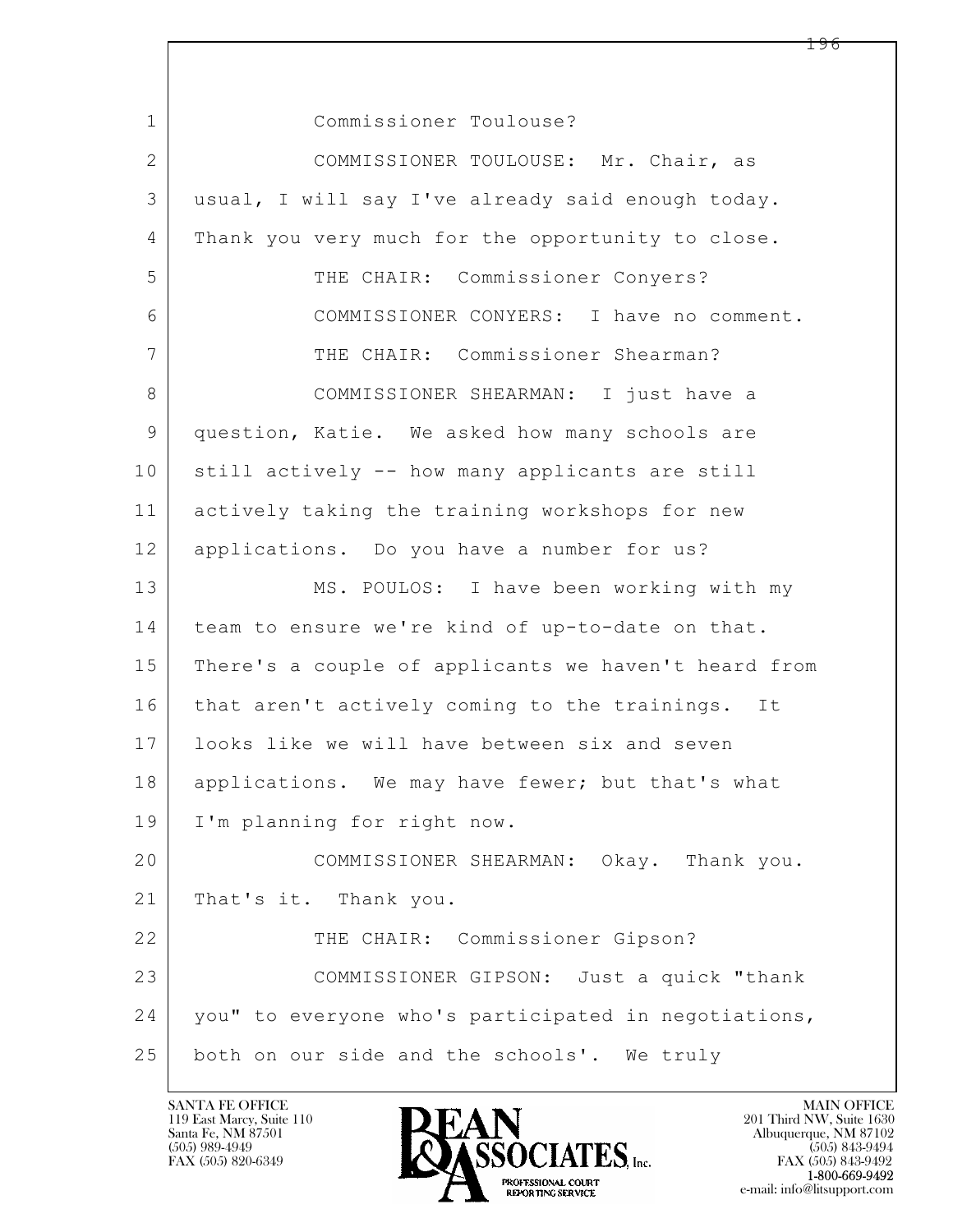$\mathbf{L}$  1 appreciate it. 2 Just an update. The LESC has kindly, I 3 say, accommodated their schedule that the discussion 4 on charters will be held the Wednesday before our 5 June meeting, so that there's no chance that we 6 might have a work session. And that will be in 7 Los Alamos. 8 FROM THE FLOOR: Los Lunas. Los Lunas. 9 THE CHAIR: I hear somebody saying 10 | "Los Lunas." 11 COMMISSIONER TOULOUSE: Heidi from the 12 LESC. 13 | MS. HEIDI MacDONALD: Los Lunas, in June. 14 COMMISSIONER GIPSON: Oh, gosh. I thought 15 I was going to go to Los Alamos. So I lied; it's 16 Los Lunas. 17 THE CHAIR: Commissioner Chavez? 18 COMMISSIONER CHAVEZ: I don't have any 19 comments. 20 THE CHAIR: Commissioner Ambruster? 21 COMMISSIONER ARMBRUSTER: I have one 22 question for Katie. So if the applicants don't come 23 to the  $-$  do they have to come to all the trainings? 24 | And if they don't come to the trainings, do they  $25$  still get to be a part of  $-$ 

119 East Marcy, Suite 110<br>Santa Fe, NM 87501

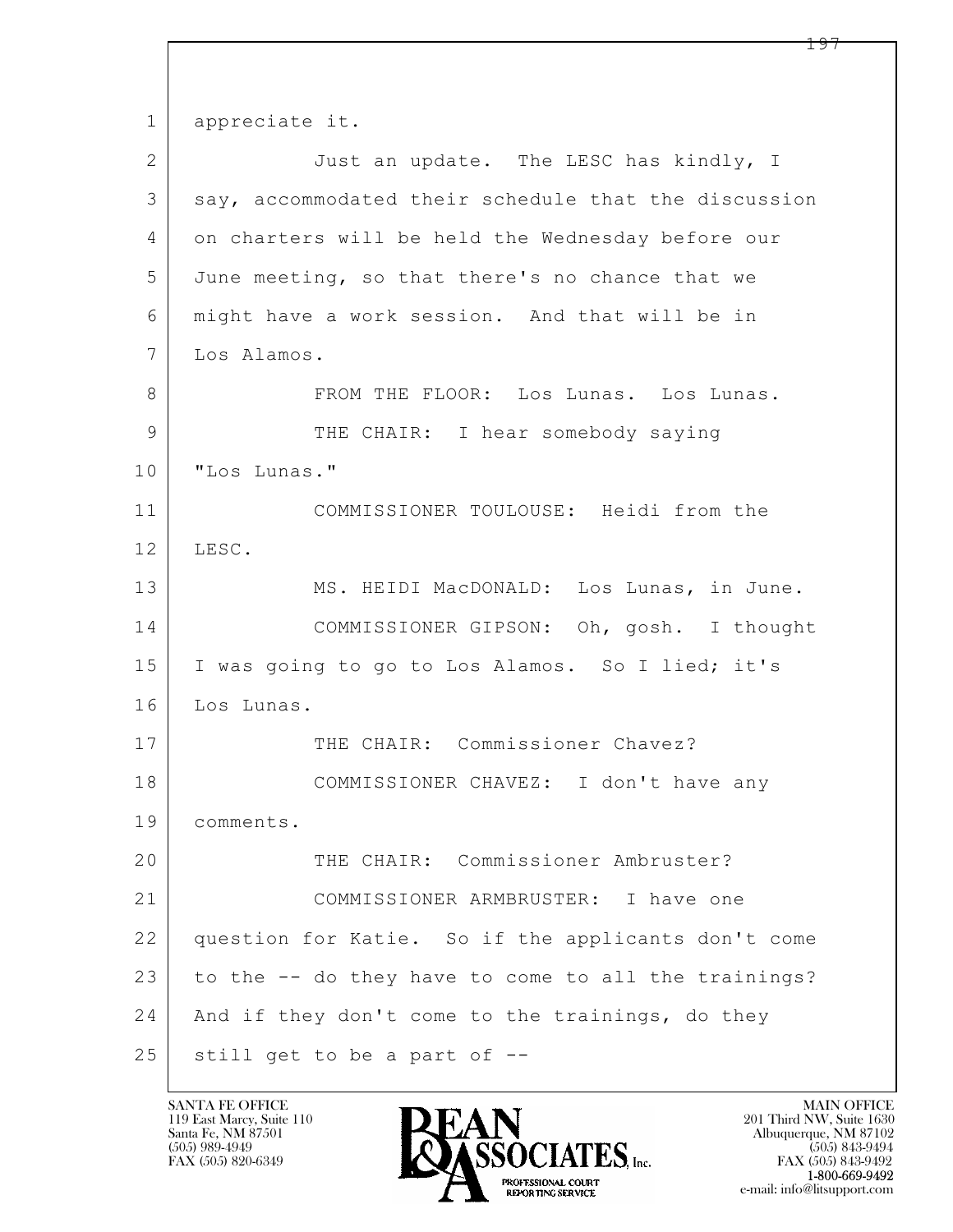$\mathbf{L}$  1 COMMISSIONER SHEARMAN: That was our 2 decision. 3 COMMISSIONER ARMBRUSTER: What did we 4 decide? 5 COMMISSIONER SHEARMAN: We put it in, they 6 have to come to the training. 7 THE CHAIR: Training is mandatory. If you 8 don't go to the training, they don't apply. 9 COMMISSIONER ARMBRUSTER: So do they have 10 to go to all the trainings? They can't miss any? 11 COMMISSIONER SHEARMAN: I think that's 12 what we put in; they had to attend all of them. 13 COMMISSIONER GIPSON: All of the 14 trainings. 15 COMMISSIONER ARMBRUSTER: That's what I 16 | thought. I wasn't sure. 17 COMMISSIONER GIPSON: I guess I have a 18 | question. How many training sessions are there? 19 MS. POULOS: We have been conducting 20 training sessions monthly since January; so January, 21 February, March, April, and May; so those five 22 training sessions. 23 COMMISSIONER SHEARMAN: Are they finished, 24 | Katie, or do you still have some to go? 25 MS. POULOS: The last training will be on

119 East Marcy, Suite 110<br>Santa Fe, NM 87501

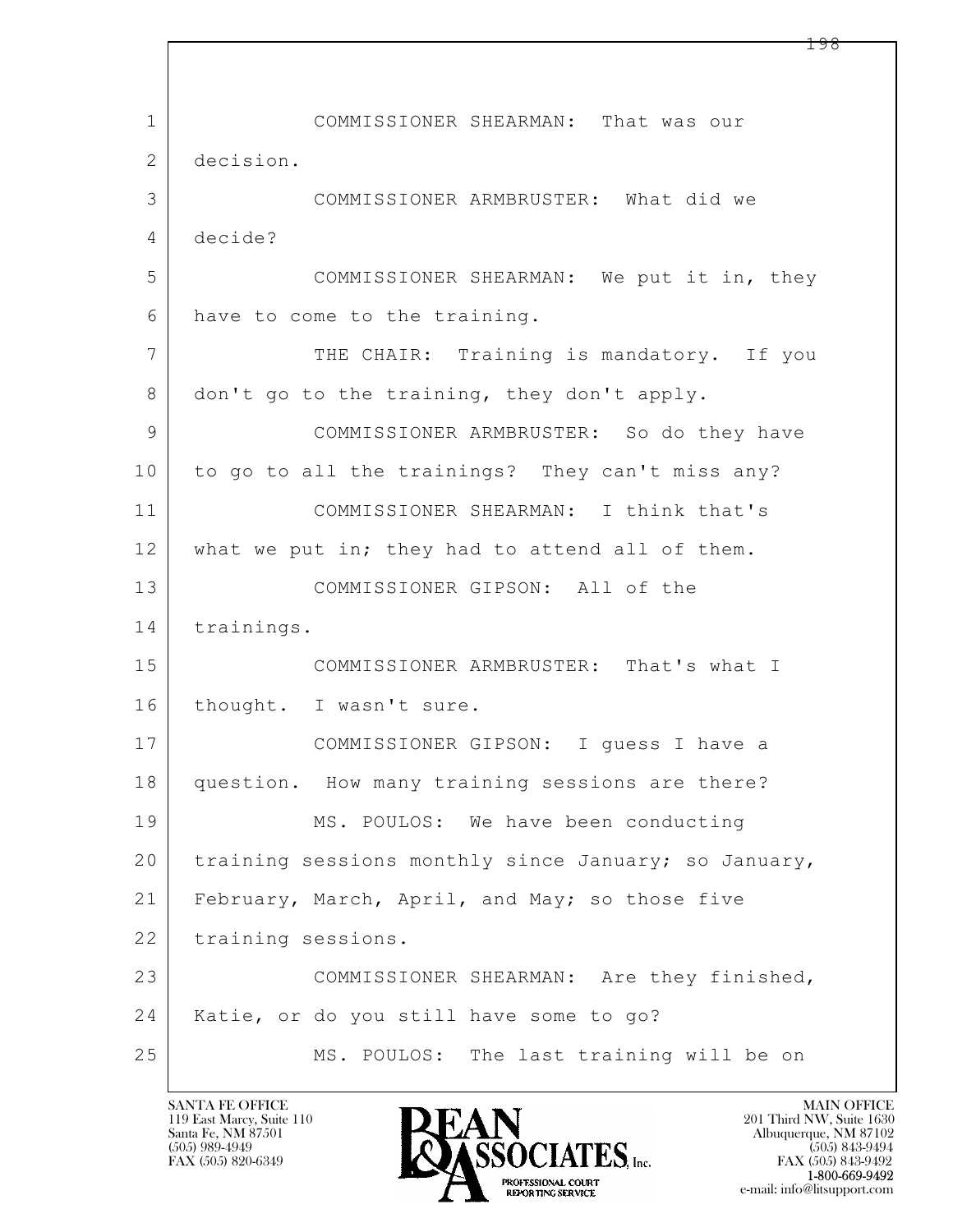| $\mathbf 1$  | the 18th, next Wednesday. We'll be covering budget   |  |  |  |
|--------------|------------------------------------------------------|--|--|--|
| 2            | with the assistance of the PED Budget Department,    |  |  |  |
| 3            | and, potentially, also the Audit Department, because |  |  |  |
| 4            | of the internal controls. And then we will be        |  |  |  |
| 5            | training them on just submission and getting         |  |  |  |
| 6            | everything put together.                             |  |  |  |
| 7            | COMMISSIONER GIPSON: Okay. Thanks.                   |  |  |  |
| 8            | COMMISSIONER ARMBRUSTER: I'm finished.               |  |  |  |
| $\mathsf{9}$ | THE CHAIR: Thank you. Commissioner Carr?             |  |  |  |
| 10           | COMMISSIONER CARR: I'd like to thank                 |  |  |  |
| 11           | everybody for your kind cards and condolences in     |  |  |  |
| 12           | regards to my mom. My mother; Ruth Carr, born in     |  |  |  |
| 13           | 1925, lived through the Great Depression. She was a  |  |  |  |
| 14           | riveter in a bomb factory during World War II in     |  |  |  |
| 15           | St. Louis, Missouri. My father was a gunner in       |  |  |  |
| 16           | those bombers. My father died as a -- from World     |  |  |  |
| 17           | War II disability when I was four years old. My      |  |  |  |
| 18           | mother raised three sons.                            |  |  |  |
| 19           | Ten years ago, she survived, in the                  |  |  |  |
| 20           | basement of her house, when a tornado blew it away,  |  |  |  |
| 21           | with her cat.                                        |  |  |  |
| 22           | She lived a long, full life, and she was a           |  |  |  |
| 23           | Gold Star wife because of my dad. And she was very   |  |  |  |
| 24           | patriotic and a great citizen. She taught me how     |  |  |  |
| 25           | to -- to read and write before I went to school,     |  |  |  |

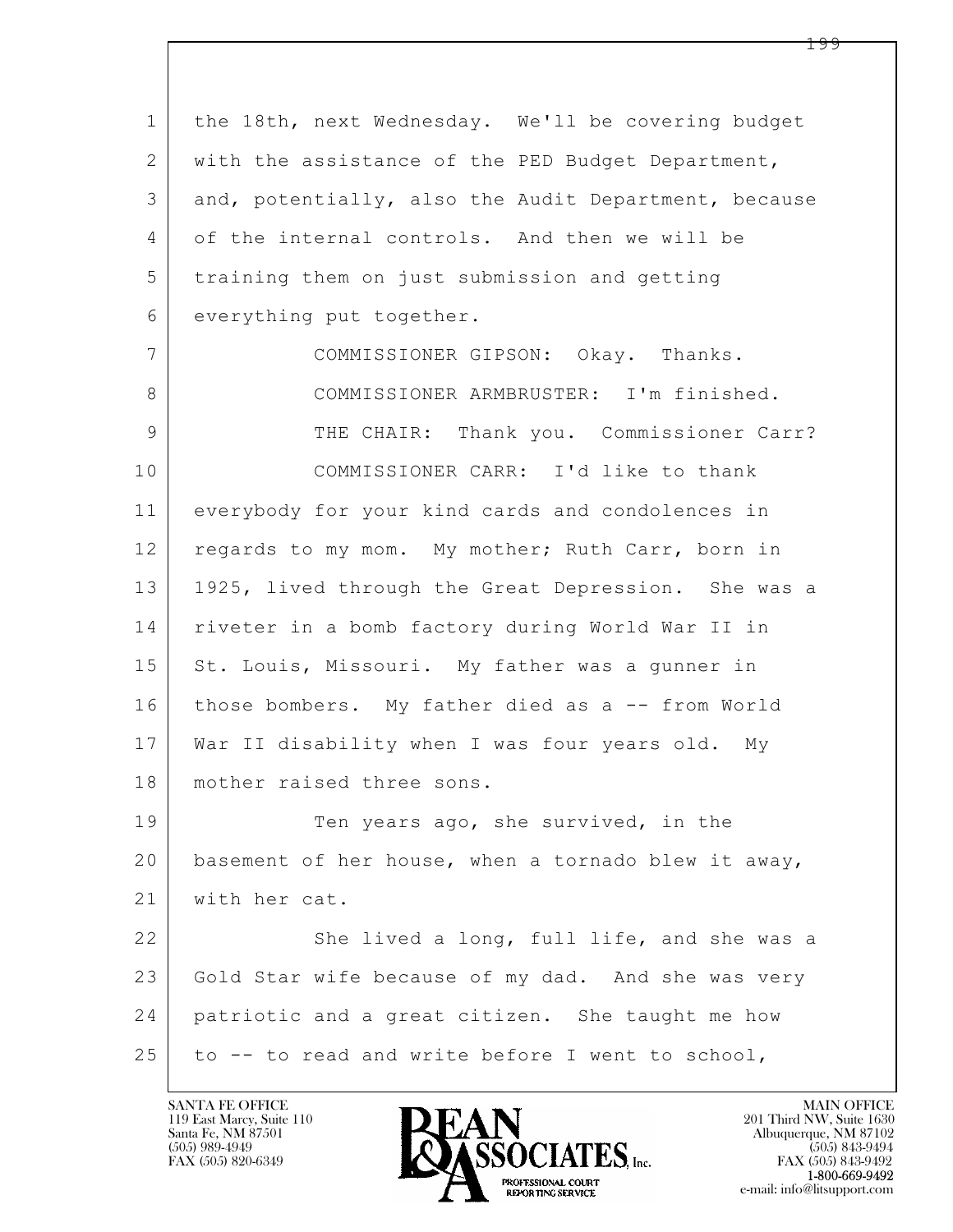$\mathbf{L}$  1 and -- because I didn't have kindergarten. 2 | And I just wanted to let you know a little 3 bit about who she was before I left and put that on 4 the record, I guess. Thank you. 5 THE CHAIR: Thank you for that. I 6 appreciate that. And it was the people like your 7 mother there in World War II, the literally hundreds 8 of thousands of women that went into the factory 9 because the men were over fighting, that 10 fundamentally changed our society. 11 | And, yeah, that was quite a -- that is 12 quite a thing, yeah. 13 Commissioner Pogna? 14 COMMISSIONER POGNA: (Indicates.) 15 THE CHAIR: Commissioner Peralta? 16 COMMISSIONER PERALTA: I'm good, 17 | Mr. Chair. Thank you. 18 THE CHAIR: I would just note that 19 June 1st is the next magic date. That is the date 20 that those applications you just discussed are due. 21 So within that week after that, you will hear from 22 the Director who it is and where they are, and start 23 planning that middle-of-July vacation that you're 24 going to take driving around the state. 25 And since it is July, I hope others will

119 East Marcy, Suite 110<br>Santa Fe, NM 87501

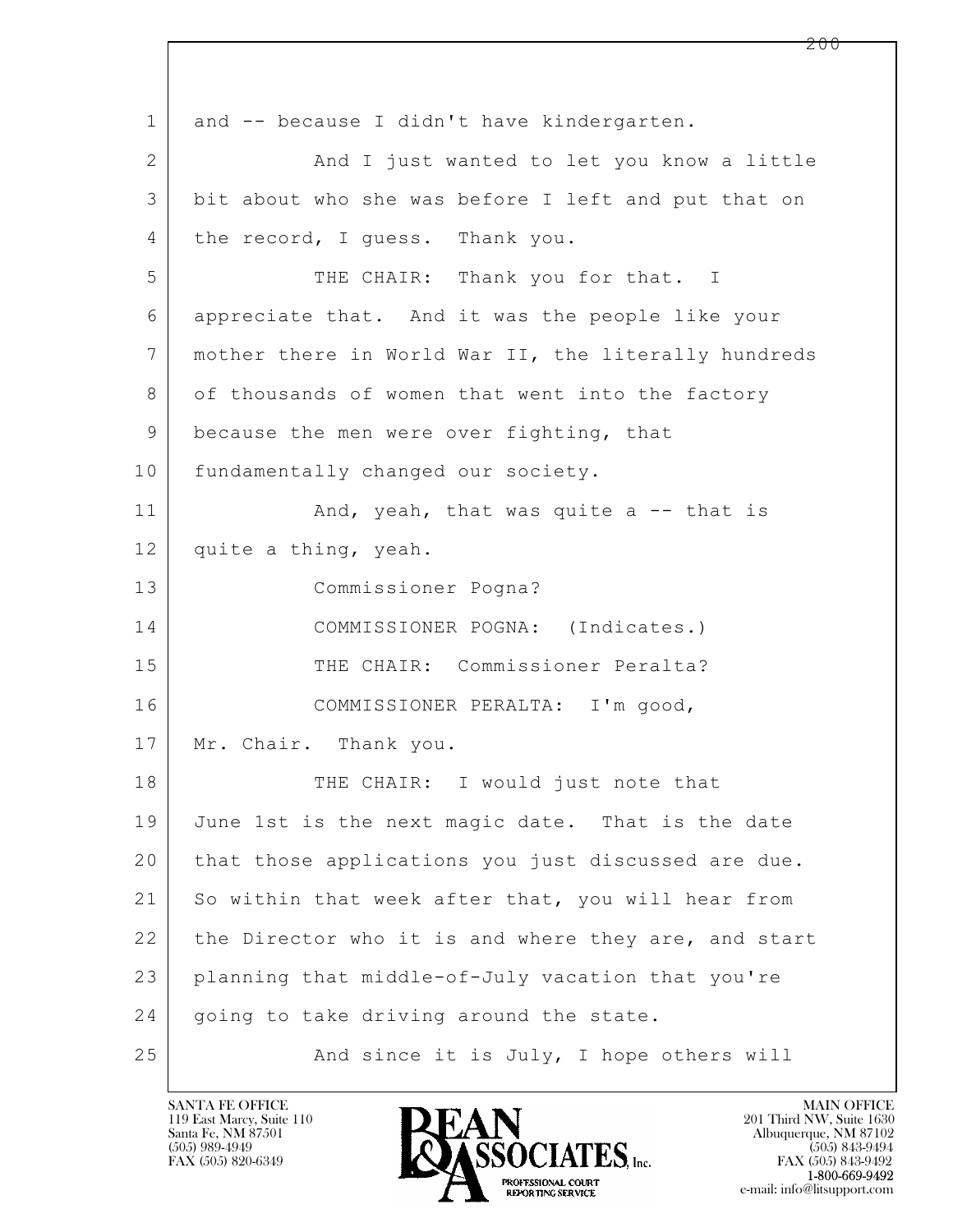$\mathbf{L}$  1 be able to go on it this year.  $2$  So -- so that's -- that's all I have. 3 Anything else on comments? 4 Here it is. We're now to Item 16, 5 which -- Commissioner Conyers? 6 COMMISSIONER CONYERS: I just thought of 7 something. Our June 17th meeting. Is there any 8 expectation we'll have a work session on the day 9 before, or -- 10 THE CHAIR: I didn't hear anything today 11 or yesterday that required a work session. 12 Anybody have a different opinion than I 13 do? 14 COMMISSIONER CONYERS: Okay. 15 COMMISSIONER GIPSON: I'll just be up here 16 every day for the LESC; so --17 COMMISSIONER TOULOUSE: You'll be in 18 Albuquerque. 19 COMMISSIONER GIPSON: I'll have to shop. 20 | THE CHAIR: Okay. We do have one name on 21 our Open -- did that answer your question? 22 COMMISSIONER CONYERS: Yes. 23 THE CHAIR: Okay. It says "J. Lloyd." 24 Please identify yourself. And I think 25 | I'll grant three minutes. Three minutes.

119 East Marcy, Suite 110<br>Santa Fe, NM 87501

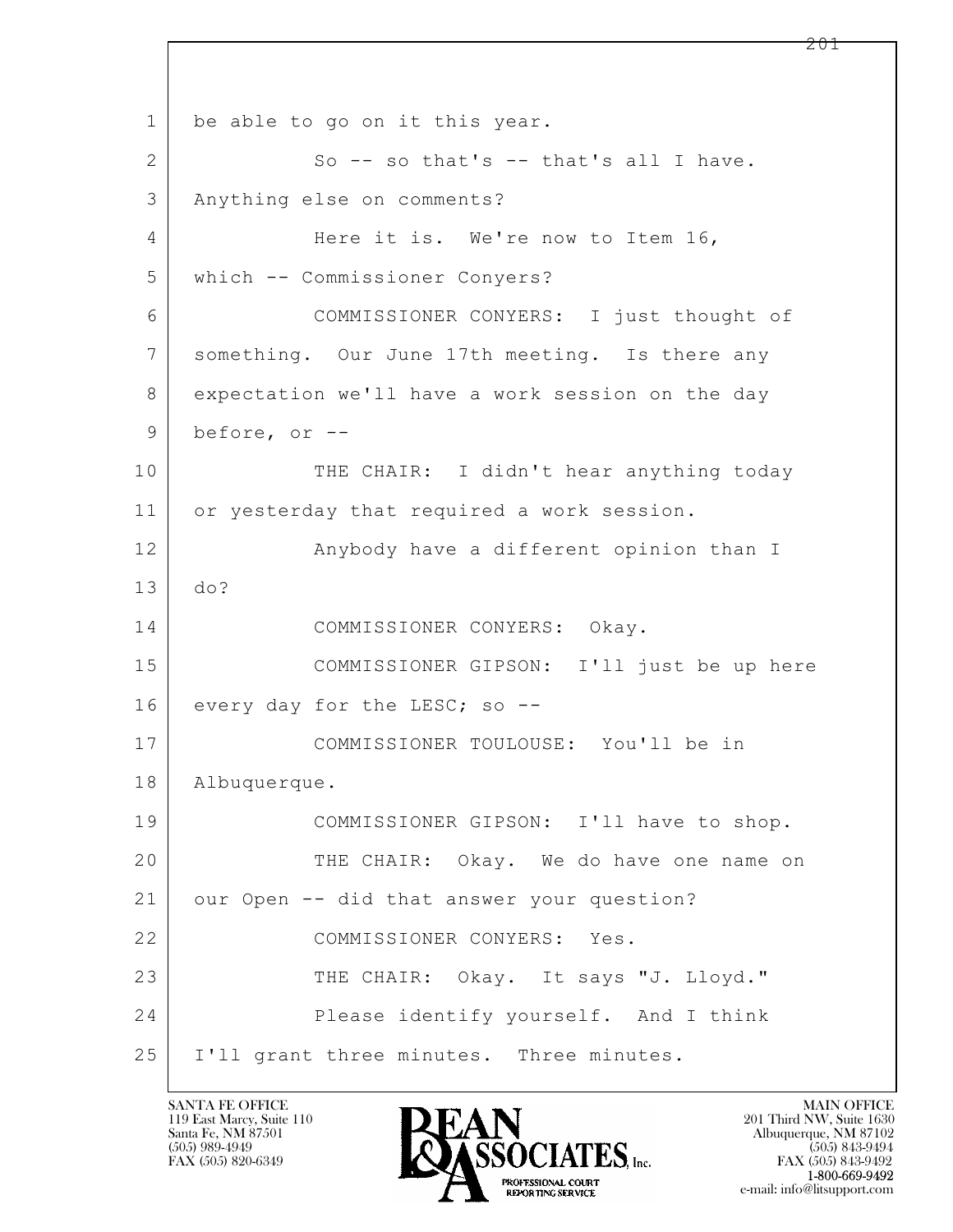| $\mathbf 1$    | MR. JIMMY LLOYD: My name is Jimmy Lloyd.             |  |
|----------------|------------------------------------------------------|--|
| $\overline{2}$ | And just coming to -- thank you, first, for letting  |  |
| 3              | me have this opportunity to talk. It's going to be   |  |
| 4              | very difficult for me to provide everything I have   |  |
| 5              | to say in three minutes; but I'll give it a very     |  |
| 6              | strong attempt, because there's a lot of truths and  |  |
| $\overline{7}$ | information that's going to be supporting my words.  |  |
| 8              | So I want to really talk to the board and            |  |
| 9              | ask that you really consider and look into your      |  |
| 10             | policies for investigations and complaints.          |  |
| 11             | So I really want to encourage the board to           |  |
| 12             | take a positive role in making sure that schools are |  |
| 13             | doing as they're supposed to be doing.               |  |
| 14             | An example, wolves shouldn't be quarding             |  |
| 15             | sheep; foxes shouldn't be guarding chickens.         |  |
| 16             | Sometimes our policies allow that type of thing to   |  |
| 17             | happen.                                              |  |
| 18             | So in November 2015 at the PEC meeting,              |  |
| 19             | Ms. Poulos presented Item No. 16 -- or 60 -- to you, |  |
| 20             | the proposed written investigation and complaint     |  |
| 21             | policy. This policy would have given a lot of        |  |
| 22             | different abilities to the board for grievances and  |  |
| 23             | in having the schools do the investigation, but then |  |
| 24             | report the findings to the CSP [verbatim], as well   |  |
| 25             | as the PEC.                                          |  |

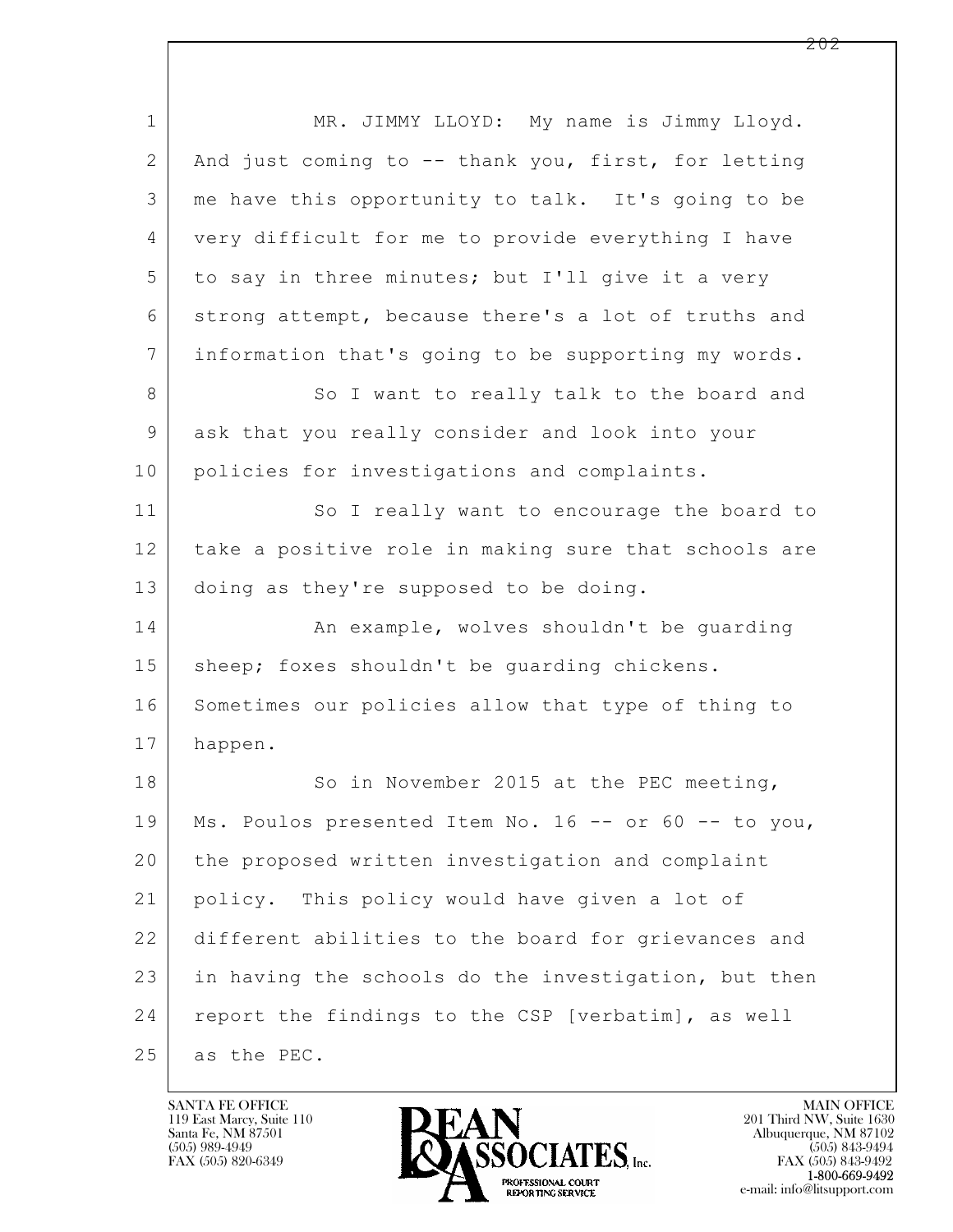$\mathbf{L}$  1 During that discussion, a representative 2 from the CEPi school came forward and interjected 3 that the policy would be in violation -- or violate 4 existing contractual agreements that were in place. 5 To be brief with the board, because of 6 this, the item was tabled. I have not seen any 7 additional further closure on that item. 8 In the meantime, CEPi was performing an 9 investigation that was supposedly an independent 10 investigation. I'm going to be sarcastic here. I'm 11 going to say the investigation was so independent 12 that the findings were not honestly shared with the 13 | students, staff, or faculty, both students and staff 14 at the school. And I know what they presented to 15 the investigator. And they were in regards to 16 harassment, retaliation, as well as legal issues. 17 In December, at the CEPi governance 18 | council, the results of that investigation were 19 presented to the families of the students, the 20 staff; and it was stated that there were no 21 violations in the charter. There were no 22 substantial findings in the investigation. 23 This, I don't believe is true. So in the 24 investigation, there were substantial findings 25 found.

119 East Marcy, Suite 110<br>Santa Fe, NM 87501



FAX (505) 843-9492 e-mail: info@litsupport.com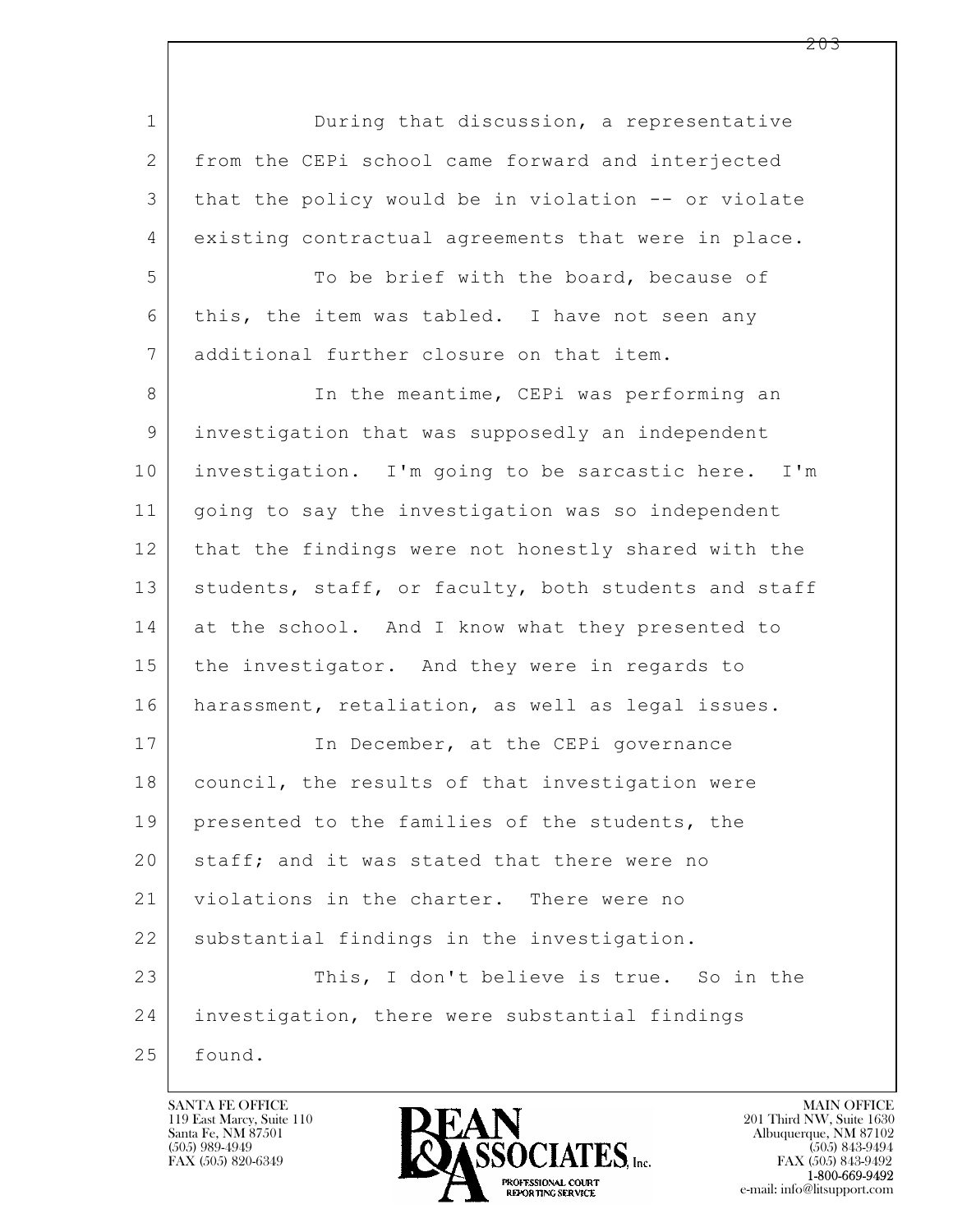$\mathbf{L}$  1 So earlier, I said that the students and 2 staff had reported that there was retaliation and 3 harassment. During the investigation that was 4 conducted at the school, there were substantiated 5 findings of harassment, retaliation, and 6 unprofessional behavior. 7 | THE CHAIR: One minute. 8 MR. JIMMY LLOYD: So -- so there was 9 substantiation to the claims being made; but there 10 was not a good closure to it. 11 We have not had faculty being asked 12 whether things have been changing. In fact, things 13 have not been changed. There is still harassment, 14 retaliation, and questionable behavior occurring at 15 the school. 16 Now, it's not going to be a problem in the 17 future, because the school is being closed. But my 18 concern is, and the reason I'm bringing this forward 19 to the board now, is because I am very concerned 20 with future students. The school has now had over 21 100 people drop out. That means there is probably a 22 | good 50 that will never finish high school. 23 Earlier, there was discussions that even 24 if we can get seven people who are non-traditional  $25$  to graduate, that's a great thing.

119 East Marcy, Suite 110<br>Santa Fe, NM 87501



FAX (505) 843-9492 e-mail: info@litsupport.com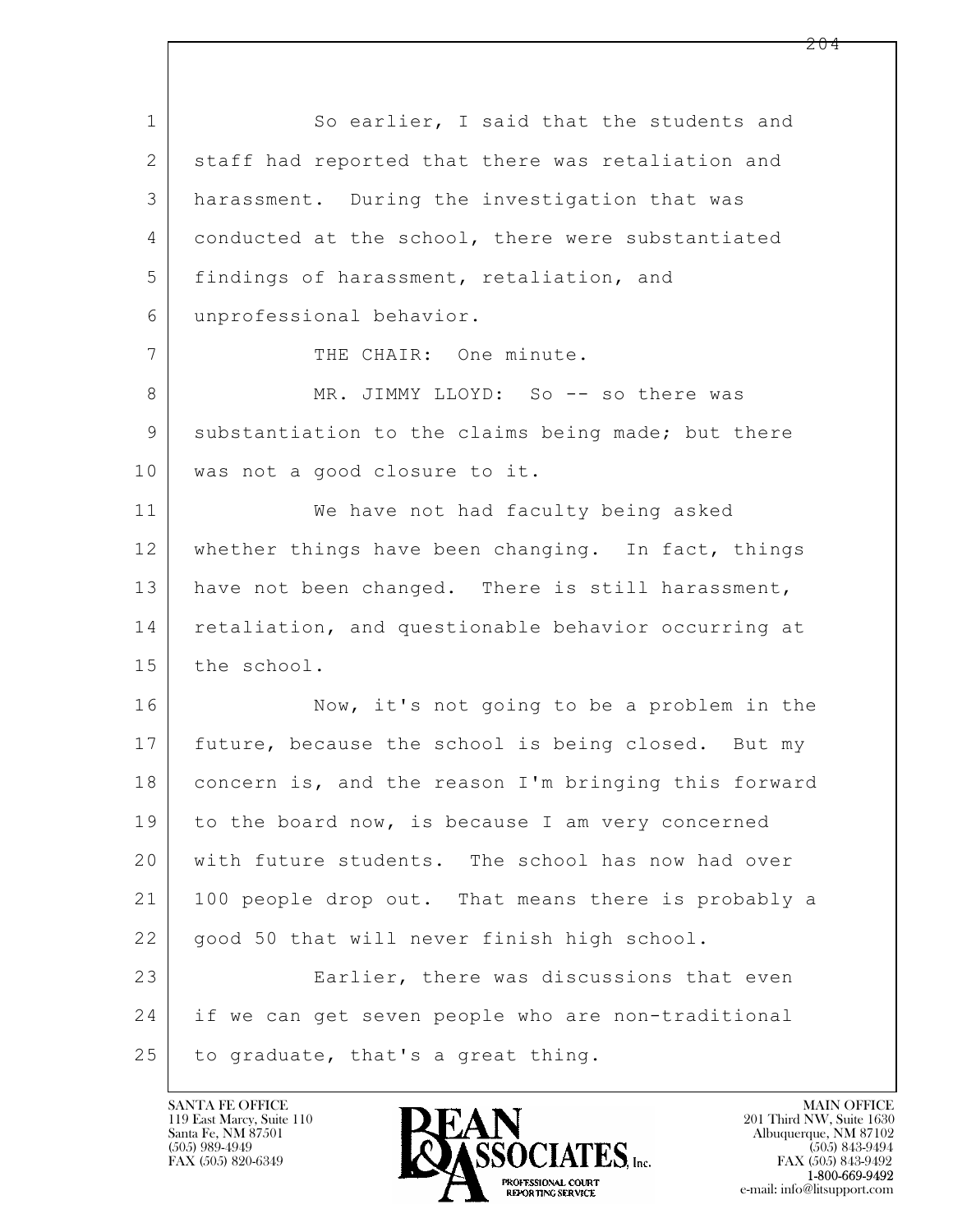$\mathbf{L}$  1 We just lost a number of students because 2 of the situation at the school. So please look into 3 | the investigations and make sure that the schools 4 are being honest and things are happening as they're 5 being said. 6 So it's great that they can do their own 7 investigation; but make sure that their truth really 8 | is there. 9 THE CHAIR: Time. Thank you for your 10 comments. 11 COMMISSIONER TOULOUSE: Thank you. 12 MR. JIMMY LLOYD: Thank you again for 13 letting me have the time. 14 THE CHAIR: Now, there is a letter "B" 15 under Mr. Lloyd's name. Is there someone here, "B"? 16 Is there anyone else that wishes to speak? 17 | I guess -- I'm not sure what the "B" 18 | signifies. 19 COMMISSIONER GIPSON: Probably someone was 20 on the wrong sign-in sheet. 21 THE CHAIR: I believe we're to Item 17. 22 Do we have a motion to adjourn? 23 COMMISSIONER CARR: So move. 24 COMMISSIONER PERALTA: So moved. 25 THE CHAIR: Second.

119 East Marcy, Suite 110<br>Santa Fe, NM 87501



FAX (505) 843-9492 e-mail: info@litsupport.com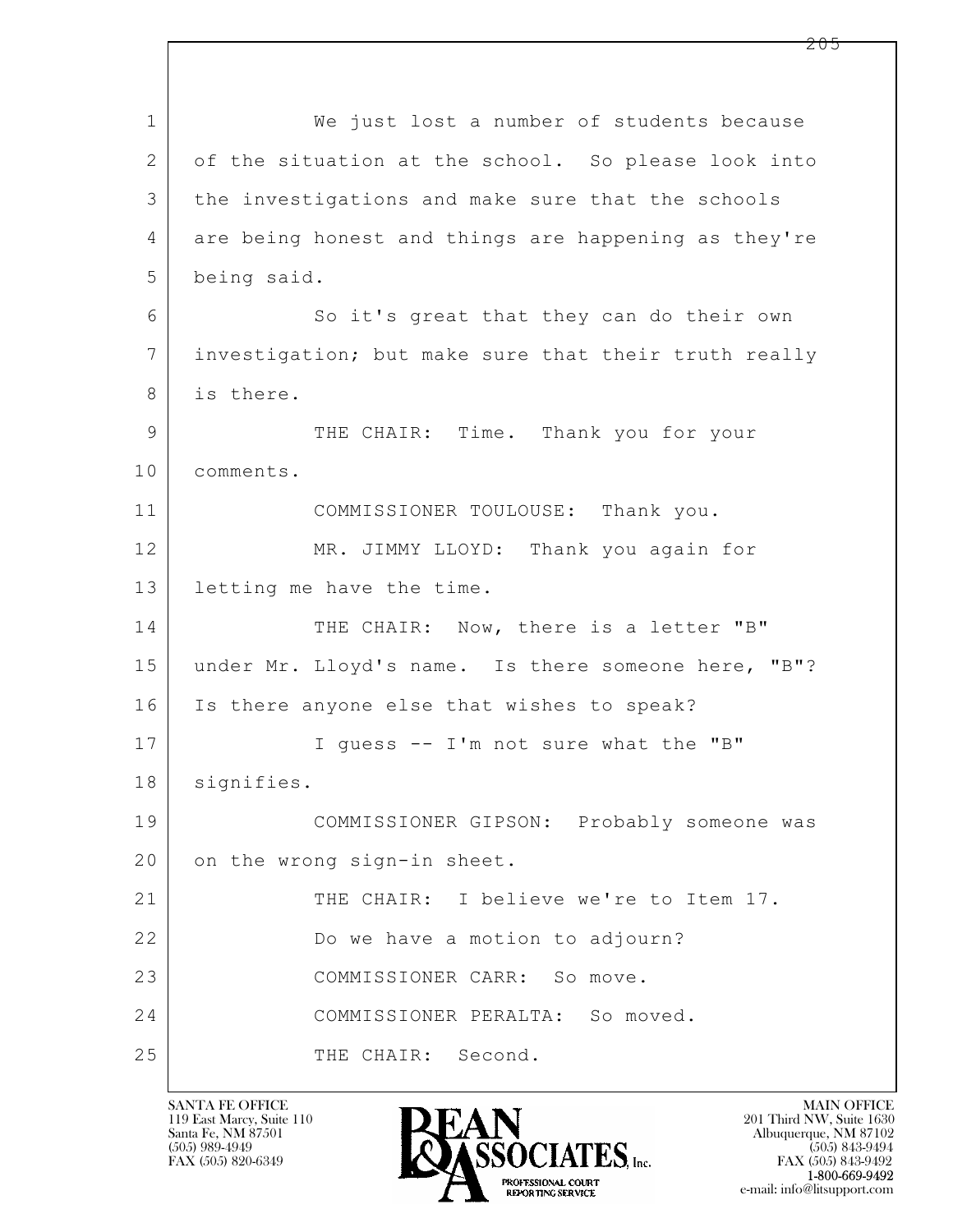## 1 All in favor, say "Aye." 2 (Commissioners so indicate.) 3 THE CHAIR: All opposed? 4 (No response.) 5 THE CHAIR: The motion passes unanimously 6 thank you very much. 7 (Proceedings concluded at 1:18 p.m.)

 $\mathbf{L}$ 

8

9

10

11

12

13

14

15

16

17

18

19

20

21

22

23

24

25



e-mail: info@litsupport.com